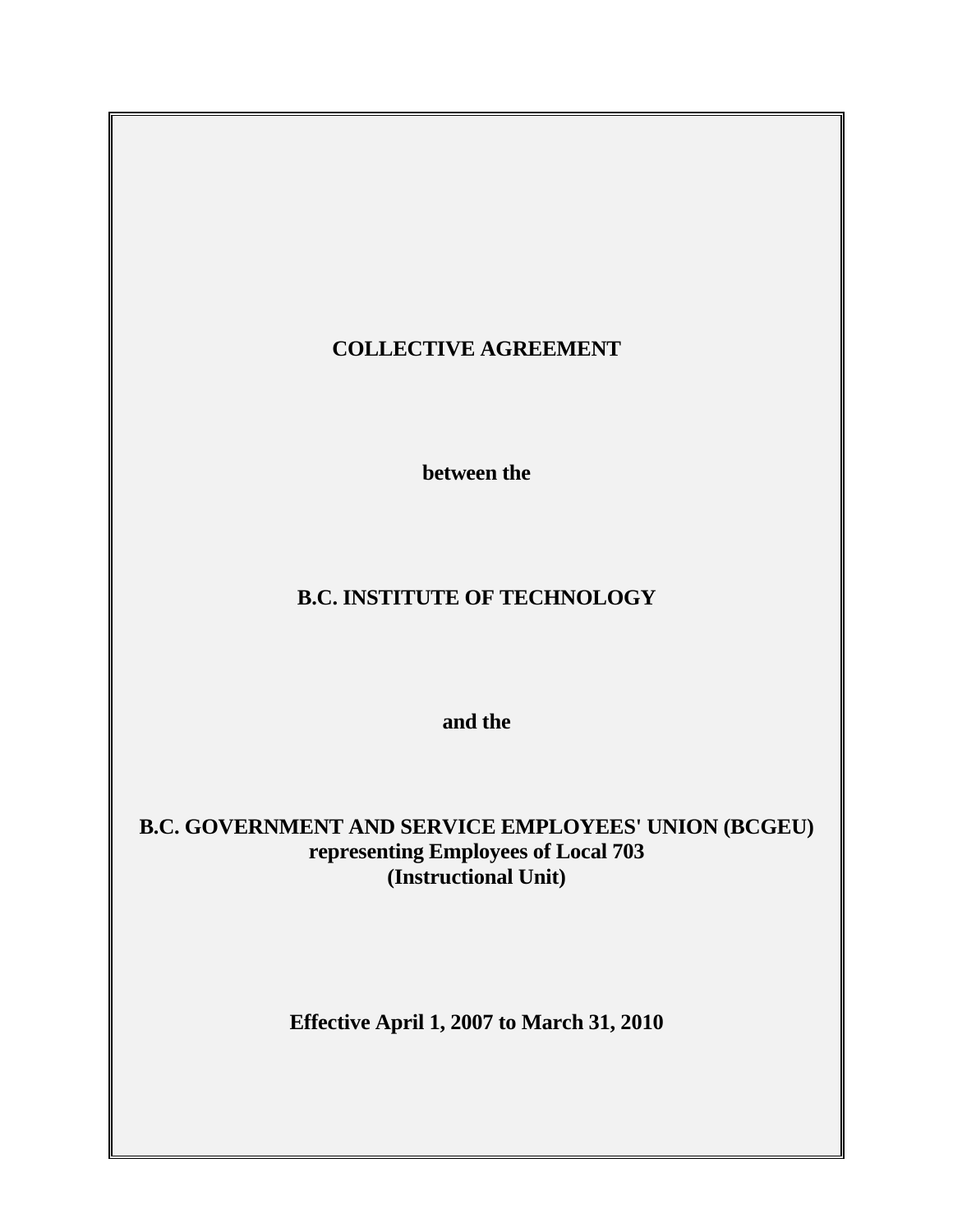|  | <b>TABLE OF CONTENTS</b> |
|--|--------------------------|

| 1.1<br>1.2<br>1.3<br>1.4<br>1.5<br>1.6<br>1.7<br>1.8<br>2.1 |  |  |  |  |
|-------------------------------------------------------------|--|--|--|--|
|                                                             |  |  |  |  |
|                                                             |  |  |  |  |
|                                                             |  |  |  |  |
|                                                             |  |  |  |  |
|                                                             |  |  |  |  |
|                                                             |  |  |  |  |
|                                                             |  |  |  |  |
|                                                             |  |  |  |  |
|                                                             |  |  |  |  |
|                                                             |  |  |  |  |
|                                                             |  |  |  |  |
| 2.2                                                         |  |  |  |  |
| 2.3                                                         |  |  |  |  |
| 2.4                                                         |  |  |  |  |
| 2.5                                                         |  |  |  |  |
| 2.6                                                         |  |  |  |  |
| 2.7                                                         |  |  |  |  |
| 2.8                                                         |  |  |  |  |
| 2.9                                                         |  |  |  |  |
| 2.10                                                        |  |  |  |  |
| 2.11                                                        |  |  |  |  |
|                                                             |  |  |  |  |
|                                                             |  |  |  |  |
|                                                             |  |  |  |  |
|                                                             |  |  |  |  |
| 6.1                                                         |  |  |  |  |
| 6.2                                                         |  |  |  |  |
| 6.3                                                         |  |  |  |  |
|                                                             |  |  |  |  |
| 7.1                                                         |  |  |  |  |
| 7.2                                                         |  |  |  |  |
| 7.3                                                         |  |  |  |  |
| 7.4                                                         |  |  |  |  |
| 7.5                                                         |  |  |  |  |
| 7.6                                                         |  |  |  |  |
| 7.7                                                         |  |  |  |  |
| 7.8                                                         |  |  |  |  |
| 7.9                                                         |  |  |  |  |
| 7.10                                                        |  |  |  |  |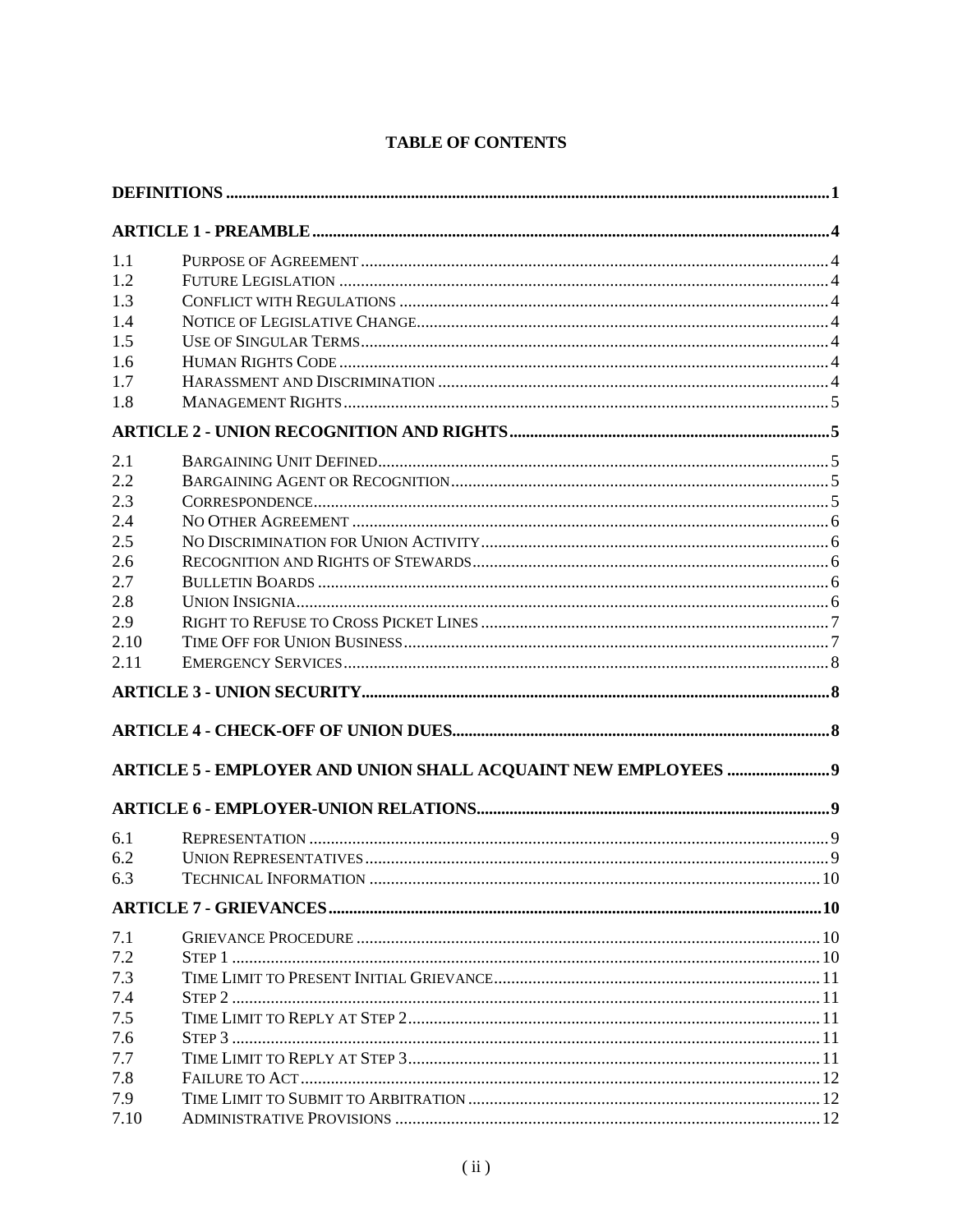| 7.11  |  |
|-------|--|
| 7.12  |  |
| 7.13  |  |
| 7.14  |  |
| 7.15  |  |
| 7.16  |  |
|       |  |
| 8.1   |  |
| 8.2   |  |
| 8.3   |  |
|       |  |
| 8.4   |  |
| 8.5   |  |
| 8.6   |  |
| 8.7   |  |
| 8.8   |  |
| 8.9   |  |
| 8.10  |  |
|       |  |
| 9.1   |  |
| 9.2   |  |
| 9.3   |  |
| 9.4   |  |
| 9.5   |  |
| 9.6   |  |
| 9.7   |  |
| 9.8   |  |
| 9.9   |  |
| 9.10  |  |
|       |  |
| 10.1  |  |
| 10.2  |  |
| 10.3  |  |
| 10.4  |  |
| 10.5  |  |
| 10.6  |  |
|       |  |
| 11.1  |  |
| 11.2  |  |
| 11.3  |  |
| 11.4  |  |
| 11.5  |  |
| 11.6  |  |
| 11.7  |  |
| 11.8  |  |
| 11.9  |  |
| 11.10 |  |
| 11.11 |  |
|       |  |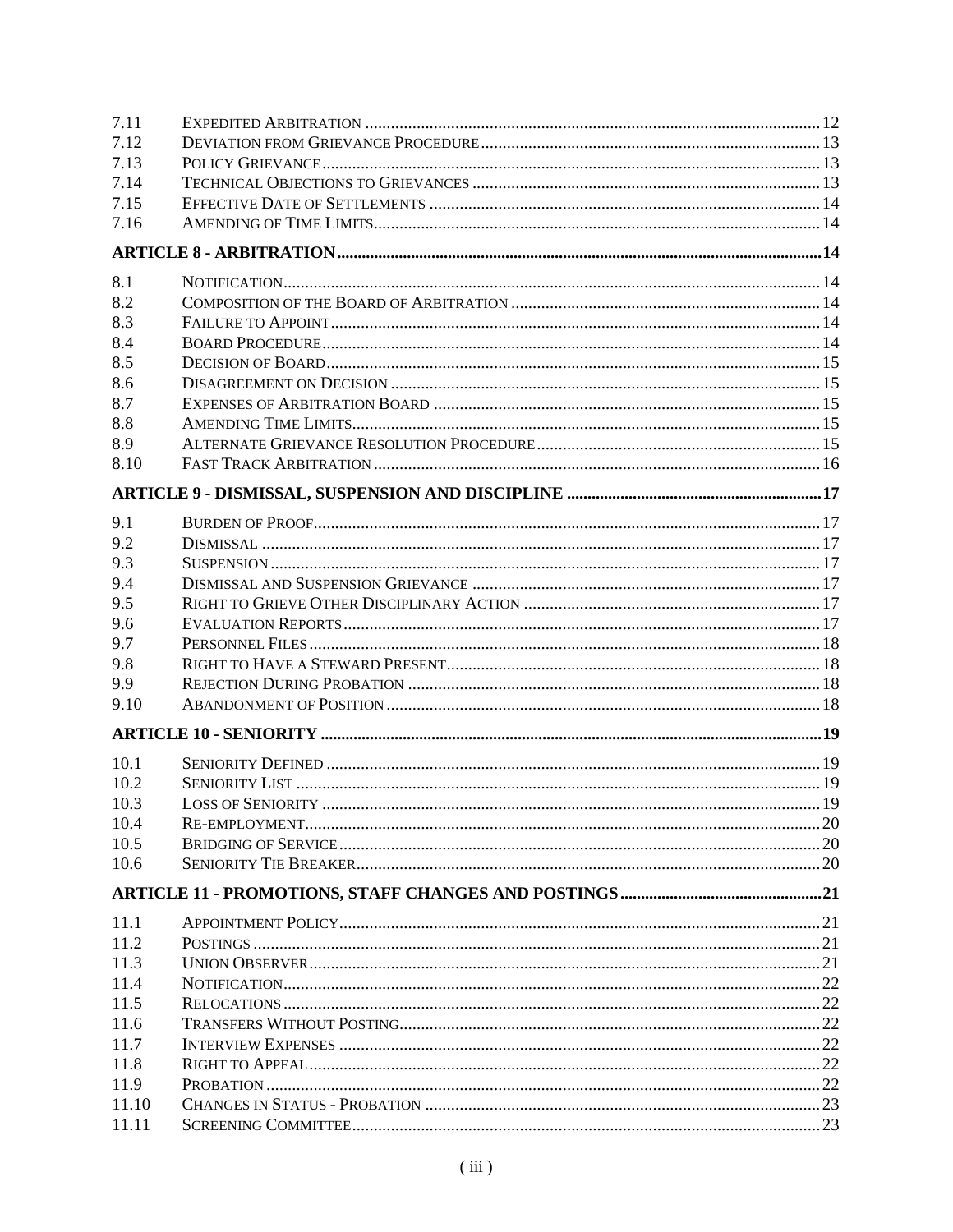| 12.1           |                                                                          |  |
|----------------|--------------------------------------------------------------------------|--|
| 12.1.1         |                                                                          |  |
| 12.2           |                                                                          |  |
| 12.3           |                                                                          |  |
| 12.4           |                                                                          |  |
| 12.5           |                                                                          |  |
| 12.6           |                                                                          |  |
|                |                                                                          |  |
|                |                                                                          |  |
| 13.1           |                                                                          |  |
| 13.2           |                                                                          |  |
| 13.3           |                                                                          |  |
| 13.4           |                                                                          |  |
| 13.5           |                                                                          |  |
| 13.6           |                                                                          |  |
| 13.7           |                                                                          |  |
| 13.8           |                                                                          |  |
| 13.9           |                                                                          |  |
| 13.10          |                                                                          |  |
| 13.11          |                                                                          |  |
| 13.12          |                                                                          |  |
|                |                                                                          |  |
| 13.13          |                                                                          |  |
| 13.14          |                                                                          |  |
| 13.15          |                                                                          |  |
| 13.16          | A PROCEDURE TO VERIFY QUALIFICATIONS AND/OR EQUIVALENT QUALIFICATIONS 35 |  |
| 13.17          |                                                                          |  |
| 13.18          |                                                                          |  |
| 13.19          |                                                                          |  |
| 13.20          |                                                                          |  |
| 13.21          |                                                                          |  |
| 13.22          |                                                                          |  |
| 13.23          |                                                                          |  |
| 13.24          |                                                                          |  |
| 13.25          |                                                                          |  |
| 13.26          |                                                                          |  |
| 13.27<br>13.28 |                                                                          |  |
|                |                                                                          |  |
|                |                                                                          |  |
| 14.1           |                                                                          |  |
| 14.2           |                                                                          |  |
| 14.3           |                                                                          |  |
| 14.4           |                                                                          |  |
| 14.5           |                                                                          |  |
| 14.6           |                                                                          |  |
| 14.7           |                                                                          |  |
| 14.8           |                                                                          |  |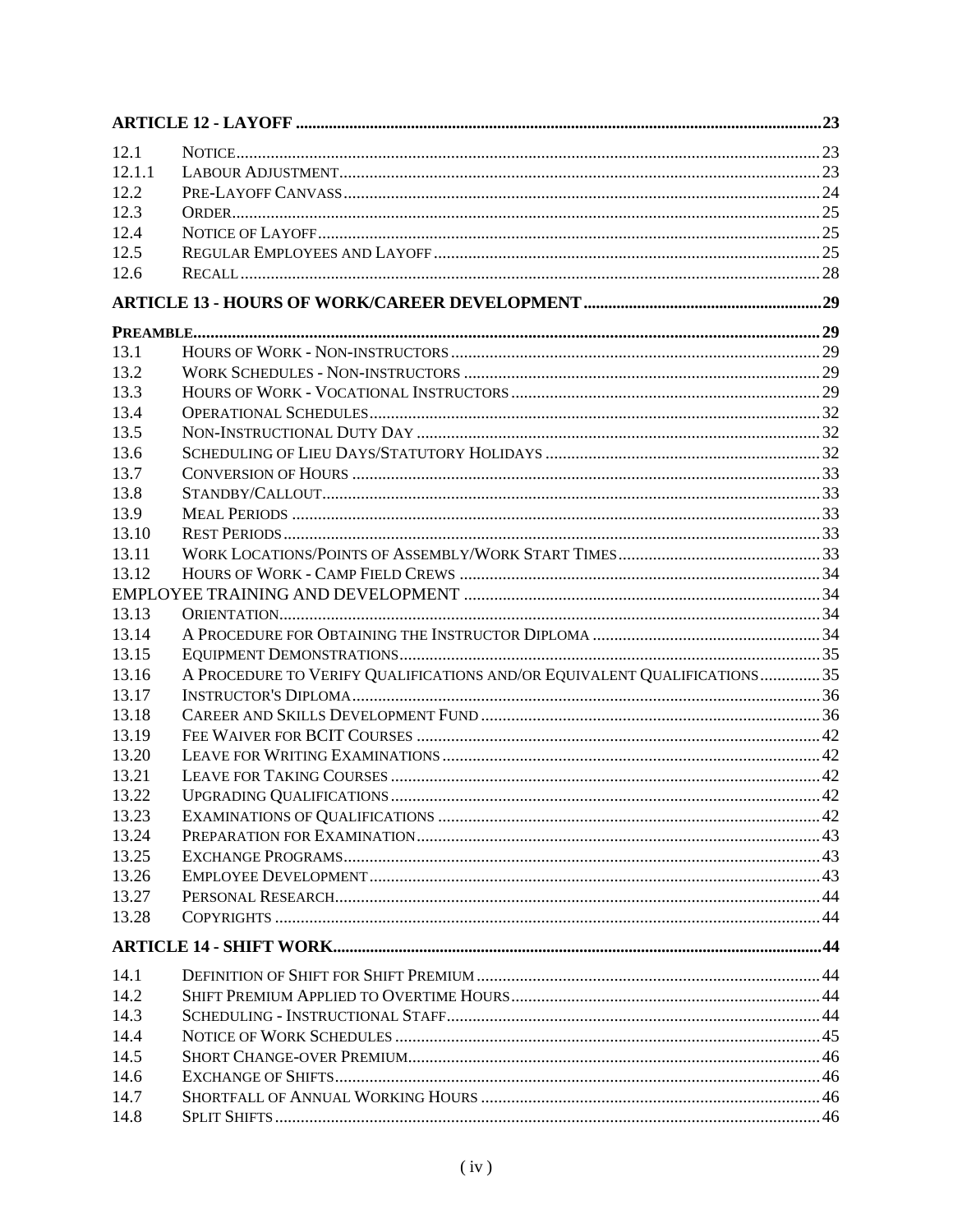| 15.1  |                                                                        |  |
|-------|------------------------------------------------------------------------|--|
| 15.2  |                                                                        |  |
| 15.3  |                                                                        |  |
| 15.4  |                                                                        |  |
| 15.5  |                                                                        |  |
| 15.6  |                                                                        |  |
| 15.7  |                                                                        |  |
| 15.8  |                                                                        |  |
| 15.9  |                                                                        |  |
| 15.10 |                                                                        |  |
| 15.11 |                                                                        |  |
|       |                                                                        |  |
| 16.1  |                                                                        |  |
| 16.2  |                                                                        |  |
| 16.3  |                                                                        |  |
| 16.4  |                                                                        |  |
| 16.5  |                                                                        |  |
| 16.6  |                                                                        |  |
| 16.7  |                                                                        |  |
| 16.8  |                                                                        |  |
|       |                                                                        |  |
| 17.1  |                                                                        |  |
| 17.2  |                                                                        |  |
| 17.3  |                                                                        |  |
| 17.4  |                                                                        |  |
| 17.5  |                                                                        |  |
| 17.6  |                                                                        |  |
| 17.7  |                                                                        |  |
| 17.8  |                                                                        |  |
| 17.9  |                                                                        |  |
| 17.10 |                                                                        |  |
| 17.11 |                                                                        |  |
| 17.12 |                                                                        |  |
|       | ARTICLE 18 - SHORT TERM ILLNESS AND INJURY AND LONG TERM DISABILITY 54 |  |
|       |                                                                        |  |
|       |                                                                        |  |
| 19.1  |                                                                        |  |
| 19.2  |                                                                        |  |
| 19.3  |                                                                        |  |
| 19.4  |                                                                        |  |
| 19.5  |                                                                        |  |
| 19.6  |                                                                        |  |
| 19.7  |                                                                        |  |
| 19.8  |                                                                        |  |
| 19.9  |                                                                        |  |
| 19.10 |                                                                        |  |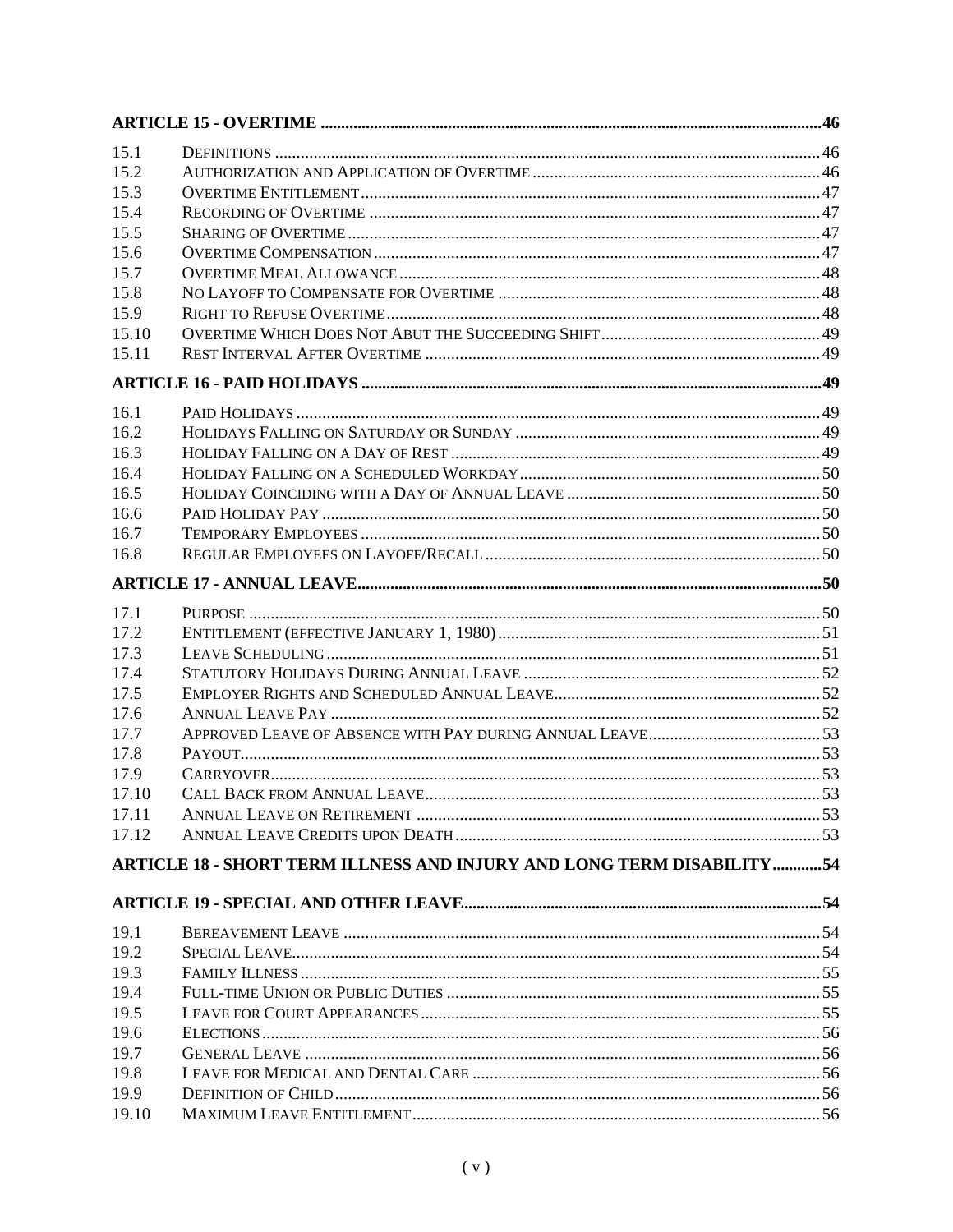| 19.11 |                                                                     |  |
|-------|---------------------------------------------------------------------|--|
| 19 12 |                                                                     |  |
| 19.13 |                                                                     |  |
| 19.14 |                                                                     |  |
|       |                                                                     |  |
| 20.1  |                                                                     |  |
| 20.2  |                                                                     |  |
| 20.3  |                                                                     |  |
| 20.4  | SUPPLEMENTAL EMPLOYMENT BENEFIT FOR MATERNITY AND PARENTAL LEAVE 59 |  |
| 20.5  |                                                                     |  |
| 20.6  |                                                                     |  |
|       |                                                                     |  |
| 21.1  |                                                                     |  |
| 21.2  |                                                                     |  |
| 21.3  |                                                                     |  |
| 21.4  |                                                                     |  |
| 21.5  |                                                                     |  |
| 21.6  |                                                                     |  |
| 21.7  |                                                                     |  |
| 21.8  |                                                                     |  |
| 21.9  |                                                                     |  |
| 21.10 |                                                                     |  |
| 21.11 |                                                                     |  |
| 21.12 |                                                                     |  |
| 21.13 |                                                                     |  |
|       |                                                                     |  |
| 22.1  |                                                                     |  |
| 22.2  |                                                                     |  |
| 22.3  |                                                                     |  |
| 22.4  |                                                                     |  |
|       |                                                                     |  |
|       |                                                                     |  |
|       |                                                                     |  |
| 24.1  |                                                                     |  |
| 24.2  |                                                                     |  |
| 24.3  |                                                                     |  |
| 24.4  |                                                                     |  |
| 24.5  |                                                                     |  |
| 24.6  |                                                                     |  |
| 24.7  |                                                                     |  |
| 24.8  |                                                                     |  |
| 24.9  |                                                                     |  |
| 24.10 |                                                                     |  |
| 24.11 |                                                                     |  |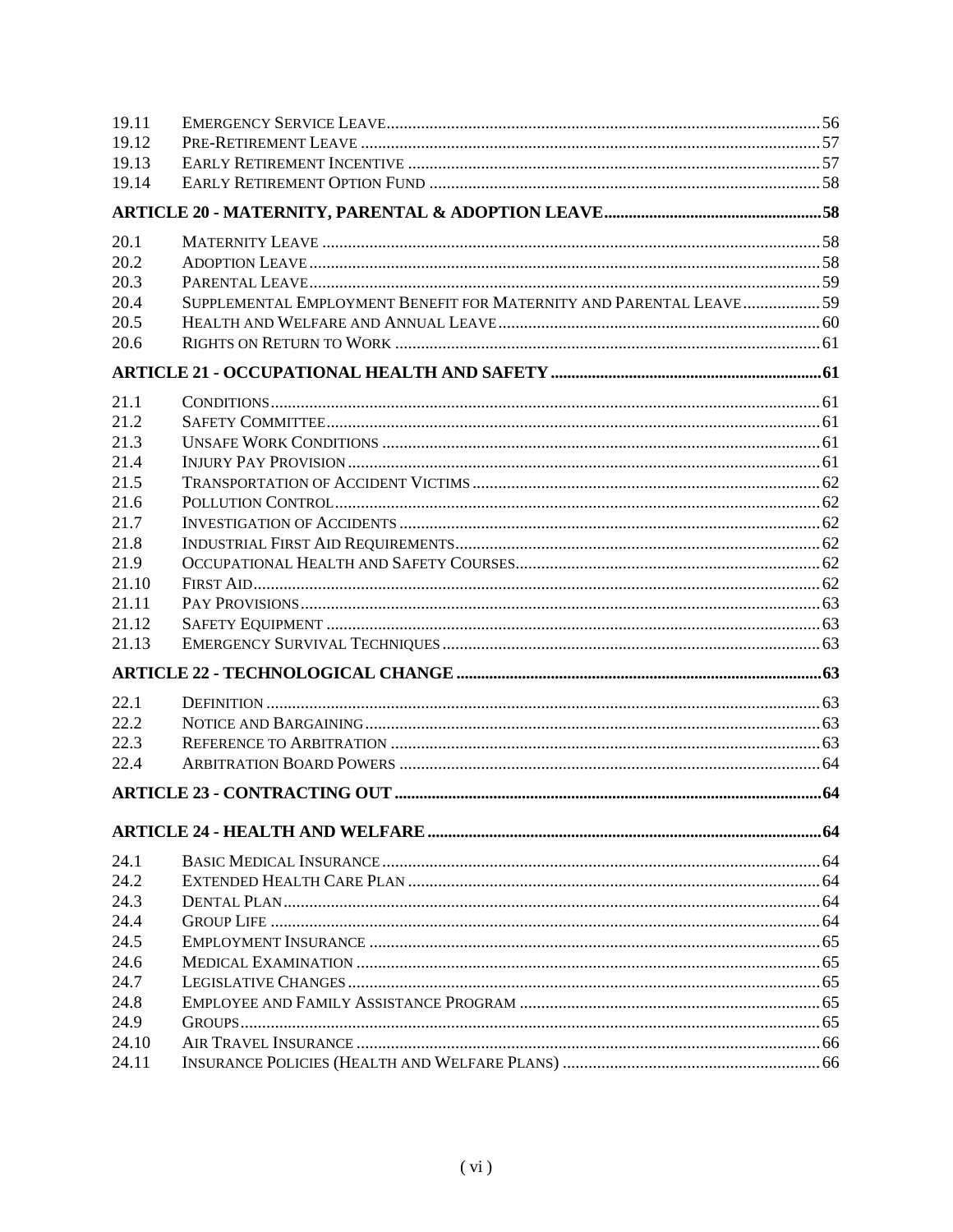| 25.1  |                                                                          |  |
|-------|--------------------------------------------------------------------------|--|
| 25.2  |                                                                          |  |
| 25.3  |                                                                          |  |
| 25.4  |                                                                          |  |
| 25.5  |                                                                          |  |
|       |                                                                          |  |
| 26.1  |                                                                          |  |
| 26.2  |                                                                          |  |
| 26.3  |                                                                          |  |
| 26.4  |                                                                          |  |
| 26.5  |                                                                          |  |
| 26.6  |                                                                          |  |
| 26.7  |                                                                          |  |
| 26.8  |                                                                          |  |
| 26.9  |                                                                          |  |
| 26.10 |                                                                          |  |
| 26.11 |                                                                          |  |
|       |                                                                          |  |
| 27.1  |                                                                          |  |
| 27.2  |                                                                          |  |
| 27.3  |                                                                          |  |
| 27.4  |                                                                          |  |
| 27.5  | RECREATIONAL USE OF EMPLOYER'S VEHICLES AND COMMUNICATION FACILITIES  78 |  |
| 27.6  |                                                                          |  |
| 27.7  |                                                                          |  |
| 27.8  |                                                                          |  |
| 27.9  |                                                                          |  |
| 27.10 |                                                                          |  |
| 27.11 |                                                                          |  |
| 27.12 |                                                                          |  |
|       |                                                                          |  |
| 28.1  |                                                                          |  |
| 28.2  |                                                                          |  |
| 28.3  |                                                                          |  |
| 28.4  |                                                                          |  |
| 28.5  |                                                                          |  |
|       |                                                                          |  |
| 29.1  |                                                                          |  |
| 29.2  |                                                                          |  |
| 29.3  |                                                                          |  |
| 29.4  |                                                                          |  |
|       |                                                                          |  |
| 30.1  |                                                                          |  |
| 30.2  |                                                                          |  |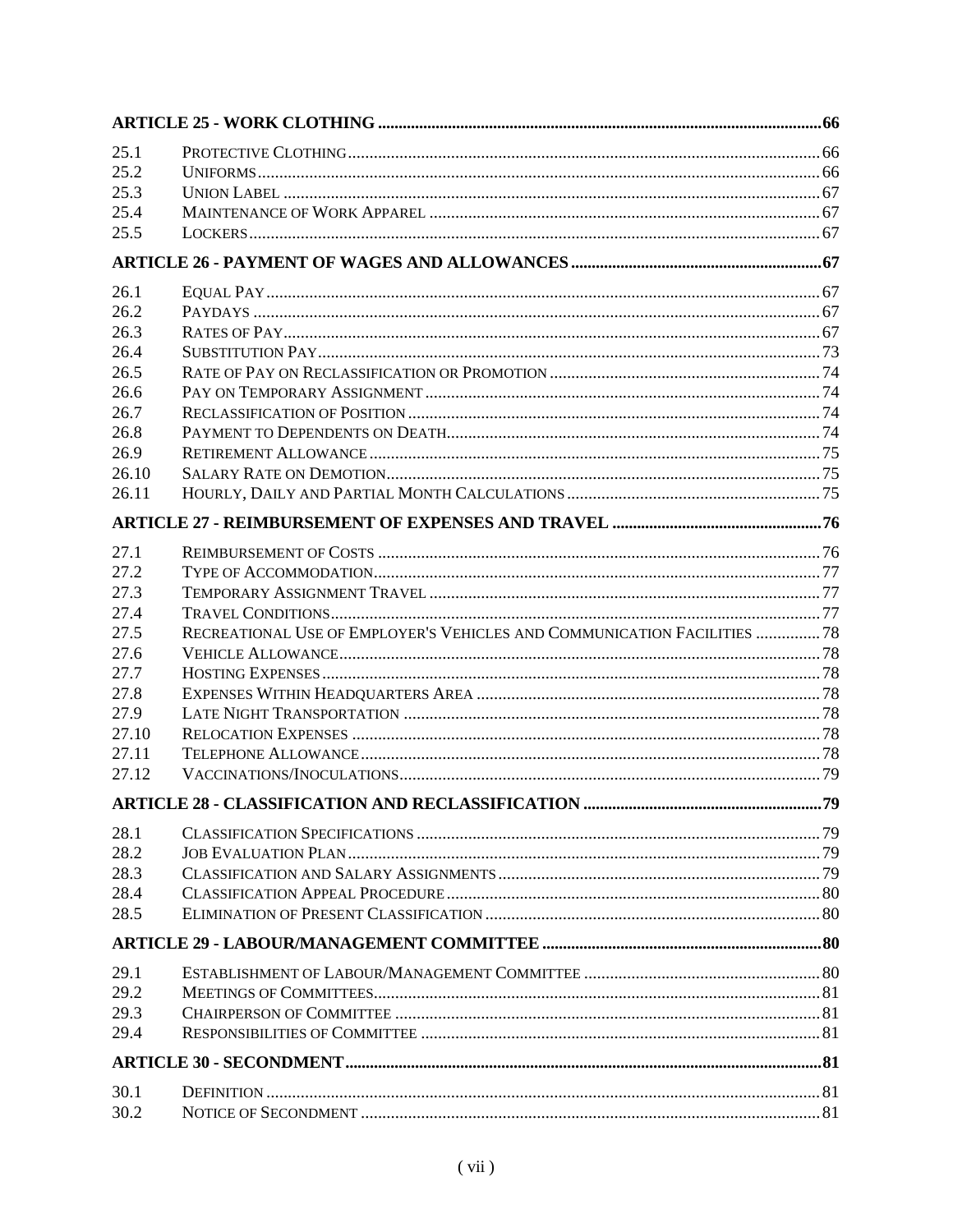| 30.3  |                                                                                |  |
|-------|--------------------------------------------------------------------------------|--|
| 30.4  | EMPLOYER'S REPRESENTATIVE DESIGNATED TO HANDLE GRIEVANCES AT THE SECOND STEP81 |  |
|       |                                                                                |  |
| 31.1  |                                                                                |  |
| 31.2  |                                                                                |  |
| 31.3  |                                                                                |  |
| 31.4  |                                                                                |  |
| 31.5  |                                                                                |  |
| 31.6  |                                                                                |  |
| 31.7  |                                                                                |  |
| 31.8  |                                                                                |  |
|       | ARTICLE 32 - CONTINUING EDUCATION/PART-TIME STUDIES/INDUSTRY SERVICES          |  |
| 32.1  |                                                                                |  |
| 32.2  |                                                                                |  |
| 32.3  |                                                                                |  |
|       |                                                                                |  |
| 33.1  |                                                                                |  |
| 33.2  |                                                                                |  |
| 33.3  |                                                                                |  |
| 33.4  |                                                                                |  |
| 33.5  |                                                                                |  |
| 33.6  |                                                                                |  |
| 33.7  |                                                                                |  |
| 33.8  |                                                                                |  |
| 33.9  |                                                                                |  |
| 33.10 |                                                                                |  |
| 33.11 |                                                                                |  |
| 33.12 |                                                                                |  |
| 33.13 |                                                                                |  |
| 33.14 |                                                                                |  |
| 33.15 |                                                                                |  |
|       |                                                                                |  |
| 34.1  |                                                                                |  |
| 34.2  |                                                                                |  |
| 34.3  |                                                                                |  |
| 34.4  |                                                                                |  |
| 34.5  |                                                                                |  |
|       |                                                                                |  |
|       |                                                                                |  |
|       |                                                                                |  |
|       |                                                                                |  |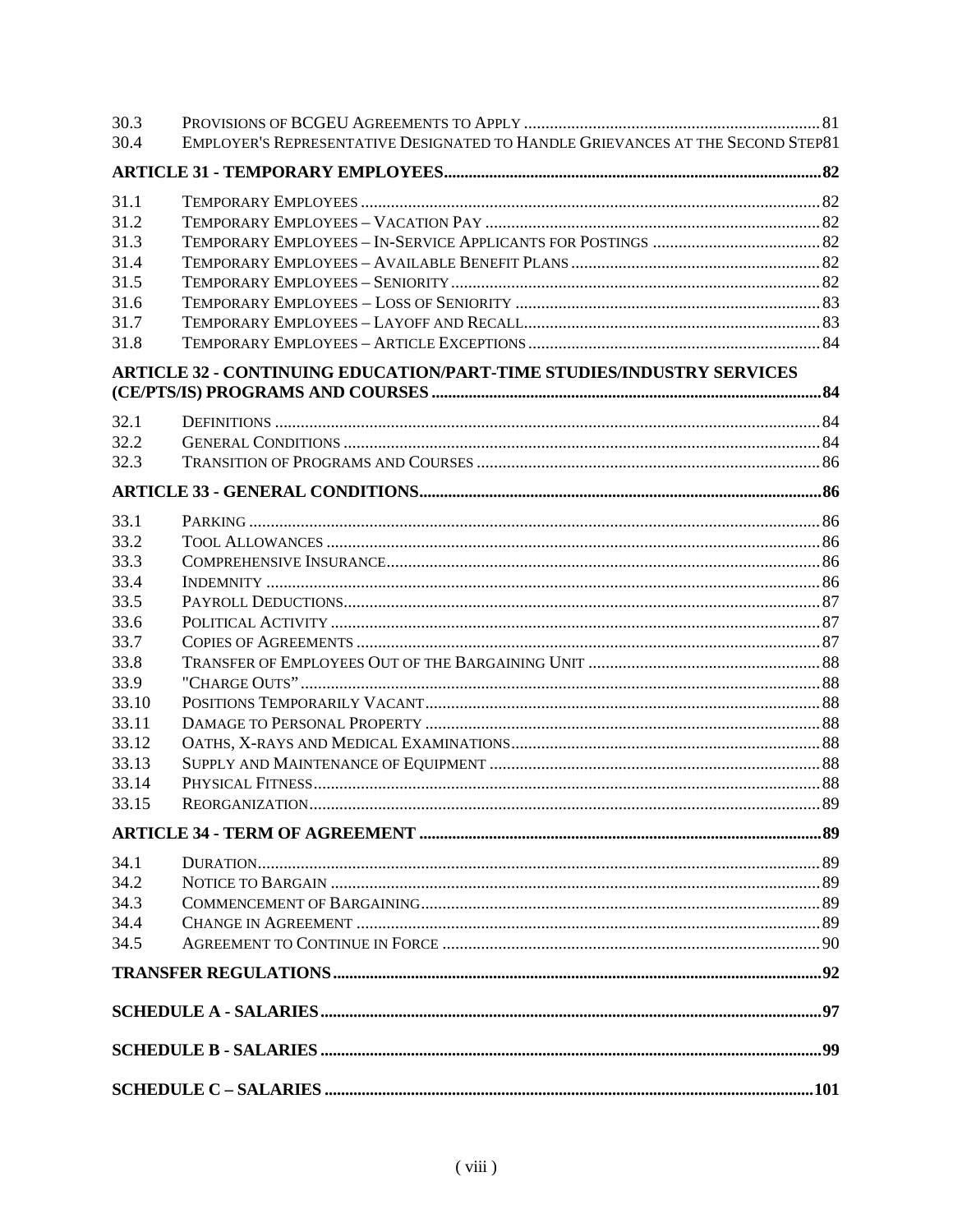| LETTER OF UNDERSTANDING #3 - SCHEDULE E - SPECIALIZATION GROUPING118   |  |
|------------------------------------------------------------------------|--|
|                                                                        |  |
| LETTER OF UNDERSTANDING #5 - SUB COMMITTEE OF LABOUR MANAGEMENT 122    |  |
|                                                                        |  |
| LETTER OF UNDERSTANDING #7 - NEW PROFESSIONAL DEVELOPMENT FUND124      |  |
|                                                                        |  |
| LETTER OF UNDERSTANDING #9 - PROVINCIAL INSTRUCTORS DIPLOMA 126        |  |
|                                                                        |  |
|                                                                        |  |
|                                                                        |  |
| <b>MEMORANDUM OF AGREEMENT - CHIEF INSTRUCTORS JOB DESCRIPTION 138</b> |  |
|                                                                        |  |
|                                                                        |  |
|                                                                        |  |
| <b>MEMORANDUM OF AGREEMENT - TRANSFER BETWEEN BARGAINING UNITS 146</b> |  |
|                                                                        |  |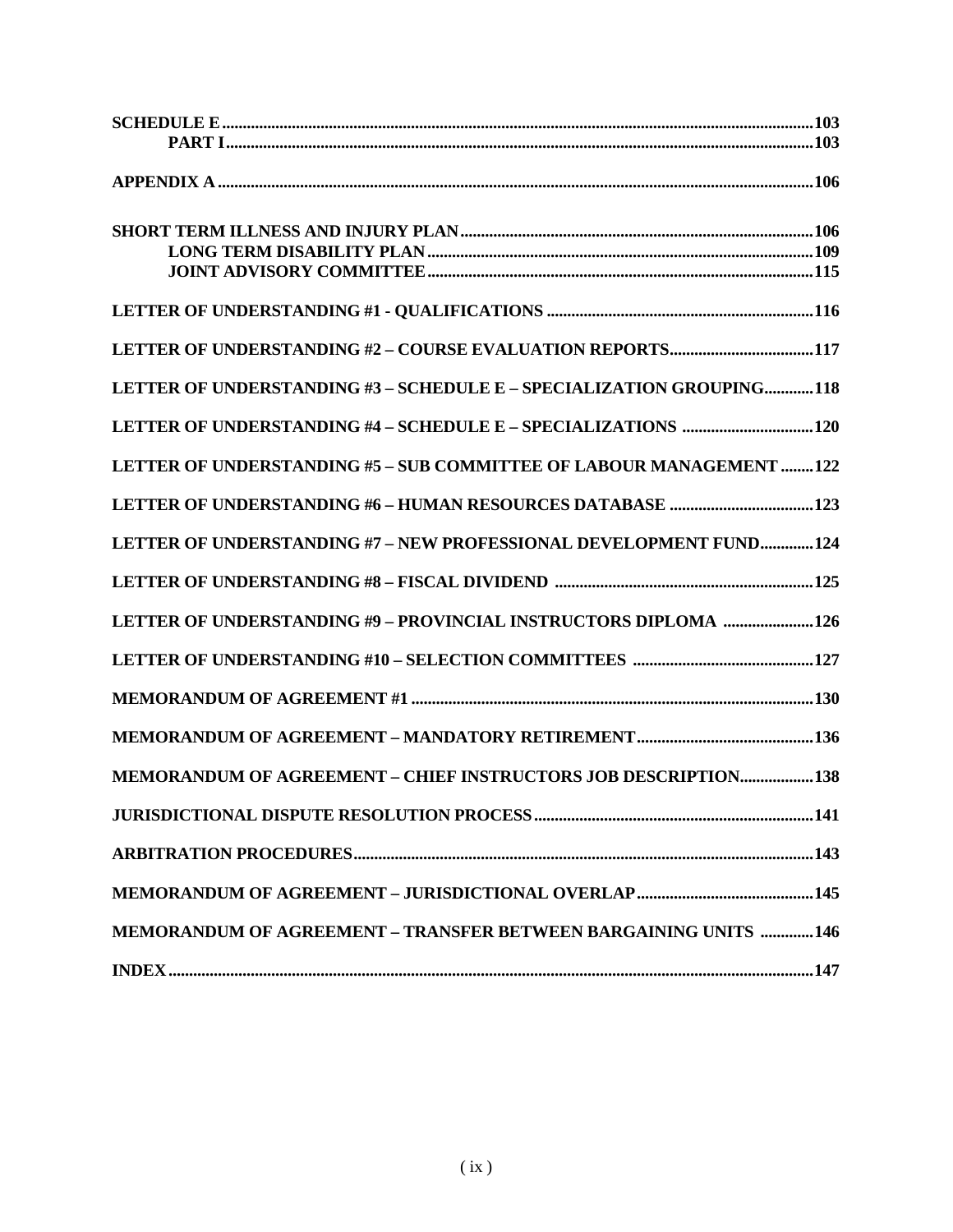#### **DEFINITIONS**

For the purpose of this Agreement:

(1) *"bargaining unit"* is the unit for collective bargaining for which the B.C. Government and Service Employees' Union is certified and includes: All Vocational Instructors and those Employees engaged in vocational-related activities, including research, coordination and development, except those Employees within the Bargaining Units for which the BCIT Faculty and Staff Association or the BCGEU Support Staff are certified, and except those Employees specifically excluded by Statute, employed by the B.C. Institute of Technology.

(2) *"continuous employment and continuous service"* means uninterrupted employment with the Amalgamated British Columbia Institute of Technology and includes continuous service as at March 31, 1986 with the Public Service and the Pacific Vocational Institute.

(3) *"day of rest"* in relation to an Employee, means a day other than a holiday on which an Employee is not ordinarily required to perform the duties of his/her position. This does not include Employees on leave of absence.

(4) *"demotion"* means a change from an Employee's position to one with a lower maximum salary.

(5) There shall be two categories of Employee covered by the terms of this Agreement: *"Regular"* and *"Temporary"* Employees; *"Employee"* means a member of the Bargaining Unit and includes:

 (a) A *"Regular Employee"* means an Employee who is employed for work which is of a continuous full-time **or part-time** nature or an Employee whose initial or subsequent appointment is four and one-half (4½) calendar months (97.875 days) or more or who becomes a Regular Employee pursuant to 31.1(b) and does not include:

- (i) a temporary;
- (ii) a person excluded by Section 1 of the *Labour Relations Code* of British Columbia;
- (iii) a person excluded pursuant to Article 2.1 of the Agreement.

**(b) Regular Part-Time Employees will have hours of work determined by departmental needs on a case by case basis and will be specified by Memorandum of Agreement for each employee. Other terms and conditions of employment for Regular Part-Time employees will be determined on a case by case basis by the Parties and included in the Memorandum of Agreement.** 

**(c)** *"Temporary Employee"* means an Employee appointed pursuant to Article 31 for a period less than four and one-half (4½) calendar months (97.875 days) and who does not meet the terms specified in Article 31.1(b).

(6) *"Employer"* means the British Columbia Institute of Technology (BCIT).

(7) *"field status"* Employees who are normally required to work away from their point of assembly and who, on a day-to-day basis, do not work in an office, institution, plant, or other similar fixed location which is their normal point of assembly.

(8) *"headquarters or geographic location"* is that area within a radius of twenty (20) miles of where an Employee ordinarily performs his/her duties. Within the Greater Vancouver Regional District geographic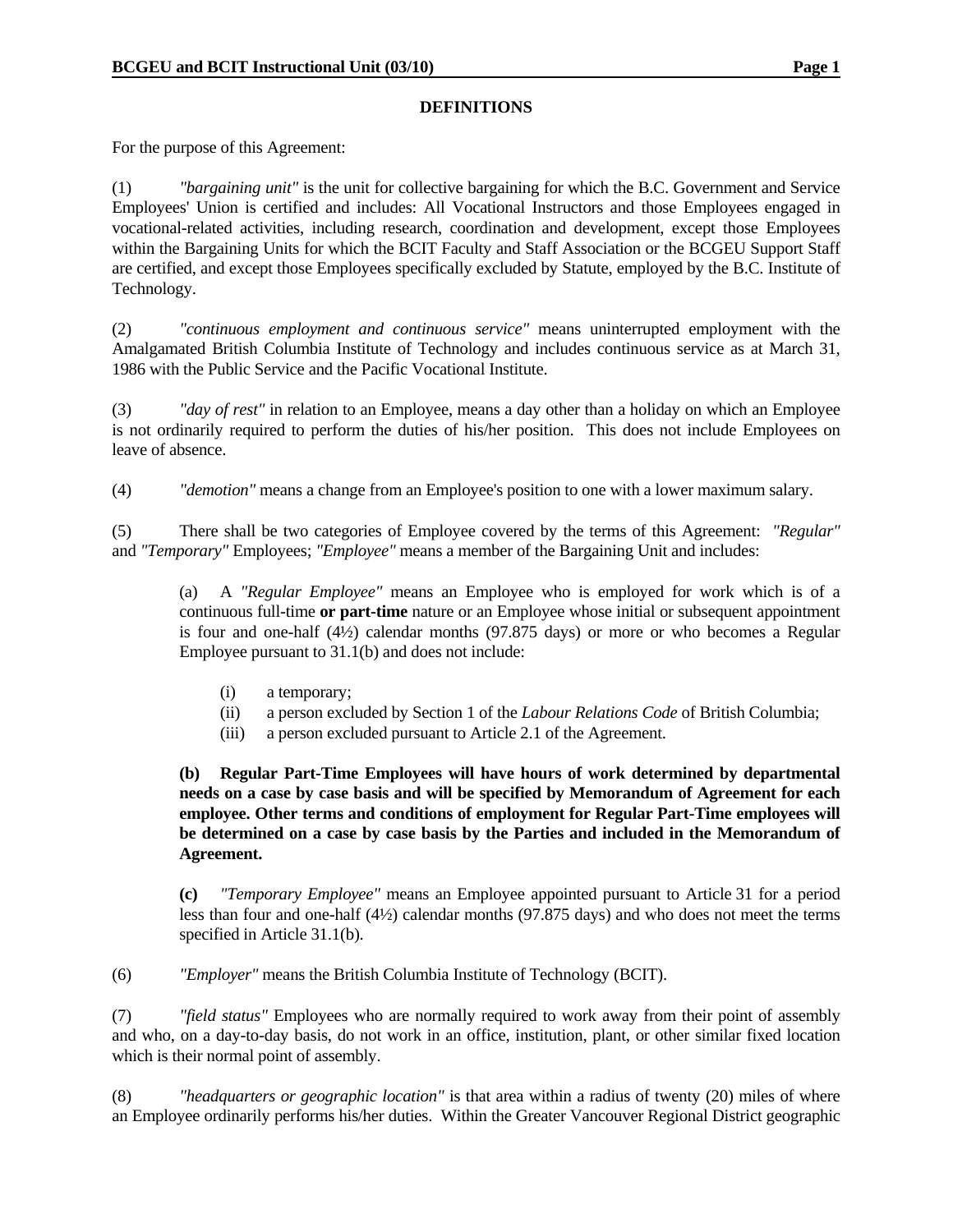#### **BCGEU and BCIT Instructional Unit (03/10)** Page 2

location for transfer purposes is that area within a radius of ten (10) miles of where an Employee ordinarily performs his/her duties. When Employees are transferred the headquarters area may be redefined where exceptional circumstances such as unusual road conditions exist.

(9) *"holiday"* means the twenty-four (24) hour period commencing at 0001 hours of a day designated as a paid holiday in this Agreement.

(10) *"hours of operation"* are the hours established by the Employer to provide adequate service to the public and to fulfil the functions of the work unit.

(11) *"hours travelled"* means hours spent travelling from point to point on an hourly or daily basis laid down by the Employer and does not include meal breaks and lodging time, or time spent other than travelling.

(12) *"lateral transfer"* refers to the movement of an Employee from one position to another which does not constitute a demotion or promotion.

(13) *"layoff"* is a cessation of employment as a result of a reduction of the amount of work required to be done by the Employer and where, should work become available, Employees will be recalled in accordance with Article 12 or Article 31 of this Agreement.

(14) *"leave of absence with pay"* means to be absent from duty with permission and with pay. *"Leave of absence without pay"* means to be absent from duty with permission but without pay.

(15) *"pay"* means rate of compensation for the job.

(16) *"probation"* means that period of probation which is the six (6) calendar months following appointment or promotion during which the Employer may reject for just cause a person appointed or promoted to such position or which the Employer may extend for a further period not exceeding six (6) calendar months under similar conditions, and the Union shall be so advised; and upon the successful completion of which, the person shall be confirmed.

(17) *"promotion"* means a change from an Employee's position to one with a higher maximum salary level.

(18) *"resignation"* means a voluntary notice by the Employee that he/she is terminating his/her service on the date specified.

When an Employee provides the Employer with written notice, the resignation will be deemed accepted one working day from the time the written resignation was submitted and may be retracted by the Employee within this period.

When an Employee provides the Employer with a verbal resignation, the Employer may confirm the resignation in writing. The resignation will be deemed accepted one working day from the time the written confirmation is delivered to the Employee's address currently on file with the Employer.

(19) *"rest period"* is a paid interval which is included in the workday and is intended to give the Employee an opportunity to have refreshments or a rest.

(20) *"seasonal field Employees"* are those employees who occupy positions which permit them to be normally domiciled at their permanent headquarters but who are assigned field duties on a seasonal basis,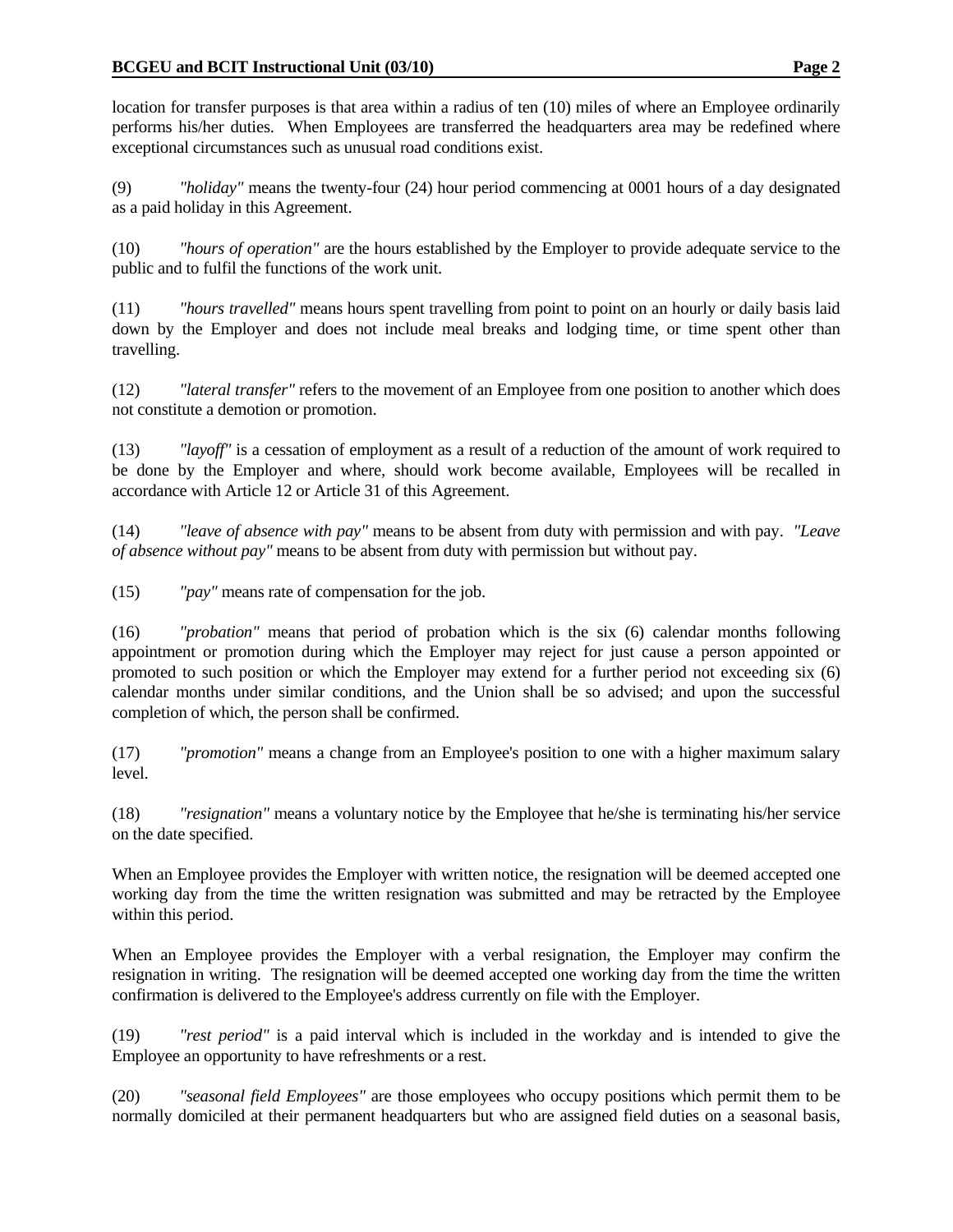returning to their permanent headquarters when not working in the field.

(21) *"shift schedule"* is the pattern of work hours established through negotiations to meet the hours of operation.

(22) *"termination"* is the separation of an Employee from the Employer for cause pursuant to Articles 10, 11, and 31, of this Agreement.

(23) *"transfer"* refers to the movement of an Employee from one geographic location to another.

(24) *"travel status"* with respect to an Employee means absence of the Employee from his/her headquarters or geographic location on the Employer's business with the approval of the Employer, but travel status does not apply to Employees temporarily assigned to a position outside of their headquarters or geographic location or to field status Employees.

(25) *"Union"* means the B.C. Government and Service Employees' Union.

(26) *"workday"* is a period of twenty-four (24) consecutive hours commencing with the starting time of any shift. For the purpose of calculating compensatory overtime rates only the time worked prior to but adjoining to a shift, shall be deemed as time worked after a shift.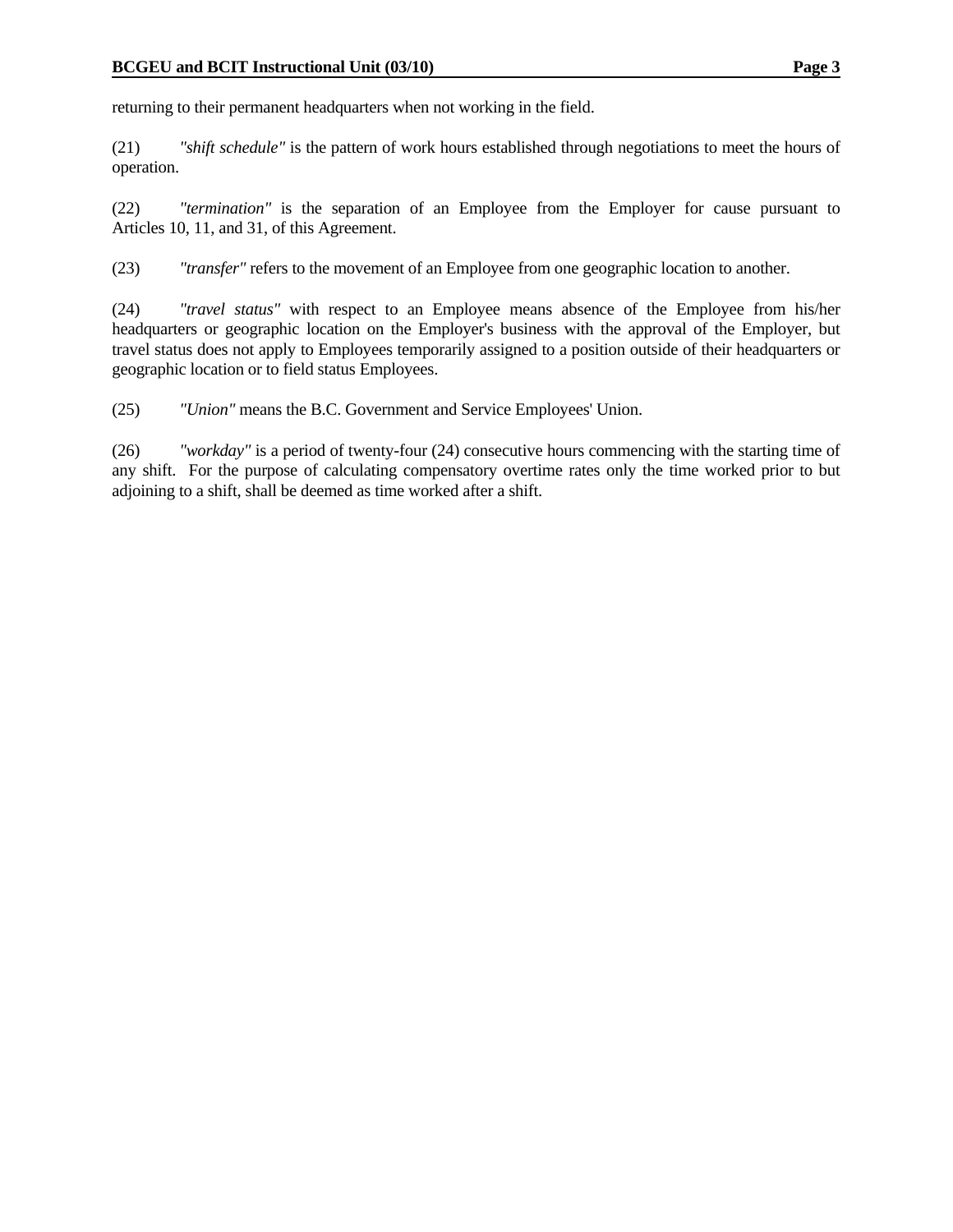## **ARTICLE 1 - PREAMBLE**

#### **1.1 Purpose of Agreement**

 (a) The purpose of this Agreement is to establish and maintain orderly collective bargaining procedures between the Employer and the Union.

 (b) The Parties to this Agreement share a desire to improve the quality of service to the public of British Columbia. Accordingly, they are determined to establish, within the framework provided by the law, an effective working relationship at all levels of the Employer's service in which members of the Bargaining Unit are employed.

### **1.2 Future Legislation**

In the event that any future legislation renders null and void or materially alters any provision of this Agreement, the remaining provisions shall remain in effect for the term of the Agreement, and the Parties hereto shall negotiate a mutually agreeable provision to be substituted for the provision so rendered null and void or materially altered.

### **1.3 Conflict with Regulations**

In the event that there is a conflict between the contents of this Agreement and any regulation made by the Employer, or on behalf of the Employer, this Agreement shall take precedence over the said regulation.

## **1.4 Notice of Legislative Change**

The Employer agrees that no proposal submitted by the Employer to amend, repeal or revise the *College and Institute Act*, the *Labour Relations Code* or regulations made pursuant thereto, which would affect the terms and conditions of employment of Employees covered by this Agreement shall be put forward without first notifying the Union in writing of the nature of the proposal.

#### **1.5 Use of Singular Terms**

Wherever the singular is used in this Agreement, the same shall be construed as meaning the plural if the context requires unless otherwise specifically stated.

#### **1.6 Human Rights Code**

The Parties hereto subscribe to the principles of the *Human Rights Code* of British Columbia.

#### **1.7 Harassment and Discrimination**

(a) The Union and the Employer recognize the right of Employees to work and students to learn in an environment free of harassment and discrimination.

 (b) The Parties agree that the policy and procedures respecting complaints of harassment and discrimination shall be those found in the *"Harassment and Discrimination Policy and Procedures"*.

 (c) The Harassment and Discrimination Policy and Procedures may be amended from time to time by mutual agreement of the Parties.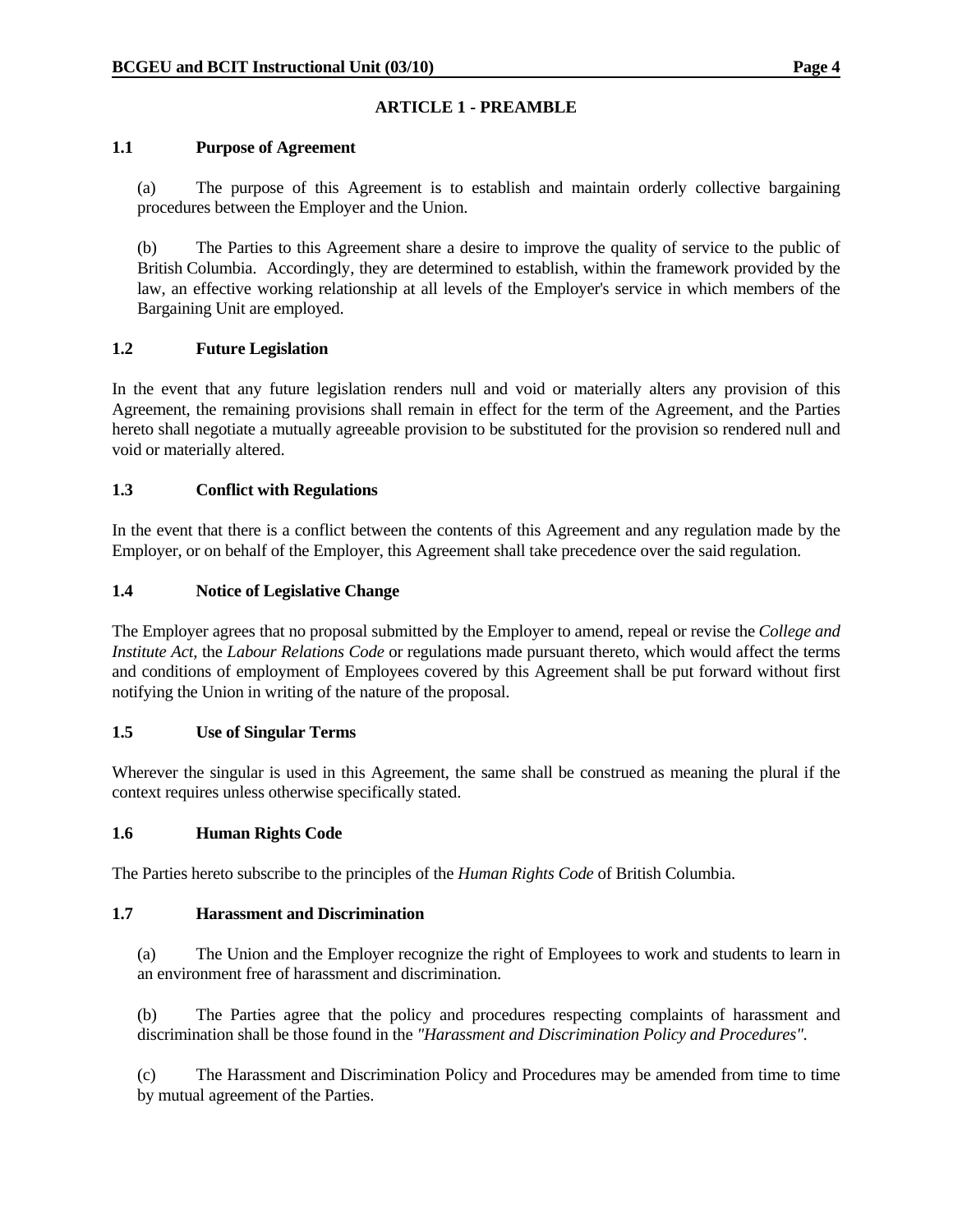(d) The Employer undertakes to discipline an Employee who engages in conduct contrary to the provisions of the Harassment and Discrimination Policy.

 (e) Notwithstanding Clause 16 of the *"Harassment and Discrimination Policy and Procedures"*, it shall form part of the Collective Agreement and remain in effect for the duration of this Collective Agreement.

 (f) Copies of the Harassment and Discrimination Policy and Procedures will be available to Employees on request at the offices of the Deans and Associate Deans.

## **1.8 Management Rights**

The Union acknowledges that the management of the Institute and the direction of the Employees in the Bargaining Unit is exclusive to the Employer except as this Agreement otherwise provides.

## **ARTICLE 2 - UNION RECOGNITION AND RIGHTS**

## **2.1 Bargaining Unit Defined**

The Bargaining Unit shall consist of all Employees covered by the Certificate of Bargaining issued by the Labour Relations Board except those persons employed in a managerial or confidential capacity.

The Parties recognize that referral to the legislated authority is the ultimate step to resolve a dispute and that the Parties will make every attempt to freely and fully negotiate the matter of exclusions and to resolve the issues as expeditiously as possible.

Where the Employer seeks to exclude a position, representation shall be made to the Union in writing. Where agreement is not reached within fourteen (14) days of receipt of initial representation, the matter shall be submitted to the legislated authority for adjudication.

The Employer shall make every attempt to provide time prior to making an appointment for the process outlined above to be completed. Where it becomes necessary to fill a new position in dispute the incumbent will not be considered in the unit until determination is made by the legislated authority. Established or upgraded positions in the Bargaining Unit shall not be excluded except by mutual agreement or a decision of the legislated authority. $*<sup>1</sup>$ 

## **2.2 Bargaining Agent or Recognition**

The Employer recognizes the B.C. Government and Service Employees' Union as the exclusive bargaining agent for all Employees to whom the certification issued by the Labour Relations Board applies.

## **2.3 Correspondence**

 $\overline{a}$ 

The Employer agrees that all correspondence between the Employer and the Union related to matters covered in this Agreement shall be sent to the President of the Union or his/her designate and to the Chair of the Bargaining Unit.

<sup>&</sup>lt;sup>1\*</sup>Legislated authority for the purpose of this clause means the legislated authority determined to have jurisdiction.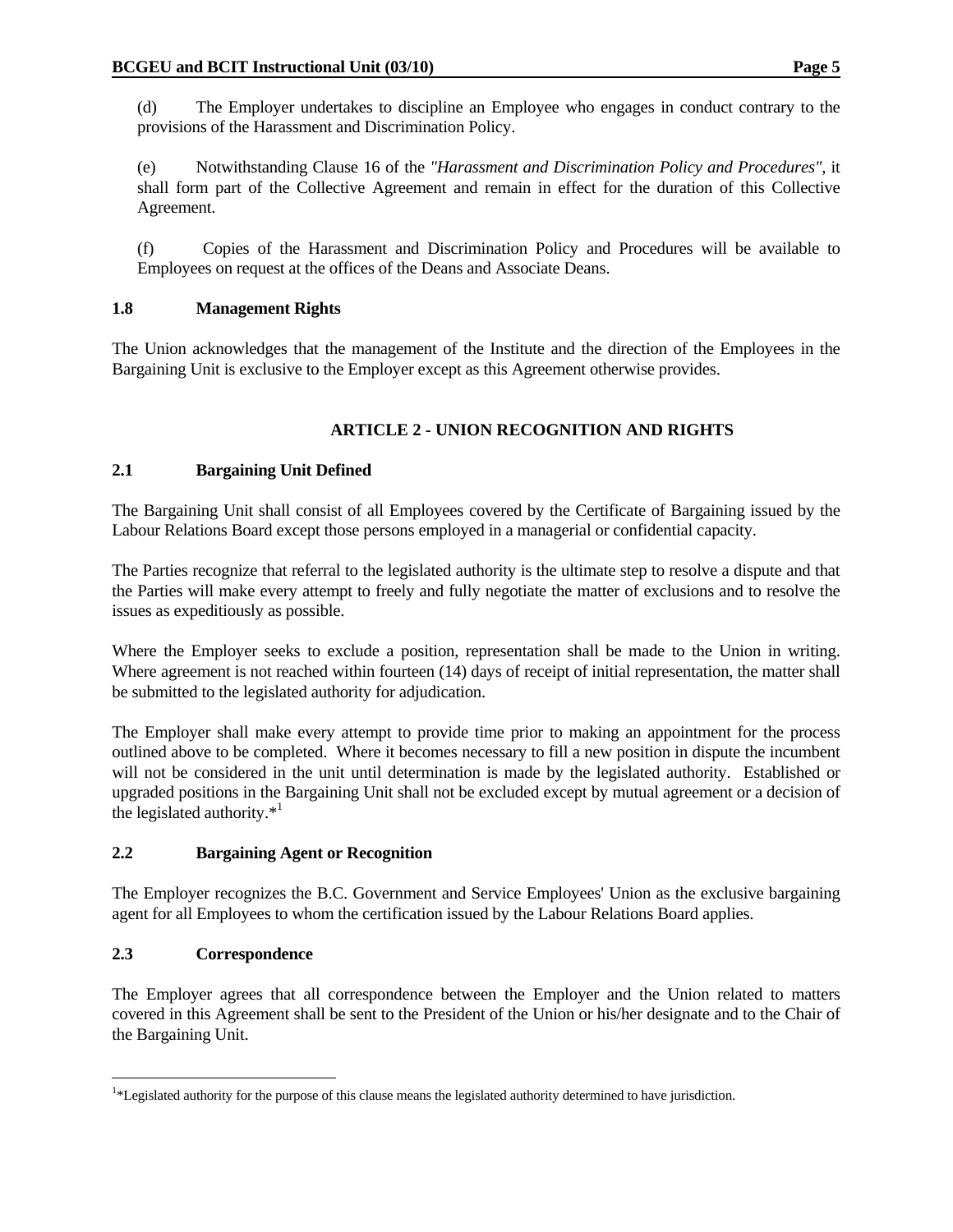The Employer agrees that a copy of any correspondence between the Employer and any Employee in the Bargaining Unit covered by this Agreement pertaining to the interpretation or application of any clause in this Agreement as it applies to that Employee, shall be forwarded to the President of the Union or his/her designate, and to the Chair of the Bargaining Unit.

## **2.4 No Other Agreement**

No Employee covered by this Agreement shall be required or permitted to make a written or oral agreement with the Employer or its representatives which may conflict with the terms of this Agreement.

## **2.5 No Discrimination for Union Activity**

The Employer and the Union agree that there shall be no discrimination, interference, restriction or coercion exercised or practised with respect to any Employee for reason of membership or activity in the Union.

## **2.6 Recognition and Rights of Stewards**

The Employer recognizes the Union's right to select stewards to represent Employees. The Employer and the Union will agree on a reasonable number of shop stewards taking into account both operational and geographic considerations.

The Union will provide the Employer with a list of the Employees designated as stewards and indicate the jurisdiction of each steward.

A steward or his/her alternate shall obtain the permission of his/her immediate supervisor before leaving his/her work to perform duties as a steward. On resuming his/her normal duties, the steward shall notify his/her supervisor. Leave for this purpose shall not be unreasonably withheld and will be with pay.

The duties of stewards shall include:

(a) Investigation of complaints of an urgent nature.

 (b) Investigation of grievances and assisting any Employee whom the steward represents in presenting and preparing the grievance in accordance with the grievance procedure.

- (c) Supervision of ballot boxes and other related functions during ratification votes.
- (d) Attending meetings at the request of the Employer.

## **2.7 Bulletin Boards**

The Employer shall provide bulletin board facilities for the exclusive use of the Union, the sites to be determined by mutual agreement. The use of such bulletin board facilities shall be restricted to the business affairs of the Union.

## **2.8 Union Insignia**

 (a) A Union member shall have the right to wear or display the recognized insignia of the Union. The Union agrees to furnish to the Employer at least one Union shop card, for each of the Employer's places of operation covered by this Agreement, to be displayed on the premises. Such card will remain the property of the Union and shall be surrendered upon demand.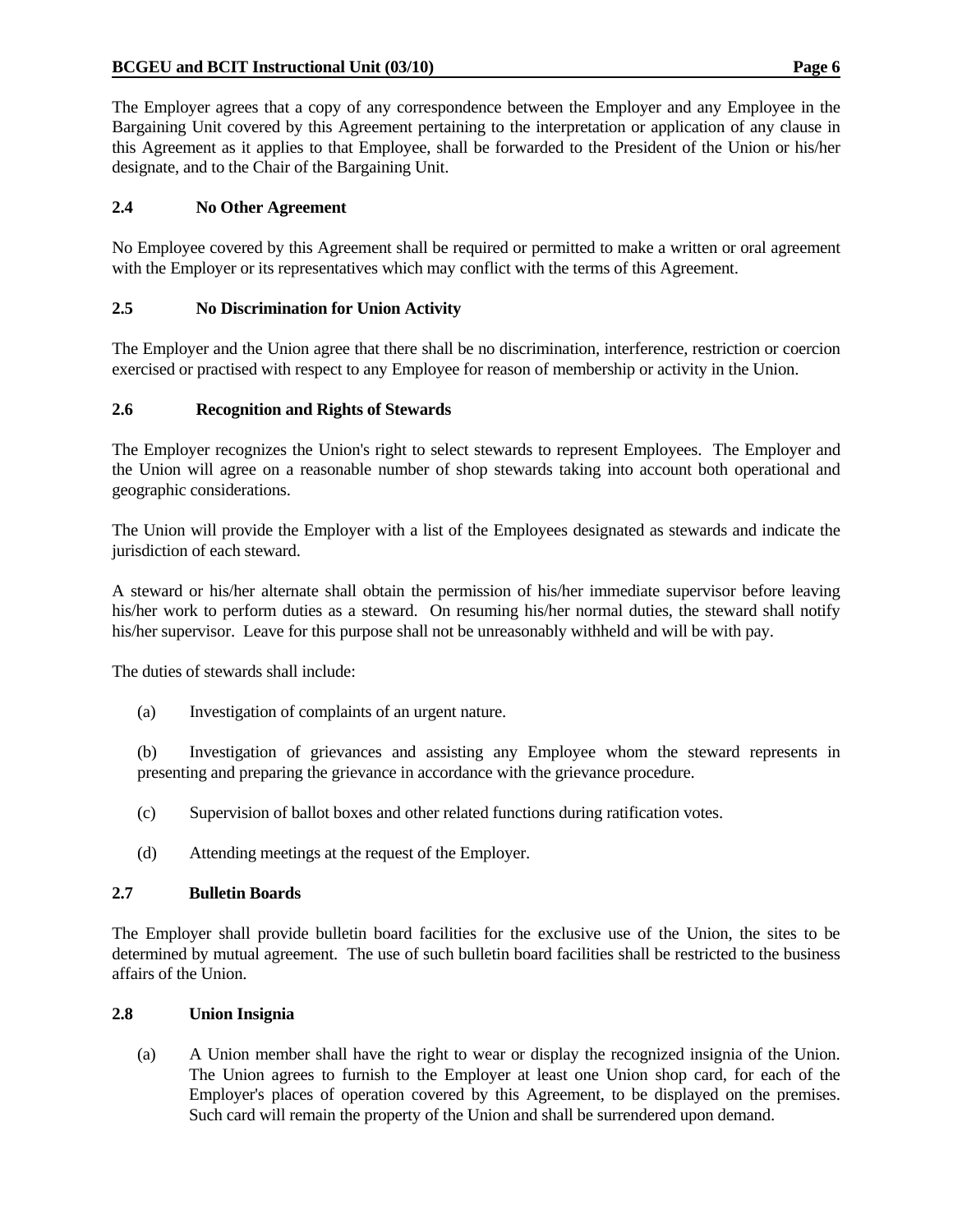(b) The recognized insignia of the Union shall include the designation *"BCGEU"*. This designation shall, at the Employee's option, be placed on stenography typed by a member of the Union. This designation shall be placed below the signatory initials on typewritten correspondence.

#### **2.9 Right to Refuse to Cross Picket Lines**

- (a) All Employees covered by this Agreement shall have the right to refuse to cross a picket line arising out of a dispute as defined in the *Labour Relations Code* of British Columbia. Any Employee failing to report for duty shall be considered to be absent without pay. Failure to cross a picket line encountered in carrying out the Employer's business shall not be considered a violation of this Agreement nor shall it be grounds for disciplinary action.
- (b) No Employee covered by this Agreement shall be required to handle any product declared by the B.C. Federation of Labour to be a *"hot product"*.

#### **2.10 Time Off for Union Business**

- (a) *Without pay* Leave of absence without pay and without loss of seniority will be granted:
	- (1) to an elected or appointed representative of the Union to attend conventions of the Union and bodies to which the Union is affiliated;
	- (2) for elected or appointed representatives of the Union to attend to Union business which requires them to leave their general work area;
	- (3) for four (4) Employees who are representatives of the Union on the Bargaining Committee to attend meetings of the Bargaining Committee;
	- (4) to Employees called by the Union to appear as witnesses before an Arbitration Board or the Labour Relations Board of B.C.;
- (b) *With pay* Leave of absence with basic pay, and without loss of seniority will be granted:
	- (1) for four (4) Employees who are appointed members of the Union's Bargaining Committee to carry on the negotiations with the Employer;
	- (2) to Employees appointed by the Union as Union representatives to joint Union/Management Committees as specified in this Agreement to attend meetings of the Committees;
	- (3) to Employees designated to sit as an observer on a Selection Panel in accordance with Article 11.3.

 (c) Where an Employee has his/her days of annual leave displaced for reasons contained in Article 2.10(a)(3) and (4) and 2.10(b)(1) (2), those days shall be rescheduled at a later date by mutual agreement between the Employer and the Employee. Where rescheduling is not possible within the calendar year, a carryover of five (5) displaced days shall be granted by the Employer in addition to the entitlement in Article 17.8. The balance of displaced leave shall be paid out or may be carried over by mutual agreement.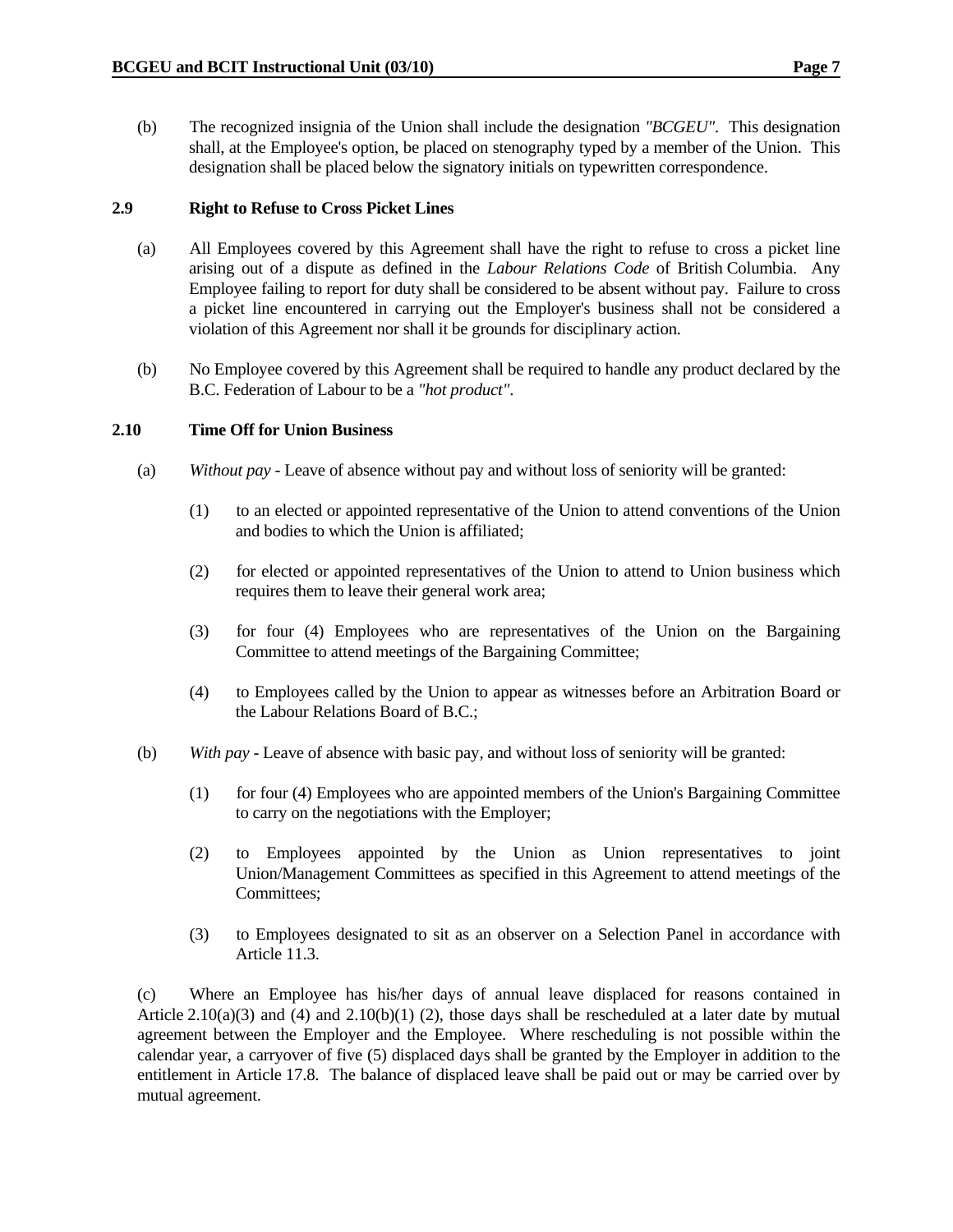To facilitate the administration of this Article when leave without pay is granted, the leave shall be given with basic pay and the Union shall reimburse the Employer for salary and benefit costs, including travel time incurred. Leave of absence under this article shall include sufficient travel time. It is understood that Employees granted leave of absence pursuant to this Article shall receive their current rates of pay while on leave of absence with pay.

 The Union shall provide the Employer with reasonable notice prior to the commencement of leave under this Article. The Employer agrees that any of the above leaves of absence shall not be unreasonably withheld.

## **2.11 Emergency Services**

The Parties recognize that in the event of a strike or lockout, situations may arise of an emergency nature. To this end, the Employer and the Union will agree to provide services of an emergency nature.

## **ARTICLE 3 - UNION SECURITY**

 (a) All Employees in the Bargaining Unit who, on March 8, 1974, were members of the Union or thereafter became members of the Union shall, as a condition of continued employment, maintain such membership (subject to the provisions of Section 11 of the *Labour Relations Code* of British Columbia).

 (b) All Employees hired on or after March 8, 1974 shall, as a condition of continued employment, become members of the Union and maintain such membership, upon completion of thirty (30) days as an Employee (subject only to the provisions of Section 11 of the *Labour Relations Code* of British Columbia).

 (c) Nothing in this Agreement shall be construed as requiring a person who was an Employee prior to March 8, 1974, to become a member of the Union.

## **ARTICLE 4 - CHECK-OFF OF UNION DUES**

 (a) The Employer shall, as a condition of employment, deduct from the monthly wages or salary of each Employee in the Bargaining Unit, whether or not the Employee is a member of the Union, the amount of the regular dues payable to the Union by a member of the Union.

 (b) The Employer shall deduct from any Employee who is a member of the Union any assessments levied in accordance with the Union Constitution and/or Bylaws and owing by the Employee to the Union.

 (c) Deductions shall be made in each payroll period and membership dues or payments in lieu thereof shall be considered as owing in the period for which they are so deducted.

 (d) All deductions shall be remitted to the President of the Union not later than twenty-eight (28) days after the date of deduction and the Employer shall also provide a list of names of those Employees from whose salaries such deductions have been made together with the amount deducted from each Employee.

 (e) Before the Employer is obliged to deduct any amount under Section (a) of this article, the Union must advise the Employer in writing of the amount of its regular dues. The amount so advised shall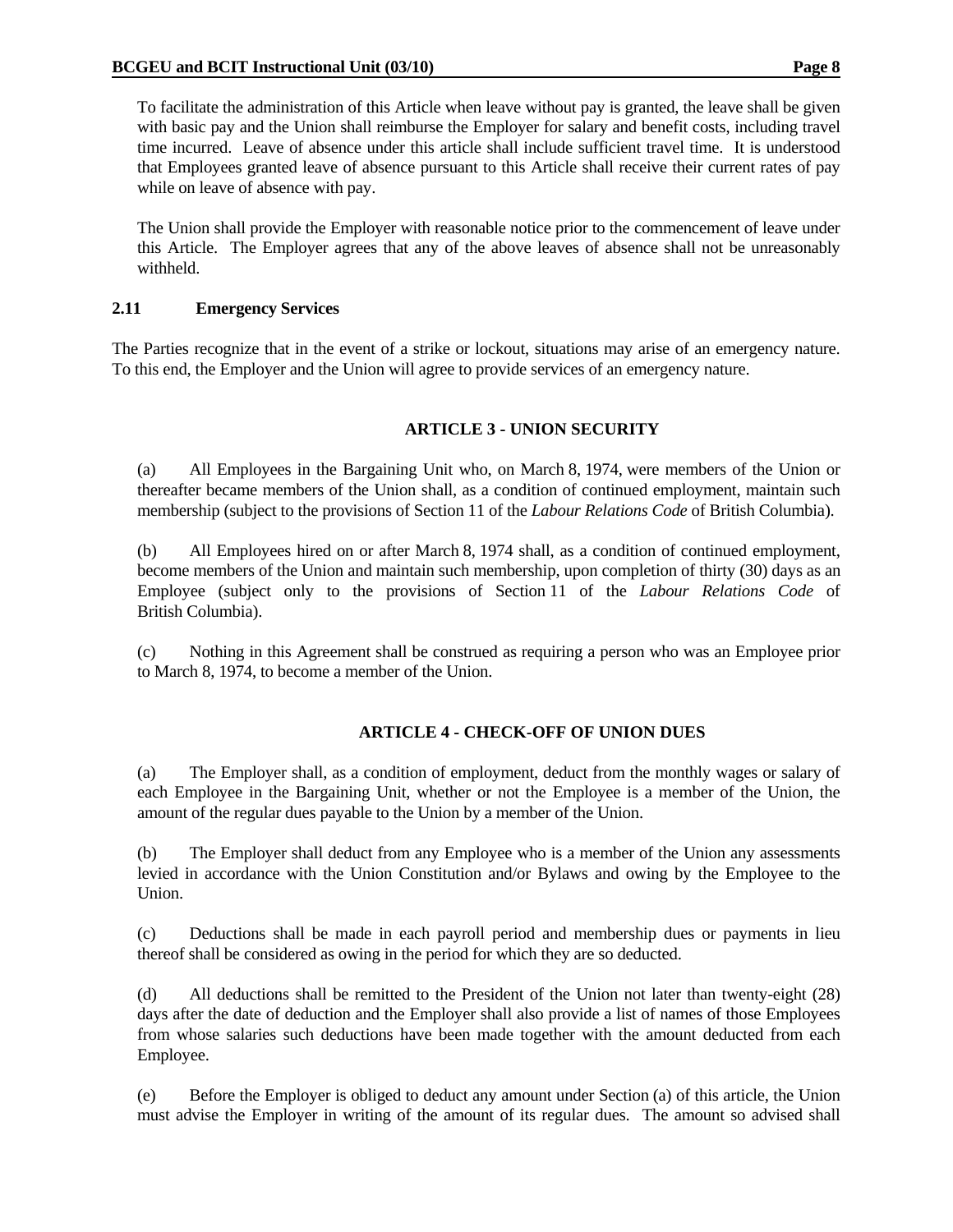continue to be the amount to be deducted until changed by further written notice to the Employer signed by the President of the Union. Upon receipt of such notice, such changed amount shall be the amount deducted.

 (f) From the date of the signing of this Agreement and for its duration, no Employee organization other than the Union shall be permitted to have membership dues or other monies deducted by the Employer from the pay of the Employees in the Bargaining Unit.

 (g) The Employer shall supply each Employee, without charge, a receipt for income tax purposes in the amount of the deductions paid to the Union by the Employee in the previous year. Such receipts shall be provided to the Employees prior to March 1st of the succeeding year.

 (h) An Employee shall, as a condition of continued employment, complete an authorization form providing for the deduction from an Employee's monthly wages or salary the amount of the regular dues payable to the Union by a member of the Union.

## **ARTICLE 5 - EMPLOYER AND UNION SHALL ACQUAINT NEW EMPLOYEES**

 (a) The Employer agrees to acquaint new Employees with the fact that a Collective Agreement is in effect and with the conditions of employment set out in the articles dealing with Union Security and Dues Check-off. A new Employee shall be advised of the name and location of his/her steward. Whenever the steward is employed in the same work area as the new Employee, the Employee's immediate supervisor will introduce him/her to his/her steward. Where operational requirements permit, the Employer agrees that a Union steward will be given an opportunity to interview each new Employee within regular working hours, without loss of pay, for fifteen (15) minutes sometime during the first thirty (30) days of employment for the purpose of acquainting the new Employee with the benefits and duties of Union membership and the Employee's responsibilities and obligations to the Employer and the Union.

 (b) In order to facilitate the administration of this section, the Chair of the Bargaining Unit shall be notified in writing by the Employer of the hiring of all new Employees within five (5) days of their appointment.

## **ARTICLE 6 - EMPLOYER-UNION RELATIONS**

## **6.1 Representation**

No Employee or group of Employees shall undertake to represent the Union at meetings with the Employer without the proper authorization of the Union. To implement this, the Union shall supply the Employer with the names of its officers and similarly, the Employer shall supply the Union with a list of its supervisory or other personnel with whom the Union may be required to transact business.

## **6.2 Union Representatives**

The Employer agrees that access to its premises will be granted to representatives of the Union when dealing or negotiating with the Employer, as well as for the purpose of investigating and assisting in the settlement of a grievance.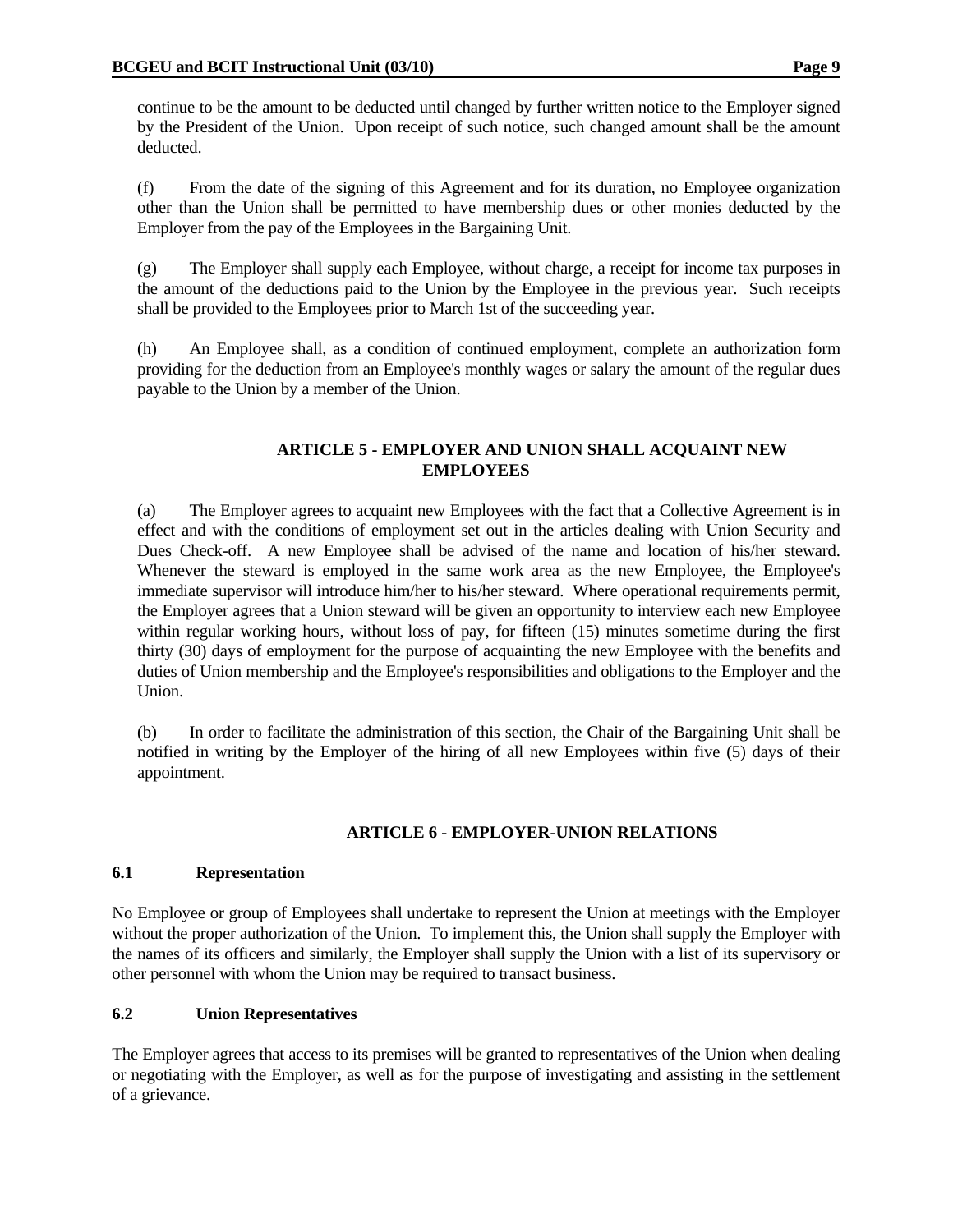Representatives of the Union shall notify the excluded designated supervisory official in advance of their intention and their purpose for entering and shall not interfere with the operation of the department or section concerned.

In order to facilitate the orderly, as well as the confidential investigation of grievances, the Employer will make available to Union representatives or stewards temporary use of an office or similar facility.

The Employer recognizes that in some circumstances it is difficult for the President or his/her Union representative to meet with Employees outside of normal working hours. In such cases, the President or his/her designate shall submit a request in writing to the Employer to meet with Employees during working hours in their normal place of work. Subject to operational requirements, the Employer shall grant permission for such a meeting not to exceed one hour's (1) duration. Attendance at such meetings shall be considered time worked.

The Employer may, upon written request from the President or his/her designate, allow reasonable time for a designated representative of the Union on the agenda of any course, training session, or seminar sponsored by the Employer. Such permission will not be unreasonably withheld.

### **6.3 Technical Information**

The Employer agrees to provide to the Union such information that is available relating to Employees in the Bargaining Unit, as may be required by the Union for collective bargaining purposes.

### **ARTICLE 7 - GRIEVANCES**

#### **7.1 Grievance Procedure**

The Employer and the Union recognize that grievances may arise concerning;

- (a) differences between the Parties respecting the interpretation, application, operation or any alleged violation of a provision of this Agreement, or arbitral award, including a question as to whether or not a matter is subject to arbitration; or
- (b) the dismissal, discipline or suspension of an Employee bound by this Agreement.

The procedure for resolving a grievance shall be the grievance procedure in this Article.

#### **7.2 Step 1**

In the first step of the grievance procedure, every effort shall be made to settle the dispute with the designated excluded supervisor. The aggrieved Employee shall have the right to have his/her steward present at such a discussion. If the dispute is not resolved orally, the aggrieved Employee may submit a written grievance, through the Union steward, to Step 2 of the grievance procedure.

The Employer shall provide the Union with a list of the appropriate designated excluded supervisors and his/her area of responsibility within the Institute.

In the event the appropriate designated excluded supervisor is not available, the grievance may be presented to the Institute's Labour Relations Consultants or the Manager of Labour Relations.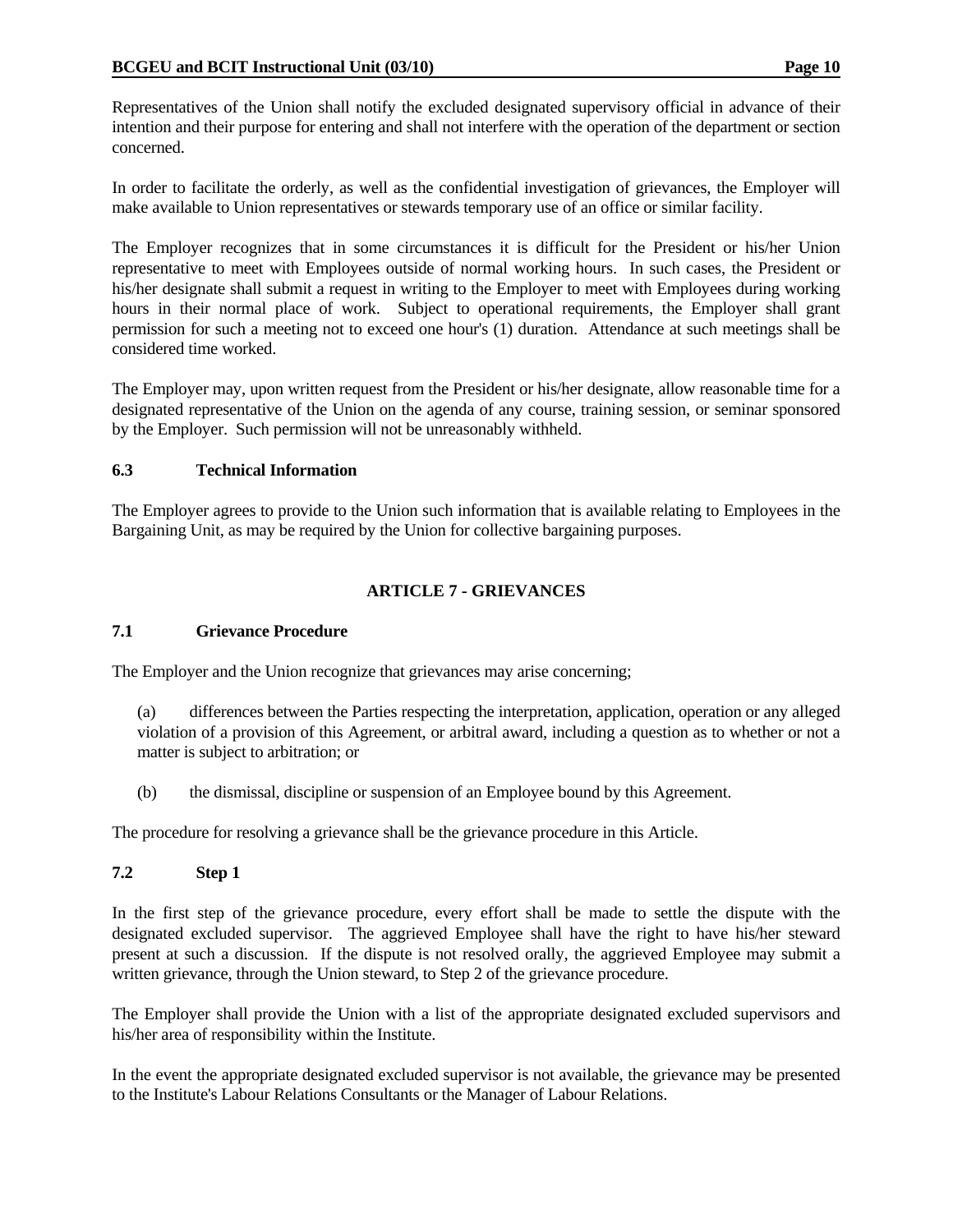#### **7.3 Time Limit to Present Initial Grievance**

An Employee who wishes to present a grievance at Step 2 of the grievance procedure, in the manner prescribed in Article 7.4, must do so no later than thirty (30) days after the date;

 (a) on which he/she was notified orally or in writing, of the action or circumstances giving rise to the grievance;

(b) on which he/she first became aware of the action or circumstances giving rise to the grievance.

#### **7.4 Step 2**

- (a) Subject to the time limits in 7.3, the Employee may present a grievance at this level by:
	- (1) recording this grievance on the appropriate grievance form, setting out the nature of the grievance and the circumstances from which it arose;
	- (2) stating the article or articles of the Agreement infringed upon or alleged to have been violated, and the remedy or correction required; and
	- (3) transmitting this grievance to the designated excluded supervisor through the Union steward.
- (b) The designated excluded supervisor shall:
	- (1) forward the grievance to the representative of the Employer authorized to deal with grievances at Step 2; and
	- (2) provide the Employee with a receipt stating the date on which the grievance was received.

#### **7.5 Time Limit to Reply at Step 2**

The representative designated by the Employer to handle grievances at Step 2 shall reply in writing to an Employee's grievance within fourteen (14) days of receiving the grievance at Step 2.

#### **7.6 Step 3**

The President of the Union, or his/her designate, may present a grievance at Step 3:

 (a) Within fourteen (14) days after the decision has been conveyed to him/her by the representative designated by the Employer to handle grievances at Step 2;

(b) Within fourteen (14) days after the Employer's reply was due.

#### **7.7 Time Limit to Reply at Step 3**

The representative designated by the Employer to handle grievances at Step 3 shall reply in writing to the grievance within fourteen (14) days of receipt of the grievance at Step 3.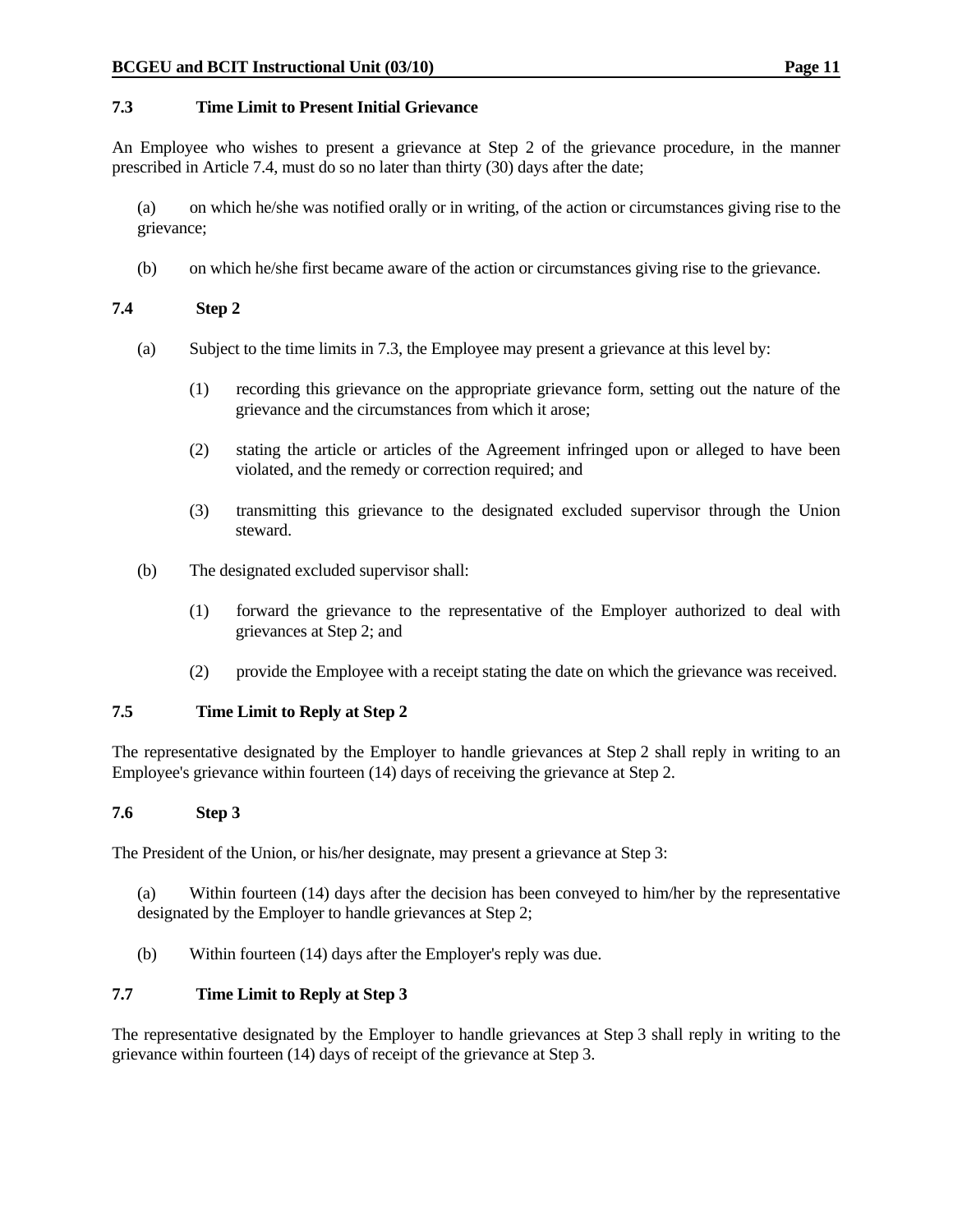#### **7.8 Failure to Act**

If the President of the Union, or his/her designate, does not present a grievance to the next higher level within the prescribed time limits, the grievance will be deemed to be abandoned. However, the Union shall not be deemed to have prejudiced its position on any future grievance.

### **7.9 Time Limit to Submit to Arbitration**

Failing satisfactory settlement at Step 3, and pursuant to Article 8, the President, of the Union or his/her designate, may inform the Employer of his/her intention to submit the dispute to arbitration (Article 8.1, the Alternative Grievance Resolution Procedure (Article 8.9) or Fast Track Arbitration (Article 8.10) within:

- (a) thirty (30) days after the Employer's decision has been received;
- (b) thirty (30) days after the Employer's decision was due.

### **7.10 Administrative Provisions**

 (a) Grievances and replies at Step 3 of the grievance procedure and notification to arbitrate shall be by registered mail.

 (b) Grievances, replies and notification shall be deemed to be presented on the day on which they are registered, and received on the day they were delivered to the appropriate office of the Employer or the Union.

 (c) In the event of a dispute, strike, lockout or other work stoppage in the Canada Post Office, within British Columbia, this section shall not apply.

#### **7.11 Expedited Arbitration**

#### (a) *Dismissal or Suspension Grievances*

- (1) The Employer shall notify an Employee in writing of its decision to suspend, or discharge the Employee and shall in the notice indicate the reasons for the action.
- (2) A copy of the written notice of dismissal or suspension shall be forwarded to the President of the Union within five (5) days of the action being taken.
- (3) The Employee, within five (5) working days of receiving the notice, may file a grievance regarding the Employer's action.
- (4) The grievance shall be heard by an arbitration board (or a single arbitrator if mutually agreed) within ten (10) working days of filing. The Chairperson (or single arbitrator) shall be selected from a mutually agreed list on the basis of the person who is available to hear the case within ten (10) days.
- (5) The Parties may each name a nominee to the board, but the nominees must be available on the date acceptable to the Chairperson.
- (6) The arbitration board shall announce its decision orally or by letter within ten (10) working days of the hearing, with written reasons to follow.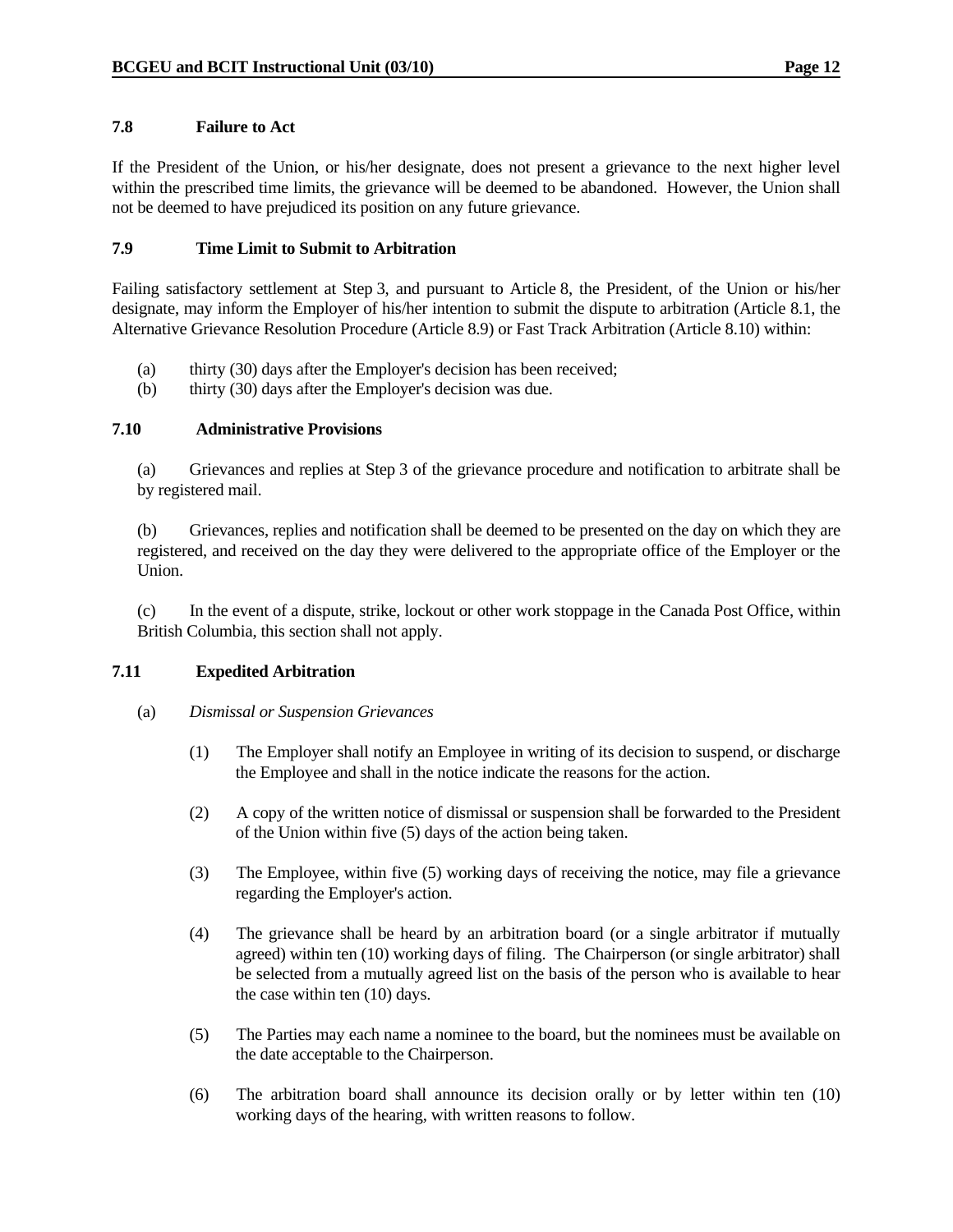(b) *Layoff/Recall, 13.3(f) and (h) Annual Leave, and Schedule "E", Part II*

 Any grievance pursuant to Articles 12, 13.3(f) and (h), 17.3 and 17.5 or Schedule *"E"*, Part II of this Agreement may be filed pursuant to the procedures in 7.11 (b).

- (1) The Employee who wishes to file a grievance pursuant to 7.11(b), must do so no later than five (5) working days after the date,
	- (i) on which he/she was notified orally or in writing of the action or circumstances giving rise to the grievance; or
	- (ii) on which he/she first became aware of the action or circumstances giving rise to the grievance.
- (2) The grievance shall be heard by an arbitration board (or a single arbitrator if mutually agreed) within ten (10) working days of filing. The Chairperson (or single arbitrator) shall be selected from a mutually agreed list on the basis of the person who is available to hear the case within ten (10) days. If the grievance is not referred to arbitration within four (4) months of date of filing under this Article, Article 7.8 will apply.
- (3) The Parties may each name a nominee to the board, but the nominees must be available on the date acceptable to the Chairperson.
- (4) The arbitration board shall announce its decision orally or by letter within ten (10) working days of the hearing, with written reasons to follow.

#### **7.12 Deviation from Grievance Procedure**

The Employer agrees that, after a grievance has been initiated by the Union, the Employer's representatives will not enter into discussion or negotiation with respect to the grievance, either directly or indirectly, with the aggrieved Employee without the consent of the Union.

In the event that, after having initiated a grievance through the grievance procedure, an Employee endeavours to pursue the same grievance through any other channel, then the Union agrees that, pursuant to this article, the grievance shall be considered to have been abandoned.

## **7.13 Policy Grievance**

Where either Party to this Agreement disputes the general application, interpretation or alleged violation of an article of this Agreement, the dispute shall be discussed initially with the Employer or the Union, as the case may be, within sixty (60) days of the occurrence. Where no satisfactory agreement is reached, either Party may submit the dispute to arbitration, as set out in Article 8 of this Agreement.

#### **7.14 Technical Objections to Grievances**

It is the intent of both Parties to this Agreement that no grievance shall be defeated merely because of a technical error other than time limitations in processing the grievance through the grievance procedure. To this end an arbitration board shall have the power to allow all necessary amendments to the grievance and the power to waive formal procedural irregularities in the processing of a grievance in order to determine the real matter in dispute and to render a decision according to equitable principles and the justice of the case.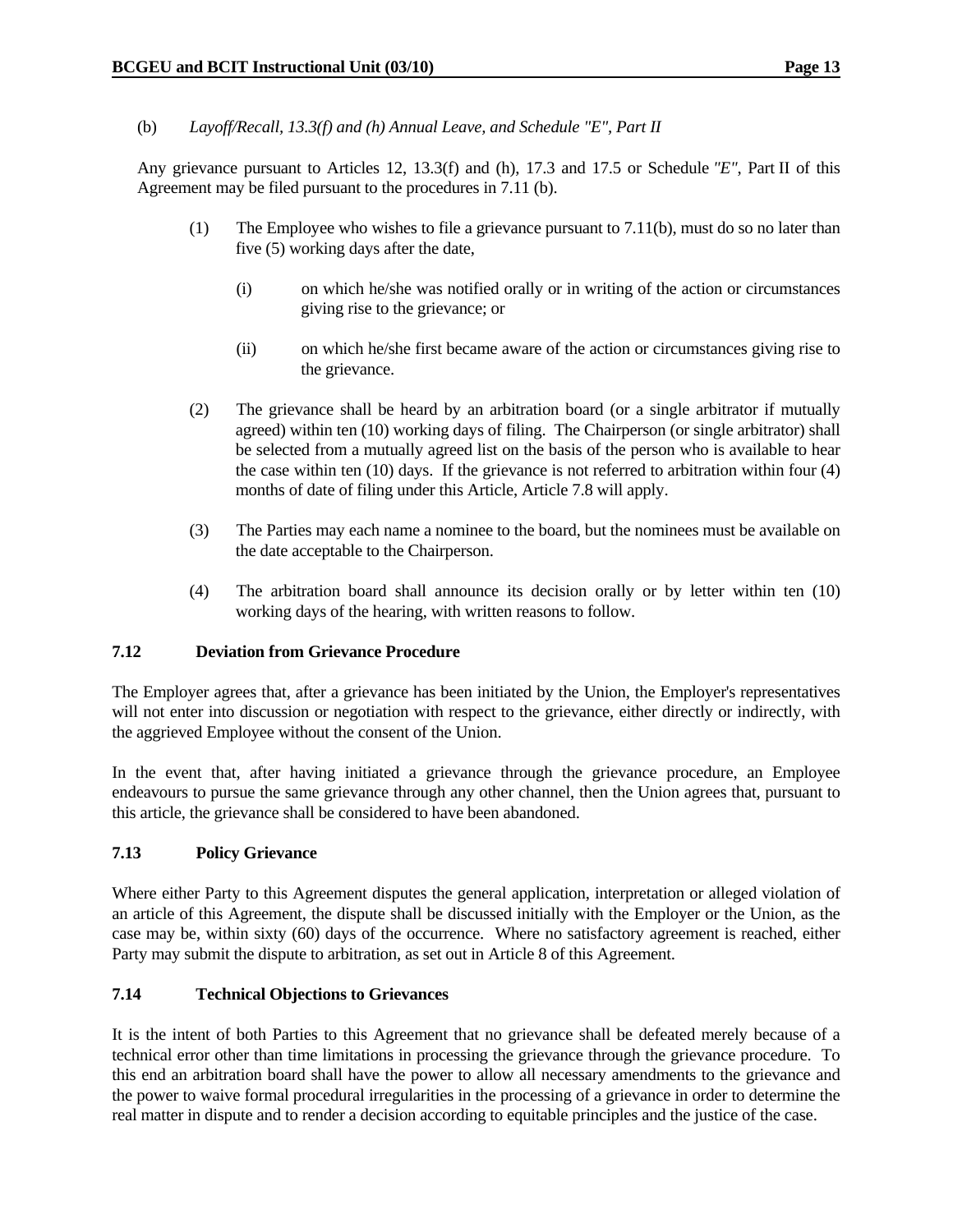#### **7.15 Effective Date of Settlements**

Settlements reached at any step of the grievance procedure in this Article, other than 7.13, shall be applied retroactively to the date of the occurrence of the action or situation which gave rise to the grievance, but not prior to the effective date of the Agreement in effect at the time of the occurrence or the date set by a board of arbitration.

### **7.16 Amending of Time Limits**

The time limits fixed in this grievance procedure may be altered by mutual consent of the Parties, but the same must be in writing.

## **ARTICLE 8 - ARBITRATION**

#### **8.1 Notification**

Where a difference arising between the Parties relating to the interpretation, application or administration of this Agreement, including any questions as to whether a matter is arbitrable, or where an allegation is made that a term or condition of this Agreement has been violated, either of the Parties may, after exhausting the grievance procedure in Article 7, notify the other Party within thirty (30) days of the receipt of the reply at the third step, of its desire to submit the difference or allegations to arbitration.

### **8.2 Composition of the Board of Arbitration**

When a Party has requested that a grievance be submitted to arbitration, it shall indicate to the other Party to the agreement within seven (7) days of:

 (a) Its intention to submit the matter in dispute to a single arbitrator to be agreed upon by both Parties. Should either Party not agree to submit the dispute to a single arbitrator, both Parties shall then have seven (7) days to name their appointee pursuant to (b) of this Article; or

 (b) The name of its appointee to a Board of Arbitration. Within seven (7) days thereafter the other Party shall indicate the name of its appointee to the Board of Arbitration. The two appointees shall then meet to select an impartial chairperson.

#### **8.3 Failure to Appoint**

If the recipient of the notice fails to appoint an arbitrator, or the two appointees fail to agree upon a chairperson within seven (7) days of their appointment, the appointment shall be made pursuant to Section 86 of the *Labour Relations Code*.

#### **8.4 Board Procedure**

The Board may determine its own procedure in accordance with the *Labour Relations Code* of B.C. and shall give full opportunity to all Parties to present evidence and make representations. It shall hear and determine the difference or allegation and shall make every effort to render a decision within thirty (30) days of the conclusion of the hearing.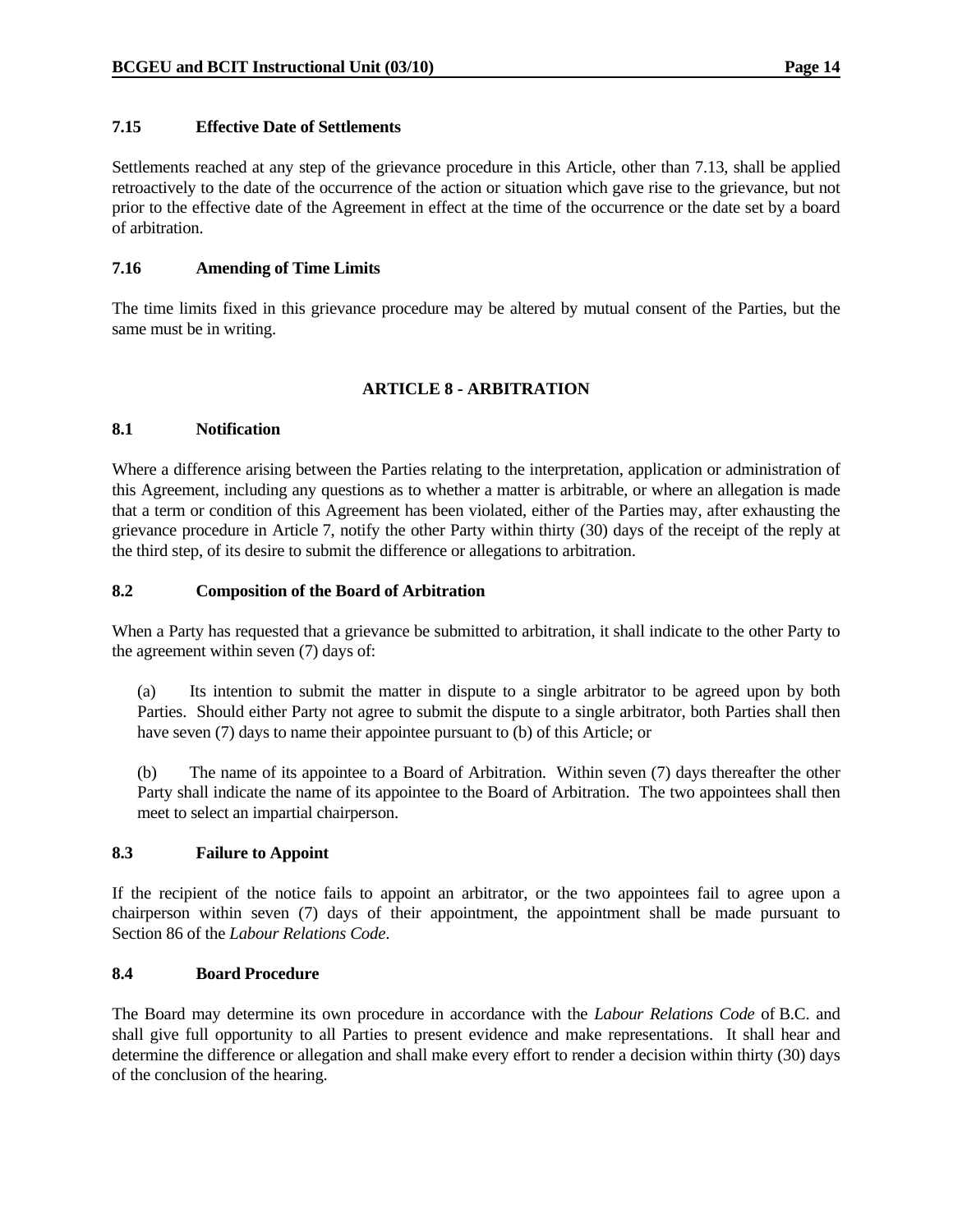#### **8.5 Decision of Board**

The decision of the majority shall be the decision of the Board. Where there is no majority decision, the decision of the chairperson shall be the decision of the Board. The decision of the Arbitration Board shall be final, binding and enforceable on the Parties pursuant to the *Labour Relations Code*. The Board shall have the power to dispose of a discharge or discipline grievance by any arrangement which it deems just and equitable. However, the Board shall not have the power to change this Agreement or to alter, modify or amend any of its provisions.

#### **8.6 Disagreement on Decision**

Should the Parties disagree as to the meaning of the Board's decision, either Party may apply to the chairperson of the Arbitration Board to reconvene the Board to clarify the decision, which it shall make every effort to do within seven (7) days.

#### **8.7 Expenses of Arbitration Board**

Each Party shall pay:

- (a) The fees and expenses of the arbitrator it appoints;
- (b) One-half (½) of the fees and expenses of the chairperson.

### **8.8 Amending Time Limits**

The time limits fixed in the arbitration procedure may be altered by mutual consent of the Parties but the same must be in writing.

#### **8.9 Alternate Grievance Resolution Procedure**

 (a) The Parties may mutually agree to the following procedure as an alternative to submitting matters of dispute to the formal arbitration procedure or the expedited arbitration procedure.

 (b) If a difference arises between the Parties relating to the dismissal, discipline or suspension of an Employee, or to the interpretation, application, operation or alleged violation of this Agreement, including any question as to whether a matter is arbitrable, during the term of the Collective Agreement, John Kinzie, or a substitute agreed to by the Parties, shall at the request of either Party:

- (1) investigate the difference;
- (2) define the issue in the difference; and
- (3) make written recommendations to resolve the difference

 within thirty (30) days of the date of receipt of the request; and, for thirty (30) days from that date, time does not run in respect of the grievance procedure.

 (c) The Parties agree that these hearings shall be conducted on a without prejudice basis and that the written recommendations of the third Party shall be of no precedential value and shall not thereafter be referred to by the Parties in respect of any other matter.

 Should a dispute not be resolved through the above procedure, either Party may submit the matter to arbitration pursuant to Article 7.11, 8.1 or 8.10.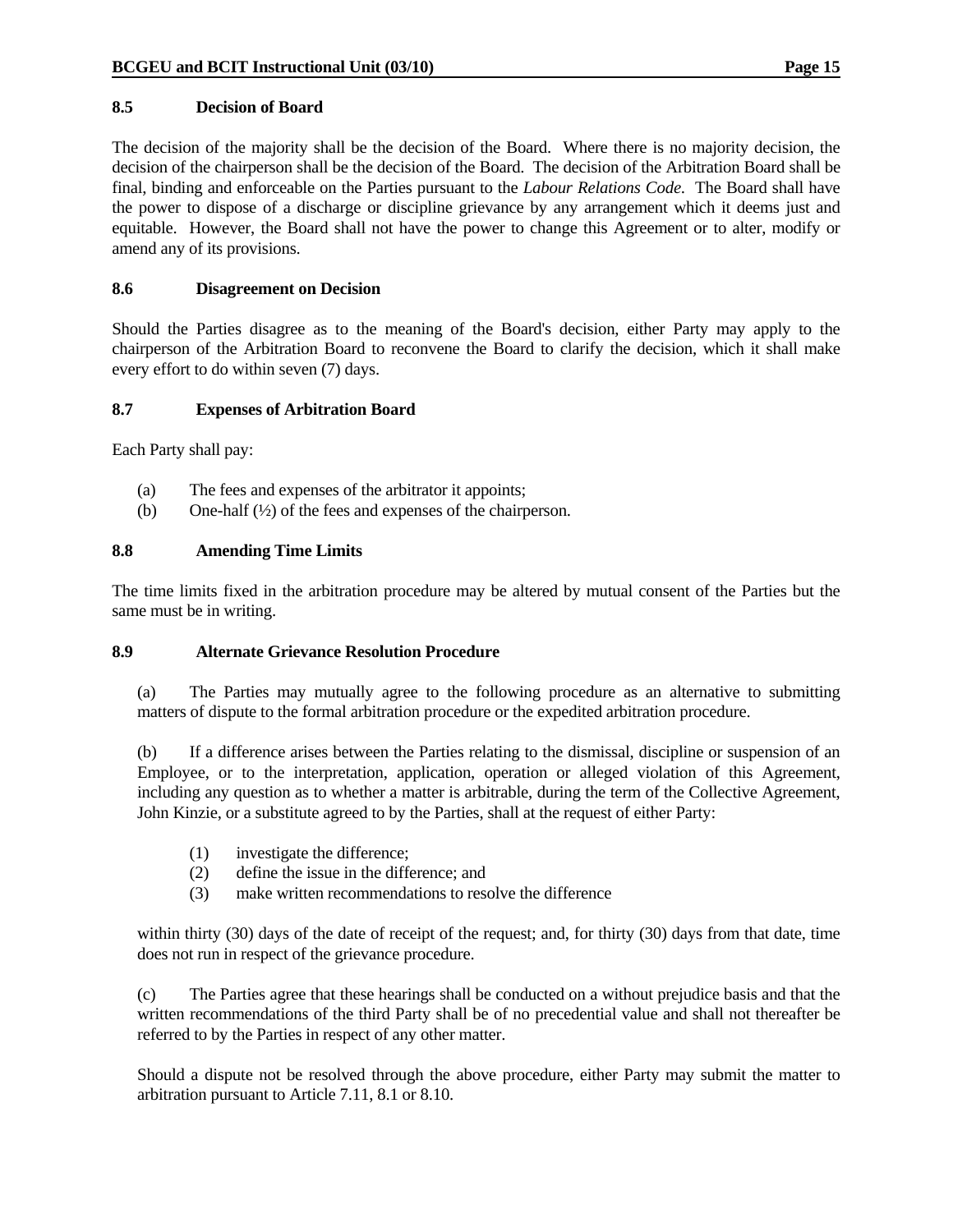The provisions of Article 8.9 shall have effect with respect to those grievances filed subsequent to the ratification of the Collective Agreement.

## **8.10 Fast Track Arbitration**

The Parties agree to the following fast track arbitration process for those grievances filed after the date of ratification of the Agreement:

 (a) The Parties shall meet every four (4) months or as often as required to review all outstanding grievances to determine by mutual agreement those grievances suitable for this process, and shall set dates for hearings of groups of grievances considered suitable for fast track arbitration.

 (b) All grievances shall be considered suitable for and resolved by fast track arbitration except grievances in the nature of:

- (1) dismissal;
- (2) suspension in excess of twenty (20) workdays;
- (3) policy grievances;
- (4) grievances requiring substantial interpretation of a provision of the Collective Agreement;
- (5) grievances requiring presentation of extrinsic evidence;
- (6) rejection on probation;
- (7) grievances where a Party intends to raise a preliminary objection;
- (8) demotions.

 By mutual agreement, a grievance falling into any of these categories may be placed into the fast track arbitration process.

 (c) The Parties shall mutually agree upon single arbitrators who shall be appointed to hear and resolve groups of grievances.

 (d) The arbitrator shall hear the grievance and shall render a decision within two (2) working days of such hearings. No written reasons for the decision shall be provided beyond that which the arbitrator deems appropriate to convey a decision.

 (e) Arbitration awards shall be of no precedential value and shall not thereafter be referred to by the Parties in respect of any other matter.

(f) All settlements of fast track arbitration cases prior to hearing shall be without prejudice.

 (g) A grievance determined by either Party to fall within one of the categories listed in (b) above may be removed from the fast track arbitration process at anytime prior to hearing and forwarded to a regular arbitration hearing pursuant to Article 7.11(a) and (b) or Article 8.1. However, every effort will be made by the Party removing the grievance from the fast track arbitration to provide at least two (2) weeks' notice prior to the date set for the hearing of its intent to remove a grievance from the cases scheduled for hearing.

 (h) The Parties shall equally share the cost of the fees and expenses of the arbitrator and hearing rooms.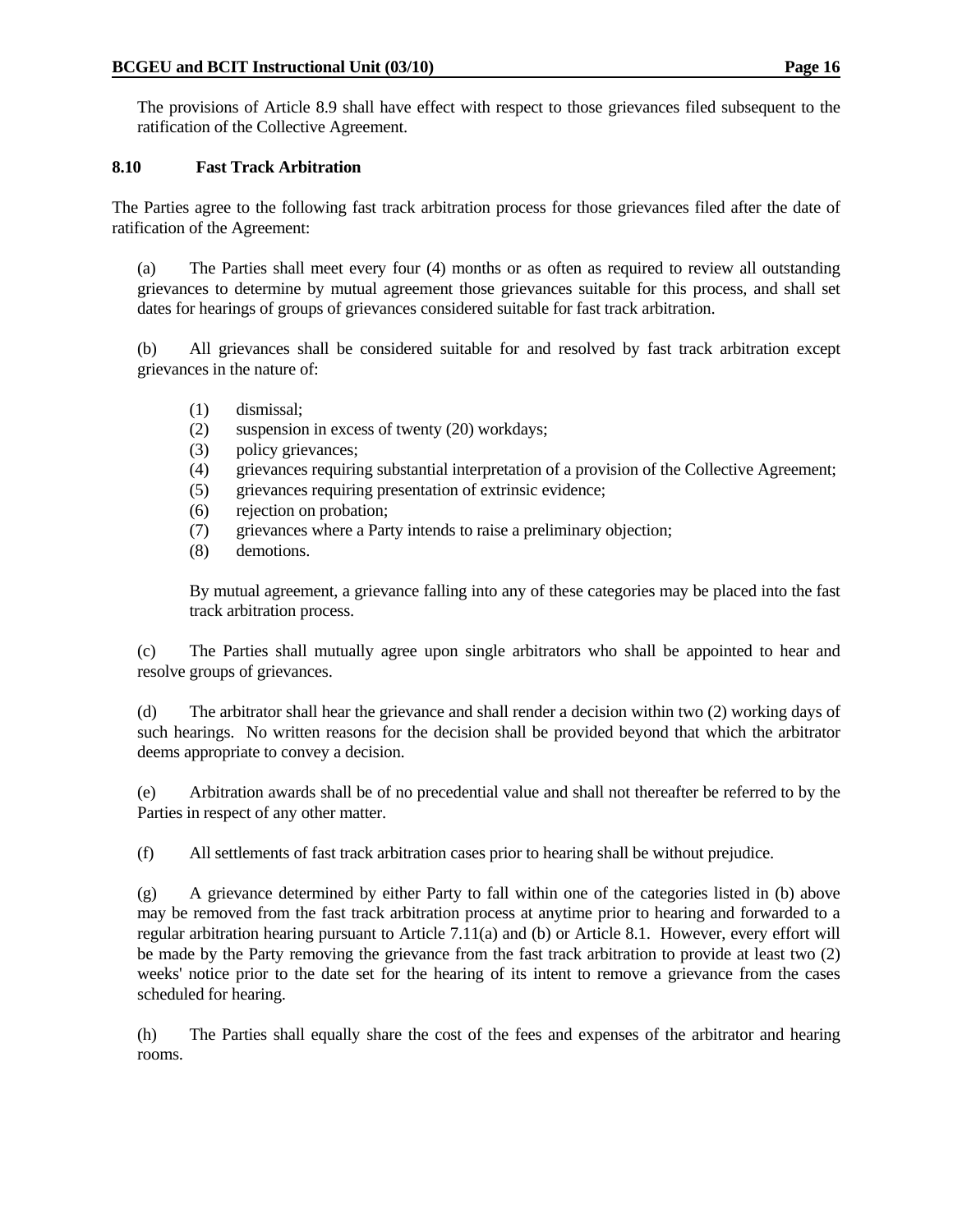### **ARTICLE 9 - DISMISSAL, SUSPENSION AND DISCIPLINE**

#### **9.1 Burden of Proof**

In all cases of discipline, the burden of proof of just cause shall rest with the Employer.

#### **9.2 Dismissal**

The Employer, through authorized management, may dismiss any Employee for just cause. Notice of dismissal shall be in writing and shall set forth the reasons for dismissal.

#### **9.3 Suspension**

The Employer, through authorized management, may suspend an Employee for just cause. Notice of suspension shall be in writing and shall set forth the reasons for the suspension.

#### **9.4 Dismissal and Suspension Grievance**

All dismissals and suspensions will be subject to formal grievance procedure under Article 7 of this Agreement. A copy of the written notice of dismissal or suspension shall be forwarded to the President of the Union within five (5) days of the action being taken.

#### **9.5 Right to Grieve Other Disciplinary Action**

Disciplinary action grievable by the Employee shall include written censures, letters of reprimand, and adverse reports of performance evaluation. An Employee shall be given a copy of any such document placed on the Employee's file which might be the basis of disciplinary action. Should an Employee dispute any such entry in his/her file, he/she shall be entitled to recourse though the grievance procedure and the eventual resolution thereof shall become part of his/her personnel record. Upon the Employee's request any such document, other than official evaluation reports, shall be removed from the Employee's file after the expiration of twelve (12) months from the date it was issued provided there has not been a further infraction. The Employer agrees not to introduce as evidence in any hearing any document from the file of an Employee, the existence of which the Employee was not aware at the time of filing.

#### **9.6 Evaluation Reports**

 (a) Where a formal appraisal of an Employee's performance is carried out, the Employee shall be given sufficient opportunity to read and review the appraisal. Provision shall be made on the form for an Employee to sign. The form shall provide for the Employee's signature in two places, one indicating that the Employee has read and accepts the appraisal, and the other indicating that the Employee disagrees with the appraisal. The Employee shall sign in one of the places provided. No Employee may initiate a grievance regarding the contents of an evaluation report unless the signature indicates disagreement with the appraisal. An Employee shall, upon request, receive a copy of this evaluation report at time of signing. An evaluation report shall not be changed after an Employee has signed it, without the knowledge of the Employee, and any such changes shall be subject to the grievance procedure of this Agreement.

 (b) The Parties agree that the Labour/Management Committee will mutually agree on the content and format of any formal course evaluation forms.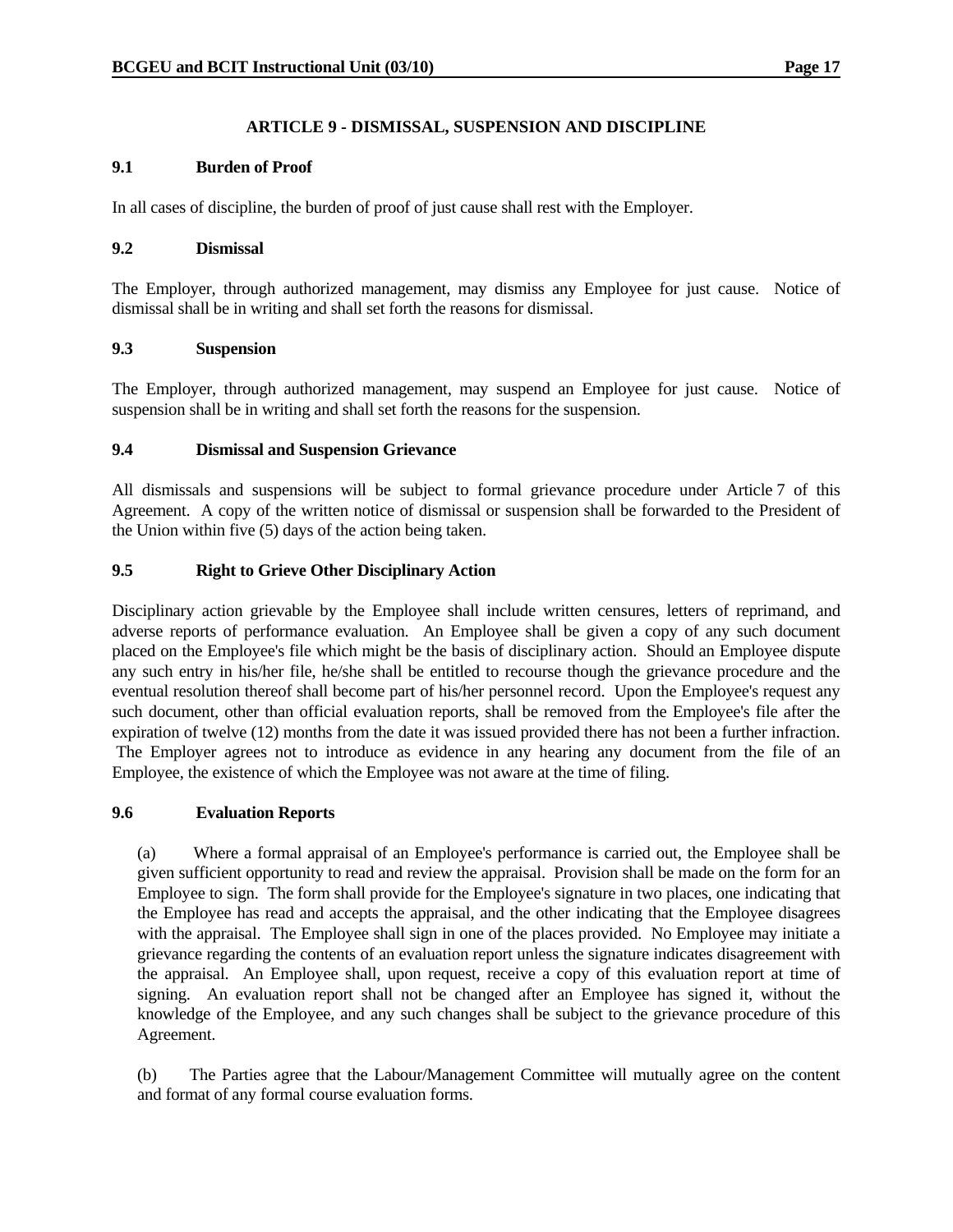(c) Course evaluation reports completed by students will not be used as evidence in any disciplinary action taken against an instructor.

### **9.7 Personnel Files**

 (a) Every employee has the right of access to his/her personnel record kept in the Human Resources Office during normal working hours.

 (b) The President of the Union, or his/her designate, shall, with the written authority of an Employee, be entitled to review an Employee's personnel file in the office in which the file is normally kept, in order to facilitate the investigation of a grievance.

 (c) The Employee or the President of the Union or his/her designate as the case may be, shall give the Employer adequate notice prior to having access to such files. Files will be reviewed in the presence of a Personnel Officer or an appropriate designate.

### **9.8 Right to Have a Steward Present**

 (a) An Employee shall have the right to have his/her steward present at any discussion with supervisory personnel which the Employee believes might be the basis of disciplinary action. Where a supervisor intends to interview an Employee for disciplinary purposes the supervisor shall make every effort to notify the Employee in advance of the purpose of the interview in order that the Employee may contact his/her steward, providing that this does not result in an undue delay of the appropriate action being taken.

 (b) A steward shall have the right to consult with a staff representative of the Union and to have a local Union representative present at any discussion with supervisory personnel which the steward believes might be the basis of disciplinary action against the steward; providing that this does not result in an undue delay of the appropriate action being taken.

## **9.9 Rejection During Probation**

The Employer may reject any probationary Employee for just cause. A rejection during probation shall not be considered a dismissal for the purpose of Article 9.4. The test of just cause for rejection shall be a test of suitability of the probationary Employee for continued employment in the position to which he/she has been appointed, provided that the factors involved in suitability could reasonably be expected to affect work performance.

Where an Employee feels he/she has been aggrieved by the decision of the Employer to reject the Employee during the probationary period, he/she may appeal the decision through the grievance procedure as per Article 7 of this Agreement.

## **9.10 Abandonment of Position**

An Employee who fails to report for duty for ten (10) consecutive working days without informing the Employer of the reason for his/her absence will be presumed to have abandoned his/her position. An Employee shall be afforded the opportunity to rebut such presumption and demonstrate that there were reasonable grounds for not informing the Employer.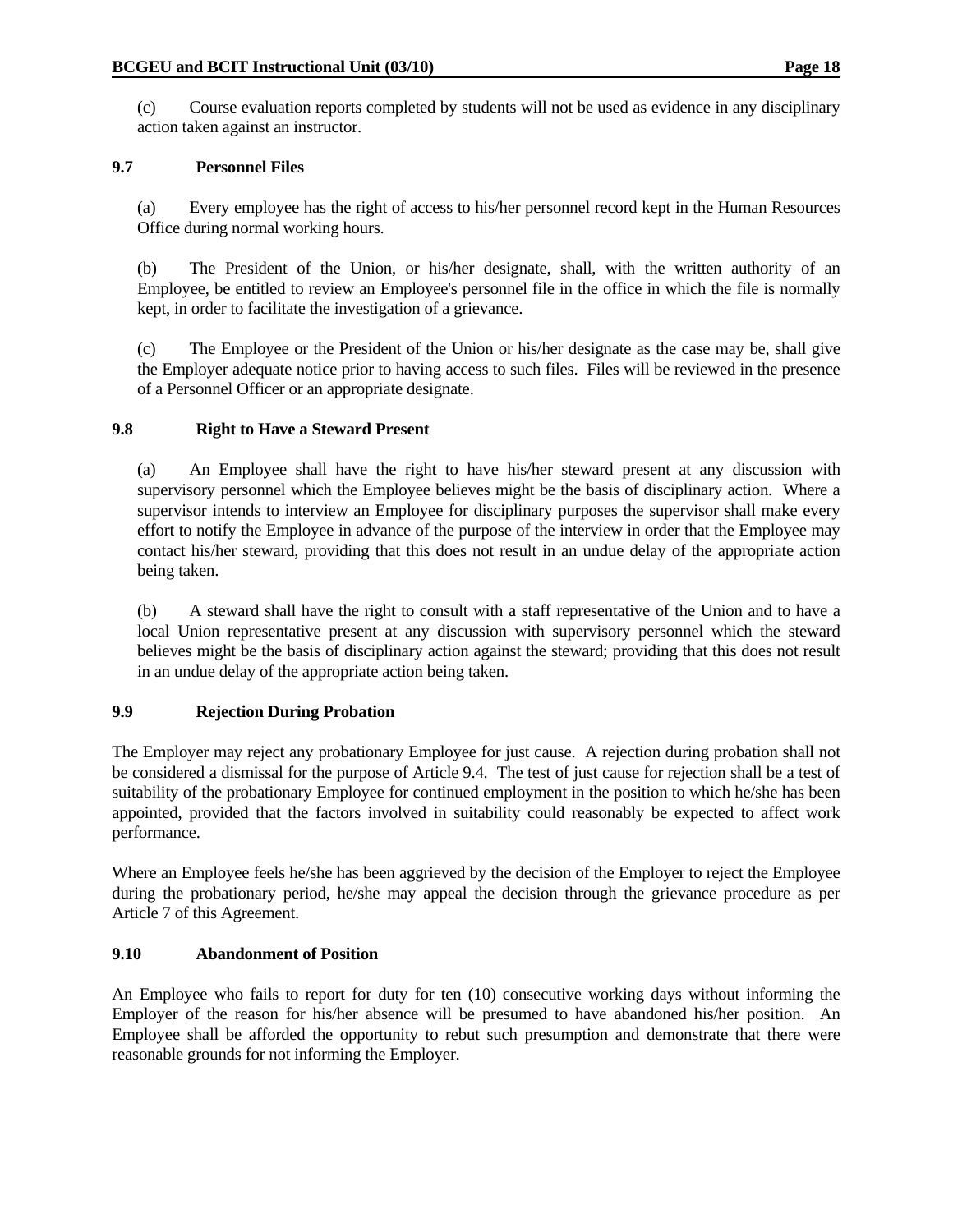### **ARTICLE 10 - SENIORITY**

#### **10.1 Seniority Defined**

For the purpose of this Agreement:

 (a) *"Service seniority"* shall mean the length of continuous service as a regular Employee of the Institute. An Employee transferred to the Pacific Vocational Institute from the public service on April 1, 1978, shall retain his/her length of service seniority in the Institute. Regular Employees in the Public Service of British Columbia as of June 30, 1974, shall be credited with service seniority equivalent to their length of continuous service as a permanent Employee or their length of service as a continuous temporary Employee with the Employer prior to that date.

 (b) *"Classification seniority"* for a regular Employee shall be from that date upon which an Employee is last appointed to his/her present classification with the status of a regular Employee.

 (c) Notwithstanding the provisions of 10.1(b), a regular Employee who is demoted shall have time previously spent at the level to which he/she is demoted included in his/her classification seniority, other than cases where an Employee takes a voluntary demotion in accordance with Article 11.5 or 11.6 of this Agreement or is demoted through no fault of his/her own. In the latter cases, the Employee shall have classification seniority equivalent to all time previously spent at the level to which he/she is demoted, together with all time spent in any higher classification within the same classification series or related series.

 (d) The seniority of Employees formerly defined as auxiliary who became *"regular"* Employees of the Institute as of January 16, 1980, will have auxiliary seniority credited on an accrued basis to establish their seniority.

 Where there is a disagreement between the Employee and the Employer as to the amount of seniority, the matter will be referred to the Bargaining Principals. If agreement cannot be reached at that level, the matter will be referred to arbitration pursuant to Article 8.

 Days worked after January 1, 1976 will be accumulated to establish the former auxiliary's service seniority.

#### **10.2 Seniority List**

The Employer shall maintain a service seniority list showing the date each regular Employee commenced employment in the Public Service and/or Institute service. An up-to-date service seniority list shall be sent to the President of the Union semi-annually.

#### **10.3 Loss of Seniority**

A regular Employee on leave of absence without pay, other than: leave of absence for an elected or appointed position in the Union; or on maternity, adoption and parental leave pursuant to Article 20; or on educational leave pursuant to Article 13.21; shall not accrue seniority for leave periods over thirty (30) calendar days.

In the case of educational leave, the Employer shall maintain coverage for the Employee's medical, extended health, dental, group life, and long-term disability benefits, and shall pay the Employer's share of these premiums.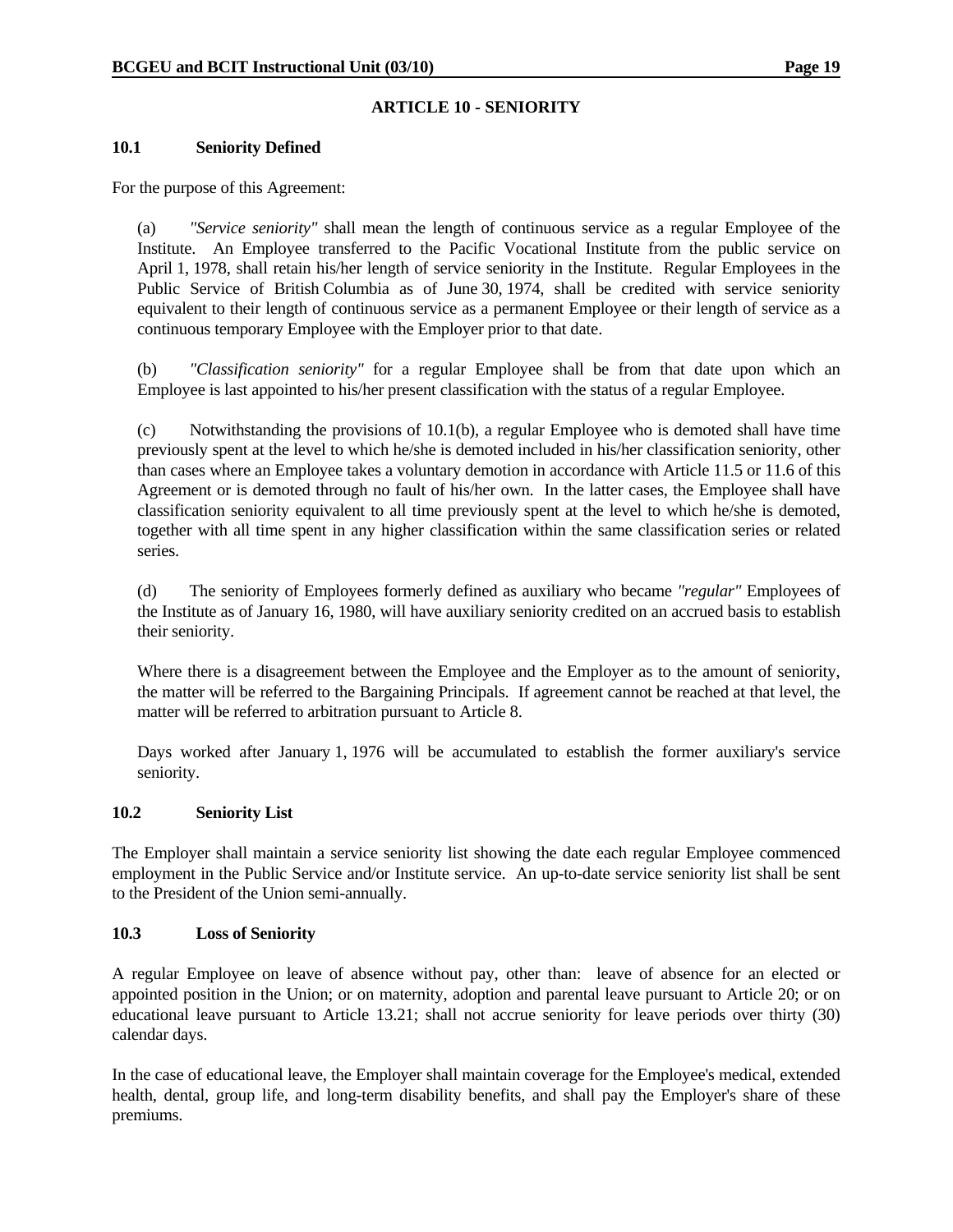A regular Employee who is on leave of absence without pay in an elected or appointed position of the Union shall continue to accrue seniority without benefits during the leave period, provided that, upon returning, the Employee shall accept the first available position in his/her original classification at the work location nearest his/her residence.

An Employee shall lose his/her seniority as a regular Employee in the event that:

- (a) he/she is discharged for just cause;
- (b) subject to 10.4, he/she voluntarily terminates his/her employment or abandons his/her position;
- (c) he/she is on layoff for more than one (1) year.

### **10.4 Re-employment**

A regular Employee who resigns his/her position and within sixty (60) days is re-employed as a regular Employee shall be granted a leave of absence without pay covering those days absent and shall retain, effective the date of re-employment, all provisions and rights in relation to seniority and other fringe benefits, provided he/she has not withdrawn his/her superannuation contributions.

### **10.5 Bridging of Service**

If a regular Employee terminates after August 1, 1979, as a result of a decision to raise a dependent child or dependent children, and is re-employed, upon application he/she shall be credited with length of service accumulated at time of termination for the purpose of benefits based on service seniority. The following conditions shall apply:

 (a) The Employee must have been a regular Employee with at least three (3) years of service seniority at time of termination;

(b) The resignation must indicate the reason for termination;

 (c) The break in service shall be for no longer than six (6) years; and during that time the Employee must not have been engaged in remunerative employment for more than six (6) months;

 (d) The previous length of service shall not be reinstated until successful completion of the probationary period on re-employment.

#### **10.6 Seniority Tie Breaker**

The Employer and the Union agree that where there is a tie in seniority between two or more Employees, a determination of seniority shall be made in the following manner:

 (a) Where two or more regular Employees whose start date as regular Employees is the same, auxiliary, substitute and temporary seniority of each Employee shall be referred to for the purpose of determining the order of seniority of the regular Employees involved.

 (b) Where a seniority tie is not resolved by (a) above, a game of chance shall be administered jointly by the shop steward and a representative from the Human Resources Department.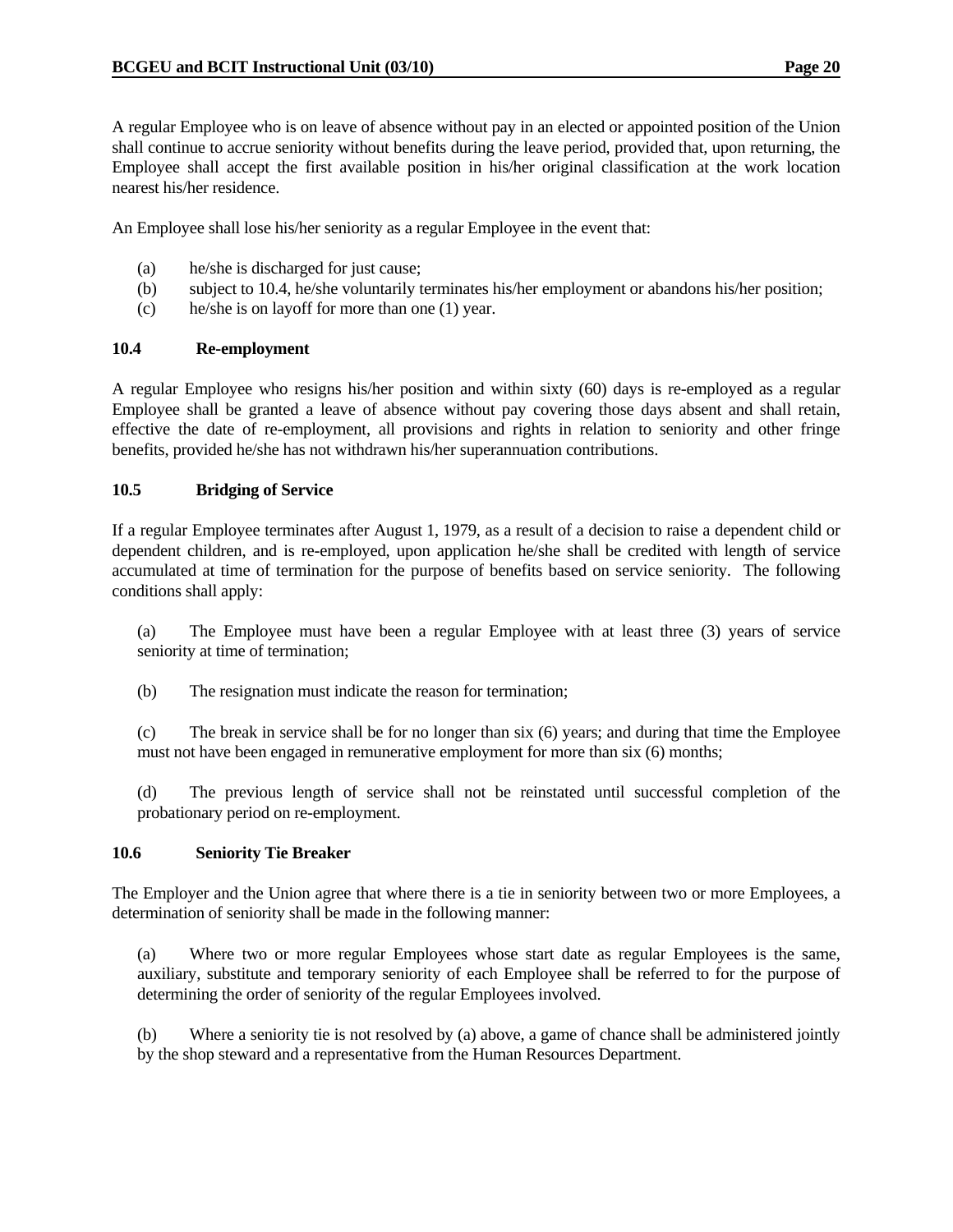#### **ARTICLE 11 - PROMOTIONS, STAFF CHANGES AND POSTINGS**

#### **11.1 Appointment Policy**

 (a) All appointments, promotions and transfers shall be based on merit. The factors used to determine merit shall be education, skills, knowledge, experience, years of continuous employment and any other matters which are necessary or desirable, having regard to the nature of the duties to be performed and consistent with the position description requirements.

 (b) Where two or more applicants have qualifications, ability and experience which are approximately equal, the applicant with the greater seniority shall be awarded the position.

#### **11.2 Postings**

 (a) When a regular vacancy occurs which the Employer intends to fill, or a new position is created within the Bargaining Unit the Employer shall notify the Union in writing and post notice of the position on each appropriate notice board throughout the Institute for a minimum of one (1) week, so that all members will know about the vacancy or new position. All regular positions must be posted except those made pursuant to Article 11.6.

 (b) Notices shall be posted on the appropriate bulletin board at least fourteen (14) days prior to the closing date of the competition.

 (c) Such notice shall contain the following information: nature of position, qualifications, experience, required knowledge and education, skills, shifts, wage or salary rate or range.

#### **(d) Job postings for Vocational Instructors shall consist of the following qualifications:**

- **(1) trade qualification in a designated trade or recognized industry qualifications in non-designated trades and other occupations;**
- **(2) five (5) years' experience as a Journeyman or equivalent;**
- **(3) previous supervisory or teaching experience; and**
- **(4) skills and abilities to instruct the curriculum.**

**Common core qualifications shall include an Institute endorsement for this specialization. The criteria for this endorsement shall be developed by the Labour/Management Committee.** 

All job postings shall state *"this position is open to male and female applicants"*.

#### **11.3 Union Observer**

The President of the Union or his/her designate may sit as an observer on any selection panel for positions in the Bargaining Unit. The observer shall be a disinterested Party. This section shall not apply to excluded positions. An Employee shall not suffer any loss of wages as a result of sitting as an observer on a selection panel.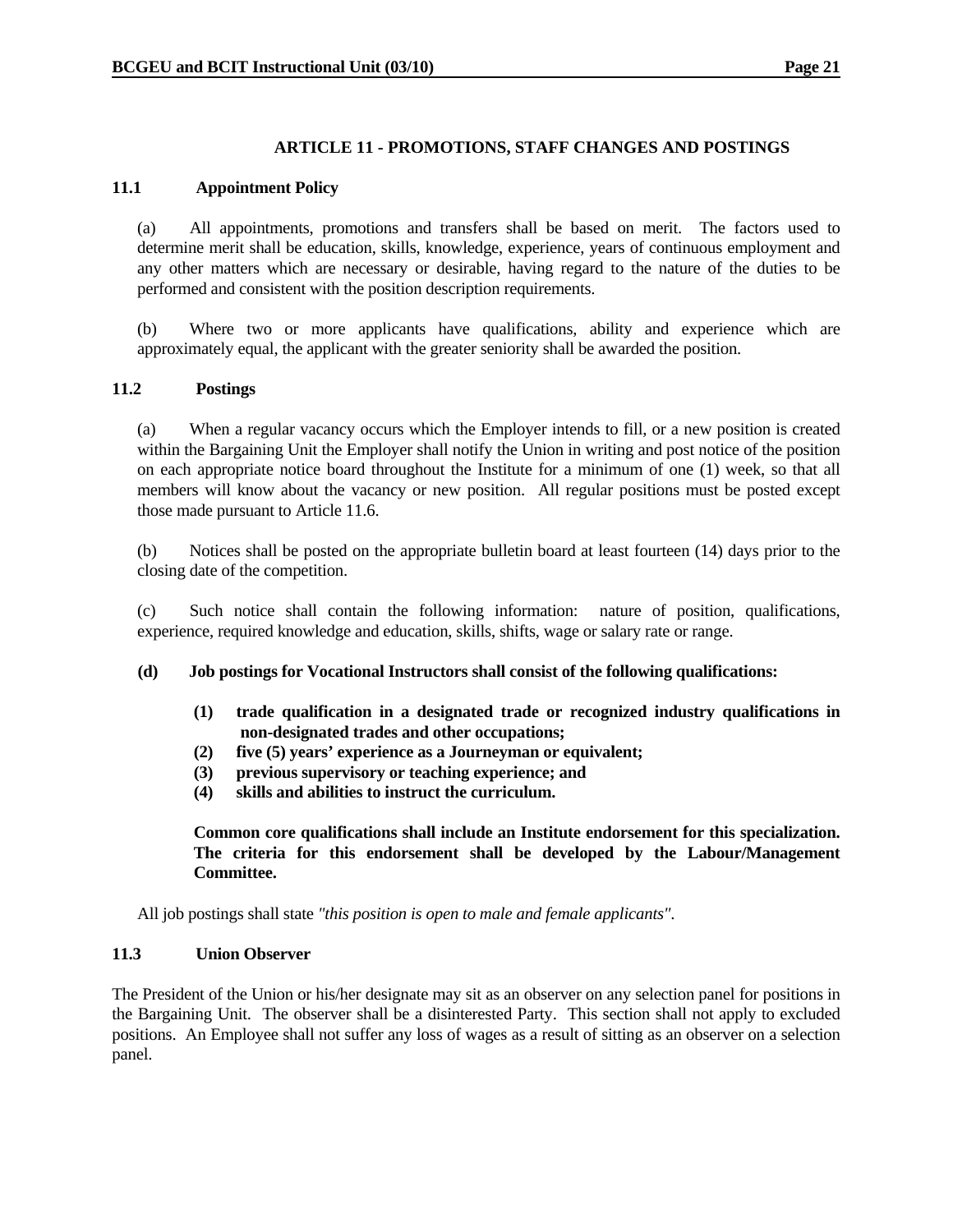#### **11.4 Notification**

Unsuccessful in-service applicants to posted positions will be notified of the name and classification of the successful applicant. The unsuccessful applicants shall be notified in writing of the reasons why they were unsuccessful if they request such reasons within fourteen (14) days of being notified of the name and classification of the successful applicant. Where no requests have been received within fourteen (14) days, the appointment of the successful applicant may be confirmed.

### **11.5 Relocations**

It is understood by the Parties that, as a general policy, Employees shall not be required to relocate from one geographic location to another against their will. However, the Employer and the Union recognize that in certain cases relocations may be in the interests of the Employer and/or the Employee. In such cases an Employee will be fully advised of the reason for his/her relocation, as well as the possible result of refusal to be relocated.

### **11.6 Transfers Without Posting**

Lateral transfers or voluntary demotions may be granted, without posting for:

 (a) Compassionate or medical grounds to regular Employees who have completed their probationary period;

 (b) All Employees who have become incapacitated by industrial injury or industrial illness. In such cases, the Screening Committee outlined in 11.11 shall consider any applications or requests presented to the Committee. Each request for special consideration shall be judged solely on its merit.

## **11.7 Interview Expenses**

An in-service applicant for a posted position who is not on leave of absence without pay and who has been called for a panel interview shall be granted leave of absence with base pay and shall have his/her authorized expenses paid. An Employee granted leave under this section shall notify his/her supervisor as soon as he/she is notified of this requirement to appear for an interview.

#### **11.8 Right to Appeal**

Where an Employee feels he/she has been aggrieved by any decision of the Employer relating to promotion, demotion or transfer, the Employee may file a grievance in accordance with the grievance procedure as set out in Article 7 of this Agreement. Notwithstanding Article 7 of this Agreement, such a grievance shall be initiated at the third step of the grievance procedure within fourteen (14) days of the notification of the promotion, demotion or transfer. Where a grievance has been filed, no permanent transfers or placements shall take place until the grievance has been adjudicated.

#### **11.9 Probation**

Upon appointment or promotion, an Employee will serve a probationary period of six (6) calendar months in the position to which appointed. This probationary period may be extended by the Employer for an additional period of up to six (6) calendar months.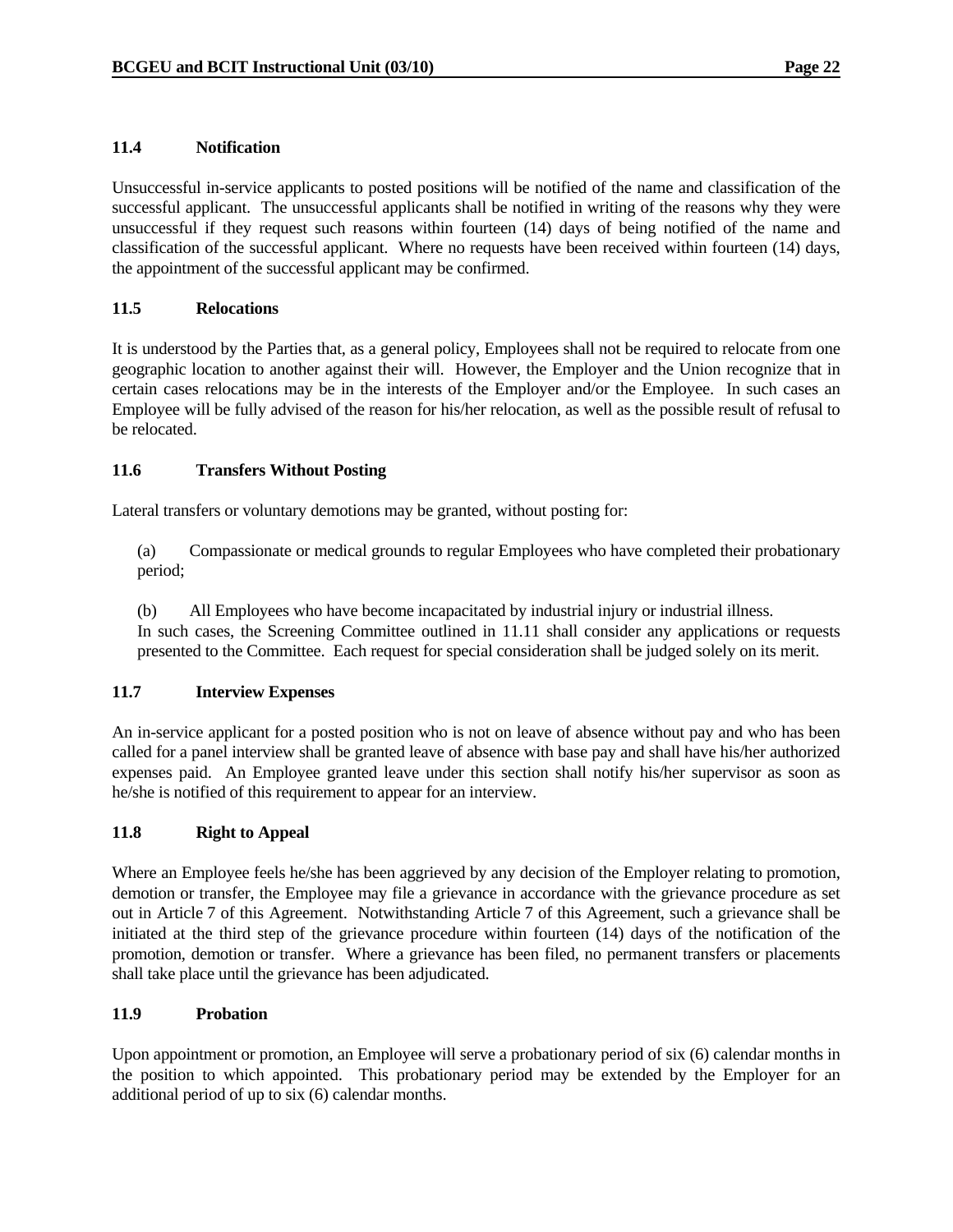During the probationary period, the Employer may dismiss the Employee for just and reasonable cause. The test of just and reasonable cause for dismissal of a probationary Employee shall be a test of suitability of the probationary Employee for continued employment in the position to which he/she has been appointed, provided that the factors involved in suitability could reasonably be expected to affect work performance.

Upon successful completion of probation, a regular Employee shall be confirmed in the position by the Employer. In a case involving a promotion or lateral transfer, the unsuccessful candidate shall revert to a position at the same level occupied prior to the promotion or lateral transfer.

Where an Employee's probation has been extended, and where an Employee disagrees with the decision, he/she may seek recourse through the grievance procedure.

### **11.10 Changes in Status - Probation**

A temporary Employee who has been appointed as a regular Employee in the same position without a break in service, may have all or part of the continuous period of service applied to the probationary period.

### **11.11 Screening Committee**

 (a) The Screening Committee shall review cases of regular Employees who have completed their initial probationary period, who have become incapacitated through temporary disablement or permanent partial disablement, and who as a result are precluded from performing the duties of their own occupation. The Committee shall also review cases of all Employees who have become incapacitated through industrial injury or industrial illness.

 (b) Following the review of such cases, the Screening Committee, taking into account the best interests of the Employee and the Employer, shall make recommendations to the Employer in accordance with their agreed terms of reference.

 (c) Where the Screening Committee is unable to decide upon recommendations for a particular case, it shall be referred to the Bargaining Principals for final disposition.

 (d) The Screening Committee shall consist of a qualified medical practitioner, as chairperson and four (4) members. Two (2) members shall be appointed by the Employer and two (2) members shall be appointed by the Union.

## **ARTICLE 12 - LAYOFF**

#### **12.1 Notice**

In the event of the need to layoff Employee(s) as a result of a decrease in the amount of work to be done for reasons including decreased student enrolment; program redundancy or program elimination, reduction or change; or budget limitation, the Employer shall give the Employee(s), affected written notice, including the reason and the specialization in which the layoff is to take place, and shall advise the Union in writing of the Employee(s), number of Employee(s), reason, and specialization(s) in which the layoff is to take place.

#### **12.1.1 Labour Adjustment**

(a) The Employer will make every reasonable attempt to minimize the impact of funding shortfalls and reductions on the workforce.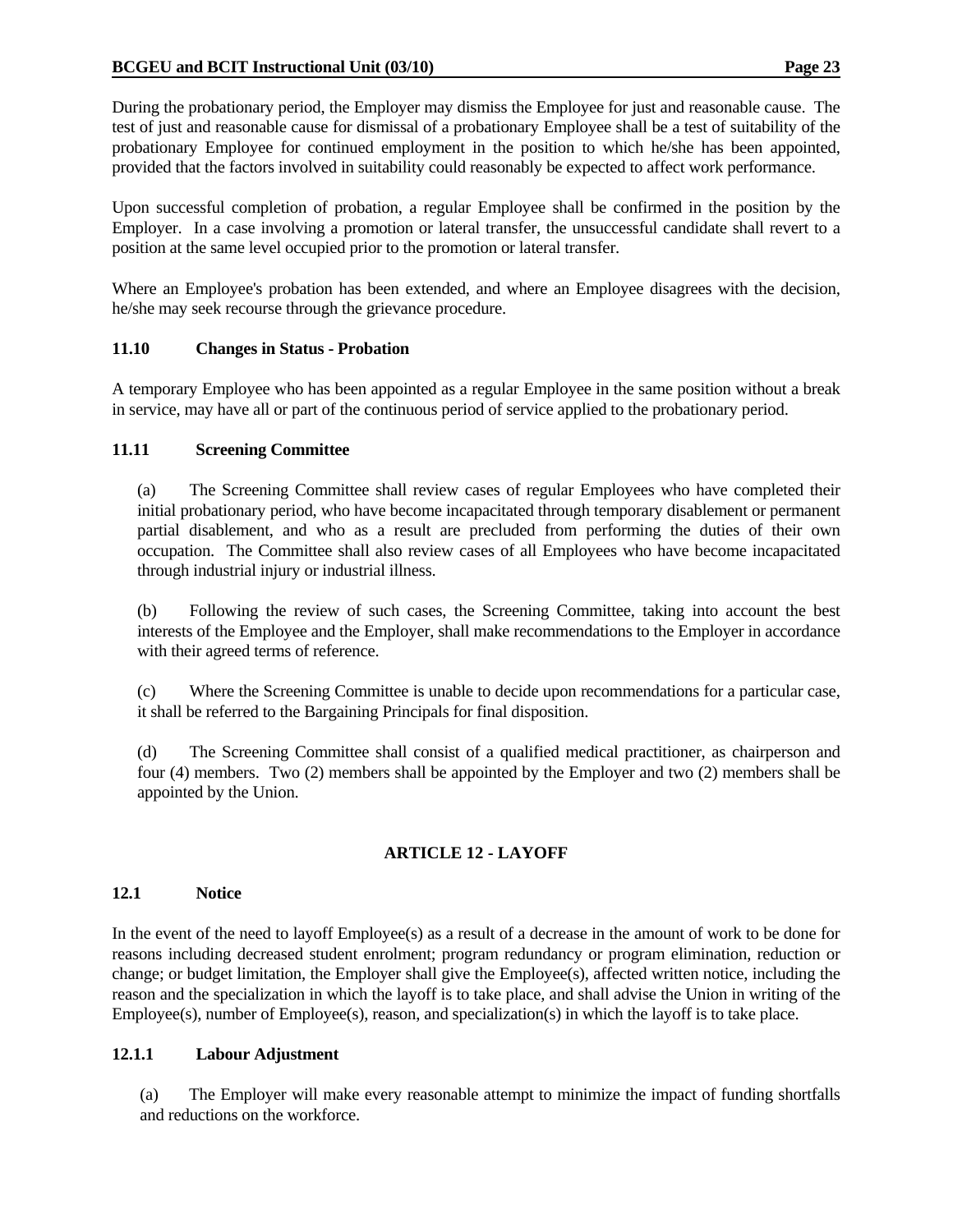(b) Subject to budgetary constraints and the amount of funding available for labour adjustment costs, fairness, flexibility and Employee choice will prevail in the implementation of labour adjustment strategies as approved by the Institute.

(c) If a workforce reduction is necessary, representatives of the Employer and the Union will canvass Employees in the area identified for reduction over a five (5) work day period, or a longer period agreed to by the parties, to find volunteer solutions that provide as many viable options as possible to minimize potential layoffs.

(d) Menu of Labour Adjustment Strategies

To minimize layoffs, the following menu of labour force adjustment strategies will be considered, and, whenever possible, offered to Employees:

- Job Sharing
- Reduced hours of work through partial leaves
- Transfers to other areas within the bargaining unit subject to available work and meeting qualifications, with minimal training required
- Paid and unpaid leaves of absence
- Voluntary severance
- Purchasing past pensionable service. If permissible, the Employer will match a minimum of three years' contributions to the appropriate pension plan where an Employee opts for early retirement
- Early retirement incentives
- Secondment
- Retraining
- Trial retirement
- Continuation of health and welfare benefits
- Combinations and variations of the above or other alternatives
- (e) While various options may be considered and offered, there will be no stacking of benefits.

 (f) Once strategies other than layoffs have been explored, the Employer may proceed, if need **be,**  with the pre-layoff canvass.

## **12.2 Pre-Layoff Canvass**

 (a) Where the Employer identifies to the Union a need to proceed with a layoff of Employees pursuant to Article 12.1, the Employer shall, prior to issuing a layoff notice to any Employee under Article 12, canvass any Employee or group of Employees within the area identified for reduction in order to invite on a voluntary basis:

- (1) placement of an Employee(s) into a vacant position(s);
- (2) resignation of an Employee(s) with severance and other benefits as provided for in Article 12; or
- (3) where eligible, early retirement.
- (b) Where an Employee(s) selects an option or accepts an offer of placement, which shall be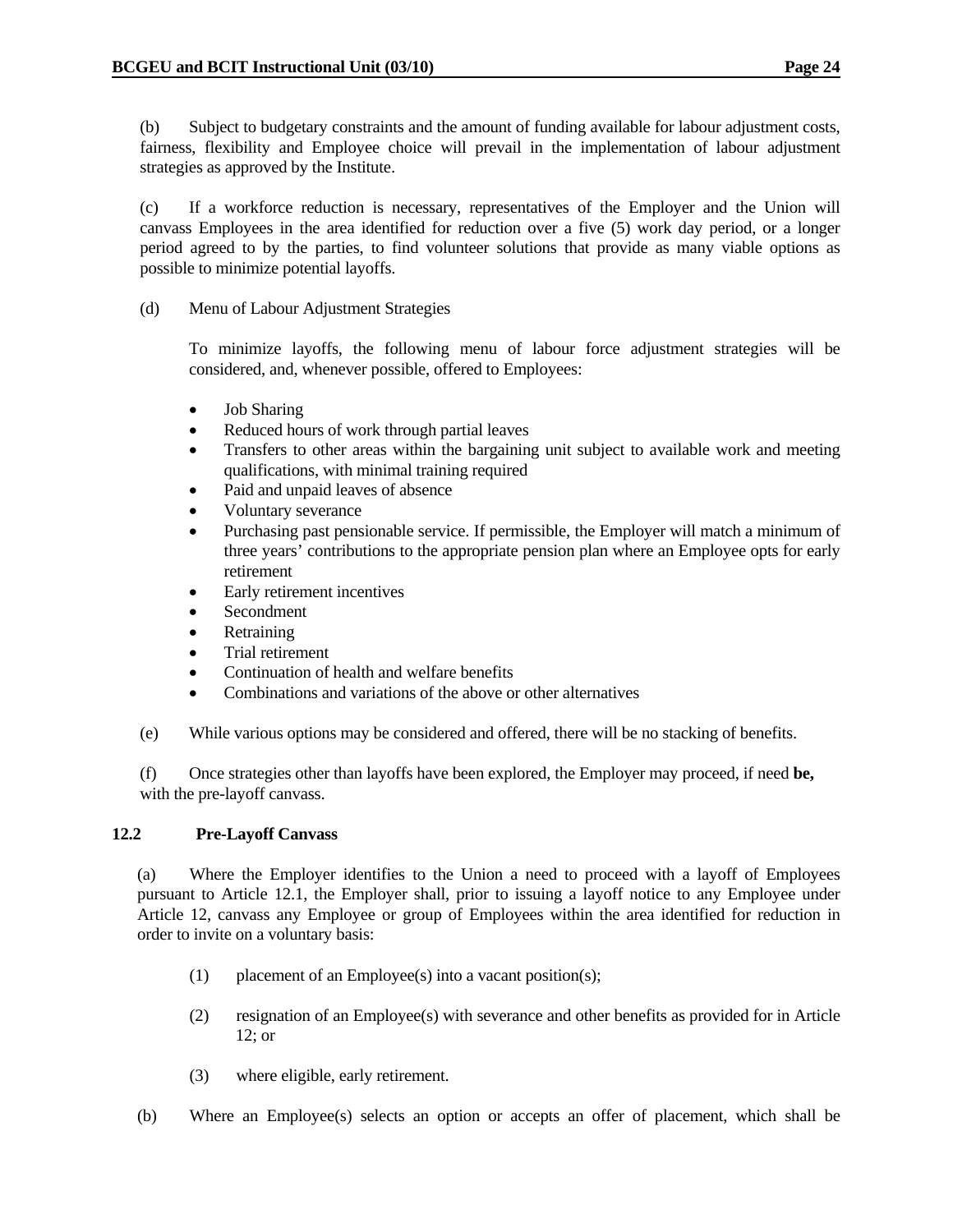confirmed in writing by the Employer, such acceptance is final and binding on the Employee.

 (c) Responses from Employees to the Pre-Layoff canvass will only be received by the Employer for consideration if submitted within ten (10) days of issuance of a written notice to the Employee or group of Employees within the area identified for reduction and to the Union of the Pre-Layoff Canvass.

 (d) Where the number of Employees choosing to exercise their options under this provision exceeds the number of positions to be reduced, the determination shall be on the basis of seniority.

- (e) Pre-Layoff canvass will apply, except under the following conditions:
	- (1) Emergency Service Leave Article 19.11 (provided the period of leave does not exceed twelve (12) months);
	- (2) General Leave of Absence (provided the period of leave does not exceed twelve (12) months);
	- (3) Union Leave of Absence (provided the period of leave does not exceed twelve (12) months);
	- (4) Educational Leave (provided the period of leave does not exceed twelve (12) months);
	- (5) Maternity/Adoption Leave;
	- (6) Curriculum Development;
	- (7) Annual Leave Replacement (provided the period does not exceed six (6) months).

#### **12.3 Order**

Within a specialization, as defined in Schedule *"E"*, the order of layoff shall be:

- (a) first any temporary Employees shall be laid off in reverse order of service seniority,
- (b) then regular Employees shall be laid off in reverse order of service seniority

 providing the remaining Employees within the specialization have the necessary skills, abilities and qualifications to fill the remaining positions.

#### **12.4 Notice of Layoff**

Where a regular Employee is to be laid off by the Employer, ten (10) weeks' notice shall be given. If the Employee has not had the opportunity to work for the full period of notice, he/she shall be paid in lieu of work for that part of the notice period during which work was not available.

#### **12.5 Regular Employees and Layoff**

(a) A regular Employee who is to be laid off shall elect:

 (1) to displace an Employee with less service seniority in accordance with Article 12.5(b) or 12.5(c). Where an Employee elects to displace another Employee with less service seniority,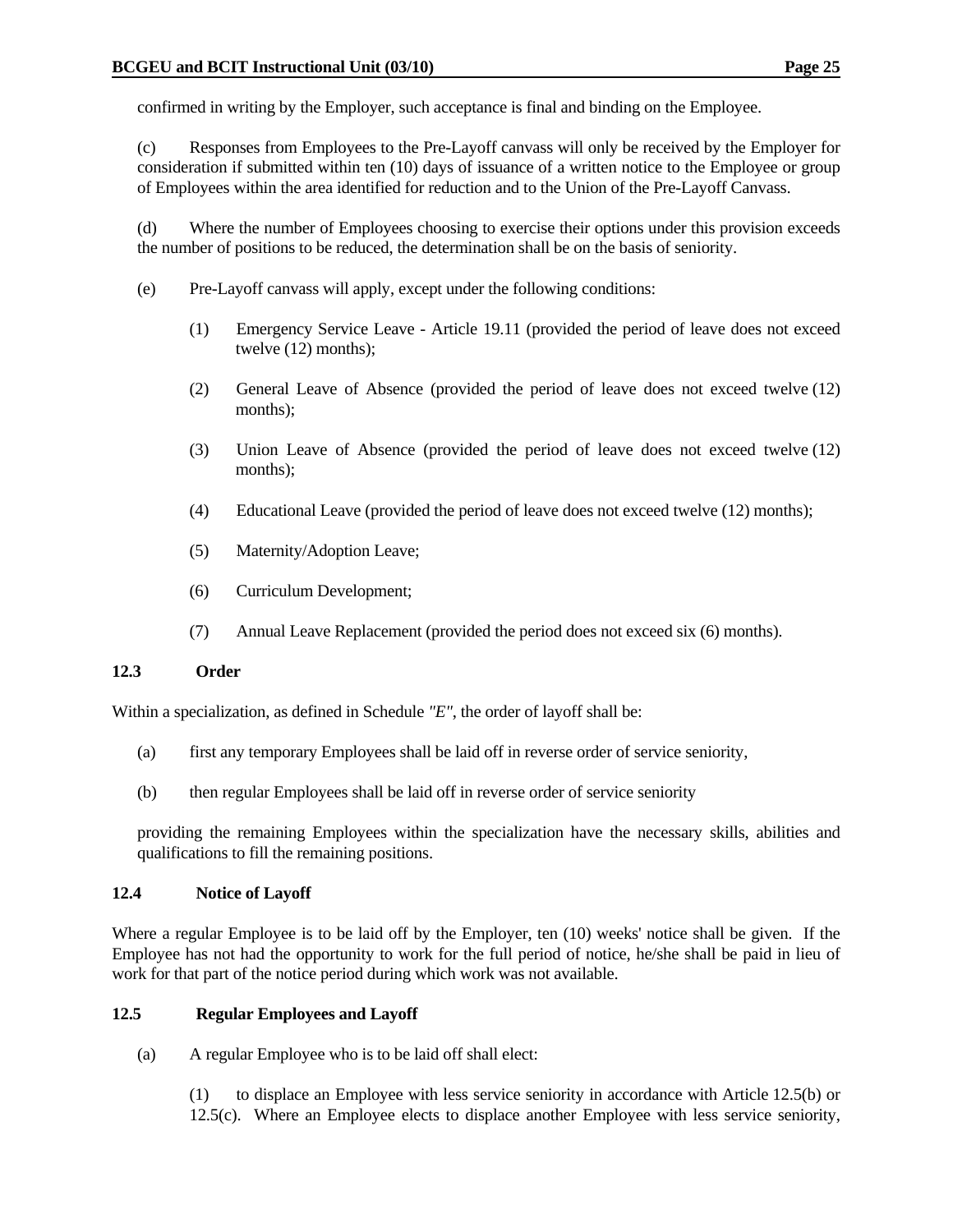he/she shall notify the Employer within ten (10) days of his/her receipt of notice of layoff; or

 Where an Employee exercises his/her right to displace an Employee with less service seniority, the Union and the Bargaining Unit Chair shall be notified in writing by copy of the acknowledgement letter to the Employee. The Bargaining Unit Chair or his/her designate, if requested by the Employee, can sit as an observer at all interviews dealing with the displacement option exercised by the Employee.

- (2) opt for early retirement and if eligible,
	- (i) receive retirement benefits provided by this Agreement under Articles 19.12 and 26.9 and;
	- (ii) receive the following Annual Leave entitlement for the final calendar years of service:

| <b>Vacation Years</b>   | Workdays |
|-------------------------|----------|
| Tenth                   | 23       |
| Eleventh                | 24       |
| Twelfth to nineteenth   | 25       |
| Twentieth to thereafter | 30       |

 or, earned Annual Leave pursuant to 17.2, whichever is greater. Any Annual Leave taken by the Employee during the year of entitlement will be deducted from the entitlement; and

- (iii) receive severance benefit provided for in Article  $12.5(a)(4)$ .
- (iv) an Employee who elects severance pay and is subsequently re-employed, shall not be entitled to re-credit seniority for the purposes of Article 12.5.
- (3) to remain available for recall in accordance with Article 12.6; or
- (4) to resign and receive severance pay as follows:
	- (i) for the first year of completed employment; one (1) month's current salary
	- (ii) for the second year of completed employment; one (1) month's current salary
	- (iii) for each completed year thereafter; one-half  $(\frac{1}{2})$  month's current salary.

 The Employee will not receive an amount greater than six (6) months' current salary as severance pay.

#### **(5) An Employee may defer receiving severance pay pursuant to 12.5(a)(4) for twelve (12) months and remain on recall in accordance with 12.5(a)(3).**

 **In the event that such laid off Employee is not recalled to a regular position during the twelve (12) month recall period, he/she shall then be eligible to receive a severance pay amount equal to that which he/she would have been eligible for, had the option pursuant to 12.5(a)(4) been elected at the time of his/her original layoff.**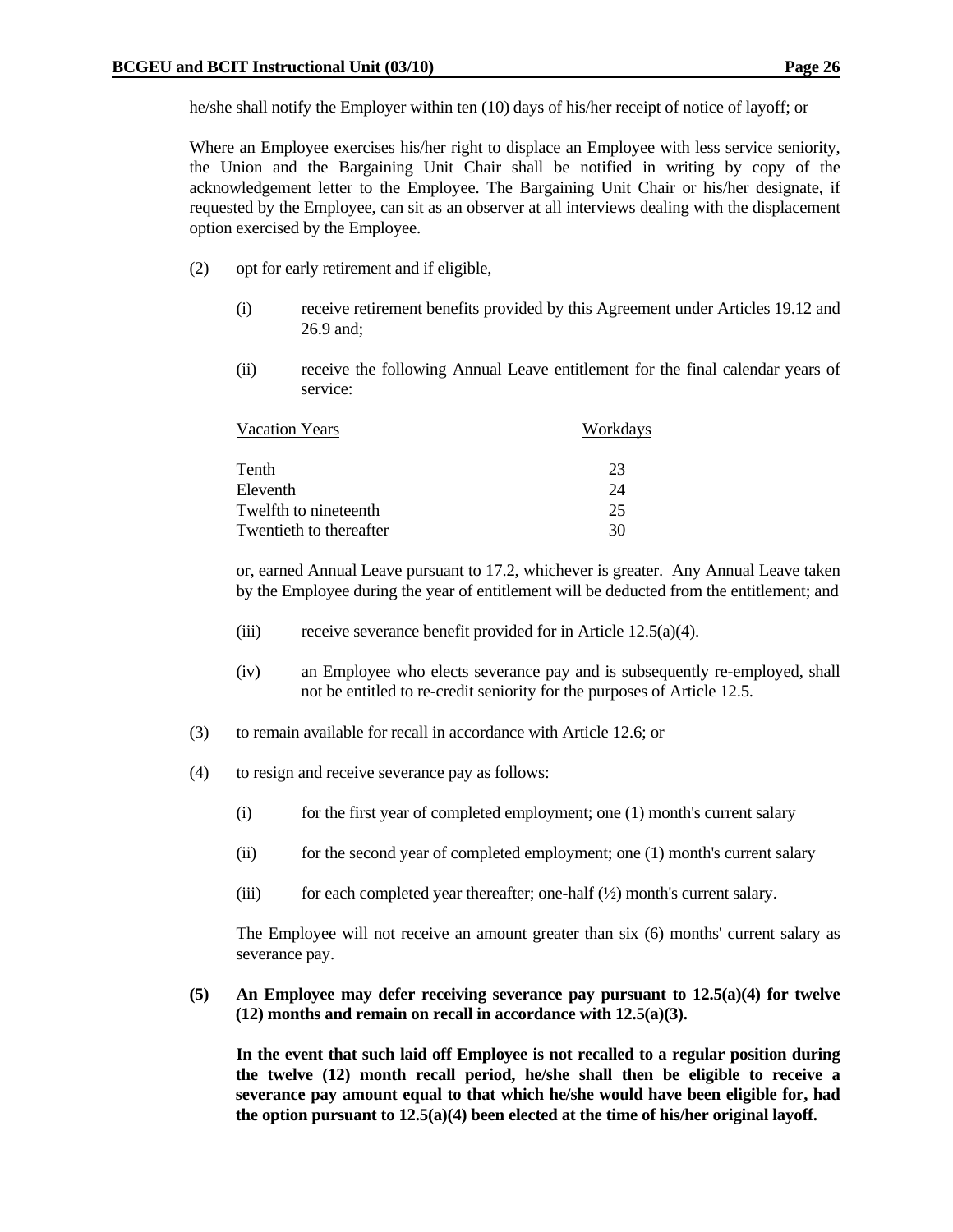**A recall pursuant to Article 12.6(d) shall not extend the original twelve (12) month recall period to which this deferral of severance pay applies. If, upon the expiry of this twelve (12) month deferral period, the laid off Employee is working pursuant to a recall under 12.6(d), the Employee shall be given the opportunity to resign from such employment at the end of the assignment and receive the deferred severance pay or maintain his/her employment status and rights in accordance with Article 12 of the Collective Agreement.** 

 **(6)** If an Employee does not elect option (1) **or (5)** within ten (10) working days, he/she shall not be eligible to displace another Employee. An Employee shall advise the Employer within six (6) weeks of receiving notice of layoff which of options  $(2)$ ,  $(3)$  or  $(4)$  he/she elects.

 (b) A regular Employee, subject to layoff, who has less than three (3) years' service seniority and who has the necessary skills, abilities and qualifications may fill a vacancy that is to be filled, or displace an Employee who has less service seniority, within the same specialization grouping. The Employee who is displaced, in the event more than one possibility exists, shall be the one with the least service seniority.

 Displacement of an incumbent Employee shall not occur in a course of a specified length during the last two weeks (2) of training.

 For such periods of delay, an Employee will not be paid his/her salary, however, he/she may utilize first his/her Unused Unscheduled Annual Leave entitlement and secondly his/her Scheduled Annual Leave entitlement. During any period of delay, all other terms of the Collective Agreement will apply.

Article 13.3(g) shall apply.

Displacement shall not occur if it would constitute a promotion.

 (c) A regular Employee, subject to layoff, who has three (3) years' or more service seniority, and who has the necessary skills, abilities and qualifications may fill a vacancy that is to be filled, or displace an Employee who has less service seniority:

- Stage 1) first within the same specialization grouping,
- Stage 2) next within the Institute except Common Core,
- Stage 3) then within the Institute including Common Core.

 The Employee who is displaced in the event more than one possibility exists shall be the one with the least service seniority within the appropriate stage.

 Displacement of an incumbent Employee shall not occur in a course of a specified length during the last two (2) weeks of training.

 For such a period of delay, an Employee shall utilize his/her Unused Unscheduled Annual Leave entitlement after which the Employer will pay the Employee at his/her regular salary for the balance of the period that he/she is unable to displace an incumbent Employee, but at its option, the Employer may assign the Employee to alternative duties.

Article 13.3(g) shall apply.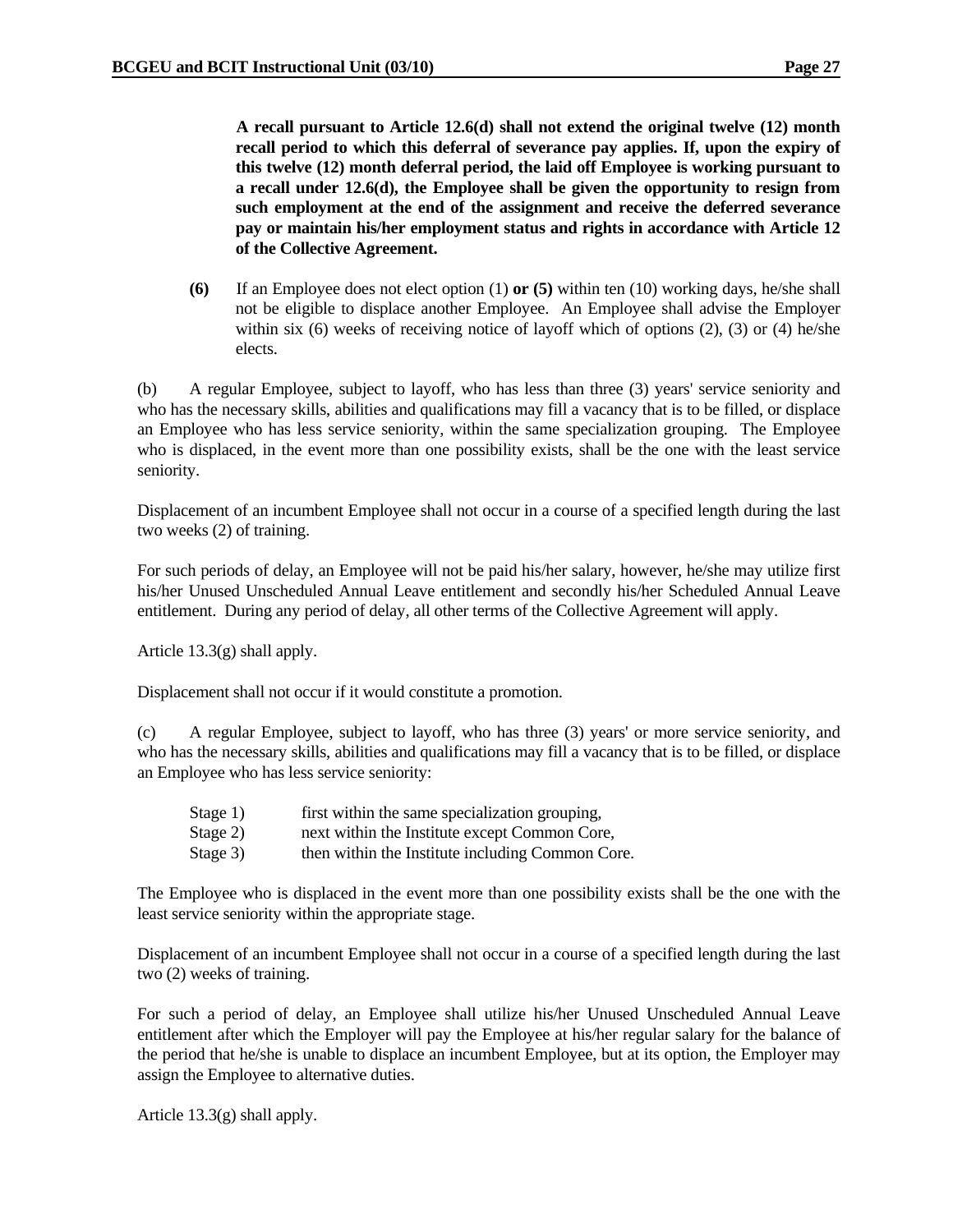Displacement shall not occur if it would constitute a promotion.

 (d) If at the time of layoff, a subsequent appointment for the Employee has been approved and the accrued and unused annual leave is equal to or greater than the layoff period, the Employee may schedule his/her annual leave within the layoff period. If an appointment for a laid off Employee is subsequently approved such that the paid out, annual leave is equal to or greater than the layoff period, then the Employee's seniority will be credited for that period.

 (e) Employees who displace an Employee with less seniority will be protected by Article 26.7(b). However, the Employee must accept job offers in higher rated positions in the Bargaining Unit for which he/she has the necessary skills, abilities and qualifications, or forfeit the protection of 26.7(b).

 (f) A layoff notice given to a regular Employee will not be rescinded by the Employer unless by mutual agreement with the Employee once the Employee has elected either of the severance or early retirement options.

### **12.6 Recall**

 (a) An Employee on layoff shall be offered any regular vacancy or temporary vacancy in the Bargaining Unit which is to be filled within twelve (12) months of the date of layoff if the Employee has less than fifteen (15) years of seniority, eighteen (18) months if the Employee has greater than or equal to fifteen (15) years of seniority, and for which the Employee has the necessary skills, abilities and qualifications to perform the work. An Employee on layoff shall be recalled in order of service seniority. Temporary Employees shall be recalled after regular Employees.

 A laid off regular Employee will have precedence over any other Employee for the vacancy. The order of seniority will be used between laid off Employees to determine to whom the vacancy is offered.

 (b) The Employer shall notify laid off Employees of such vacancies. It is the responsibility of the laid off Employee to ensure that the Employer is duly notified of his/her current address and telephone number.

(c) An Employee shall not accumulate seniority while on layoff.

 (d) A laid off Employee who has received notice or pay in lieu of notice and is recalled for a period of three (3) months or less or for Short Term Disability relief of up to four (4) months, shall not be entitled to receive notice or pay in lieu of notice if laid off again within this period.

 (e) A laid off Employee(s) who has received notice or pay in lieu of notice and is recalled and works for a period in excess of the periods defined in (d) above shall be entitled to receive notice or pay in lieu of notice in accordance with Article 12.4. Where a period of layoff between recall periods is two (2) weeks or less, the recall periods shall be considered to be one period for the purposes of 12.6(e). In these circumstances, where the recall period includes periods of Short Term Disability relief adding up to four (4) months or less, Article 12.6(d) shall apply. If the recall period includes periods of Short Term Disability relief adding up to more than four (4) months, then Article 12.6(e) shall apply.

 (f) Regular Employees who are recalled shall accumulate regular service seniority for the period of work for which he/she has been recalled. Upon completion of regular, temporary, or CE/PTS/IS work and for the purposes of Article 10.3(c) he/she shall re-establish his/her right to a further recall period as specified in Article 12.6(a).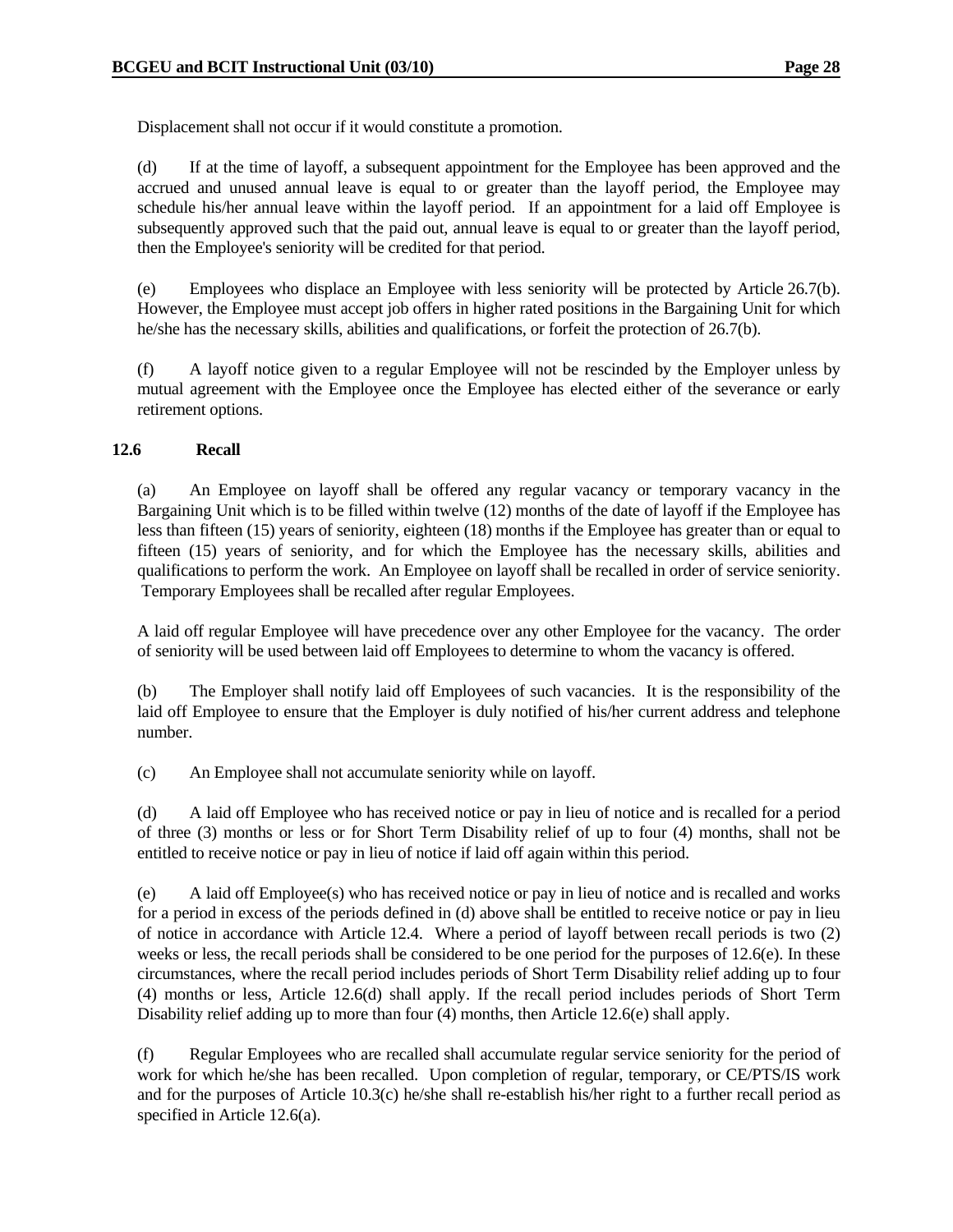(g) An Employee who has received pay in lieu of notice pursuant to Article 12.4 will not be paid for any overlap in time if he/she is recalled before the equivalent period of notice is exhausted.

### **ARTICLE 13 - HOURS OF WORK/CAREER DEVELOPMENT**

### **Preamble**

The Parties recognize the Employer's right to establish hours of operation and the Union's right to negotiate shift schedules to meet the hours of operation in accordance with the provisions of this article.

### **13.1 Hours of Work - Non-instructors**

The normal hours of work of non-instructional Employees in the Bargaining Unit shall be seven (7) hours per day between the hours of 8:00 a.m. to 5:00 p.m. exclusive of meal periods for five (5) consecutive days between Monday and Friday inclusive.

### **13.2 Work Schedules - Non-instructors**

Except as provided for in Article 13.1, changes in work schedules for non-instructional Employees shall be negotiated between the Employer and the President of the Union or his/her designate. A record of the Employee's work schedule shall be maintained at the local level.

#### **13.3 Hours of Work - Vocational Instructors**

- (a)
- (1) Vocational Instructors shall be assigned thirty (30) hours of work per week exclusive of meal breaks and rest periods. The normal workweek for Vocational Instructors shall be Monday to Friday.
- (2) (i) The positions of Chief Instructors may be established at the Institute's sole discretion to provide leadership and to facilitate learning and instruction in the assigned area. However, the Institute agrees to maintain and continue the position of Chief Instructor for each program cluster unless there are demonstrable reasons for discontinuing the position(s). These positions shall be filled by Employee(s) who hold full-time, continuous instructor positions. It is the Institute's expectation that a Chief Instructor will normally instruct a minimum of twenty percent (20%) of an Instructor's student contact time.

 (ii) The period of appointment for a Chief Instructor will normally be for three (3) years. The process for selection of a Chief Instructor will be by a competitive selection process. The Dean of the School will appoint a committee consisting of the appropriate Associate Dean, an instructor from the relevant program cluster, and one (1) instructor from another trade program cluster. The purpose of this Committee is to find the best qualified candidate within the program cluster. The Labour/Management Committee will define the selection process and selection criteria for Chief Instructors.

 (iii) Normally, in order to perform the duties of Chief Instructor, a minimum of twenty-five percent (25%) release time from instructional duties will be provided. For programs having four (4) to eight (8) instructors a minimum of forty percent (40%)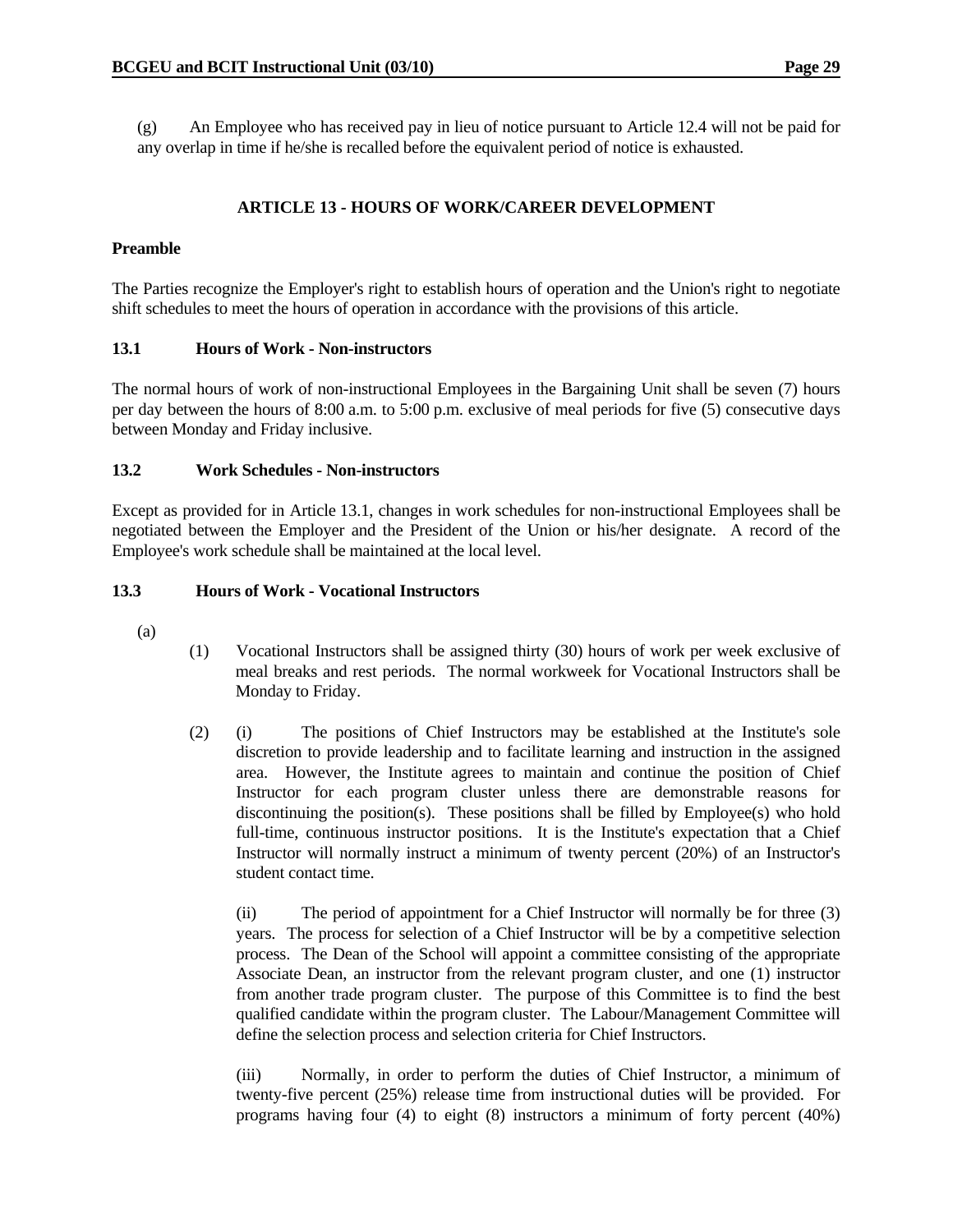release time will be provided, and for programs having nine or more instructors the appointed Chief Instructor will have seventy-five percent (75%) release time. Nothing in this Agreement shall prevent a Chief Instructor from filling-in, for a short period of time, for an instructor who is, for example: ill; attending an Educational Council; or an Articulation; or safety meeting.

 (iv) Chief Instructors shall be paid a stipend of two hundred and thirty dollars (\$230) per month in addition to his/her regular pay. The stipend shall be paid during the period of appointment as a Chief Instructor.

(v) *Chief Instructor Search Process*

 When it has been established that a Chief Instructor vacancy exists, the search process below shall be followed:

- the responsible Associate Dean shall inform the applicable program cluster/program/department of the opening;
- the Department shall review the cluster requirements, the terms of reference, duties and special requirements of the Chief Instructor (the Associate Dean shall collect the information for the Search Committee);
- the Associate Dean announces the competition and posts announcements;
- the Dean appoints the Search Committee. (The Department submits the name of their chosen representative to the Dean.) The chosen person must understand and be apprised of all of the issues and concerns of the Department. The Dean appoints the third person from another trade program cluster and confirms the appointments to the Search Committee;
- the Associate Dean arranges the interview of all candidates;
- the results are finalized by the Search Committee;
- · the Search Committee makes recommendations to the Dean. If the Search Committee has not reached a consensus, then a minority report is to be submitted to the Dean detailing the minority concerns;
- the Dean shall make an offer to the Instructor;
- the Chief Instructor is appointed;
- after one  $(1)$  year, the appointment will be reviewed/confirmed;
- the additional two  $(2)$  year appointment shall be confirmed;
- after three (3) years, the needs of the position will be reviewed and Article 13.3(a)2(ii) applies.

 (b) For the purpose of this Article, *"instructional hour"* means a scheduled student-contact hour in a classroom, laboratory, shop or any other related instructional area.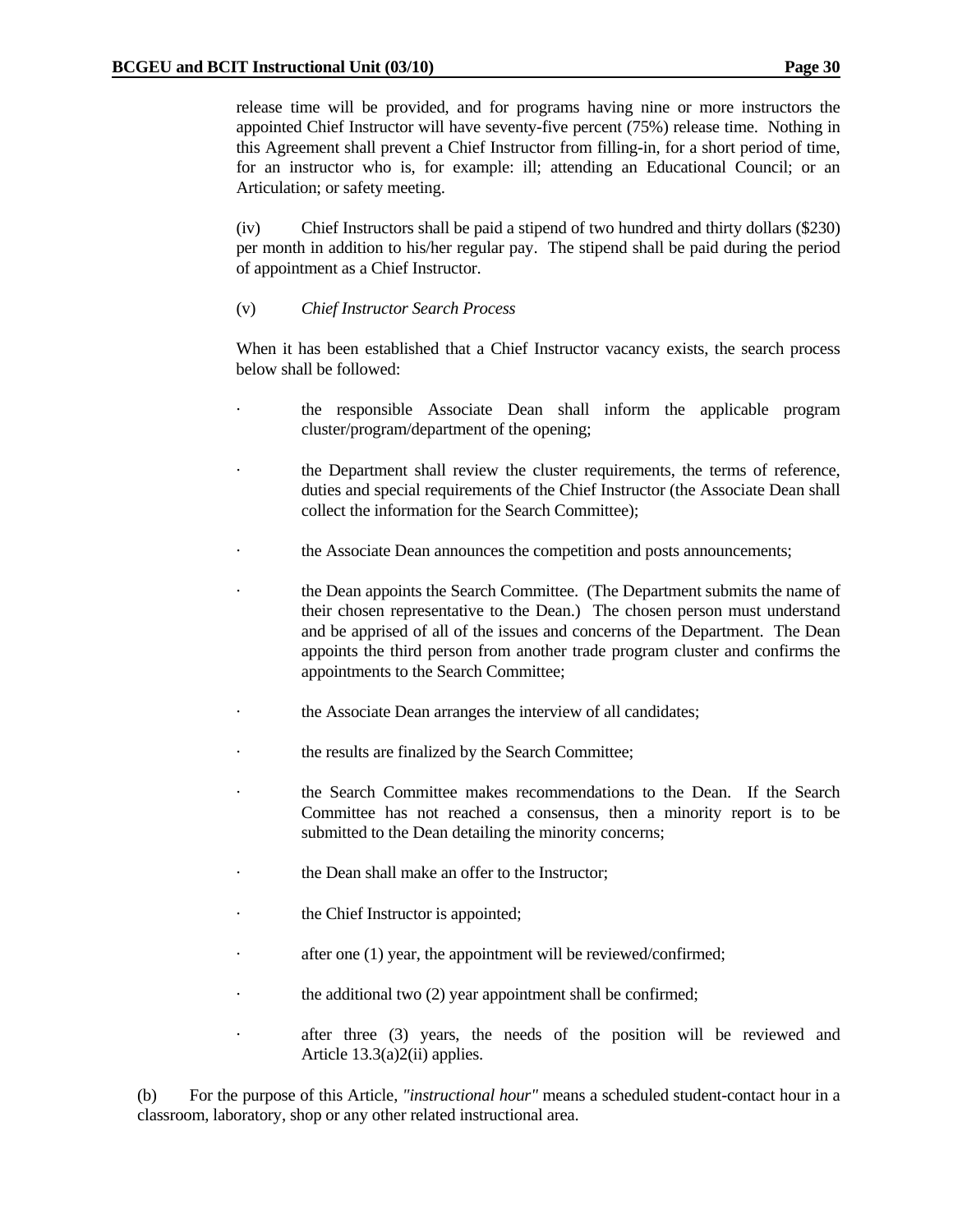(c) The Parties recognize that hours of work as in 13.3(a) includes more than classroom instruction. The following functions are included:

- (1) classroom instruction;
- (2) shop and laboratory instruction and supervision;
- (3) instructional counselling, evaluation and preparation;
- (4) administrative responsibilities, including assignments, examination marking and student evaluation;
- (5) curriculum maintenance and program enhancement;
- (6) administrative processes required to ensure appropriate resources are in place to deliver training;
- (7) other duties directly related to the instruction of trades and vocational programs;
- (8) input into development of modifications to workshop and instructional areas;

 Instructor's schedules shall provide for five (5) hours per week for the performance of functions (3) through (8) in the instructional area during which time, the instructor(s) shall ensure the students have been given learning assignments normal to the course and training objectives.

 During this time, classroom instruction, shop and/or laboratory instruction and supervision will not be required.

 (d) Function (3) through (8) time shall be scheduled by the instructor in consultation with the Chief Instructor (or excluded supervisor where applicable). Where this time has been scheduled and due to operational requirements of the Employer the Employee is not permitted or able to exercise the scheduled time or to reschedule the time within the workweek, the Employee will be paid at the overtime rate. This clause is not to be construed as providing an alternative to 13.3(c).

 (e) In order to accommodate functions (3) through (8) duties or where duty requires more time than provided for in (c) for functions (3) through (8), the instructor, in consultation with the Chief Instructor and Associate Dean, may combine classes at parallel or compatible levels of progress for such activities as common lectures; study; visual presentations; presentation to students of common learning material by external lecturers and industry trainers; supervision and monitoring of examinations; or the supervision and monitoring of assigned classroom study periods; for more than one class at the same time.

 Where presentation of learning material is provided by non-service personnel such as external lecturers and/or industry trainers at the workplace, the Employer may, with the prior approval of the Dean of the School or the appropriate Associate Dean, provide an honorarium in recognition of the contribution of those non-service personnel.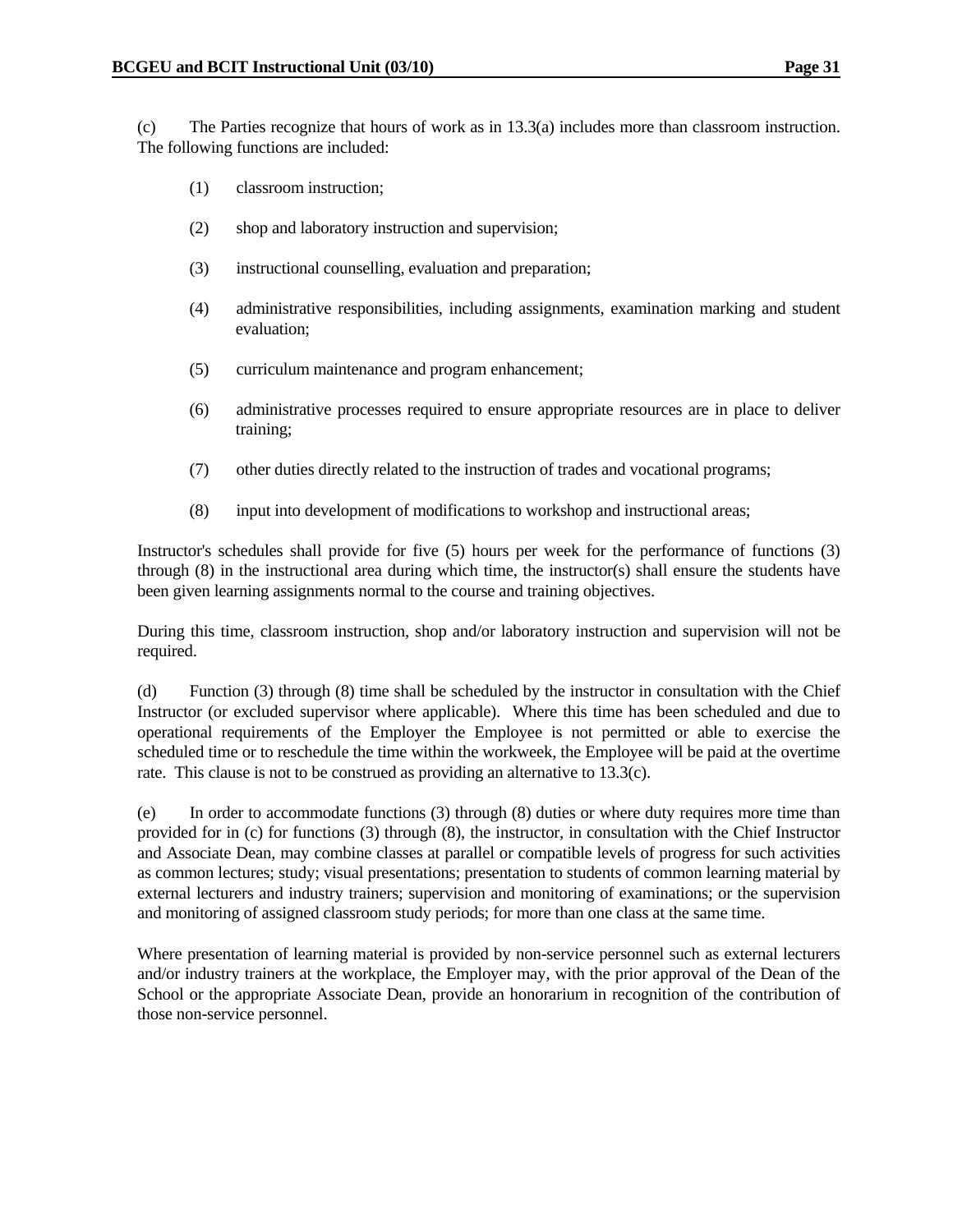Honorarium:

\$50 per half  $(\frac{1}{2})$  day or major portion thereof \$100 per day or major portion thereof

 Article 27.7 may also apply subject to prior approval of the Dean of the School or the appropriate Associate Dean.

(f) Classes shall not be scheduled where unsafe conditions could result.

 (g) An instructor assigned to instruct course material other than his/her regular programs for a period exceeding five (5) days, will be provided adequate time for orientation to the instructional and learning environment. Temporary assignments shall be assigned equitably.

 (h) The Parties agree that the number of students in traditional industrial-type shop training activities will generally not exceed established practice.

 The Parties recognize that in other training activities, should instructional or related workload be such that an instructor reasonably believes it to be excessive, instructional assistance will, upon request, be provided.

### **13.4 Operational Schedules**

 (a) The Employer shall give the Union sixty (60) days' notice of changes in the hours of operation that affect the work schedules of Employees. Where circumstances beyond the Employer's control require the introduction of changes in the hours of operation with less than sixty (60) days available for notice the Employer shall give the maximum notice possible.

 (b) Following the receipt of notice the Employer and the Union designated representatives shall meet to negotiate mutually agreeable work schedules.

 (c) If the Parties cannot agree the matter shall be resolved through the arbitration procedure outlined in Article 8 of this Agreement.

### **13.5 Non-Instructional Duty Day**

In order to allow Employees time to prepare for incoming classes and to conclude the affairs of previous classes, provisions shall be made for the scheduling of non-instructional duty days, ten (10) working days for each instructor in any one calendar year. This provision shall also apply to those instructors in a continuous intake course. The non-instructional duty day entitlement for instructors who do not teach a full year shall be pro-rated accordingly. Implementation of this clause shall begin on January 1, 1980 and be fully implemented by April 1, 1980.

### **13.6 Scheduling of Lieu Days/Statutory Holidays**

 (a) Pursuant to Articles 16.3 and 16.4 of the Agreement, lieu days accruing from statutory or designated holidays shall be taken either immediately before or after the paid holiday but in any event not more than two (2) weeks from the date of the paid holiday. If the lieu day is not taken within two (2) weeks it shall be immediately scheduled on the annual leave roster.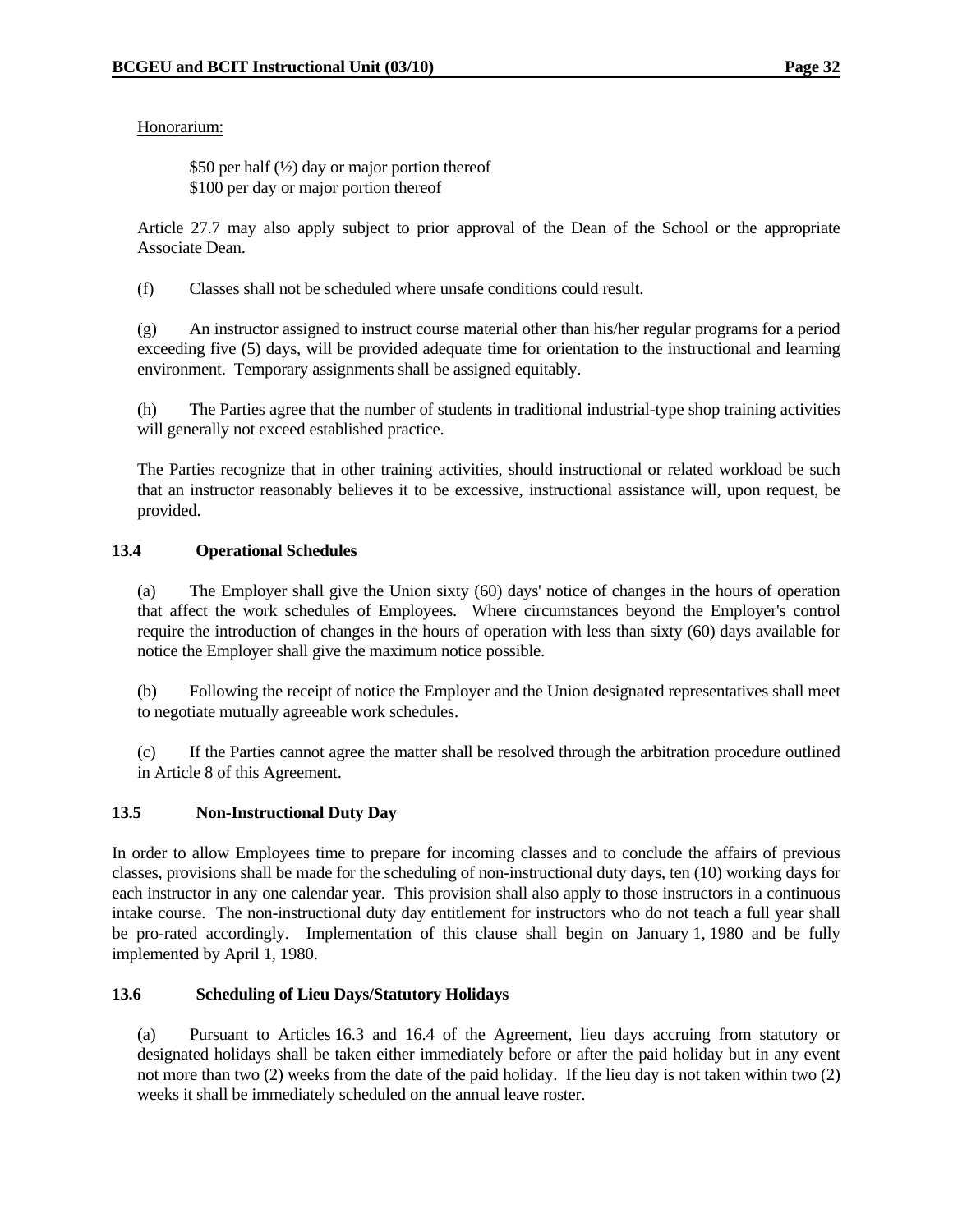(b) When statutory or designated holidays fall within a two (2) week scheduling block, the additional hours to be worked in order to average seventy (70) hours during the two (2) week block may be carried over to the next two (2) week scheduling block, if the scheduling of those additional hours is not possible during the original two (2) week period.

 (c) Upon written request, an Employee will be notified of his/her lieu day entitlement by February 15th of each year.

# **13.7 Conversion of Hours**

Scheduling of lieu days, annual leave and/or designated paid holidays shall be on the basis of six (6) hours per day for instructional staff and seven (7) hours per day for non-instructional staff.

# **13.8 Standby/Callout**

 (a) The Employer will consult with the Union prior to initiating standby programs where they have not existed previously. This provision does not apply to standby situations made necessary by emergency conditions.

 (b) If the Employer decides to implement standby or callout, the provisions contained in Articles 13.10, 15.9 (2nd paragraph) and 15.10 of the August 1, 1979 to July 31, 1981 Collective Agreement will apply.

# **13.9 Meal Periods**

 (a) Meal periods shall be between thirty (30) and sixty (60) minutes in length and subject to mutual agreement between the Employer's and the Union's designated representatives at the local level.

 (b) An Employee shall be entitled to take his/her meal period away from the work station. Where this cannot be done, the meal period shall be considered as time worked and compensated for subject to Article 15.6.

(c) Meal periods shall be scheduled as closely as possible to the middle of the workday.

## **13.10 Rest Periods**

All Employees shall have two (2) fifteen (15) minute rest periods in each work period in excess of six (6) hours, one (1) rest period to be granted before and one (1) after the meal period. Employees working a shift of three and one-half (3½) hours, but not more than six (6) hours, shall receive one (1) rest period during such a shift. Rest periods shall not begin until one (1) hour after the commencement of work or not later than one (1) hour before either the meal period or the end of the shift. Rest periods shall be taken without loss of pay to the Employee.

## **13.11 Work Locations/Points of Assembly/Work Start Times**

 (a) Every Employee covered by this Agreement shall be assigned a designated headquarters. When temporarily assigned another work location, time spent in travel from the Employee's residence to the new work location in excess of time normally spent in travel from the Employee's residence to his/her designated headquarters shall be considered time worked.

(b) When Employees are required to report to a central location in order to be assigned their work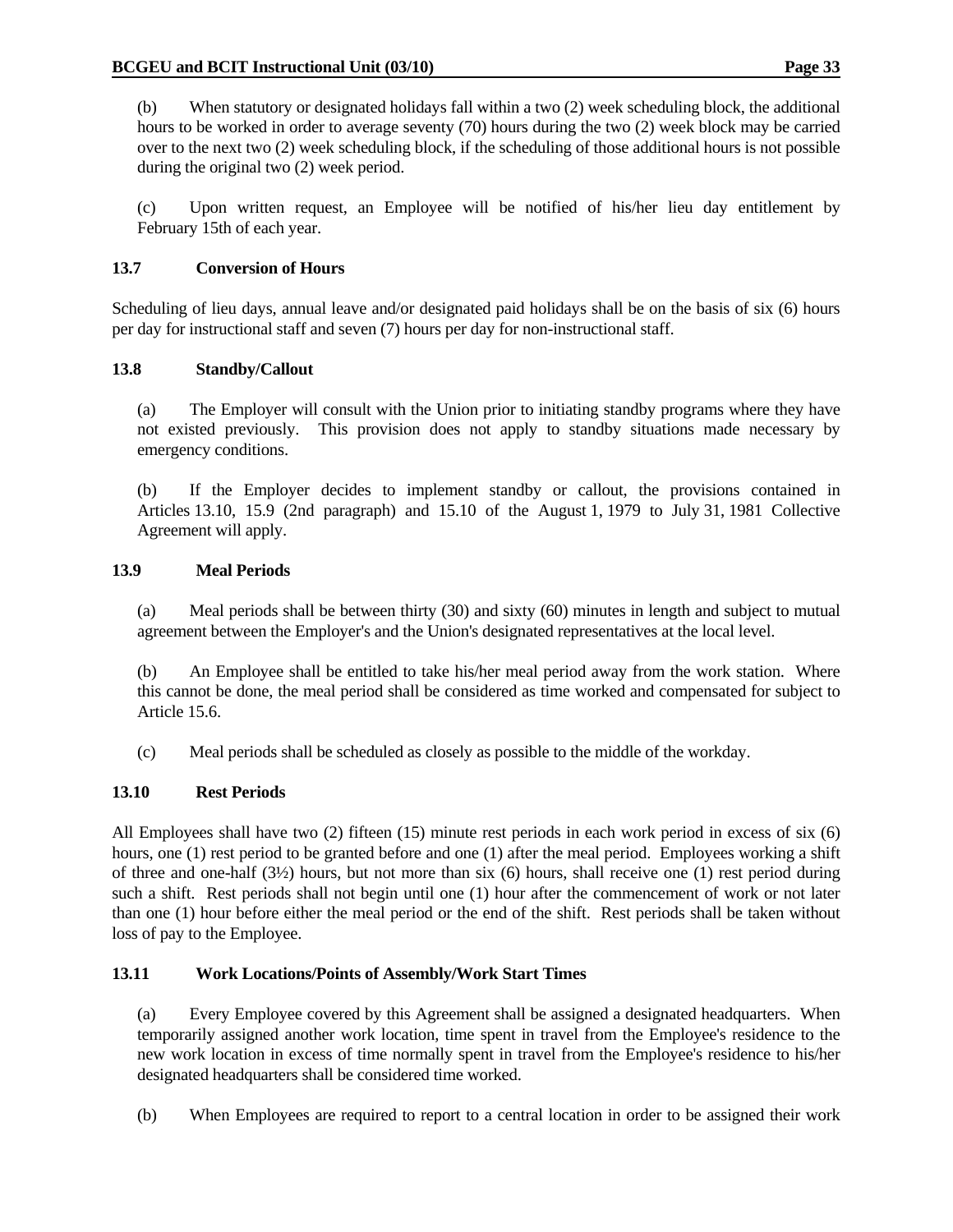location, their workday shall commence from the time they are required to report for assignment.

 (c) Where a work unit is staffed by Employees who are covered under more than one (1) Agreement and where there is a work dependency between such Employees, the start time shall be established for the members having the largest representation in the work unit.

If one or more of the components in the work unit has a point of assembly negotiated in an Agreement and there is a work dependency between such Employees then the point of assembly for all Employees in the work unit shall be as negotiated for the members of the component having the largest representation in the work unit.

## **13.12 Hours of Work - Camp Field Crews**

If the Employer decides to implement Camp Field Crews, the provisions contained in Article 13.14 of the August 1, 1979 to July 31, 1981 Collective Agreement will apply.

## **EMPLOYEE TRAINING AND DEVELOPMENT**

The Institute proposes this new provision of the Collective Agreement be structured as follows. The intent of this provision is to combine existing language of Employee training and development articles into one comprehensive article.

### **13.13 Orientation**

All newly employed Vocational Instructors shall receive teaching instruction and orientation before being required to assume a normal instructional work load. A new Employee's Associate Dean, or designate, will assist in arranging this teaching instruction and orientation at the first available opportunity.

The Parties agree that circumstances may arise which may delay the scheduling of these activities until the next scheduled course.

The Career Development Committee shall meet to approve a program for the purpose of facilitating this initial teaching instruction and orientation and make recommendations to the Bargaining Principals for its implementation.

### **13.14 A Procedure for Obtaining the Instructor Diploma**

In order to facilitate the enrolment and progress in the Instructor Diploma Program for regular Employees (instructional staff) in accordance with Article 17.1(b) of the Collective Agreement, the Manager, Advisory Services or his/her designate shall forward in writing to the Office of the Dean of the School, the names of all newly employed regular Employees (instructional) and/or those Employees (instructional) who have achieved regular status pursuant to the Collective Agreement.

 (a) The Chief Instructor, in consultation with the Learning and Teaching Centre will schedule those regular Employees for training and orientation pursuant to Article 13.13. Normally these training sessions will be held during the second week of January, early May and the end of August.

(b) The Institute shall encourage enrolment of regular Employees in the Ministry's Instructor Diploma Program in the first year of employment as a regular Employee by providing with the letter of appointment the necessary program and counselling information.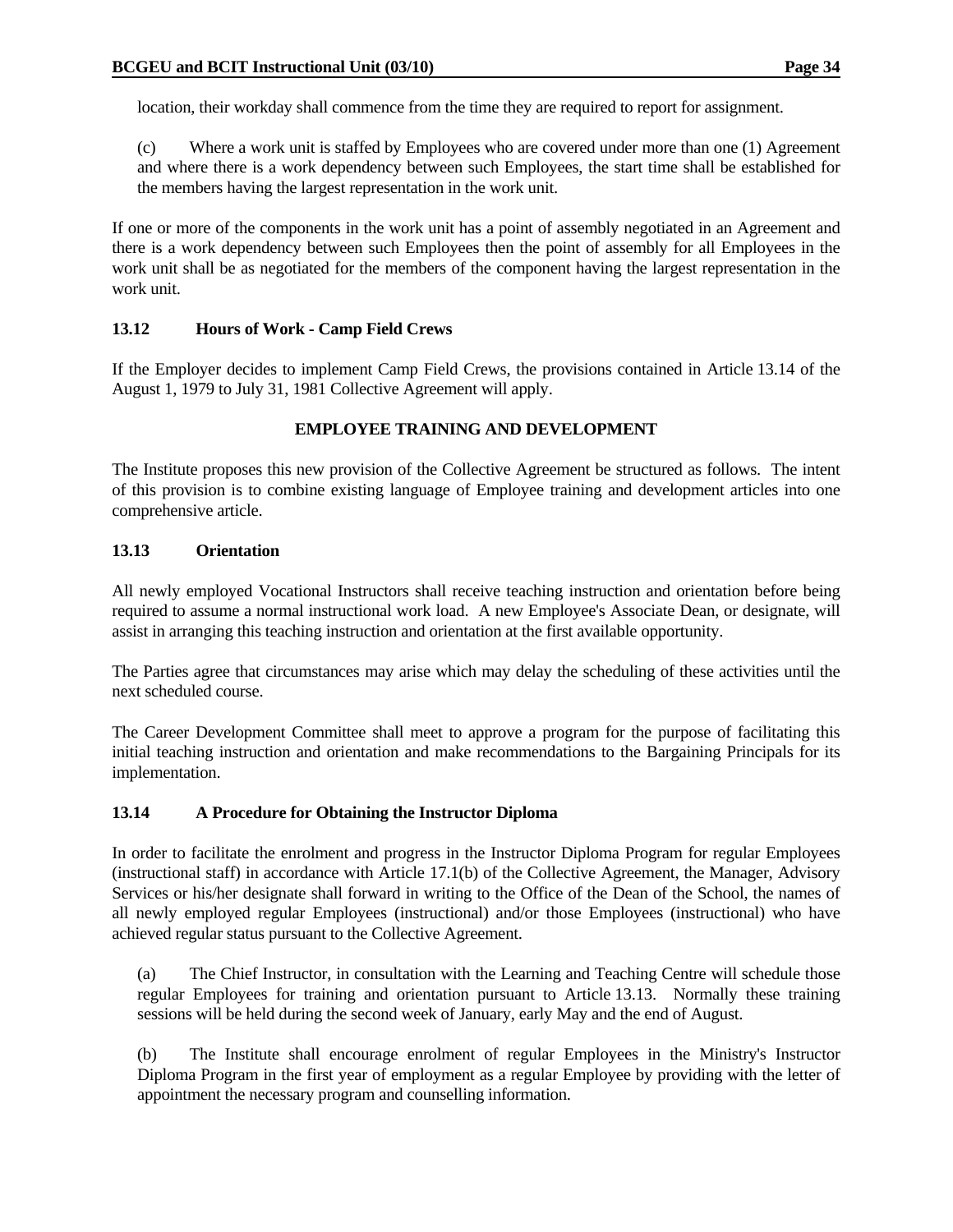(c) The Office of the Dean of the School shall monitor the progress of regular Employees once they are enrolled in the Ministry's Instructor Diploma Program. The Employee shall notify the appropriate Associate Dean of their enrolment in the Instructional Diploma Program.

 (d) The Employee shall provide written notification of his/her completion of the Instructor Diploma Program to the Manager, Advisory Services or his/her designate, for inclusion in the Employee's personnel file.

 This notification shall include the effective date of completion and a copy of the Employee's diploma issued by the Ministry of Advanced Education, Training and Technology for inclusion in the Employee's personnel file. The Human Resources Department will notify the appropriate Associate Dean.

(e) The Manager, Advisory Services or his/her designate shall process the notification of the Employee's completion of the Ministry's Instructor Diploma Program in order to ensure the application and compliance with Article 26 and Memorandum of Agreement #1 of the Collective Agreement.

 (f) Where a regular Employee considers that he/she has an equivalency of the Instructor Diploma, he/she will, in a timely manner, submit certification(s), transcript(s), proof of competency, or other credentials, as an Industrial Trainer, Vocational Instructor, or equivalency to the Instructor Diploma Program, to the appropriate branch of the Ministry of Advanced Education, Training and Technology, for adjudication and determination as to whether those credentials are equivalent to the Instructor Diploma. If the Ministry has made the determination of equivalency, the Employee shall provide confirming documents to the Manager, Advisory Services or his/her designate. Items (d) and (e) above shall then apply. The Employee shall not be required to comply with Article 17.1(b) and the Employee shall be granted increments on his/her annual increment date without restriction once it is determined that the credentials submitted by the Employee are equivalent to the Instructor Diploma.

 (g) The Labour/Management Committee shall review and monitor the application of this procedure so that Employees can be assisted in the completion of the requirements of the Instructor Diploma Program in a timely manner.

## **13.15 Equipment Demonstrations**

Where an Employee is, or will be, required to operate technical equipment or use new methods during the course of his/her duties, and where seminars, demonstrations or conferences are held pertaining to such technical equipment or new methods, the Employee shall, upon approval of his/her application, be entitled to attend such demonstrations, conferences or seminars. Time spent in travel and in attendance will be considered as time worked.

### **13.16 A Procedure to Verify Qualifications and/or Equivalent Qualifications**

The Employer and the Union agree to use the following procedures to verify qualifications for designated and non-designated trades and other occupations.

 (a) Where an Employee submits any certification(s) which requires verification of equivalency in order to determine the qualification, the Employee will submit the certification(s) to the Ministry of Advanced Education, Training and Technology (MAETT) for adjudication and determination of the equivalent trade qualification for the Province of British Columbia.

The Employer and the Union agree that once a confirmation of equivalency has been made and accepted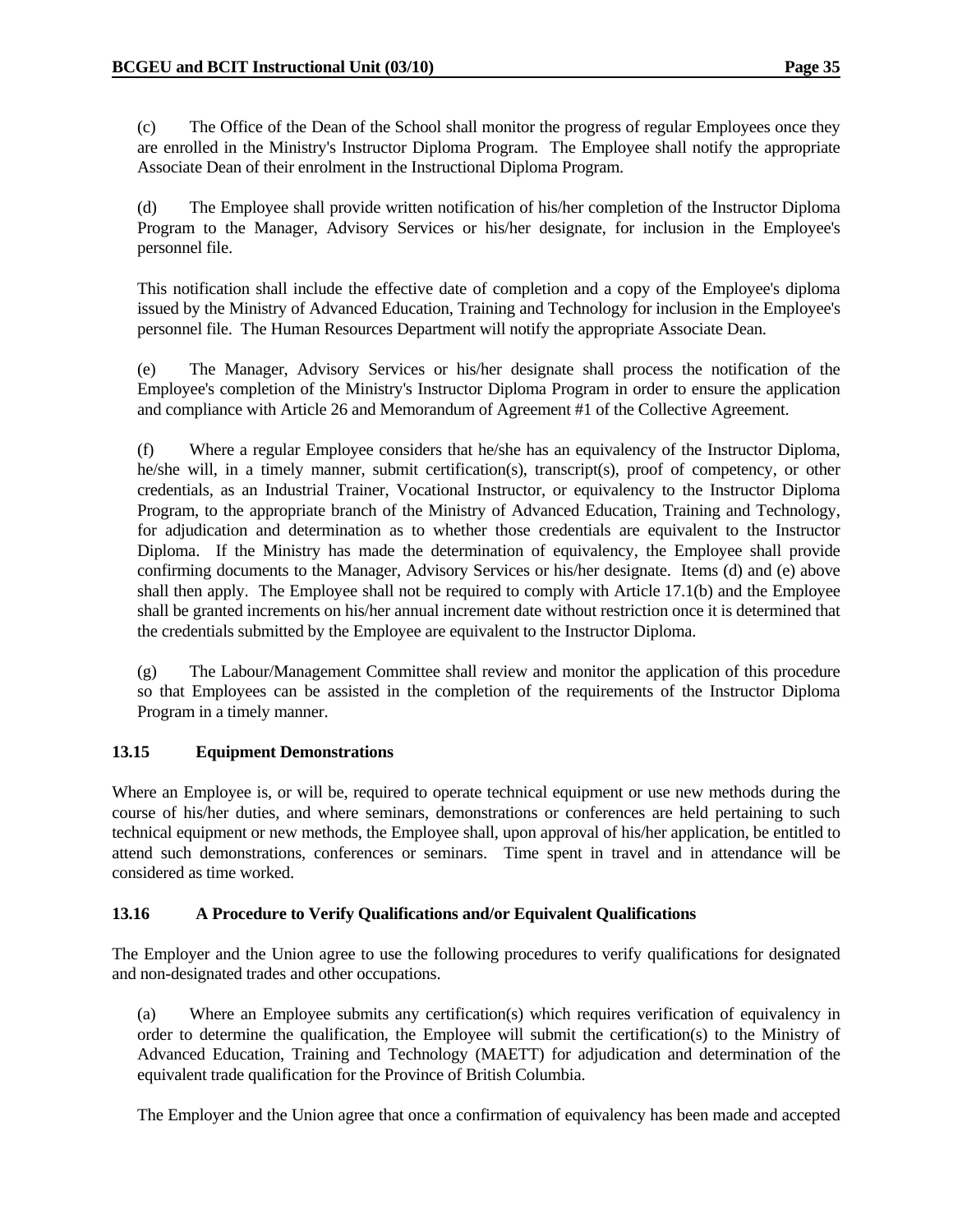by MAETT, the certification(s) will be recognized by the Employer as equivalent to a British Columbia Trade Qualification Certificate. The Employee may then seek to obtain an Interprovincial Certificate of Qualification through MAETT.

 The Employer and the Union agree that it is the Employee's responsibility to ensure that timely submission of all certification(s) is made for adjudication and determination by MAETT, and that use of this process cannot hold up procedures of the Collective Agreement, (for example, the displacement option under Article 12).

(b) Where an Employee submits certification(s) for non-designated trades and other occupations which require verification of equivalency, the Employee will submit the certification(s) to the appropriate recognized authority for adjudication and determination of equivalency.

 (c) Where a Regular Employee considers he/she has the equivalency of an Instructor Diploma, he/she will, in a timely manner, submit certification(s), transcript(s), proof of competency, or other credentials, as an Industrial Trainer, Vocational Instructor, or equivalency to the Instructor Diploma Program, to the appropriate branch of the Ministry of Advanced Education, Training and Technology, for adjudication and determination as to whether those credentials are equivalent to the Instructor Diploma.

 The Employee shall not be required to comply with Article 17.1(b) and the Employee shall be granted increments on his/her annual increment date without restriction once it is determined that the credentials submitted by the Employee are equivalent to the Instructor Diploma.

 Where the requisite equivalencies have been appropriately determined and confirmed, the Employee shall be deemed to be qualified. (See Article 26.3(c)).

## **13.17 Instructor's Diploma**

For career advancement in related areas in the Employer's service, where the job specification requires a bachelor's degree, the possession of a vocational instructor's diploma or certificate shall be considered on a parity basis.

### **13.18 Career and Skills Development Fund**

(a) Purpose

The general purpose of the Career & Skills Development Fund is to provide relevant training and education opportunities for vocational instructors. Such opportunities are intended to assist instructors to maintain current knowledge and skills as well as develop new skills that will enhance instructors' ability to achieve excellence in teaching.

(b) The Fund

(1) There shall be established at the start of each fiscal year a C&SD Fund equivalent to eighty four thousand dollars (\$84, 000) per fiscal year plus an amount equal to \$400.00 per employee as of April  $1<sup>st</sup>$  of each year.

(2) This amount shall be pooled and administered by a C&SD Committee established by this Article.

(3) Funds remaining at year end (March  $31<sup>st</sup>$ ) will be carried forward to the following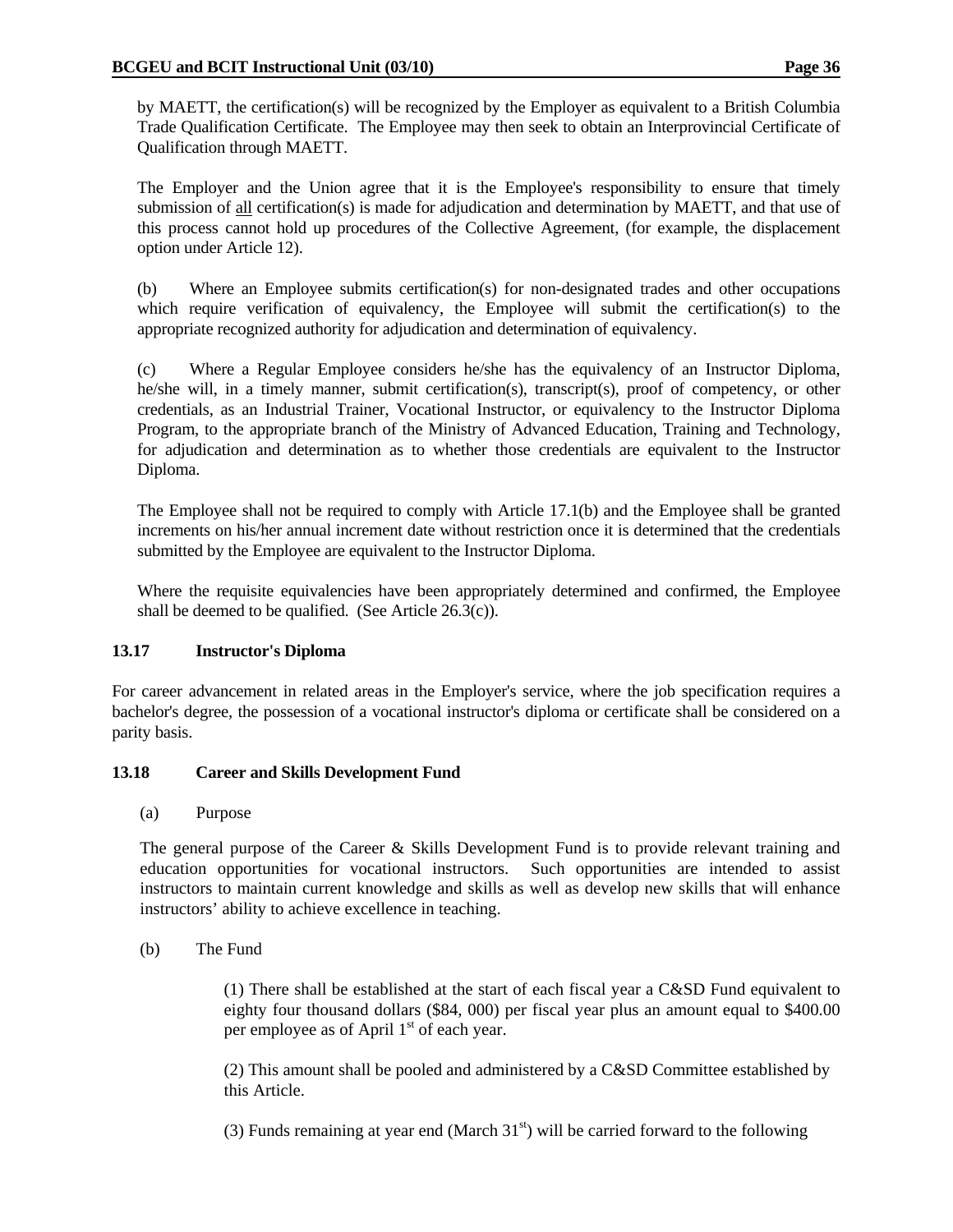year.

- (c) The Committee
	- (1) The C&SD Committee will consist of:
		- (i) One (1) Co-chair and three (3) members appointed by the Union; and (ii) One (1) Co-chair and three (3) members appointed by the Employer.
	- (2) Committee decisions shall be made by majority vote of individual members of the Committee.
	- (3) Quorum for each meeting will consist of both Co-Chairs and a minimum one (1) Member from both the Union and the Employer.
	- (4) The Committee will:

(i) meet to review applications every six (6) weeks, or as per the agreement of the Committee;

(ii) develop a process for processing applications for the C&SD Fund; (iii) develop a plan to facilitate and encourage applications to the C&SD Fund; and

iv) issue a summary report of Committee activities to the Vocational Instructors Labour/Management Committee by March  $31<sup>st</sup>$  of each year.

 (5) Documents generated in the management of the C&SC Fund will be managed in accordance with BCIT's *Freedom of Information and Protection of Privacy Policy#7600*.

(d) Short Term Leave

Short Term Leave is defined as leave with pay to attend training/courses three (3) weeks or less in duration.

(1) Eligibility

The following may make application to the Fund for Short Term Leave:

- (i) employees with one or more year(s) seniority;
- (ii) employees with less than one year of seniority may only apply for funds to complete the Provincial Instructor's Diploma; and
- (iii) a Chief Instructor or Associate Dean may apply for funds to offer training opportunities to entire Departments/Areas/Schools.
- (2) Criteria

Funding for Short Term Leave is intended to cover the cost of maintaining, acquiring and upgrading technical or instructional skills. These activities may include specific traderelated activities, Provincial Instructors Diploma, certification and accreditation courses, conference and workshops and Skills Canada Competitions.

Subject to operational requirements and budgetary considerations, funding will be granted to the maximum number of employees who make application.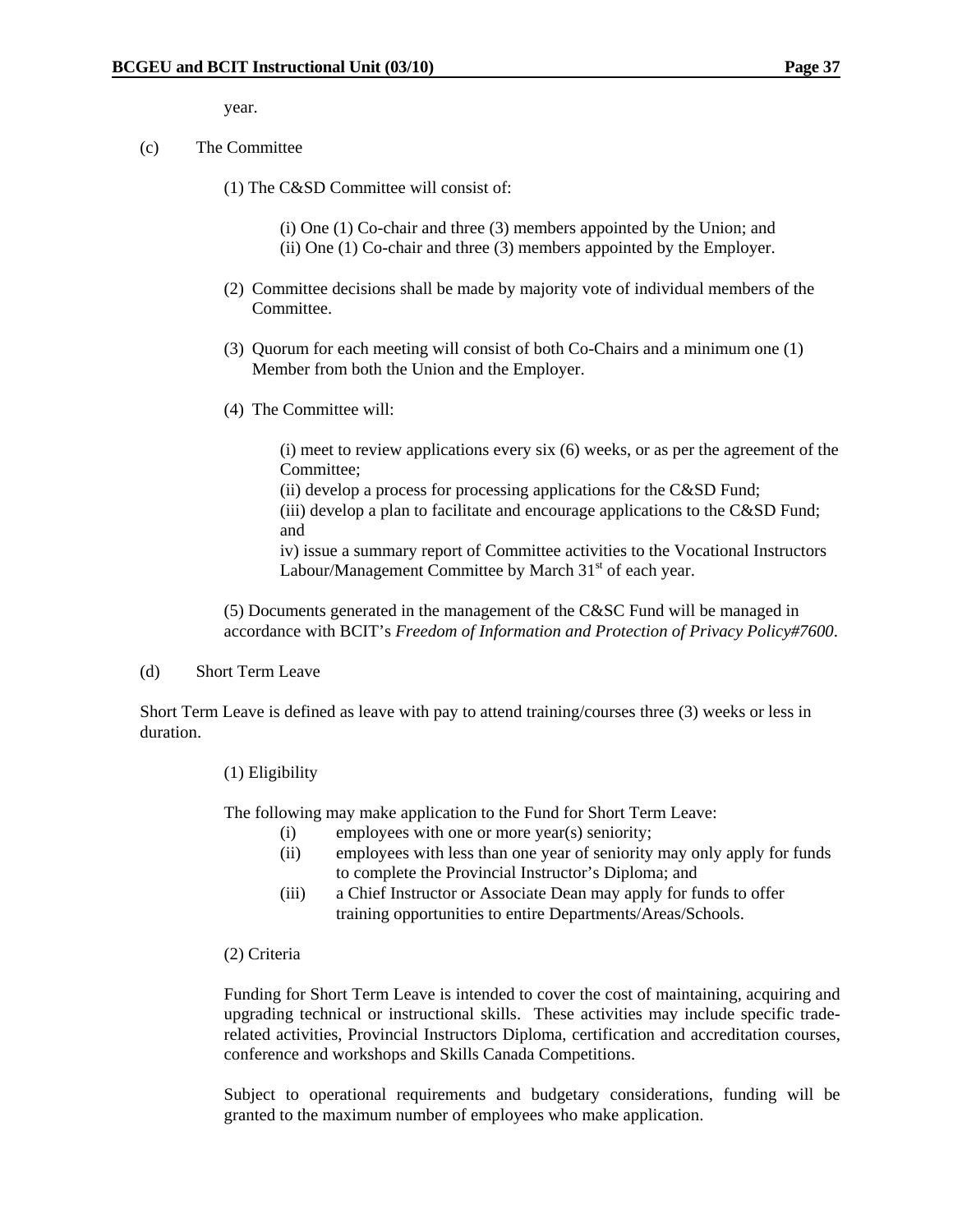Applications for Short Term Leave will be reviewed in accordance with the following criteria, and any other criteria agreed to by the full Committee:

- (i) Relevancy to Employee's position;
- (ii) Benefit to the Institute and the individual Instructor(s);
- (iii) Cost;
- (iv) Duration of course/training;
- (v) Employee's reliance on the Fund in the past;
- (vi) Relevance to Department's professional development plan;
- (vii) Support of Associate Dean;
- (viii) Availability of similar course/learning experience at BCIT or closer to the Greater Vancouver area;
- (ix) Priority consideration will be given to applications for funding to complete the Instructor Diploma;
- (x) Articulation Meetings/Projects are eligible for funding under this Article.

### (3) Application Process

- (i) Applications for funding for Short Team leave shall be submitted by the Employee on the approved form to the Committee through the Employees' Associate Dean at least four (4) weeks in advance of the occurrence of the course/training.
- (ii) In his/her application, the Employee must provide justification outlining the benefits to both the Department and the Employee of the training applied for.
- (iii) The Employee must review his/her application with the Associate Dean. The Associate Dean must provide written reasons for his/her decision to support the application.
- (iv) Employees will be notified in writing of the decision of the Committee and brief reasons for the decision.
- (4) Eligible Expenses

Expenses eligible for reimbursement for Short Term Leave under this Article may include:

- (i) Tuition/Registration Fees
- (ii) Required textbooks or other official course materials
- (iii) Replacement/Backfill Costs

Because of the limited resources of the Fund, the Committee will not generally approve replacement costs for Short Term Leaves.

Replacements costs may be available if the Department matches these costs, or if the denial of replacement costs would prevent the Employee from undertaking career development activities.

(iv) Travel Expenses Employees travelling are entitled to reimbursement of expenses as per article 27.1.

See article 13.18(f) below regarding travel expenses and arrangements.

(e) Long Term Education Leave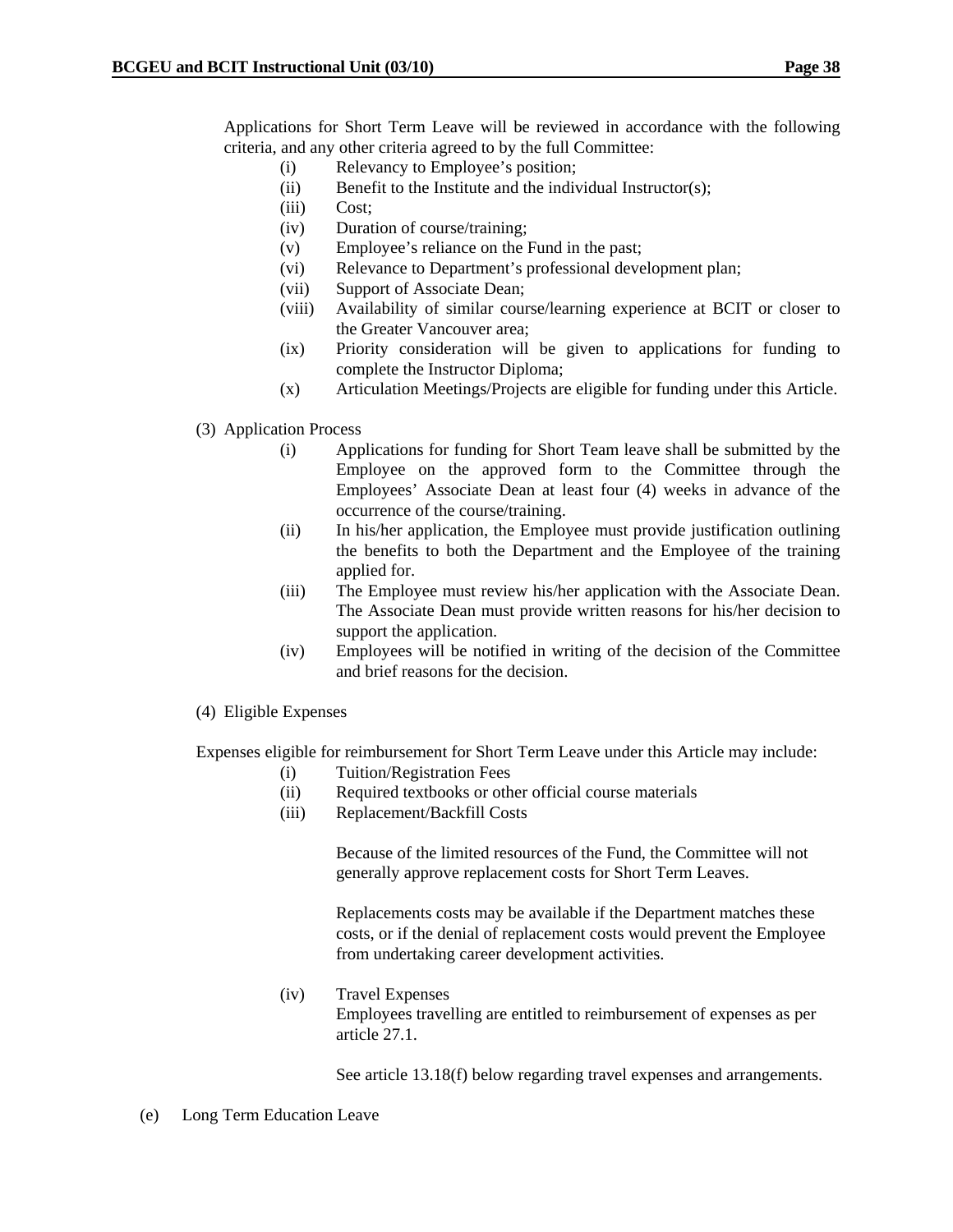Long Term Education leave is defined as a leave of absence with or without pay which is greater than three (3) weeks' but less than one year duration.

The Employer supports the concept of leave for the purposes of advanced or specialized training which will be of benefit to the Employee and the Employer.

In certain cases, Long Term Education Leave may be approved for programs of independent study and/or research where criteria for evaluating the Employee's performance on such leave can be clearly established and can be shown to be of significant benefit to the Employee and the Employer.

The Committee may, at its discretion, allocate a specific amount of funds to Long Term Leave.

(1) Eligibility

Regular Employees with greater than five (5) years of seniority may apply to the Committee for Long Term Education Leave.

The Employee must review his/her application with the Associate Dean prior to applying to the Committee. The Associate Dean must provide written reasons for his/her decision regarding support for the application. Approval of the Associate Dean may be withheld on the basis of inability to find a suitable replacement.

(2) Criteria

Applications for Long Term Educational Leave will be reviewed in accordance with the following criteria, and any other criteria agreed to by the full Committee:

- (i) Relevancy to Employee's position
- (ii) Benefit to the Institute and the individual Instructor(s)
- (iii) Cost
- (iv) Duration of course/training
- (v) Employee's reliance on the Fund in the past
- (vi) Relevance to Department's professional development plan
- (vii) Employee investment
- (viii) Support of Associate Dean
- (ix) Availability of similar course/learning experience at BCIT or closer to the Greater Vancouver area.
- (3) Application Process
	- (i) Completed applications for Long Term Education leave and degree programs must be submitted by the Employee to the Committee by February  $1<sup>st</sup>$  of each year.
	- (ii) Employees will be notified in writing of the decision of the Committee by April  $1<sup>st</sup>$ . The Committee will also provide brief reasons for its decision.
	- (iii) In his/her application, the Employee must provide a description of the proposed courses, study or work experience and a description of the relevance of the proposed activity to both the Employee and the Institute.
	- (iv) The Employee will include, where appropriate, evidence of acceptance into the proposed activity. The Committee may waive this requirement,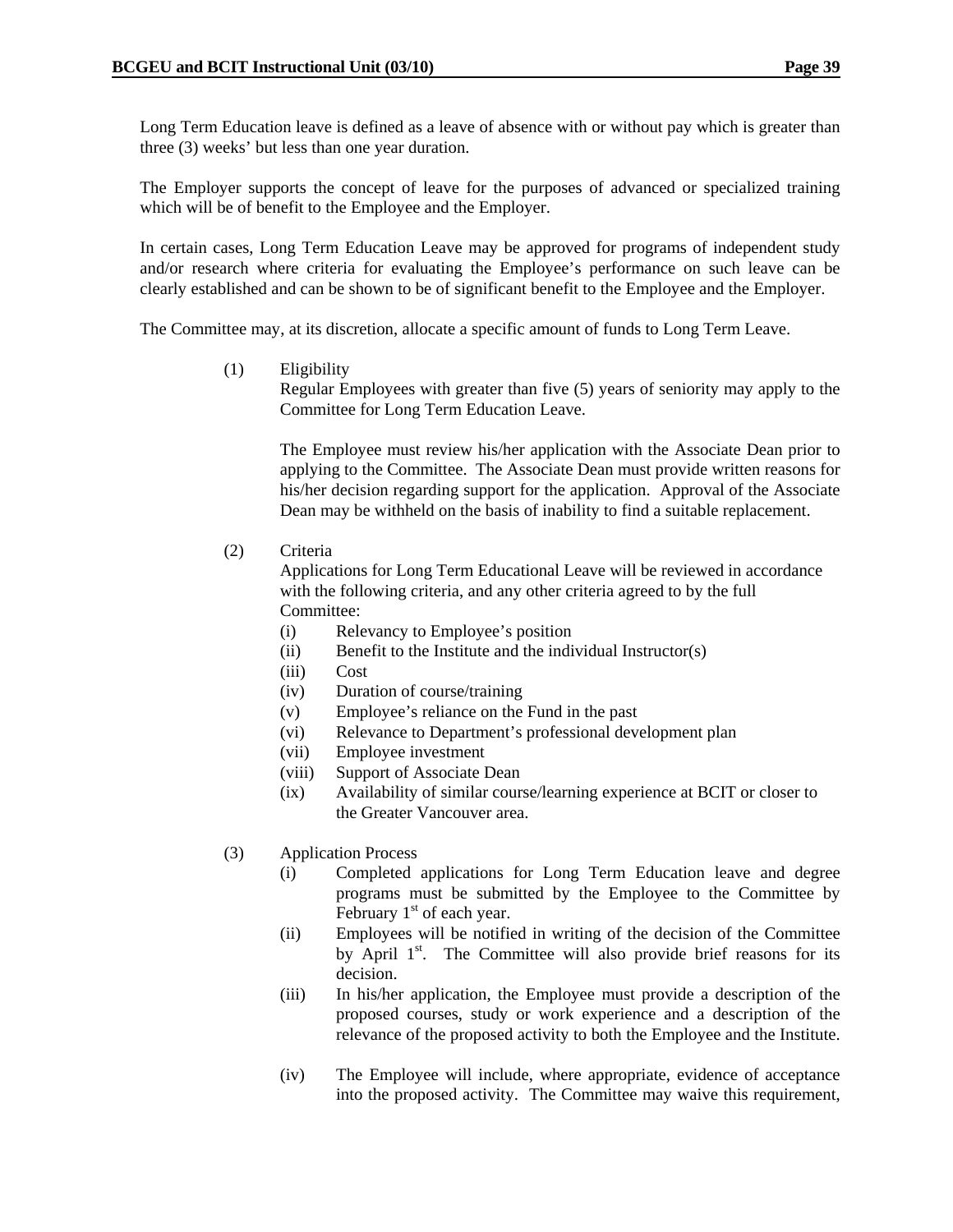where appropriate, and the Employee shall provide this evidence as soon as it is available.

(4) Eligible Expenses

Expenses eligible for reimbursement under this Article include:

- (i) Tuition/registration fees
- (ii) Required textbooks or other official course materials
- (iii) Long Term Education leaves approved under this article shall be granted to the Employee with up to one hundred percent (100%) pay, and normally such leave will be granted with sixty percent (60%) pay. Backfill costs to the Employee's Department will be paid out of the Fund.
- (iv) Travel Expenses Employees travelling are entitled to reimbursement of travel expenses as per article 27.1.

See article 13.18.6 below regarding travel expenses and arrangements.

(f) Employee Travel

All Employee travel under this Fund is subject to BCIT's policies and guidelines on travel and article 27 of the Collective Agreement.

(1) Travel Arrangements

 All travel arrangements, including flights and hotel bookings will be made though the Employee's Associate Dean's office.

An Employee will be permitted to drive his/her own vehicle only when the costs of doing so are lower than flying. The Employee bears the onus of establishing the least cost method of travel.

(2) Entertainment/Hosting Expenses

 The Committee will not reimburse employees for any expenses related to entertainment or hosting. Employees who wish to engage in such activities while attending a program, course, training or conference may only do so with prior approval and in accordance with Article 27.7.

(3) Overtime

Article 27.4 does not apply to Employee travel under this article. Employees are not eligible for overtime for time spent travelling to or from the approved course/training or for time spent attending such course/training.

- (g) Responsibilities of Employee
	- (1)Within one month of completing or receiving confirmation of completion of the approved course/training the Employee must submit to the Committee and to Human Resources a certificate, grade or other verification of successful completion.
	- (2) Within one month of completing or receiving confirmation of completion of the approved course/training the Employee must submit to the Committee and his/her Associate Dean a summary of his/her learning experience.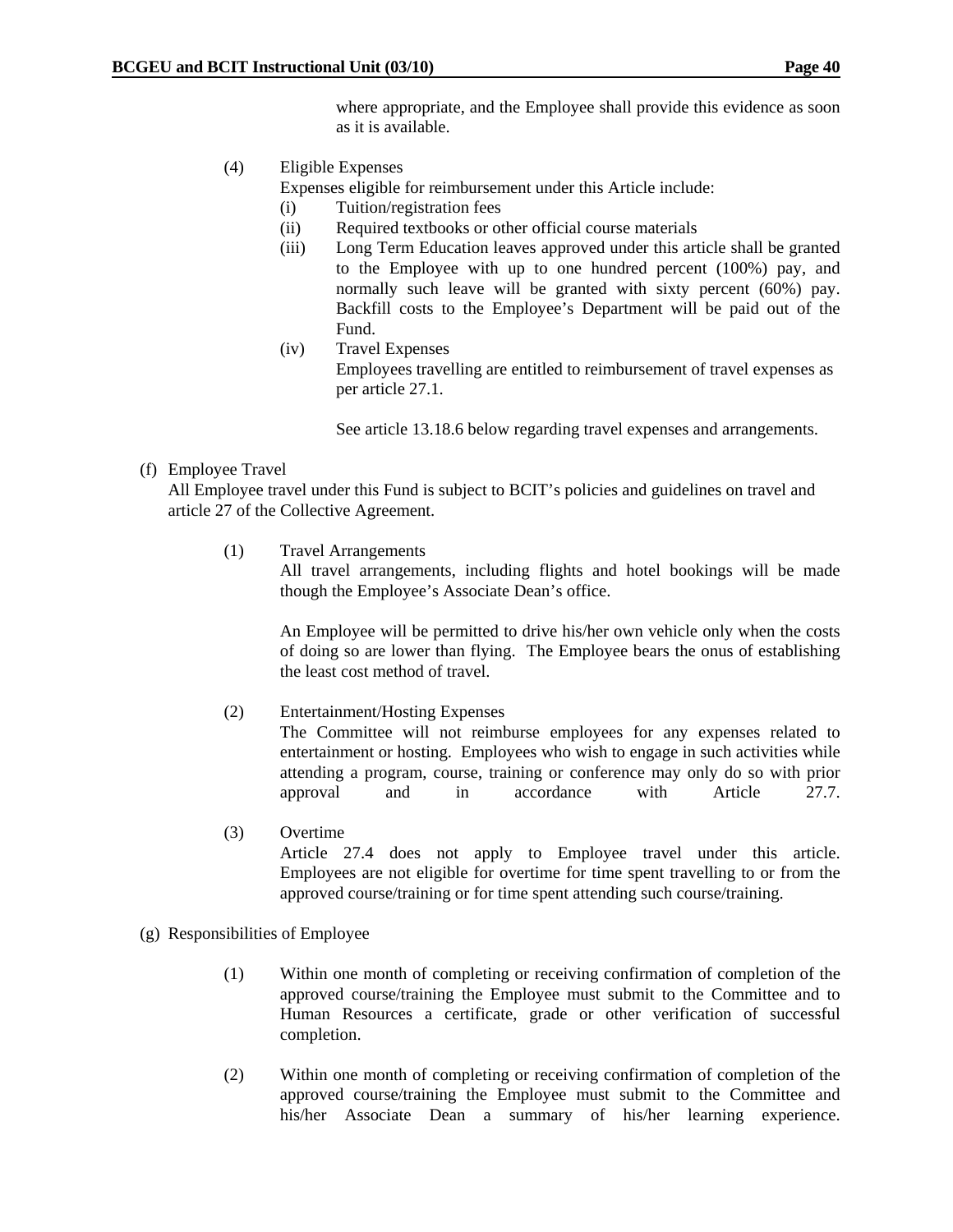(3) An Employee granted leave with pay shall be required to sign a statement to the effect that he/she undertakes to remain in the services of the Employer for a service period equivalent to three (3) times the length of the leave multiplied by the percentage of pay at which the leave was granted.

Should the Employee leave the service of the Employer for any reason before the service period expires, the Employee shall repay to the Employer, on a pro rata basis, the amount paid to the Employee, including expenses, during the leave.

(4) An Employee granted leave without pay but with tuition and other expenses shall be required to sign a statement to the effect that he/she undertakes to remain in the services of the Employer for a service period equivalent to three (3) times the length of the leave.

Should the Employee leave the service of the Employer for any reason before the service period expires, the Employee shall repay to the Employer, on a pro rata basis, the amount paid to the Employee, including expenses, during the leave.

- (5) In the event that an individual receives outside support, such as a scholarship, fellowship, or bursary, the total of outside support plus salary support shall not exceed the Employee's basic salary for the period of leave. In the event of such combined support exceeding the basic salary, the excess amount shall be deducted from the Employee's salary. It is the responsibility of the Employee to report all additional sources of support to the Employer.
- (6) If an Employee fails to return to work on the pre-arranged date without reasonable cause, the Employee shall be required to repay in full all monies paid under this article.
- (h) Failure to Complete Course/Training
	- (1) Employees receiving funds to complete courses/training under this article are expected to exercise due diligence to successfully complete the approved course/training.
	- (2) If an Employee fails to successfully complete the approved course/training he/she will be expected to reimburse the Fund for all or part of the amount approved by the Fund.
	- (3) Full reimbursement will not be required when the Employee provides to the Committee a reasonable and acceptable explanation for the course/training failure and he/she has exercised due diligence to successfully complete the course.
	- (4) Employees who do not successfully complete an approved course/training may re-apply for funds to repeat the course. In this application, the Employee must explain what he/she will do to successfully complete the course/training in the future.
- (i) Termination of Employment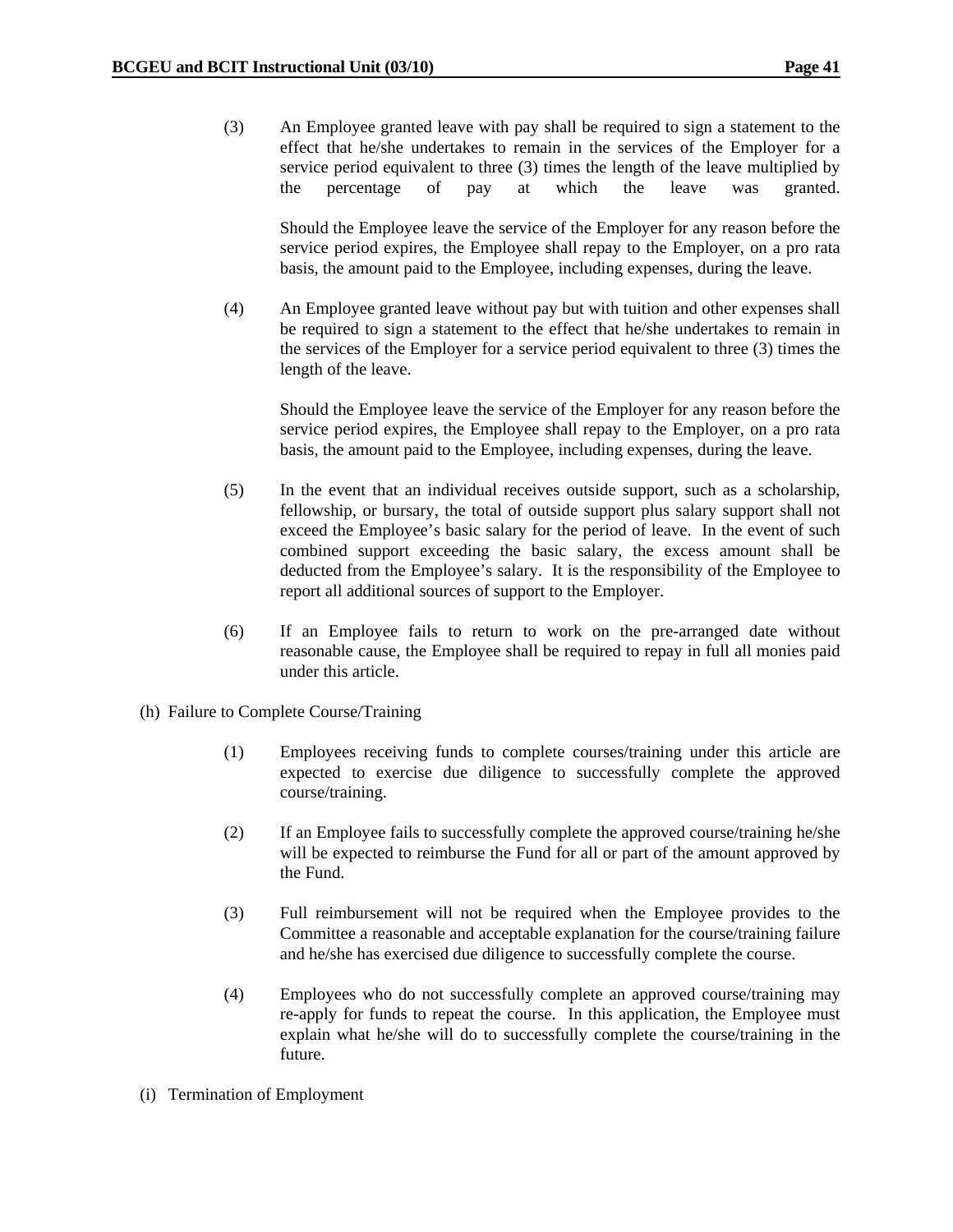Termination of employment by the Employee or the Employer for just and reasonable cause nullifies any obligation by the employer under this article.

(j) Committee Decisions

All decisions of the Committee are final and binding. Such decisions are not subject to the grievance procedures set out in this Collective Agreement.

### **13.19 Fee Waiver for BCIT Courses**

Employees will be able to take any continuing education courses offered by the Institute without paying the tuition fee provided that:

- (a) the Employee satisfies normal course prerequisites; and
- (b) no fee-paying student is displaced.

(See Article 10.3, Loss of Seniority)

### **13.20 Leave for Writing Examinations**

Leave of absence with pay shall be granted to allow Employees time to write examinations for courses approved by the Employer. Employees shall advise the Employer of the time and place of the examination when they are made aware of the time and place.

### **13.21 Leave for Taking Courses**

 (a) An Employee shall be granted leave with pay to take courses at the request of the Employer. The Employer shall bear the full cost of the course, including tuition fees, entrance or registration fees, laboratory fees, and course-required books, necessary travelling and subsistence expenses, and other legitimate expenses where applicable. Fees are to be paid by the Employer when due.

 (b) A regular Employee may be granted leave without pay, or leave with partial pay, to take courses in which the Employee wishes to enrol.

(See Article 10.3, Loss of Seniority)

## **13.22 Upgrading Qualifications**

Where the Employer requires an Employee to upgrade his/her skills or qualifications in order to operate or maintain new equipment, the cost of training, and normal living and travel expenses as laid down in this Agreement will be borne by the Employer.

## **13.23 Examinations of Qualifications**

Employees shall be permitted to write any in-service examinations required by the Employer upon completion of the necessary terms of service and/or upon completion of the required in-service training program. Employees who fail to successfully complete any in-service examinations shall, upon request, receive a copy of their examination paper and shall be eligible to be re-examined at the first available opportunity after completion of a further six (6) months' service.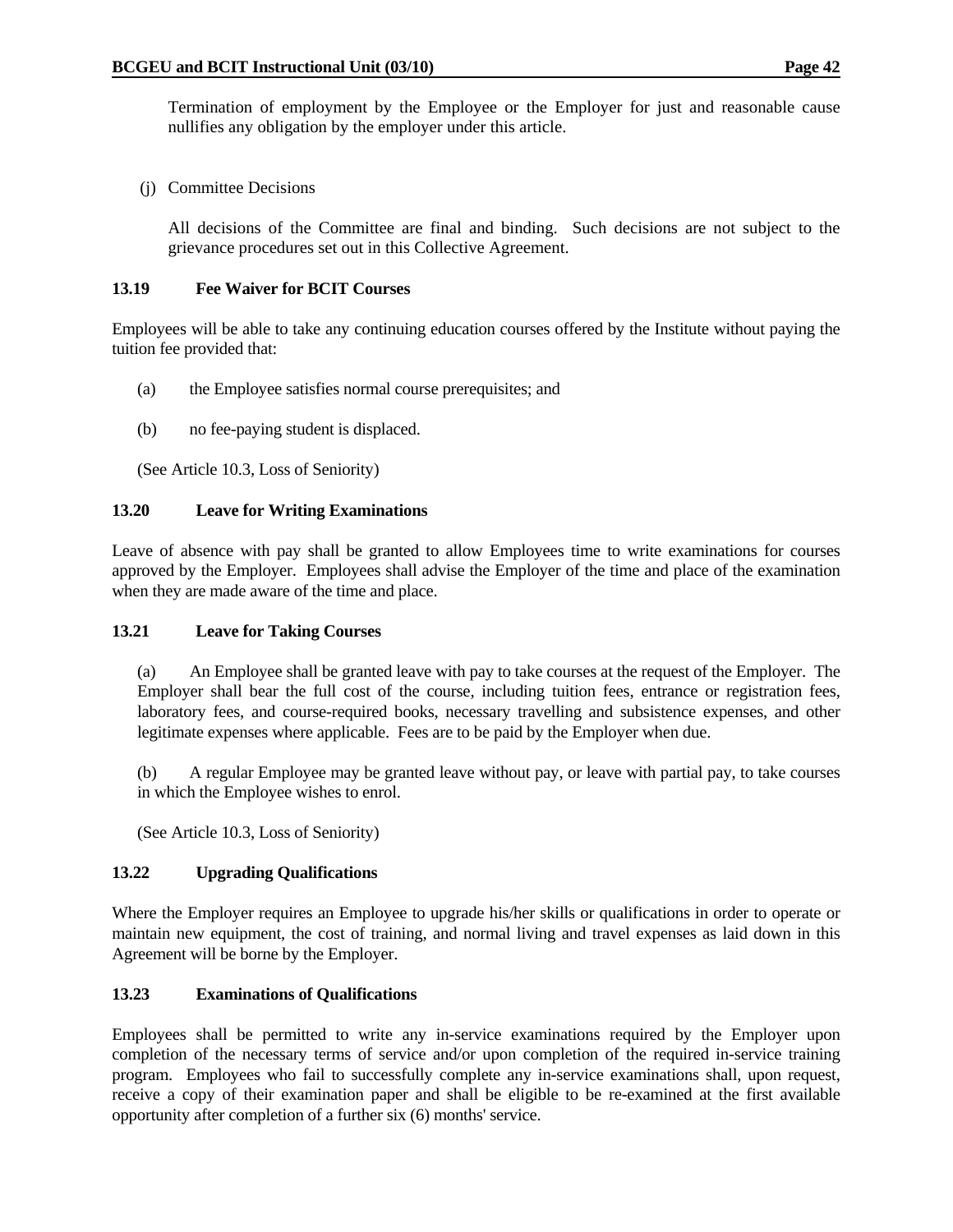### **13.24 Preparation for Examination**

Where work loads permit, Employees shall be granted reasonable time during the regular workday to prepare for examinations held by the Employer and to complete courses offered by the Employer. The Parties recognize, however, that the Employees who avail themselves of the provisions of this article have a responsibility to devote some of their own time to prepare themselves for examinations and to complete courses.

### **13.25 Exchange Programs**

The Employer agrees that exchange programs between the Employer and other jurisdictions, public and private, will be encouraged. Employees will be given the opportunity to participate in exchange programs at full pay and allowances.

### **13.26 Employee Development**

The Parties acknowledge the importance of promoting the quality of instructional/client service. The Employer further acknowledges the importance of providing constructive support to Employees in order to enhance their instructional delivery. In recognition of these objectives:

 (a) The Parties shall agree on the contents of a student questionnaire, which shall be used to seek information necessary to enhance instructional delivery.

 (b) The Parties agree that the student questionnaires shall be distributed regularly by the Instructor responsible for each course.

 (c) The Parties agree that student questionnaire results shall be returned to the Employee, the Employee's Chief Instructor and the Associate Dean.

 (d) Where, on the basis of these results the need for delivery enhancement is identified, the Employee and his Chief Instructor and/or Associate Dean shall meet to develop strategies aimed at enhancing instructional delivery. The Employer agrees to provide resources and release time to Employees pursuant to the provisions of the Collective Agreement to assist Employees in the implementation of these strategies.

 (e) Employees may, on their request, invite a Union steward to attend meetings held pursuant to Section (d).

 (f) Meetings conducted pursuant to Section (d) shall occur no more than two (2) times per calendar year.

 (g) The Employer agrees that completed student questionnaires shall be returned to Employees following the conclusion of meetings held pursuant to Section (d). The Employer further agrees that completed student questionnaires, in whole or in part, shall not be placed on an Instructor's personnel file nor used as evidence in any disciplinary action, including arbitration proceedings, taken against an Instructor. The Employer may compile summary statistical reports by specialization based on the results of student questionnaires provided they contain no reference to specific Employees. If a specialization has fewer than four (4) Employees it will be combined with another specialization in its grouping for the purpose of compiling summary statistical reports.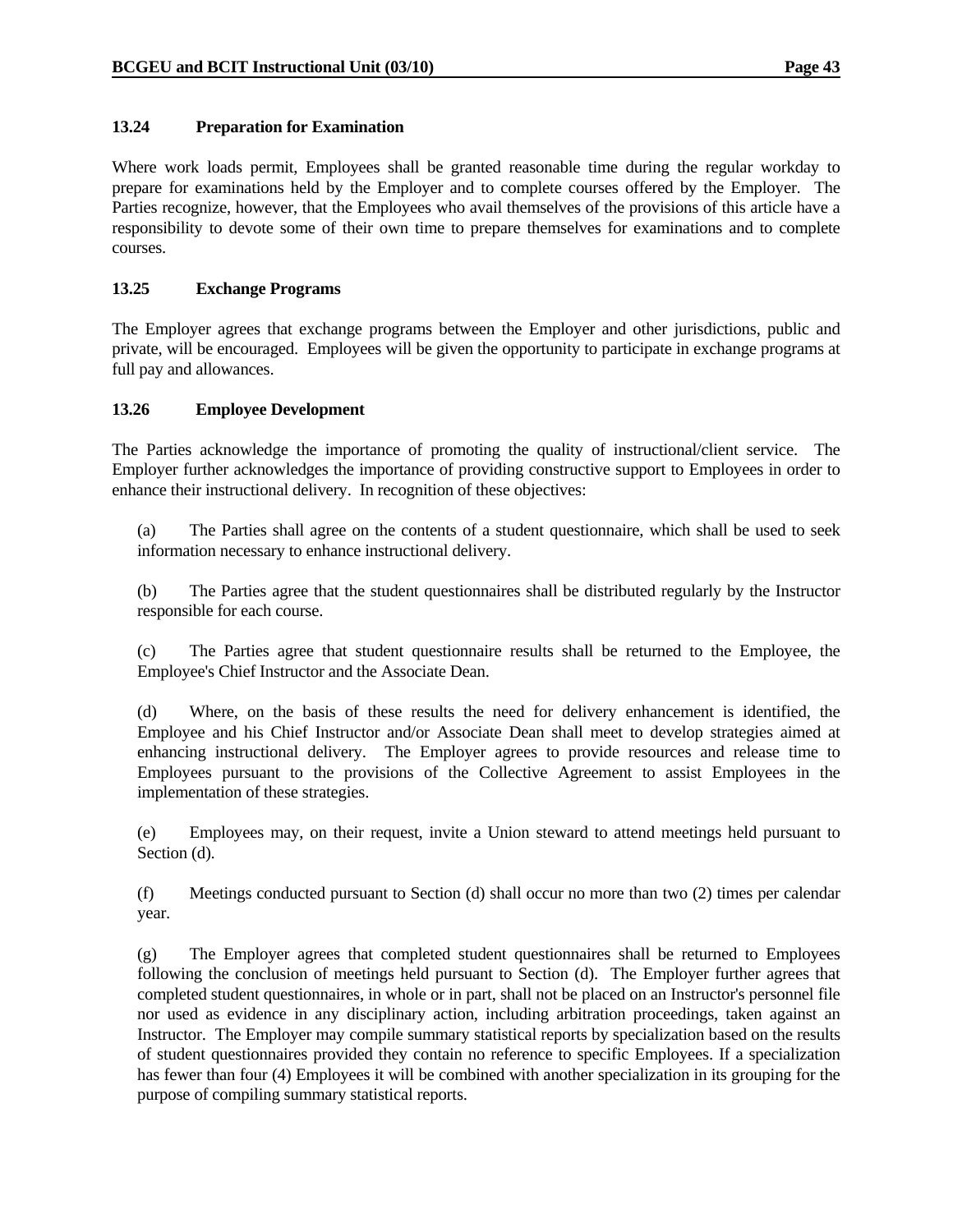(h) The Parties recognize the importance of having Managers and Chief Instructors understand the spirit and intent of this provision of the Collective Agreement. The Labour/Management Committee shall convene an annual meeting of Managers and Chief Instructors to review whether the administration of this provision has been consistent with its spirit and intent.

## **13.27 Personal Research**

Subject to approval by the Employer, an Employee may use facilities normally used in the course of his/her duties to carry out personal research or projects. The cost of materials shall be borne by the Employee. Such approval shall not be unreasonably withheld by the Employer.

# **13.28 Copyrights**

 (a) The Employer and the Union agree that original articles, technical papers, information reports and/or instructional notes prepared by the Employee within the course of his/her duties for the Employer, shall be retained by the Employer.

 The Employer further agrees that the Employee may be granted permission to quote selected portions of such material in a larger work or to publish the material in related journals.

 (b) The Employer agrees that an Employee may prepare articles, technical papers and/or instructional notes on his/her own time, and copyright for such material shall be vested in the Employee.

(c) Confidential information shall not be disclosed without the written permission of the Employer.

# **ARTICLE 14 - SHIFT WORK**

## **14.1 Definition of Shift for Shift Premium**

- (a) *Identification of Shifts*
	- (1) Day shift the hours worked between 4:30 a.m. and 2:59 p.m. inclusive;
	- (2) Afternoon shift the hours worked between 3:00 p.m. and 8:59 p.m. inclusive;
	- (3) Night shift the hours worked between 9:00 p.m. and 4:29 a.m. inclusive.

All hours worked into the successive shift shall be paid at the appropriate shift differential.

- (b) *Shift premium* 
	- $\triangleright$  sixty cents (60¢) per hour for afternoon shift
	- $\triangleright$  seventy cents (70 $\varphi$ ) per hour for night shift

## **14.2 Shift Premium Applied to Overtime Hours**

Shift premiums will apply to overtime hours worked in conjunction with a shift. An Employee who is called out between 9:00 p.m. and 4:29 a.m. shall receive the night shift premium for each hour worked during the callout period up to the commencement of his/her regularly scheduled shift.

## **14.3 Scheduling - Instructional Staff**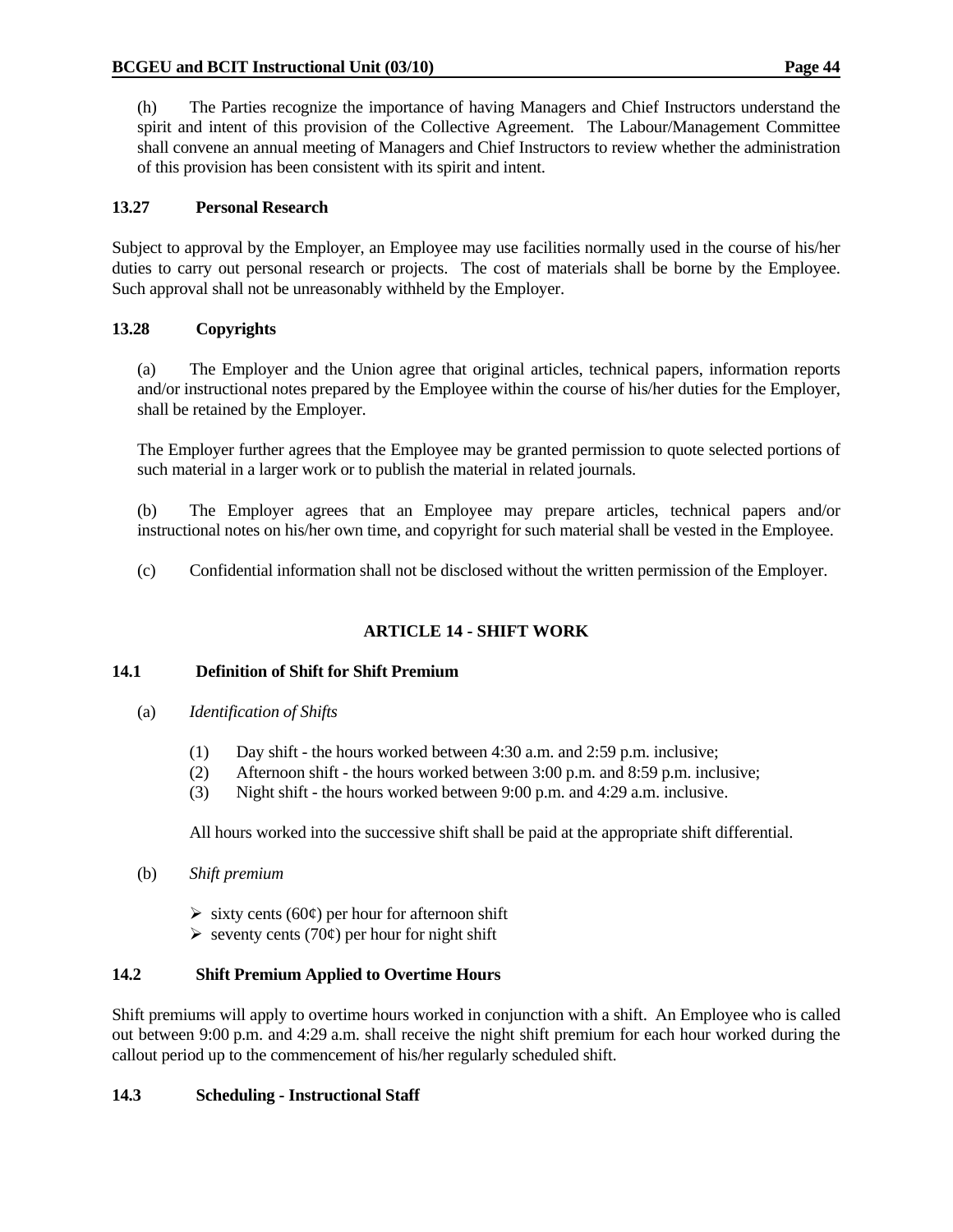(a) In order to meet the Employer's training and operational commitments, Employees may be scheduled by the Employer with a starting time between 7:00 a.m. and 5:00 p.m. and terminating appropriately.

The following factors shall be taken into account in setting work schedules:

- (1) potential for overcrowding
- (2) disruption of schedules for training which has already commenced
- (3) stability of work schedules
- (4) costs to the Employer and/or improved efficiency and/or improved service.

 While in normal circumstances, problems relating to such matters will be dealt with at the shop/departmental level, unresolvable matters of this nature will be referred to the Labour/Management Committee for discussion and the formulation of proposals for resolution.

 In normal circumstances, work schedules will be set up to allow sufficient time between the shop segments of instruction for classes to clear the area.

 (b) (1) Employees on shifts shall be rotated to ensure equitable working conditions. Regular Employees hired to work first shifts only will not be required to rotate shifts unless it is necessary to maintain a program.

 (2) Employees hired prior to December 31, 1975 shall be deemed to be first shift Employees. First shift Employees will work afternoon or night shift when shiftable Employees are unavailable to perform the work.

 (c) Regular class schedules outside of those set down in (a) above may be varied by mutual agreement between the Employer and the Union. Notice of intent to vary these schedules shall be sent to the President of the Union.

 (d) Nothing in this Collective Agreement shall be construed as requiring an instructor to work anything other than a Monday to Friday workweek. Work on weekends will be by mutual agreement only.

## **14.4 Notice of Work Schedules**

Work Schedules for regular Employees shall be posted at least fourteen (14) days in advance of the starting day of a new schedule.

 (a) In the event that the work schedules or shift for a regular Employee or a temporary Employee working a schedule shift roster is changed without forty-eight (48) hours' advance notice and such change is the result of the actions of another Employee covered by this Agreement utilizing the benefits provided for by the provisions of this Agreement, the Employee will receive a premium of sixty cents  $(60¢)$  per hour in addition to his/her regular pay, for work performed on the first shift to which he/she changed.

 (b) In the event that either an Employee's (other than a Chief Instructor's) instructional work assignment (as defined in functions one and two of Article  $13.3(c)$ ) is changed significantly or an Employee's schedule or shift is changed, and any of the foregoing without five (5) days' advance notice, and the change results from causes other than defined in (a) above, the Employee shall receive a premium at the applicable overtime rate for work performed on the first shift to which he/she changed,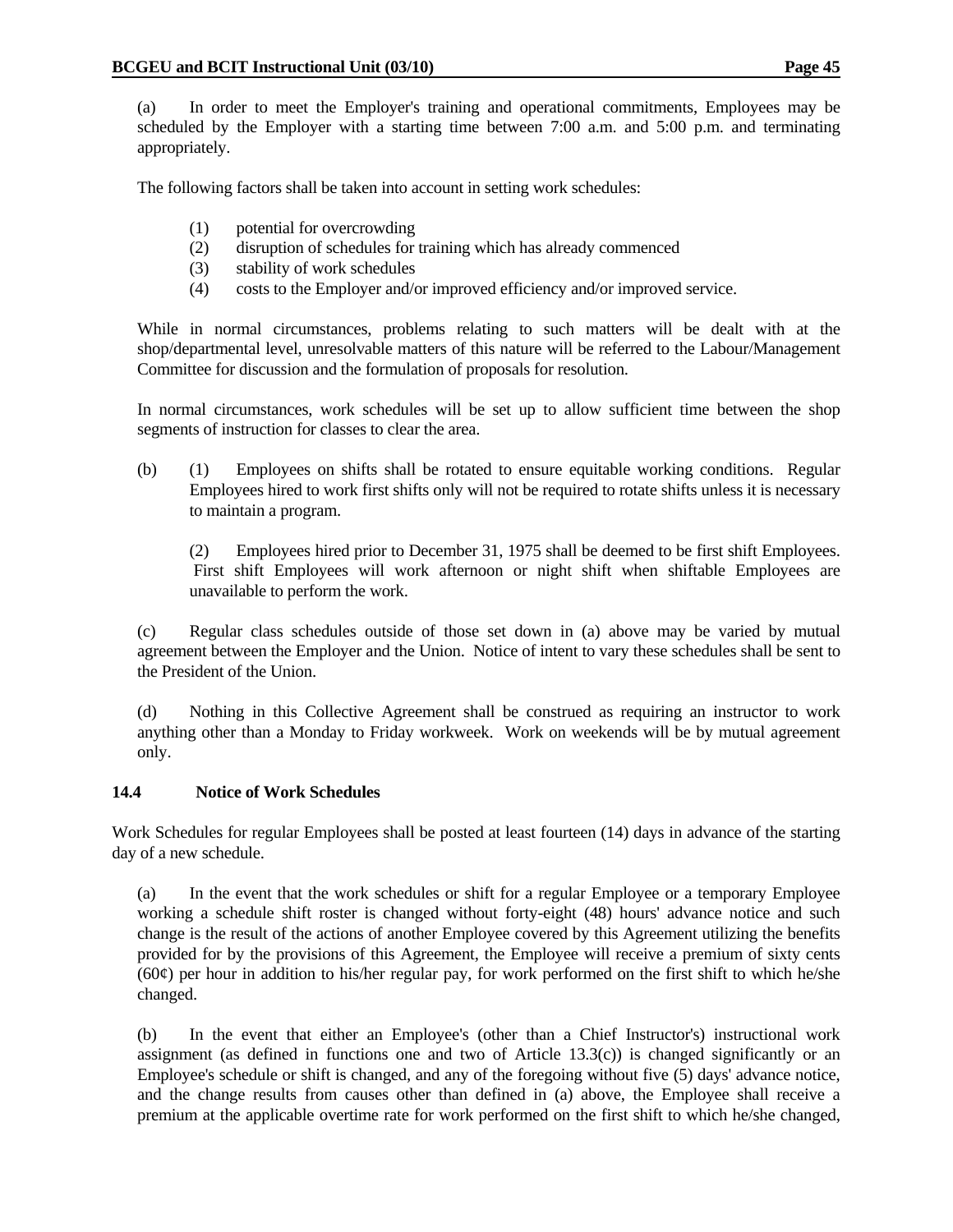except that if the change results from no fault of the Employer he/she shall not receive a premium at overtime rates but shall receive the premium defined under (a) above.

## **14.5 Short Change-over Premium**

 (a) If shifts are scheduled so that there are not twenty-four (24) hours between the start of an Employee's shift and the start of his/her next shift, a premium calculated at the overtime rates will be paid for hours worked on the succeeding shift within the twenty-four (24) hour period.

 (b) Where an Employee exercises seniority rights to work shifts, one of which falls within the twenty-four (24) hour period from the start of the previous shift, the Employee shall not be entitled to claim the premium rate referred to in paragraph (a).

## **14.6 Exchange of Shifts**

Employees may exchange shifts with the approval of the Employer, provided that, whenever possible, sufficient advance notice in writing is given and provided that there is no increase in cost to the Employer.

# **14.7 Shortfall of Annual Working Hours**

There shall be no pay back for shortfall of annual working hours in the shift systems determined in this Agreement.

## **14.8 Split Shifts**

There shall be no split shifts scheduled except by mutual agreement between the Employer and the Union. (For Vocational Instructors there shall be no split shifts.)

# **ARTICLE 15 - OVERTIME**

## **15.1 Definitions**

 (a) *"Overtime"* means work performed by a full-time Employee in excess or outside of his/her regularly scheduled hours of work.

- (b) *"Straight-time rate"* means the hourly rate of remuneration.
- (c) *"Time and one-half"* means one and one-half times the straight-time rate.
- (d) *"Double time"* means twice the straight-time rate.
- (e) *"Double time and one-half"* means two and one-half times the straight-time rate.

## **15.2 Authorization and Application of Overtime**

 (a) An Employee who is required to work overtime shall be entitled to overtime compensation when:

- (1) the overtime worked is authorized in advance by the Employer; and
- (2) the Employee does not control the duration of the overtime worked.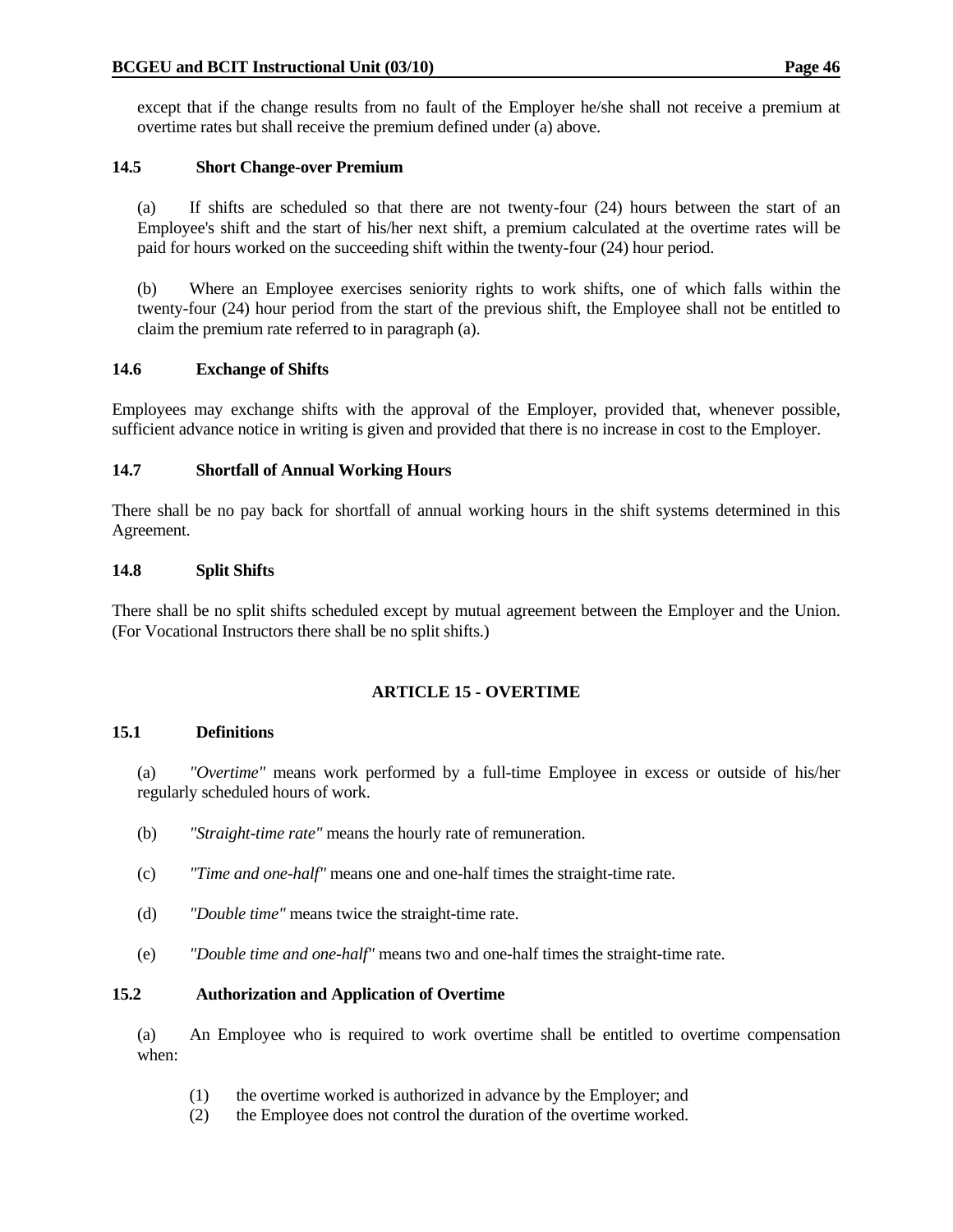(b) Notwithstanding the foregoing, the Employer and the Union recognize that the nature of the work carried out by persons in some classifications is such that it may not be possible for the Employee to obtain prior authorization for the necessary overtime work. In such cases the Employee shall use his/her discretion in working the overtime and the Employer shall be considered to have authorized the overtime in advance. However, the Employer reserves the right, subject to the grievance procedure, to determine the legitimacy of the overtime claimed. In order to facilitate a fair and reasonable administration of the clause, the Employer will draw up regulations defining the circumstances under which an Employee may undertake overtime work without prior authorization. Copies of these regulations will be supplied to the Labour/Management Committee.

### **15.3 Overtime Entitlement**

 (a) An Employee will be entitled to compensation for authorized overtime in excess of the scheduled daily hours.

 (b) Overtime shall be compensated in thirty (30) minute increments, however, Employees shall not be entitled to any compensation for periods of overtime of less than five (5) minutes per day.

### **15.4 Recording of Overtime**

Employees shall record starting and finishing times for overtime worked on a form determined by the Employer.

At the end of each pay period the Employee shall indicate to the Employer's designated representative the amount of overtime worked and the option of compensation elected. Where the Employee opts for payment in cash, the Employer shall make every reasonable effort to make payments by the end of the month following the month in which overtime was worked.

### **15.5 Sharing of Overtime**

Overtime work shall be allocated equitably considering availability and location of Employees.

### **15.6 Overtime Compensation**

(a) Overtime worked shall be compensated at the following rates:

 (1) time and one-half for the first two (2) hours of overtime on a regularly scheduled workday; and

- (2) double time for hours worked in excess of (1);
- (3) double time for all hours worked on a day of rest.

The compensation of overtime in (1) and (2) is to be on a daily basis and not cumulative.

 Employees shall have the option of receiving cash for overtime compensation or equivalent compensatory time off, or a combination of both. If the Employee opts for compensatory time off, such time off shall be taken at a time mutually agreed between the Employer and the Employee.

(See Article 13.9(b), Meal Periods.)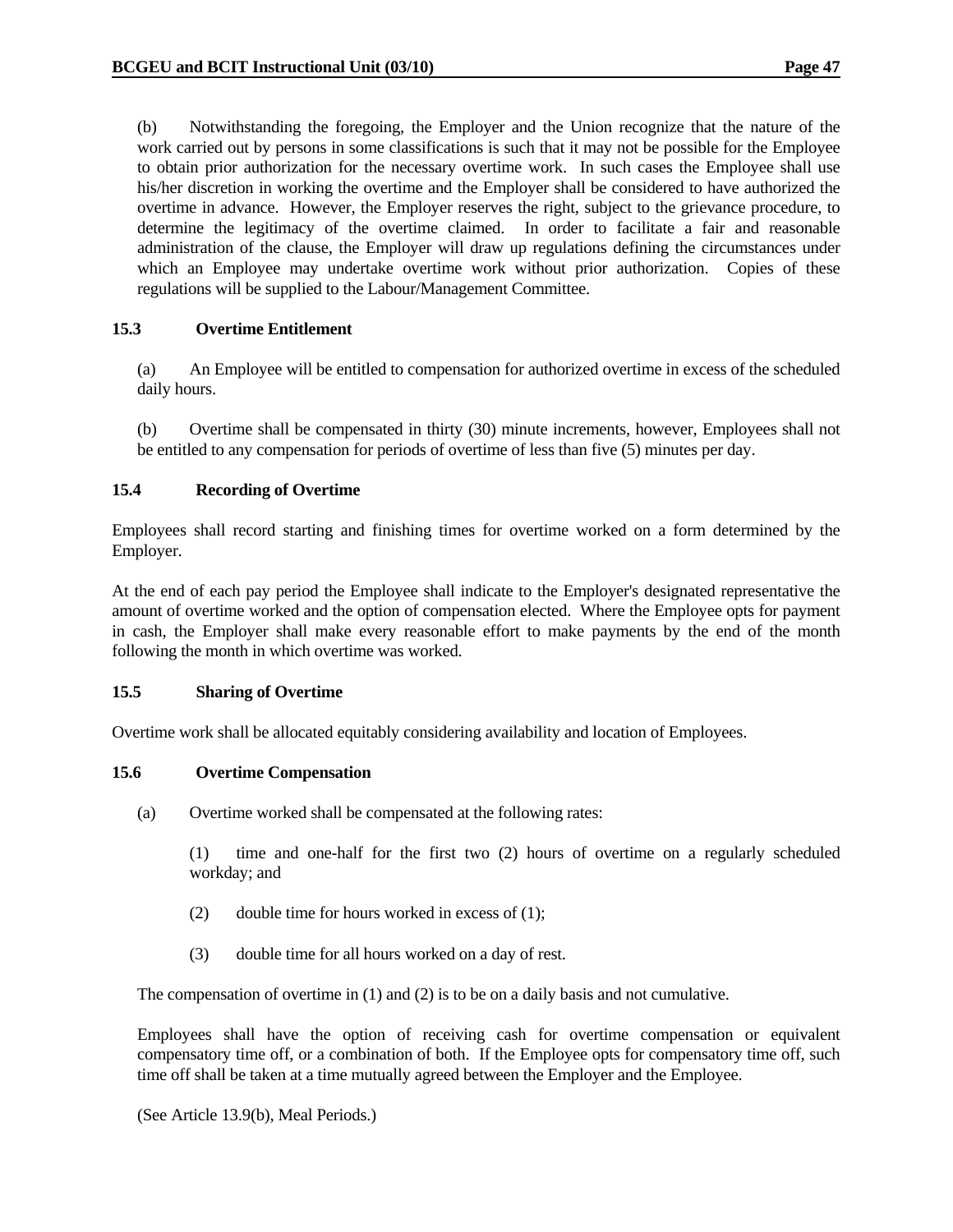(b) An Employee who works on a designated holiday which is not a scheduled workday shall be considered to have worked overtime and shall receive his/her regular day's pay, and shall receive additional compensation at the rate of double time for all hours worked; except for Christmas and New Year's when the additional compensation shall be at the rate of double time and one-half  $(2\frac{1}{2})$  for all hours worked.

 (c) An Employee on travel status who is required to travel on the Employer's business outside his/her regular working hours shall be compensated at the applicable overtime rates for all hours travelled. The Employer may determine the means of such travel.

 (d) Upon written request an Employee may receive notification in writing of any accumulated compensatory time off as of February 15th of each year.

Any compensatory time off or overtime due at March 31st or on termination shall be paid in cash.

### **15.7 Overtime Meal Allowance**

 (a) When an Employee is required to work a minimum of two and one-half (2½) hours' overtime immediately before or after completion of his/her scheduled daily hours, he/she shall be provided with a meal or shall be reimbursed in the amount of nine dollars  $(\frac{69}{12})$ . A meal break of one-half ( $\frac{1}{2}$ ) hour with pay will be given.

 (b) If the Employee continues to work overtime beyond three (3) hours, a further meal or allowance and meal break as above shall be provided upon completion of an additional four (4) hours worked, and upon the completion of every three (3) hours worked thereafter.

 (c) When an Employee is not on stand-by and is called out for overtime prior to his/her scheduled shift and it was not possible to give sufficient notice<sup> $*$ 2</sup> to permit preparation of the meal normally taken to work, the Employer shall provide the meal or pay the overtime meal allowance.

 (d) In the case of an Employee called out on overtime to work on a rest day, this section will apply only to hours worked outside his/her regular shift times for a normal workday.

 (e) Where any of the meals provided under (a), (b), (c), or (d) above duplicate a meal for which an Employee is entitled because of travel status or field allowance, then the Employee shall receive only one benefit for each meal.

### **15.8 No Layoff to Compensate for Overtime**

Employees shall not be required to layoff during regular hours to equalize any overtime worked.

## **15.9 Right to Refuse Overtime**

 $\overline{a}$ 

All Employees shall have the right to refuse to work overtime, except when required to do so in emergency situations, without being subject to disciplinary action for so refusing.

<sup>&</sup>lt;sup>2\*</sup>Sufficient time means one-half ( $\frac{1}{2}$ ) hour to permit preparation of the meal normally taken to work.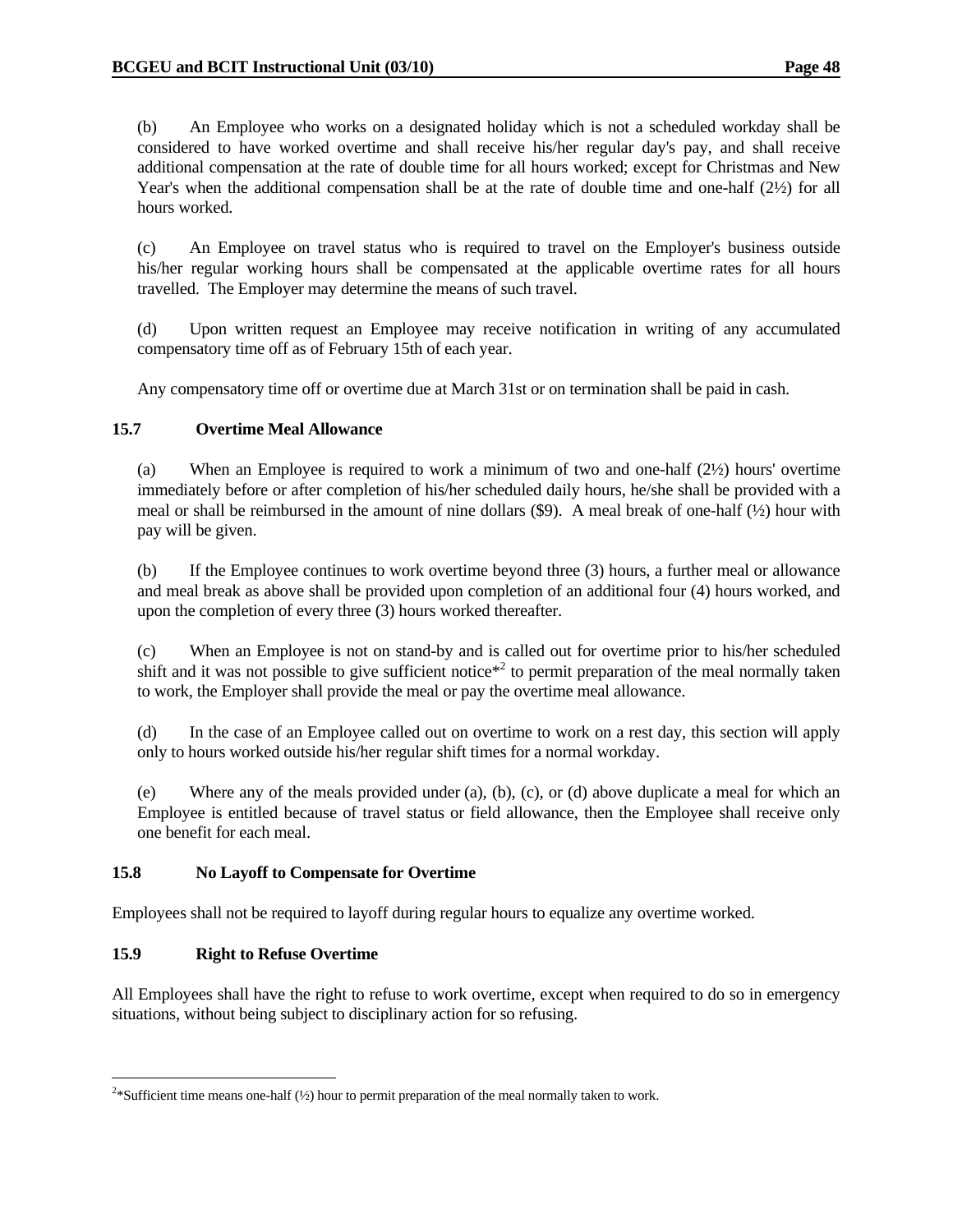### **15.10 Overtime Which Does Not Abut the Succeeding Shift**

 (a) When overtime is worked, there shall be an elapsed time of eight (8) hours between the end of the overtime and the time the Employee reports for duty on the next regular shift, with no shortfall out of his/her regular shift.

 (b) If the elapsed eight (8) hour period following results in only two (2) hours or less of their regular shift available for work, Employees shall not be required to report for work on that shift, with no shortfall.

### **15.11 Rest Interval After Overtime**

An Employee required to work overtime adjoining his/her regularly scheduled shift shall be entitled to eight (8) clear hours between the end of the overtime work and the start of his/her next regular shift. If eight (8) clear hours are not provided, overtime rates shall apply to hours on the next regular shift.

## **ARTICLE 16 - PAID HOLIDAYS**

### **16.1 Paid Holidays**

The following have been designated as paid holidays:

| New Year's Eve Day   | Labour Day        |
|----------------------|-------------------|
| New Year's Day       | Thanksgiving Day  |
| Good Friday          | Remembrance Day   |
| <b>Easter Monday</b> | Christmas Eve Day |
| Victoria Day         | Christmas Day     |
| Canada Day           | <b>Boxing Day</b> |
| British Columbia Day |                   |
|                      |                   |

It is understood that Heritage Day shall be recognized as a designated paid holiday upon proclamation. Any other holiday proclaimed as a holiday by the Federal, Provincial or Municipal Governments for the locality in which an Employee is working shall also be a paid holiday.

### **16.2 Holidays Falling on Saturday or Sunday**

 (a) For an Employee whose workweek is from Monday to Friday and when any of the above-noted holidays falls on a Saturday and is not proclaimed as being observed on some other day, the following Monday shall be deemed to be the holiday for the purpose of this Agreement; and when a holiday falls on a Sunday and it is not proclaimed as being observed on some other day, the following Monday (or Tuesday, where the preceding section already applies on the Monday), shall be deemed to be the holiday for the purpose of this Agreement.

 (b) Where there is a work dependency between Employees covered by this Agreement and private sector Employees, the Parties may, by mutual agreement, amend (a) above.

## **16.3 Holiday Falling on a Day of Rest**

 (a) When a paid holiday falls on an Employee's day of rest, the Employee shall be entitled to a day off with pay in lieu.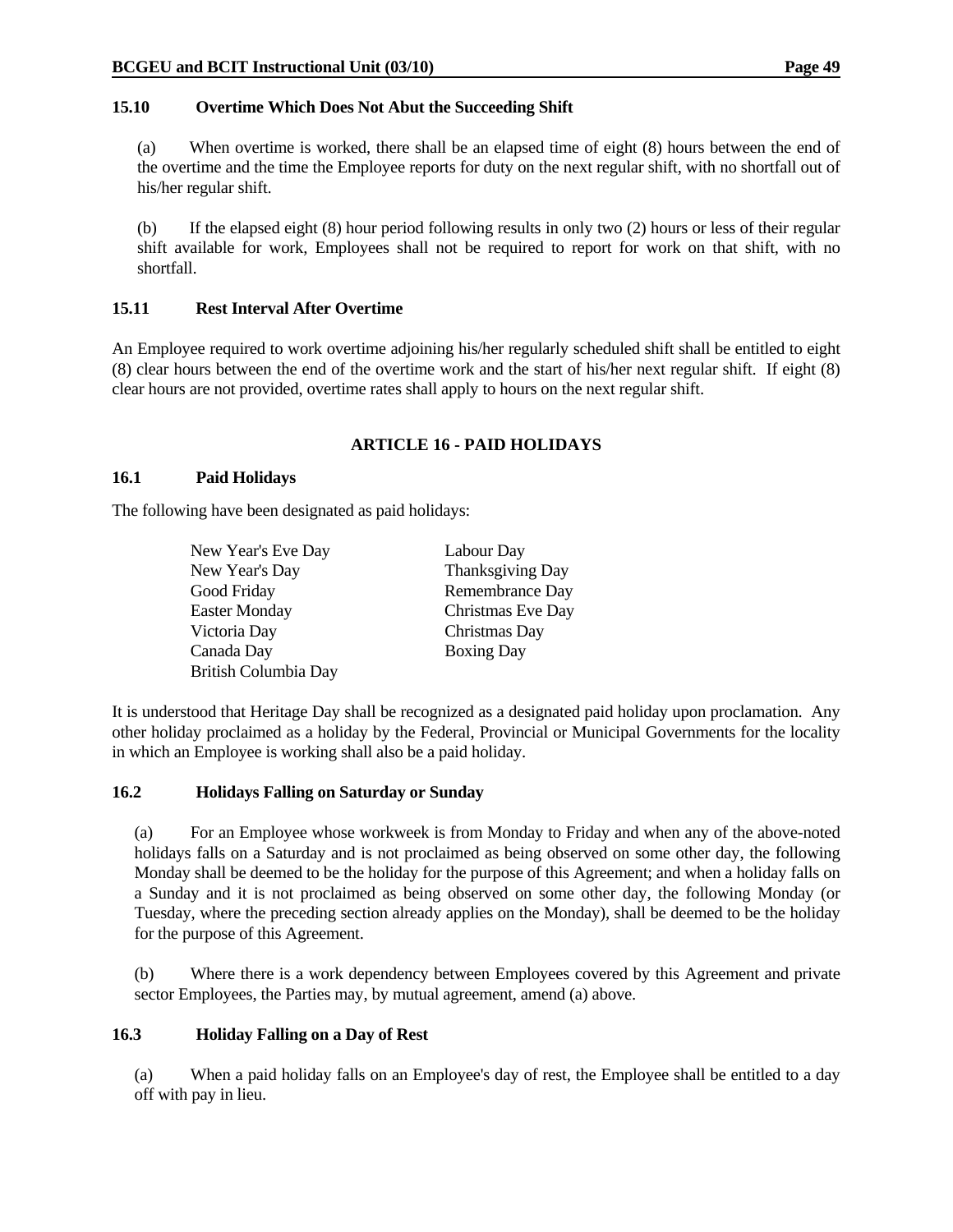(b) If the Employee is called in to work on the day designated as the lieu day pursuant to (a) above, he/she shall be compensated at double time rates.

# **16.4 Holiday Falling on a Scheduled Workday**

An Employee who works on a designated holiday which is a scheduled workday shall be compensated at the rate of double time for hours worked, plus a day off in lieu of the holiday; except for Christmas and New Year's when the compensation shall be at the rate of double time and one-half (2½) for hours worked, plus a day off subject to this Agreement.

## **16.5 Holiday Coinciding with a Day of Annual Leave**

Where an Employee is on annual leave and a day of paid holiday falls within that period, the paid holiday shall not count as a day of annual leave.

## **16.6 Paid Holiday Pay**

Payment for paid holidays will be made at an Employee's basic pay, except if an Employee has been working in a higher paid position than his/her regular position for a majority of the sixty (60) working days preceding his/her holiday, in which case he/she shall receive the higher rate.

## **16.7 Temporary Employees**

 (a) Temporary Employees who work the day before and the day after a paid holiday or who have worked fifteen (15) of the previous thirty (30) days, shall be compensated for the holiday.

 (b) A temporary Employee who is qualified in (a) to receive compensation for the holiday and who is required to work on that day shall be compensated at the same rate as a regular Employee in the same situation.

## **16.8 Regular Employees on Layoff/Recall**

**Regular Employees on Layoff/Recall who have worked the day before and the day after a paid holiday or who have worked fifteen (15) of the previous thirty (30) days, shall be compensated for the holiday.** 

## **ARTICLE 17 - ANNUAL LEAVE**

### **17.1 Purpose**

 (a) Annual leave is to be used for annual vacation, industry and inter-institutional liaison and career development.

## (b) **Instructor Diploma**

 (1) in the case of an instructor who does not hold an Instructor's Diploma, necessary time off work to attain the Diploma shall be considered as part of annual leave.

 (2) courses required by the Employer leading to an Instructor's Diploma shall be conducted under the supervision of the appropriate institution or agency. Courses leading to the Instructor's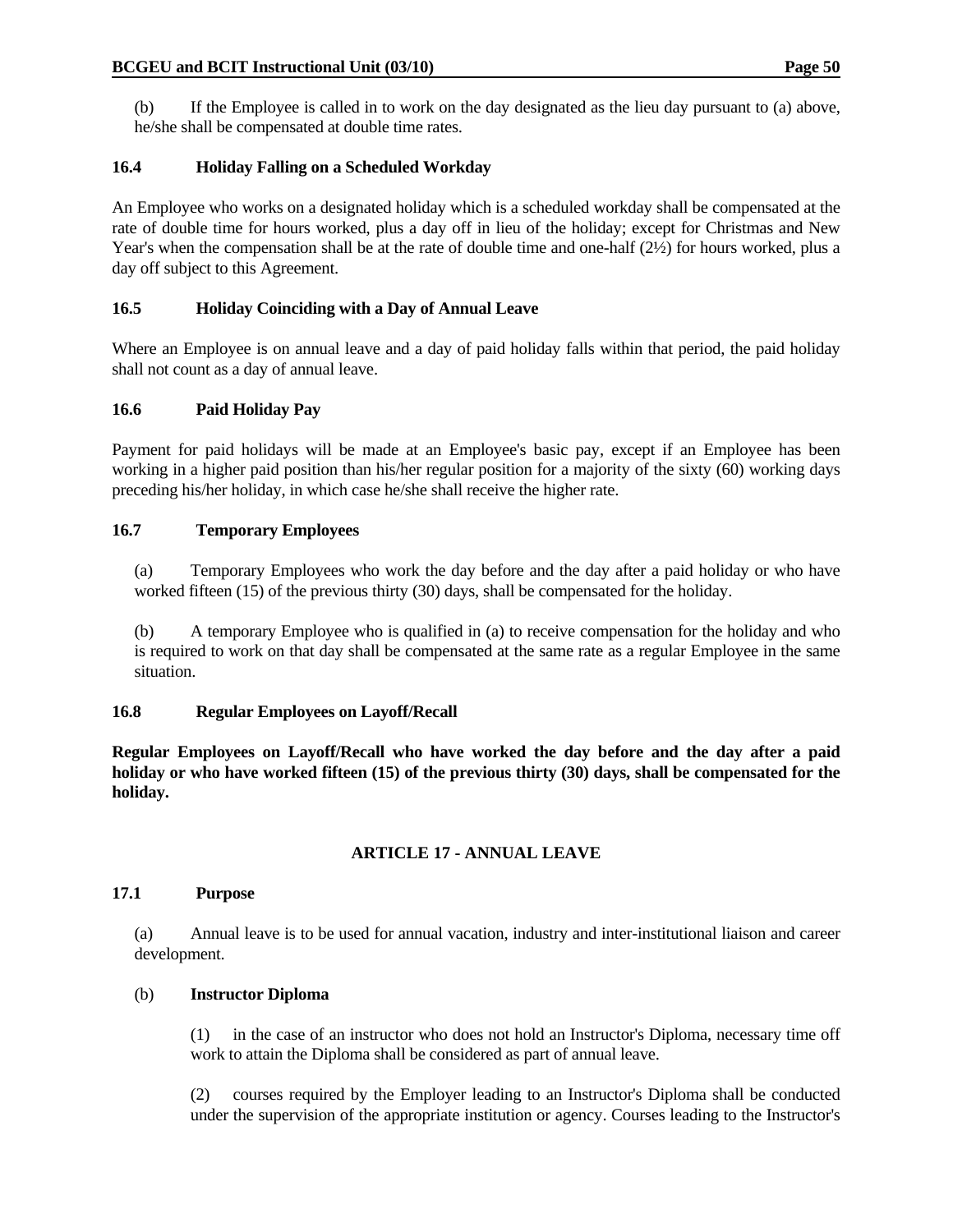Diploma shall be commenced during the first year of employment.

 (3) the Employer will reimburse a regular Employee for tuition fees and course required materials for the Instructor Diploma Program.

 (4) an Employee involved in liaison or career development, if approved in advance, may be reimbursed for any and all necessary expenses incurred.

### **17.2 Entitlement (effective January 1, 1980)**

Annual leave entitlement is:

 (a) *For an instructor* - Forty-six (46) days per calendar year, earned on the basis of 3-5/6 working days per calendar month in which at least ten (10) days pay at straight-time rates has been received.

 (b) *For any other Employee* - Thirty-six (36) days per calendar year earned on the basis of three (3) working days per calendar month in which at least ten (10) days' pay at straight-time rates has been received.

(c) Annual leave entitlement is to be divided into:

- (i) scheduled annual leave;
- (ii) unscheduled annual leave of ten (10) days; and
- (iii) Christmas Holiday.

 (d) Upon reaching twenty (20) years service (including war service), an Employee will be eligible for Annual Leave as follows:

- (i) Instructors fifty (50) days;
- (ii) Others forty (40) days.

 (e) For the purposes of planning under Article 17.3 (Leave Scheduling) and Article 12.5(b) and (c) (Delayed Displacement), an Employee shall start the calendar year as if he/she had his/her full annual leave entitlement (instructors forty-six (46) or fifty (50) days as appropriate, non-instructors thirty-six (36) or forty (40) days as appropriate).

## **17.3 Leave Scheduling**

(a) The scheduling and taking of scheduled annual leave shall be on a calendar year basis.

 (b) *Preference in Scheduled Annual Leave* - Scheduled annual leave preferences shall be granted on the basis of service seniority in the work units. An Employee shall be entitled to receive his/her vacation in an unbroken period. If an Employee decides to break his/her entitlement into more than one continuous group of workdays, he/she shall be entitled to use his/her seniority for only one (1) such group of days in a calendar year.

 Where scheduling of scheduled annual leave results in a residual of annual leave, this will normally be scheduled and taken in a single block.

(c) *Scheduled Annual Leave*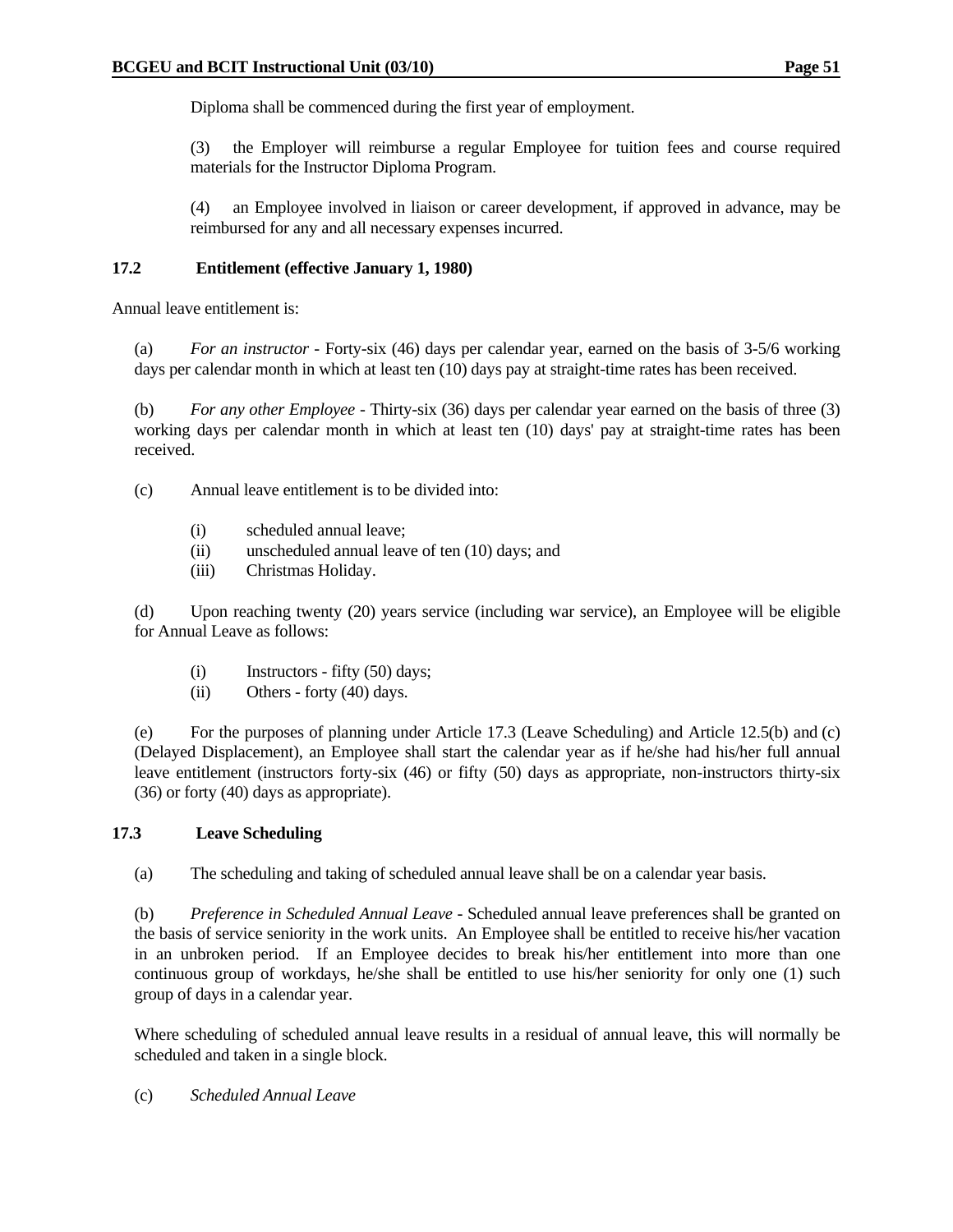(1) A training plan will be provided to each department by January 15th of each year to assist in the development of Scheduled Annual Leave schedules. The Scheduled Annual Leave schedules shall be forwarded to the Employer for approval and be posted in the Department by March 1st. Such approval will not be unreasonably withheld.

 (2) An Employee who does not exercise his/her seniority rights within two (2) weeks of receiving the proposed scheduled annual leave schedule, shall not be entitled to exercise those rights in respect of any such time previously selected by an Employee with less seniority.

 (3) Scheduled Annual Leave schedules, once approved by the Employer, shall not be changed, other than in cases of emergency, except by mutual agreement between the Employee and the Employer.

 (4) Where an Employee is absent due to illness, or approved Short Term Leave in the Lower Mainland area, the Employer will make every reasonable effort to contact the Employee so that his/her vacation scheduling rights may be exercised.

 (d) *Unscheduled Annual Leave* - The unscheduled annual leave entitlement may be taken, in full or in part, at anytime upon notice of seven (7) days, with approval which will not be withheld unless the absence interferes with the Institute's students training program, or requires the hiring of a replacement instructor. If any Unscheduled Annual Leave is not taken in the year of entitlement, such unused days, up to a maximum of five (5), may be added to the scheduled annual leave for the subsequent calendar year.

 (e) A Christmas holiday with pay shall be granted to regular Employees from December 24th to January 1st inclusive, but shall not include the general (statutory) holidays which fall in this period or days deemed as holidays in lieu.

## **17.4 Statutory Holidays During Annual Leave**

A General (Statutory) Holiday which occurs during Scheduled Annual Leave is not considered to be part of the Annual Leave entitlement.

### **17.5 Employer Rights and Scheduled Annual Leave**

The Employer may exercise the prerogative of scheduling the whole of the Employee's Scheduled Annual Leave, provided that it is in the prime time annual leave period from May 1st to September 30th.

### **17.6 Annual Leave Pay**

 (a) Payment for Annual Leave will be made at an Employee's basic pay, except if an Employee has been working in a higher paid position than his/her regular position for a majority of his/her regularly scheduled hours in the sixty (60) working days preceding his/her Annual Leave, in which case he/she shall receive the higher rate.

 (b) Once per calendar year, upon thirty (30) days' written notice that the Employee plans to travel and cannot reasonably access his/her credit union or bank account, the Employee shall be entitled to receive, prior to the commencement of a vacation, a payroll advance equivalent to the amount of any regular paycheque(s) issued during the vacation period.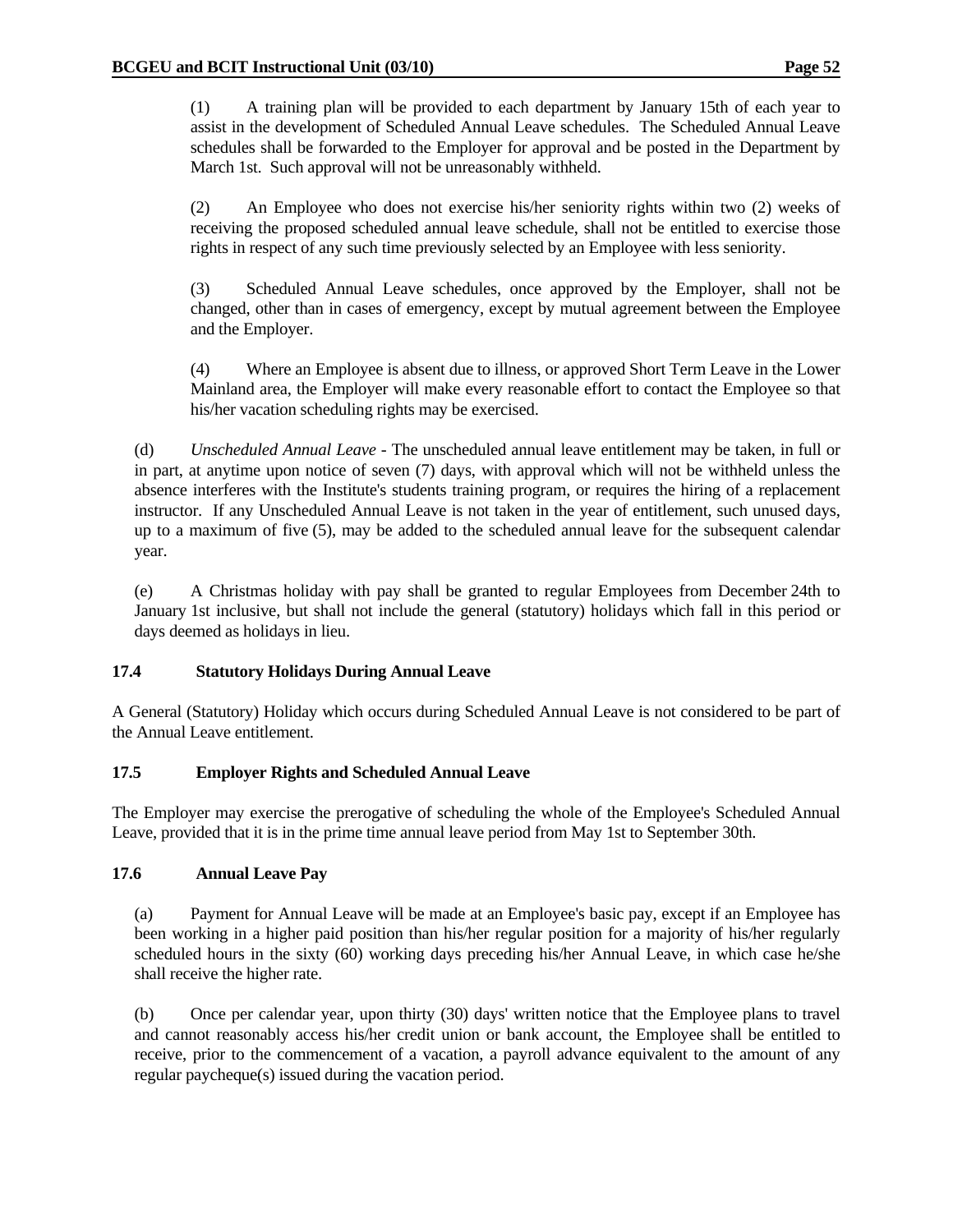### **17.7 Approved Leave of Absence with Pay during Annual Leave**

When an Employee is in receipt of the Short Term Illness and Injury Plan benefits or on leave with pay in accordance with Articles 13.21, 19.1, 19.5, and 19.8 during annual leave, there shall be no deduction from the annual leave credits for such leave. The period of annual leave so displaced shall be taken at a mutually agreed time. An Employee intending to claim displaced annual leave must advise the Employer and provide necessary documentation within seven (7) days of returning to work.

### **17.8 Payout**

It is the intent of the Parties that Annual Leave be taken in the year in which earned. In the unusual circumstances that the full annual leave entitlement is not taken by the end of the calendar year, the days remaining to the Employee's credit will be paid out by February 15th of the subsequent year unless carried over in accordance with Article 17.9 or unless paid out at the time of ending of employment.

### **17.9 Carryover**

Where it is through no fault of the Employee that the full Annual Leave entitlement has not been taken within the calendar year in which it is earned, a carryover of unused days shall be granted by the Employer unless otherwise requested by the Employee.

### **17.10 Call Back from Annual Leave**

 (a) Employees who have commenced their Annual Leave shall not be called back to work, except in cases of extreme emergency.

 The Chair of the Bargaining Unit shall receive verbal notification of the Employee(s) called back from Annual Leave at the same time as the Employee(s) is called back to work.

 (b) When, during any Annual Leave period, an Employee is recalled to duty, he/she shall be reimbursed for all expenses incurred thereby by him/herself, in proceeding to his/her place of duty and in returning to the place from which he/she was recalled upon resumption of vacation, upon submission of receipts (except for meals) to the Employer.

 (c) Time necessary for travel in returning to his/her place of duty and returning again to the place from which he/she was recalled shall not be counted against his/her remaining Annual Leave entitlement.

### **17.11 Annual Leave on Retirement**

An Employee scheduled to retire and to receive a Superannuation allowance under the applicable pension plan or who has reached the mandatory retiring age, shall be granted full Annual Leave entitlement for the final calendar year of service.

*Interpretation* -- That *"final calendar year of service"* means the calendar year in which the last day he/she reports for duty falls.

## **17.12 Annual Leave Credits upon Death**

Earned but unused Annual Leave shall be made payable, upon termination due to death, to the Employee's dependent, or where there is no dependent, to the Employee's estate.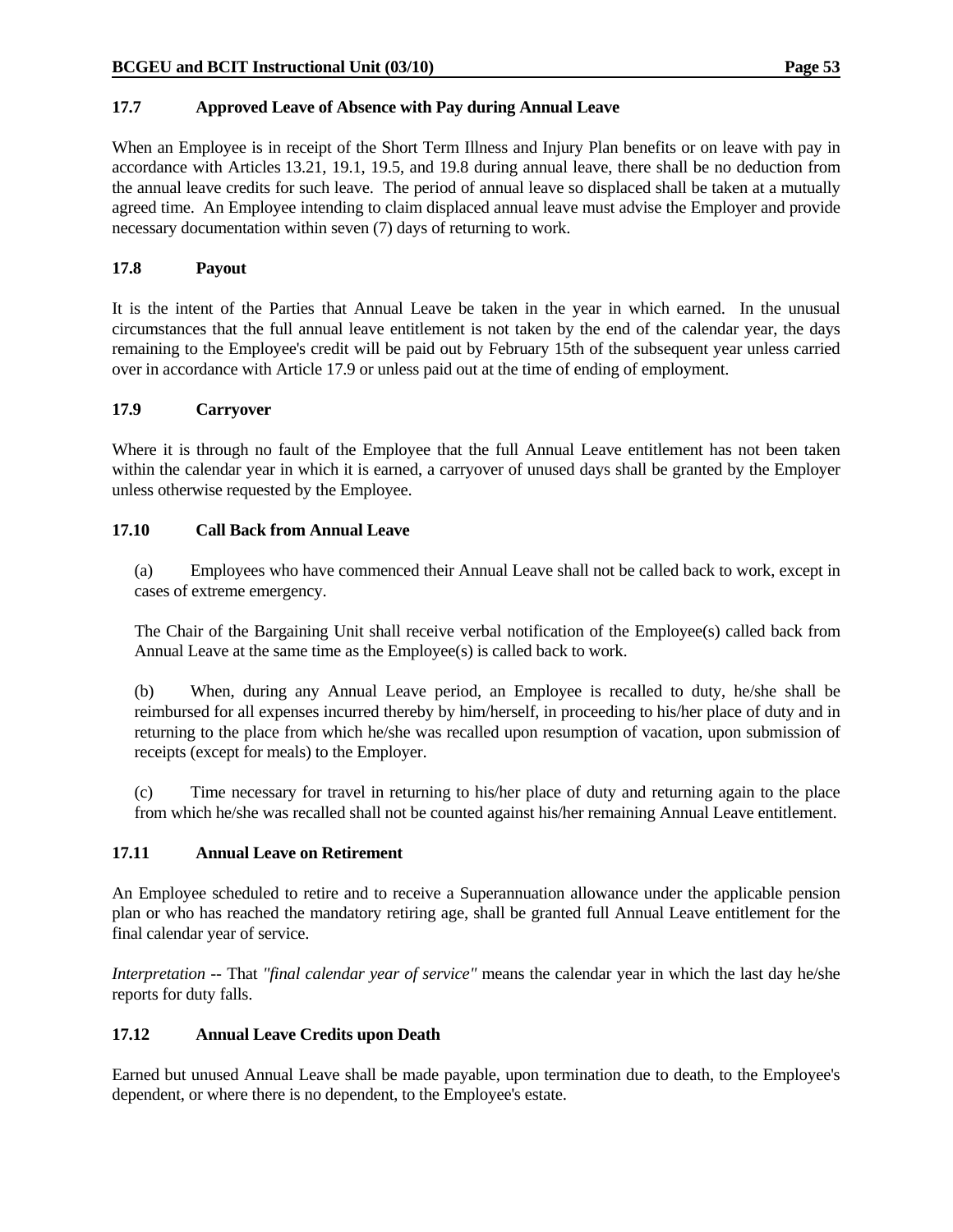#### **ARTICLE 18 - SHORT TERM ILLNESS AND INJURY AND LONG TERM DISABILITY**

Employees shall be entitled to coverage for short term illness and injury and long term disability in accordance with agreed upon regulations which will be subject to review and revision during the period of this Agreement by negotiations between the Parties and included as Appendix A to this Agreement.

### **ARTICLE 19 - SPECIAL AND OTHER LEAVE**

#### **19.1 Bereavement Leave**

 (a) In the case of bereavement in the immediate family, an Employee not on leave of absence without pay shall be entitled to special leave, at his/her regular rate of pay, from the date of death to and including the day of the funeral with, if necessary, an allowance for immediate return travelling time. Such leave shall normally not exceed five (5) workdays.

 (b) Immediate family is defined as an Employee's parent, spouse, child, brother, sister, father-in-law, mother-in-law and any other relative permanently residing in the Employee's household or with whom the Employee permanently resides.

 (c) In the event of the death of the Employee's grandparent, grandchild, son-in-law, daughter-in-law, brother-in-law or sister-in-law, niece or nephew, the Employee shall be entitled to special leave for one (1) day for the purpose of attending the funeral.

 (d) If an Employee is on vacation leave at the time of bereavement, the Employee shall be granted bereavement leave and be credited the appropriate number of days to annual leave credits.

### **19.2 Special Leave**

 (a) Where leave from work is required, an Employee shall be entitled to special leave at his/her regular rate of pay for the following:

- (1) marriage of the Employee three (3) days;
- (2) attend wedding of the Employee's child one (1) day;
- (3) birth or adoption of the Employee's child two (2) days;
- (4) serious household or domestic emergency one (1) day;
- (5) moving household furniture and effects one (1) day;
- (6) attend his/her formal hearing to become a Canadian citizen one (1) day;
- (7) attend funeral as pall-bearer or mourner one-half  $(\frac{1}{2})$  day;
- (8) court appearance for hearing of Employee's child one (1) day.

(b) Two (2) weeks' notice is required for leave under subsections (a)(1), (a)(2), (a)(5) and (a)(6).

(c) For the purposes of subsections (a)(2), (a)(4), (a)(5), (a)(6), (a)(7) and (a)(8), leave with pay will be only for the workday on which the situation occurs.

 (d) For the purpose of determining eligibility for special leave under (5), an Employee will qualify if he/she is maintaining a self-contained household and if he/she is changing his/her place of residence which necessitates the moving of household furniture and effects during his/her normal working hours, and if he/she has not already qualified for special leave under  $(a)(5)$  on two occasions within the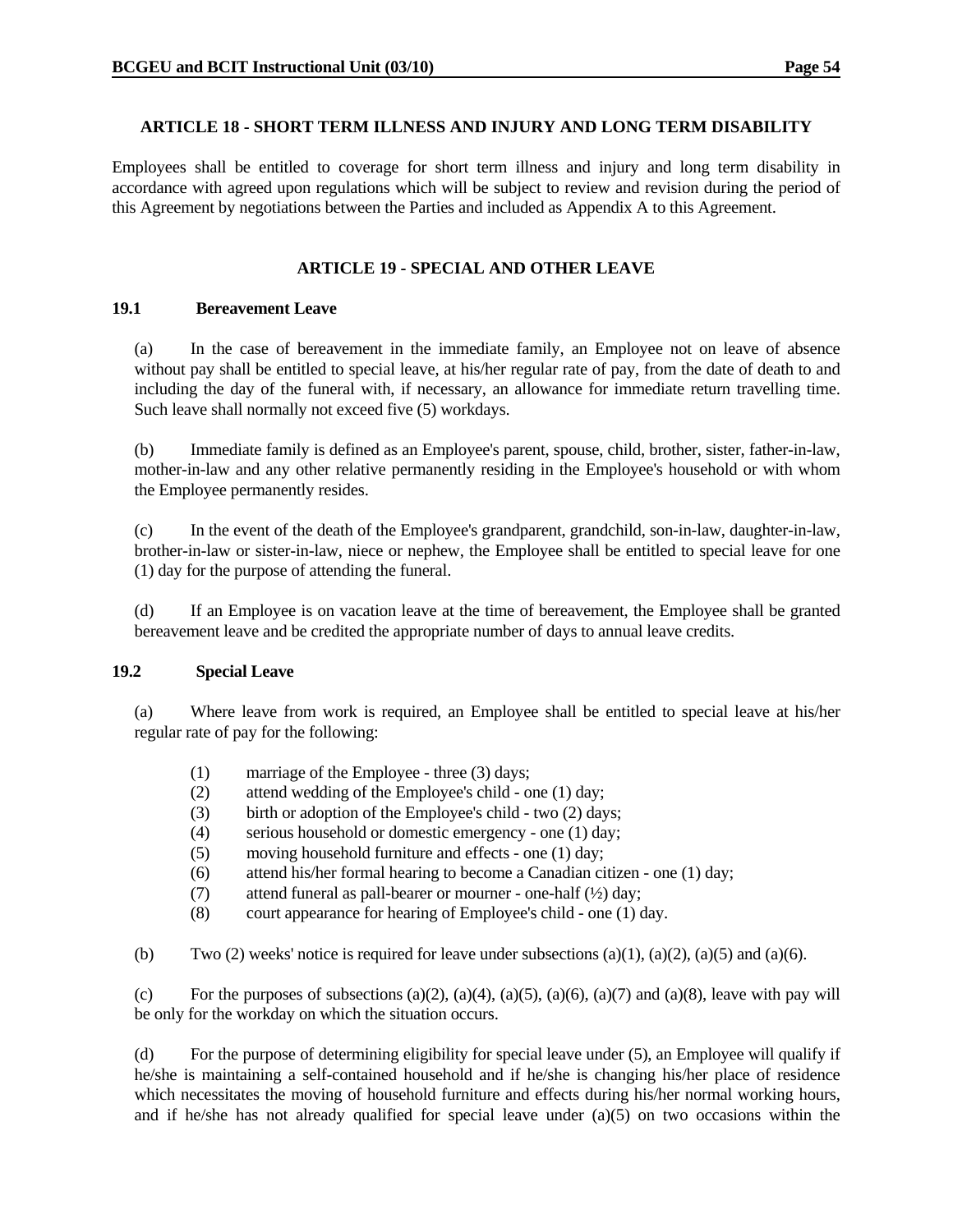preceding twelve (12) months.

### **19.3 Family Illness**

 (a) In the case of illness of a child of an Employee, and when no one at the Employee's home other than the Employee can provide for the needs of the ill child, the Employee shall be entitled, after notifying his/her supervisor, to use up to a maximum of two (2) days' paid leave at any one time for this purpose.

 (b) The Employer may request a report from a qualified medical practitioner when it appears that a pattern of consistent absence is developing. The cost of the medical report will be borne by the Employer.

 (c) In the case of unanticipated illness or hospitalization of a dependant parent, when no one else is able to provide for the needs of the ill person, the Employee may request leave with pay to a maximum of two (2) days' paid leave at any one time for this purpose.

 (d) The Employer may require written confirmation from a medical practitioner that the Employee's attendance was required. The cost of the medical report with be borne by the Employer.

### **19.4 Full-time Union or Public Duties**

The Employer shall grant, on written request, leave of absence without pay:

 (a) For Employees to seek election in a Municipal, Provincial or Federal election, for a maximum of ninety (90) days;

 (b) For Employees selected for a full-time position with the Union or any body to which the Union is affiliated for a period of two (2) years;

(c) For Employees elected to a public office for a maximum period of five (5) years.

 (d) for an Employee elected to a position in the B.C. Government and Service Employees' Union. The leave shall be for a period of two years and shall be renewed upon request.

### **19.5 Leave for Court Appearances**

 (a) The Employer shall grant paid leave to Employees, other than Employees on leave without pay, who serve as jurors or witnesses in a court action, provided such court action is not occasioned by the Employee's private affairs.

 (b) In cases where an Employee's private affairs have occasioned a court appearance, such leave to attend at court shall be without pay.

 (c) An Employee in receipt of his/her regular earnings while serving at court shall remit to the Employer all monies paid to him/her by the court, except travelling and meal allowances not reimbursed by the Employer.

 (d) Time spent at court by an Employee in his/her official capacity shall be at his/her regular rate of pay.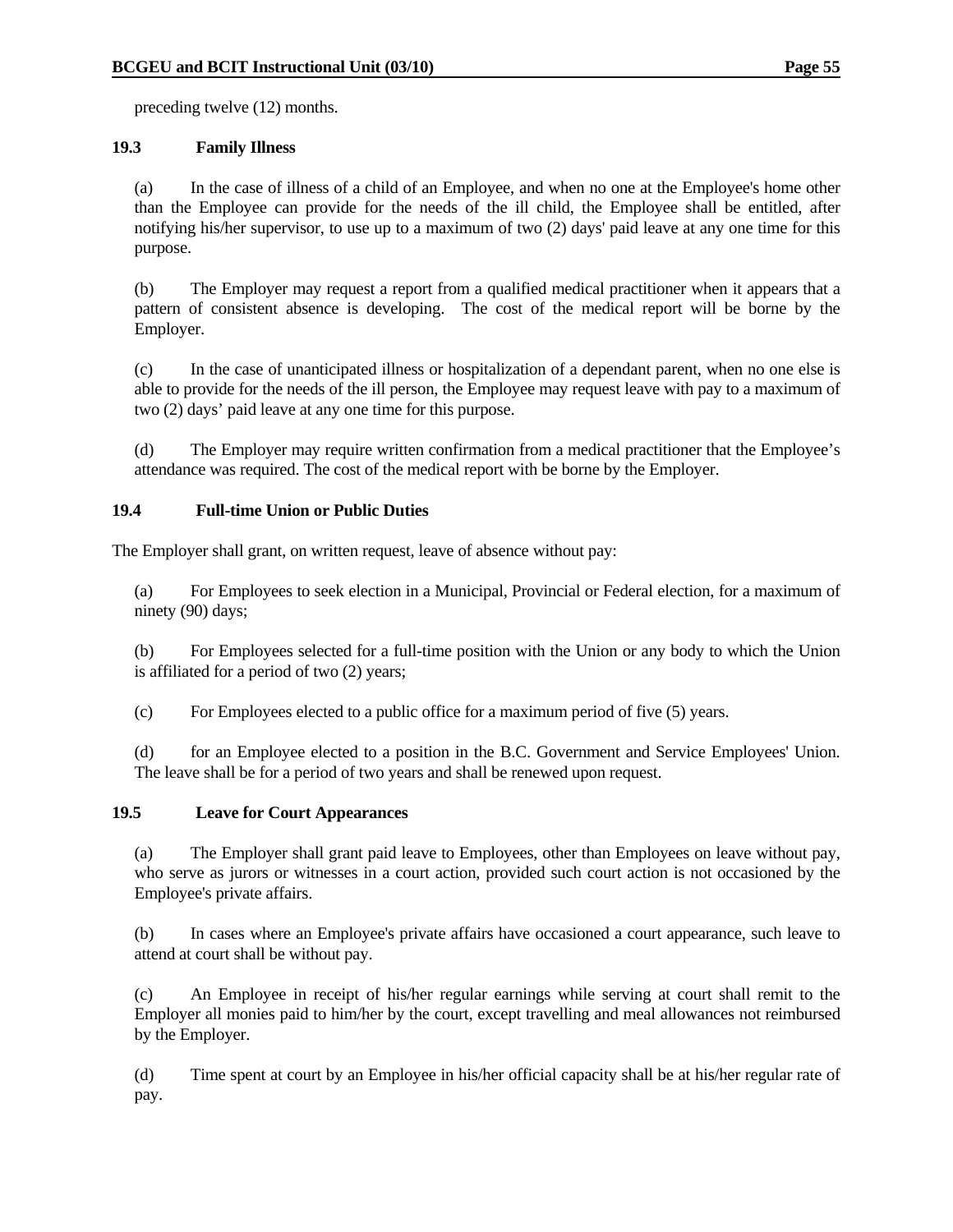(e) Court actions arising from employment, requiring attendance at court, shall be with pay.

 (f) In the event an accused Employee is jailed pending a court appearance, such leave of absence shall be without pay.

 (g) For all the above leaves, the Employee shall advise his/her supervisor as soon as he/she is aware that such leave is required.

#### **19.6 Elections**

Any Employee eligible to vote in a Federal, Provincial or Municipal election or a referendum shall have four (4) consecutive clear hours during the hours in which the polls are open in which to cast his/her ballot.

#### **19.7 General Leave**

Notwithstanding any provisions for leave in this Agreement, the Employer may grant leave of absence without pay to any Employee requesting such leave for emergency or unusual circumstances; such request to be in writing and approved by the Employer. Approval shall not be withheld unjustly. If the leave application is denied, the Employee will receive notification in writing stating the reason(s) for the denial of leave.

### **19.8 Leave for Medical and Dental Care**

 (a) Where it is not possible to schedule medical and/or dental appointments outside regularly scheduled working hours, reasonable time off with pay for medical and dental appointments for an Employee or for dependent children shall be permitted, but where any such absence exceeds two (2) hours, the full-time absence will be charged to the entitlement described in Article 19.10.

 (b) Employees in areas where adequate medical and dental facilities are not available shall be allowed to deduct from their credit described in Article 19.10, the necessary return travelling time to receive personal or immediate family medical and dental care at the nearest medical centre.

 The Employer may request a certificate of a qualified medical or dental practitioner, as the case may be, stating that treatment could not be provided by facilities or services available at the Employee's place of residence.

#### **19.9 Definition of Child**

Whenever the word *"child"* is used in this Agreement, it shall be deemed to include a ward of the Superintendent of Child Welfare or a child of a spouse.

### **19.10 Maximum Leave Entitlement**

Maximum leave entitlement under Articles 19.2, 19.3 and 19.8 shall not exceed a total of ten (10) workdays per calendar year, unless additional special leave is approved by the Employer.

### **19.11 Emergency Service Leave**

- (a) Emergency service leave of absence with pay shall be granted to an Employee:
	- (i) conscripted for emergency service (other than military); or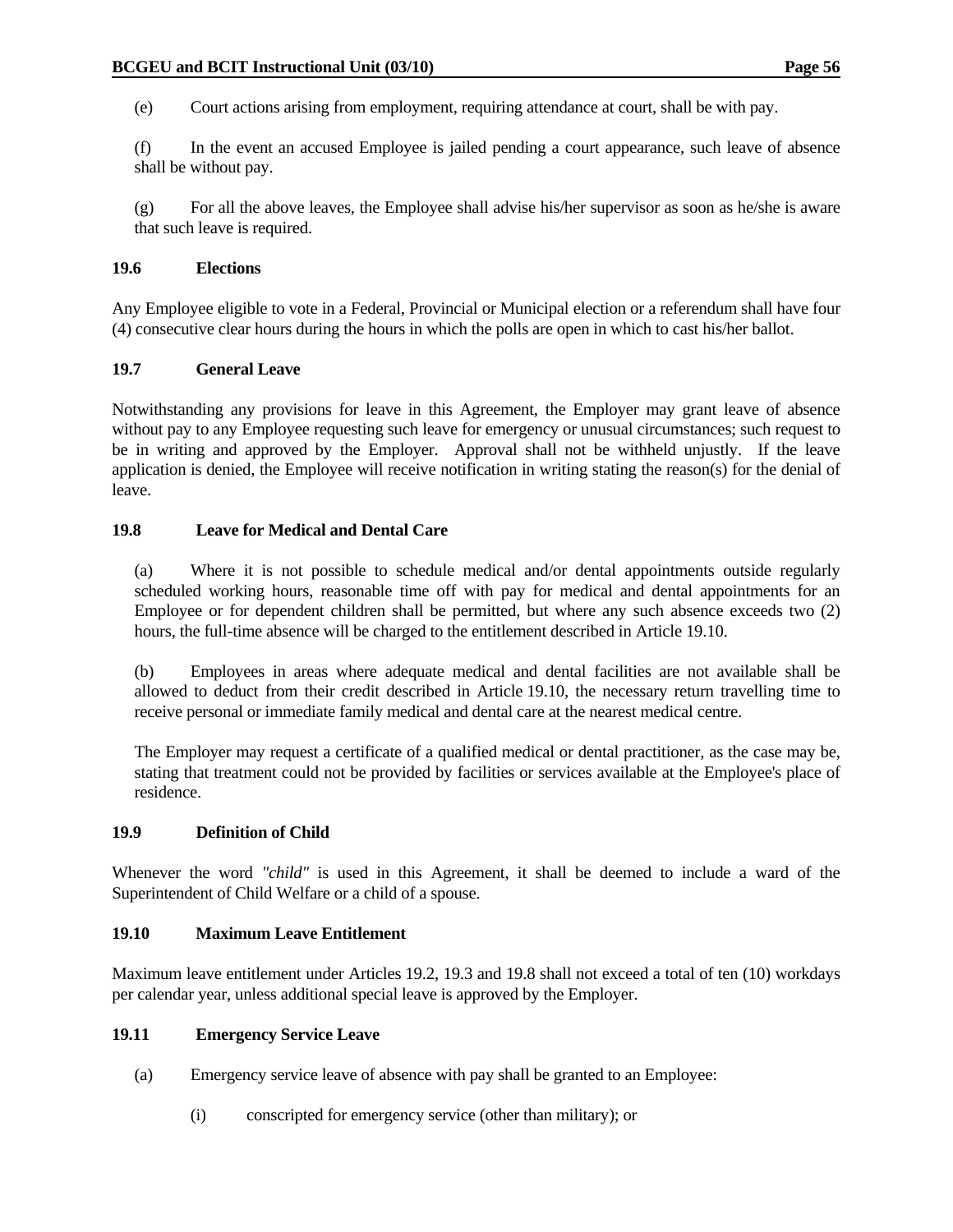(ii) requested for search and rescue operation service.

 (b) If the Employee receives any remuneration for such service while on emergency service leave of absence with pay, the remuneration will be paid over to the Employer.

### **19.12 Pre-Retirement Leave**

An Employee scheduled to retire and to receive a superannuation allowance under the applicable pension Acts or who has reached the mandatory retiring age, shall be entitled to:

 (a) A special paid leave for a period equivalent to fifty percent (50%) of his/her accumulated sick leave credit, to be taken immediately prior to retirement; or

 (b) A special cash payment of an amount equivalent to the cash value of fifty percent (50%) of his/her accumulated sick leave credit, to be paid immediately prior to retirement and based upon his/her current rate of pay.

### **19.13 Early Retirement Incentive**

*Definition:*

For the purposes of the provision, early retirement is defined as retirement at or after age 55 and before 64.

*Eligibility:*

(a) An Employee must be at the highest achievable step of the salary scale.

 (b) An Employee must have a minimum of ten (10) years of full-time equivalent service with the Employer.

#### *Incentive Payment:*

 (a) The Employer may offer and an Employee may accept an early retirement incentive based on the age at retirement to be paid in the following amounts.

| <b>Full Years to Normal</b><br>Retirement | Percentage of Annual Salary<br>at Time of Retirement |
|-------------------------------------------|------------------------------------------------------|
| 5 or more                                 | 100%                                                 |
|                                           | 80%                                                  |
| 3                                         | 60%                                                  |
| 2                                         | 40%                                                  |
|                                           | 20%                                                  |
| Less than 1                               | 0%                                                   |

 (b) The Employer may opt to pay the early retirement incentive in three (3) equal annual payments over a thirty-six (36) month period.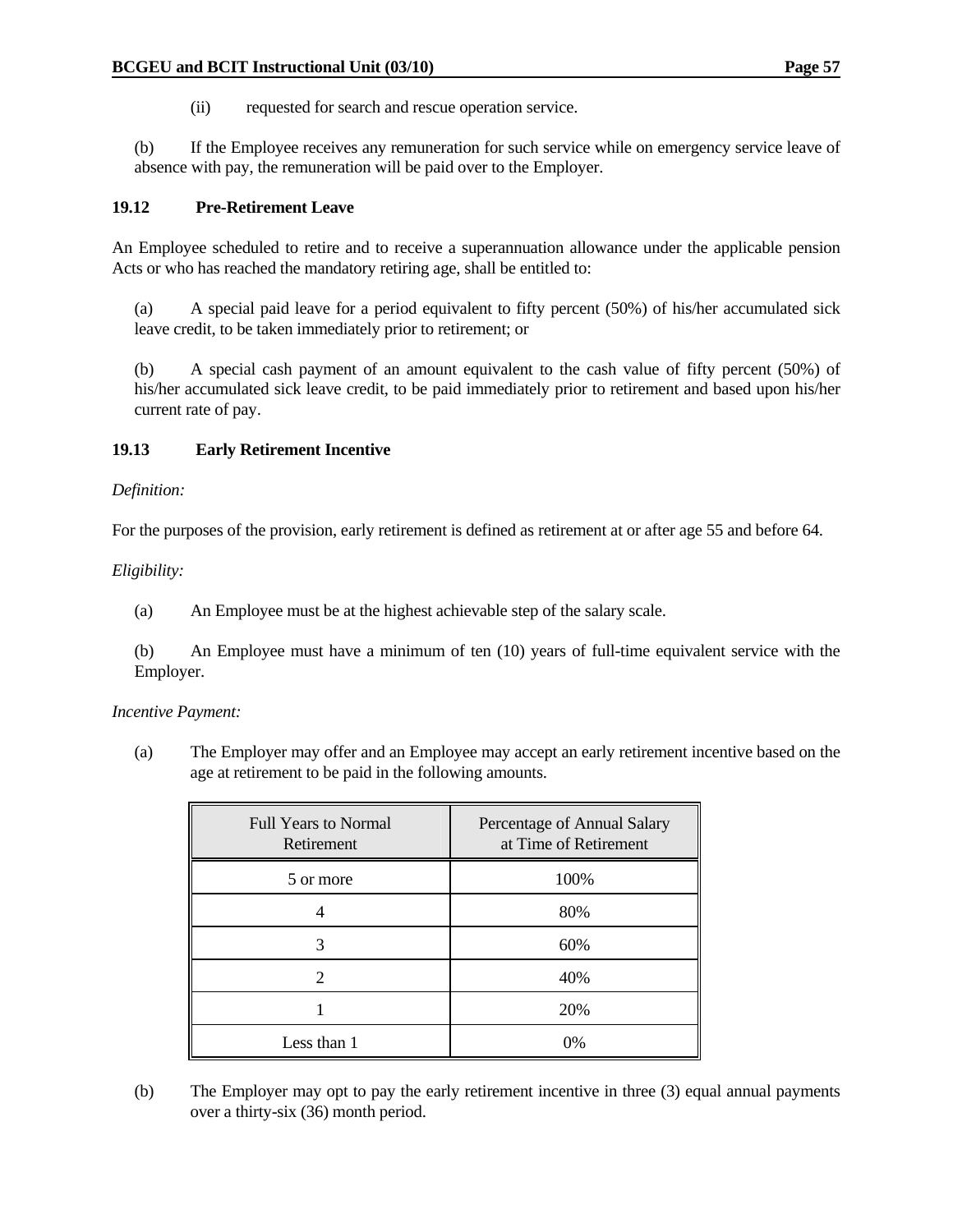(c) Eligible Bargaining Unit members may opt for a partial early retirement with a prorated incentive.

## **19.14 Early Retirement Option Fund**

Effective September 11, 2002, the parties agreed to establish an early retirement option fund.

# **ARTICLE 20 - MATERNITY, PARENTAL & ADOPTION LEAVE**

### **20.1 Maternity Leave**

A pregnant Employee shall qualify for maternity leave:

 (a) Upon request, the Employee will be granted leave of absence without pay for a period of not more than fifty-two (52) consecutive weeks. Should the Employee opt for parental leave under Article 20.3, this period will be included in the fifty-two (52) week period.

 (b) The period of maternity leave without pay shall commence on a date determined by the Employee, but no sooner than eleven (11) weeks prior to the estimated date of birth of the child(ren), and no later than the estimated date of birth of the child(ren).

 (c) The request to take maternity leave must be made, in writing, at least four (4) weeks prior to the proposed commencement of the leave, and include the probable date of birth of the child(ren).

 (d) In the event that an Employee is unable to work, for health-related reasons, prior to the commencement of the leave period set out in (b) above, the Employee shall be entitled to STIIP benefits, in accordance with Appendix *"A"*, until the commencement of maternity benefits. In no event will maternity leave commence later than the date of birth of the child(ren).

 (e) An Employee on maternity leave shall notify the Employer two (2) weeks prior to the expiration of the maternity leave of the date when the Employee shall be returning to work. If no notification is given, the Employee shall be deemed to have abandoned the position per Article 9.10.

 (f) In the event an Employee is unable to return to work for health-related reasons following completion of the period of maternity leave set out above, the Employee shall be entitled to STIIP benefits as set out in Appendix *"A"*, except that, where the Employee received STIIP benefits for the same illness or injury prior to commencement of the maternity leave, as set out in (d) above, the subsequent period shall be deemed a recurrent disability as per Appendix A, 1.3(a).

 (g) The period of maternity leave shall abut any period of parental leave taken under the provisions of Article 20.3.

 (h) Maternity leave shall be extended for up to an additional six (6) months for illness of the newborn child(ren) where a doctor's certificate is presented. The cost of the medical report will be borne by the Employer.

## **20.2 Adoption Leave**

(a) Upon request, an Employee shall be granted leave of absence without pay for up to six (6)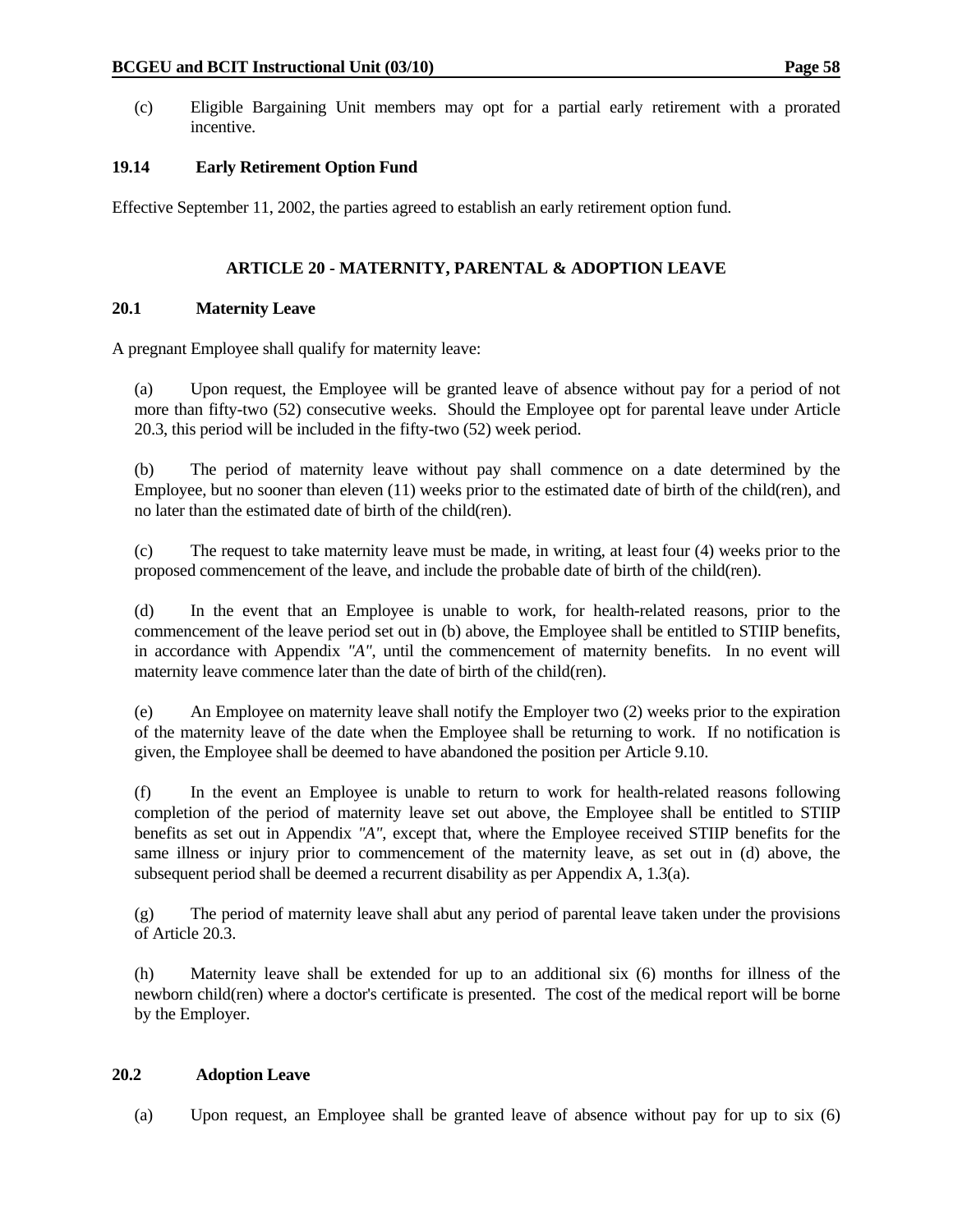months following the adoption of a child. The Employee shall have to furnish proof of adoption.

 (b) When both parents are Employees of the Employer, the total period of adoption leave to be taken by either or both parents is six (6) months. The leave shall only be granted to one (1) Employee parent at a time. The parents shall decide the periods which either or both of them will take the leave and will work with their respective manager(s) to enable accommodation of the leave request(s).

 (c) Parental leave under the provisions of Article 20.3 will be included in the six (6) month maximum adoption leave period.

### **20.3 Parental Leave**

Notwithstanding Article 20.1(g), 20.2(c) and 20.3(b), an Employee shall be entitled to a parental leave of absence without pay.

 (a) An Employee will be entitled to a leave of up to twelve (12) consecutive weeks' duration in a period commencing:

- (1) with the week in which a newborn child(ren) arrives in the Employee's home; or
- (2) with the week a child(ren) is placed in the Employee's home for the purpose of adoption;

and ending fifty-two (52) weeks after the week referred to in (1) and (2) above.

 (b) Where both parents are Employees of the Employer, the Employees shall determine the apportionment of parental leave between them and shall work with their respective manager(s) to accommodate the leave request(s). The total maternity/parental leave when shared between both parents shall not exceed thirty (30) weeks.

 (c) The request to take parental leave must be made, in writing, at least four (4) weeks prior to the proposed commencement of the leave, and be accompanied by:

 (1) a certificate of a medical practitioner or other evidence stating the date of birth of the child(ren) or the probable date of birth of the child(ren) if a leave has not been requested under Article 20.1. Cost of the medical report will be borne by the Employer.

or

 (2) a letter from the agency placing the child(ren) providing evidence of adoption of the child(ren) if such documentation has not been provided under Article 20.2(a).

### **20.4 Supplemental Employment Benefit for Maternity and Parental Leave**

(a) Effective April 1, 2005, when on maternity or parental leave, an employee will receive a supplemental payment added to Employment Insurance benefits as follows:

 (1) For up to fifty-two (52) weeks of maternity leave, an employee who is the birth mother shall receive an amount equal to the difference between the Employment Insurance benefits and seventy-five percent (75%) of her salary calculated on her average base salary.

 (2) For up to a maximum of thirty-seven (37) weeks of parental leave, the spouse, the biological father, the common-law partner or adoptive parent who is caring for the child shall receive an amount equal to the difference between the Employment Insurance benefits and seventy-five percent (75%) of the employee's salary calculated on his/her average base salary.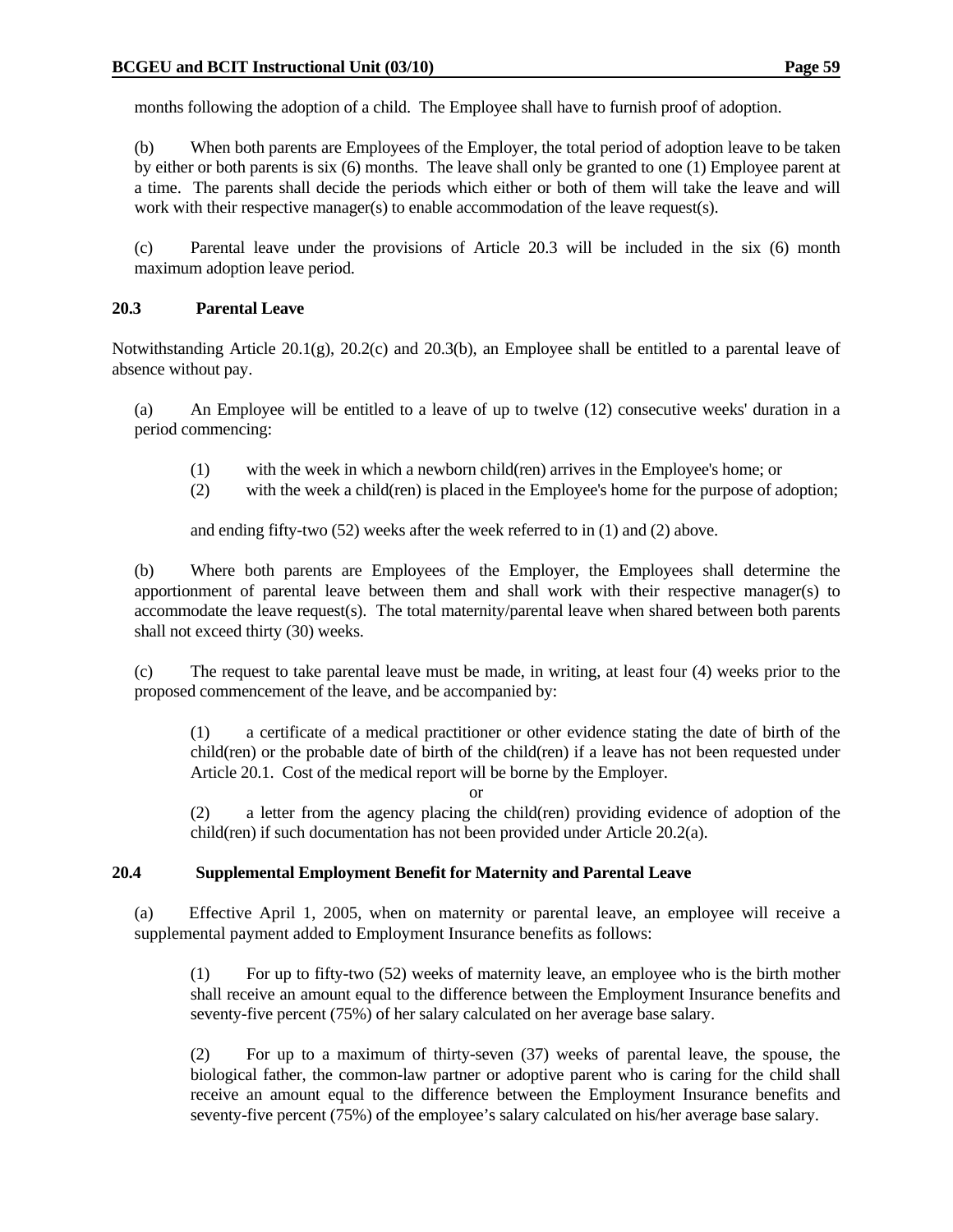(3) The average base salary for the purposes of Article  $20.4(a)(1)$  and  $20.4(b)(2)$  is the employee's average base salary for the twenty-six (26) weeks preceding the maternity or parental leave. If the employee has been on unpaid leave for part of the preceding twenty-six (26) weeks, then up to four (4) weeks of that unpaid leave will be subtracted from the twenty-six (26) weeks for the purpose of calculating the average base salary.

 (b) An employee is not entitled to receive the Supplemental Employment Benefits and disability benefits concurrently. To receive Supplemental Employment Benefits, the employee shall provide the Employer with proof of application for and receipt of Employment Insurance benefits.

 (c) If an employee is disentitled or disqualified from Employment Insurance maternity or parental benefits, the employee shall receive the supplemental payment to the appropriate percentage less the amount of Employment Insurance benefits the employee would have received if qualified for Employment Insurance benefits.

 (d) (1) To be entitled to the above noted benefits, an employee must sign an agreement that they will return to work and remain in the Employer's employ for a period of at least six (6) months or equivalent to the leaves taken, whichever is longer, after their return to work.

 (2) Should the employee fail to return to work and remain in the employ of the Employer for the return to work period in (1) above, the employee shall reimburse the Employer for the benefits above on a pro-rata basis.

### **20.5 Health and Welfare and Annual Leave**

 (a) While an Employee is on parental leave, the Employer shall maintain coverage for medical, extended health, dental, group life, accidental death and dismemberment and long-term disability and shall pay the Employer's share of these premiums to a maximum period of twelve (12) weeks.

 (b) While an Employee is on maternity leave/parental leave combination, the Employer shall maintain coverage for medical, extended health, dental, group life, accidental death and dismemberment and long-term disability and shall pay the Employer's share of these premiums to a maximum period of thirty (30) weeks. For maternity leave only, the maximum period is eighteen (18) weeks.

 (c) While an Employee is on an adoption/parental leave combination, the Employer shall maintain coverage for medical, extended health, dental, group life, accidental death and dismemberment and longterm disability and shall pay the Employer's share of these premiums to a maximum period of six (6) months.

(d) Notwithstanding Articles 17.2(a), (b), (c) and (d) and 17.3(d) and 17.9, annual vacation entitlements and vacation pay shall continue to accrue during the first thirty (30) weeks while an Employee is on maternity/parental leave combination providing the Employee returns to work for a period equal to the period of leave taken (to a maximum of thirty (30) weeks), or during a maximum of eighteen (18) weeks while an Employee is on maternity leave, or during a maximum of twelve (12) weeks while an Employee is on parental leave, or during a maximum period of six (6) months while an Employee is on adoption/parental leave combination providing the Employee returns to work for a period equal to the period of leave taken for adoption/parental leave combination or for maternity or parental leave when the two are not taken in combination. Vacation earned pursuant to this clause may be carried over to the following year, notwithstanding Article 17.3(d) and 17.9.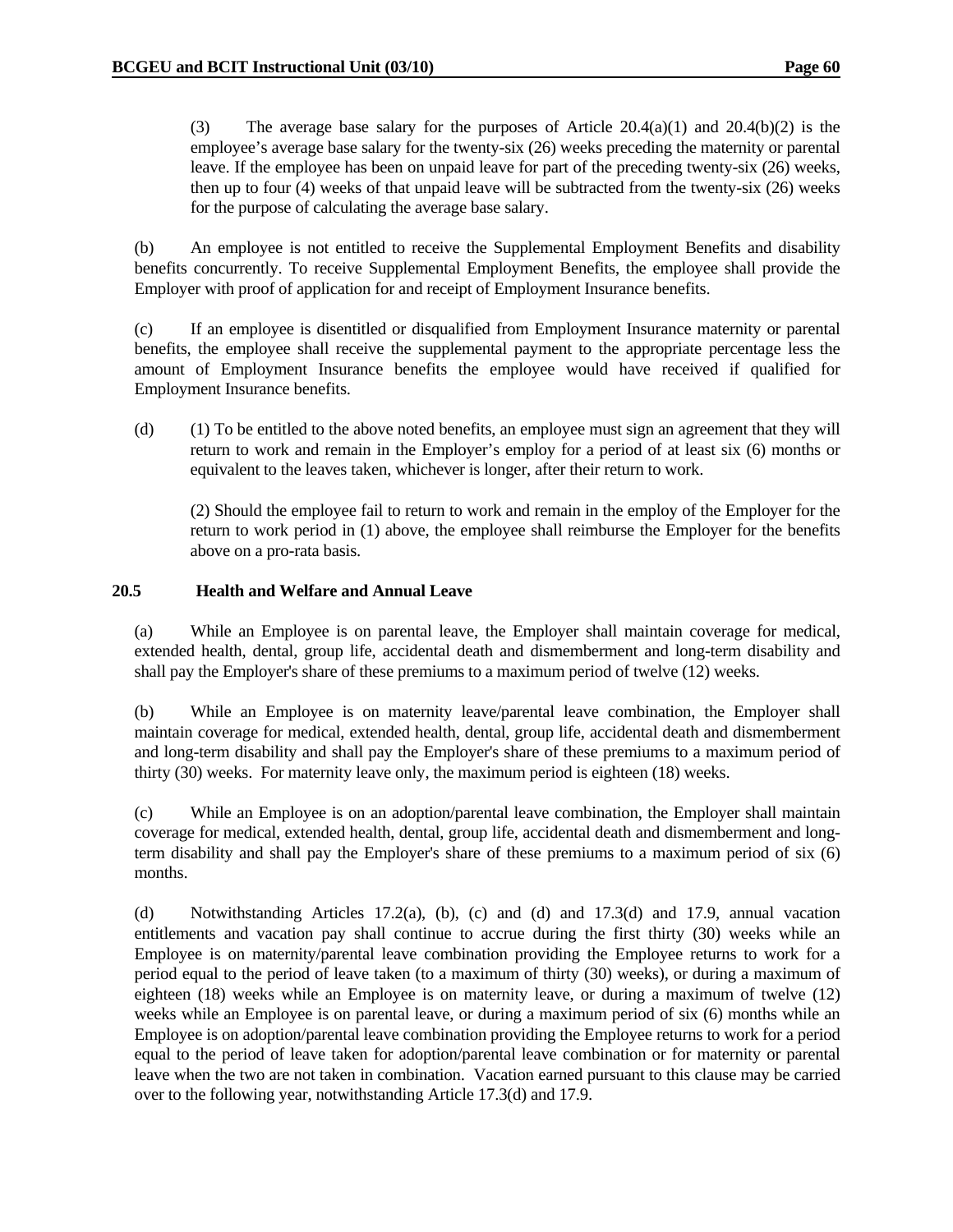#### **20.6 Rights on Return to Work**

 (a) On return to work from maternity, adoption or parental leave, an Employee shall be placed in his/her former position or in a position of equal rank and salary.

 (b) The service of an Employee who is on maternity, adoption, or parental leave, shall be deemed to be continuous for purposes of Article 10 – Seniority, Article 12 – Layoff, Article 17 – Annual Leave and Article 24 – Health and Welfare, of this Agreement.

## **ARTICLE 21 - OCCUPATIONAL HEALTH AND SAFETY**

### **21.1 Conditions**

The Union and the Employer agree that regulations made pursuant to the *Workers' Compensation Act*, the Factories Act, or any other statute of the Province of British Columbia pertaining to the working environment, shall be fully complied with. First aid kits shall be supplied in accordance with this section.

### **21.2 Safety Committee**

The Employer and the Union agree to establish Occupational Health and Safety Committees at appropriate locations in the Bargaining Unit. Occupational Health and Safety Committees shall be composed of personnel employed at the location. The composition will be determined locally through management and local Union representatives. Union representatives shall be appointed by the B.C. Government and Service Employees' Union. Where such Committees are formed, they may encompass more than one Bargaining Unit. These Committees will meet pursuant to the Workers' Compensation Board Industrial Health and Safety Regulations at regular intervals to be determined by the Committees, to make recommendations on unsafe, hazardous or dangerous conditions with the aim of preventing and reducing risk of occupational injury and illness. A copy of all minutes of the Occupational Health and Safety Committees shall be sent to the Union and the Employer. Employees who are representatives of the Occupational Health and Safety Committee shall continue to receive the rate of pay they would have been receiving had they not been attending an Occupational Health and Safety Committee meeting or performing related duties as members of that Committee.

#### **21.3 Unsafe Work Conditions**

No Employee shall be disciplined for refusal to work on a job which in the opinion of:

- (a) A member of a safety committee; or
- (b) A person designated by a safety committee; or
- (c) A safety officer

 after an on-site inspection and following discussion with a representative of the Employer, does not meet the standards established pursuant to the *Workers' Compensation Act*.

### **21.4 Injury Pay Provision**

An Employee who is injured on the job during working hours and is required to leave for treatment or is sent home for such injury shall receive payment for the remainder of his/her shift without deduction from sick leave.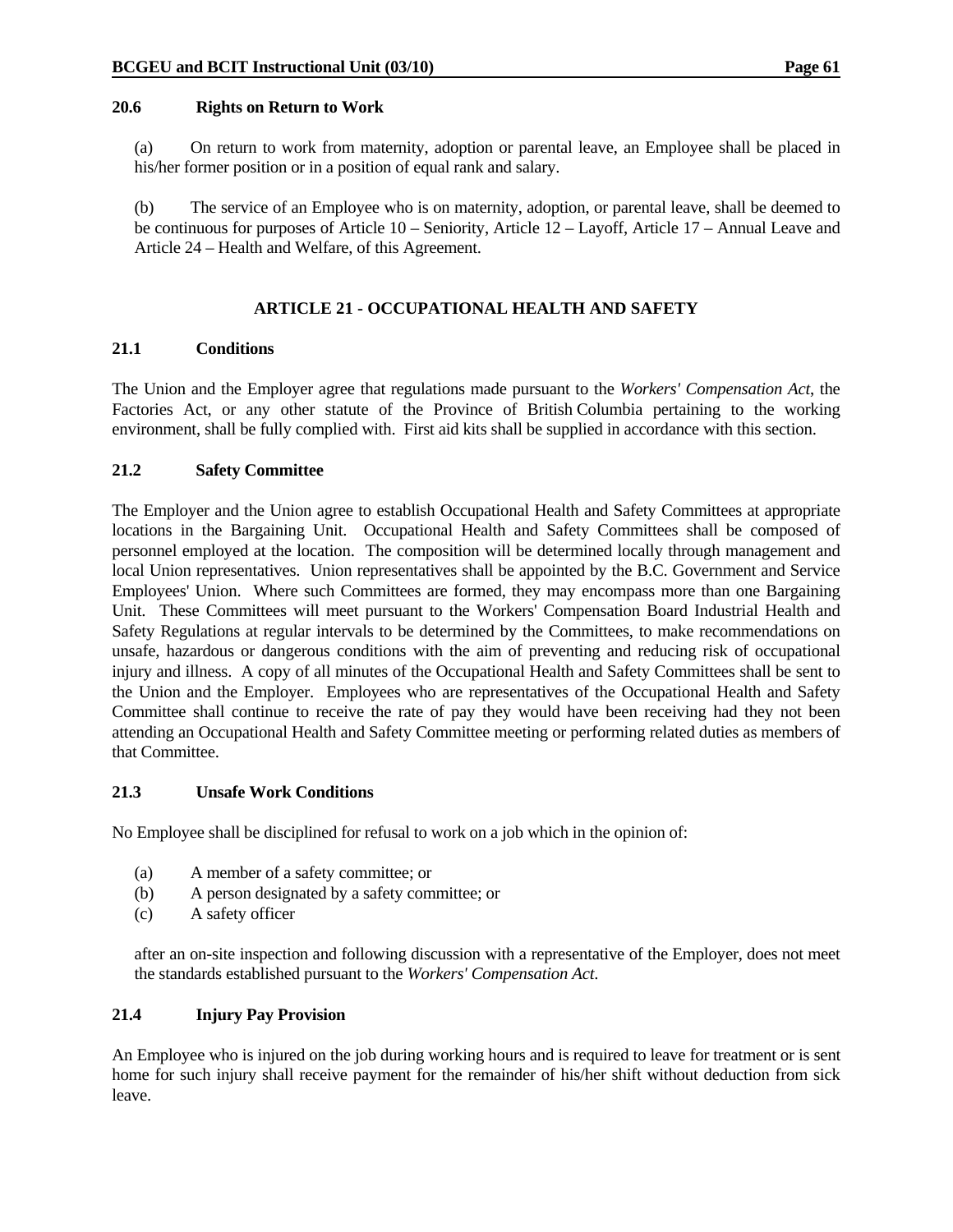### **21.5 Transportation of Accident Victims**

At the time of the occurrence of the accident, transportation to the nearest physician or hospital for Employees requiring medical care as a result of an on-the-job accident and return transportation to the Employee's home or place of work, shall be at the expense of the Employer.

### **21.6 Pollution Control**

The Employer and the Union agree to limit all forms of environmental pollution.

### **21.7 Investigation of Accidents**

The Occupational Health and Safety Committees, as provided in Article 21.2, shall be notified of each accident or injury and shall investigate and report to the Union and the Employer on the nature and cause of the accident or injury. In the event of a fatality the Employer shall immediately notify the President of the Union of the nature and circumstances of the accident.

### **21.8 Industrial First Aid Requirements**

 (a) The Union and the Employer agree that First Aid Regulations made pursuant to the *Workers' Compensation Act* shall be fully complied with.

 (b) Where the Employer requires an Employee to perform first aid duties in addition to the normal requirements of the job, the cost of obtaining and renewing the Industrial First Aid Certificate shall be borne by the Employer, and leave to take the necessary courses shall be granted with pay.

 (c) An additional payment shall be granted to such Employees on the basis of the type of Industrial First Aid Certificate they possess as follows:

 Industrial First Aid Certificate, Level 3 - \$85 per month Industrial First Aid Certificate, Level 2 - \$65 per month Industrial First Aid Certificate, Level 1 - \$50 per month

### **21.9 Occupational Health and Safety Courses**

There shall be established a joint committee composed of three (3) representatives of the Employer and three (3) representatives of the Union. The Committee, in consultation with the Workers' Compensation Board, shall develop a training program for Occupational Health and Safety Committee members dealing with the objectives and duties of Occupational Health and Safety Committees.

### **21.10 First Aid**

In addition to the requirements of the Workers' Compensation Board, wherever three (3) or more Employees are required to work in an isolated location, one (1) of the Employees shall, whenever possible, hold a valid Industrial First Aid Certificate.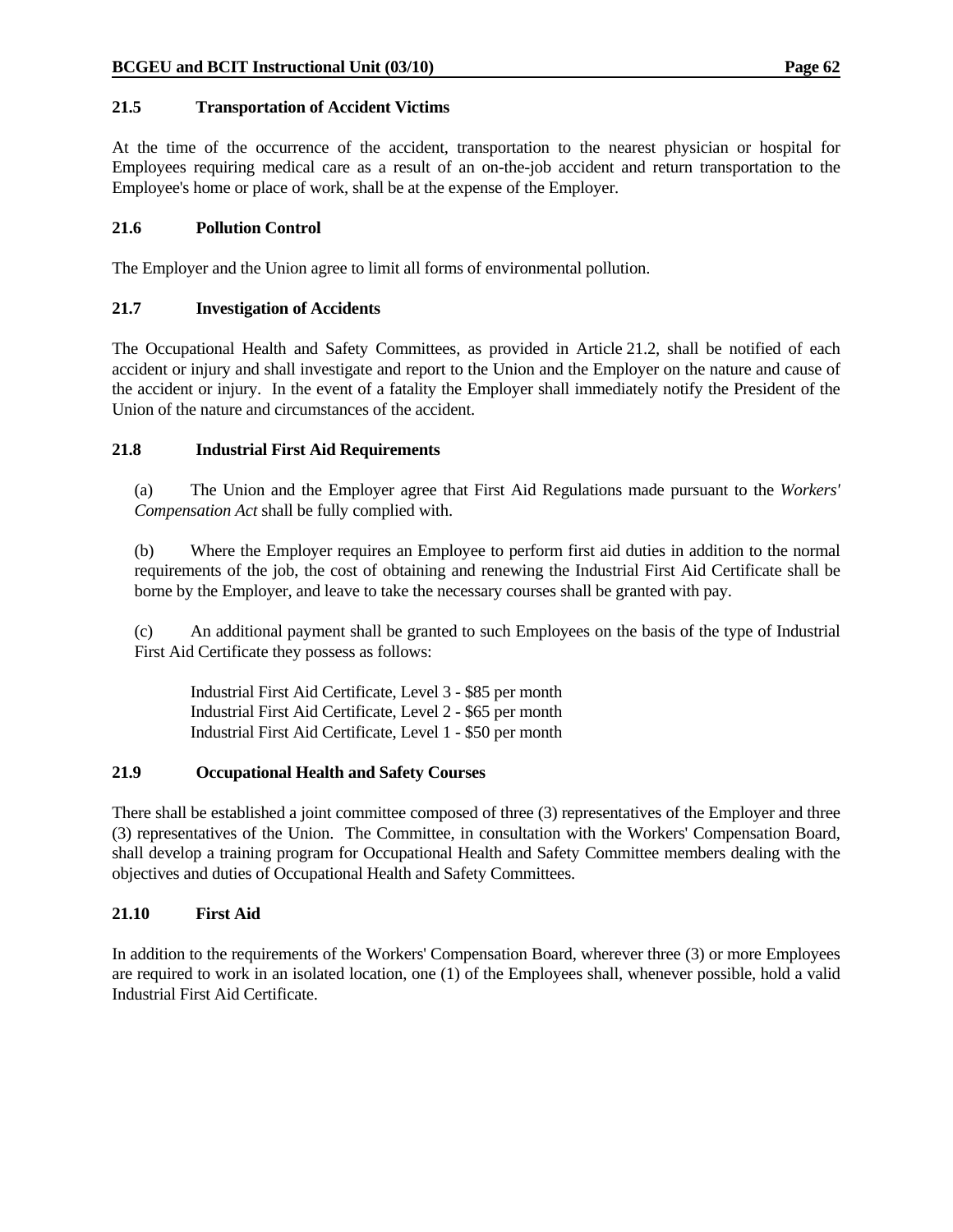### **21.11 Pay Provisions**

An Employee who serves on a Safety and Health Committee shall receive his/her regular rate of pay for investigating safety matters at anytime in accordance with Article 21.2.

### **21.12 Safety Equipment**

The Employer shall supply all safety equipment required for the job under the Workers' Compensation Board Regulations.

### **21.13 Emergency Survival Techniques**

The Employer shall provide courses or valid instructional materials which teach essentials of emergency survival techniques for all Employees who are required to work under isolated field conditions or camp situations. Such courses or instructional material are to be provided for all regular and temporary Employees prior to commencement of their field assignments.

## **ARTICLE 22 - TECHNOLOGICAL CHANGE**

### **22.1 Definition**

*"Technological change"* means:

 (a) the introduction by an Employer of a change in his work, undertaking or business, or a change in his equipment or material from the equipment or material previously used by the Employer in his work, undertaking or business; or

 (b) a change in the manner an Employer carries on his work, undertaking or business related to the introduction of that equipment or material.

### **22.2 Notice and Bargaining**

Where the Employer intends to make a technological change that:

 (a) Affects the terms and conditions or security, of employment of a significant number of Employees to whom the Collective Agreement applies; and

(b) Alters significantly the basis upon which the Collective Agreement was negotiated.

 It shall give sixty (60) days' notice in writing to the Employees' bargaining agent of the technological change, and the Employer and the Employees' bargaining agent shall, within fourteen (14) days of the date of notice, commence collective bargaining for the purpose of reaching agreement as to the adjustment to the effects of the technological change and in what way, if any, the Collective Agreement should be amended.

## **22.3 Reference to Arbitration**

All disputes arising in relation to adjustment to technological change shall be finally and conclusively settled without stoppage of work by arbitration set up in accord with Article 8 of the Agreement.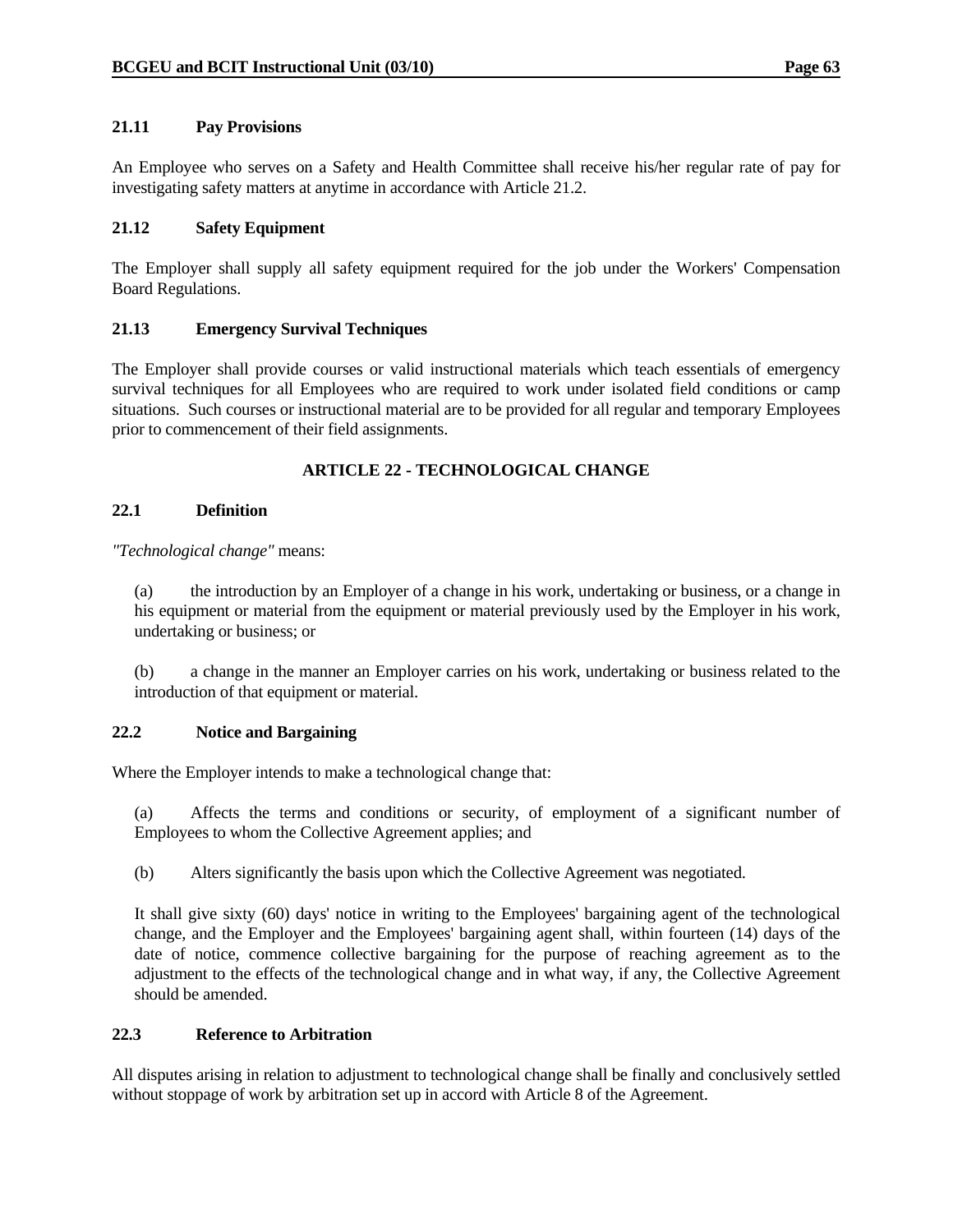### **22.4 Arbitration Board Powers**

The Arbitration Board has the powers contained in Sections 76 and 77 of the *Labour Relations Code*.

### **ARTICLE 23 - CONTRACTING OUT**

The Employer agrees not to contract out any work presently performed by Employees covered by the Agreement which would result in the laying off of such Employees.

### **ARTICLE 24 - HEALTH AND WELFARE**

#### **24.1 Basic Medical Insurance**

All regular Employees may choose to be covered by the medical plan for which the British Columbia Medical Plan is the licensed carrier. Benefits and premiums shall be in accordance with the existing policy of the plan. The Employer will pay one hundred percent (100%) of the regular premium.

### **24.2 Extended Health Care Plan**

The Employer shall pay the monthly premium for regular Employees entitled to coverage under a mutually acceptable extended health care plan. Coverage for emergency out-of province coverage will be at one hundred percent (100%), subject to a lifetime maximum of two hundred and fifty thousand dollars (\$250,000).

#### **24.3 Dental Plan**

The Employer shall pay the monthly premium for Employees entitled to coverage under a mutually acceptable plan which provides:

- (a) Plan A one hundred percent (100%) coverage;
- (b) Plan B sixty-five percent  $(65\%)$  coverage;
- (c) Plan C sixty percent (60%) coverage.

 An Employee is eligible for orthodontic services under Plan C after twelve (12) months' participation in the plan. Orthodontic services are subject to a lifetime maximum payment of two thousand one hundred and sixty dollars (\$2,160) per patient.

#### **24.4 Group Life**

 (a) The Employer shall provide a mutually acceptable Group Life Plan with benefits equivalent to twice an Employee's annual salary, (for Employees aged under 45, three (3) times the Employee's annual salary) with a sixty thousand (\$60,000) dollar minimum. The Employer shall pay one hundred percent (100%) of the premium on the sixty thousand dollar (\$60,000) base and the Employee shall pay the premium for any insurance over sixty thousand dollars (\$60,000).

 (b) Employees hired on or after April 1, 1976, shall, as a condition of employment, enrol in the Group Life Plan and shall complete the appropriate payroll deduction authorization forms.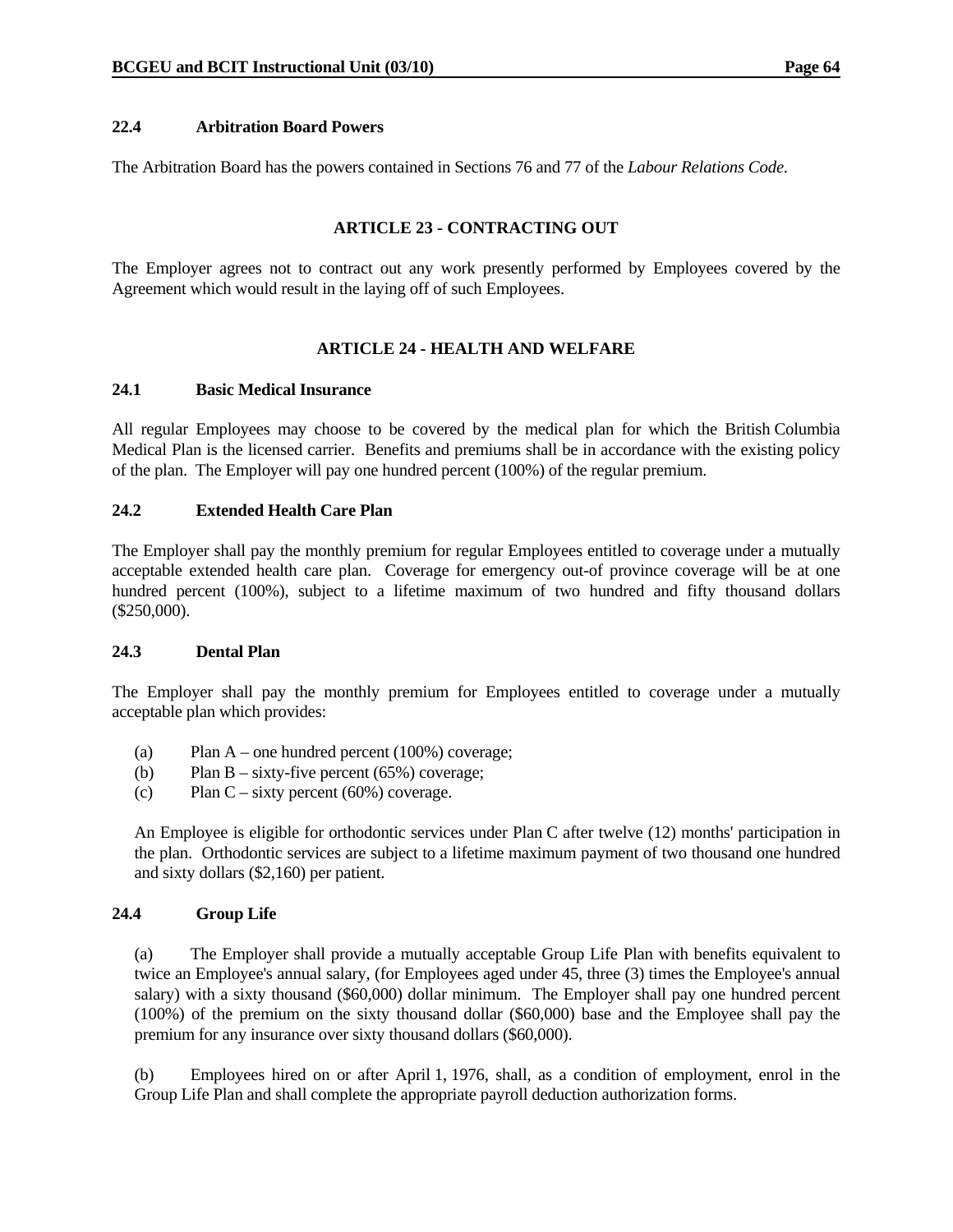(c) In addition to (a), the Group Life Plan shall include the following provisions for Accidental Death and Dismemberment:

- (1) Accidental Dismemberment:
	- (i) loss of both hands, both feet or both eyes the principal sum;
	- (ii) loss of one hand and one foot the principal sum;
	- (iii) loss of one hand and one eye or one foot and one eye the principal sum;
	- (iv) loss of speech & hearing the principal sum;
	- (v) loss of one arm or one leg three-quarters  $(3/4)$  of the principal sum;
	- (vi) loss of one hand, one foot or one eye two-thirds (⅔) of the principal sum;
	- (vii) loss of speech or hearing one-half (½) of principal sum;
	- (viii) loss of thumb and index finger of one hand one-third (⅓) of principal sum;
	- (ix) loss of hearing in one ear one-sixth (1/6) of principal sum;
	- (x) loss of use of both arms or both hands the principal sum;
	- $(xi)$  loss of use of one arm three-quarters  $(34)$  of principal sum;
	- (xii) loss of use of one hand two-thirds  $(\frac{2}{3})$  of principal sum;
	- (xiii) paraplegia (total paralysis of both lower limbs) the principal sum.
- (2) Accidental Death

 Full twenty-four (24) hour Accidental Death coverage equivalent to coverage under the Group Life Plan.

### **24.5 Employment Insurance**

Employment Insurance coverage will be provided during the life of this Agreement for regular and temporary Employees who would, if employed by a private Employer, be eligible for such coverage under the provisions of the *Employment Insurance Act*.

### **24.6 Medical Examination**

Where the Employer requires an Employee to submit to a medical examination or medical interview, it shall be at the Employer's expense and on the Employer's time, other than a medical examination required under Appendix A: Section 1.4.

### **24.7 Legislative Changes**

If the premium paid by the Employer for any Employee benefit stipulated in this Agreement is reduced as a result of any legislative or other action by the Government of British Columbia, the amount of the saving shall be used to increase other benefits available to the Employees, as may be mutually agreed between the Parties.

# **24.8 Employee and Family Assistance Program**

The Employer agrees to continue the existing Employee and Family Assistance Program for the duration of this Agreement and to extend this program to all members of the Bargaining Unit.

### **24.9 Groups**

For purposes of benefits plans, the total group covered by the plans, where advantageous, may include all persons in the employ of the Employer including excluded staff and those within any Bargaining Unit.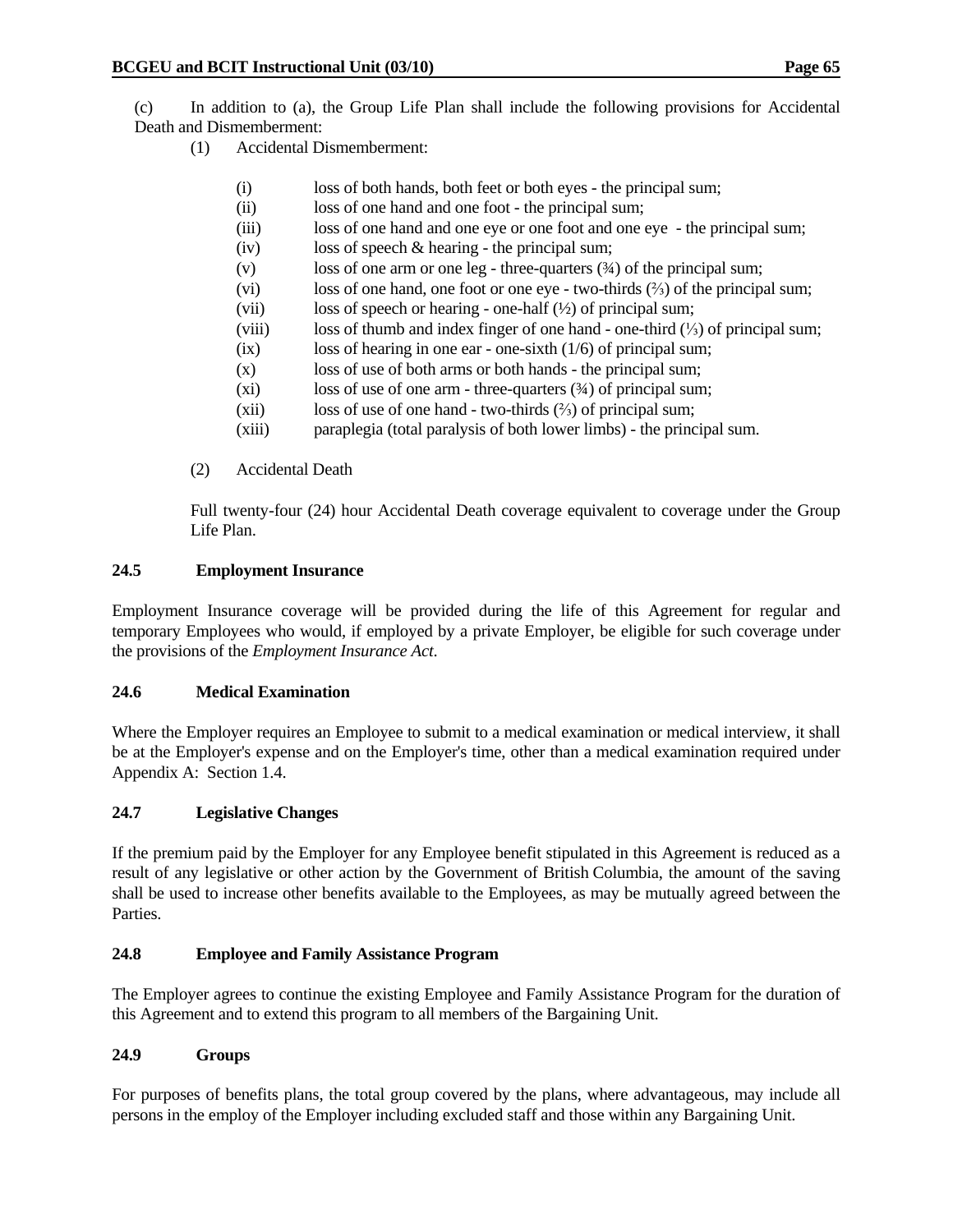### **24.10 Air Travel Insurance**

Where Employees are required to travel by air on Employer business, and air travel insurance has not been automatically included in the ticket purchase, then receipts for air travel insurance (up to a maximum of three hundred thousand dollars (\$300,000) benefits) purchased specifically for that flight, shall be considered as part of the Employee's reimbursement expenses provided that air travel arrangements have been coordinated through the Office of the Associate Dean.

### **24.11 Insurance Policies (Health and Welfare Plans)**

 (a) A copy of the insurance policies with the carriers for the Extended Health Care, Dental, LTD and Group Life Plans shall be sent to the President of the Union.

(b) The negotiated plans shall form a part of this Agreement.

 (c) The Employer will consult the Union before developing any pamphlet explaining the highlights of the plans for distribution to Employees. The cost of such a pamphlet shall be borne by the Employer.

 (d) In the event that the Employer initiates a change in the master contract carriers during the life of this Agreement, it shall so advise the Union. The Employer agrees that the benefit levels outlined in the master contracts will not be altered or reduced without the consent of the Union.

 (e) Extended Health and Dental plan provisions are to be made available to a same sex partner of an Employee as long as the relationship between these two individuals meets the same criteria of *"common law spouse"* as defined by the benefit plan carriers.

# **ARTICLE 25 - WORK CLOTHING**

### **25.1 Protective Clothing**

If a particular type of work clothing or special apparel is required by the nature of the Employee's job, such clothing or apparel shall be provided by the Employer.

Effective the signing date of this Agreement, Employees who in the normal course of performing their duties are required by the Employer to wear safety boots, shall be entitled to a boot allowance of up to one hundred sixty dollars (\$160) every two (2) years for the replacement or refurbishment of safety footwear, upon producing a receipt of purchase.

### **25.2 Uniforms**

 (a) Where the Employer requires the Employee to wear distinctive or identifying clothing, the Employer shall provide such clothing.

 (b) Female Employees required to wear uniforms shall be provided with appropriately tailored pant suits at the Employee's request.

(c) Changes in the uniform style or colour shall be made only after consultation between the Parties.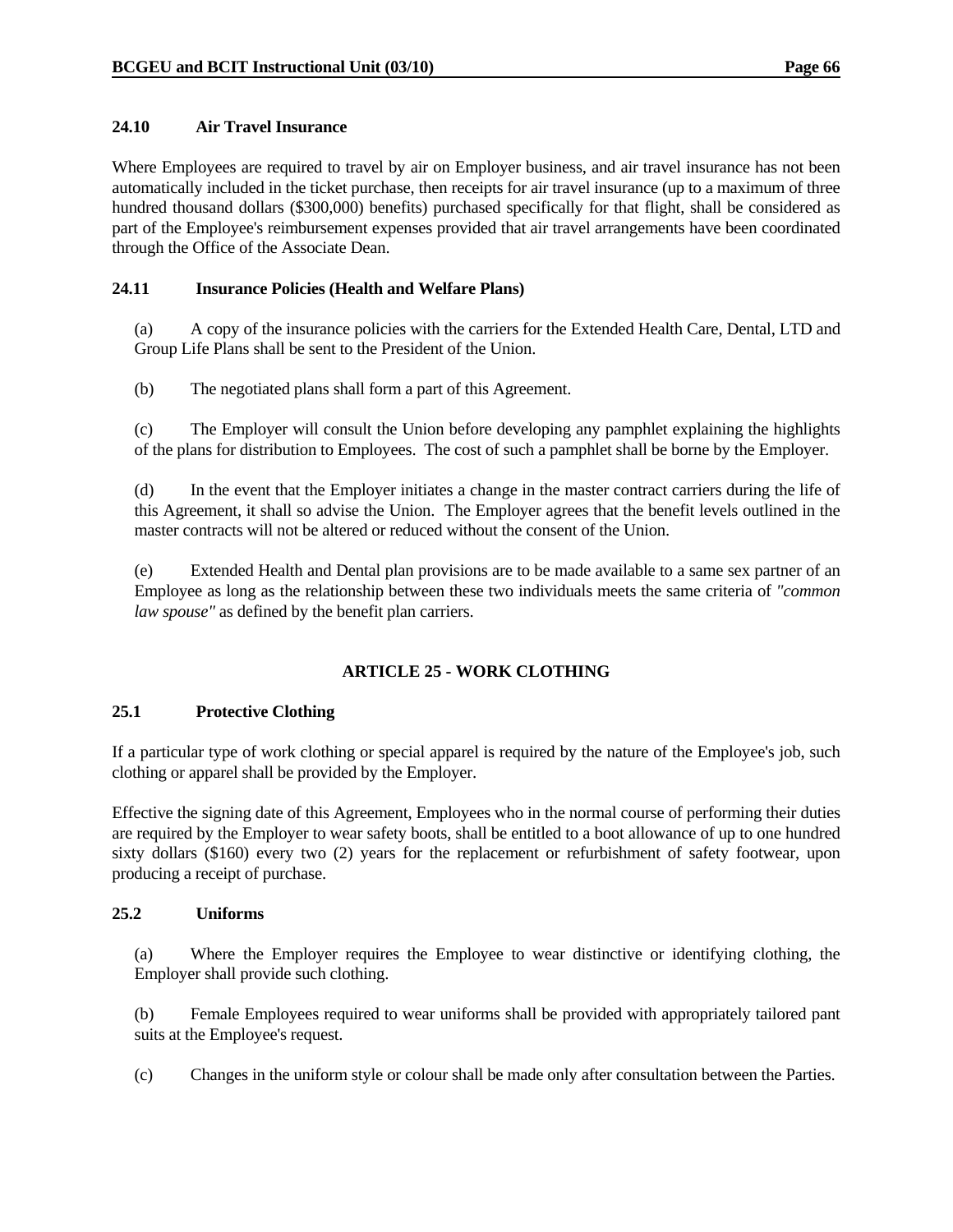### **25.3 Union Label**

All uniforms and clothing issued by the Employer shall, wherever possible, be Union made and bear a recognized Union label.

### **25.4 Maintenance of Work Apparel**

The Employer shall be responsible for the laundering, dry cleaning and maintenance of all apparel supplied by the Employer. Where an Employee is required to maintain, clean or repair the uniform or clothing issued, the Employee shall receive an allowance of ten dollars (\$10) per month for such maintenance cleaning and repair.

### **25.5 Lockers**

Where Employees are required to change their uniforms in the course of their normal duties, and where space is available, lockers which can be locked, shall be provided.

# **ARTICLE 26 - PAYMENT OF WAGES AND ALLOWANCES**

### **26.1 Equal Pay**

The Employer shall not discriminate between male and female Employees by employing a person of one sex for any work at a rate of pay that is less than the rate of pay at which a person of the other sex is employed for similar or substantially similar work.

### **26.2 Paydays**

(a) Employees shall be paid biweekly (Fridays).

 (b) When a payday falls on an Employee's rest day, the Employer agrees to issue the Employee's paycheque on the last shift worked prior to the payday, provided the cheque is available.

 (c) If the cheque is not available on the payday, the Employer shall arrange for the Employee to be provided with an adequate advance on his/her salary.

 (d) The distribution of paycheques shall be done in such a manner that the details of the paycheque shall be confidential.

 (e) (1) Persons hired after the ratification of this Collective Agreement shall be required to provide the Employer with written authorization to electronically deposit their cheque to any chartered bank or credit union in the Province of British Columbia.

 (2) Upon written request, current Employees may elect to have their cheques electronically deposited to any chartered bank or credit union in the Province of British Columbia.

### **26.3 Rates of Pay**

The Parties agree that during the life of the renewed Collective Agreement (April 1, 2007 to March 31, 2010), salary adjustments shall be made in the following manner: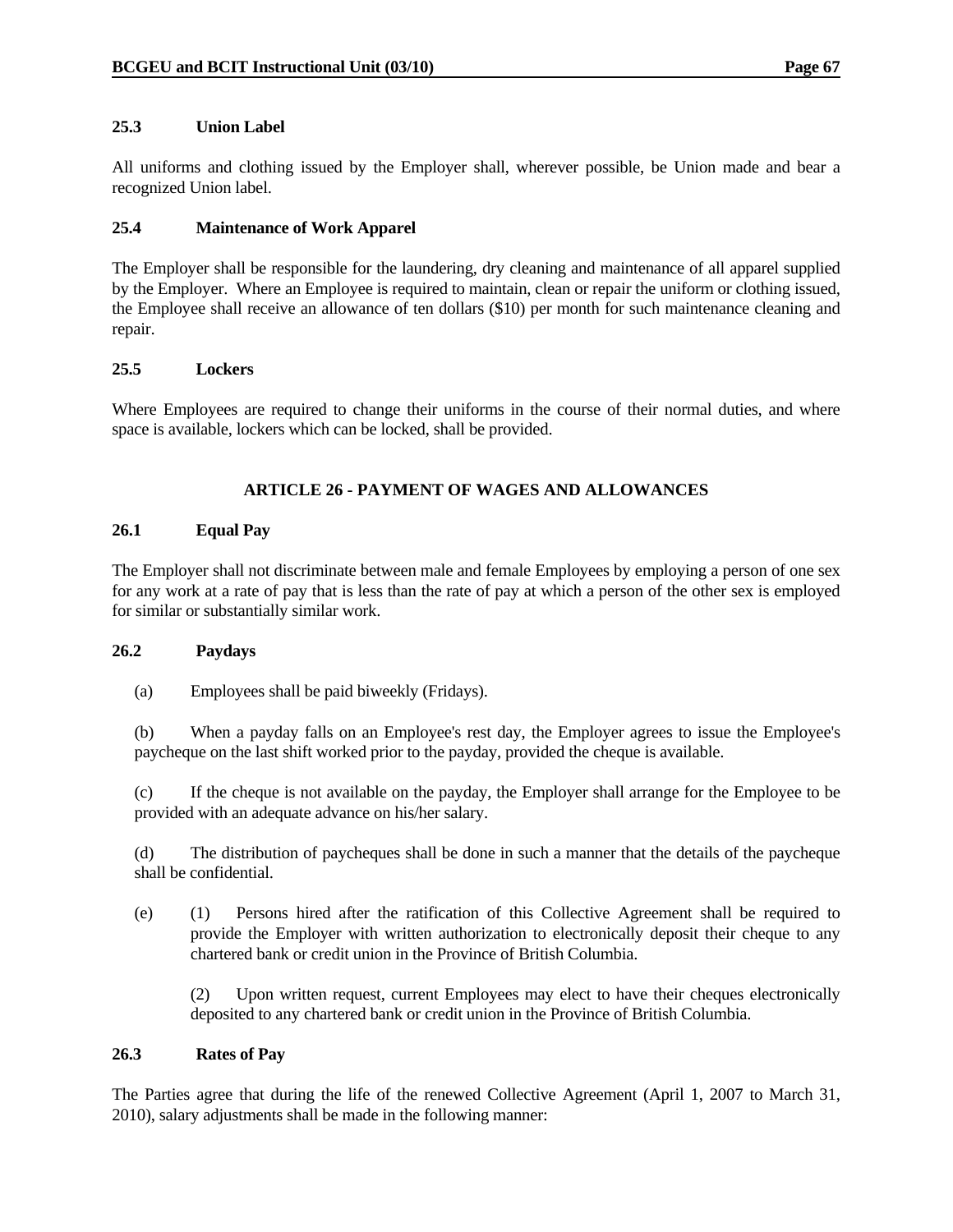### (a) *Salary Rate Upon Employment*

 The hiring rate of pay for a new Employee shall not be higher than the rate of pay for an existing Employee in the same classification with similar work experience, training and education.

 Nothing in this Agreement shall prevent a Vocational Instructor from being hired above the Vocational Instructor's minimum rate, to a maximum of the seventh step of the range.

 As a result of Memorandum of Agreement **#**1, the provisions outlined in 26.3(a) above are only intended to be used until the Parties have completed their discussions regarding development of Initial Placement Criteria for instructors in the IETE specialization and for Employees hired into non-instructional specializations.

[*NOTE:* All selection committees will be required to use the following BCGEU Instructor Initial Placement Criteria form when hiring Employees in the Bargaining Unit (see Memorandum of Agreement #2)].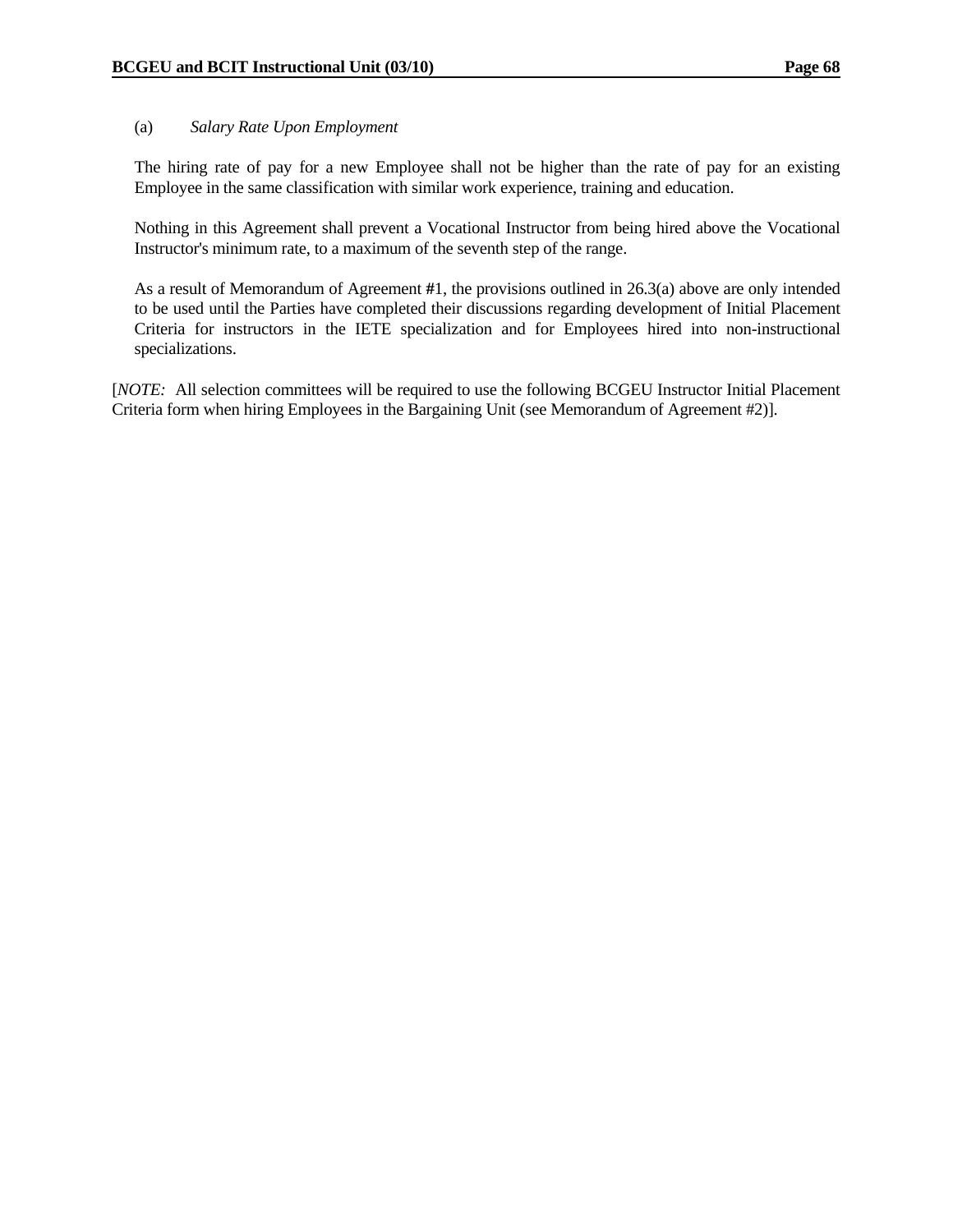# **BCGEU INSTRUCTOR INITIAL PLACEMENT CRITERIA**

|        |                     | Specialization: Changes and Company Company Company Company Company Company Company Company Company Company Company Company Company Company Company Company Company Company Company Company Company Company Company Company Co |              |                            |
|--------|---------------------|--------------------------------------------------------------------------------------------------------------------------------------------------------------------------------------------------------------------------------|--------------|----------------------------|
|        |                     | A. Standard Qualifications                                                                                                                                                                                                     |              |                            |
|        | 1.                  | TO/IP #<br>(or industry certificate or appropriate other credential)                                                                                                                                                           | <b>Yes</b>   | N <sub>0</sub>             |
|        | 2.                  | Five Years' Experience as Journeyperson or Equivalent                                                                                                                                                                          | Yes          | N <sub>0</sub>             |
|        | 3.                  | Previous Supervisory/or Teaching Experience                                                                                                                                                                                    | Yes          | N <sub>0</sub>             |
|        | 4.                  | Skills/Abilities to Instruct the Curriculum<br>(communication, writing and inter-personal skills)                                                                                                                              | Yes          | N <sub>0</sub>             |
|        |                     | <b>BASIC PLACEMENT ON SALARY SCALE:</b>                                                                                                                                                                                        | <b>STEP2</b> |                            |
| and B. | (See 3 and $3(A)$ ) | One Step for Instructor's Diploma or Equivalent Provided Candidate has Two Years of Relevant Post-Secondary<br><b>Instructional/Teaching Experience.</b><br>$-OR -$                                                            |              |                            |
| C.     |                     | One Step for a Minimum of Five Years of Relevant Post-Secondary/Instructional Teaching<br>Candidate Does Not Meet Criteria "B".                                                                                                |              | <b>Experience</b><br>Where |
|        | $Institution(s)$ :  | $\left( \text{a} \right)$                                                                                                                                                                                                      |              | Dates:                     |
|        |                     | $\begin{array}{c}\n\text{(b)}\end{array}$                                                                                                                                                                                      |              |                            |
|        |                     |                                                                                                                                                                                                                                |              |                            |
| and D. | one year).          | One Step for Specialized Technical Training/Diploma/Degree and Relevant Applied Industry Experience (minimum                                                                                                                   |              |                            |
|        | Details:            |                                                                                                                                                                                                                                |              |                            |
|        |                     | and E. One Step for every three years of relevant industry experience to a maximum of 2 steps.                                                                                                                                 |              |                            |
|        | Details:            | <u> 1989 - Johann Stoff, amerikansk politiker (* 1908)</u><br>,我们也不能在这里的时候,我们也不能在这里的时候,我们也不能会在这里的时候,我们也不能会在这里的时候,我们也不能会在这里的时候,我们也不能会在这里的时候,我们也                                                                                 |              |                            |
|        |                     | (See $4(A)$ and $4(B)$ )                                                                                                                                                                                                       |              |                            |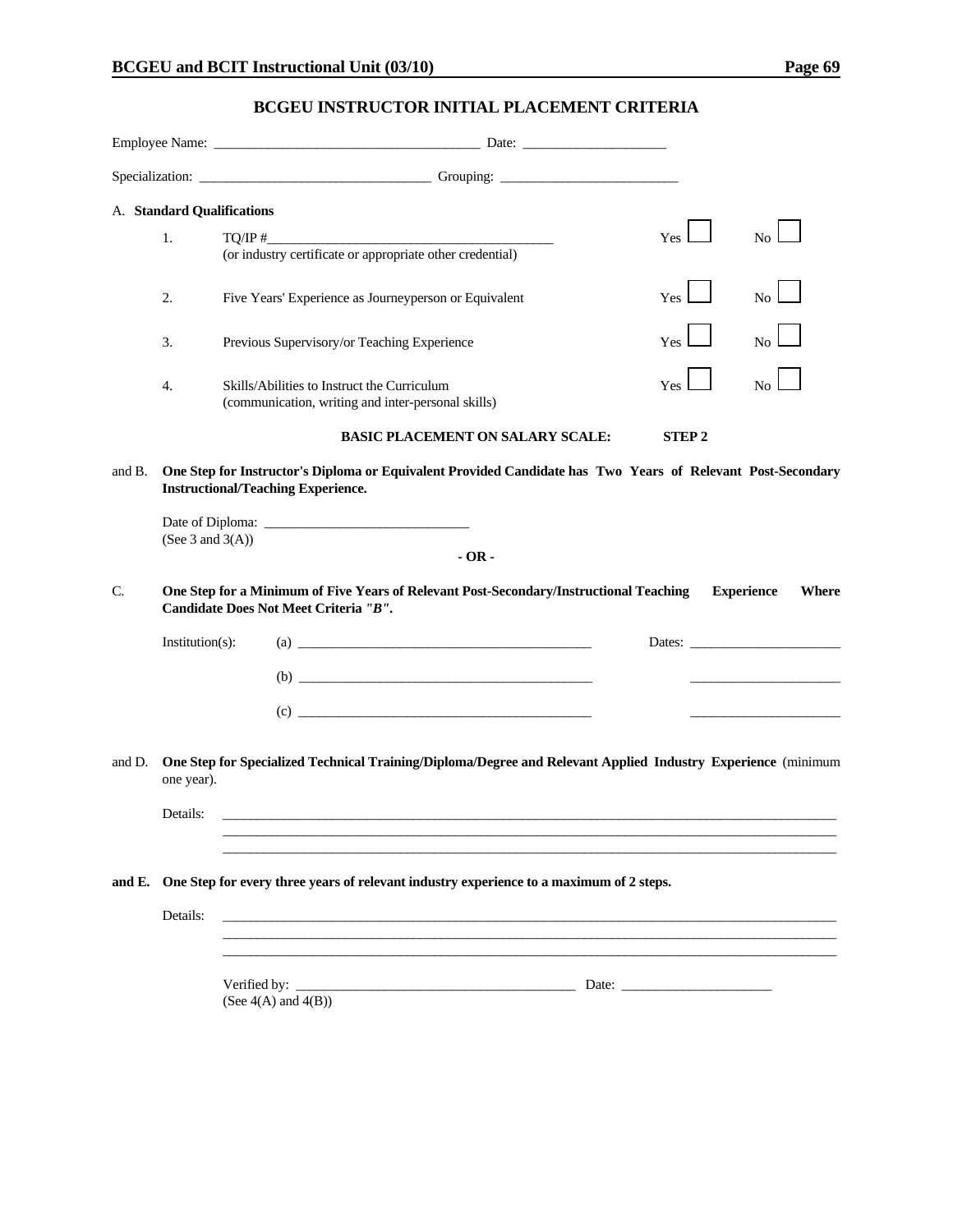#### CANDIDATE VERIFICATION REPORT

| Name of Candidate: |           |                |                                                                                                                     |  |
|--------------------|-----------|----------------|---------------------------------------------------------------------------------------------------------------------|--|
| 1.                 |           |                | Employment References Checked: (minimum of two)                                                                     |  |
|                    | A.        | Name:          |                                                                                                                     |  |
|                    |           | Comments:      |                                                                                                                     |  |
|                    |           |                |                                                                                                                     |  |
|                    |           |                |                                                                                                                     |  |
|                    | <b>B.</b> | Name:          | <u> 1989 - Johann Stoff, amerikansk politiker (* 1908)</u>                                                          |  |
|                    |           | Comments:      | <u> 1989 - Johann Stoff, amerikansk politiker (* 1908)</u>                                                          |  |
|                    |           |                |                                                                                                                     |  |
|                    |           |                |                                                                                                                     |  |
|                    | C.        | Name:          |                                                                                                                     |  |
|                    |           | Comments:      |                                                                                                                     |  |
|                    |           |                |                                                                                                                     |  |
|                    |           |                |                                                                                                                     |  |
| 2.                 |           |                | TQ/IP Registration or Other Appropriate Credential:                                                                 |  |
|                    | TQ:       |                | <u> 1989 - Johann John Stone, mars eta bainar eta baina eta erromania eta erromania eta erromania eta erromania</u> |  |
|                    |           | IP:            | Date:                                                                                                               |  |
|                    | Other:    |                |                                                                                                                     |  |
|                    |           |                |                                                                                                                     |  |
| 3.                 |           |                | <b>Instructor Diploma or Equivalent:</b>                                                                            |  |
|                    | School:   |                | <u> 1989 - Johann John Stoff, amerikansk politiker (</u>                                                            |  |
|                    |           | Copy attached? | Yes  <br>No                                                                                                         |  |
|                    |           |                |                                                                                                                     |  |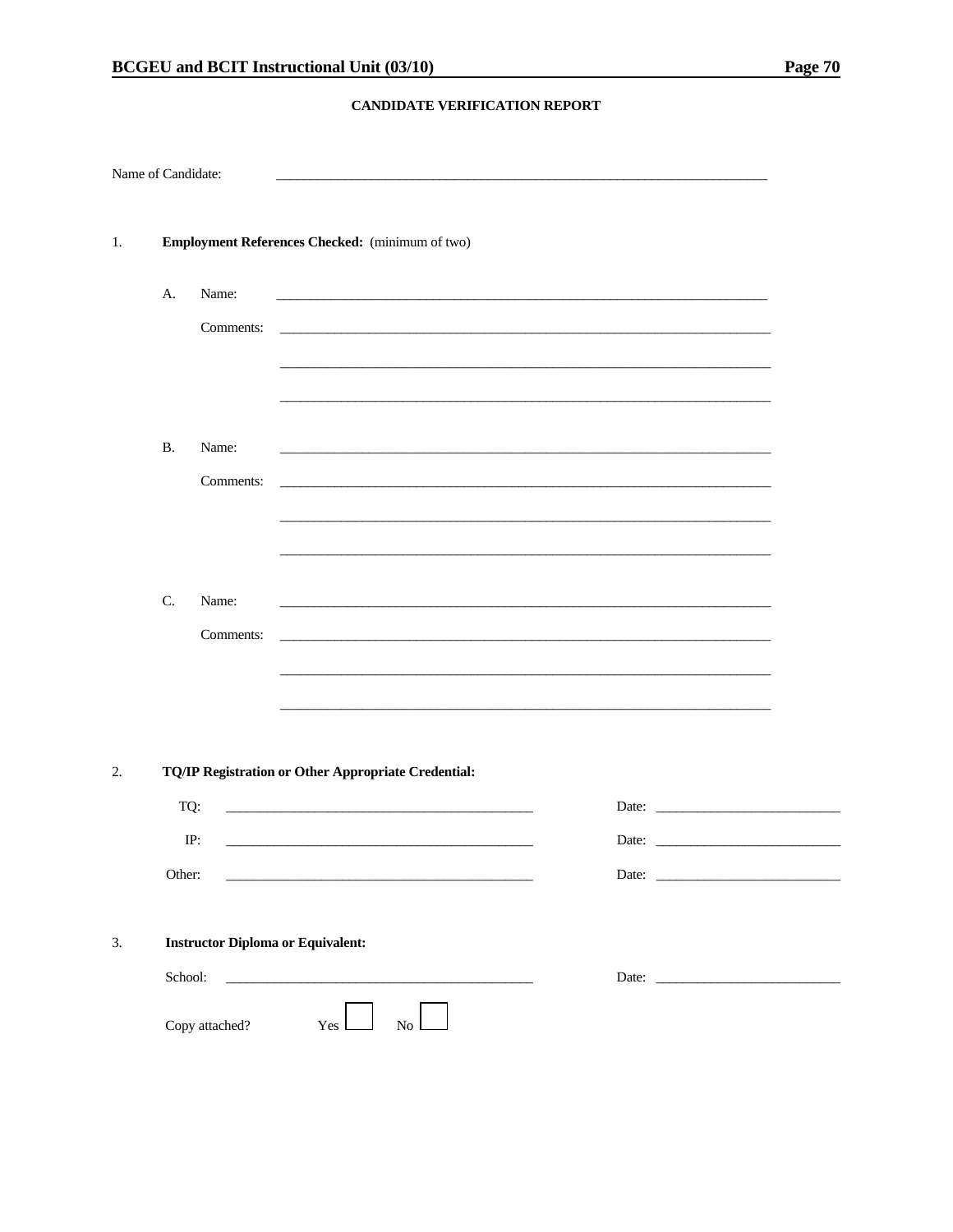| (i)  |       |                                                                                                                  |     |                                                                                                                                                                                                                                                                                                                                                                                                                                                                                       |
|------|-------|------------------------------------------------------------------------------------------------------------------|-----|---------------------------------------------------------------------------------------------------------------------------------------------------------------------------------------------------------------------------------------------------------------------------------------------------------------------------------------------------------------------------------------------------------------------------------------------------------------------------------------|
|      | (a)   |                                                                                                                  | (b) |                                                                                                                                                                                                                                                                                                                                                                                                                                                                                       |
|      |       |                                                                                                                  |     |                                                                                                                                                                                                                                                                                                                                                                                                                                                                                       |
| (ii) |       | Employer:                                                                                                        |     |                                                                                                                                                                                                                                                                                                                                                                                                                                                                                       |
|      | (a)   | Years: $\qquad \qquad$                                                                                           | (b) |                                                                                                                                                                                                                                                                                                                                                                                                                                                                                       |
|      |       |                                                                                                                  |     |                                                                                                                                                                                                                                                                                                                                                                                                                                                                                       |
|      |       | Date Verified:                                                                                                   |     |                                                                                                                                                                                                                                                                                                                                                                                                                                                                                       |
|      |       | Specialized Technical Training and Relevant Experience: (minimum one year)                                       |     |                                                                                                                                                                                                                                                                                                                                                                                                                                                                                       |
|      |       | A. Other Certificates/Diplomas/Degrees:                                                                          |     |                                                                                                                                                                                                                                                                                                                                                                                                                                                                                       |
|      |       |                                                                                                                  |     |                                                                                                                                                                                                                                                                                                                                                                                                                                                                                       |
|      | (i)   |                                                                                                                  |     | $Copy: Yes \t\t No \t\t$                                                                                                                                                                                                                                                                                                                                                                                                                                                              |
|      |       | Date:                                                                                                            |     |                                                                                                                                                                                                                                                                                                                                                                                                                                                                                       |
|      |       |                                                                                                                  |     |                                                                                                                                                                                                                                                                                                                                                                                                                                                                                       |
|      |       |                                                                                                                  |     |                                                                                                                                                                                                                                                                                                                                                                                                                                                                                       |
|      | (ii)  |                                                                                                                  |     | $\overline{\phantom{a}}$ $\overline{\phantom{a}}$ $\overline{\phantom{a}}$ $\overline{\phantom{a}}$ $\overline{\phantom{a}}$ $\overline{\phantom{a}}$ $\overline{\phantom{a}}$ $\overline{\phantom{a}}$ $\overline{\phantom{a}}$ $\overline{\phantom{a}}$ $\overline{\phantom{a}}$ $\overline{\phantom{a}}$ $\overline{\phantom{a}}$ $\overline{\phantom{a}}$ $\overline{\phantom{a}}$ $\overline{\phantom{a}}$ $\overline{\phantom{a}}$ $\overline{\phantom{a}}$ $\overline{\$<br>No |
|      |       | Date: $\qquad \qquad$                                                                                            |     |                                                                                                                                                                                                                                                                                                                                                                                                                                                                                       |
|      |       |                                                                                                                  |     |                                                                                                                                                                                                                                                                                                                                                                                                                                                                                       |
|      | (iii) |                                                                                                                  |     | $\overline{\phantom{a}}$ $\overline{\phantom{a}}$ $\overline{\phantom{a}}$ $\overline{\phantom{a}}$ $\overline{\phantom{a}}$ $\overline{\phantom{a}}$ $\overline{\phantom{a}}$ $\overline{\phantom{a}}$ $\overline{\phantom{a}}$ $\overline{\phantom{a}}$ $\overline{\phantom{a}}$ $\overline{\phantom{a}}$ $\overline{\phantom{a}}$ $\overline{\phantom{a}}$ $\overline{\phantom{a}}$ $\overline{\phantom{a}}$ $\overline{\phantom{a}}$ $\overline{\phantom{a}}$ $\overline{\$       |
|      |       |                                                                                                                  |     |                                                                                                                                                                                                                                                                                                                                                                                                                                                                                       |
|      |       |                                                                                                                  |     |                                                                                                                                                                                                                                                                                                                                                                                                                                                                                       |
|      |       | <b>B. Relevant Applied Industry Experience:</b>                                                                  |     |                                                                                                                                                                                                                                                                                                                                                                                                                                                                                       |
|      | (i)   |                                                                                                                  |     |                                                                                                                                                                                                                                                                                                                                                                                                                                                                                       |
|      |       |                                                                                                                  |     |                                                                                                                                                                                                                                                                                                                                                                                                                                                                                       |
|      |       |                                                                                                                  |     |                                                                                                                                                                                                                                                                                                                                                                                                                                                                                       |
|      |       | Date:                                                                                                            |     |                                                                                                                                                                                                                                                                                                                                                                                                                                                                                       |
|      | (ii)  |                                                                                                                  |     |                                                                                                                                                                                                                                                                                                                                                                                                                                                                                       |
|      |       |                                                                                                                  |     |                                                                                                                                                                                                                                                                                                                                                                                                                                                                                       |
|      |       |                                                                                                                  |     |                                                                                                                                                                                                                                                                                                                                                                                                                                                                                       |
|      |       | Date:                                                                                                            |     |                                                                                                                                                                                                                                                                                                                                                                                                                                                                                       |
|      |       |                                                                                                                  |     |                                                                                                                                                                                                                                                                                                                                                                                                                                                                                       |
|      | (iii) |                                                                                                                  |     |                                                                                                                                                                                                                                                                                                                                                                                                                                                                                       |
|      |       |                                                                                                                  |     |                                                                                                                                                                                                                                                                                                                                                                                                                                                                                       |
|      |       |                                                                                                                  |     |                                                                                                                                                                                                                                                                                                                                                                                                                                                                                       |
|      |       | Date:                                                                                                            |     |                                                                                                                                                                                                                                                                                                                                                                                                                                                                                       |
|      |       | C. Relevant Industry Experience:                                                                                 |     |                                                                                                                                                                                                                                                                                                                                                                                                                                                                                       |
|      | (i)   | and the control of the control of the control of the control of the control of the control of the control of the |     |                                                                                                                                                                                                                                                                                                                                                                                                                                                                                       |
|      |       |                                                                                                                  |     |                                                                                                                                                                                                                                                                                                                                                                                                                                                                                       |
|      |       |                                                                                                                  |     |                                                                                                                                                                                                                                                                                                                                                                                                                                                                                       |
|      |       |                                                                                                                  |     |                                                                                                                                                                                                                                                                                                                                                                                                                                                                                       |
|      |       |                                                                                                                  |     |                                                                                                                                                                                                                                                                                                                                                                                                                                                                                       |
|      | (ii)  |                                                                                                                  |     |                                                                                                                                                                                                                                                                                                                                                                                                                                                                                       |
|      |       |                                                                                                                  |     |                                                                                                                                                                                                                                                                                                                                                                                                                                                                                       |
|      |       |                                                                                                                  |     |                                                                                                                                                                                                                                                                                                                                                                                                                                                                                       |
|      |       | Information verified by:                                                                                         |     | Date:                                                                                                                                                                                                                                                                                                                                                                                                                                                                                 |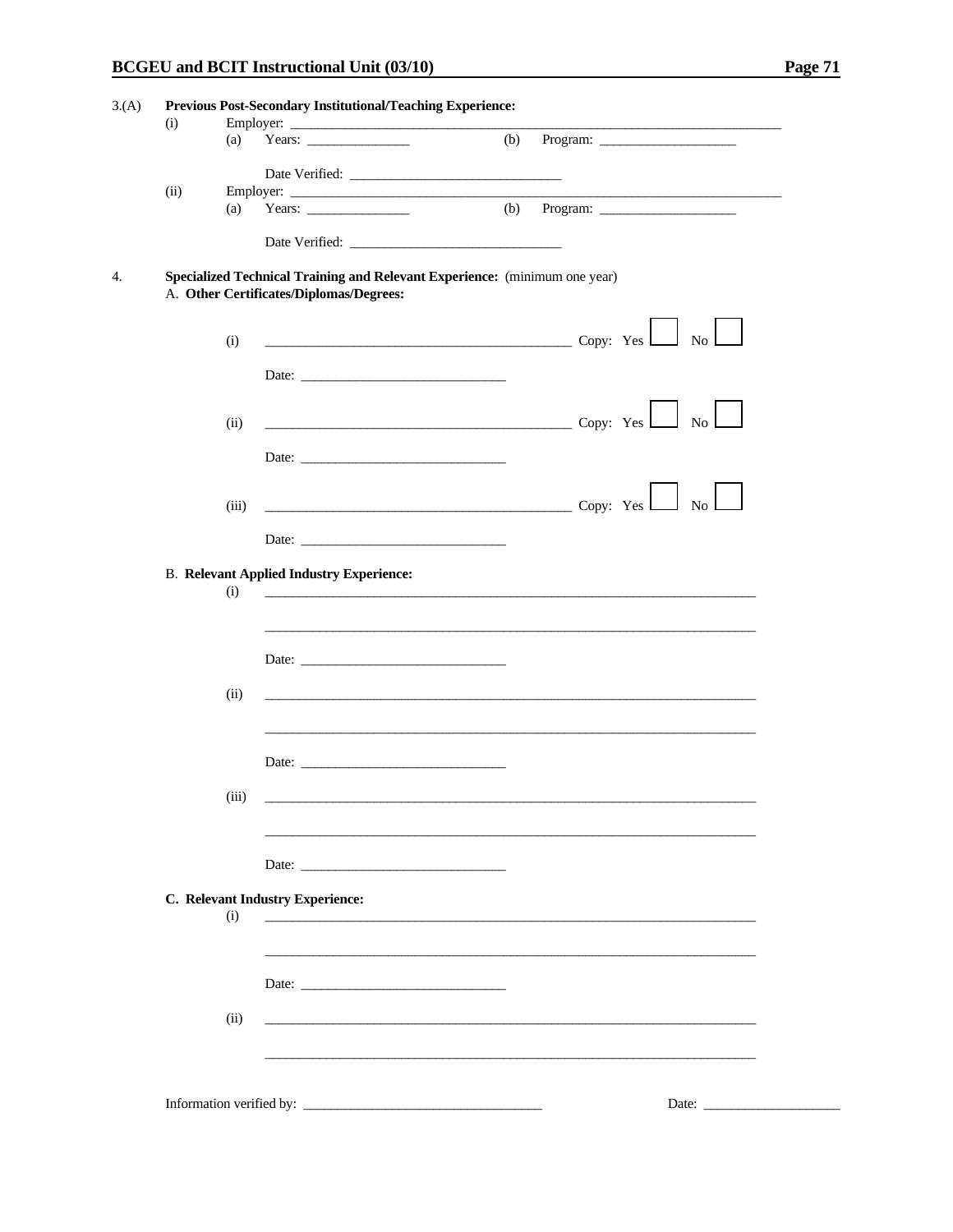### **PLACEMENT RECORD**

#### **SUMMARY**

|                    |    |                                                                                                             |     | Date: $\qquad \qquad$                            |
|--------------------|----|-------------------------------------------------------------------------------------------------------------|-----|--------------------------------------------------|
|                    |    |                                                                                                             |     |                                                  |
|                    |    |                                                                                                             |     |                                                  |
| Status:            |    | Regular                                                                                                     |     |                                                  |
|                    |    | Temporary                                                                                                   |     | <b>STEP</b>                                      |
| А.                 |    | <b>Basic Placement on Salary Scale</b>                                                                      |     |                                                  |
| and <b>B.</b>      |    | <b>Instructor Diploma:</b>                                                                                  |     |                                                  |
|                    | a) | Completed                                                                                                   | Yes | No                                               |
|                    | b) | Two Years Post-Secondary Teaching Experience                                                                | Yes | No                                               |
|                    |    | $-OR -$                                                                                                     |     |                                                  |
| C.                 |    | <b>Teaching Experience:</b>                                                                                 |     |                                                  |
|                    |    | Five Years of Relevant Post-Secondary                                                                       |     |                                                  |
|                    |    | Teaching Experience                                                                                         | Yes | No                                               |
|                    |    | If Affirmative to B or C above, Grant One Step on Salary Scale                                              |     |                                                  |
| and D.             |    | <b>Specialized Technical Training/Relevant Experience:</b>                                                  |     |                                                  |
|                    |    | Specialized Technical Training/Diploma/Degree and                                                           |     |                                                  |
|                    |    | Relevant Applied Industry Experience (minimum one year)                                                     | Yes | No                                               |
|                    |    | If Affirmative to D above, Grant One Step on Salary Scale                                                   |     |                                                  |
| and $\mathbf{E}$ . |    | <b>Relevant Industry Experience:</b>                                                                        |     |                                                  |
|                    |    | Relevant Industry Experience (minimum three years)                                                          | Yes | No                                               |
|                    |    | If Affirmative to E above, Grant One Step on Salary Scale (for each<br>3 years), to a maximum of two Steps. |     |                                                  |
|                    |    |                                                                                                             |     | Total Steps Granted: ____<br>(Initial Placement) |

Salary/Month:

Approval Signature

\_\_\_\_\_\_\_\_\_\_\_\_\_\_\_\_\_\_\_\_\_\_\_\_\_\_\_\_\_\_\_\_\_\_\_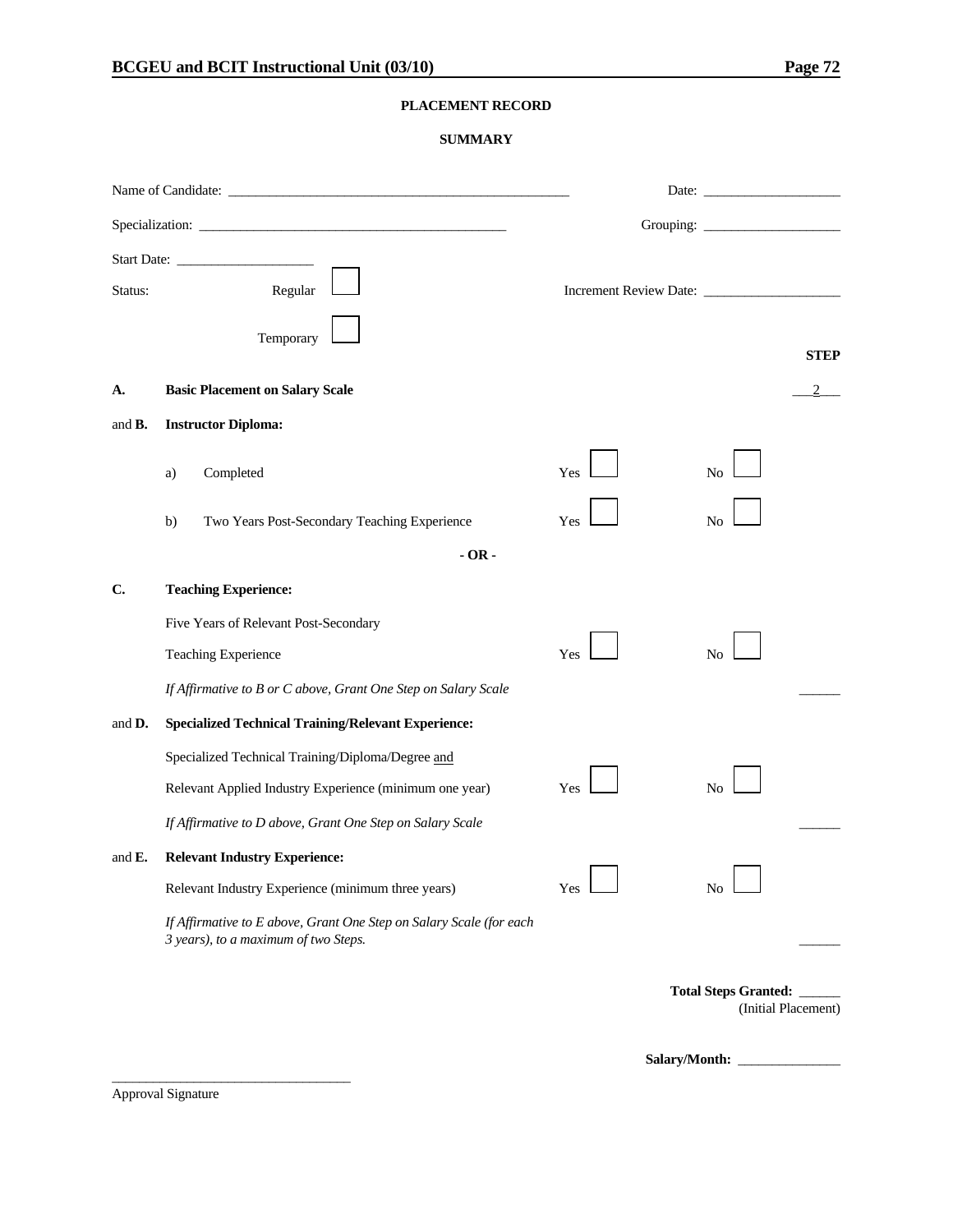#### (b) *Increments*

 Increments - Subject to the other provisions of this Agreement, a regular Employee will advance one step on the Salary Schedule on the Employee's increment date.

 (1) Effective January 01, 1987: all Employees normally eligible for an increment between January 01, 1987 and June 30, 1987 will advance one step on May 1, 1987 and each May 1st thereafter where eligible.

 (2) All Employees normally eligible for an increment between July 1, 1987 and December 31, 1987 will advance one step on November 1, 1987 and each November 1 thereafter where eligible.

 (3) For regular Employees hired after January 1, 1987, a one-step increase within the salary range shall become effective as of the first day of May or the first day of November as the case may be. Where the anniversary date of an initial appointment falls between January 1 and June 30, the date of the increment increase will be May 1, and where between July 1 and December 31, the date of the increment increase will be November 1.

 Where a regular Employee has worked less than eight (8) months in the twelve (12) months immediately preceding his/her increment date, he/she shall have his/her increment delayed to the next biannual increment date.

Any absence from duty with pay shall not result in a delay in the increment.

 The increment date shall not be delayed for such periods during leave of absence without pay when on an assignment related to the Employee's assignment and when so approved at the time the leave was granted.

The increment date cannot be advanced.

 An Employee must complete the Ministry of Education's *"Instructor's Diploma"*, or equivalent appropriate career requirement for the classification as assessed by the Employer, in order to obtain the Employee's fourth increment. An Employee who has thereby had the fourth increment withheld, shall be granted the fourth increment on the next biannual increment date following completion of the I.D. program.

 Where an Employee is prevented from attending the Instructor Diploma Program as a result of operational or other action taken by the Employer, the Employee will advance to the next biannual increment according to his/her anniversary date, however, the Employee must subsequently attain the Instructor's Diploma in order to advance to subsequent increments.

 Service as a temporary Employee cannot be used for increment purposes and a temporary Employee is not eligible for increments.

(See Article 17.1)

### **26.4 Substitution Pay**

When an Employee temporarily substitutes in, or performs the principal duties of a higher-paying position, he/she shall receive the rate for the job, where a single rate is established. If a salary range is established,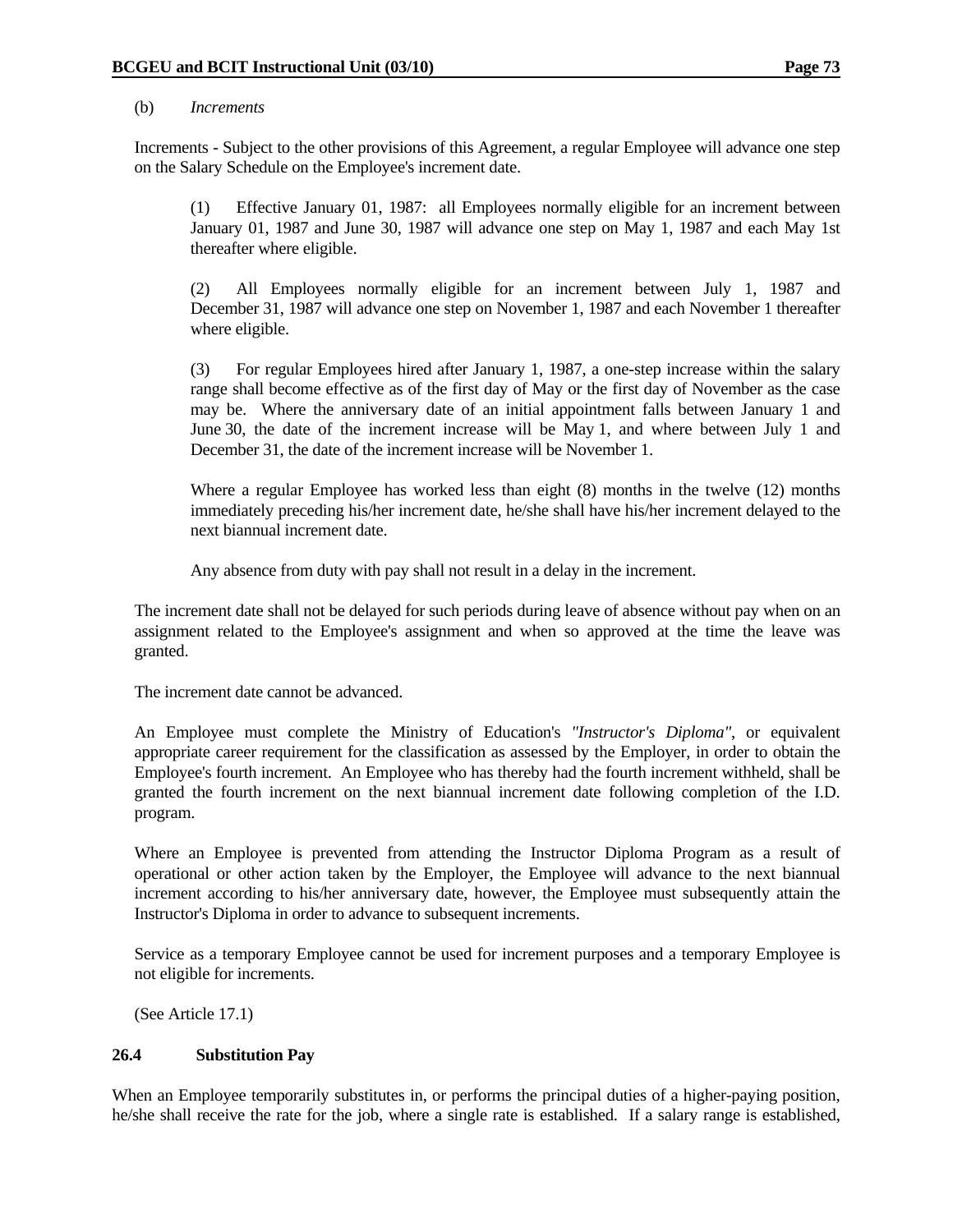### **BCGEU and BCIT Instructional Unit (03/10) Page 74**

he/she shall receive the minimum rate of the new salary range or the rate in the new salary range which is the closest step to eight percent (8%) above his/her current rate, whichever is greater, but not more than the top of the new salary range. Employees on sick leave, special leave, or any other paid leave of absence will be entitled to the basic rates of pay they received prior to substituting in a higher position.

Substitution pay is not payable when an Employee has not been designated by the Employer to substitute, or where an Employee's current position normally requires periodic substitution in the higher position as defined in the functional job description.

### **26.5 Rate of Pay on Reclassification or Promotion**

 (a) When an Employee is promoted or reclassified to a higher-paying position in the salary schedule, the Employee will receive the rate for the position if a single salary, or, in the case of positions on a salary range, will receive the rate in the salary range which is the closest step to eight percent (8%) above his/her previous rate, or the minimum of the new range, whichever is greater, but not more than the top of the new salary range.

(b) The above does not apply to new classifications established pursuant to Article 28.3.

### **26.6 Pay on Temporary Assignment**

A regular Employee temporarily assigned by the Employer to a position with a rate of pay lower than his/her regular rate of pay shall maintain his/her regular rate of pay.

### **26.7 Reclassification of Position**

 (a) An Employee shall not have his/her salary reduced by reason of a change in the classification of his/her position that is caused other than by the Employee.

 (b) Any Employee whose salary has been protected by a provision of any Component Agreement at anytime before July 31, 1977, or whose salary has been protected by any Agreement between the Employer and the Union since July 31, 1977, or whose position classification is changed to one with a lower maximum salary through no fault of his/her own, shall receive fifty percent (50%) of the negotiated salary increase applicable to the Employee's new classification. Such Employee shall receive the full negotiated salary increase when the maximum salary of his/her classification equals or exceeds the salary which he/she is receiving.

### **26.8 Payment to Dependents on Death**

 (a) Where an Employee dies while in the Employer's service, the following amounts shall be paid to the Employee's beneficiary as designated under the Group Life Plan, if any, or in the absence of such beneficiary, to the Employee's estate:

 (4) if the Employee has completed one (1) continuous year in the Employer's service, one (1) month's salary;

 (5) if the Employee has completed two (2) continuous years in the Employer's service, two (2) months' salary;

 (6) if the Employee has completed three (3) continuous years in the Employer's service, three (3) months' salary;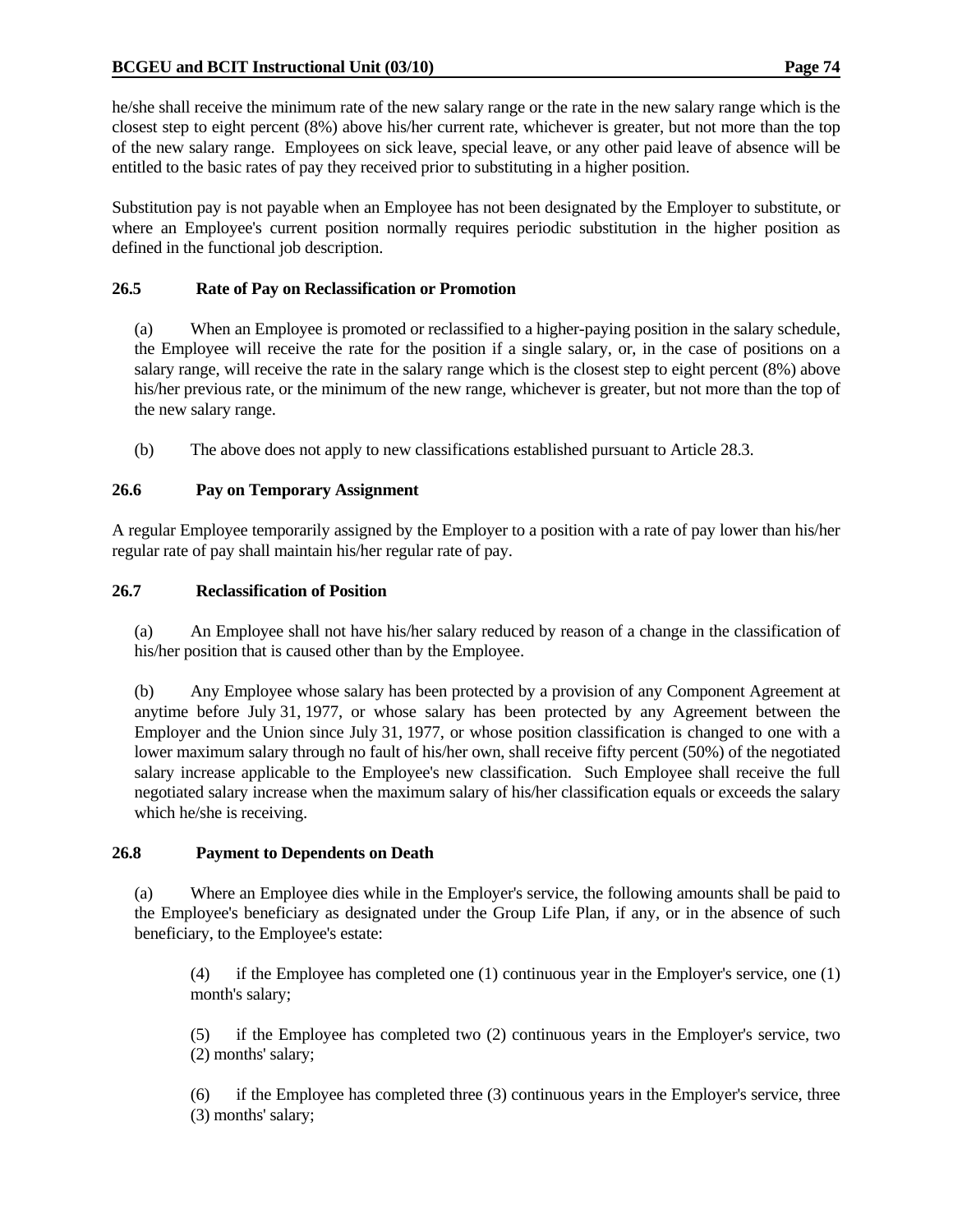(7) if the Employee has completed four (4) continuous years in the Employer's service, four (4) months' salary;

 (8) if the Employee has completed five (5) continuous years in the Employer's service, five (5) months' salary; or

 (9) if the Employee has completed six (6) or more continuous years in the Employer's service, six (6) months' salary.

 (b) It is understood that this benefit is not payable in addition to that provided in Section 53 of the *Public Service Act*.

### **26.9 Retirement Allowance\*3**

Upon retirement from service, an Employee who has completed twenty (20) years of continuous service, and who under the provisions of the *College Pension Act* is entitled to receive a superannuation allowance on retirement, is entitled to an amount to be paid by the Employer equal to his/her salary for one (1) month, and, for each full year of service exceeding twenty (20) years, but not exceeding thirty (30) years, is entitled to an additional amount equal to one-fifth (1/5) of his/her monthly salary.

### **26.10 Salary Rate on Demotion**

When an Employee is demoted, the Employee shall receive the rate for the position of a single salary. If a salary range is established, the maximum reduction shall be the closest step to eight percent (8%), but where the differential between the Employee's salary before demotion and the maximum salary of the lower position is greater than eight percent (8%), the new salary shall be the maximum of the new position.

# **26.11 Hourly, Daily and Partial Month Calculations**

### (a) *Interpretation and the Application of the Biweekly Pay System*

 To assure consistent application of terms and conditions contained in the Collective Agreement which are affected by the operation of biweekly pay the following conversion formula will apply, without limiting in any way existing entitlements (effective January 1, 1988).

### *Formula for Hourly, Daily and Partial Month Calculations:*

The formula for paying biweekly or hourly rates is as follows:

Annual Rate  $=$  biweekly rate 26.0892857

Monthly Rate  $x$  12 Months = biweekly rate 26.0892857

Biweekly Rate  $=$  hourly rate 60/70 as applicable

 $\overline{a}$ 

 $3*$ It is understood that this benefit is not payable in addition to that provided by Section 49(2) of the Public Service Act.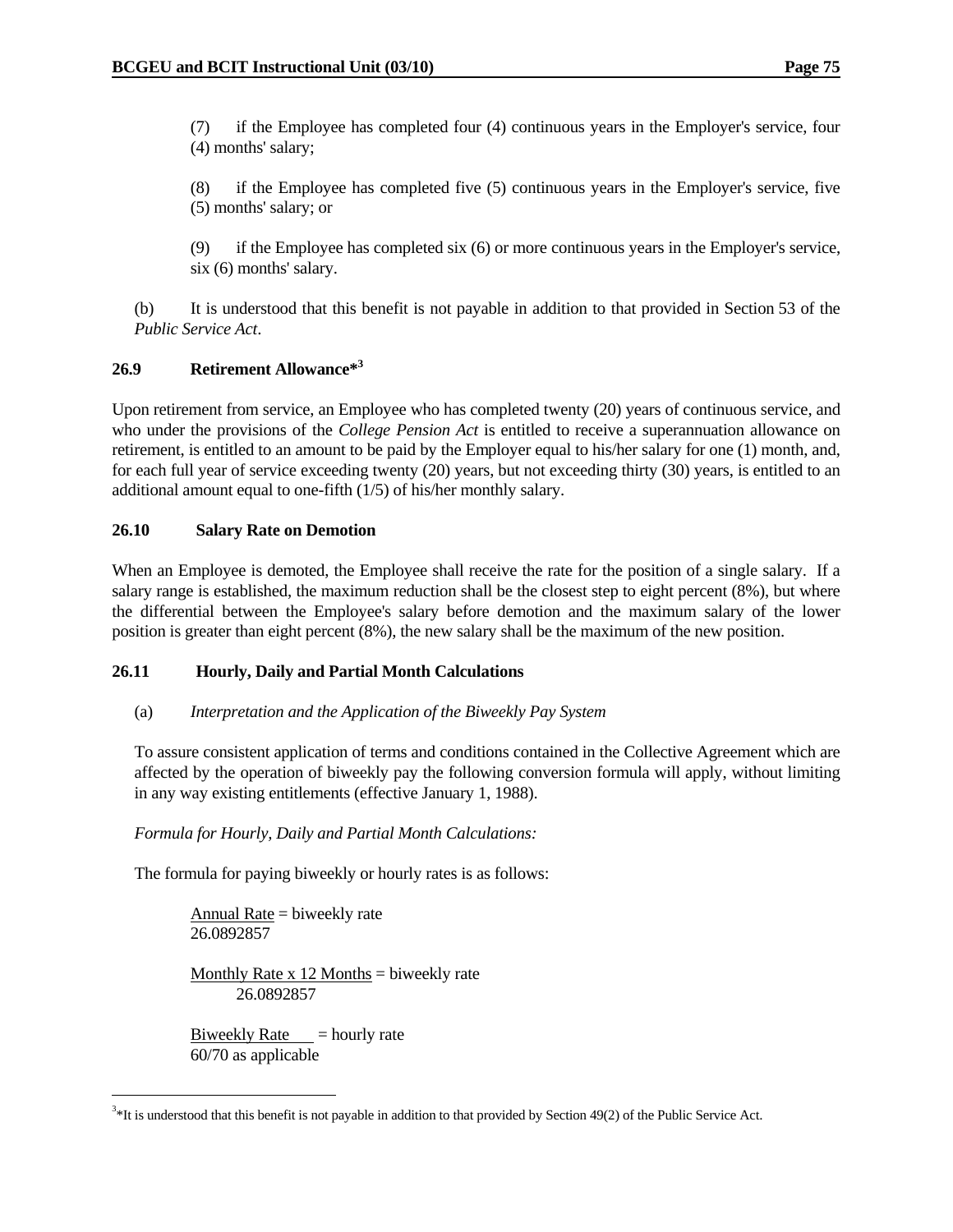The daily rate shall be determined by multiplying the number of regular scheduled hours in the Employee's daily shift by the hourly rate.

For the purposes of converting a biweekly rate to a monthly rate, the formula will be as follows:

Biweekly rate x 26.0892857

12

 When an article has a reference to payments at the *"end of the month following the month"* in which an event occurs, payment will be *"at the end of the second pay period following the pay period"* in which the event occurs.

 Similarly, a reference to payments on specified dates will mean payment on the closest pay period payday to the specified date.

 (b) *Calculation of Pay* - Any Employee whose appointment spans a complete calendar month shall be paid the monthly rate. An Employee who starts and/or terminates employment during a month will be paid for that month a sum based on the current daily rate times the number of complete days for which pay is payable to that Employee in the month. Any deductions for periods of less than a calendar month will be made based on the daily rates. A deduction for a full calendar month will be made based on the monthly rate in accordance with Schedules A, B and C.

 (c) For the purposes of calculating severance pay pursuant to Article 12.5(a)(4) *"one-half (½) month's"* salary equals annual salary divided by 24.

### **ARTICLE 27 - REIMBURSEMENT OF EXPENSES AND TRAVEL**

#### **27.1 Reimbursement of Costs**

Employees required to travel on the Employer's business or Employees entitled to reimbursement of expenses shall be reimbursed as follows:

(a) *Meals:*

Effective April 1, 1991:

| <b>Breakfast</b> | \$7.55  |
|------------------|---------|
| Lunch            | \$10.50 |
| Dinner           | \$15.10 |

- (b) *Lodging* Actual cost, based on receipts.
- (c) *Fares* Reasonable actual cost (normally based on economy air fare) with receipts.

An Employee going on authorized travel will be provided with an adequate travel advance, upon request.

 The Institute agrees to continue its current practice with respect to the payment of meal allowances for Vocational Instructors.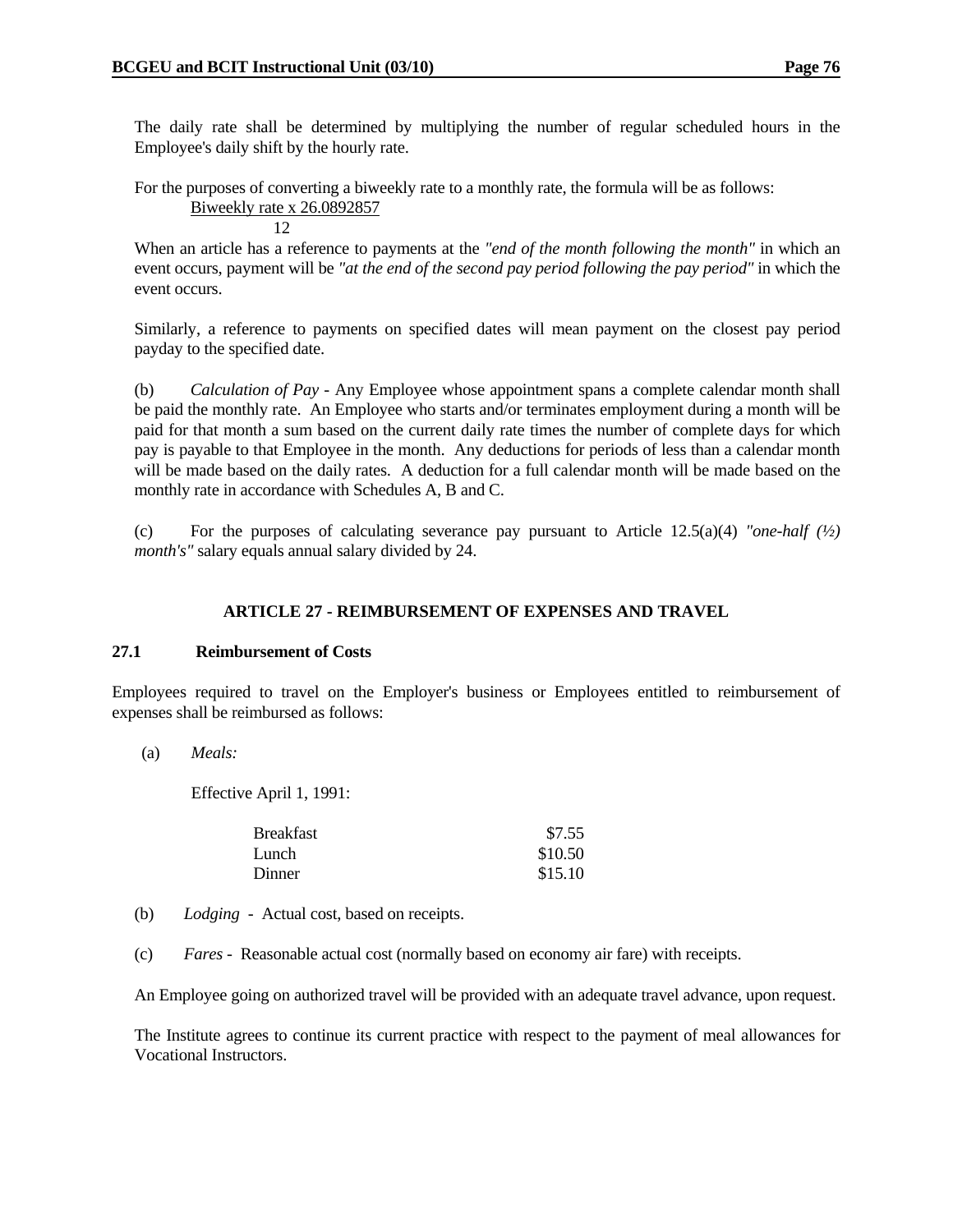### **27.2 Type of Accommodation**

It is agreed and understood that where the Employer supplies lodging using community services that, whenever possible, the Employee will be entitled to single accommodation and that the sharing of the room with other Employees will not be required except under unusual circumstances, such as where sufficient accommodation is not available. Where the Employee is sharing his/her accommodation with persons other than Employees entitled to lodging, or where the Employee is using accommodation in excess of single accommodation, the Employee will be responsible for all lodging costs in excess of single accommodation.

### **27.3 Temporary Assignment Travel**

When an Employee is assigned temporarily to a work site within the Province that is so far removed that he/she is unable to return to his/her designated headquarters at the end of each workday, the following conditions shall apply:

 (a) Travel between his/her place of temporary accommodation and the work site shall be considered as time worked.

 (b) Employees shall be provided with return economy air fare in order to allow them to return to their place of residence and return to the work site at the end of each workweek on the Employee's time.

Employees who choose not to return to their place of residence shall not receive the return air fare.

 (c) This article does not apply to Employees who participate in the Employer's training programs as a condition of employment.

 (1) in-service Employees participating in such training programs shall be afforded the opportunity of returning to their headquarters for a weekend at the end of a two (2) week period at the Employer's expense;

 (2) travel shall be on the Employee's time and accommodation expenses for the weekend period, if any, shall be the Employee's responsibility. The Employer shall determine the mode of transportation to be taken by the Employee.

### **27.4 Travel Conditions**

 (a) Employees required to travel outside the Province shall be reimbursed for receipted expenses incurred in the course of their duties. Receipts shall not be required for expense categories currently paid without receipt within British Columbia. Types and amounts of receipted expenses that will be reimbursed outside the Province will be pre-authorized.

- (b) (1) Employees will be provided reasonable stopover time where required, in view of fatigue occasioned by international travel;
	- (2) guidelines shall be established by the Labour/Management Committee.

 (c) Hours of work for Employees on travel shall not be more than seven (7) hours per day exclusive of meal periods, or not more than seventy (70) hours per two (2) week period, except that working hours need not be prescribed within set periods on the clock but should meet the requirements of the assignments.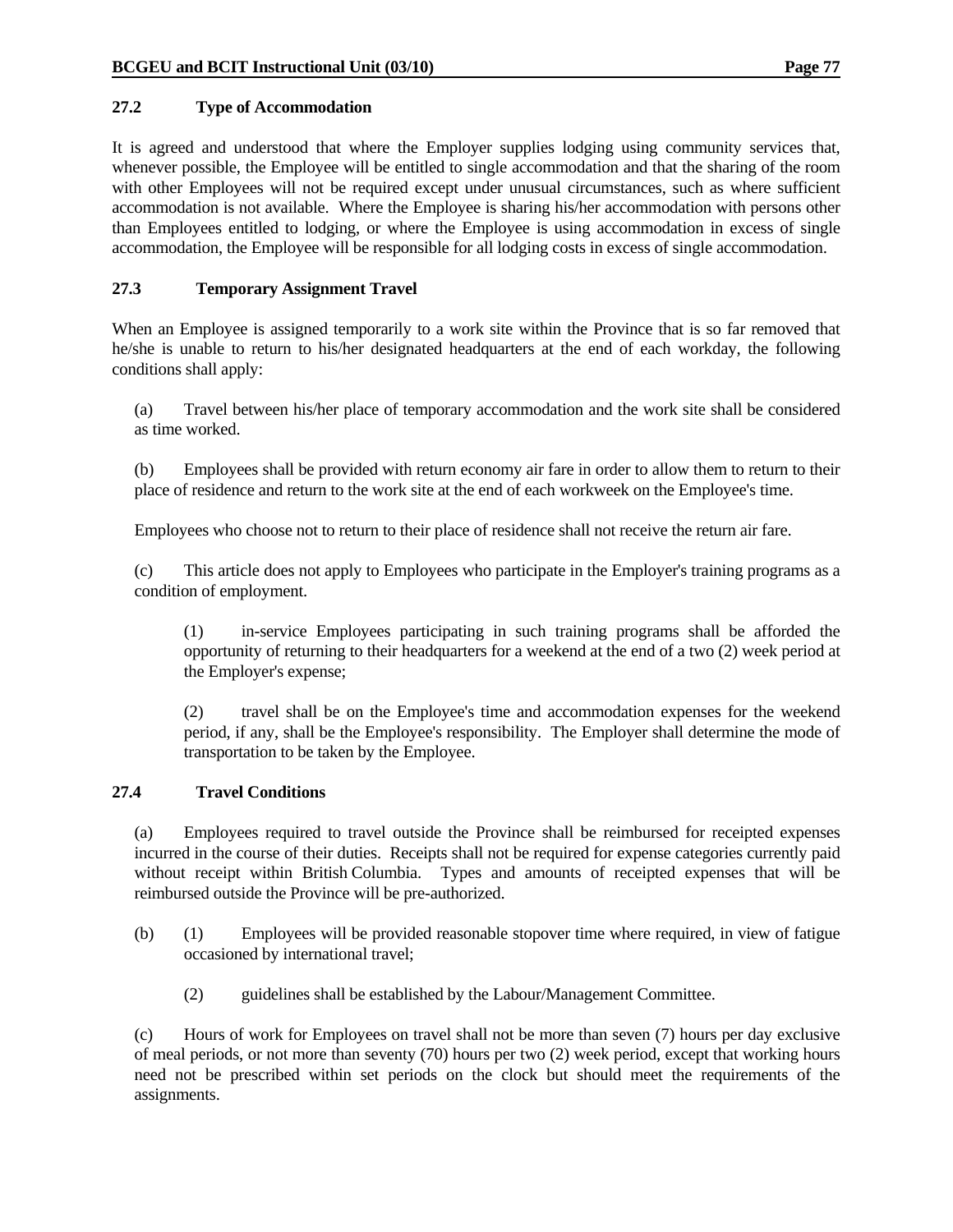# **27.5 Recreational Use of Employer's Vehicles and Communication Facilities**

It is the intent of the Employer that, where Employees are required to obtain accommodation at a point distant from their place of residence they will be permitted reasonable personal use of an Employer's vehicle, if available, during their non-working hours.

The Employer recognizes the frequent isolation of some of the Employees as a result of the nature and location of the Employer's operations. The Employer, therefore, agrees to permit reasonable personal use by Employees of the communication facilities at the work site.

# **27.6 Vehicle Allowance**

An Employee shall be reimbursed for use of vehicle on the Employer's business when required to use the Employee's vehicle in the performance of the Employee's duties. The payment shall cover distance to and from the Employee's place of residence when the Employee is required to have his/her vehicle at work for use in the performance of duties. The rate of reimbursement shall be: effective the signing date of this Agreement, thirty-two cents (32 $\varphi$ ) per kilometre or fifty-one cents (51 $\varphi$ ) per mile.

# **27.7 Hosting Expenses**

Where Employees have guest speakers, recruiting officers, consultants, community relations personnel, or other non-service personnel at their work place in the course of their duties, they shall, subject to prior approval, be reimbursed for reasonable expenses upon production of receipts.

# **27.8 Expenses Within Headquarters Area**

An Employee in performing his/her duties within his/her headquarters area may claim unusual and/or extraordinary out-of-pocket expenses, subject to approval by the Employer.

It is agreed that payment for out-of-pocket expenses is intended to include payment for meals where the situation warrants. It is not the intention to pay meal allowances where the Employee can be reasonably expected to provide his/her own meal.

# **27.9 Late Night Transportation**

An Employee required to work other than the Employee's normal working hours and who must travel to or from home between 11:00 p.m. and 6:00 a.m., shall be reimbursed for the actual cost of commercial transportation upon presentation of a receipt.

# **27.10 Relocation Expenses**

Regular Employees who have to move from one geographic location to another after winning a competition or at the Employer's request, shall be entitled to relocation expenses in accordance with the agreed upon established regulations. This provision will also apply to temporary Employees who have completed two hundred (200) days within a fifteen (15) month period.

# **27.11 Telephone Allowance**

Employees on travel status who are required to obtain overnight accommodation shall be entitled to claim for one (1) fifteen (15) minute telephone call home to or within British Columbia, for the first night away and then for every three (3) consecutive nights away thereafter.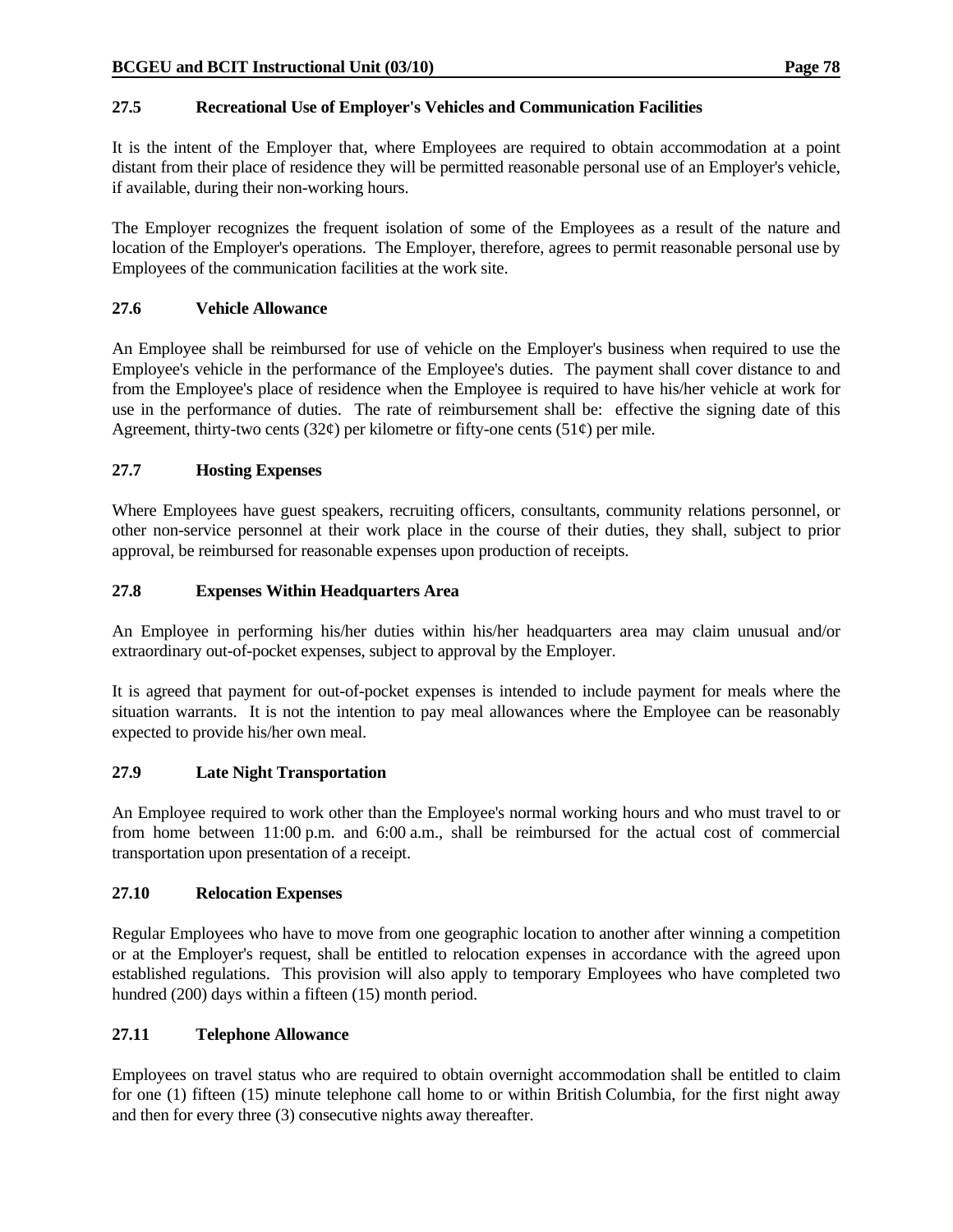### **27.12 Vaccinations/Inoculations**

Employees on Employer business outside of Canada should be reimbursed for the cost of vaccinations/inoculations not covered by B.C. Medical but that are recommended by their family physician or requested by immigration authorities.

### **ARTICLE 28 - CLASSIFICATION AND RECLASSIFICATION**

### **28.1 Classification Specifications**

The Employer agrees to supply the President of the Union or his/her designate with the classification specifications for those classifications in the Bargaining Unit.

### **28.2 Job Evaluation Plan**

 (a) The Employer agrees that no job evaluation plan pertaining to positions covered by this Agreement will be introduced without the mutual agreement of the Parties.

 (b) To facilitate the orderly introduction or change in job evaluation plans, a Joint Job Evaluation Committee shall consist of an equal number of representatives of each Party.

 (c) The Committee shall formulate the job evaluation plans used within the Bargaining Unit and shall make joint recommendations to the Bargaining Principals for ratification.

 (d) The Committee may direct the formation and establish the terms of reference of subcommittees to undertake the mechanics of any study approved by this Committee.

 (e) Introduction and establishment of mutually agreed-upon job evaluation plans shall be subject to mutual agreement as to timing, in conjunction with Article 28.3.

 (f) The Employer may update classification standards where it does not change the relative value of a classification or impact on a classification series. When revised classification standards are issued by the Employer, copies will be filed with the President of the Union.

 (g) The Committee shall review any legislation enacted by the Government of British Columbia specific to pay equity that affects the Bargaining Unit, and shall recommend to the Labour/Management Committee the means of implementing such legislation for the Bargaining Unit.

### **28.3 Classification and Salary Assignments**

When a new or substantially altered classification covered by this Agreement is introduced, the rate of pay shall be subject to negotiations between the Employer and the Union. If the Parties are unable to agree on the rate of pay for the new or substantially altered classification, within ten (10) days of their first meeting or such other period as agreed by the Parties, the Employer may implement the classification and attach a salary. The matter may then be referred to a board of arbitration pursuant to Article 8 of this Agreement. The new rate of pay shall become effective on a date agreed upon by the Parties or as determined through the arbitration process.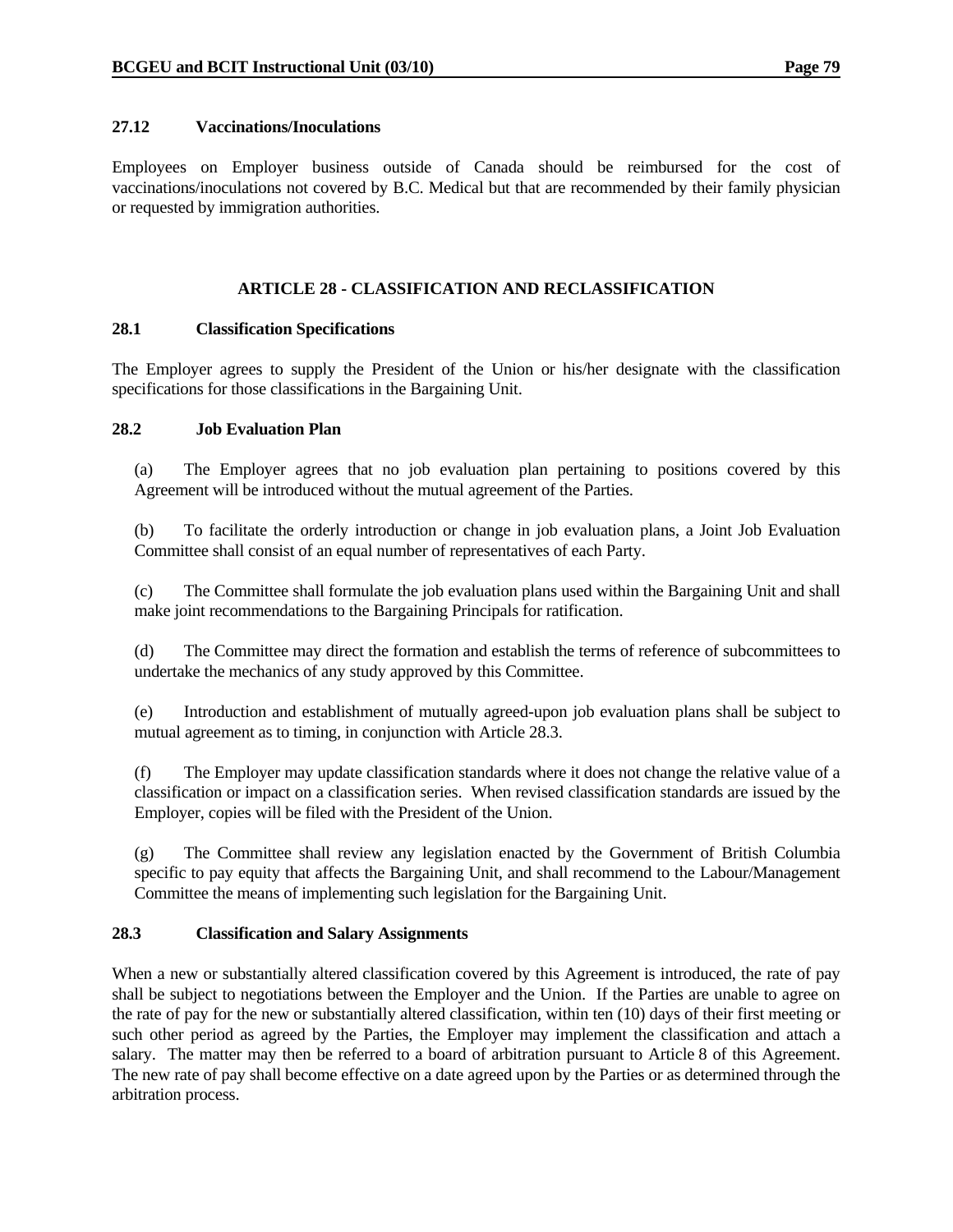### **28.4 Classification Appeal Procedure**

An Employee shall choose the right to appeal the classification of the position he/she occupies through the Union. The contents of this article are subject to appeal and adjudication through the arbitration procedure in Article 8 of this Agreement.

 (a) If an Employee believes that the position he/she occupies is improperly classified, he/she shall discuss the classification or grade with his/her immediate supervisor.

 (b) The supervisor shall, upon request, provide the Employee with a written statement of duties and responsibilities.

 (c) Upon request, the Employee and his/her immediate supervisor shall discuss this statement by comparison with the classification specification(s).

 (d) If there is a dispute between the supervisor and an Employee concerning the classification or grade of the position he/she occupies, or if the Employee believes there is a conflict between his/her classification specification and the statement of duties, the Employee may request a review to be performed by the Manager, Advisory Services or his/her designate.

 (e) The Manager, Advisory Services or his/her designate shall render a decision pursuant to Article 28.4(d) within thirty (30) days of receipt of the request.

 (f) The Employee may be required to complete a Job Description Questionnaire to assist in this review. The Employee may request and receive a full explanation of the decision of the Manager, Advisory Services.

 (g) The Employee shall, if a dispute still exists, have the right to appeal the decision of the Manager, Advisory Services, to arbitration pursuant to Article 8 of this Agreement.

 (h) If a change in classification is made, any change in the rate of pay shall be effective the date the request was submitted to the Manager, Advisory Services.

### **28.5 Elimination of Present Classification**

The Employer agrees to consult with the Union prior to the elimination of any classification included in this Agreement.

# **ARTICLE 29 - LABOUR/MANAGEMENT COMMITTEE**

### **29.1 Establishment of Labour/Management Committee**

There shall be established one Labour/Management Committee composed of members equal in number, represented by the Employer and the Union. The minimum size of this Committee shall be two (2) Union representatives and two (2) Employer representatives, and the maximum size shall be four (4) Union representatives and four (4) Employer representatives. This Committee may call upon additional persons for technical information or advice. The Committee may establish subcommittees or ad hoc committees as it deems necessary and shall set guidelines and operating procedures for such committees.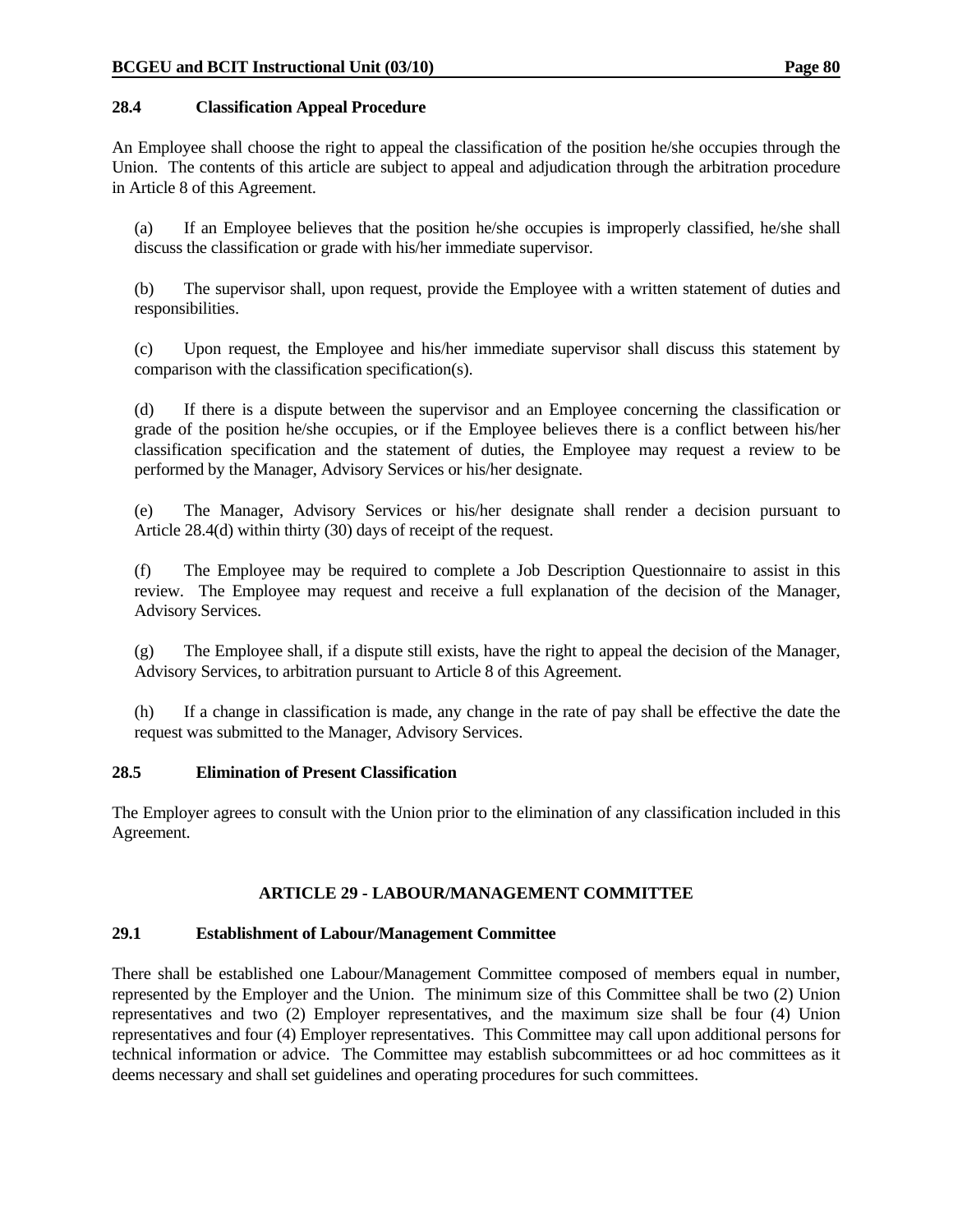### **29.2 Meetings of Committees**

The Committee shall meet at least once every sixty (60) days or at the call of either Party at a mutually agreeable time and place. Employees shall not suffer any loss of basic pay for time spent on this Committee.

### **29.3 Chairperson of Committee**

An Employer representative and a Union representative shall alternate in presiding over meetings.

### **29.4 Responsibilities of Committee**

The Committee shall not have jurisdiction over wages or any other matter of collective bargaining, including the administration of this Agreement. The Committee shall not supersede the activities of any other committee of the Union or of the Employer and shall not have the power to bind either the Union or its members or the Employer to any decisions or conclusions reached in their discussions.

The Committee shall have the power to make recommendations to the Union and the Employer on the following general matters:

 (a) Reviewing matters, other than grievances, relating to the maintenance of good relations between the Parties;

(b) Correcting conditions causing grievances and misunderstanding.

# **ARTICLE 30 - SECONDMENT**

### **30.1 Definition**

A process by which the Employer may assign an Employee to another agency, board, society, commission, or Employer not subject to this Agreement.

### **30.2 Notice of Secondment**

The Employer agrees to make every effort to provide an Employee with four (4) weeks' written notice of secondment. Where possible, the written notice of secondment shall indicate the term of secondment.

### **30.3 Provisions of BCGEU Agreements to Apply**

The provisions of the applicable current Union/Employer Collective Agreement will apply to seconded Employees. The agency, board, society, commission, or Employer to which the Employee is seconded will receive written notice of this Article and will be provided with copies of the Agreement.

# **30.4 Employer's Representative Designated to Handle Grievances at the Second Step**

The Employer will inform the Employee of the Employer's representative designated to handle grievances at the second step. Where a seconded Employee has a grievance, the Employee will discuss the grievance with his/her supervisor. Failing resolution, the Employee may submit a written grievance, through a steward nominated by the Union, to the second step of the grievance procedure.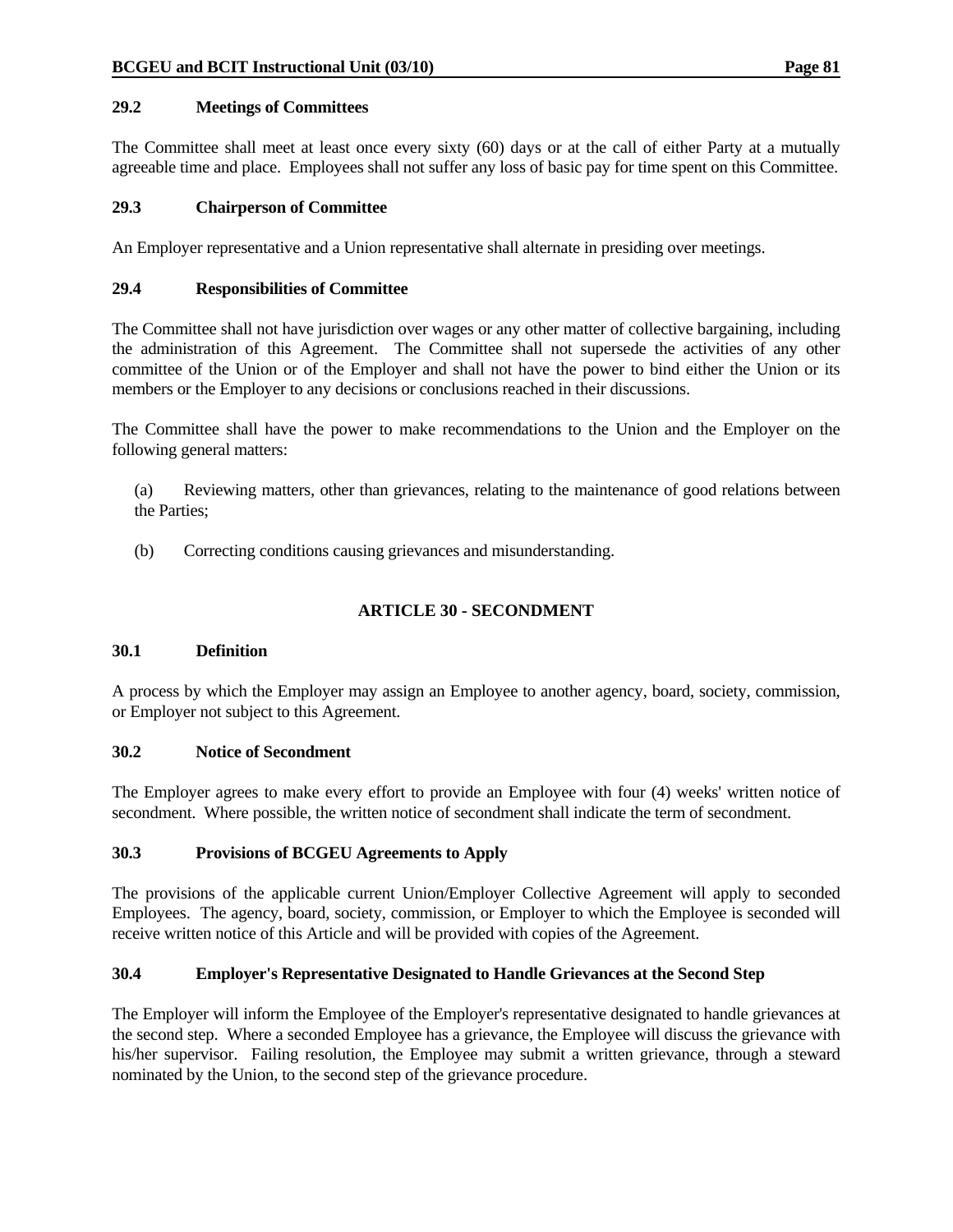# **ARTICLE 31 - TEMPORARY EMPLOYEES**

### **31.1 Temporary Employees**

 (a) All appointments shall be made to regular status except those appointed as a temporary (see Definition 5 - Employee).

 (b) An Employee appointed as a temporary under this Article who accrues four and one-half (4½) calendar months (97.875 days) over a seven (7) calendar month period (152.25 days) will be appointed as a regular Employee.

 (c) Temporary Employees who accept appointments which will result in their attaining regular Employee status by virtue of Article 31.1(b), will receive a letter of appointment from the Institute:

(1) confirming their date of regularization, and

 (2) confirming the date upon which their appointment will end. This shall serve as the temporary Employee's notice of layoff. The provisions of Articles 12.2 and 12.4 shall have no application in these circumstances.

(d) A temporary Employee receiving notice pursuant to  $(c)(2)$  above shall, upon the completion of that temporary appointment, be considered to be a regular Employee on recall.

 (e) Nothing in this article shall be construed to mean that an Employee under the above terms shall have an automatic right to a regular position other than by the posting procedure or the terms of 31.1(b).

### **31.2 Temporary Employees - Vacation**

Temporary Employees referred to in this Article shall receive a letter of appointment stating the terms and conditions of employment. They shall receive vacation pay of six percent (6%) and statutory holidays in accordance with applicable legislation or Article 16.1. Temporary Employees shall receive compensation for paid holidays pursuant to Article 16.7.

# **31.3 Temporary Employees – In-Service Applicants for Postings**

Employees appointed under 31.1 above shall be considered as in-service applicants for the purposes of *"postings"* when they have accumulated one hundred twenty (120) days' service seniority within a twelve (12) month period.

### **31.4 Temporary Employees – Available Benefit Plans**

Persons hired under the terms of 31.1 above may opt into the benefit plans available to regular Employees provided they are employed for a period in excess of twenty-nine (29) continuous days.

# **31.5 Temporary Employees - Seniority**

 (a) For the purpose of this Article, service seniority shall mean the length of service as a temporary Employee of the Institute.

(b) For the purpose of layoff and recall, a temporary Employee who has worked in excess of thirty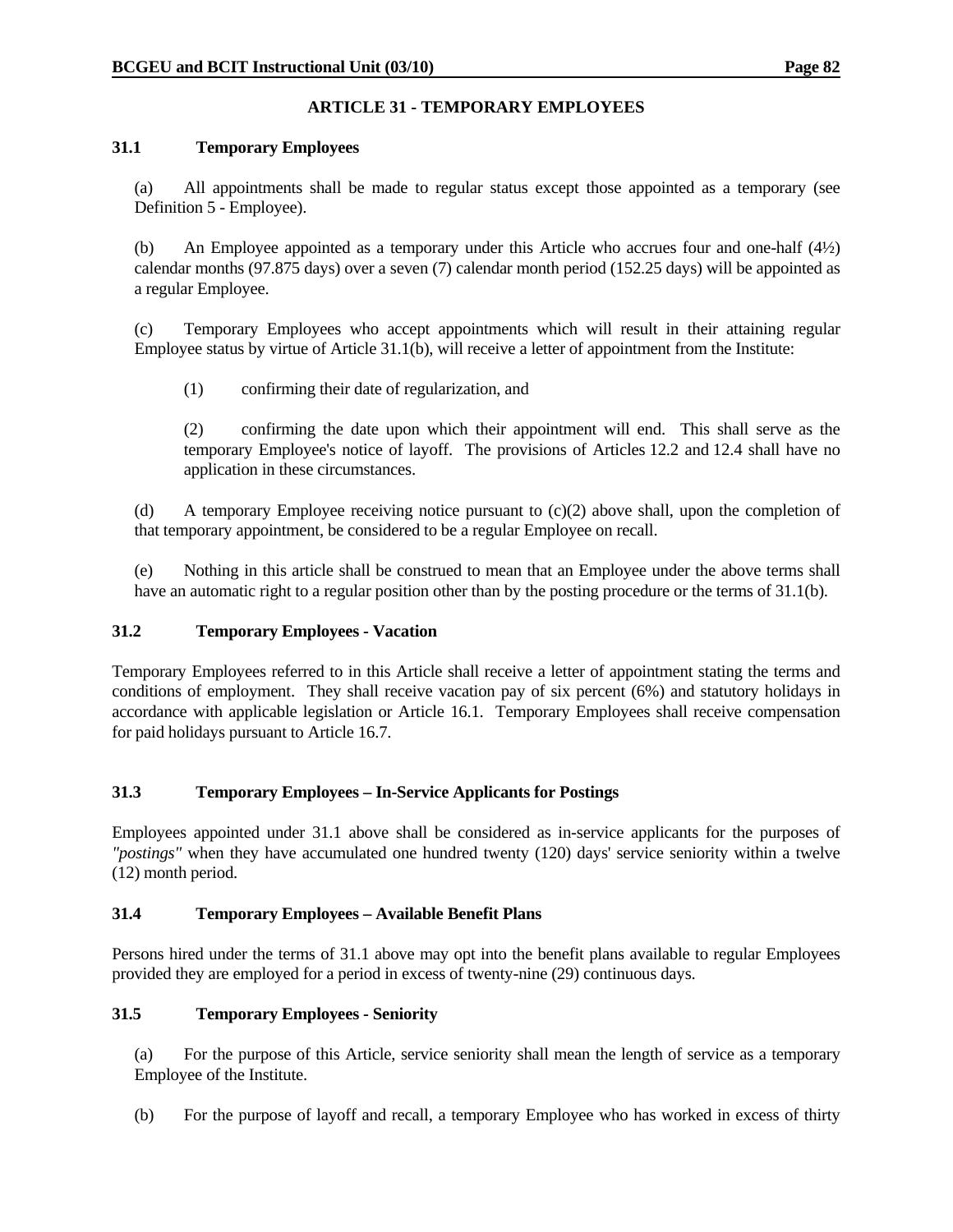(30) days shall accumulate service seniority within a specialization.

 Upon completing thirty (30) working days (straight-time shifts), a temporary Employee's seniority shall include the accumulated thirty (30) working days.

 (c) Subject to Article 31.6 of this Agreement, an Employee shall retain his/her service and classification seniority if he/she is transferred by the Employer from one seniority unit to another.

 (d) A temporary Employee transferred to the Institute from the Public Service on April 1, 1978 shall retain his/her length of service seniority acquired in the Public Service for the purpose of determining his/her length of service seniority with the Institute.

 (e) The Employer shall maintain a separate service seniority list of all temporary Employees by specialization. An up-to-date temporary service seniority list shall be sent to the President of the Union within sixty (60) days of the signing of the agreement and prior to the expiry of the agreement.

### **31.6 Temporary Employees - Loss of Seniority**

A temporary will lose his/her service and classification seniority when:

- (a) he/she is terminated for just cause;
- (b) he/she voluntarily terminates or abandons his/her position;
- (c) he/she is on layoff for more than six (6) months;

 (d) he/she is unavailable or declines two (2) offers of re-employment in which the duration and nature of work is reasonably similar to that which he/she carried out prior to layoff;

(e) he/she becomes a regular.

### **31.7 Temporary Employees - Layoff and Recall**

 (a) Layoff of temporary Employees shall be in reverse order of service seniority within a specialization.

 (b) Temporary Employees on layoff shall only be recalled after regular Employees in order of service seniority within the specialization grouping provided the temporary Employee has the necessary skills, abilities and qualifications to carry out the work which is available.

Upon completion of temporary or CE/IS work and for the purposes of Article 31.6(c), he/she shall reestablish his/her right to a further six (6) months of recall.

 (c) Notwithstanding 31.7(a), temporary Employees hired for seasonal work or a term certain shall be laid off upon completion of the season or term and shall be subject to recall procedures in accordance with 31.7(b).

 (d) Temporary Employees hired for special projects, as mutually agreed between the Employer and the Union, or temporary Employees hired under the auspices of the Ministry of Labour's Special Employment Programs, shall be considered terminated for cause in accordance with Article 31.6(a) of this Agreement upon completion of their project or program.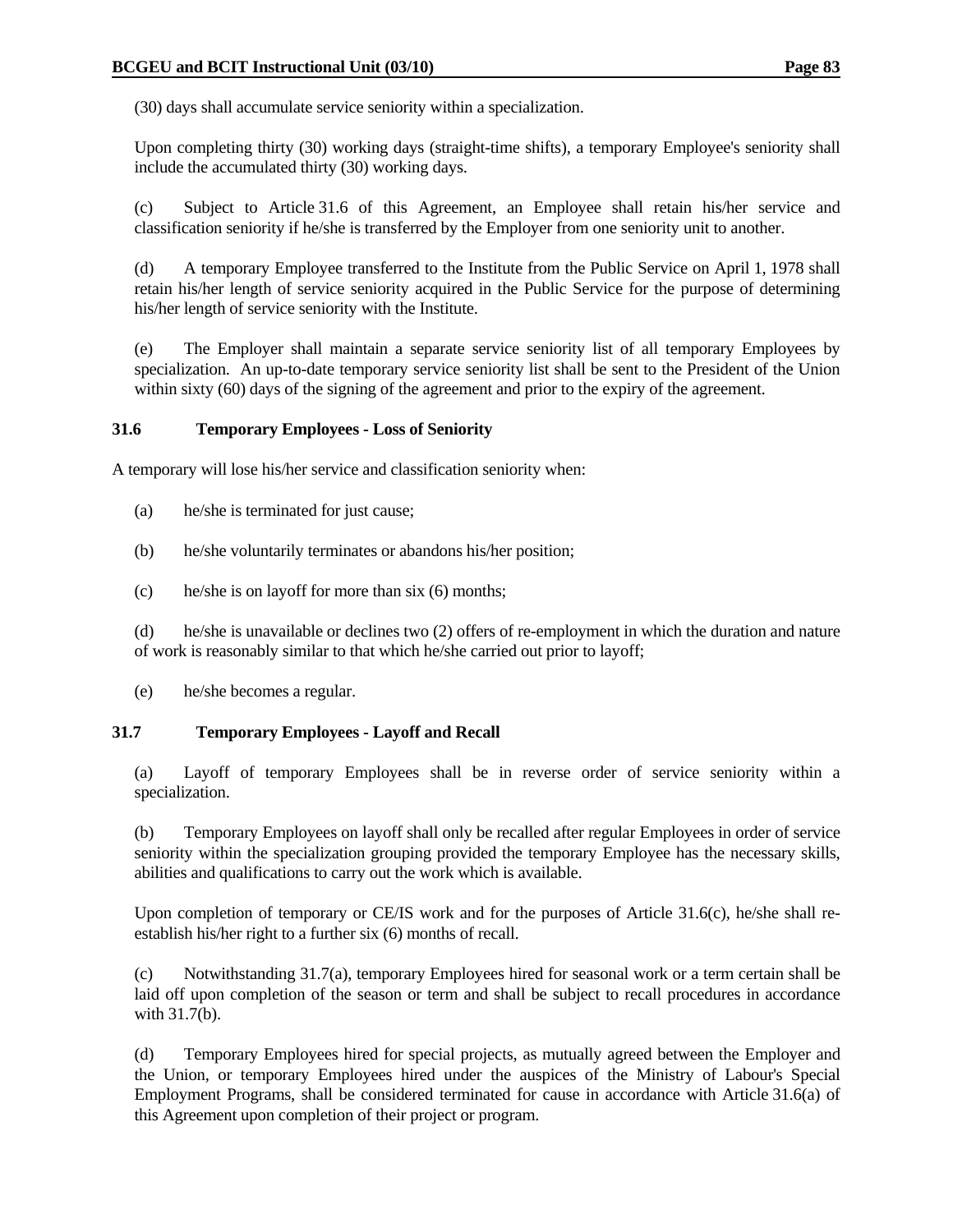### **31.8 Temporary Employees – Article Exceptions**

Except as otherwise noted in this Article, the provisions of Articles 10, 12, 17, 18, 20 and 24 of this Agreement do not apply to temporary Employees.

### **ARTICLE 32 - CONTINUING EDUCATION/PART-TIME STUDIES/INDUSTRY SERVICES (CE/PTS/IS) PROGRAMS AND COURSES**

### **32.1 Definitions**

 (a) *"Continuing Education/Part-time Studies/Industry Services Employee"* - an instructor hired to teach courses within the terms and conditions set out in Article 32.

 (b) Industry Services programs and courses are those Vocational training activities which provide a variety of customized educational services to individual Employers and organizations on a client-demand basis. The work in providing these services is cost recoverable within a contractual framework between the Institute and the client. Industry Services training and related work is delivered at a site usually specified by the client, Employer or organization. Industry Services training and related work may be delivered at a campus site of the Institute.

 (c) Continuing Education/Part-Time Studies programs and courses are those vocational programs which are not part of the regular, on-going, full-time programming. CE/PTS programs and courses are generally offered on a term basis with a set number of hours and duration less than full-time programming. As part of the Institute's educational service to the public, these programs and courses are usually delivered on campus outside the first shift hours.

### **32.2 General Conditions**

 (a) Instructors hired to teach CE/PTS/IS programs and courses shall be appointed and employed within the terms and conditions as set out in this Article.

 (b) All Employees who teach CE/PTS/IS programs and courses shall, as a condition of employment, become members of the B.C. Government and Service Employees' Union and have dues deducted on the basis of all hours worked in accordance with Articles 3 (Union Security) and 4 (Check-off of Union Dues).

 (c) Regular and temporary Instructors who are interested in an opportunity to teach CE/PTS/IS programs and courses must register with the appropriate Associate Dean by providing a resume outlining training, education, experience and area of specialization.

 (d) Instructors, whether employed full-time or on layoff, who have applied in accordance with (c) above, shall be given right of first refusal to instruct these programs and courses within their current, or if on layoff, their last designated headquarters provided they have the necessary skills, abilities and qualifications to perform the work.

- (e) (1) Regular Instructors, Instructors on layoff, and Instructors hired to teach Industry Services courses shall be paid in accordance with rates identified in Schedules A, B and C.
	- (2) Regular Instructors, Instructors on Layoff, and Instructors hired to teach CE/PTS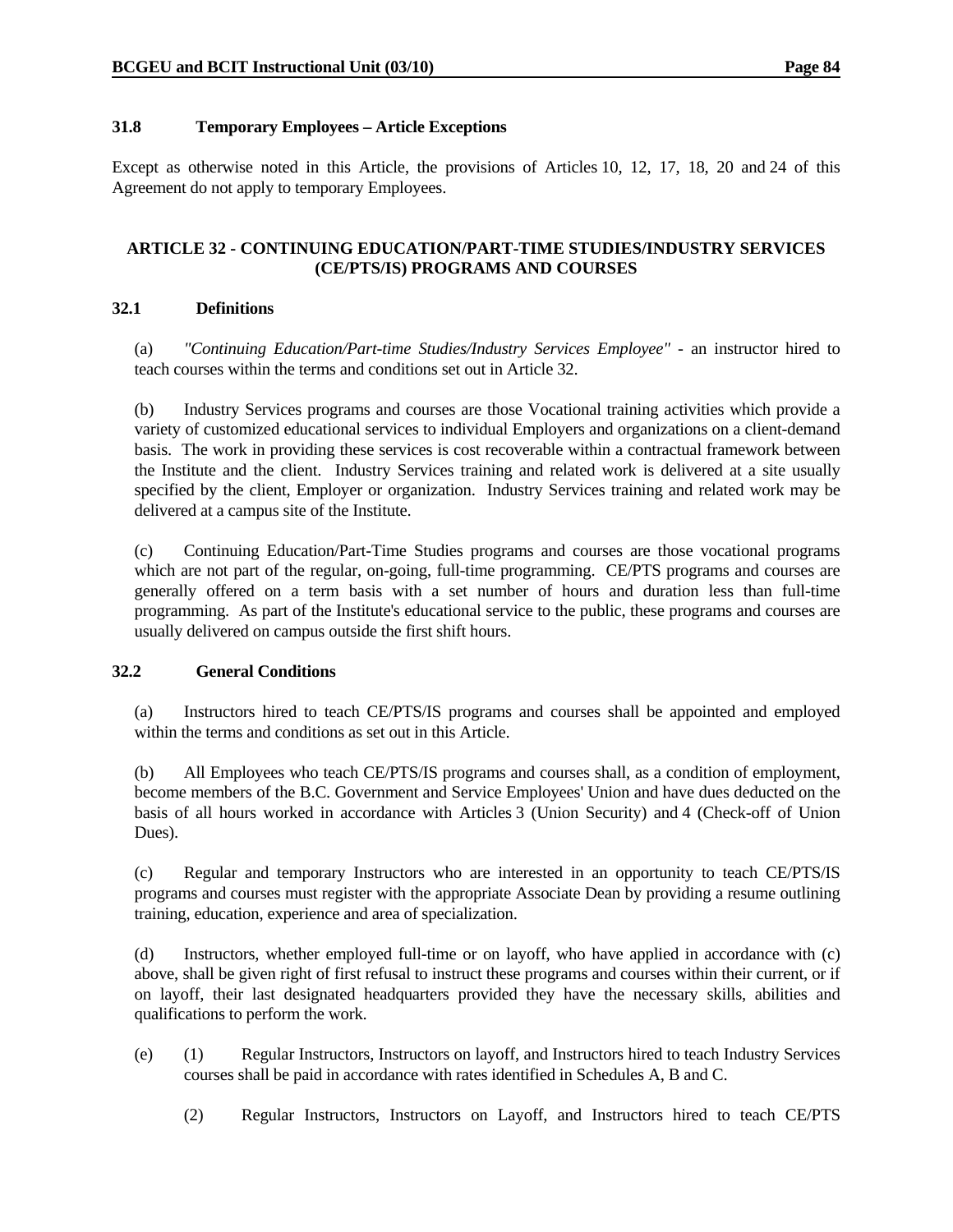programs and courses shall be paid for such work at one and one-half  $(1/2)$  times his/her current straight-time rate in accordance with rates identified in Schedules A, B and C.

 For the purpose of this Article only, two hundred and forty (240) hours of CE/PTS teaching experience is equivalent to one (1) year of teaching experience.

 (f) A regular or temporary Instructor working on a full-time basis will not instruct more than six (6) hours of Continuing Education courses per week.

 (g) Industry Services programs and courses offered to instructors who are employed full-time or on layoff may be scheduled on a flex-time basis.

 (h) For the purpose of this article, flex-time means the hours worked by an Employee or a group of Employees who are given the authority to:

(1) set their starting and finishing times; and

 (2) set their length of workday within a stated maximum number of hours, subject to meeting the requirements of the Industry Services contract through a biweekly averaging period.

 (i) An Employee hired to teach CE/PTS/IS programs and courses shall be deemed terminated for the purposes of that assignment upon completion of the specific assignment.

 (j) A regular or temporary Employee who is on layoff and who undertakes a CE/PTS/IS assignment shall accrue seniority for all hours worked for the purposes of the application of Articles 11.1, 12.6(a), 31.3 and 31.7(b).

 (k) A CE/PTS/IS Employee shall receive a letter of appointment stating the terms and conditions of employment. They shall receive vacation pay calculated at four (4) per cent of gross earnings for the period of the assignment. Such vacation pay shall be pro-rated and paid out during each pay period.

 (l) CE/PTS/IS Employees shall be paid on a biweekly basis. The cheque will be issued no later than the end of the pay period following the biweekly pay period worked.

 (m) Except as otherwise noted, the provisions of Articles 1, 2, 3, 4, 6, 7, 8, 9, 21, 25, 26.1, 27, 28, 29, 33, 34 and Schedules A, B and C shall apply to instructors hired to teach CE/PTS/IS programs and courses.

 In respect of the above, the specific provisions of Articles 2.6, 2.10, 9.10, 27.3, 27.4, 13.22, 27.9, 27.10, 28.4, 33.1, 33.2, 33.3, 33.5, 33.6, 33.8, 33.10, 33.12, Transfer Regulations and Appendix *"A"* including Part III shall not apply to instructors hired to teach CE/PTS/IS programs and courses.

 (n) In the event that extraordinary circumstances arise affecting the application of this article, the matter shall be referred to the Labour/Management Committee for resolution.

 (o) Where Employees have accepted Industry Services work that is to be delivered at a clientspecified site other than a campus site of the Institute, travel to and from that site shall be at straight-time rates.

 The provisions of this section shall not be construed so as to limit the rights of regular or temporary Employees on layoff.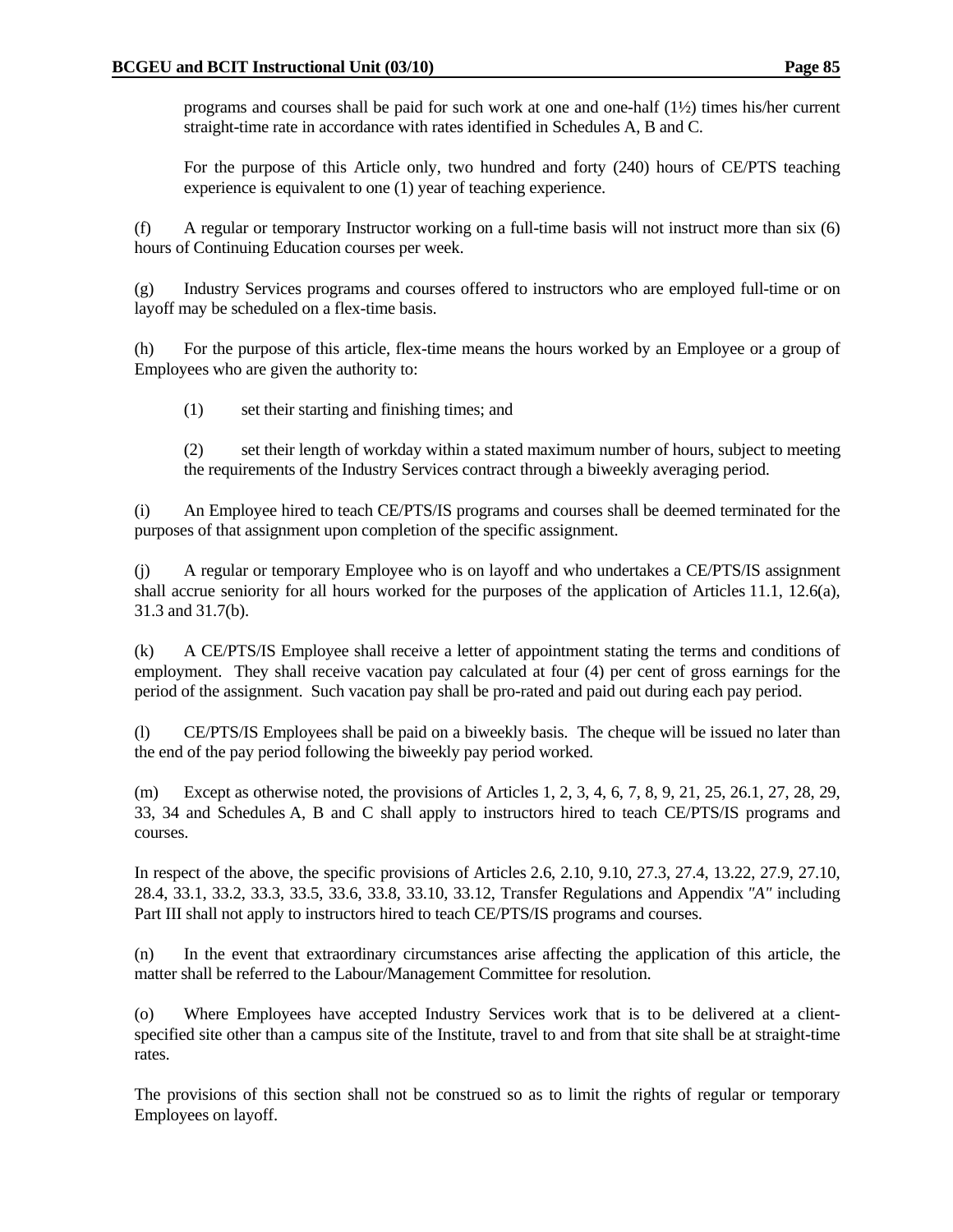### **32.3 Transition of Programs and Courses**

Where CE/PTS/IS programs and courses are on-going on a full-time continuing basis, so that eighteen (18) months of instruction and delivery of the programs occur in a twenty-four (24) month period, the Labour/Management Committee shall meet to review specific courses and programs and make recommendations to the Dean of the School to designate the program(s) as part of the Institute program profile. If the recommendation is accepted by the Dean of the School, the program(s) shall then be placed in an appropriate specialization pursuant to Schedule E, Part II. When this occurs, the provisions of Article 32 shall no longer apply to those specific programs. All other provisions of the Agreement shall then apply.

### **ARTICLE 33 - GENERAL CONDITIONS**

### **33.1 Parking**

The Employer confirms that parking fees will not exceed five dollars (\$5) per Employee per month during the term of this Agreement, and that all Employees will have a parking space within a reasonable distance of his/her work assignment for his/her shift.

### **33.2 Tool Allowances**

All matters with respect to the provision of tools and allowances shall be in accordance with the terms of this Agreement.

### **33.3 Comprehensive Insurance**

The Employer agrees to provide comprehensive insurance covering tools, reference texts and instruments owned by the Employees and required to be used in the performance of their duties at the request of the Employer.

### **33.4 Indemnity**

 (a) *Civil actions* - Except where a joint Union-Employer Committee considers that there has been flagrant or wilful negligence on the part of an Employee, the Employer agrees not to seek indemnity against an Employee whose actions result in a judgment against the Employer. The Employer agrees to pay any judgment against an Employee arising out of the performance of his/her duties. The Employer also agrees to pay any legal costs incurred in the proceedings including those of the Employee.

 (b) *Criminal actions* - Where an Employee is charged with an offence resulting directly from the proper performance of his/her duties and is subsequently found not guilty, the Employee shall be reimbursed for reasonable legal fees.

 (c) *Canada Shipping Act* - Where an Employee is called before a hearing held under the Canada Shipping Act resulting directly from the proper performance of his/her duties, the Employee shall be reimbursed for reasonable legal fees.

 (d) At the option of the Employer, the Employer may provide for legal services in the defence of any legal proceedings involving the Employee (so long as no conflict of interest arises between the Employer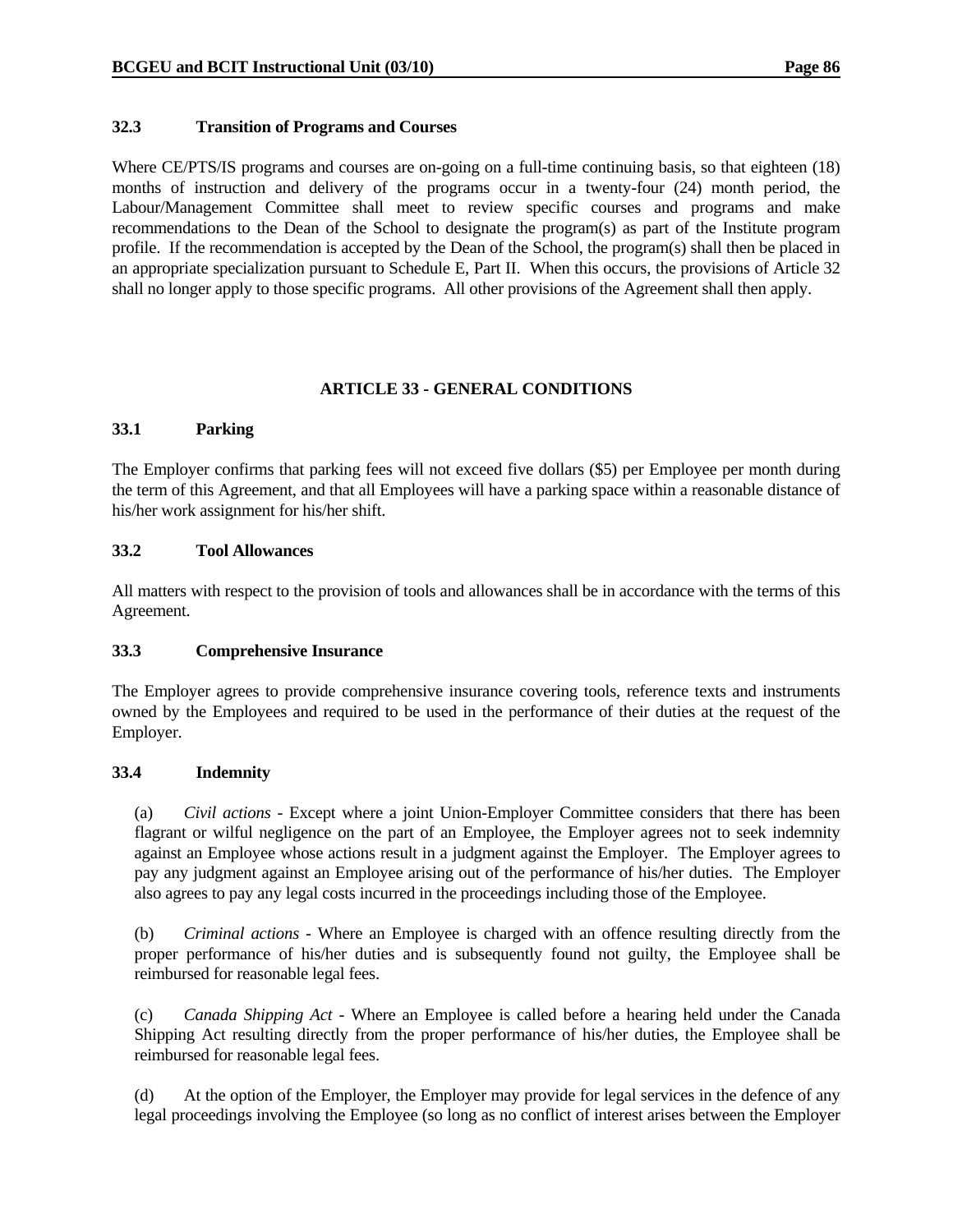and the Employee) or pay the legal fees of counsel chosen by the Employee.

 (e) In order that the above provisions shall be binding upon the Employer, the Employee shall notify the Employer immediately, in writing, of any incident or course of events which may lead to legal action against him/her, and the intention or knowledge of such possible legal action is evidenced by any of the following circumstances:

 (1) when the Employee is first approached by any person(s) or organization notifying him/her of intended legal action against him/her; or

 (2) when the Employee him/herself requires or retains legal counsel in regard to the incident or course of events; or

 (3) where any investigative body or authority first notifies the Employee of any investigation or other proceeding which might lead to legal action against the Employee; or

 (4) when information first becomes known to the Employee in the light of which it is a reasonable assumption that the Employee would conclude that he/she might be the object of legal action; or

(5) when an Employee receives notice of any legal proceeding of any nature or kind.

### **33.5 Payroll Deductions**

An Employee shall be entitled to have deductions from his/her salary assigned for the purchase of Canada Savings Bonds.

### **33.6 Political Activity**

 (a) *Municipal and School Board Offices* - Employees may seek election to Municipal and School Board Offices, provided that:

 (1) the duties of the Municipal or School Board Office other than regular council or board meetings do not impinge on normal working hours as a British Columbia Institute of Technology Employee;

 (2) there is no conflict of interest between the duties of the Municipal or School Board Office and the duties of the British Columbia Institute of Technology.

 Where Municipal Council or School Board meetings are held during the Employee's normal working hours, the Employer shall grant leave without pay to attend such meetings.

 (b) *Federal and Provincial Offices* - There are no restrictions on Employees engaging in political activities on their own time as campaign workers. If an Employee is nominated as a candidate for election, the Employee shall be placed on leave without pay in accordance with Article 19.4(a) to engage in the election campaign. If elected, the Employee shall be granted leave of absence in accordance with Article 19.4(c). If not elected, the Employee shall be allowed to return to his/her former position.

### **33.7 Copies of Agreements**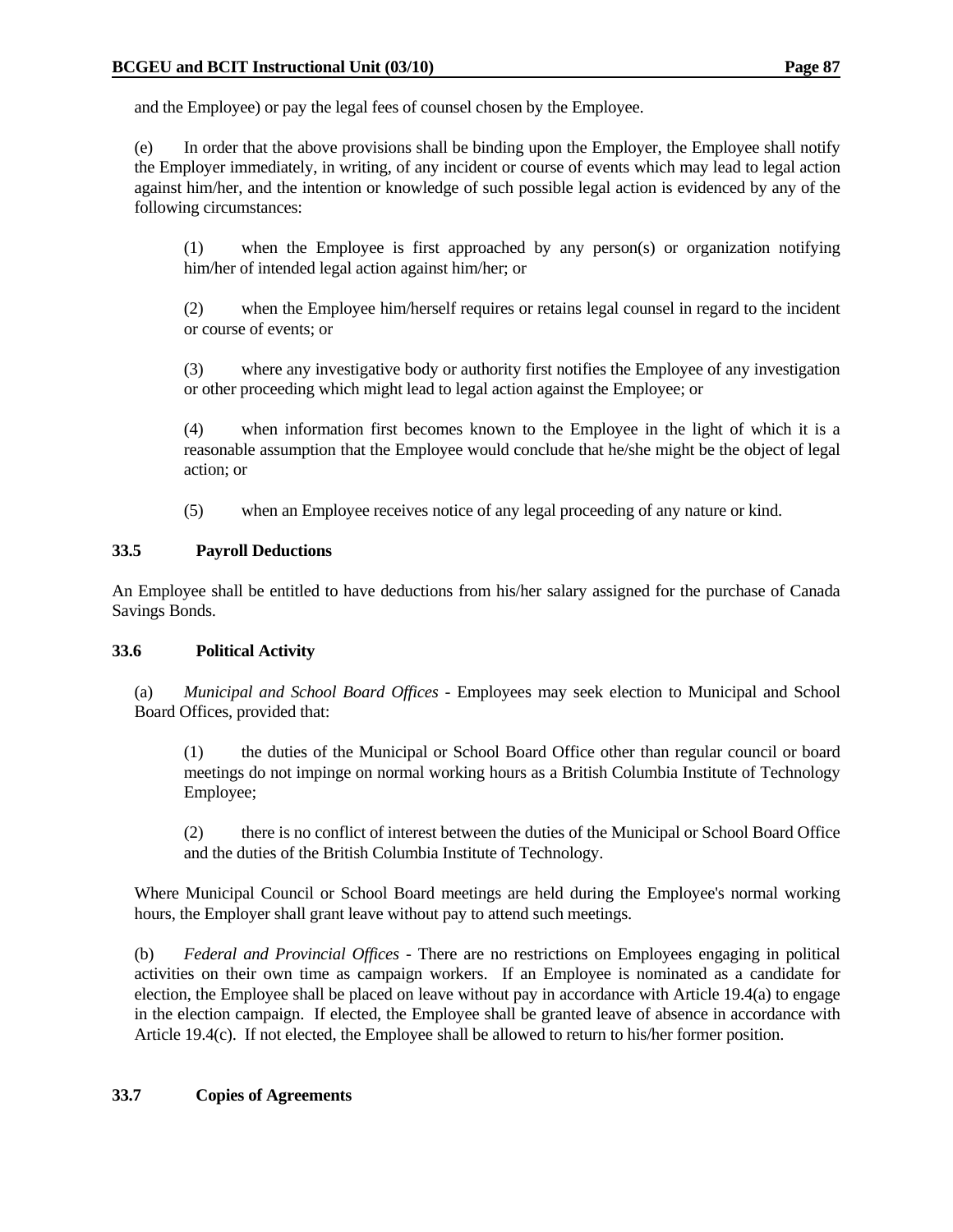The Union and the Employer desire every Employee to be familiar with the provisions of this Agreement, and his/her rights and obligations under it. For this reason, the Employer shall print sufficient copies of the Agreement for distribution by the Union to Employees. All Agreements shall be printed in a union shop and shall bear a recognized union label.

### **33.8 Transfer of Employees Out of the Bargaining Unit**

When the Parties are made aware that Employees will be transferred out of the Bargaining Unit to a corporation, board, agency, government or commission, a joint Employer-Union Committee shall immediately be established. The Committee shall be established to facilitate the orderly transfer of Employees. This article does not cover secondment of Employees.

### **33.9 "Charge Outs"**

It is the intent of the Employer to keep *"charge outs"* to a minimum.

### **33.10 Positions Temporarily Vacant**

 (a) The Employer agrees to make every reasonable effort to ensure that the workloads of regular Employees will not be unnecessarily increased as a result of positions temporarily vacant due to illness, vacation leave or any other reason.

 (b) For purposes of substitution, first refusal will be given to regular Employees qualified by a satisfactory evaluation report and who are in the next classification immediately below that of the substitution.

# **33.11 Damage to Personal Property**

Where an Employee's personal property, excluding private automobiles, utilized in the performance of his/her duties is damaged by a client, or student while the Employee is carrying out his/her duties, and the damages are not covered by Workers' Compensation or Insurance, the Employer shall reimburse the Employee for the necessary repairs or replacement.

### **33.12 Oaths, X-rays and Medical Examinations**

When the Employer requires Employees to take oaths, undergo medical examinations or X-rays as required for employment, the Employer shall grant the necessary time off.

# **33.13 Supply and Maintenance of Equipment**

An Employee shall not suffer a loss in salary in the event that he/she cannot carry out his/her normal duties by reason of the Employer failing to furnish or properly maintain equipment, machinery, supplies, or by reason of power failure or other circumstances occurring at the place of work.

This section shall not apply to short-term relief personnel beyond the day of occurrence.

# **33.14 Physical Fitness**

The Employer and the Union agree to maintain a joint Physical Fitness Committee comprised of one (1) representative from each of the Instructors' and Support components and two (2) Employer designates.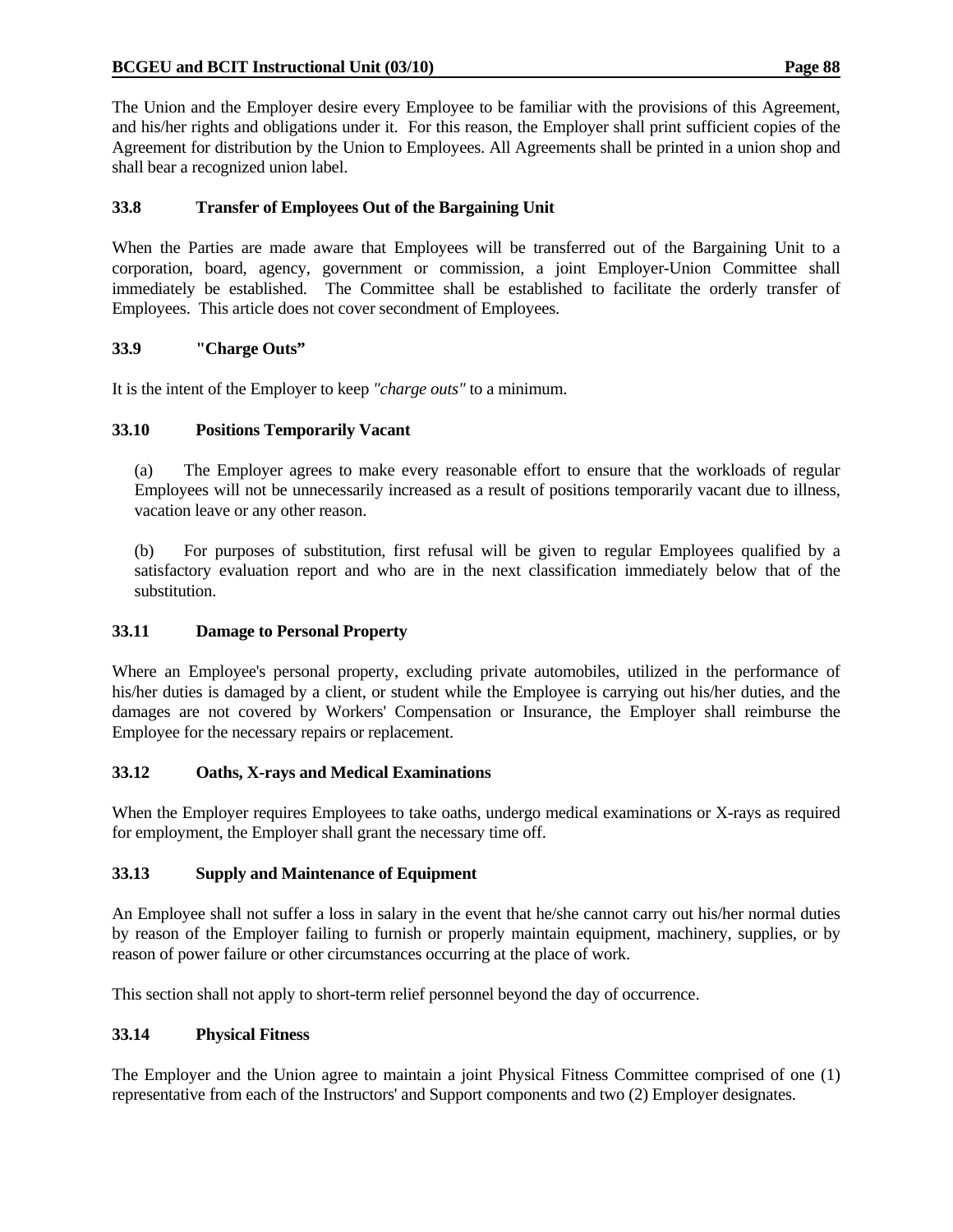### **33.15 Reorganization**

The Parties agree that where there is a reorganization, it shall be implemented in accordance with the following:

 (a) The Employer agrees to give the President of the Union, or his/her designate with as much advance notice as possible of a reorganization within the Institute, which will affect Employees within the Bargaining Unit.

 (b) The Employer agrees to consult first with the Staff Representative and the Bargaining Unit Chairperson and then with the Employees involved for the purpose of discussing the implications of such change prior to the implementation of same.

 (c) Where a position has been identified by the Employer as one that will be affected by the reorganization, the incumbent will be advised in writing by the Employer.

 (d) A steward may, at the request of an Employee, attend all meetings called by the Employer to discuss a proposed reorganization affecting the Employee.

(e) Employee(s) who, as a result of a reorganization, are assigned a position in another department, or campus, or who have a change in reporting relationship, shall not be required to serve another probationary period pursuant to Article 11.9.

# **ARTICLE 34 - TERM OF AGREEMENT**

### **34.1 Duration**

This Agreement shall be binding and remain in effect to midnight, **March 31, 2010**.

### **34.2 Notice to Bargain**

 (a) This Agreement may be opened for collective bargaining by either Party giving written notice to the other Party on or after **January 1, 2010** but in any event not later than midnight, **January 31, 2010**.

 (b) Where no notice is given by either Party prior to **January 31, 2010** both Parties shall be deemed to have been given notice under this section on **January 31, 2010** and thereupon Article 34.3 applies.

 (c) All notices on behalf of the Union shall be given by the President of the Union and similar notices on behalf of the Employer shall be given by the President of the British Columbia Institute of Technology.

### **34.3 Commencement of Bargaining**

Where a Party to this Agreement has given notice under Article 34.2, the Parties shall, within fourteen (14) days after the notice was given, commence collective bargaining.

### **34.4 Change in Agreement**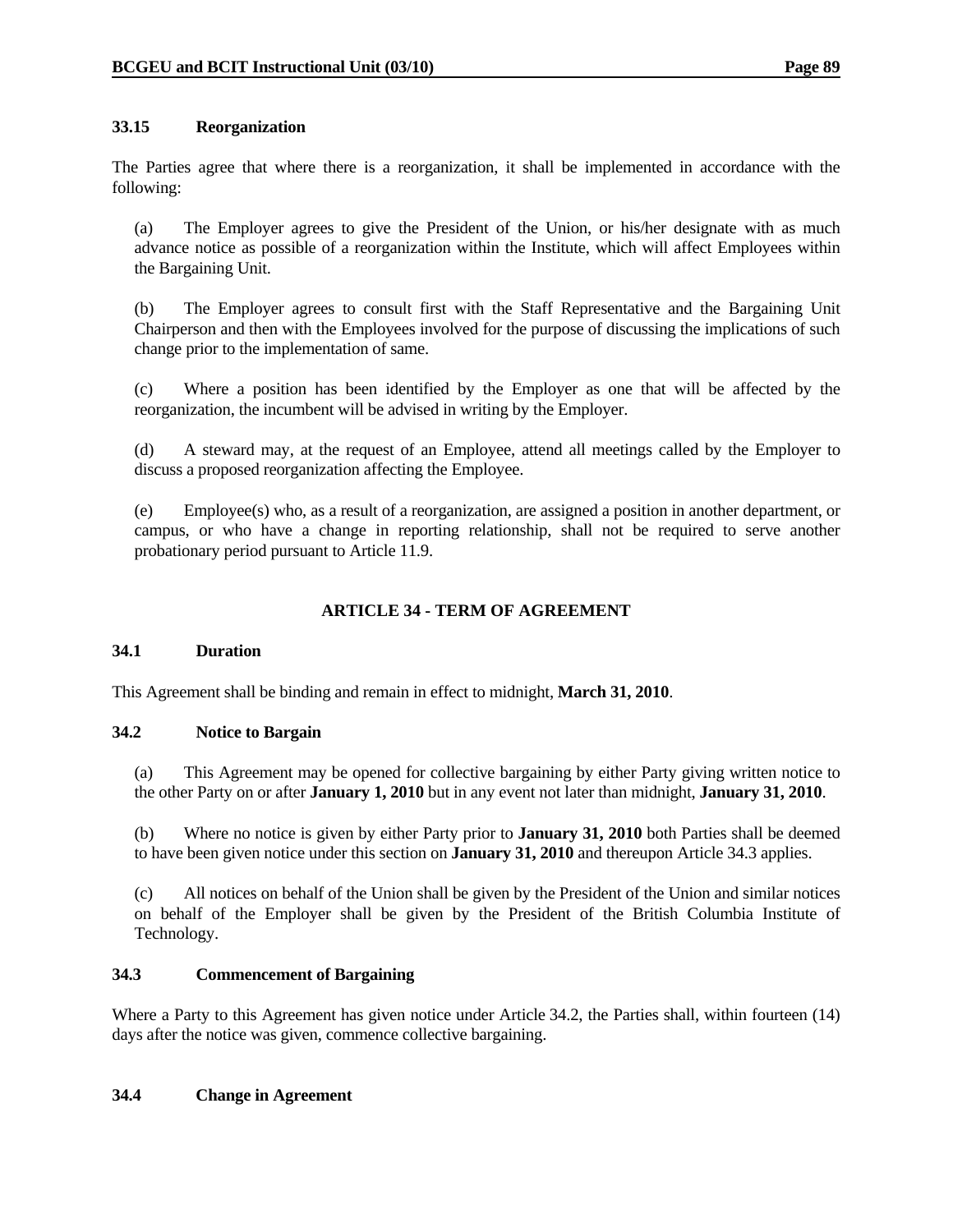Any change deemed necessary in this Agreement may be made by mutual agreement at any time during the life of this Agreement.

# **34.5 Agreement to Continue in Force**

Both Parties shall adhere fully to the terms of this Agreement during the period of bona fide collective bargaining.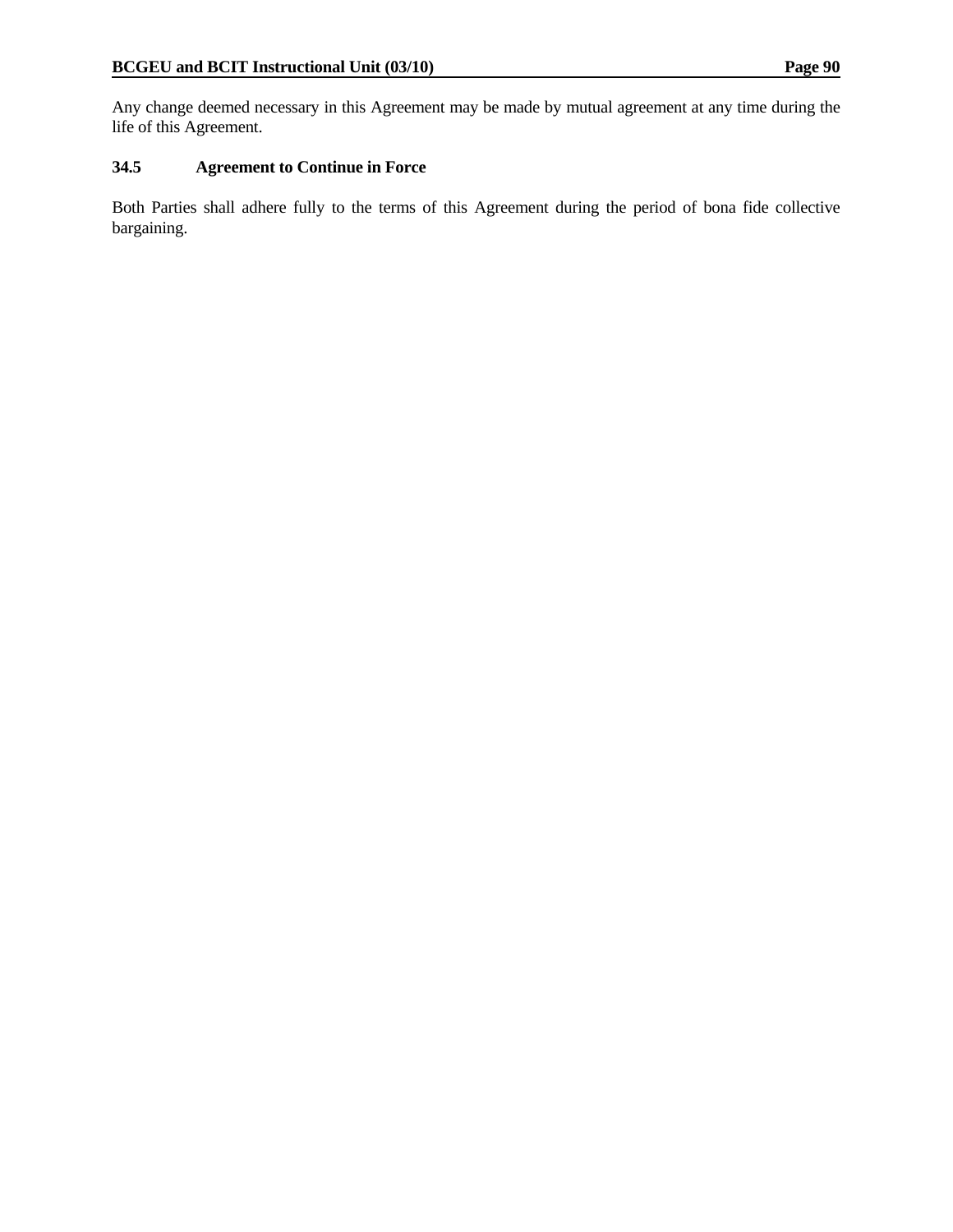# **SIGNED ON BEHALF OF THE UNION: SIGNED ON BEHALF OF THE EMPLOYER:** \_\_\_\_\_\_\_\_\_\_\_\_\_\_\_\_\_\_\_\_\_\_\_\_\_\_\_\_\_\_\_\_\_\_\_\_ \_\_\_\_\_\_\_\_\_\_\_\_\_\_\_\_\_\_\_\_\_\_\_\_\_\_\_\_\_\_\_\_\_\_\_\_\_\_\_ George Heyman, President Tony Knowles, President \_\_\_\_\_\_\_\_\_\_\_\_\_\_\_\_\_\_\_\_\_\_\_\_\_\_\_\_\_\_\_\_\_\_\_\_ \_\_\_\_\_\_\_\_\_\_\_\_\_\_\_\_\_\_\_\_\_\_\_\_\_\_\_\_\_\_\_\_\_\_\_\_\_\_\_ Frank Thorogood, Chair Tomi Eeckhout, Vice President Bargaining Committee Human Resources \_\_\_\_\_\_\_\_\_\_\_\_\_\_\_\_\_\_\_\_\_\_\_\_\_\_\_\_\_\_\_\_\_\_\_\_ \_\_\_\_\_\_\_\_\_\_\_\_\_\_\_\_\_\_\_\_\_\_\_\_\_\_\_\_\_\_\_\_\_\_\_\_\_\_ Brian Proulx, Member Clodine Sartori, Manager Bargaining Committee Labour Relations \_\_\_\_\_\_\_\_\_\_\_\_\_\_\_\_\_\_\_\_\_\_\_\_\_\_\_\_\_\_\_\_\_\_\_\_ \_\_\_\_\_\_\_\_\_\_\_\_\_\_\_\_\_\_\_\_\_\_\_\_\_\_\_\_\_\_\_\_\_\_\_\_\_\_ Clifford Grass, Member<br>
Bargaining Committee Bargaining Committee Bargaining Committee **Bargaining Committee** \_\_\_\_\_\_\_\_\_\_\_\_\_\_\_\_\_\_\_\_\_\_\_\_\_\_\_\_\_\_\_\_\_\_\_\_ \_\_\_\_\_\_\_\_\_\_\_\_\_\_\_\_\_\_\_\_\_\_\_\_\_\_\_\_\_\_\_\_\_\_\_\_\_\_ Chi Wong, Member Lane Trotter Bargaining Committee Bargaining Committee \_\_\_\_\_\_\_\_\_\_\_\_\_\_\_\_\_\_\_\_\_\_\_\_\_\_\_\_\_\_\_\_\_\_\_\_ \_\_\_\_\_\_\_\_\_\_\_\_\_\_\_\_\_\_\_\_\_\_\_\_\_\_\_\_\_\_\_\_\_\_\_\_\_\_ Ken Holmes Guy Ellis Bargaining Representative Bargaining Committee \_\_\_\_\_\_\_\_\_\_\_\_\_\_\_\_\_\_\_\_\_\_\_\_\_\_\_\_\_\_\_\_\_\_\_\_\_\_ Rod Goy Bargaining Committee

 $\frac{\alpha}{\alpha}$  , and the contract of the contract of the contract of the contract of the contract of the contract of the contract of the contract of the contract of the contract of the contract of the contract of the contract

 Dr. Nick Rubidge PSEA Chair, Board of Directors

Date: \_\_\_\_\_\_\_\_\_\_\_\_\_\_\_\_\_\_\_\_\_\_\_\_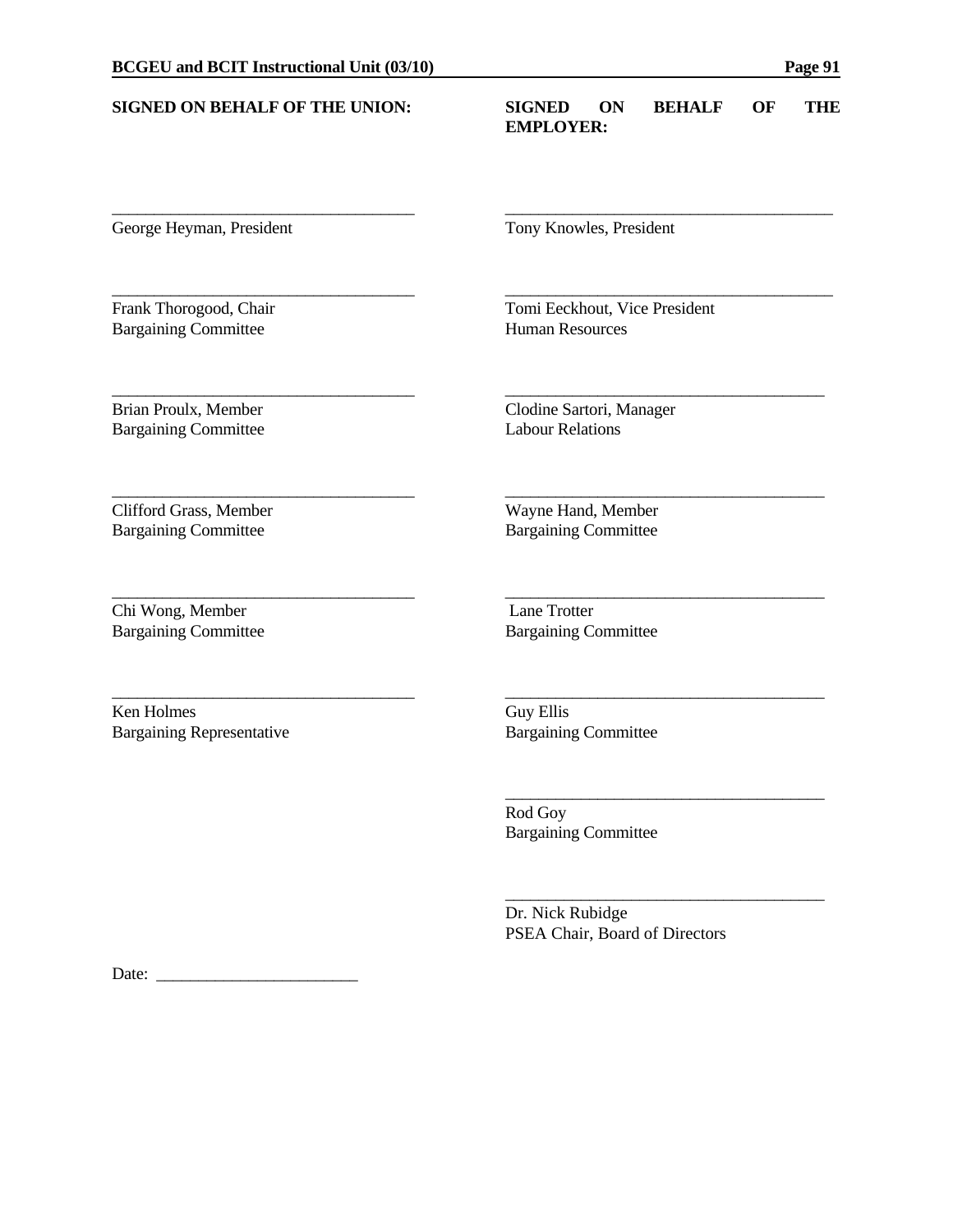### **TRANSFER REGULATIONS**

#### **1.1 Policy**

(1) Transfer expenses will apply:

 (a) to Employees who have to move from one headquarters or geographic location to another after completing their probation period and after winning an in-service competition where the position is permanently located at another headquarters or geographic location;

 (b) to Employees who have to move from one headquarters or geographic location to another at the Employer's request to fill a position which is permanently located at another headquarters or geographic location.

 (2) Transfer expenses will not apply, but instead the applicable travelling, living and moving expenses provided under the Board and Lodging Regulations will apply to the following groups of Employees who will not be considered to be on transfer:

 (a) to field status, and other Employees whose normal duties require move from one temporary headquarters to another or from one assignment to another;

 (b) to field status, and other Employees who are the successful applicant for a posted position, where such position is not permanently located at one headquarters or geographic location, such as is the usual case with field crew positions;

 (c) to apprentice Employees when there is a pre-programmed change in their headquarters or geographic location.

 (3) To Employees entitled to transfer expenses, the Employer will pay travelling, living and moving expenses on transfer in accordance with the following regulations.

### **1.2 Travel Expenses on Transfer**

 (1) *Initial trip to seek new accommodation:* The Employer shall grant, with no loss of basic pay, prior to transfer, at a time mutually agreeable to Employer and Employee, up to five (5) days plus reasonable travel time, to an Employee being relocated and shall reimburse the Employee for travel expenses for the Employee and spouse in accordance with the current regulations. Anytime beyond specified time may be charged against the Employee's annual vacation credits; however, expenses will not be payable. This leave must be for the specific purpose of locating accommodation, with the intent, in as many instances as possible, that furniture and household effects may be delivered directly to the new residence.

 (2) *Travelling expenses moving to new location*. For the purpose of definition, dependents are: spouse, dependent children, and anyone for whom the Employee claims exemption on his/her Federal Income Tax Return.

 The Employer shall reimburse the Employee for travel expenses incurred during the transfer for Employees and dependents, for the actual travel time, plus accommodation and meals up to seven (7) days at the new location, when Employees are unable to move into the new accommodation. Such expense allowances will be in accordance with current regulations.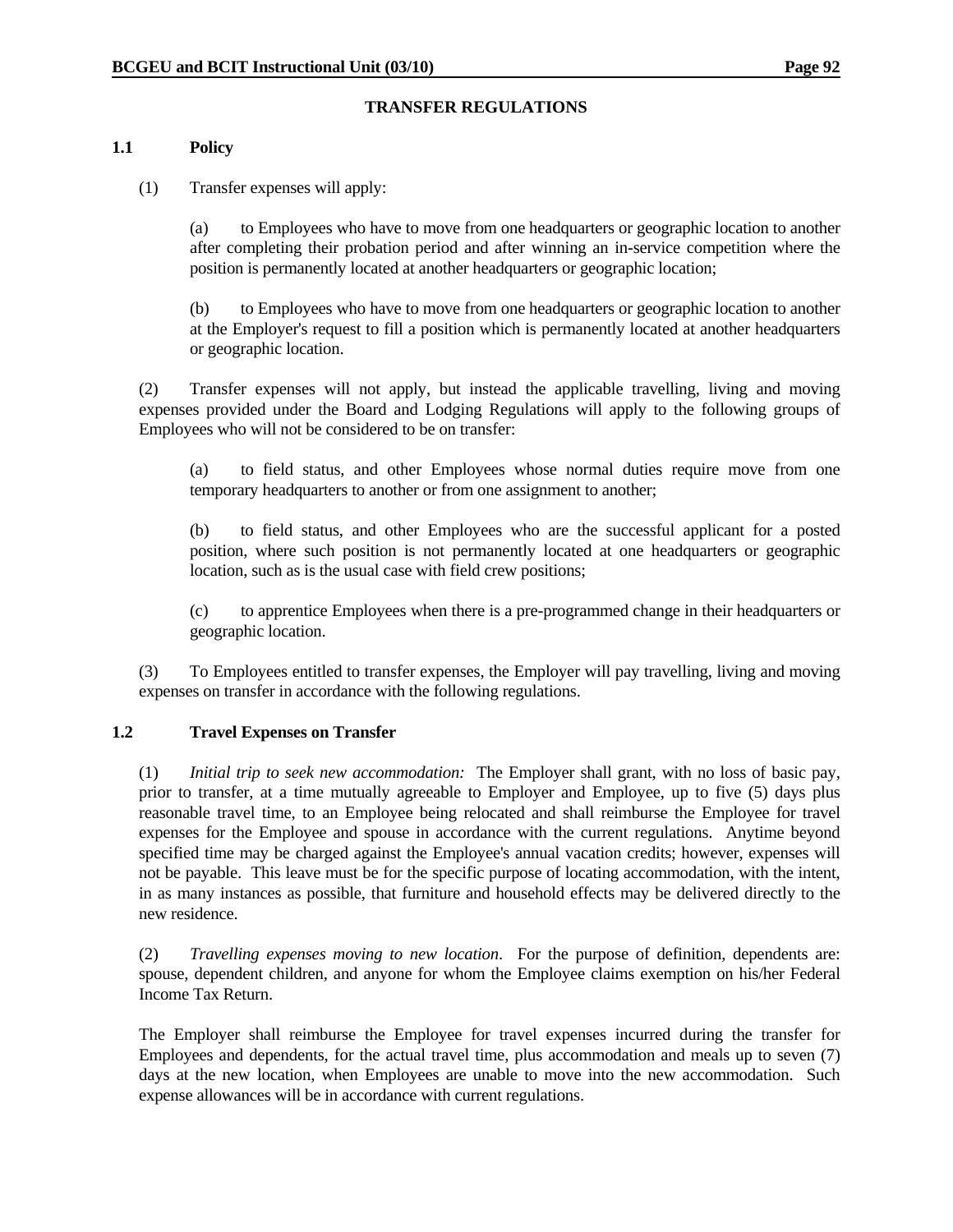### **Meals**:

 Adults - full rate Children 12 years and under - half rate.

### **Motel or hotel**:

On production of receipts. Private lodging at old or new location at current rate.

 (3) Where dependents of an Employee relocate at a time different than the Employee, the Employer shall reimburse the Employee for his/her dependents' travel expenses, meals and accommodation incurred while travelling to the new headquarters area. In such cases where the Employee remains eligible for benefits pursuant to Section 1.3, the Employee will be reimbursed for his/her dependents' meals at the new location for a period of up to seven (7) days.

The above allowances will be in accordance with the current Travel Expense Regulations.

# **1.3 Living Expenses Upon Transfer at New Location**

After the first seven (7) days have expired at the new location and the Employee can establish to the satisfaction of the Employer that there is no suitable housing available, then:

 (a) The Employer shall pay an Employee not accompanied by dependents at the new location, a living allowance of ten dollars (\$10) per day up to a maximum of thirty (30) days; or

 (b) The Employer shall pay an Employee accompanied by dependents at the new location, a living allowance of thirteen dollars and fifty cents (\$13.50) per day up to a maximum of sixty (60) days.

 (c) Where an Employee is receiving the payment in (a) above and is later joined by his/her dependents at the new location and the Employee is still eligible for payment under this Section, the payment shall be as in (b) above. However, the maximum period of payment under (a) and (b) shall not exceed sixty (60) days.

### **1.4 Moving of Household Effects and Chattels**

On transfer, the Employer shall arrange and pay for the following:

 (a) Moving of household effects and chattels up to eight thousand, one hundred and sixty-five kilograms (8,165), including any item(s) which the contracted mover will accept as part of a load which includes household appliances and furniture, hobbies, boats, outboard motors and pianos;

 (b) Comprehensive insurance to adequately protect the Employee's household effects and chattels during the move up to a maximum of twenty-five thousand dollars (\$25,000).

(c) Where necessary, insured storage, up to two (2) months, upon production of receipts.

(d) The packing and unpacking of the Employee's household effects and chattels.

 (e) When an Employee is being relocated and opts to move his/her own household effects and chattels, the Employee shall receive one of the following allowances: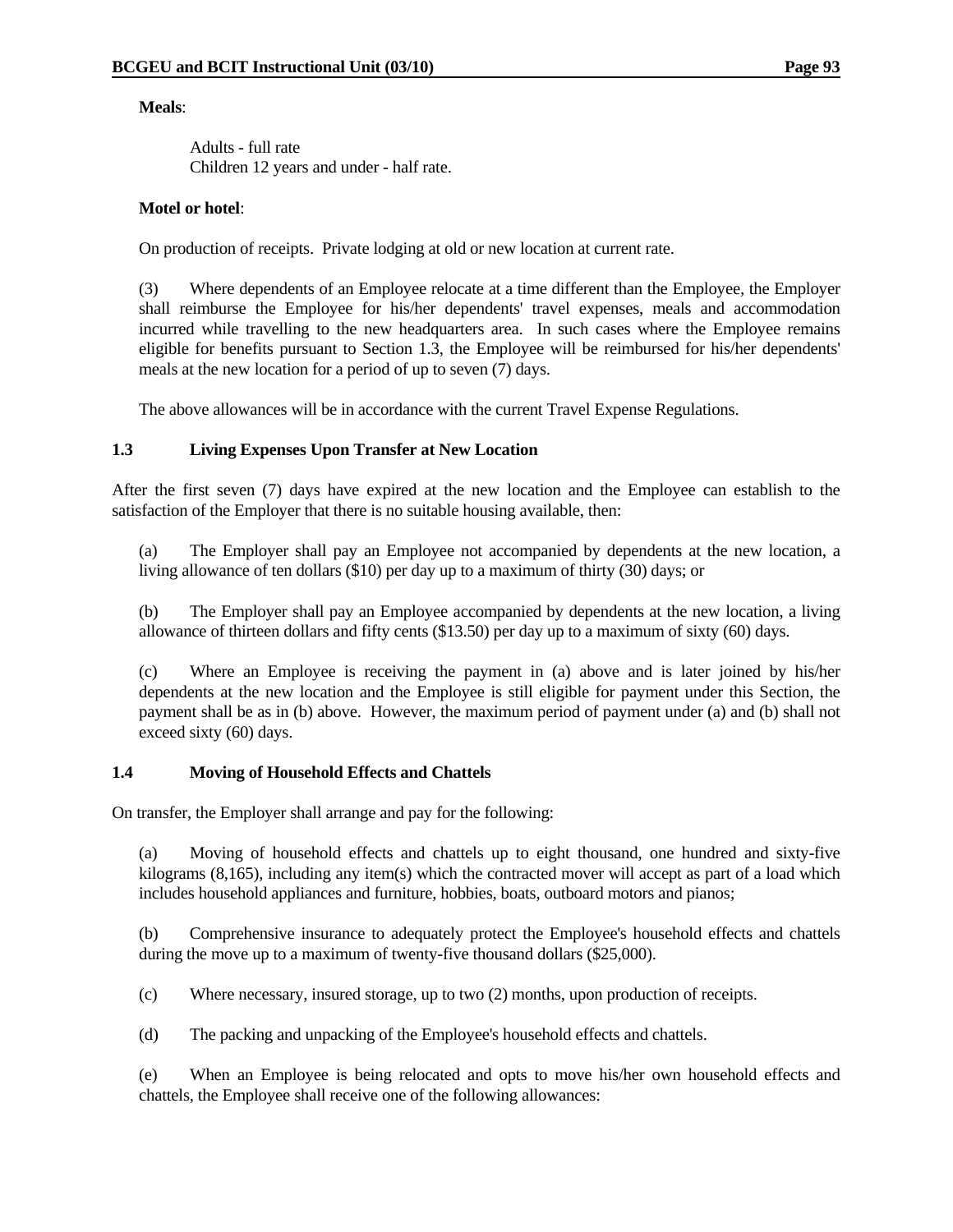(1) two hundred and fifty dollars (\$250) for a move not exceeding a distance of two hundred forty (240) kilometres;

 (2) five hundred dollars (\$500) for a move which exceeds a distance of two hundred forty (240) kilometres;

 (3) one hundred dollars (\$100) where the Employee is entitled to receive the amount pursuant to Section 1.7(d).

 (f) Where the Employee exercises an option pursuant to (e) above then the provisions of (a) and (d) above shall not apply.

### **1.5 Moving of Mobile Homes**

 (a) On transfer, an Employee who owns a mobile trailer may opt to have his/her mobile home moved by the Employer in either of the following circumstances:

 (1) where the Employee's new headquarters area is on the list of isolated areas, providing no suitable accommodation is available, or;

 (2) where an Employee is living in a mobile home which was moved to its present location by the Employer, and the Employees' headquarters prior to the impending transfer is named on the list of isolated locations.

 (b) Where an Employee's mobile home is moved by the Employer under this Section then the Employer shall also arrange and pay for the following:

 (1) Moving of a single wide mobile trailer or home up to the maximum width allowed on the highway with a permit including any skirting, cabanas or attachments. Where mobile homes in excess of the above are involved, the Employer will pay:

 $\triangleright$  the equivalent cost of moving a single wide mobile trailer or home up to the maximum width allowed on highways with a permit, or;

 $\triangleright$  the real estate and legal fees involved in selling the extra wide trailer up to a maximum of thirty-five hundred dollars (\$3,500).

 (2) Comprehensive insurance to adequately protect the Employee's household effects, chattels, and trailer during the move up to a maximum of twenty-five thousand dollars (\$25,000).

 (3) The setting-up and levelling of a mobile home or double wide at the new location to a maximum of five hundred dollars (\$500) upon production of receipts.

(4) The packing and unpacking of the Employee's household effects and chattels, if required.

 (c) Where an Employee is living in a mobile home and is not included in (a) above, and chooses to move the mobile home to the new headquarters area, the Employee shall be entitled to reimbursement for costs covered in (b) above up to a maximum of two thousand dollars (\$2,000) upon production of receipts.

(d) Where the Employee opts under this Section to have a mobile home moved, there shall be no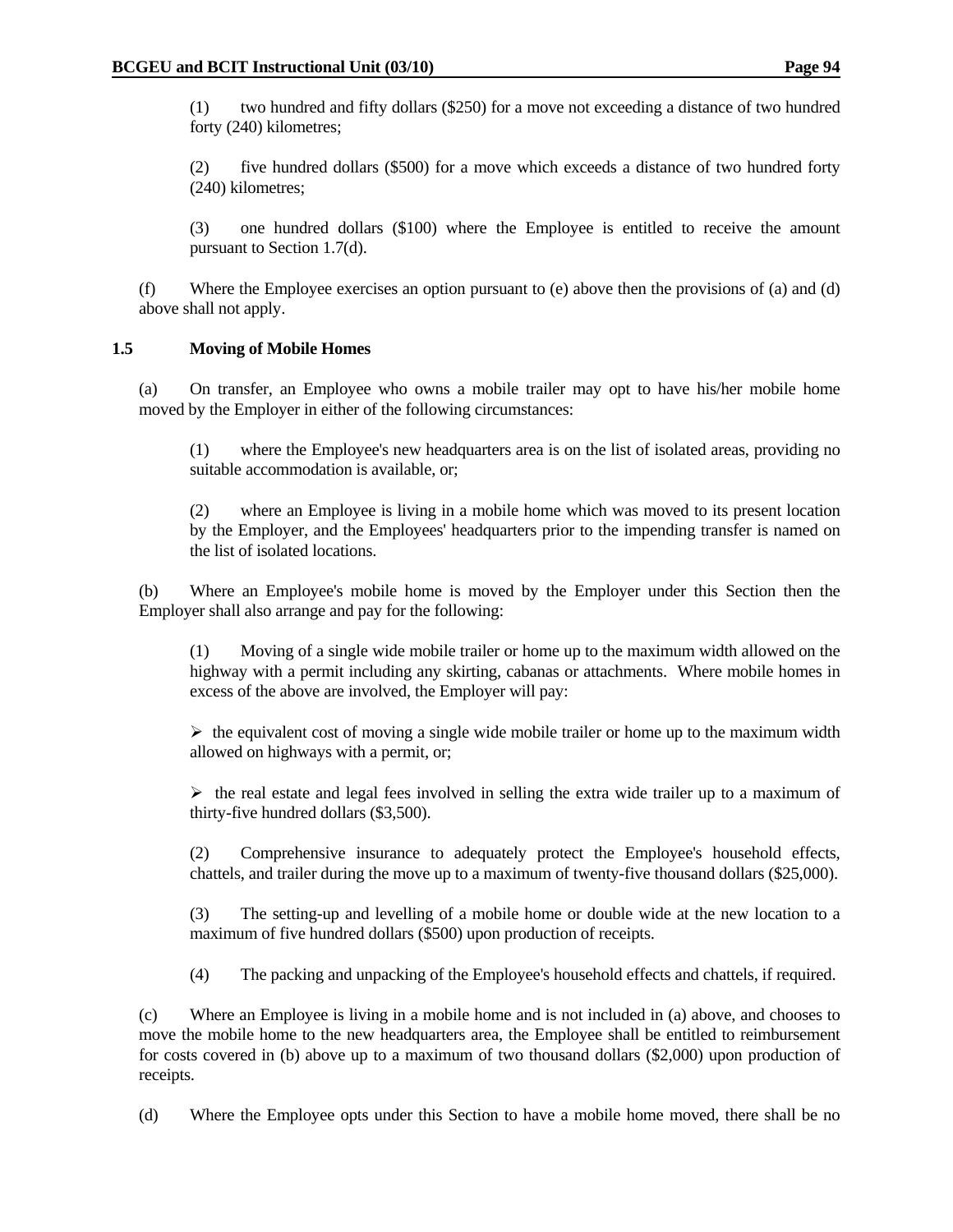entitlement to the provisions of Section 1.4 and 1.10.

### **1.6 Moving of Personal Vehicles Upon Transfer**

The Employer shall reimburse the Employee for the costs of transporting one personal vehicle and one trailer towed by the personal vehicle. The vehicle and trailer, where applicable, may be driven, in which case current mileage rates for the vehicle only will apply, or vehicle and trailer, where applicable, may be shipped by rail or boat, in which case the cost of the least expensive method will be paid. In addition, the Employer will pay for any additional transportation charges, such as ferry rates, for the vehicle and trailer with or without load.

# **1.7 Incidental Expenses on Transfer**

The Employer shall pay to the Employee upon transfer only one of the following amounts to cover incidental expenses on transfer, and once the Employee has claimed one allowance, no alternative further claim may be made:

 (a) when an Employee purchases a private dwelling house in the new location - four hundred dollars (\$400);

 (b) when the Employee is moving to a rental accommodation in the new location - one hundred fifty dollars (\$150);

- (c) when the Employee is moving with a mobile home one hundred dollars (\$100);
- (d) when the Employee is moving to room and board fifty dollars (\$50).

 The application for incidental expenses on transfer must be made by the Employee on the appropriate form within sixty (60) days of the Employee's arrival at the new location, unless there is no available suitable housing, in which case application must be made within sixty (60) days of suitable housing becoming available.

# **1.8 Notice to Employee Upon Transfer**

It is understood and agreed that the Employer will provide the Employee with reasonable notice of the transfer effective date and, where possible, at least one (1) month's notice shall be given. Where less than one month's notice is given, or the transfer date is altered either earlier or later than the transfer effective date given which directly results in duplication of rent costs to the Employee, then the Employer agrees to reimburse the Employee, upon production of receipts, to the duplicate rent payments at new location.

### **1.9 Requested Transfer by Employee**

Where an Employee requests a transfer from one headquarters or geographic location to another, all travelling and living expenses incurred in such a move are the responsibility of the Employee.

# **1.10 Real Estate and Legal Fees**

On transfer, or within one (1) year of the effective date of transfer, an Employee who purchases and/or sells his/her private dwelling house will be entitled to claim for the following expenses upon production of receipts: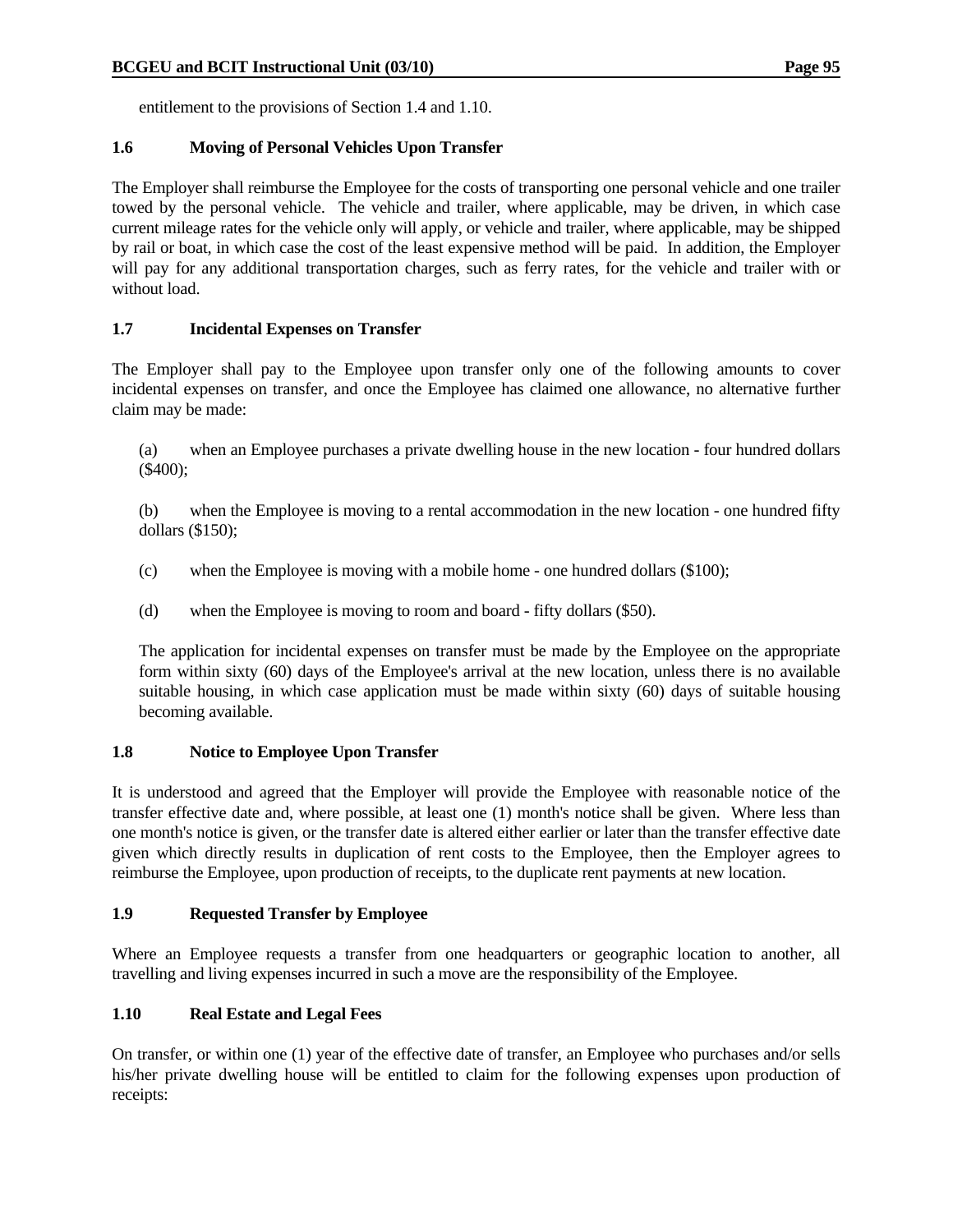(a) Reimbursement of fees to a maximum of four thousand dollars (\$4,000) charged by a real estate agency for the selling of the Employee's private dwelling home in which he/she resided immediately prior to transfer.

 (b) An Employee who has sold his/her own home without the aid of a realtor shall entitle to claim five hundred dollars (\$500).

 (c) Allowances for legal fees encumbered upon the Employee because of the purchase of his/her private dwelling house in which he/she lives after transfer will be paid in accordance with the following:

 $\triangleright$  one percent (1%) of the first forty thousand dollars (\$40,000) of the purchase price;

 $\triangleright$  one-half ( $\frac{1}{2}$ ) of one percent (1%) of any amount of the purchase price above forty thousand dollars (\$40,000);

 $\triangleright$  the total cost to the Employer under part (c) shall not exceed eight hundred dollars (\$800).

 (d) Where an Employee purchases a reasonable amount of property, secures a joint mortgage (land and private dwelling) and begins construction within six (6) months of transfer (i.e., foundation poured), shall be entitled to reimbursement of legal fees not to exceed the amount specified in (c) above. In these circumstances, the reimbursement shall be for one transaction only.

(e) The Employee may claim legal fee reimbursement in either (c) or (d) above, not both.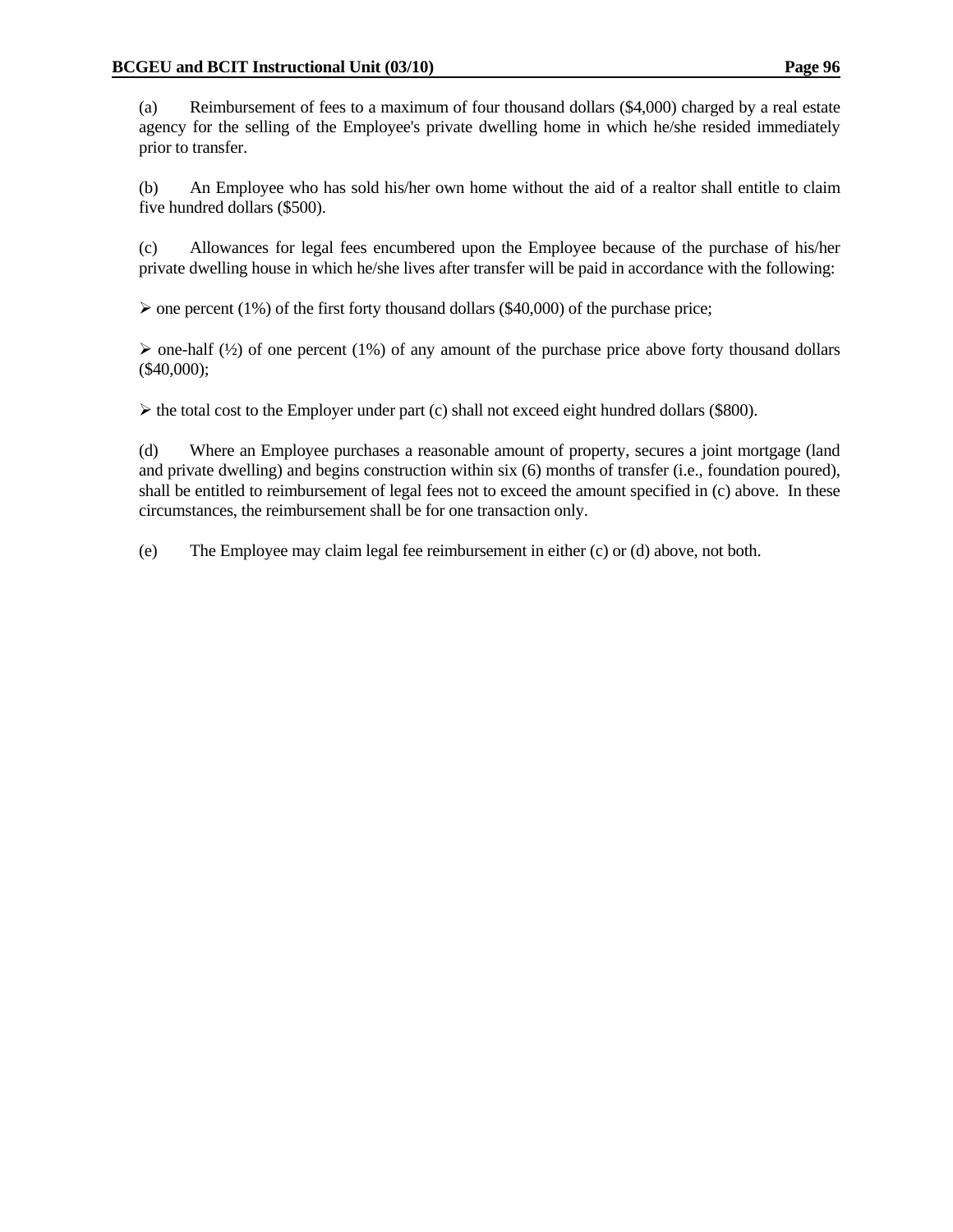### **SCHEDULE A - SALARIES**

# **APRIL 1, 2007 – MARCH 31, 2008**

# **(***Italicized* **amounts denotes 2% stipend\*)**

|                       |                | <b>Annual</b> | <b>Monthly</b> | <b>Bi-Weekly</b> | <b>Daily</b> | <b>Hourly</b> |
|-----------------------|----------------|---------------|----------------|------------------|--------------|---------------|
| <b>Classification</b> | <b>STEP</b>    | <b>Salary</b> | Rate           | Rate             | Rate         | Rate          |
| <b>Instructors</b>    |                | 54,074        | 4,506.17       | 2,072.65         | 207.27       | 34.54         |
|                       | $\mathbf{1}$   | 1,081         | 90.12          | 41.45            | 4.15         | 0.69          |
|                       |                | 55,155        | 4,596.29       | 2,114.10         | 211.41       | 35.24         |
|                       |                | 56,142        | 4,678.50       | 2,151.92         | 215.19       | 35.87         |
|                       | $\overline{2}$ | 1,123         | 93.57          | 43.04            | 4.30         | 0.72          |
|                       |                | 57,265        | 4,772.07       | 2,194.96         | 219.50       | 36.58         |
|                       |                | 58,197        | 4,849.75       | 2,230.69         | 223.07       | 37.18         |
|                       | 3              | 1,164         | 97.00          | 44.61            | 4.46         | 0.74          |
|                       |                | 59,361        | 4,946.75       | 2,275.30         | 227.53       | 37.92         |
|                       |                | 60,250        | 5,020.83       | 2,309.38         | 230.94       | 38.49         |
|                       | $\overline{4}$ | 1,205         | 100.42         | 46.19            | 4.62         | 0.77          |
|                       |                | 61,455        | 5,121.25       | 2,355.56         | 235.56       | 39.26         |
|                       |                | 62,253        | 5,187.75       | 2,386.15         | 238.62       | 39.77         |
|                       | 5              | 1,245         | 103.76         | 47.72            | 4.77         | 0.80          |
|                       |                | 63,498        | 5,291.51       | 2,433.87         | 243.39       | 40.56         |
|                       |                | 64,282        | 5,356.83       | 2,463.92         | 246.39       | 41.07         |
|                       | 6              | 1,286         | 107.14         | 49.28            | 4.93         | 0.82          |
|                       |                | 65,568        | 5,463.97       | 2,513.20         | 251.32       | 41.89         |
|                       |                | 66,180        | 5,515.00       | 2,536.67         | 253.67       | 42.28         |
|                       | $\overline{7}$ | 1,324         | 110.30         | 50.73            | 5.07         | 0.85          |
|                       |                | 67,504        | 5,625.30       | 2,587.41         | 258.74       | 43.12         |
|                       |                | 68,144        | 5,678.67       | 2,611.95         | 261.20       | 43.53         |
|                       | 8              | 1,363         | 113.57         | 52.24            | 5.22         | $0.87\,$      |
|                       |                | 69,507        | 5,792.24       | 2,664.19         | 266.42       | 44.40         |
|                       |                | 75,245        | 6,270.42       | 2,884.13         | 288.41       | 48.07         |
|                       | 9              | 1,505         | 125.41         | 57.68            | 5.77         | 0.96          |
|                       |                | 76,750        | 6,395.83       | 2,941.82         | 294.18       | 49.03         |
|                       |                | 79,201        | 6,600.08       | 3,035.77         | 303.58       | 50.60         |
|                       | 10             | 1,584         | 132.00         | 60.72            | 6.07         | 1.01          |
|                       |                | 80,785        | 6,732.09       | 3,096.48         | 309.65       | 51.61         |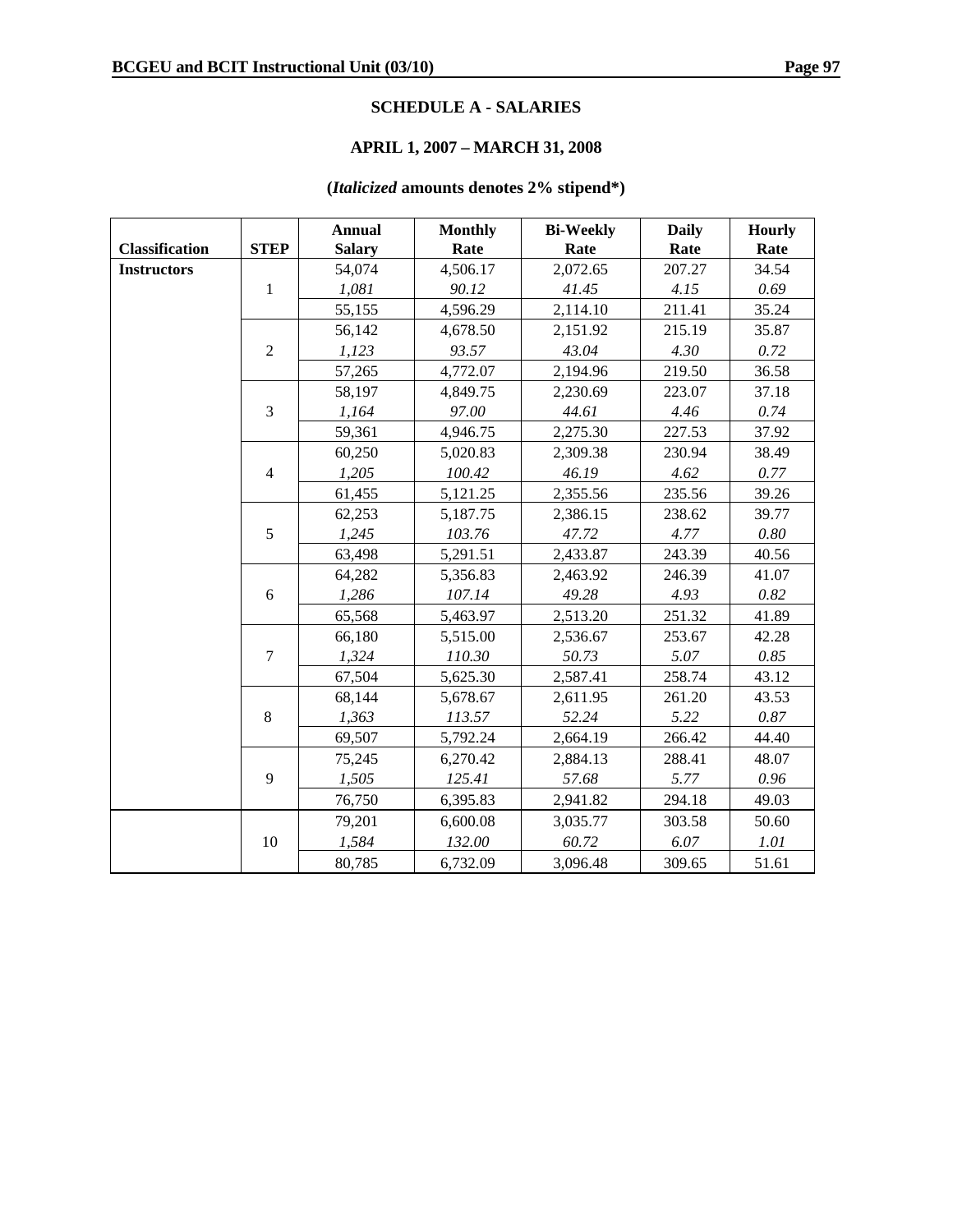#### **SCHEDULE A - SALARIES**

### **APRIL 1, 2007 – MARCH 31, 2008**

### **(***Italicized* **amounts denotes 2% stipend\*)**

|                               |                | <b>Annual</b> | <b>Monthly</b> | <b>Bi-Weekly</b> | <b>Daily</b> | <b>Hourly</b> |
|-------------------------------|----------------|---------------|----------------|------------------|--------------|---------------|
| <b>Classification</b>         | <b>STEP</b>    | <b>Salary</b> | Rate           | Rate             | Rate         | Rate          |
| <b>Non-Instructional</b>      |                | 55,412        | 4,617.67       | 2,123.94         | 212.39       | 30.34         |
| <b>Employees/Coordinators</b> | $\mathbf{1}$   | 1,108         | 92.35          | 42.48            | 4.25         | 0.61          |
|                               |                | 56,520        | 4,710.02       | 2,166.42         | 216.64       | 30.95         |
|                               |                | 57,479        | 4,789.92       | 2,203.16         | 220.32       | 31.47         |
|                               | $\overline{2}$ | 1,150         | 95.80          | 44.06            | 4.41         | 0.63          |
|                               |                | 58,629        | 4,885.72       | 2,247.23         | 224.72       | 32.10         |
|                               |                | 59,535        | 4,961.25       | 2,281.97         | 228.20       | 32.60         |
|                               | 3              | 1,191         | 99.23          | 45.64            | 4.56         | 0.65          |
|                               |                | 60,726        | 5,060.48       | 2,327.61         | 232.76       | 33.25         |
|                               |                | 61,588        | 5,132.33       | 2,360.66         | 236.07       | 33.72         |
|                               | $\overline{4}$ | 1,232         | 102.65         | 47.21            | 4.72         | 0.67          |
|                               |                | 62,820        | 5,234.98       | 2,407.88         | 240.79       | 34.40         |
|                               |                | 63,591        | 5,299.25       | 2,437.44         | 243.74       | 34.82         |
|                               | 5              | 1,272         | 105.99         | 48.75            | 4.87         | 0.70          |
|                               |                | 64,863        | 5,405.24       | 2,486.19         | 248.62       | 35.52         |
|                               |                | 65,620        | 5,468.33       | 2,515.21         | 251.52       | 35.93         |
|                               | 6              | 1,312         | 109.37         | 50.30            | 5.03         | 0.72          |
|                               |                | 66,932        | 5,577.70       | 2,565.51         | 256.55       | 36.65         |
|                               |                | 67,518        | 5,626.50       | 2,587.96         | 258.80       | 36.97         |
|                               | $\tau$         | 1,350         | 112.53         | 51.76            | 5.18         | 0.74          |
|                               |                | 68,868        | 5,739.03       | 2,639.72         | 263.97       | 37.71         |
|                               |                | 69,481        | 5,790.08       | 2,663.20         | 266.32       | 38.05         |
|                               | 8              | 1,390         | 115.80         | 53.26            | 5.33         | 0.76          |
|                               |                | 70,871        | 5,905.89       | 2,716.46         | 271.65       | 38.81         |
|                               |                | 76,582        | 6,381.83       | 2,935.38         | 293.54       | 41.93         |
|                               | 9              | 1,532         | 127.64         | 58.71            | 5.87         | 0.84          |
|                               |                | 78,114        | 6,509.47       | 2,994.09         | 299.41       | 42.77         |

\*Note: the stipend is deemed to be salary for pension and all other purposes.

Chief Instructors' Allowance \$235.00

Hourly Rate (Non-Instructional Employees/Coordinators/Others) = Biweekly Rate  $\div$  70 Daily Rate  $=$  Hourly Rate x number of regular scheduled hours in day shift

- Annual Rate  $\qquad \qquad = \qquad$  Monthly Rate x 12
- Biweekly Rate  $\qquad \qquad$  Annual Rate  $\div 26.0892857$
- Hourly Rate (Instructors)  $=$  Biweekly Rate  $\div$  60
	-
	-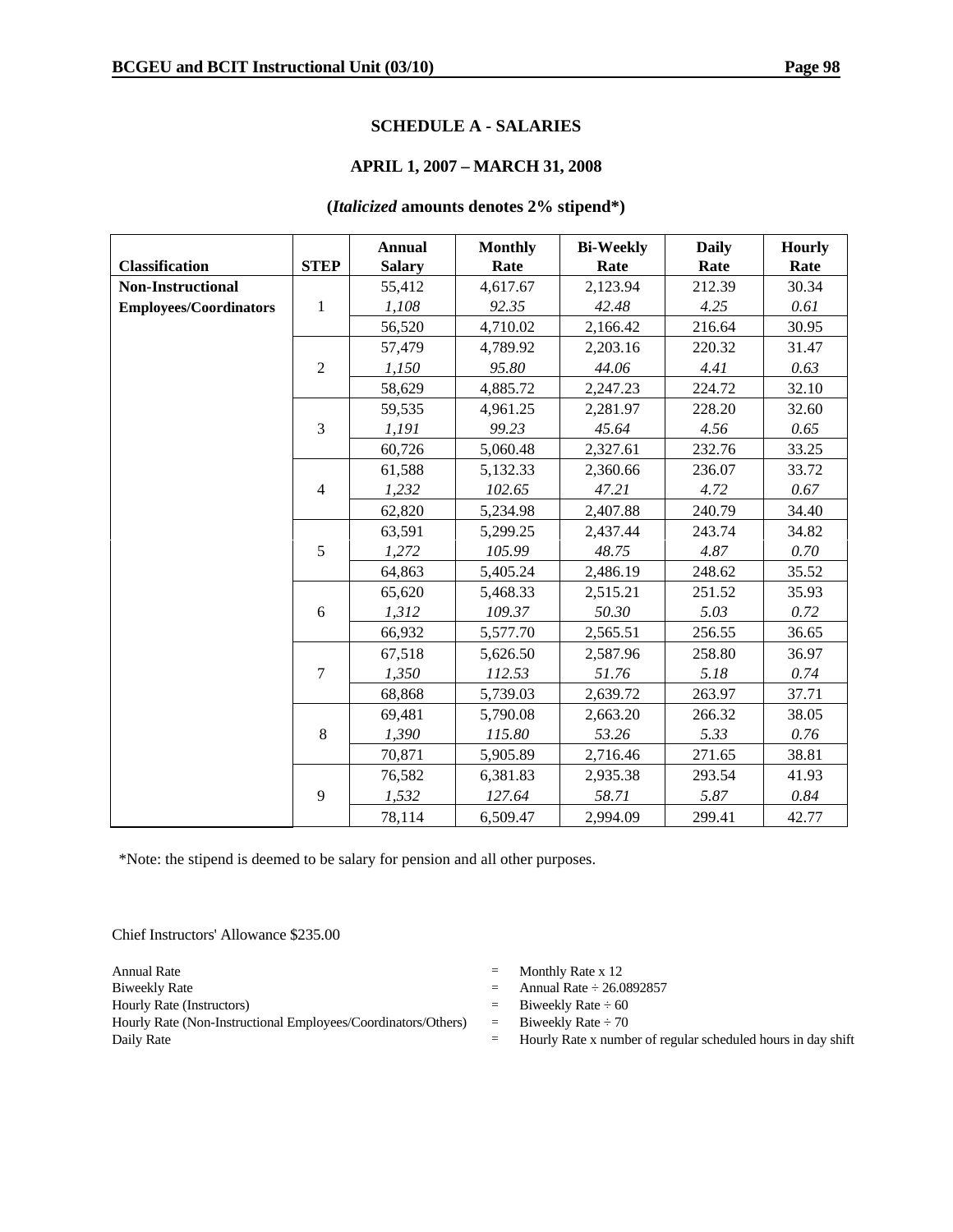### **SCHEDULE B - SALARIES**

# **APRIL 1, 2008 – MARCH 31, 2009**

# **(***Italicized* **amounts denotes 2% stipend\*)**

|                       |                | <b>Annual</b> | <b>Monthly</b> | <b>Bi-Weekly</b> | <b>Daily</b> | <b>Hourly</b> |
|-----------------------|----------------|---------------|----------------|------------------|--------------|---------------|
| <b>Classification</b> | <b>STEP</b>    | <b>Salary</b> | Rate           | Rate             | Rate         | Rate          |
| <b>Instructors</b>    |                | 55,210        | 4,600.83       | 2,116.19         | 211.62       | 35.27         |
|                       | $\mathbf{1}$   | 1,104         | 92.02          | 42.32            | 4.23         | 0.71          |
|                       |                | 56,314        | 4,692.85       | 2,158.52         | 215.85       | 35.98         |
|                       |                | 57,321        | 4,776.75       | 2,197.11         | 219.71       | 36.62         |
|                       | $\overline{2}$ | 1,146         | 95.54          | 43.94            | 4.39         | 0.73          |
|                       |                | 58,467        | 4,872.29       | 2,241.05         | 224.11       | 37.35         |
|                       |                | 59,419        | 4,951.58       | 2,277.52         | 227.75       | 37.96         |
|                       | 3              | 1,188         | 99.03          | 45.55            | 4.56         | $0.76\,$      |
|                       |                | 60,607        | 5,050.62       | 2,323.08         | 232.31       | 38.72         |
|                       |                | 61,515        | 5,126.25       | 2,357.86         | 235.79       | 39.30         |
|                       | $\overline{4}$ | 1,230         | 102.53         | 47.16            | 4.72         | 0.79          |
|                       |                | 62,745        | 5,228.78       | 2,405.02         | 240.50       | 40.08         |
|                       |                | 63,560        | 5,296.67       | 2,436.25         | 243.62       | 40.60         |
|                       | 5              | 1,271         | 105.93         | 48.72            | 4.87         | 0.81          |
|                       |                | 64,831        | 5,402.60       | 2,484.97         | 248.50       | 41.42         |
|                       |                | 65,632        | 5,469.33       | 2,515.67         | 251.57       | 41.93         |
|                       | 6              | 1,313         | 109.39         | 50.31            | 5.03         | $0.84\,$      |
|                       |                | 66,945        | 5,578.72       | 2,565.98         | 256.60       | 42.77         |
|                       |                | 67,570        | 5,630.83       | 2,589.95         | 259.00       | 43.17         |
|                       | $\overline{7}$ | 1,351         | 112.62         | 51.80            | 5.18         | 0.86          |
|                       |                | 68,921        | 5,743.45       | 2,641.75         | 264.18       | 44.03         |
|                       |                | 69,575        | 5,797.92       | 2,666.80         | 266.68       | 44.45         |
|                       | 8              | 1,392         | 115.96         | 53.34            | 5.33         | $0.89\,$      |
|                       |                | 70,967        | 5,913.88       | 2,720.14         | 272.01       | 45.34         |
|                       |                | 76,825        | 6,402.08       | 2,944.70         | 294.47       | 49.08         |
|                       | 9              | 1,537         | 128.04         | 58.89            | 5.89         | 0.98          |
|                       |                | 78,362        | 6,530.13       | 3,003.59         | 300.36       | 50.06         |
|                       |                | 81,458        | 6,788.17       | 3,122.28         | 312.23       | 52.04         |
|                       | 10             | 1,629         | 135.76         | 62.45            | 6.24         | 1.04          |
|                       |                | 83,087        | 6,923.93       | 3,184.72         | 318.47       | 53.08         |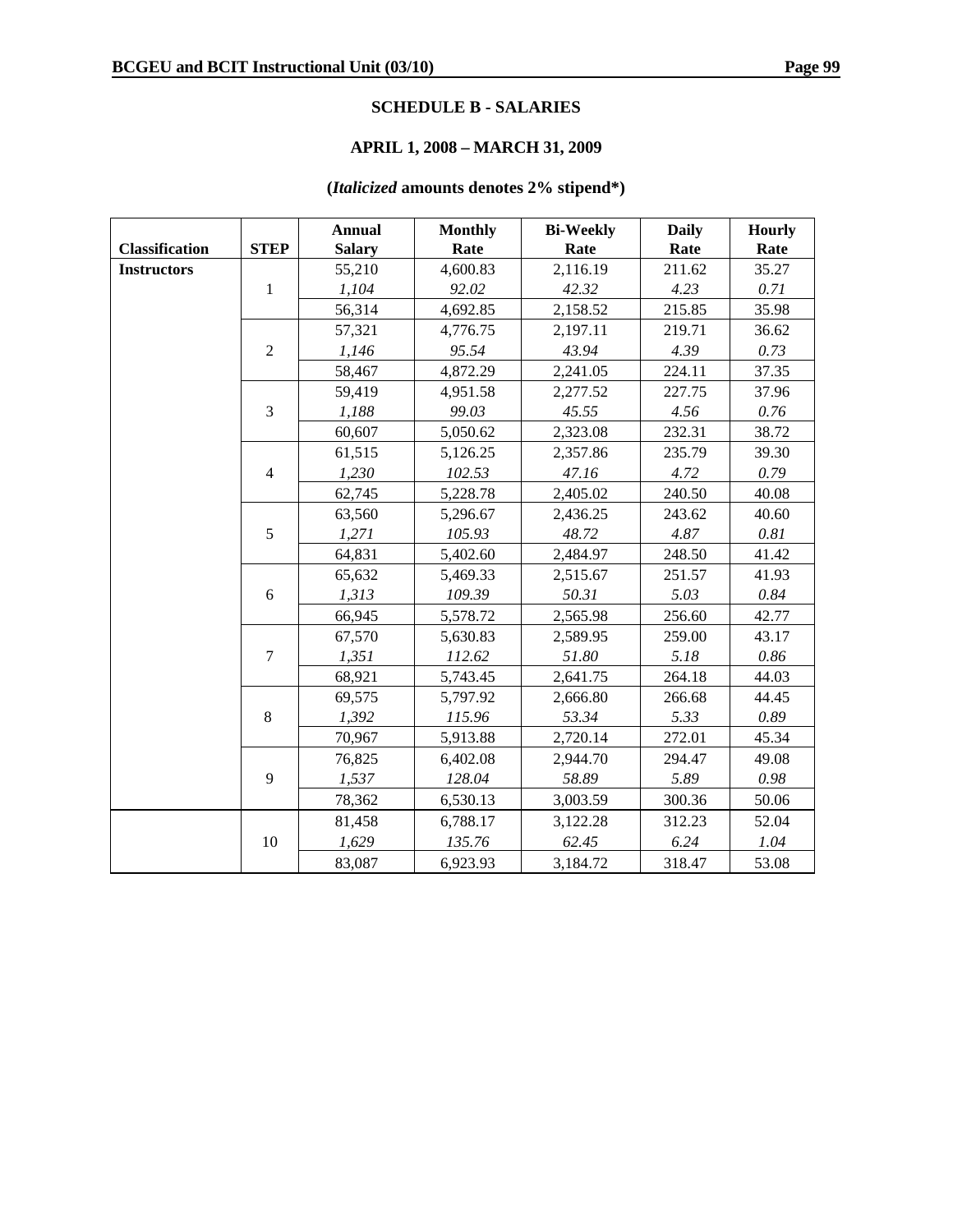### **SCHEDULE B - SALARIES**

### **APRIL 1, 2008 – MARCH 31, 2009**

### **(***Italicized* **amounts denotes 2% stipend\*)**

|                               |                | <b>Annual</b> | <b>Monthly</b> | <b>Bi-Weekly</b> | <b>Daily</b> | <b>Hourly</b> |
|-------------------------------|----------------|---------------|----------------|------------------|--------------|---------------|
| <b>Classification</b>         | <b>STEP</b>    | <b>Salary</b> | Rate           | Rate             | Rate         | Rate          |
| <b>Non-Instructional</b>      |                | 56,576        | 4,714.67       | 2,168.55         | 216.86       | 30.98         |
| <b>Employees/Coordinators</b> | $\mathbf{1}$   | 1,132         | 94.29          | 43.37            | 4.34         | 0.62          |
|                               |                | 57,708        | 4,808.96       | 2,211.92         | 221.19       | 31.60         |
|                               |                | 58,686        | 4,890.50       | 2,249.43         | 224.94       | 32.13         |
|                               | $\overline{2}$ | 1,174         | 97.81          | 44.99            | 4.50         | 0.64          |
|                               |                | 59,860        | 4,988.31       | 2,294.42         | 229.44       | 32.78         |
|                               |                | 60,785        | 5,065.42       | 2,329.88         | 232.99       | 33.28         |
|                               | 3              | 1,216         | 101.31         | 46.60            | 4.66         | 0.67          |
|                               |                | 62,001        | 5,166.73       | 2,376.48         | 237.65       | 33.95         |
|                               |                | 62,881        | 5,240.08       | 2,410.22         | 241.02       | 34.43         |
|                               | $\overline{4}$ | 1,258         | 104.80         | 48.20            | 4.82         | 0.69          |
|                               |                | 64,139        | 5,344.89       | 2,458.43         | 245.84       | 35.12         |
|                               |                | 64,926        | 5,410.50       | 2,488.61         | 248.86       | 35.55         |
|                               | 5              | 1,299         | 108.21         | 49.77            | 4.98         | 0.71          |
|                               |                | 66,225        | 5,518.71       | 2,538.38         | 253.84       | 36.26         |
|                               |                | 66,998        | 5,583.17       | 2,568.03         | 256.80       | 36.69         |
|                               | 6              | 1,340         | 111.66         | 51.36            | 5.14         | 0.73          |
|                               |                | 68,338        | 5,694.83       | 2,619.39         | 261.94       | 37.42         |
|                               |                | 68,936        | 5,744.67       | 2,642.31         | 264.23       | 37.75         |
|                               | $\overline{7}$ | 1,379         | 114.89         | 52.85            | 5.28         | 0.75          |
|                               |                | 70,315        | 5,859.56       | 2,695.16         | 269.52       | 38.50         |
|                               |                | 70,940        | 5,911.67       | 2,719.12         | 271.91       | 38.84         |
|                               | 8              | 1,419         | 118.23         | 54.38            | 5.44         | 0.78          |
|                               |                | 72,359        | 6,029.90       | 2,773.51         | 277.35       | 39.62         |
|                               |                | 78,190        | 6,515.83       | 2,997.02         | 299.70       | 42.81         |
|                               | 9              | 1,564         | 130.32         | 59.94            | 5.99         | 0.86          |
|                               |                | 79,754        | 6,646.15       | 3,056.96         | 305.70       | 43.67         |

\*Note: the stipend is deemed to be salary for pension and all other purposes.

Chief Instructors' Allowance \$240.00

Hourly Rate (Non-Instructional Employees/Coordinators/Others) = Biweekly Rate ÷ 70 Daily Rate  $=$  Hourly Rate x number of regular scheduled hours in day shift

- Annual Rate  $\qquad \qquad = \qquad$  Monthly Rate x 12
- Biweekly Rate  $\qquad \qquad$  Annual Rate  $\div 26.0892857$
- Hourly Rate (Instructors)  $=$  Biweekly Rate  $\div$  60
	-
	-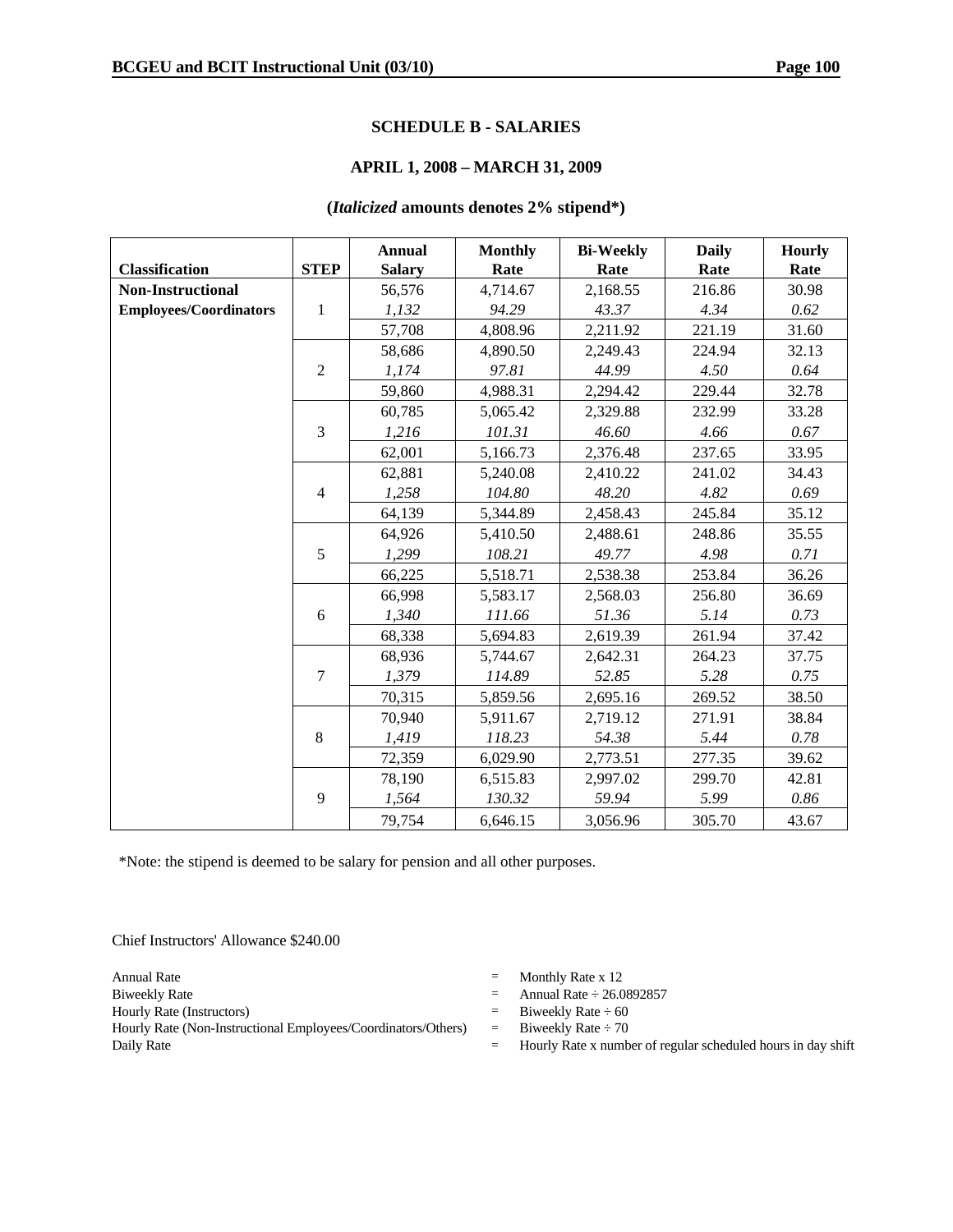# **SCHEDULE C – SALARIES**

# **APRIL 1, 2009 - MARCH 31, 2010**

# **(***Italicized* **amounts denotes 2% stipend\*)**

|                       |                | <b>Annual</b> | <b>Monthly</b> | <b>Bi-Weekly</b> | <b>Daily</b> | <b>Hourly</b> |
|-----------------------|----------------|---------------|----------------|------------------|--------------|---------------|
| <b>Classification</b> | <b>STEP</b>    | <b>Salary</b> | Rate           | Rate             | Rate         | Rate          |
| <b>Instructors</b>    |                | 56,369        | 4,697.42       | 2,160.62         | 216.06       | 36.01         |
|                       | $\mathbf{1}$   | 1,127         | 93.95          | 43.21            | 4.32         | 0.72          |
|                       |                | 57,496        | 4,791.37       | 2,203.83         | 220.38       | 36.73         |
|                       |                | 58,525        | 4,877.08       | 2,243.26         | 224.33       | 37.39         |
|                       | $\overline{2}$ | 1,171         | 97.54          | 44.87            | 4.49         | 0.75          |
|                       |                | 59,696        | 4,974.63       | 2,288.12         | 228.81       | 38.14         |
|                       |                | 60,667        | 5,055.58       | 2,325.36         | 232.54       | 38.76         |
|                       | 3              | 1,213         | 101.11         | 46.51            | 4.65         | 0.78          |
|                       |                | 61,880        | 5,156.70       | 2,371.87         | 237.19       | 39.53         |
|                       |                | 62,807        | 5,233.92       | 2,407.39         | 240.74       | 40.12         |
|                       | $\overline{4}$ | 1,256         | 104.68         | 48.15            | 4.81         | 0.80          |
|                       |                | 64,063        | 5,338.60       | 2,455.53         | 245.55       | 40.93         |
|                       |                | 64,895        | 5,407.92       | 2,487.42         | 248.74       | 41.46         |
|                       | 5              | 1,298         | 108.16         | 49.75            | 4.97         | 0.83          |
|                       |                | 66,193        | 5,516.08       | 2,537.17         | 253.72       | 42.29         |
|                       |                | 67,010        | 5,584.17       | 2,568.49         | 256.85       | 42.81         |
|                       | 6              | 1,340         | 111.68         | 51.37            | 5.14         | $0.86\,$      |
|                       |                | 68,350        | 5,695.85       | 2,619.86         | 261.99       | 43.66         |
|                       |                | 68,989        | 5,749.08       | 2,644.34         | 264.43       | 44.07         |
|                       | $\overline{7}$ | 1,380         | 114.98         | 52.89            | 5.29         | 0.88          |
|                       |                | 70,369        | 5,864.07       | 2,697.23         | 269.72       | 44.95         |
|                       |                | 71,036        | 5,919.67       | 2,722.80         | 272.28       | 45.38         |
|                       | 8              | 1,421         | 118.39         | 54.46            | 5.45         | 0.91          |
|                       |                | 72,457        | 6,038.06       | 2,777.26         | 277.73       | 46.29         |
|                       |                | 78,438        | 6,536.50       | 3,006.52         | 300.65       | 50.11         |
|                       | 9              | 1,569         | 130.73         | 60.13            | 6.01         | $1.00\,$      |
|                       |                | 80,007        | 6,667.23       | 3,066.65         | 306.67       | 51.11         |
|                       |                | 83,731        | 6,977.58       | 3,209.40         | 320.94       | 53.49         |
|                       | 10             | 1,675         | 139.55         | 64.19            | 6.42         | $1.07\,$      |
|                       |                | 85,406        | 7,117.14       | 3,273.59         | 327.36       | 54.56         |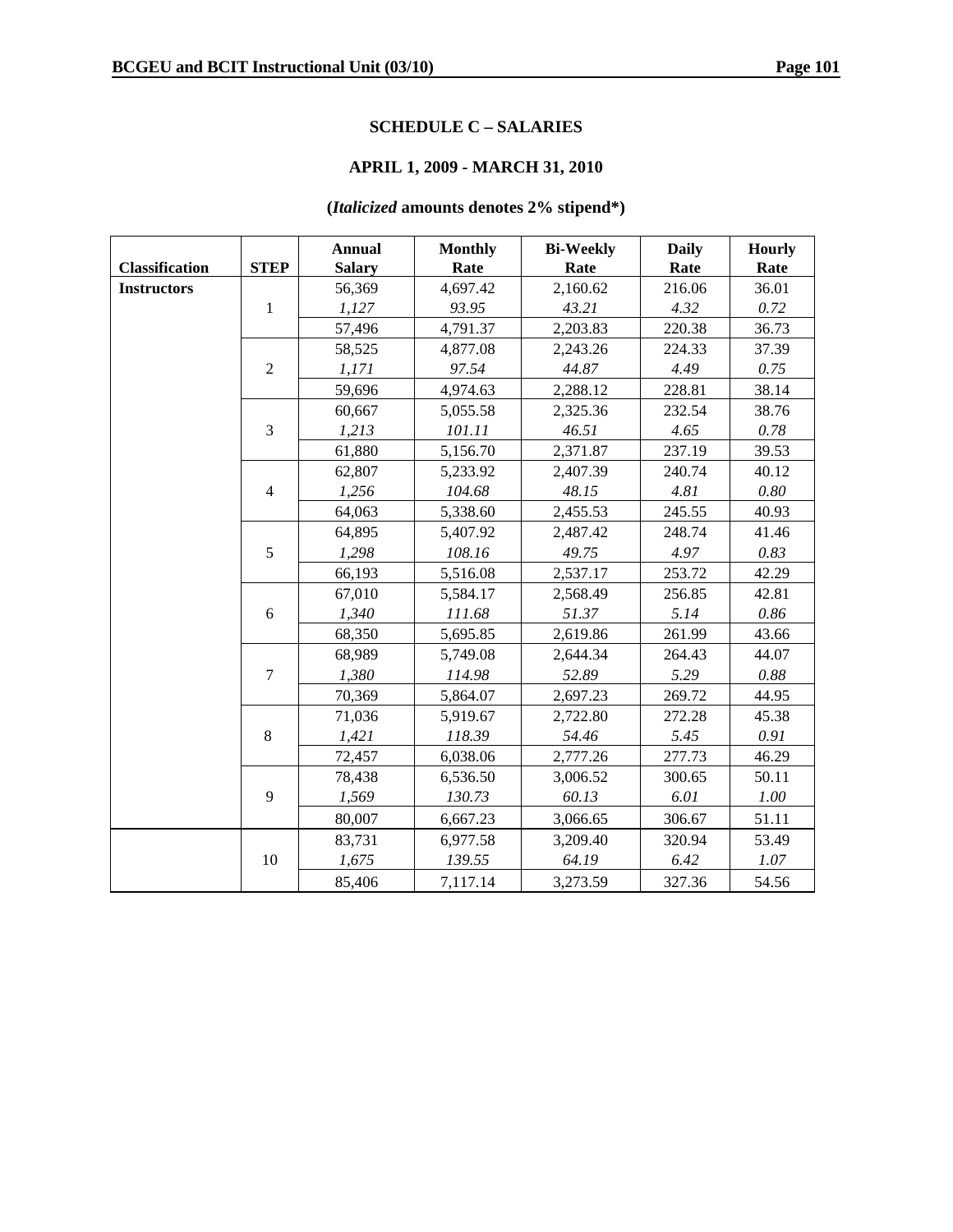### **SCHEDULE C – SALARIES**

### **APRIL 1, 2009 - MARCH 31, 2010**

### **(***Italicized* **amounts denotes 2% stipend\*)**

| <b>Classification</b>         | <b>STEP</b>    | <b>Annual</b><br><b>Salary</b> | <b>Monthly</b><br>Rate | <b>Bi-Weekly</b><br>Rate | <b>Daily</b><br>Rate | <b>Hourly</b><br>Rate |
|-------------------------------|----------------|--------------------------------|------------------------|--------------------------|----------------------|-----------------------|
| <b>Non-Instructional</b>      |                | 57,764                         | 4,813.67               | 2,214.09                 | 221.41               | 31.63                 |
| <b>Employees/Coordinators</b> | $\mathbf{1}$   | 1,155                          | 96.27                  | 44.28                    | 4.43                 | 0.63                  |
|                               |                | 58,919                         | 4,909.94               | 2,258.37                 | 225.84               | 32.26                 |
|                               |                | 59,918                         | 4,993.17               | 2,296.65                 | 229.67               | 32.81                 |
|                               | $\overline{2}$ | 1,198                          | 99.86                  | 45.93                    | 4.59                 | 0.66                  |
|                               |                | 61,116                         | 5,093.03               | 2,342.58                 | 234.26               | 33.47                 |
|                               |                | 62,061                         | 5,171.75               | 2,378.79                 | 237.88               | 33.98                 |
|                               | 3              | 1,241                          | 103.44                 | 47.58                    | 4.76                 | 0.68                  |
|                               |                | 63,302                         | 5,275.19               | 2,426.37                 | 242.64               | 34.66                 |
|                               |                | 64,202                         | 5,350.17               | 2,460.86                 | 246.09               | 35.16                 |
|                               | $\overline{4}$ | 1,284                          | 107.00                 | 49.22                    | 4.92                 | 0.70                  |
|                               |                |                                |                        |                          | 251.01               |                       |
|                               |                | 65,486                         | 5,457.17               | 2,510.07                 |                      | 35.86                 |
|                               |                | 66,289                         | 5,524.08               | 2,540.85                 | 254.09               | 36.30                 |
|                               | 5              | 1,326                          | 110.48                 | 50.82                    | 5.08                 | 0.73                  |
|                               |                | 67,615                         | 5,634.57               | 2,591.67                 | 259.17               | 37.02                 |
|                               |                | 68,405                         | 5,700.42               | 2,621.96                 | 262.20               | 37.46                 |
|                               | 6              | 1,368                          | 114.01                 | 52.44                    | 5.24                 | 0.75                  |
|                               |                | 69,773                         | 5,814.43               | 2,674.40                 | 267.44               | 38.21                 |
|                               |                | 70,384                         | 5,865.33               | 2,697.81                 | 269.78               | 38.54                 |
|                               | $\overline{7}$ | 1,408                          | 117.31                 | 53.96                    | 5.40                 | 0.77                  |
|                               |                | 71,792                         | 5,982.64               | 2,751.77                 | 275.18               | 39.31                 |
|                               |                | 72,430                         | 6,035.83               | 2,776.24                 | 277.62               | 39.66                 |
|                               | $\,8\,$        | 1,449                          | 120.72                 | 55.52                    | 5.55                 | 0.79                  |
|                               |                | 73,879                         | 6,156.55               | 2,831.76                 | 283.18               | 40.45                 |
|                               |                | 79,832                         | 6,652.67               | 3,059.95                 | 306.00               | 43.71                 |
|                               | 9              | 1,597                          | 133.05                 | 61.20                    | 6.12                 | 0.87                  |
|                               |                | 81,429                         | 6,785.72               | 3,121.15                 | 312.12               | 44.59                 |

\*Note: the stipend is deemed to be salary for pension and all other purposes.

Chief Instructors' Allowance \$245.00

Hourly Rate (Instructors)  $=$  Biweekly Rate  $\div$  60<br>Hourly Rate (Non-Instructional Employees/Coordinators/Others)  $=$  Biweekly Rate  $\div$  70 Hourly Rate (Non-Instructional Employees/Coordinators/Others) = Daily Rate  $=$  Hourly Rate x number of regular scheduled hours in day shift

- Annual Rate  $\qquad \qquad = \qquad$  Monthly Rate x 12
- Biweekly Rate  $\qquad \qquad$  Annual Rate  $\div 26.0892857$ 
	-
	-
	-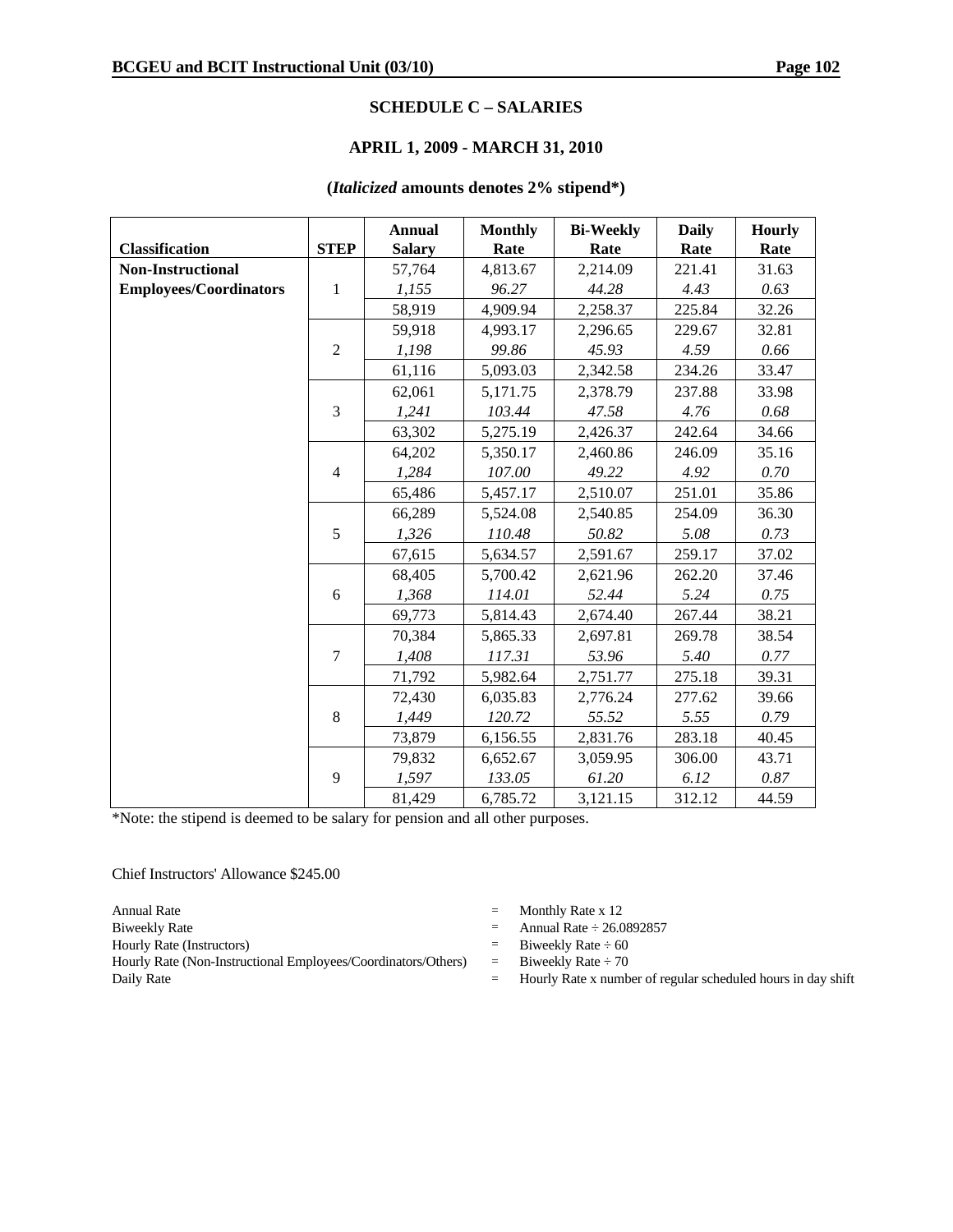### **SCHEDULE E**

### **Part I**

### **Specializations and Specialization Groupings**

The Parties agree that this list sets out existing *"specializations"* and *"specialization groupings"* which are established at the British Columbia Institute of Technology. (See Letter of Understanding **#4**)

*Mechanical Specialization Grouping*

Automotive Machinist Auto Collision Repair and Finishing Millwright Commercial Transport Motorcycle Mechanic Diesel EnginePower Sport Technician Heavy Duty Sawfiling Inboard/Outboard Mechanic

*Construction Specialization Grouping*

Carpentry Glazings Drywall Finisher Pile Driving Drywall Installer

Benchwork and Joinery Painting and Decorating

*Piping Trades Specialization Grouping (Revised)* (See Letter of Understanding **#3**)

| Plumbing       | Gasfitting       |
|----------------|------------------|
| Steamfitting   | Sprinkler Fitter |
| Heat and Frost |                  |

*Steel Industries Specialization Grouping (Revised)* (See Letter of Understanding **#3**)

Welding Ironworking Steel Fabrication Sheet Metal Boilermaking

*Electrical/Electronics Specialization Grouping*

Electrical Refrigeration Electronics Technical Computing Industrial Instrumentation Security Alarm Power Engineering

*Aviation/Aerospace Specialization Grouping*

Aircraft Maintenance Engineering Category M Airport Operations Aircraft Structures Repair and Manufacturing Airline Technical Operations Aircraft Maintenance Engineering Category S (Structures) Airline Carrier Operations Aircraft Maintenance Engineering Category E (Avionics) Non-licensed Aircraft Maintenance Technician (includes Aircraft Gas Turbine, Aircraft Mechanical Component, and Aircraft Interior Technician programs)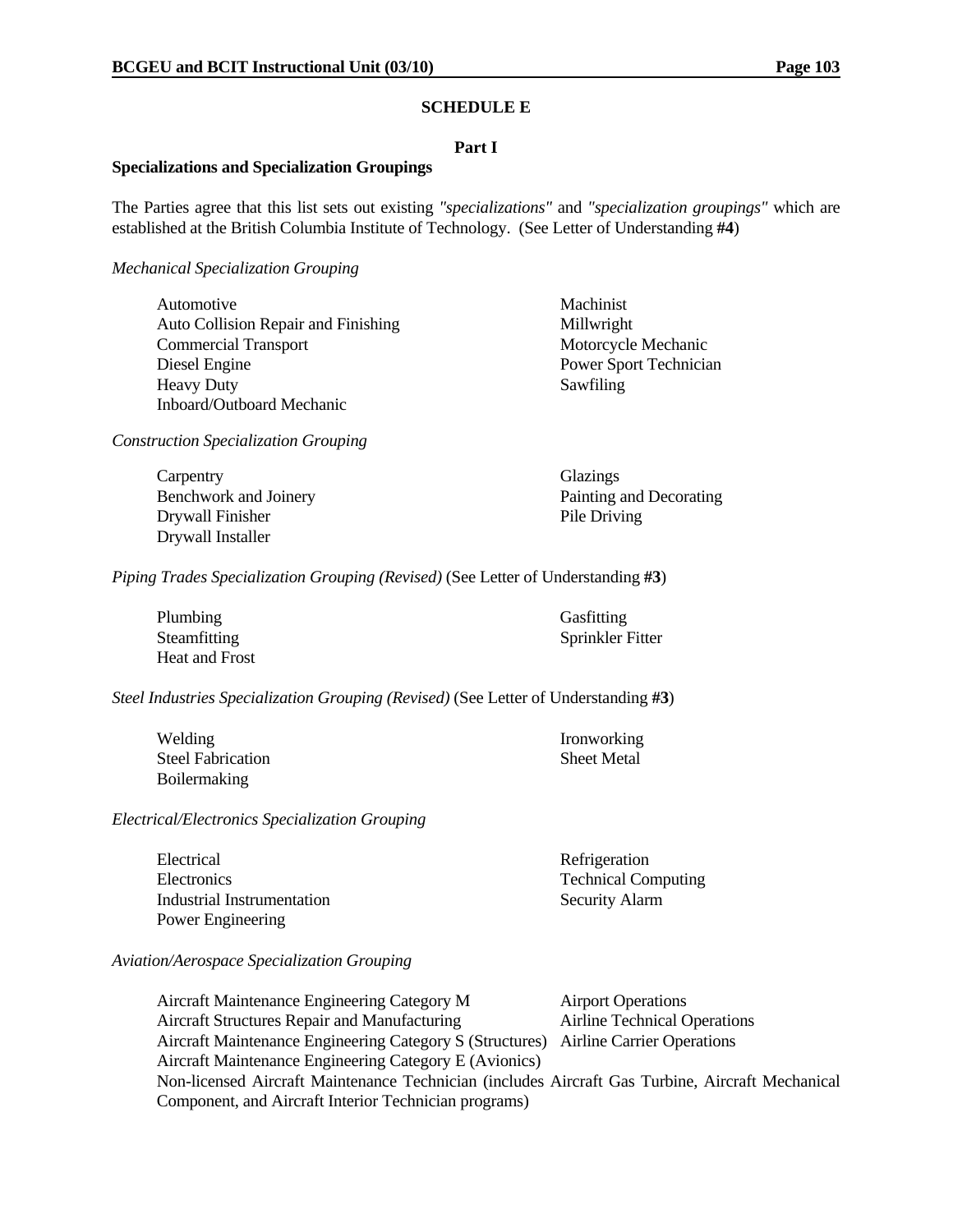### *Business and Industry Specialization Grouping*

 Forestry Crewperson Forestry Tree Trimmer Horticulture Auto Trim and Custom Upholstery **Drafting**  BTSD and Remediation Embalming Office Administration Women in Trades Training Preparation

# *Trades Access Specialization Grouping*

 Fresh Start BTSD and Remediation Women in Trades Trades Discovery

### *Food and Hospitality Services Specialization Grouping*

 Meat Processing Baking Cooking Sausage Making Dining Service Taxi Driver Barbering

# *Common Core Specialization Grouping*

### *Industrial Education*

*Non-Instructional Specialization Grouping*

 Training Consultants Quality Assurance Auditors

# *Marine Training Specialization Grouping*

 Nautical Marine Engineering Seamanship Maritime Logistics and Port Operations

# *Rail Specialization Grouping*

 Railway Conductor Railway Engineer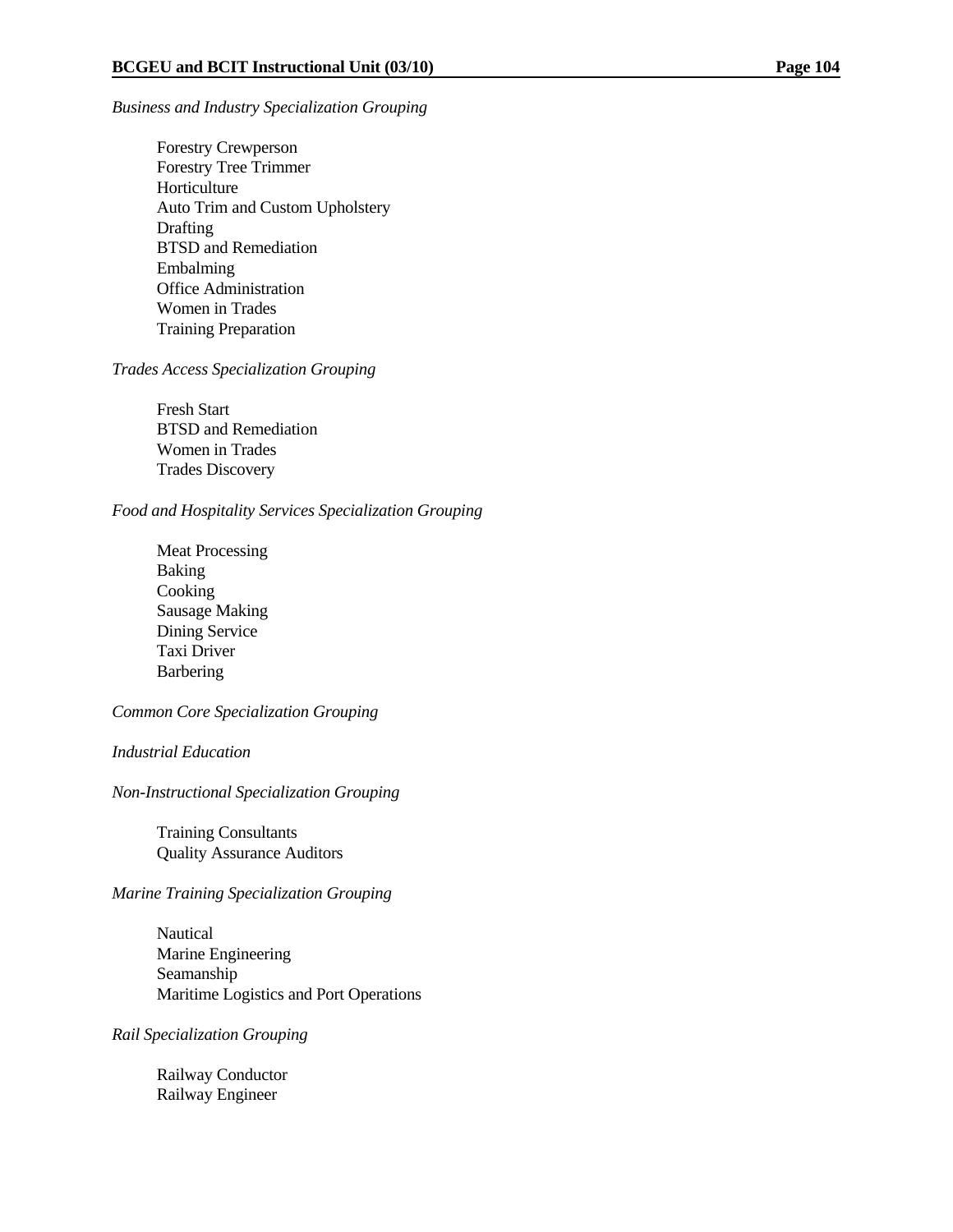# **Part II**

For the purpose of layoff and recall only, the Parties agree that the following procedure will be used to effect the placement of specializations within specialization groupings as set out in Part I of Schedule *"E"*.

- 1. When the Employer adds or deletes new specialization(s) or specialization groupings, or varies the scope or placement of existing specialization(s), the Union will be advised in writing.
- 2. The Parties will within ten days of notification, complete discussion as to the appropriateness of the action taken by the Employer.
- 3. After the period of discussion has elapsed, any dispute regarding the application or interpretation of Part II of Schedule *"E"* may be grieved pursuant to Article 7.11(b) of the Collective Agreement.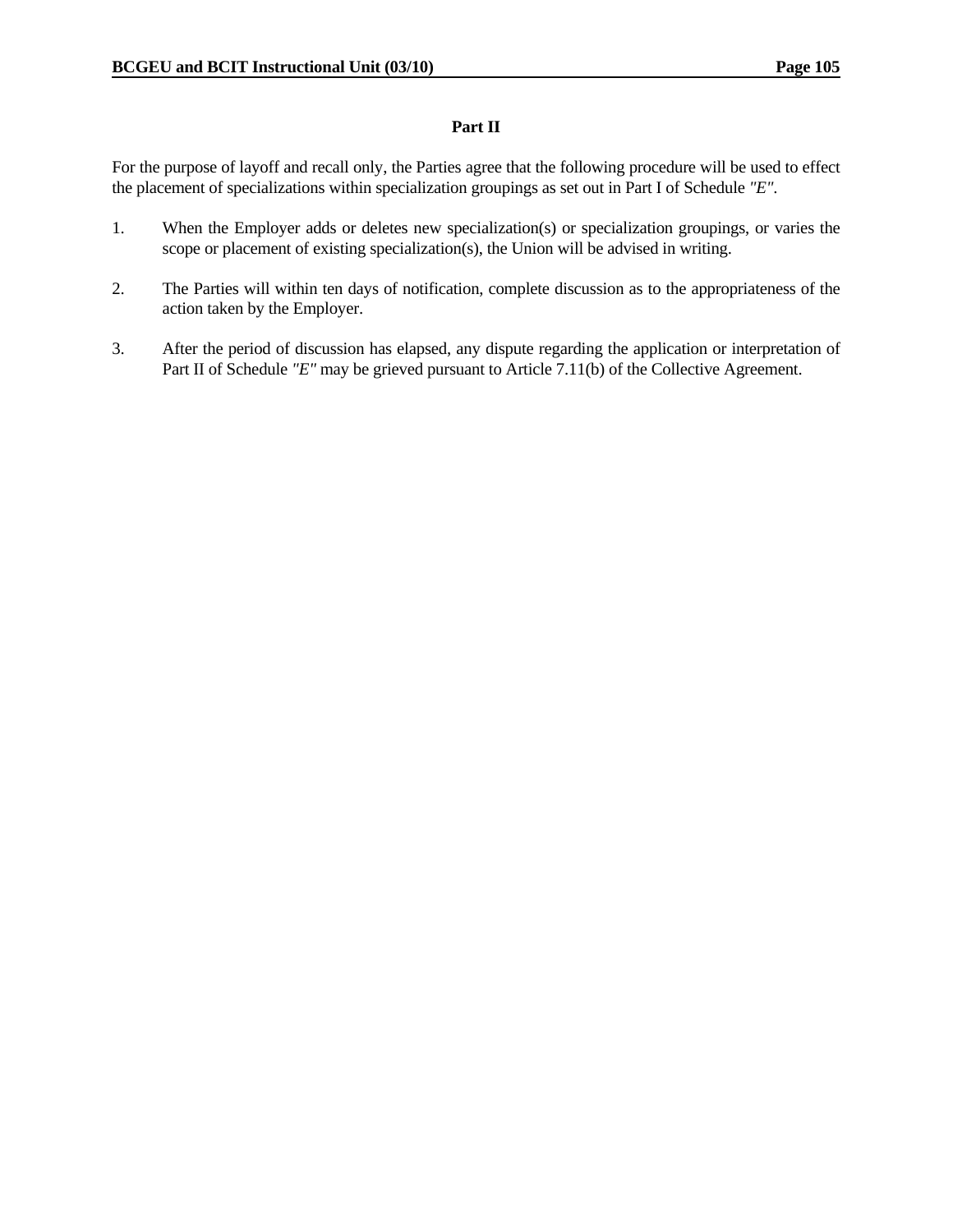# **APPENDIX A SHORT TERM ILLNESS AND INJURY PLAN**

# **1.1 Eligibility**

 (a) Regular Employees shall be covered by the Short Term Illness and Injury Plan upon completion of six (6) months of active service with the Employer.

 (b) Regular Employees with less that six (6) months of service who are unable to work because of an illness or injury are entitled to six (6) days coverage at full pay in any one calendar year.

 (c) Regular Employees with three (3) months but less than six (6) months of service will be entitled to fifteen (15) weeks (75 working days) of coverage, consisting of the above six (6) days, or what remains of the six (6) days' entitlement, at full pay and the remainder of the fifteen (15) weeks at two-thirds  $(\frac{2}{3})$  of pay, not to exceed a maximum weekly benefit of two hundred and ten dollars (\$210) or the U.I.C. maximum weekly sickness benefit, whichever is higher.

 (d) Notwithstanding (a), (b) and (c) above, where a regular Employee is on a claim recognized by the Workers' Compensation Board while the Employee was on the Employer's business, he/she shall be entitled to leave at his/her regular rate of pay, up to a maximum of one hundred thirty (130) days for any one claim in lieu of benefits as outlined in Section 1.2. In such cases the compensation payable by the Workers' Compensation Board shall be remitted to the Employer.

# **1.2 Short Term Plan Benefit**

 (a) In the event an Employee is unable to work because of illness or injury, he/she will be entitled to a benefit of seventy-five percent (75%) of pay for a period not to exceed six (6) months from date of absence, (Short Term Plan Period). In any one (1) calendar year, the first six (6) working days of absence from work due to illness or injury will be paid at one hundred percent (100%) of pay.

 Employees who exhaust all or part of their six (6) working days entitlement at one hundred percent (100%) of pay in a calendar year will have it reinstated in the following calendar year upon return to work.

 (b) Employees who have accumulated sick leave credit under the old sick leave plan will have their accumulated sick leave credits frozen but will supplement their seventy-five percent (75%) of pay benefit under the new plan by using twenty-five percent (25%) of a day's accumulation under the old sick leave plan for each day of absence under the new plan. The seventy-five percent (75%) benefit shall not be supplemented by the use of any other leave entitlement.

# **1.3 Recurring Disabilities**

 (a) Employees who return to work after being absent because of illness or injury, and within five (5) consecutive scheduled days of work again become unable to work because of the same illness or injury are considered to still be within the original Short Term Plan period as defined in Section 1.2(a).

 (b) Employees who return to work after being absent because of illness or injury and within five (5) consecutive scheduled days of work again become unable to work because of a new illness or injury unrelated to the illness or injury that caused the previous absence shall be entitled to a further six (6) months' benefits under this plan.

(c) Employees who return to work after being absent because of illness or injury, and after working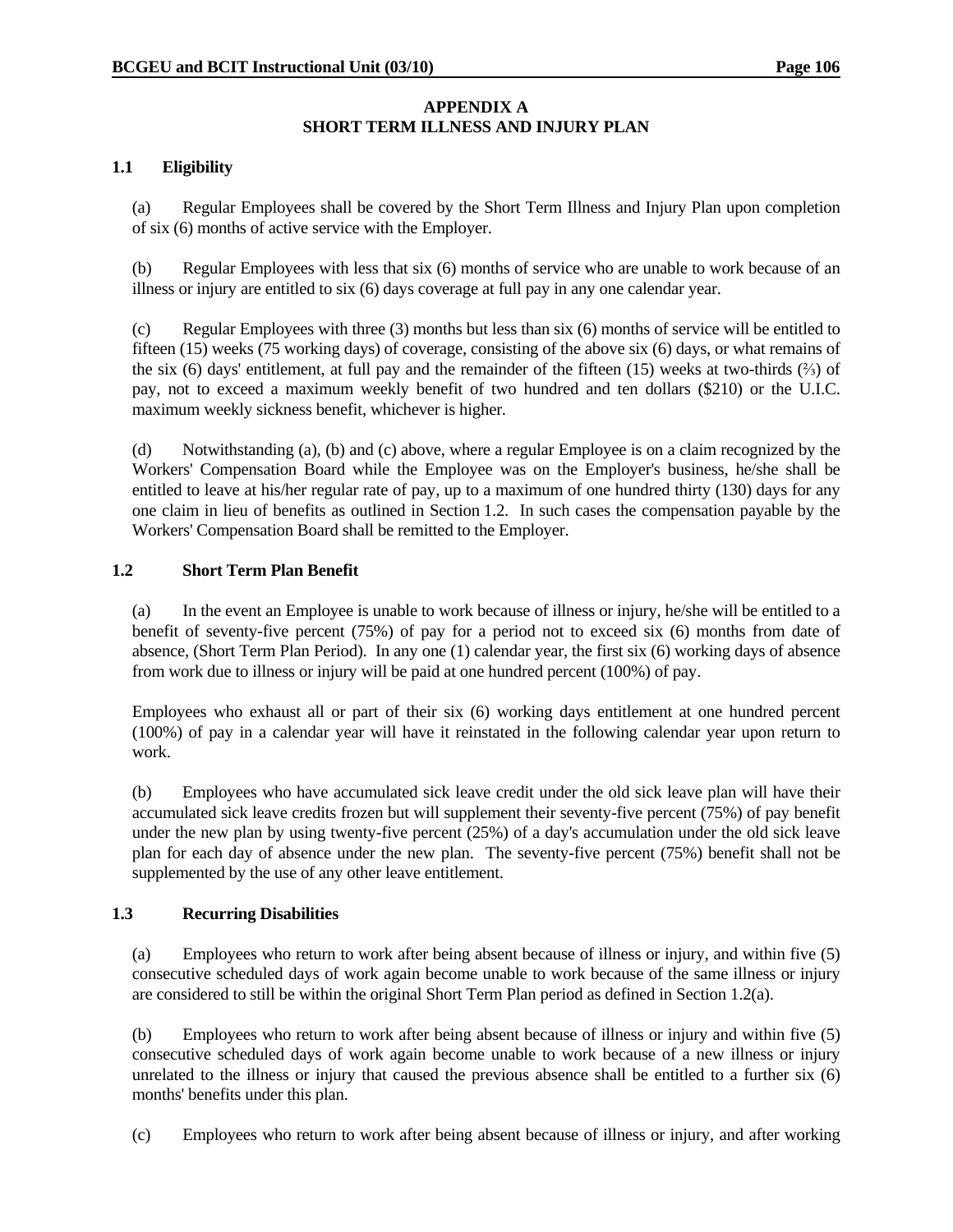five (5) or more consecutive scheduled days of work, again become unable to work because of the same illness or injury will be entitled to a further six (6) month period of benefits under this plan, except as provided in (d) below, where the Short Term Plan period shall continue to be as defined in Section 1.2(a).

 (d) Where an Employee is returning to work after a period of illness or injury and where the Screening Committee has approved such return on a trial basis for assessment and/or rehabilitation purposes, the Short Term Plan period shall continue to be as defined in Section 1.2(a). Such trial period must be approved during the period the Employee is receiving short term benefits, however, the end of the trial period can go beyond the Short Term Plan benefit period.

 (e) Employees who return to work after a period of illness or injury and who do not work the same number of hours that were scheduled prior to the illness or injury shall receive prorated benefits under this plan, however, not beyond six (6) calendar months from the initial date of absence as defined in Section 1.2(a), if absence is due to the same illness or injury.

# **1.4 Doctor's Certificate of Inability to Work**

The Employer may require an Employee who is unable to work because of illness or injury to provide a statement from:

(a) A medical practitioner qualified to practice in the province of B.C.; or

 (b) Where necessary, from a medical practitioner licensed to practice in the province of Alberta or the Yukon; or

 (c) The consulting physician to whom the Employee is referred by the medical practitioner in (a) or (b) above, providing medical evidence of the Employee's inability to work in any of the following circumstances:

- (i) where it appears that a pattern of consistent or frequent absence from work is developing;
- (ii) where the Employee has been absent for six (6) consecutive scheduled days of work;

 (iii) where at least thirty (30) days have elapsed since the last statement was obtained and the Employee has been in receipt of plan benefits throughout that period.

Benefits will cease to be paid when an Employee fails to provide satisfactory evidence of medical disability during the benefit period.

# **1.5 Integration With Other Disability Income**

Short term benefits will be reduced by all other disability income benefits to which the absent Employee is entitled except disability income which was being received prior to the illness or injury resulting in the Employee being absent from work and which is unrelated to the illness or injury causing the current absence and the quarter (1/4) day accumulation from the old sick leave plan that is being used to supplement the new plan. Other disability income benefits will include:

 (a) Any amount the absent Employee receives from any group insurance, wage continuation or pension plan of the Employer.

 (b) Any amount of disability income provided by any compulsory act or law, except Unemployment Insurance sickness benefits and W.C.B. benefits payable in accordance with Section 1.1(d).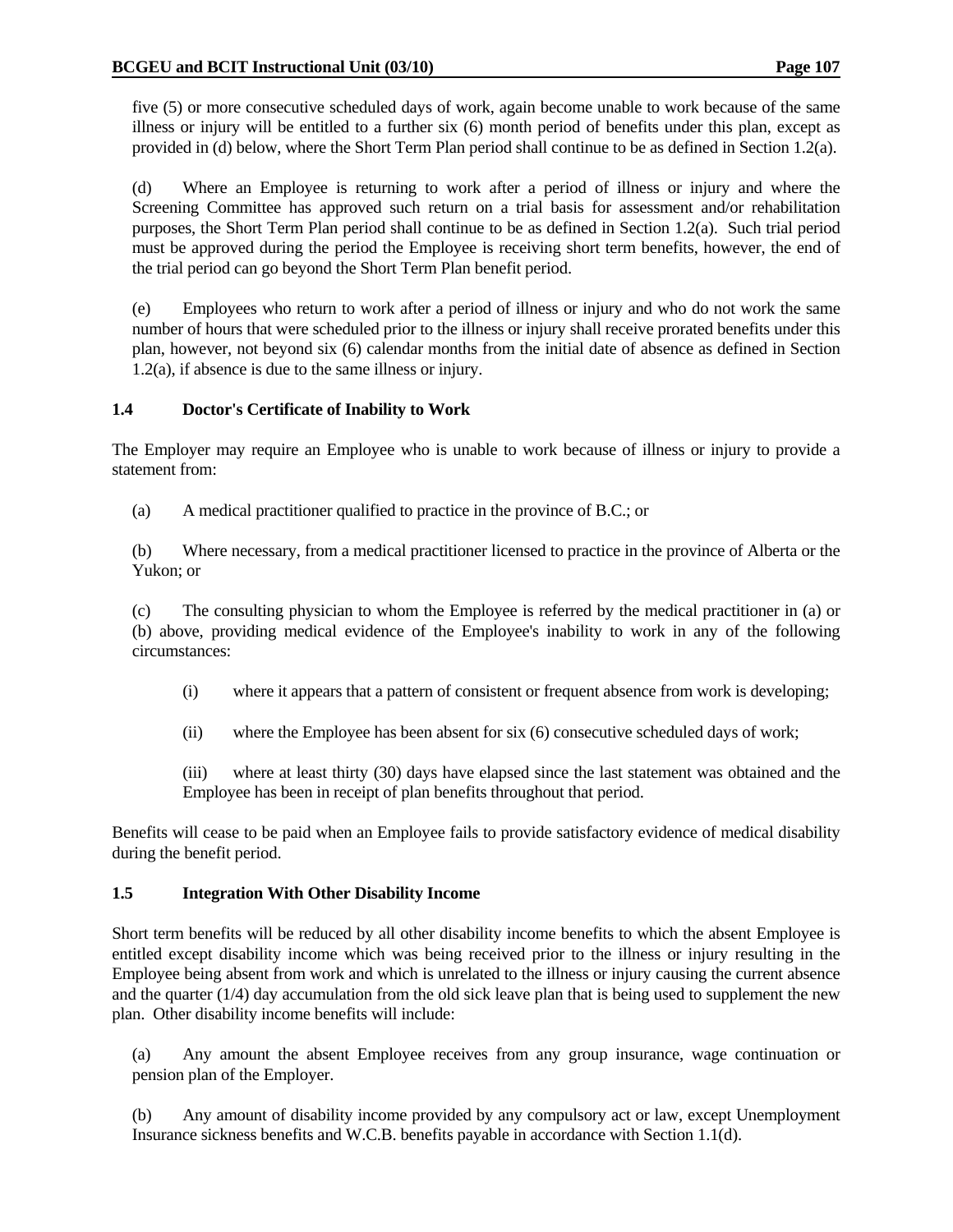(c) Any periodic benefit payment from the Canada or Quebec Pension Plan or other social security plan of any country.

Notwithstanding the above, in the case of ICBC Weekly Indemnity payments or, in the case of personal insurance coverage integration will apply to the extent that the combination of Plan benefits and ICBC Weekly Indemnity payments, or personal insurance disability income benefits exceed either:

(i) one hundred percent (100%) of pay; or

 (ii) the applicable benefit percentage of the individual's average total monthly income in the twelve (12) month period immediately preceding commencement of the disability, whichever is greater. Where this provision is to apply, the Employee will be required to provide satisfactory evidence of his/her total monthly income.

This section does not apply to a war disability pension paid under an Act of the Governments of Canada or other Commonwealth countries.

# **1.6 Benefits Not Paid During Certain Periods**

Benefits will not be paid when an Employee is:

- (a) receiving designated paid holiday pay;
- (b) engaged in an occupation for wage or profit;
- (c) on strike or is locked out unless the strike or lockout occurred after the illness or injury resulting in the Employee being absent from work;
- (d) serving a prison sentence;
- (e) on suspension without pay;
- (f) on paid absence in the period immediately preceding retirement;
- (g) on any leave of absence without pay.

Notwithstanding (g) above, where an illness or injury occurs during a period of approved:

- (1) education leave,
- (2) general leave of absence not exceeding thirty (30) days,
- (3) maternity leave,

 which prevents the Employee from returning to work on the scheduled date of return, the Short Term Plan will be effective from the date of disability due to illness or injury and benefits will be paid for the balance of the six (6) month period remaining from the scheduled date of return to work. For maternity leave, the intention is no coverage for normal pregnancy.

# **1.7 Employee to Inform Employer**

The Employee shall inform the Employer as soon as possible of his/her inability to report to work because of illness or injury. The Employee shall inform the Employer of the date of return to duty, in advance of that date, in order that relief scheduled for that Employee can be notified.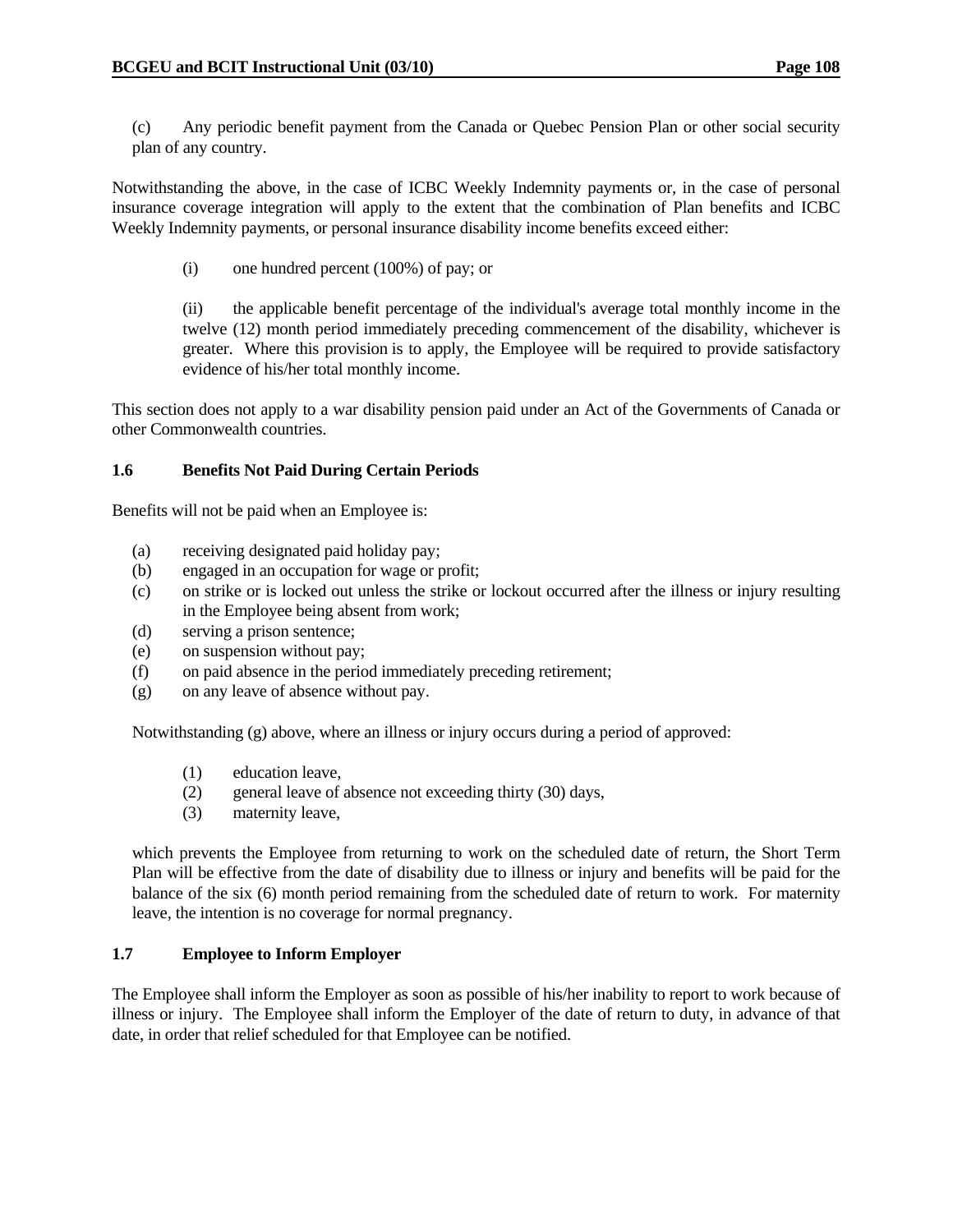# **1.8 Entitlement**

For the purpose of calculation six (6) calendar days per calendar year, one (1) day shall be considered to be one (1) day regardless of the regularly scheduled workday. Calculation for partial days will be on a prorated basis.

# **1.9 EIC Premium**

The Parties agree that the complete premium reduction from the Employment Insurance Commission accruing through the improved illness and injury plan will be returned to the Employer.

# **1.10 Benefits Upon Layoff or Separation**

 (a) Subject to (b) and (c) below, regular Employees who have completed three (3) months of service and who are receiving benefits pursuant to  $1.1(c)$ ,  $1.1(d)$  or  $1.2$  shall continue to receive such benefits upon layoff or separation until the termination of the illness or until the maximum benefit entitlement has been granted, whichever comes first, if the notice of layoff or separation is given after the commencement of the illness for which benefits are being paid.

 (b) In the event that layoff or separation notice was given prior to the commencement of the illness, benefits will cease on the effective date of the layoff or separation only if the illness commenced within two (2) months of the effective date of the layoff or separation.

 (c) Benefits will continue to be paid in accordance with 1.10(a), for which notice of layoff or separation was given prior to the commencement of the illness and if the illness commenced more than two (2) months before the effective date of the layoff or separation.

# **LONG TERM DISABILITY PLAN**

# **2.1 Eligibility**

 (a) Regular full-time Employees shall be covered by the Long Term Disability Plan upon completion of six (6) months' active employment with the Employer.

 (b) An Employee who is not actively at work because of illness or injury on the workday coincident with, or immediately preceding the date he/she would otherwise have become eligible for coverage under the Plan will not be eligible for coverage until the date the Employee returns to active employment.

(c) Coverage in the plan is a condition of employment.

# **2.2 Long Term Disability Benefit**

In the event an Employee while covered under this Plan, becomes totally disabled as a result of an accident or a sickness, then, after the Employee has been totally disabled for six (6) months, including periods approved in Section 1.3(a) and (c), he/she shall be eligible to receive a monthly benefit as follows:

 (a) While the Employee has a sick bank balance to be used on a day-for-day basis, full monthly earnings will continue until the sick bank is exhausted, and Section 2.6 will not apply.

(b) When an Employee has no sick bank, or after it is exhausted, the Employee shall receive a monthly benefit equal to the sum of sixty-six and two-thirds percent (66⅔%) of monthly earnings (effective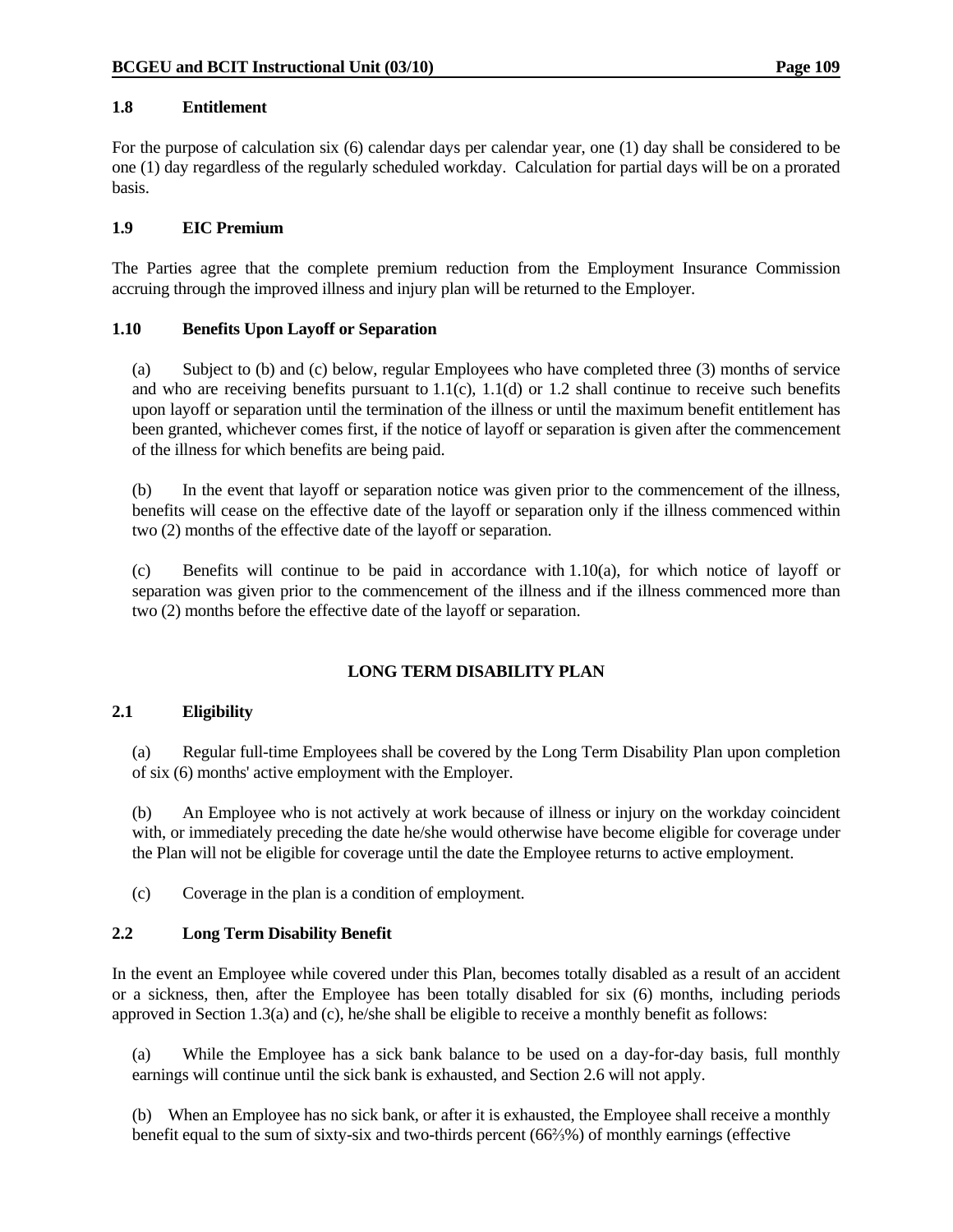September 01, 1993).

For the purpose of the above, earnings shall mean basic monthly earnings as at the date of disability as determined by the Employer.

The basic monthly earnings as at the date of disability shall be the salary in effect for the last month of the Short Term Plan period, or equivalent six (6) month period, taking into consideration any retroactive adjustments. The date of disability for determining the commencement of the first two (2) years of disability shall be the day following the last month of the Short Term Plan period, or an equivalent six (6) month period.

 (c) The Long Term Disability benefit payment will be made so long as an Employee remains totally disabled in accordance with Section 2.3, and will cease on the date the Employee recovers, or at the end of the month in which the Employee reaches age 65, or resigns or dies, whichever occurs first.

 (d) An Employee in receipt of long term disability benefits will be considered an Employee for purposes of superannuation and will continue to be covered by group life, extended health, dental and medical plans. Employees will not be covered by any other portion of the Collective Agreement but will retain the right of access to a Screening Committee established thereunder and will retain seniority rights should they return to employment within six (6) months following cessation of benefits.

 (e) When an Employee is in receipt of the benefit described in (b) above, contributions required for benefit plans in (d) above and contributions for superannuation will be waived by the Employer.

 (f) An Employee engaged in rehabilitative employment with the Institute and who is receiving partial Long Term Disability benefit payments will have contributions required for benefit plans in (d) above and contributions for superannuation waived by the Employer except that superannuation contributions shall be deducted from any salary received from the Employer to cover the period of rehabilitative employment.

# **2.3 Total Disability**

 (a) Total disability, as used in this Plan, means the complete inability because of an accident or sickness of a covered Employee to perform all the duties of his/her own occupation for the first two (2) years of disability. Thereafter, Employees able by reason of education, training or experience to perform the duties of a gainful occupation for which the rate of pay is not less than seventy-five percent (75%) of the current rate of pay of their regular occupation at date of disability will not be considered totally disabled and will therefore not be eligible for benefits under this Long Term Disability Plan.

 (b) Total disabilities resulting from mental or nervous disorders are covered by the plan in the same manner as total disabilities resulting from accidents or other sickness, except that an Employee who is totally disabled as a result of a mental or nervous disorder and who has received twenty-four (24) months of Long Term Disability Plans benefit payments must be confined to a hospital or mental institution or where they are at home, under the direct care and supervision of a medical doctor, in order to continue to be eligible for benefit payments.

 During a period of total disability an Employee must be under the regular and personal care of a legally qualified doctor of medicine.

 (c) (1) If an Employee becomes totally disabled and during this period of total disability engages in rehabilitative employment, the regular monthly benefit from this plan will be reduced by twenty-five percent (25%) of the Employee's earnings from such rehabilitative employment. In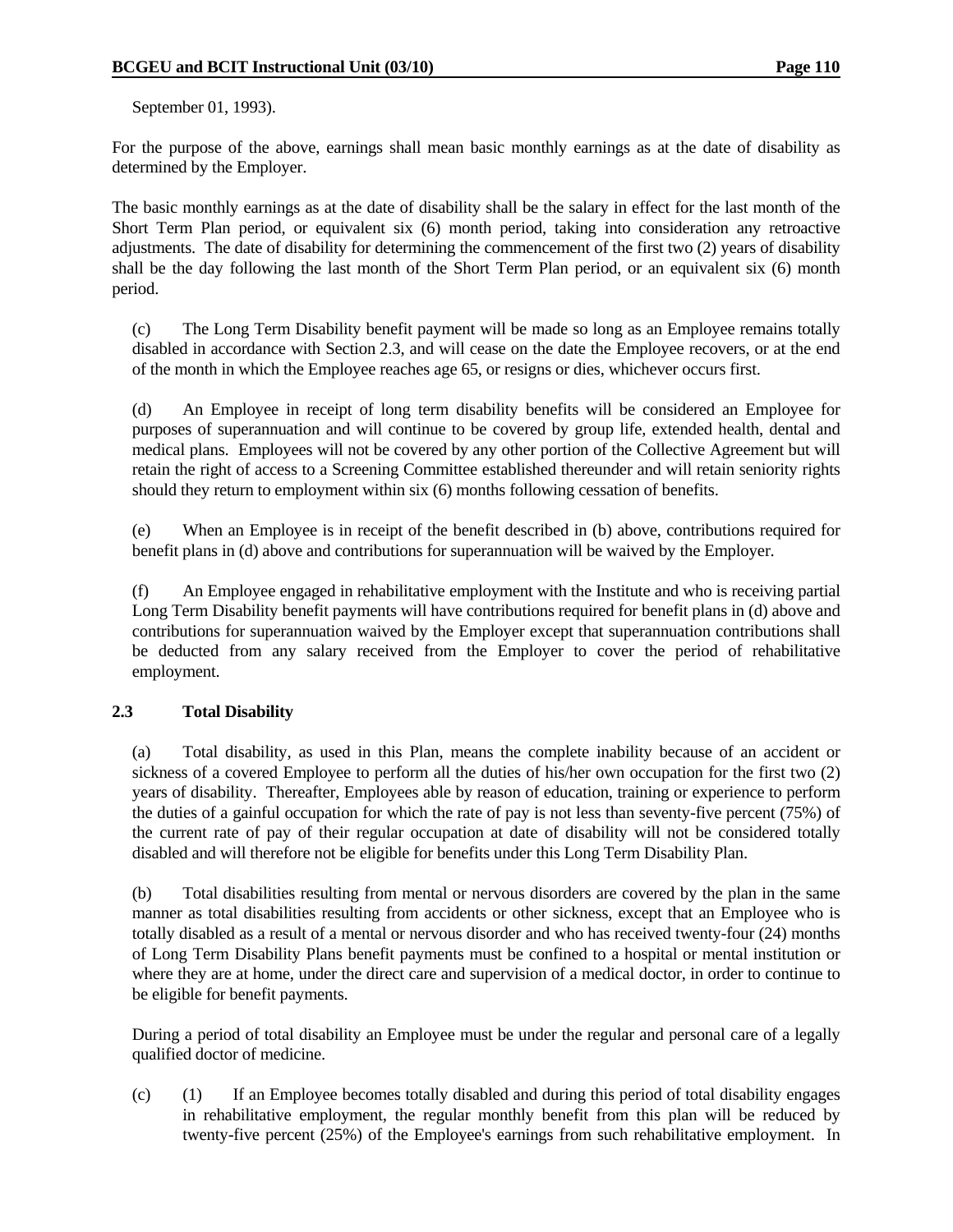the event that income from rehabilitative employment and the benefit paid under this plan exceed eighty-five percent (85%) of the Employee's earnings at date of disability, the benefit from this plan will be further reduced by the excess amount. *"Rehabilitative employment"* shall mean any occupation or employment for wage or profit or any course or training that entitles the disabled Employee to an allowance, provided such rehabilitative employment has the approval of the Employee's doctor and the Employer.

 The rehabilitative employment of a disabled Employee will continue until such time as the Employee's earnings from rehabilitative employment exceed eighty-five percent (85%) of the Employee's earnings at the date of disability but in no event for more than twenty-four (24) months from the date benefit payments commence.

 If earnings are received by an Employee during a period of total disability and if such earnings are derived from employment which has not been approved of as rehabilitative employment by his/her doctor and the Employer, then the regular monthly benefit from the plan will be reduced by one hundred percent (100%) of such earnings.

 (2) In the event that an Employee has been classified as totally disabled for all occupations and engages in approved rehabilitative employment, the provisions of (1) above apply except that the rehabilitative employment may continue for twenty-four (24) months from the date rehabilitative employment commenced.

 (3) In the case where rehabilitative employment has been approved while an Employee is receiving a benefit under the provisions of Article 2.2(a), the provision of Article 2.3(c) (1) shall not apply until the Employee is receiving a benefit under Article 2.2(b).

# **2.4 Exclusions from Coverage**

The Long Term Disability Plan does not cover total disabilities resulting from:

 (a) War, insurrection, rebellion, or service in the armed forces of any country, after the commencement of this plan;

 (b) Voluntary participation in a riot or civil commotion, except while an Employee is in the course of performing the duties of his/her regular occupation;

(c) Intentionally self-inflicted injuries or illness;

 (d) Pregnancy, childbirth, miscarriage or abortion, except severe complications following termination of pregnancy; (Intention is no coverage for normal pregnancy);

 (e) A disability known to the Employer and which was specifically taken into account by the Employer at time of hiring.

# **2.5 Pre-existing Conditions**

An Employee shall not be entitled to Long Term Disability benefits from this plan if his/her total disability resulted from an accident, sickness or mental or nervous disorder with respect to which medical treatment, services or supplies were received in the ninety (90) day period prior to the date of hire unless he/she has completed twelve (12) consecutive months of service after the date of hire during which time he/she has not been absent from work due to the aforementioned accident, sickness or mental or nervous disorder with respect to which medical treatment, services or supplies were received. This clause does not apply to present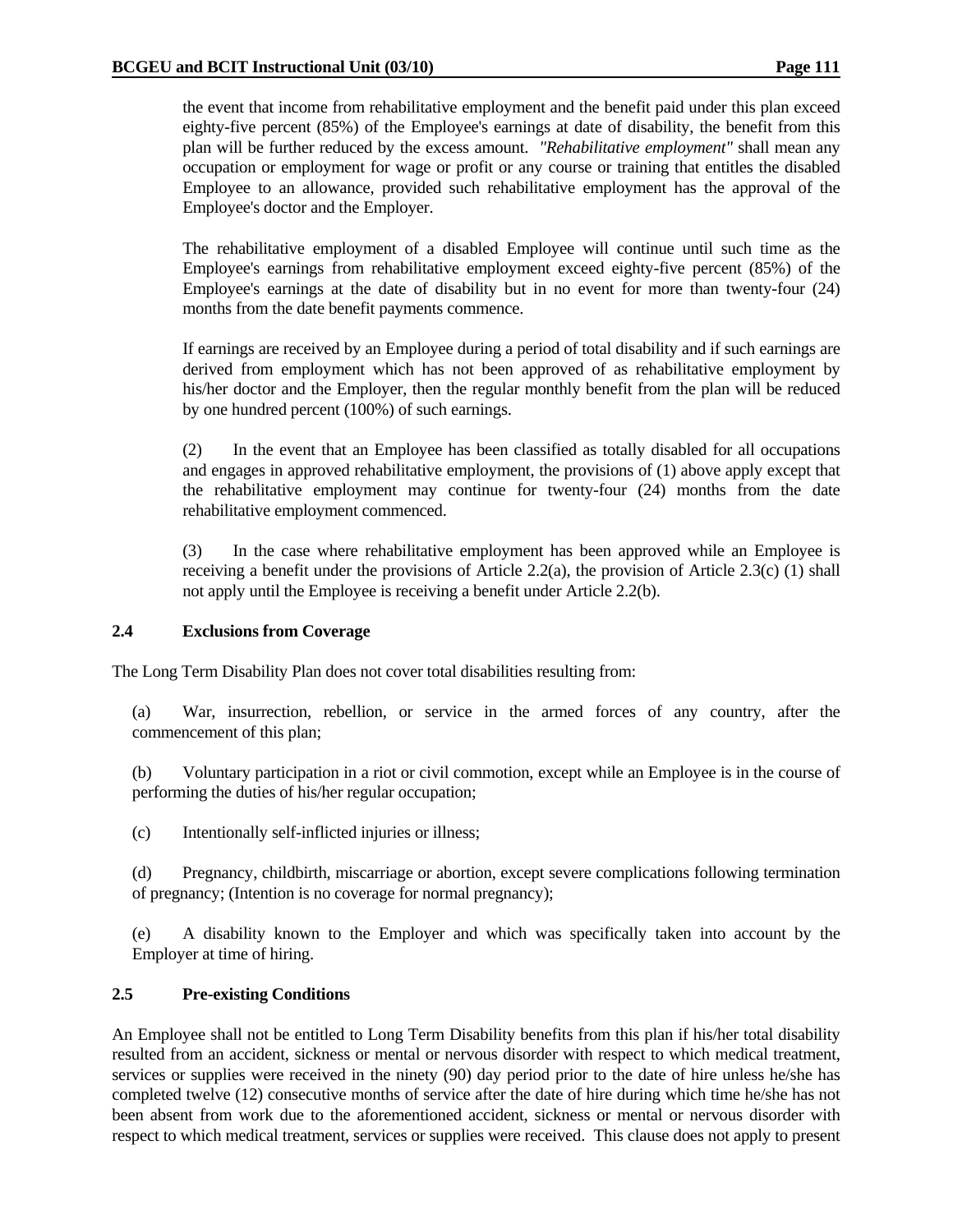Employees who have been continuously employed since April 1, 1977.

# **2.6 Integration With Other Disability Income**

In the event a totally disabled Employee is entitled to any other income as a result of the same accident, sickness, mental or nervous disorder that caused him/her to be eligible to receive benefits from this Plan, the benefits from this Plan will be reduced by one hundred percent (100%) of such other disability income.

Other disability income shall include, but not necessarily be limited to:

 (a) Any amount payable under the *Workers' Compensation Act* or Law or any other legislation of similar purpose, and;

 (b) Any amount the disabled Employee received from any group insurance, wage continuation or pension plan of the Employer that provides disability or retirement income, and;

(c) Any amount of disability income provided by any compulsory act or law, and;

 (d) Any periodic primary benefit payment from the Canada or Quebec Pension Plans or other similar social security plan of any country to which the disabled Employee is entitled or to which he/she would be entitled if his/her application for such benefit were approved, and;

 (e) Any amount of disability income provided by any group or association disability plan to which the disabled Employee might belong or subscribe.

The amount by which the disability benefit from this plan is reduced by other disability income will normally be the amount to which the disabled Employee is entitled upon becoming first eligible for such other disability income. Future increases in such other disability income resulting from increases in the Canadian Consumer Price Index or similar indexing arrangements will not further reduce the benefits from this Plan.

Notwithstanding the above, in the case of ICBC Weekly Indemnity payments or, in the case of personal insurance coverage, integration will apply to the extent that the combination of Plan benefits and ICBC Weekly Indemnity payments or, personal insurance disability income benefits exceed either:

(i) one hundred percent (100%) of basic pay; or

 (ii) the applicable benefit percentage of the individual average total monthly income in the twelve (12) month period immediately preceding commencement of the disability, whichever is the greater. Where this provision is to apply, the Employee will be required to provide satisfactory evidence of his/her total monthly income.

This Section does not apply to war disability pension paid under an Act of the governments of Canada or other Commonwealth countries.

# **2.7 Successive Disabilities**

If, following a period of total disability with respect to which benefits are paid from this Plan, an Employee returns to work on a full-time basis for a continuous period of six (6) months or more, any subsequent total disability suffered by that Employee, whether related to the preceding disability or not, shall be considered a new disability and the disabled Employee shall be entitled to benefit payments in accordance with the provisions of this Plan.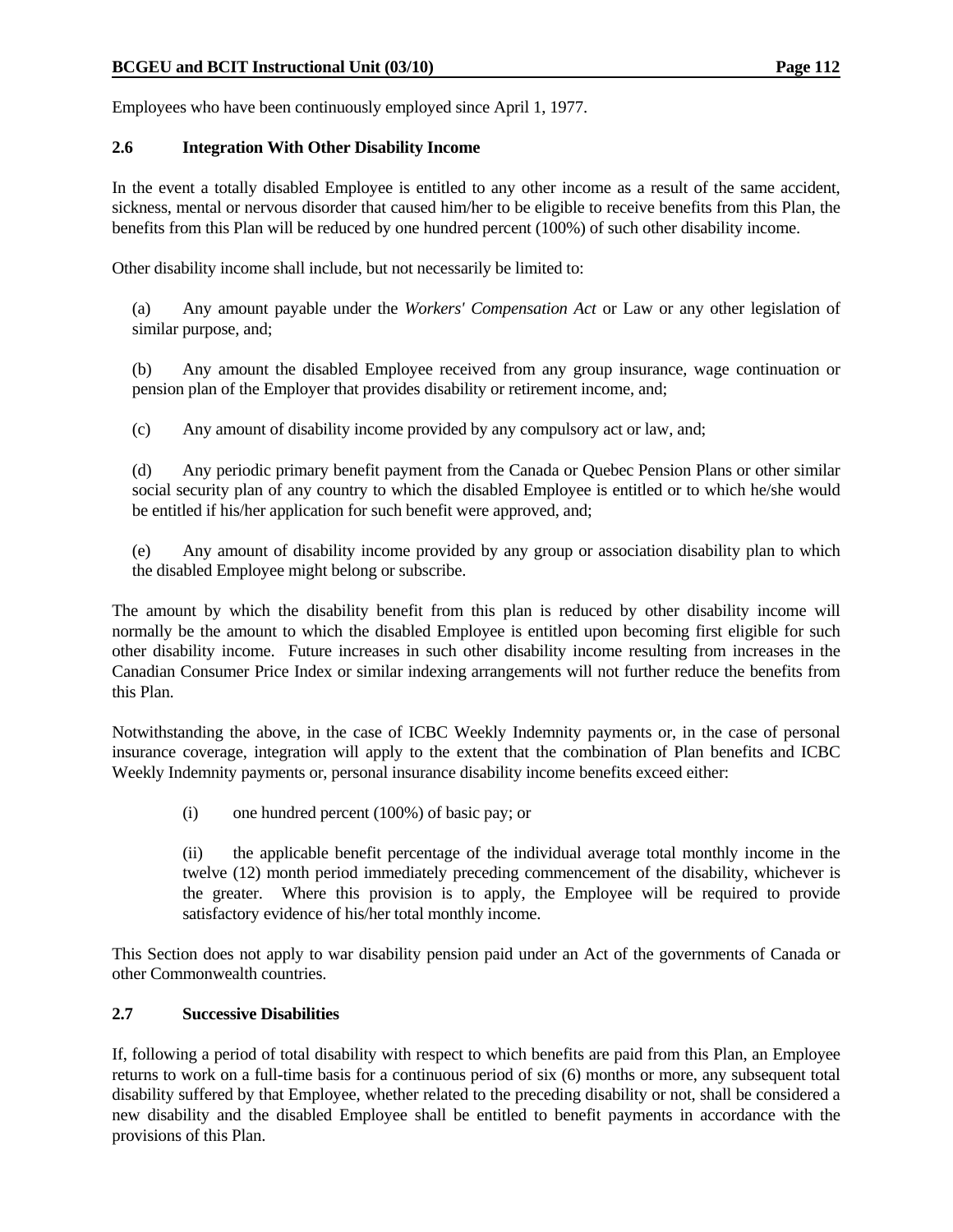In the event the period during which such an Employee has returned to work is less than six (6) months and the Employee again suffers a total disability and that is related to the preceding disability, the subsequent disability shall be deemed a continuation of the preceding disability, and the disabled Employee shall be entitled to benefit payments in accordance with the provisions of this Plan as though he/she had not returned to work. Should such an Employee suffer a subsequent disability that is unrelated to the previous disability and, provided the period during which the Employee returned to work is longer than one (1) month, the subsequent disability shall be considered a new disability and the Employee shall be entitled to benefit payments in accordance with the provisions of this Plan. If the period during which the Employee returned to work is one (1) month or less, the subsequent disability shall be deemed a continuation of the preceding disability and the disabled Employee shall be entitled to benefit payments in accordance with the provisions of this Plan.

# **2.8 Cessation of Plan Coverage**

An Employee shall cease to be covered by this Plan at the earliest of the following dates:

- (a) on the date that is six (6) months prior to his/her sixty-fifth (65) birthday.
- (b) on the date of commencement of paid absence prior to retirement;
- (c) on the date of termination of employment with the Employer;

Cessation of active employment as a regular Employee shall be considered termination of employment except when an Employee is on authorized leave of absence with or without pay.

### **2.9 Leave of Absence**

Employees on leave of absence without pay may opt to retain coverage under the plan and shall pay the full premium, except when on approved Maternity Leave. Coverage will be permitted for a period of eighteen (18) months of absence without pay except that if the leave is for educational purposes, the maximum period will be extended to two (2) years. If an Employee on leave of absence without pay or partial pay, who has elected coverage under this plan, becomes disabled, benefits under this Plan will be based upon monthly earnings immediately prior to the current leave of absence.

### **2.10 Benefits Upon Plan Termination**

In the event this Long Term Disability Plan is terminated, the benefit payments shall continue to be paid in accordance with the provisions of this Plan to disabled Employees who become disabled while covered by this Plan prior to its termination.

# **2.11 Contributions**

The cost of this Plan will be borne by the Employer.

# **2.12 Waiver of Contributions**

Employee contributions to this Plan shall be waived with respect to disabled Employees during the time such an Employee is in receipt of disability benefit payments from this Plan.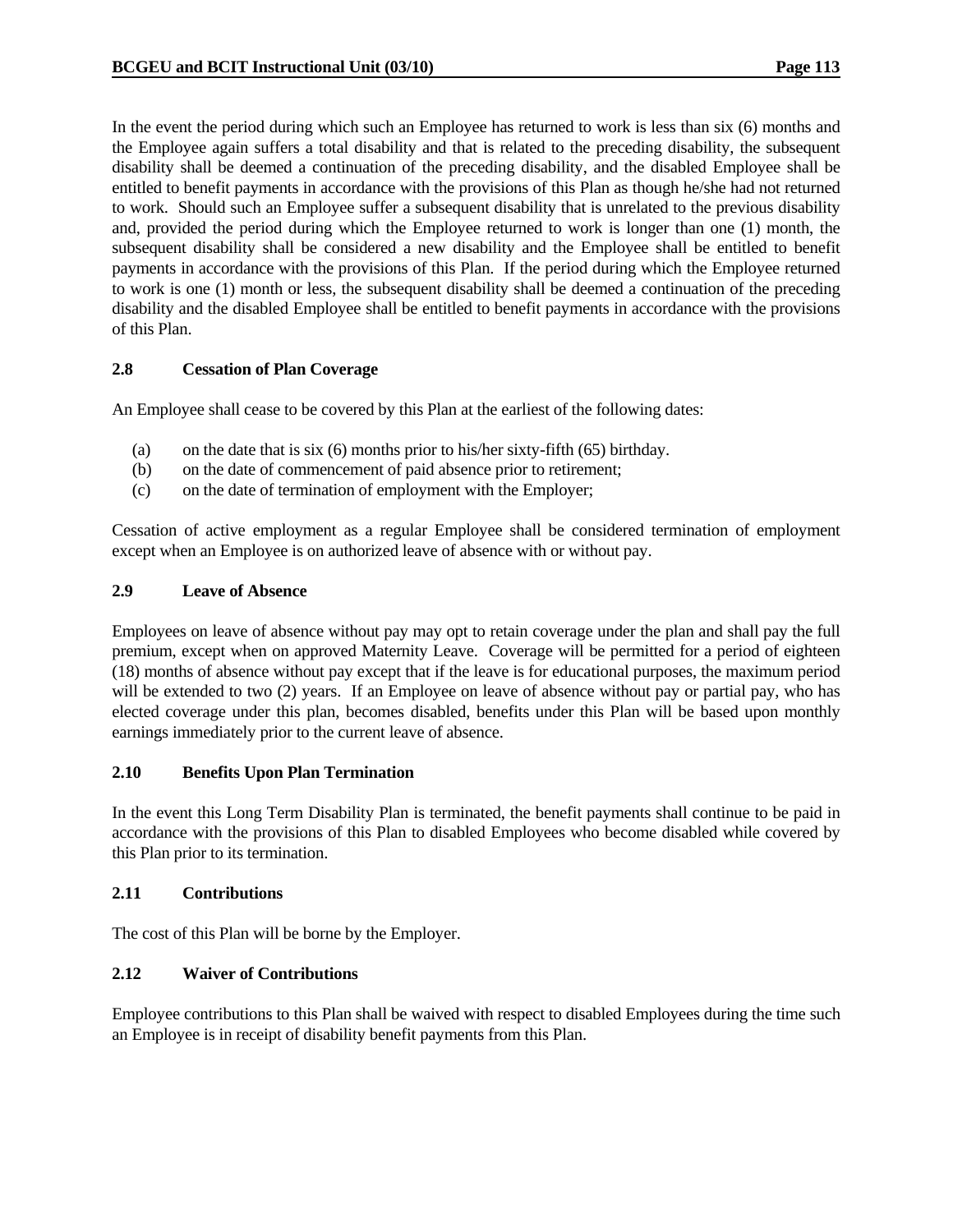# **2.13 Claims**

Long Term Disability claims will be adjudicated and paid by a claims-paying agent to be appointed by the Employer. In the event a covered Employee disputes the decision of the claims-paying agent regarding a claim for benefits under this Plan, the Employee may arrange to have his/her claim reviewed by a Claims Review Committee composed of three (3) medical doctors; one (1) designated by the claimant, one (1) by the Employer and a third agreed to by the first two. Written notice of a disputed claim or an appeal under this Plan shall be sent to the Plan Administrator.

Written notice of an appeal must be submitted within six (6) months from the date the claims-paying agent rejected the claim. The expenses incurred by a Claims Review Committee will be paid by the Plan.

Where an Employee has disputed the decision of the claims-paying agent and is awaiting the outcome of a review or an appeal, the Employee will be considered to be on leave of absence without pay during the portion of the waiting period when he/she is not receiving pay or benefit allowance. During the waiting period, an Employee will continue to be covered by group life, extended health, dental and medical plans.

# **2.14 Physical Examination**

The Employer, at its own expense, shall have the right and be given the opportunity to have a medical doctor appointed by the Employer examine, as often as it may reasonably require any Employee whose injury, sickness, mental or nervous disorder is the basis of claim upon this Plan.

# **2.15 Canadian Currency**

All monies payable to or from this Plan shall be payable in Canada in Canadian currency.

# **2.16 Administration**

The Employer will be the administrator of the Plan. All questions arising as to the interpretation of this Plan shall be subject to the grievance and arbitration procedures in Articles 7 and 8 of this Agreement.

# **2.17 Implementation by Regulation**

The provisions of this Plan shall become part of a memorandum of agreement between the Parties and will be implemented by regulation.

### **2.18 Benefit Level**

The benefit level for existing LTD recipients shall be increased by the same amount as the negotiated salary increase for other Employees in the Bargaining Unit.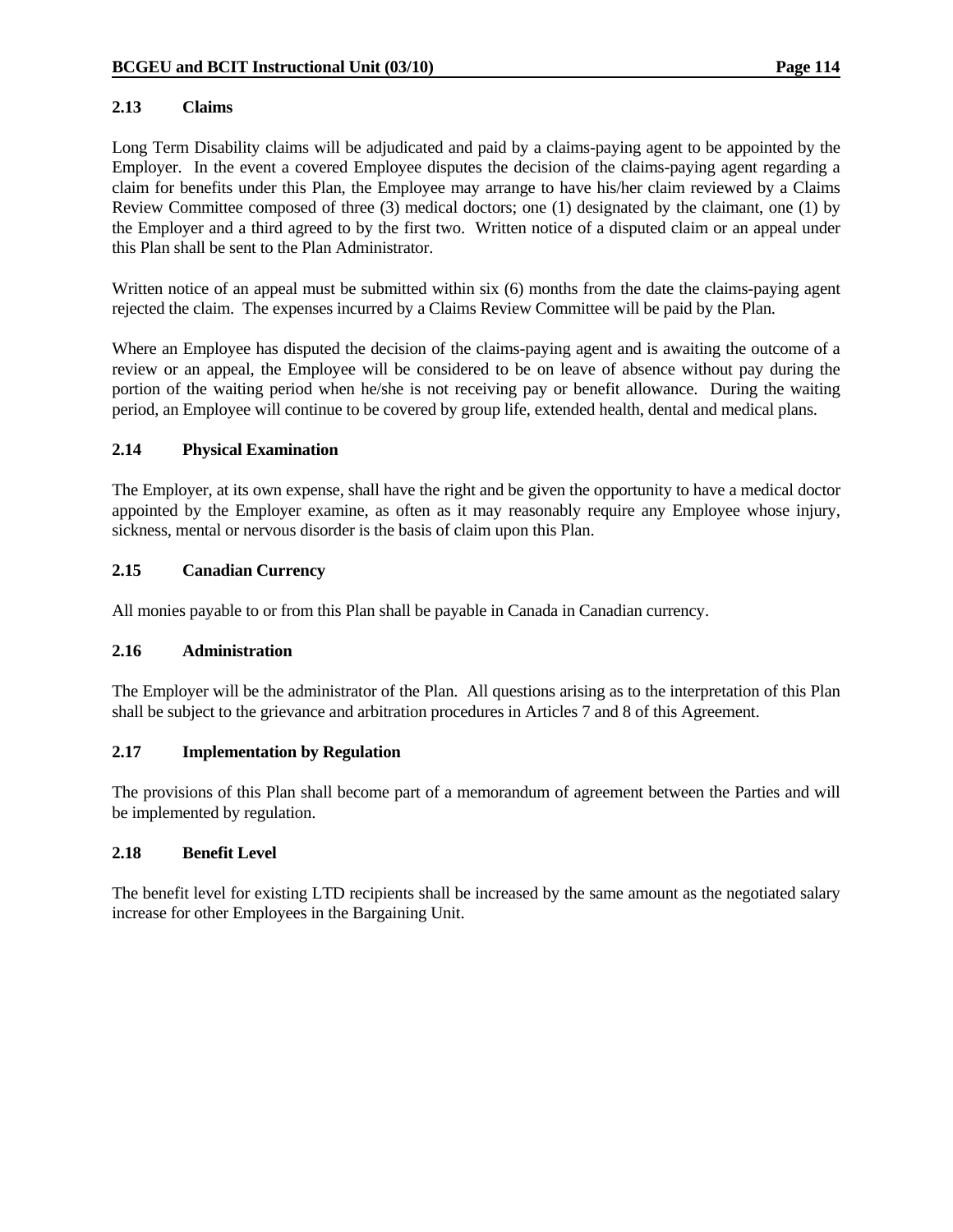### **JOINT ADVISORY COMMITTEE**

There shall be a Joint Advisory Committee which shall consist of two (2) representatives appointed by the Employer and two (2) representatives appointed by the Union. The Employer and the Union may each appoint one (1) alternate Committee member. The purpose of the Committee shall be to consider and make recommendations to the Bargaining Principals on all matters related to the effective administration of the Short Term Illness and Injury and Long Term Disability Plans and to consider and make recommendations to the Bargaining Principals on any questions which may arise related to interpretation or application of the wording of Appendix A. The Committee shall consider and report back on all matters related to the plans which may be referred to it jointly by the Bargaining Principals.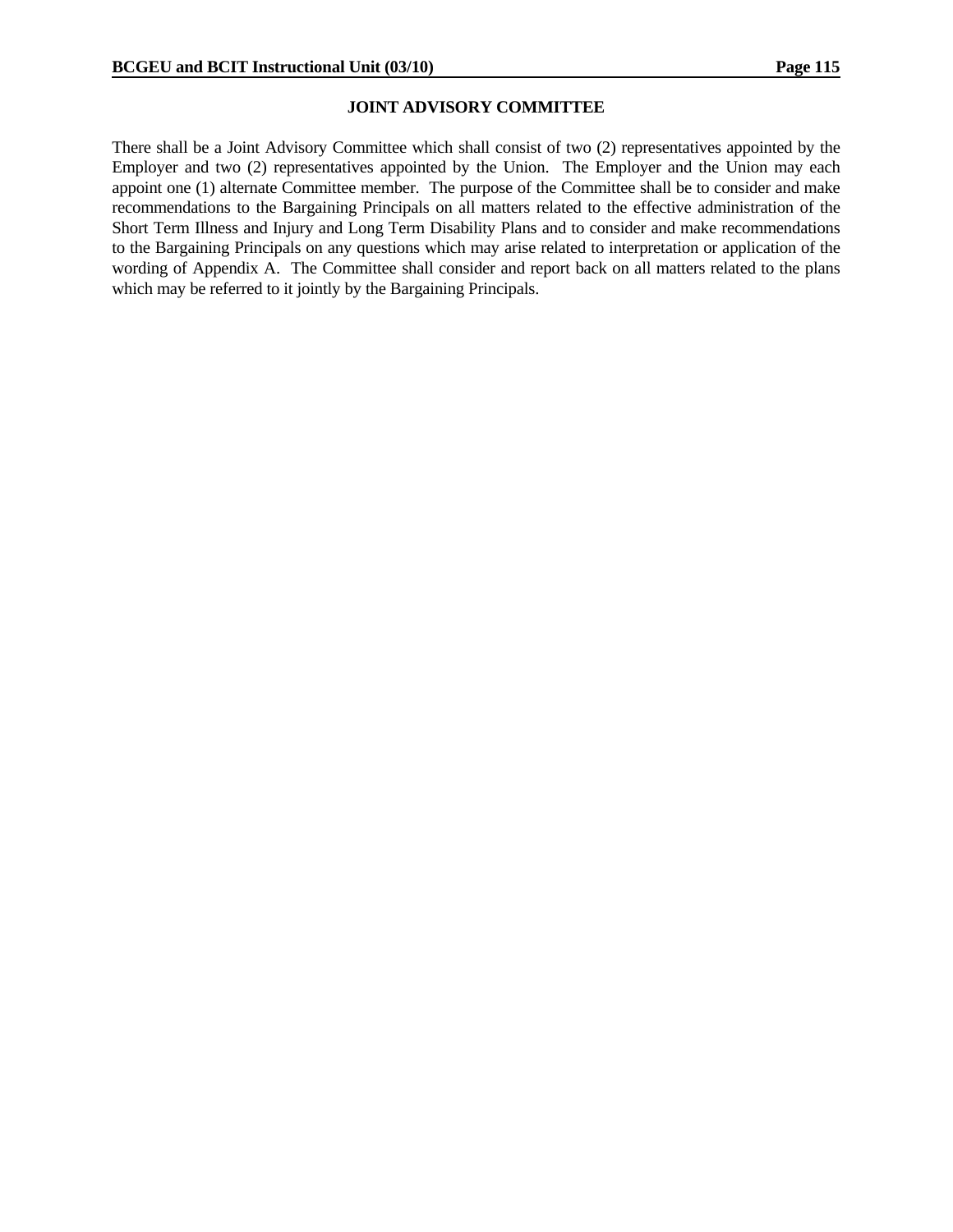### **Re: Qualifications**

The following format for qualifications will be introduced, upon signing of this Agreement, and will continue in full force and effect for the duration of the Agreement.

Job postings for Vocational Instructors shall consist of the following qualifications:

- 1. trade qualification in a designated trade or recognized industry qualifications in non-designated trades and other occupations;
- 2. five (5) years' experience as a Journeyman or equivalent;
- 3. previous supervisory or teaching experience; and
- 4. skills and abilities to instruct the curriculum.

Common core qualifications shall include an Institute endorsement for this specialization. The criteria for this endorsement shall be developed by the Labour/Management Committee.

### **SIGNED ON BEHALF OF THE UNION: SIGNED ON BEHALF OF THE EMPLOYER:**

George Heyman, President and Brian Gillespie, President Brian Gillespie, President

Tom Kozar, Co-Chairperson Tomi Eeckhout, Director Bargaining Committee Labour Relations

Gary Blidook, Member Ron Evans, Member Bargaining Committee Bargaining Committee

Michael Wanstall, Member Dennis Duffey, Member Bargaining Committee Bargaining Committee

Barbara Offen, Co-Chairperson Phyllis Johnson, Member Coordinated Bargaining Representative Bargaining Committee

Rick Dohl, Member **Dave Mitchell**, Member **Dave Mitchell**, Member Bargaining Committee Bargaining Committee

 Clodine Sartori, Member Bargaining Committee

Date: October 12, 1999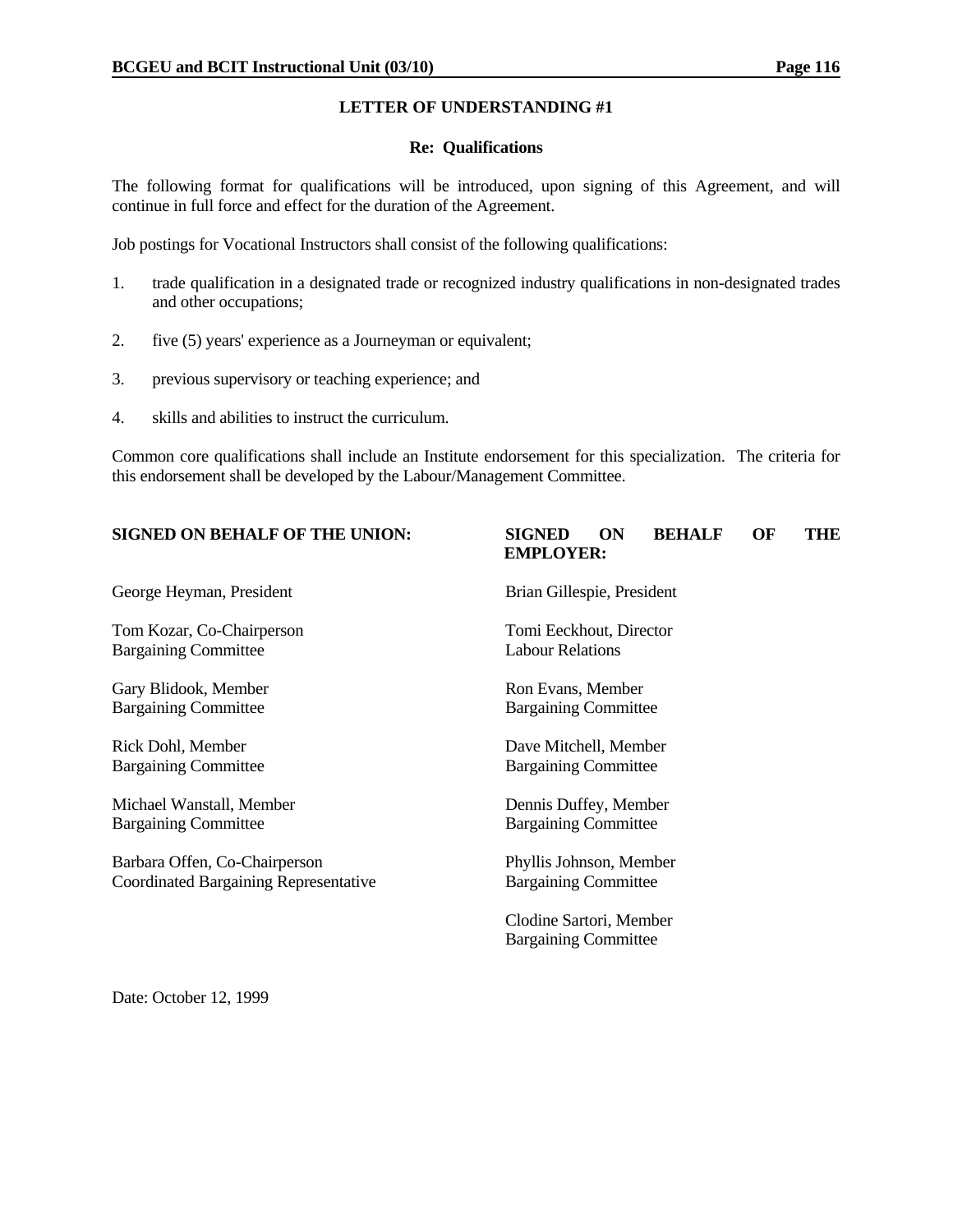### **Re: Course Evaluation Reports**

The Parties agree that the Labour/Management Committee will work together to develop a fair and viable Course Evaluation system including support; curriculum; facilities; and instructional components.

# **SIGNED ON BEHALF OF THE UNION: SIGNED ON BEHALF OF THE EMPLOYER:** George Heyman, President Brian Gillespie, President Tom Kozar, Co-Chairperson Tomi Eeckhout, Director Bargaining Committee Labour Relations Gary Blidook, Member Ron Evans, Member Bargaining Committee Bargaining Committee Rick Dohl, Member Dave Mitchell, Member Bargaining Committee Bargaining Committee Michael Wanstall, Member Dennis Duffey, Member Bargaining Committee Bargaining Committee Barbara Offen, Co-Chairperson Phyllis Johnson, Member Coordinated Bargaining Representative Bargaining Committee Clodine Sartori, Member Bargaining Committee

Date: October 12, 1999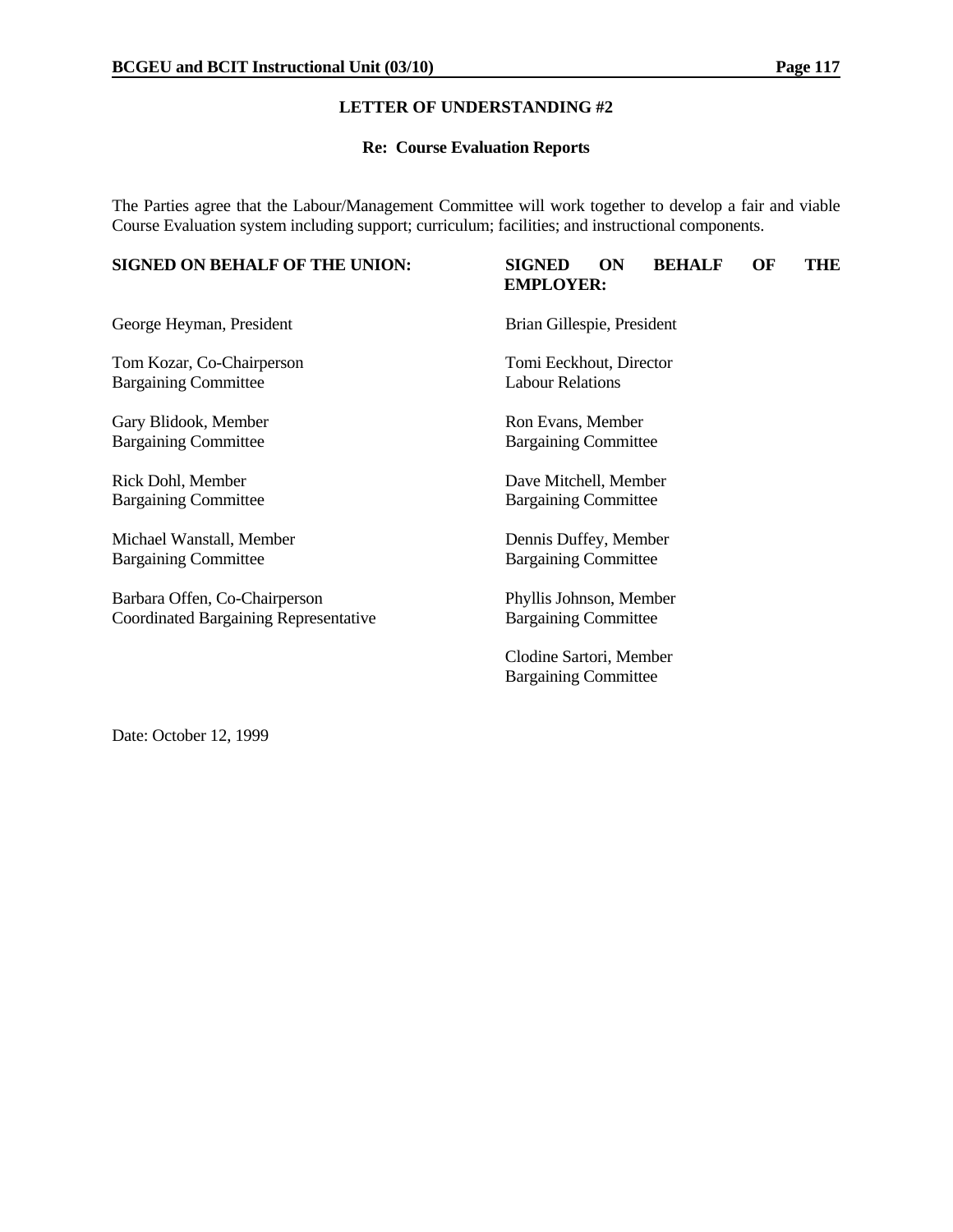### **Re: Schedule E - Part I - Piping Trades Specialization Grouping**

The Parties agree that a separate specialization grouping to be known as *"Piping Trades"* be established. The new grouping will encompass the existing specializations of Plumbing, Heat and Frost, as well as the newly created specializations of Steamfitting, Gasfitting and Sprinklerfitting. The existing Piping specialization will be deleted.

In making this change, the specializations of Plumbing and Heat and Frost will move from the existing Steel Industries Specialization Grouping to the newly created Piping Trades Grouping.

A grandfathering provision has also been agreed to by the Parties. On the implementation date of 90 September 01, all Employees with a seniority date of 90 September 01 or earlier, including those with less than three years' seniority as of 90 September 01, who were Employees in the Steel Industries Grouping on this date, will have the right to exercise the displacement option in both the revised Steel Industries and new Piping Trades Specialization Groupings.

The following is the list of Employees affected by this Agreement and their specialization as of 90 September 01:

Piping Trades Specialization Grouping

### *Plumbing Specialization*

| N. Potis   | J. Endert |
|------------|-----------|
| G. Norgard | D. Bowles |
| G. Milne   | W. Evans  |
| J. Masse   | D. Pfaff  |
|            |           |

*Steamfitting Specialization*

| G. Millar  | A. St. Eloi |
|------------|-------------|
| R. Marier  | W. Bradbury |
| B. Koelzer |             |

*Heat and Frost\* /Gasfitting\* /Sprinklerfitting\**

\*There were no Employees in these specializations as of 90 September 01.

Revised Steel Industries Specialization Grouping

### *Welding*

| D. Becker     | J. Black         |
|---------------|------------------|
| E. Iversen    | A. Pasichnyk     |
| E. Sukkel     | G. Jones         |
| R. Holroyd    | C. Grass         |
| L. Cox        | A. Wood          |
| E. Waterfield | C. Bishop        |
| F. Bettis     | <b>B.</b> Finnie |
| D. McRae      |                  |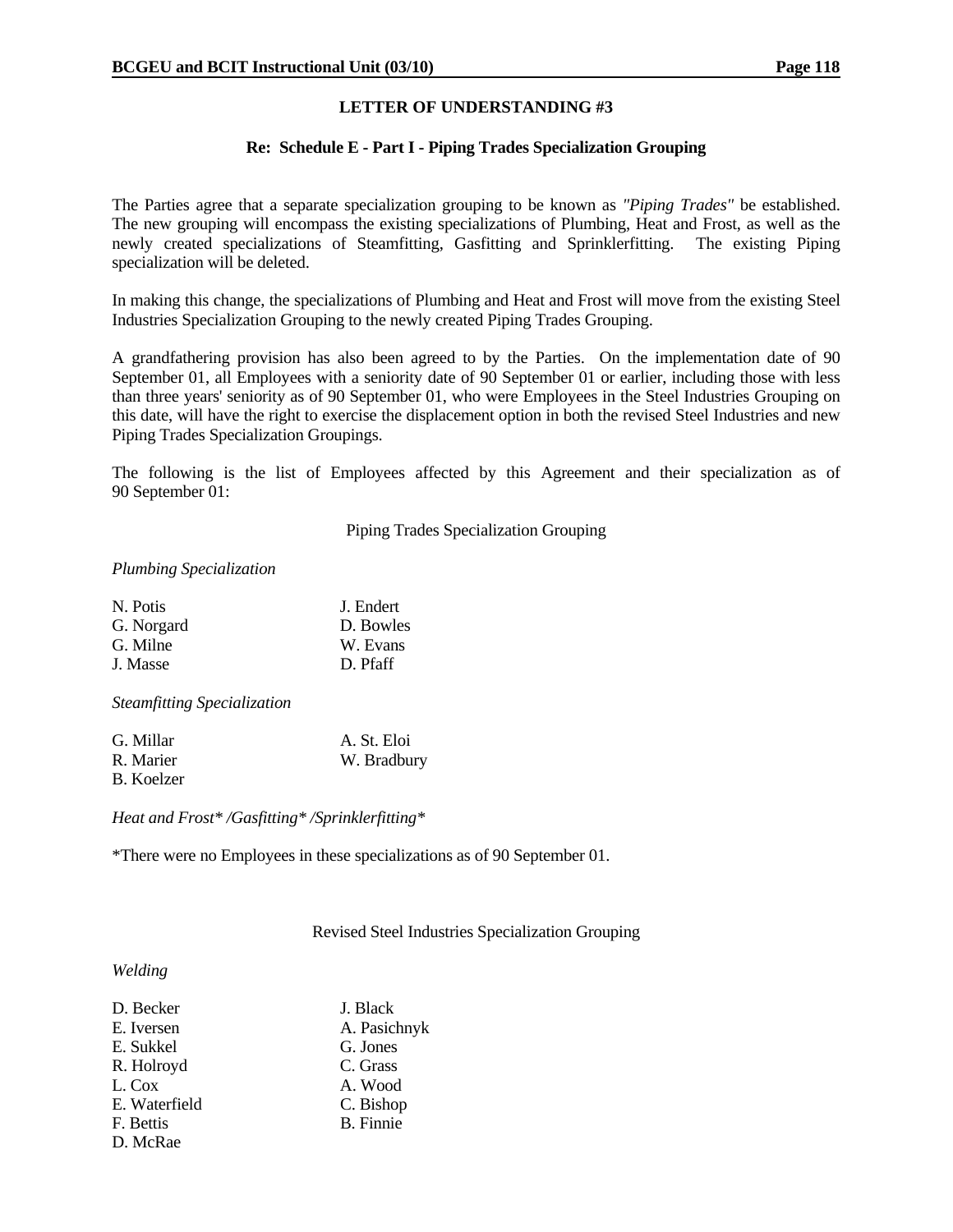*Steel Fabrication*

| G. Cooper<br>G. Blidook | T. Subtelny<br>K. Neustaedter |
|-------------------------|-------------------------------|
| <b>Boiler Making</b>    |                               |
| J. Kiwior               |                               |
| Iron Worker             |                               |
| N. Romanin              | J. Willoughby                 |
| <b>Sheet Metal</b>      |                               |
| G. Bradbury             | J. Cove                       |
| T. Kondo                | E. Sorila                     |
| D. Stewart              |                               |

### **SIGNED ON BEHALF OF THE UNION: SIGNED ON BEHALF OF THE EMPLOYER:**

George Heyman, President Brian Gillespie, President

Tom Kozar, Co-Chairperson Tomi Eeckhout, Director Bargaining Committee Labour Relations

Gary Blidook, Member Ron Evans, Member Bargaining Committee Bargaining Committee

Rick Dohl, Member Dave Mitchell, Member

Michael Wanstall, Member Dennis Duffey, Member Bargaining Committee Bargaining Committee

Barbara Offen, Co-Chairperson Phyllis Johnson, Member Coordinated Bargaining Representative Bargaining Committee

Bargaining Committee Bargaining Committee

 Clodine Sartori, Member Bargaining Committee

Date: October 12, 1999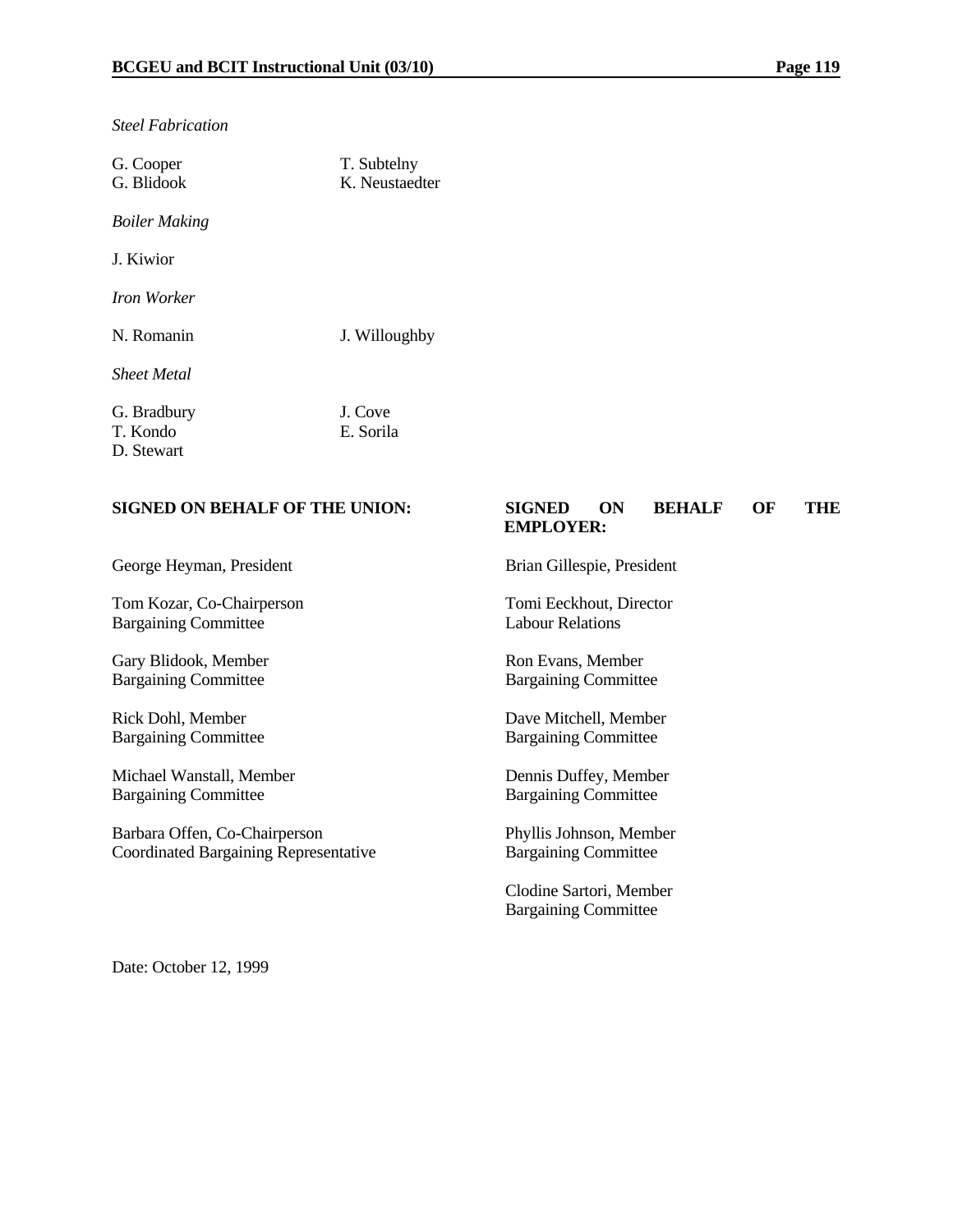### **Re: Schedule E - Specializations and Specialization Groupings**

The Parties have agreed to delete the following specializations from the list currently outlined in the Collective Agreement, with the understanding that if any of these specializations is ever re-established at BCIT, that the specializations will automatically be added back into the *"Specializations and Specializations Groupings"* list.

The Parties agree that the following list of specializations is to be deleted from Schedule E, Part I:

### *Mechanical Specialization Grouping*

Autobody/Autoframe\* Auto Refinishing\* Diamond Drilling Small Engine Mechanic

\* Although these two specializations are being deleted, they are being replaced with the specialization *"Auto Collision"* under the Mechanical Specialization Grouping.

### *Construction Specialization Grouping*

Bricklaying Drywall Installer Drywall Finisher Tile Setting Floor Covering

# *Steel Industries Specialization Grouping*

Plumbing\* Piping Heat and Frost\*

\*These specializations are to be moved to a new Specialization Grouping *"Piping Trades Specialization Grouping"*. The other specializations which will be contained within this new grouping include: Sprinklerfitting, Steamfitting and Gasfitting.

# *Electrical/Electronics Specialization Grouping*

Appliance Repair Commercial Refrigeration\* Diesel Electrical Motor Winding Workplace Automation

\*Commercial Refrigeration is being replaced with *"Refrigeration"*.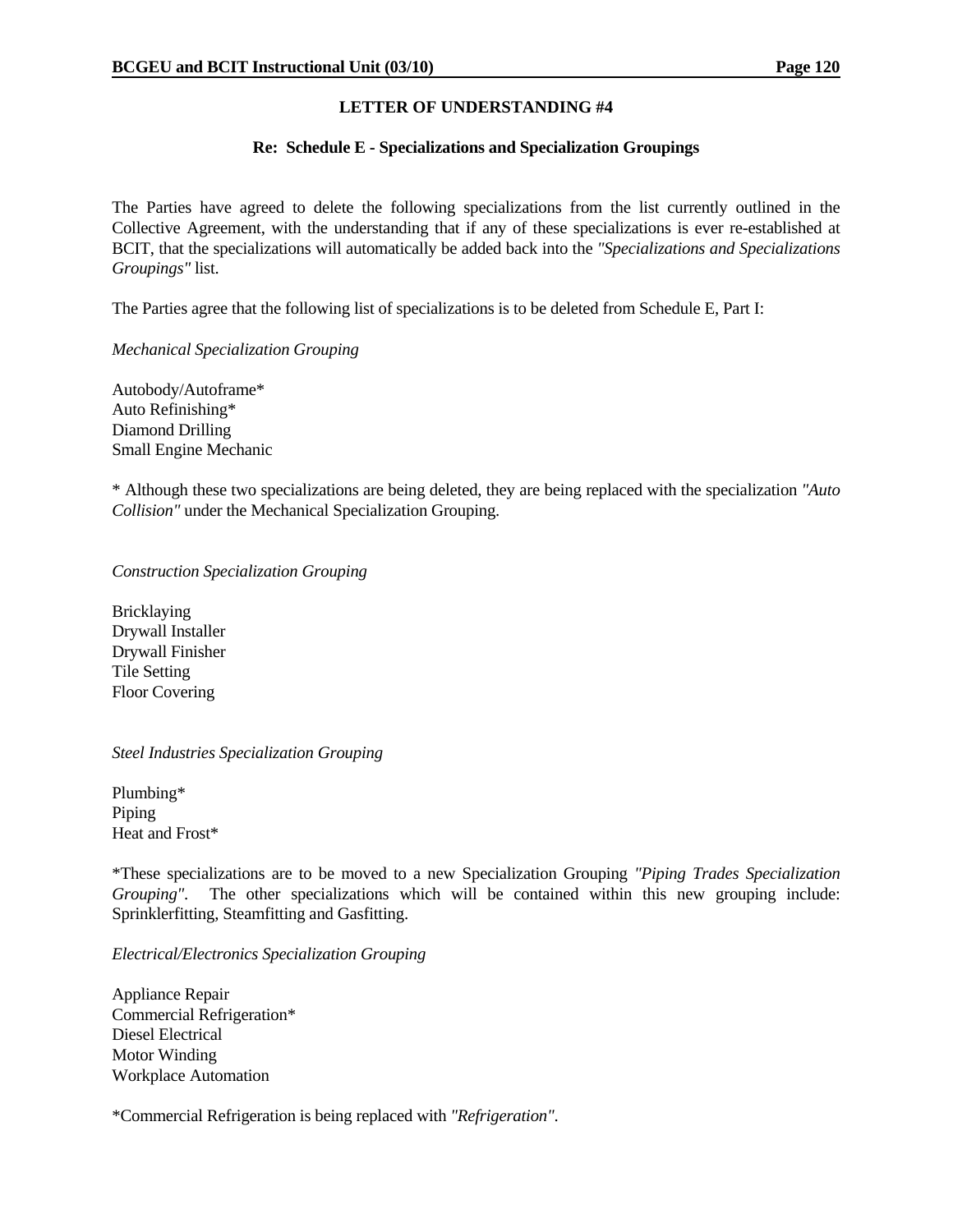# *Aviation/Aerospace Specialization Grouping*

Aircraft Structures Repair and Manufacturing Aircraft Electronics (Avionics)

*Business and Industry Specialization Grouping*

Auto Trim and Custom Upholstery Embalming Forestry Crewperson Forestry Tree Trimmer Horticulture Office Administration Training Preparation

*Food and Hospitality Services Specialization Grouping*

Meat Processing Baking Cooking Sausage Making Dining Service Taxi Driver

Original date of Letter of Understanding #4: October 12, 1999 Revised date of Letter of Understanding #4: August 31, 2006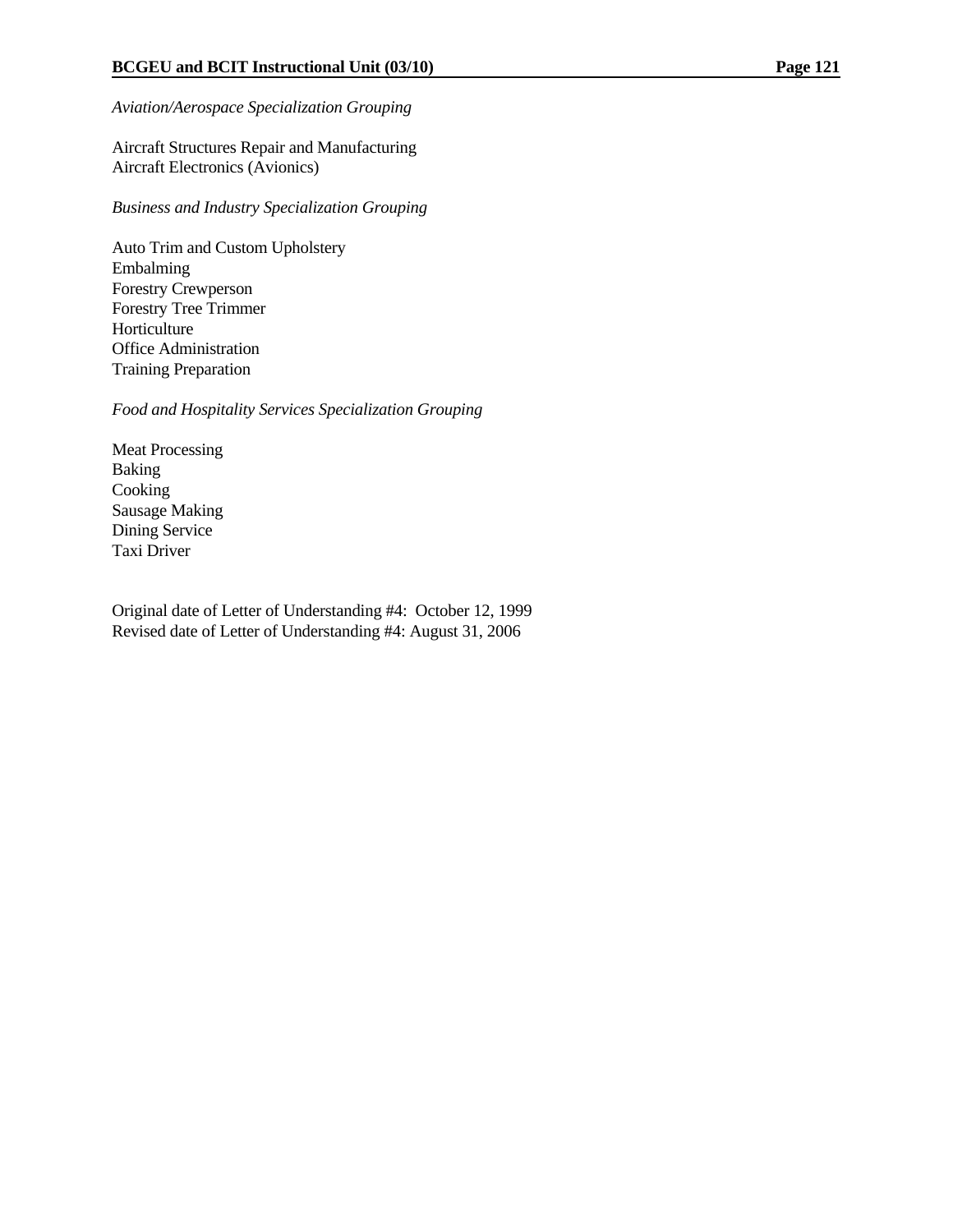### **Re: Sub Committee of Labour Management Committee**

- 1. The Parties agree to establish two Joint Committees to review the collective agreement, research and make recommendations to the Labour Management Committee in the following areas:
	- a. Distributed Learning review the terms and conditions of employment for employees involved in new distributed learning initiatives.
	- b. International Education review the terms and conditions of employment for employees who participate in international education assignments.
- 2. The two committees shall be governed by the following conditions:
	- a. The committees will be established and hold a first meeting within sixty (60) days of ratification of the renewed Collective Agreement;
	- b. Membership on each committee will be comprised of two (2) Union representatives and two (2) Employer representatives;
	- c. The committees may consult other individuals where appropriate and additional expertise/knowledge is considered helpful;
	- d. Union representatives on these committees shall suffer no loss of seniority or remuneration otherwise payable by the Institute when meetings of the committees are held during work hours.

### 3. Reporting Timelines

The committees will make regular progress reports to the Labour Management Committee.

The committees will make final recommendations to the Labour Management Committee within one (1) year from the date of the first meeting, subject to the agreement of the Parties.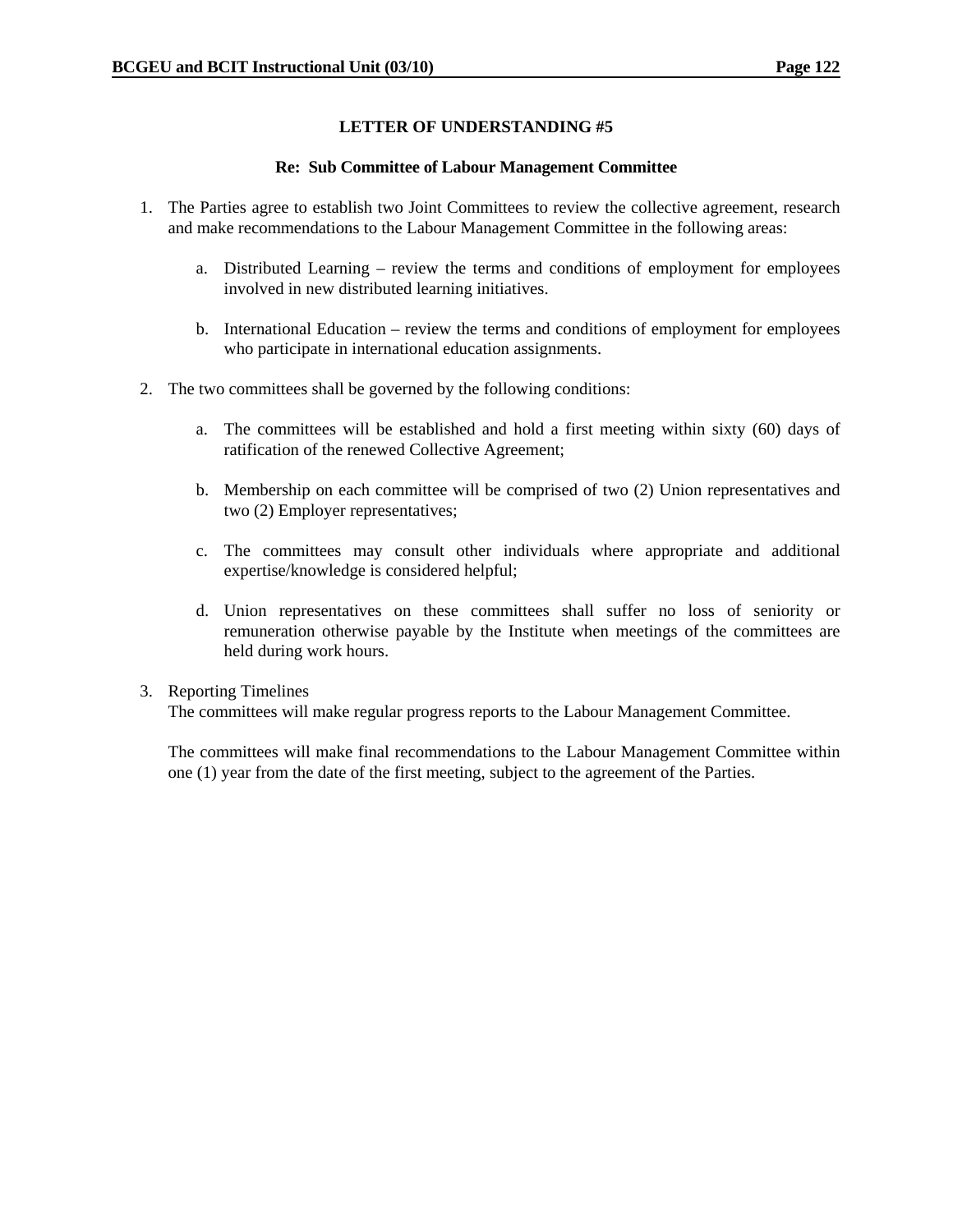# **Re: Human Resources Database**

The Institute will continue to provide information to the Post Secondary Employers' Association (PSEA) as requested by PSEA and in support of the Human Resources Database.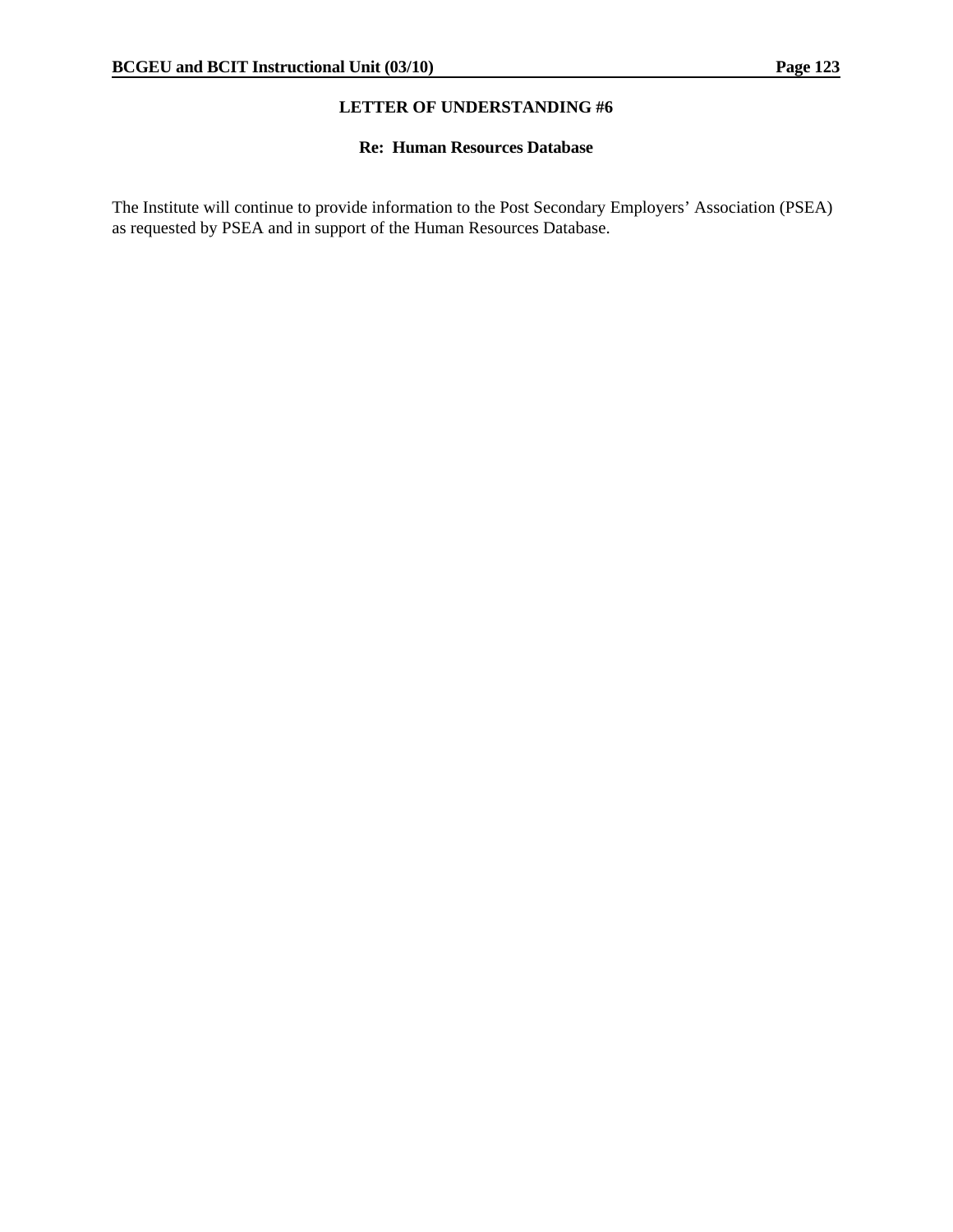# **Re: New Professional Development Fund**

The Employer will create a new professional development fund. This fund will be set at point six of one percent (0.6%) of instructor salary.

**The parties agree that beginning in the fiscal year April 1, 2007 to March 31, 2008 any monies in the Fund that are not spent shall be carried forward to the following fiscal year.**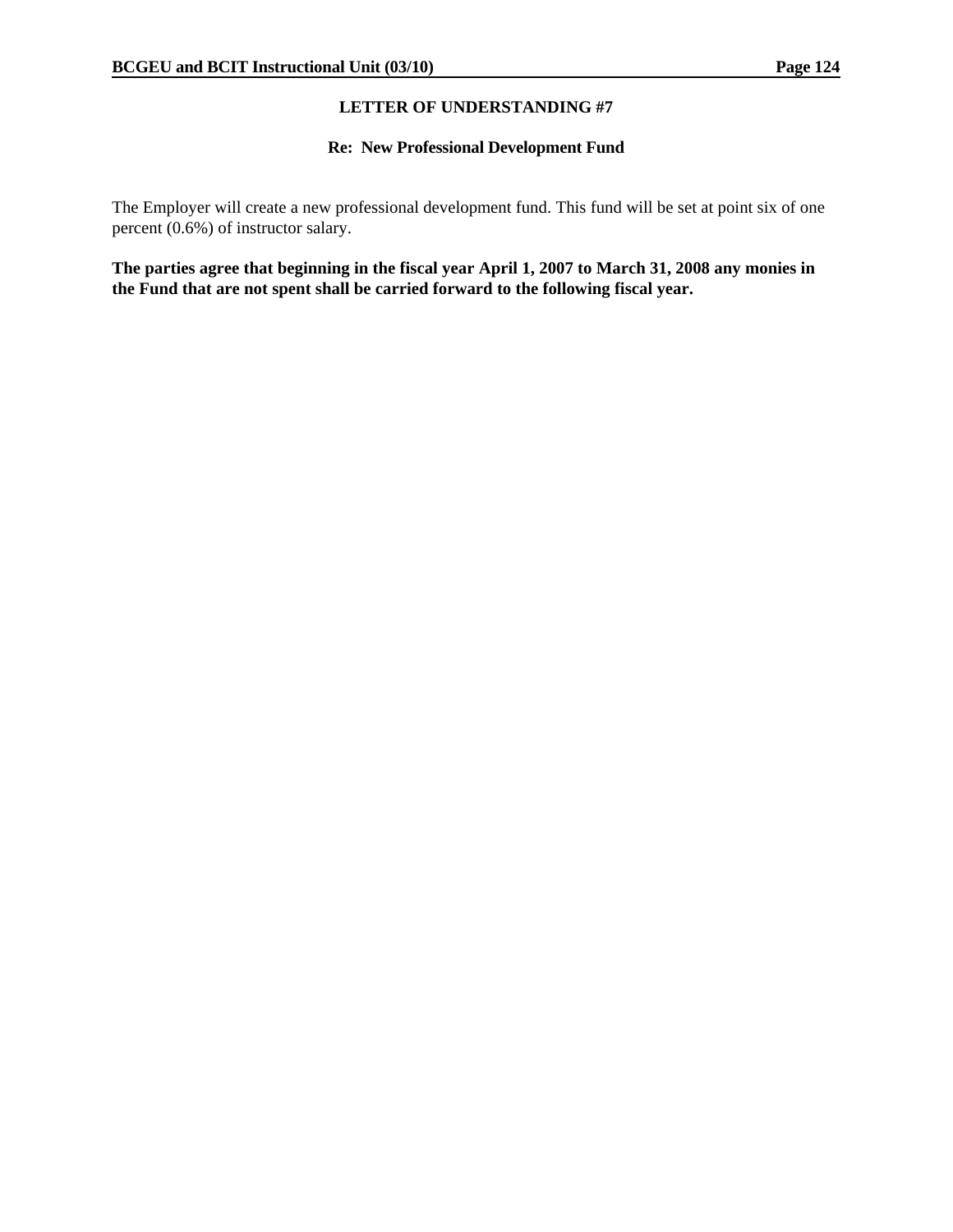### **Re: FISCAL DIVIDEND**

### **THE PARTIES AGREE AS FOLLOWS:**

**Having agreed the term of the Collective Agreement to be from April 1, 2007 to March 31, 2010, a Fiscal Dividend Bonus may be paid from a one-time fund (the "Fund") generated out of monies, in excess of \$150 million surplus to the BC government, as defined in the Province's audited financial statements, for the fiscal year 2009 – 2010.** 

- **1. If fiscal dividend funds are determined to be available, a Fiscal Dividend will be paid as soon as is reasonably practicable.**
- **2. The quantum of the Fund accessible for the parties to this agreement will be based on the Province's audited financial statements as at March 31, 2010. The Fund will be determined as follows:** 
	- **i. The calculations will be based on the surplus, as calculated before deduction of any expense associated with the Fiscal Dividend Bonus, achieved in fiscal 2009 – 10, as published in the audited financial statements for that fiscal year, provided that the surplus is in excess of \$150 million.**
	- **ii. Only final surplus monies in excess of \$150 million will be part of the Fund, and the total quantum of the Fund for the entire public sector (including all categories of employees) will not exceed \$300 million.**
	- **iii. The quantum of the Fund will be constrained by the proportion of the public sector that is eligible to participate in the Fiscal Dividend Bonus i.e., 100% of the Fund will be available if 100% of all categories of employees in the public sector under the purview of the Public Sector Employers' Council participate, but if a lesser number participate, a proportionately lesser amount of the Fund will be available.**
	- **iv. Additionally, the Fund will be proportioned among all groups of public sector employees by ratio of group population to total population participating.**
- **3. The Fiscal Dividend Bonus will be paid to each member of the bargaining unit who is employed by the Institution on March 31, 2010.**
- **4. The Fiscal Dividend Bonus shall be a one-time payment paid to each full-time equivalent employee and paid to each part-time employee on a pro-rated basis. For the purpose of the determination of the amount of the Fiscal Dividend Bonus, a full-time equivalent employee is a regular or non-regular employee who worked on a full-time basis for the period of April 1, 2009 to March 31, 2010. The Fiscal Dividend Bonus for an employee who worked less than full-time over this period shall be pro-rated for the fraction of a full-time employee workload, as defined in the parties' local provisions, that the employee worked over this period. For the purpose of calculating the amount of an employee's incentive payment, time spent by employees on paid leaves and the leaves listed below shall be considered as time worked:** 
	- **Maternity or parental leave**
	- **Short-term disability leave**
	- **Long-term disability or Workers' Compensation leave that commenced between April 1, 2009 to March 31, 2010**
- **5. The Fiscal Dividend Bonus shall be paid to employees as soon after March 31, 2010 as is practicable for the Institution to determine and pay the Bonus amount to employees.**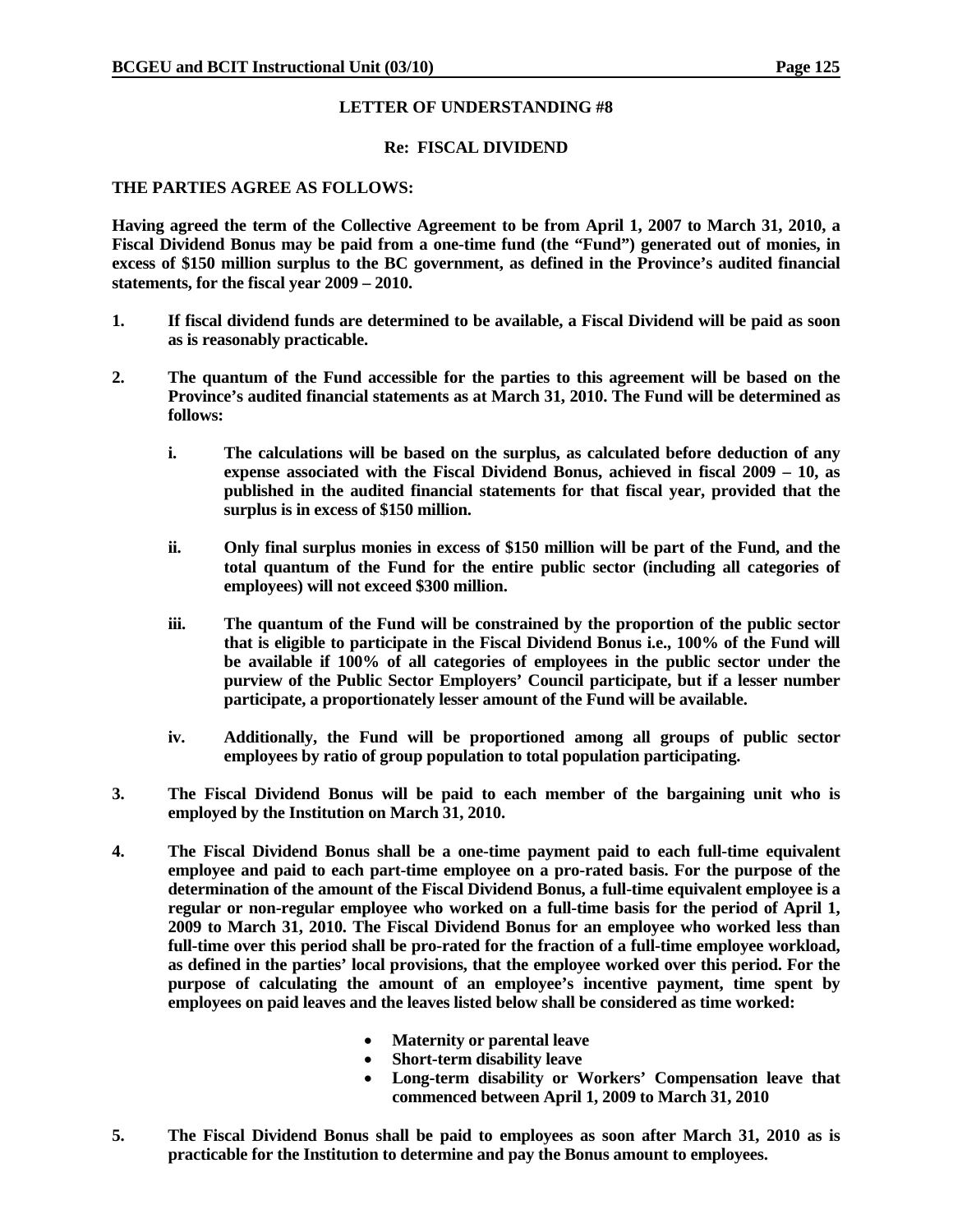**05VOC06** 

### **MEMORANDUM OF AGREEMENT**

### **between**

# **THE B.C. GOVERNMENT AND SERVICE EMPLOYEES' UNION**

### **(VOCATIONAL INSTRUCTORS)**

### **and**

# **THE BRITISH COLUMBIA INSTITUTE OF TECHNOLOGY**

### **Re: Provincial Instructors Diploma**

**In an effort to encourage and reward new instructors to obtain the Provincial Instructors Diploma (PID) in a timely manner, the parties agree as follows:** 

- **1. Effective immediately, a regular full time instructor who obtains his/her PID within the first 2 calendar years of employment will advance one step on the instructor salary scale, if he/she has not already received a step for Part B of the Placement Record.**
- **2. The effective date of the step increase will be the date that HR receives proof of completion of the PID.**
- **3. Instructors are responsible for submitting the proof of completion of the PID to HR Advising.**
- **4. This agreement refers to the Provincial Instructors Diploma only and equivalencies will not be considered.**
- **5. There will be no consequential change made to the interpretation of any other provision of the collective agreement as a result of this agreement.**

**"Richard MacIntosh" "Laura Mills" Richard MacIntosh Laura Mills BCGEU Vocational Instructors BCIT** 

**Chair Chair Chair Chair Chair Chair Acting Manager, Labour Relations Acting Manager**, Labour Relations

**November 15, 2005 November 14, 2005**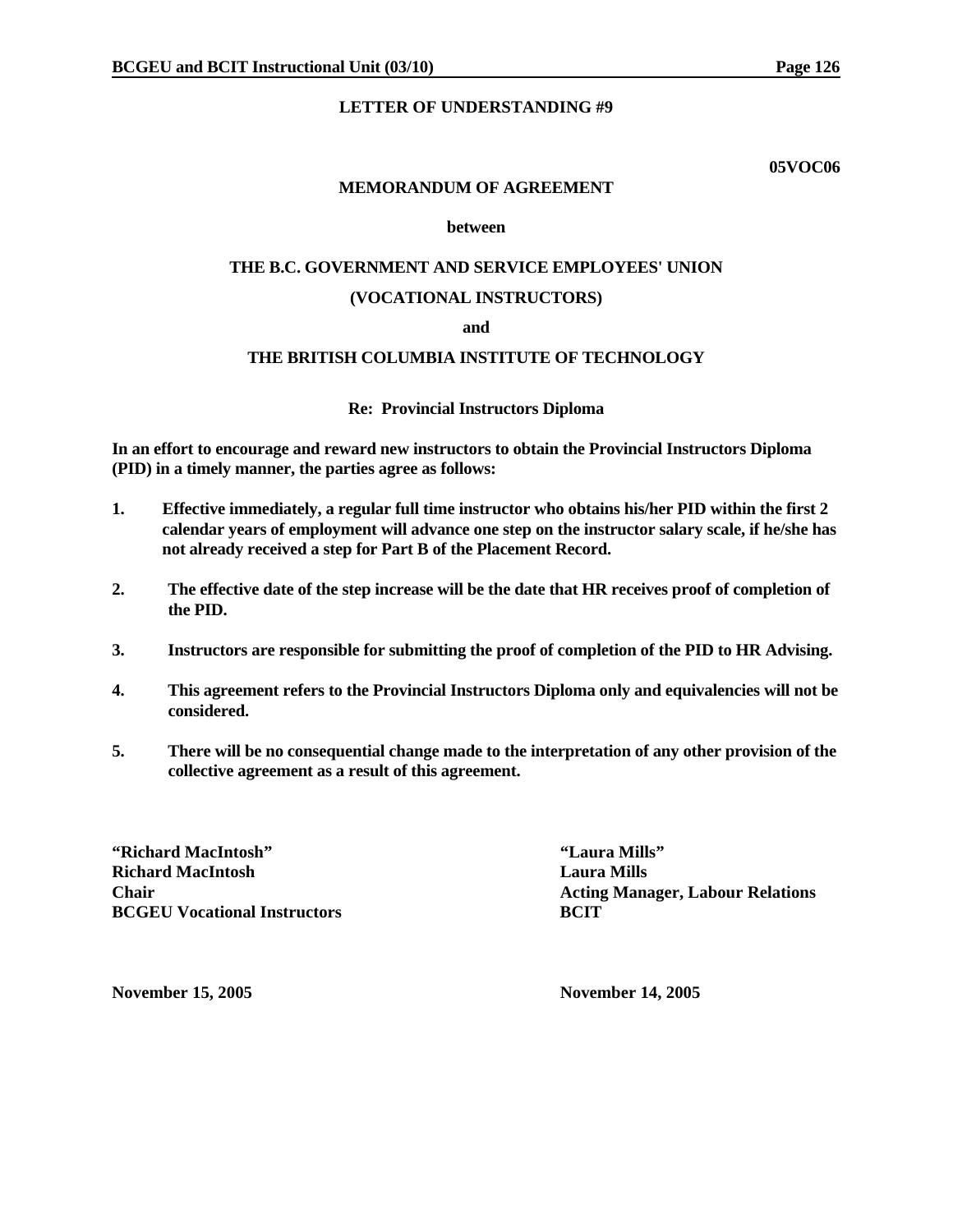**00FSA24** 

### **MEMORANDUM OF AGREEMENT**

### **between**

### **THE BRITISH COLUMBIA INSTITUTE OF TECHNOLOGY (The Employer) and**

### **THE BCIT FACULTY AND STAFF ASSOCIATION (THE FSA) And**

### **THE BC GOVERNMENT EMPLOYEES' UNION – INSTRUCTIONAL BARGAINING UNIT (THE Instructors) And**

# **THE BC GOVERNMENT EMPLOYEES' UNION – SUPPORT STAFF BARGAINING UNIT (The Support Staff)**

# **Re: Selection Committees for Academic and Non-Academic Managers**

**The Parties agree that it is in the interests of each Party that Selection Committees for all BCIT managers, including both Academic and Non-Academic Managers include representatives from each of the Parties to this Agreement.** 

**It is agreed between the Parties that the purpose of a Selection Committee is to bring the best judgment to bear upon the process of recruiting candidates, reviewing, short-listing and assessing short-listed applicants, and deciding who is the best-suited applicant for the position.** 

**It is agreed between the Parties that the following procedures will govern the selection of all BCIT Managers.** 

- **1. When vacancy is created or arises for a BCIT Manager, the appropriate representative of the Employer will notify the Parties of the vacancy within ten (10) working days of becoming aware of:** 
	- the vacancy arising,
	- **that a vacancy will arise through retirement, resignation, leave or other reason, or**
	- that a new position has been created.
- **2. A Selection Committee shall be formed and meet within ten (10) working days of the notice being sent. The notice shall include the number of bargaining unit members from each of the unions who report through to the position being filled.**
- **3. The Selection Committee shall be constituted as follows:** 
	- **3.1 The Employer shall appoint two representatives from among the exempt management employees.**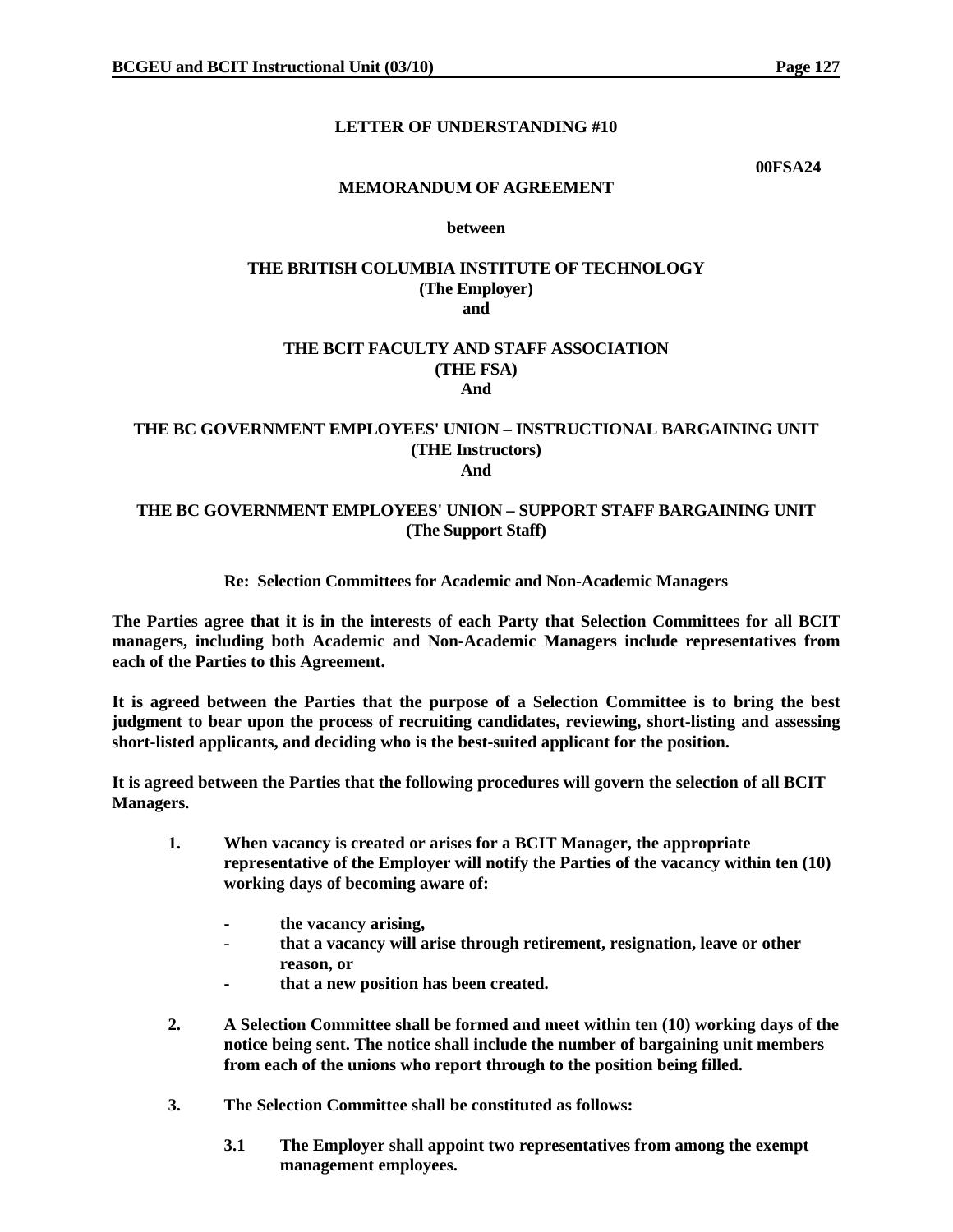- **3.2 Up to six representatives appointed by the unions, in their discretion, with the number of positions for each union assigned proportionately on the basis of each union's bargaining unit membership as a percentage of the total number of unionized employees reporting through to the position being filled. However, each Union shall have the right to a minimum of one representative on the Selection Committee. The three unions shall mutually agree to the correct distribution of representation within three (3) working days. Where either unit of the BCGEU, or the FSA decides, in their discretion, not to participate in the Selection Committee, that seat shall be given to the other Union. The Unions will make every reasonable effort to appoint individuals from the programme and/or service areas that report through to the position being filled.**
- **3.3 The Selection Committee may seek the assistance of additional non-voting members where there is a need for additional expertise.**
- **3.4 The Selection Committee shall be chaired by one of the Employer representatives on the Committee.**
- **4. The Selection Committee shall:** 
	- **4.1 formulate and authorize the advertisement and decide within a budget supplied by the Employer where it shall be placed.** 
		- **4.1.1 If a position needs to be filled on an expedited basis due to sudden resignation or other special circumstances, the employer shall circulate a proposed advertisement to the Unions for their approval.**
		- **4.1.2 The Unions shall respond to the Employer with suggested changes or approval within 3 working days. If a response is not received by the Employer within this time, the Unions will be deemed to have approved the proposed advertisement.**
	- **4.2 prepare criteria for screening, and screen applicants;**
	- **4.3 have the right to review the job description and, if necessary, to recommend changes to the Employer;**
	- **4.4 select the most suitable applicant for the position.**
- **5. If the selected candidate becomes unavailable, the matter shall be referred back to the Selection Committee for review. The Committee will then select another candidate, commence a new selection process, or recommend that a new Committee be struck.**
- **6. Where any of the Parties has a preferred candidate, the Selection Committee shall be so notified. If the Selection Committee wishes to select the preferred candidate, the position may be filled without advertising or competition.**
- **7. Acting appointments of BCIT Managers may be made by mutual agreement for up to one year. It is understood that recommendations for acting appointments of BCIT Managers for more than two (2) months, or longer if mutually agreed, will be made through the Selection Committee process.**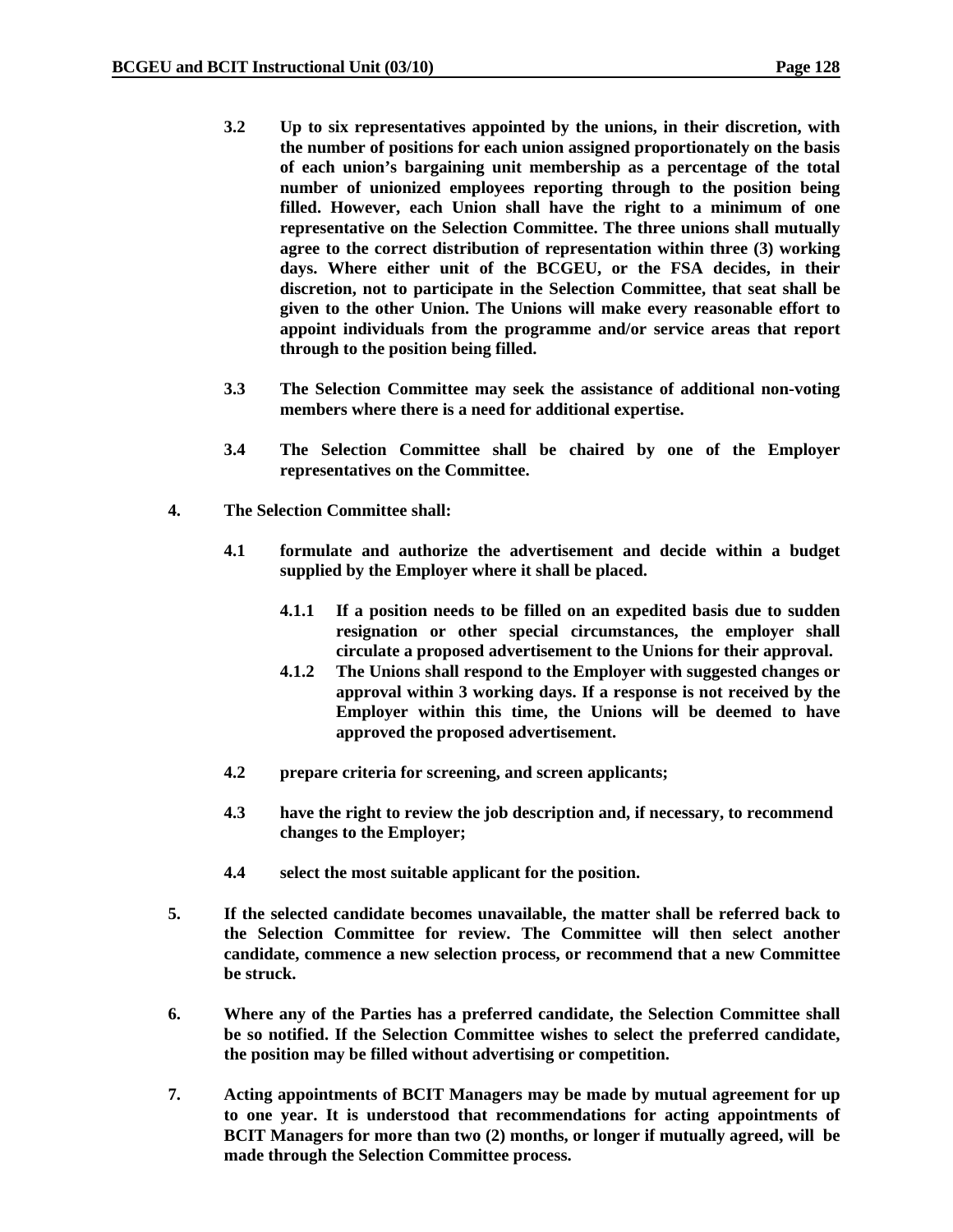- **8. In the event that the Employer strikes a Selection Committee for Manager positions in the Employer's Labour Relations and Human Resources departments it will be exempt from the above process, except that each Union may appoint one non-voting member to the Committee.**
- **9. The process outlined in (1) (7) above will not apply in the case of non-managerial exempt support staff Selection Committees.**
- **10. This memorandum of agreement will take effect on August 1, 2000.**

| "July 28, 2000" | "Clodine Sartori, for"                                         |
|-----------------|----------------------------------------------------------------|
| (date)          | Tomi Eeckhout, for the Employer                                |
| "July 31, 2000" | "Cal Davis"                                                    |
| (date)          | Bruce Curtis, for the BCIT Faculty & Staff Association         |
| "July 31, 2000" | "Richard MacIntosh"                                            |
| (date)          | Richard MacIntosh, for the BCGEU Instructional Bargaining Unit |
| "July 31, 2000" | "Richard Schaeffer"                                            |
| (date)          | Richard Schaeffer, for the BCGEU Support Staff Bargaining Unit |
| "Aug 1, 2000"   | "Ken Holmes"                                                   |
| (date)          | Ken Holmes, BCGEU Staff Representative                         |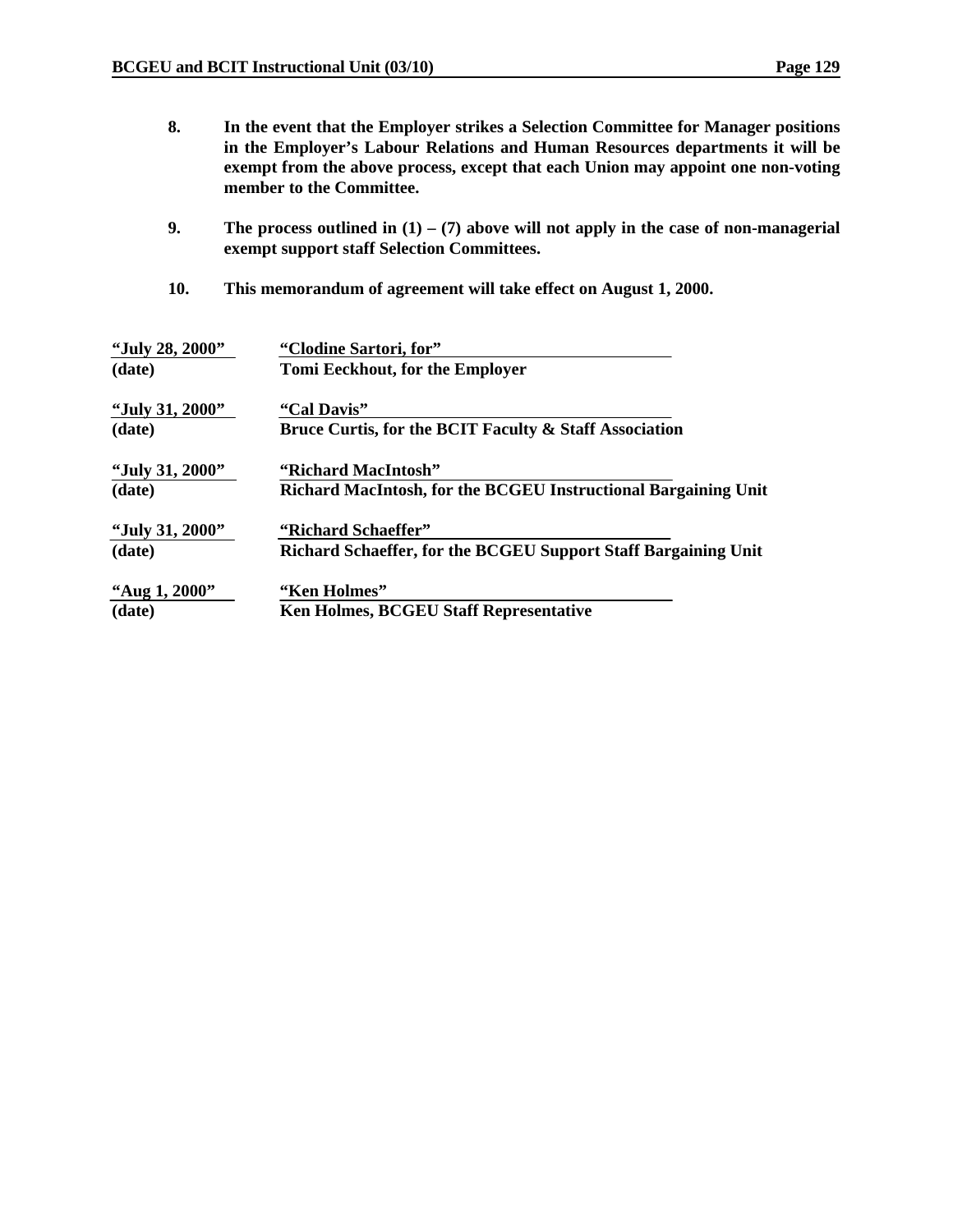# **MEMORANDUM OF AGREEMENT #1**

The Union and the Employer agree to implement the following proposal in order to resolve the issue of placement on the salary scale for new and existing Employees in the Instructional Bargaining Unit, the issue of qualifications, equivalencies and a placement procedure, and the Ed Wilk et al grievances.

- 1. The four (4) page document titled *"BCGEU Instructor Initial Placement Criteria"* dated 90 August 22 and this Letter of Agreement shall become an addendum to and form part of the Collective Agreement.
- 2. All selection committees will be required to use this placement procedure when hiring Employees for positions in the Bargaining Unit except for the IETE and the non-instructional positions.

For those Employees affected by this proposal, the provisions of Article 26.3(b) will not apply.

- 3. The Parties agree that further discussion is required concerning the Placement Criteria for the IETE and the non-instructional positions in the Bargaining Unit. The Parties will develop a similar placement process for these positions.
- 4. To become effective 90 October 08:
	- (i) The Parties agree that new instructors meeting all Section A qualifications as outlined in the BCGEU Instructor Initial Placement Criteria document shall be placed at Step 2 of the salary scale, and
	- (ii) New Employees meeting Section B of the Placement Criteria document shall be granted one additional step on the salary scale,

or

 New Employees meeting Section C of the Placement Criteria document shall be granted one additional step on the salary scale, and

- (iii) New Employees meeting Section D of the Placement Criteria document shall be granted one additional step on the salary scale.
- 5. All instructors in the Bargaining Unit on 90 October 08 who are now below Step 8, and, James Hutton, Ron Christian, Horst Zimmermann and Bert Gibson, if they are successful in their grievances and returned to employment at the Institute, will have their step placement reviewed in consideration of the new placement criteria. It is understood by the Parties that for Employees who received an increment in either May or November of 1989, and those Employees who had an increment withheld in 1989 due to failure to complete the Instructor Diploma pursuant to Article 26.3, that only experience and training in accordance with Placement Criteria B or C and D which was acquired through the period 88 August 01 to their increment date in 1989 will be applied to effect any salary step adjustment.

 It is also understood by the Parties that for all Employees hired between 89 January 01 through to 90 October 07 inclusive, only experience and training in accordance with Placement Criteria B or C and D which was acquired through the period 88 August 01 to 90 October 07 will be applied to effect any salary step adjustment.

 The effective date of any step adjustment will be 90 October 08, and there will be no change to any individual increment review date arising from the implementation of this Agreement.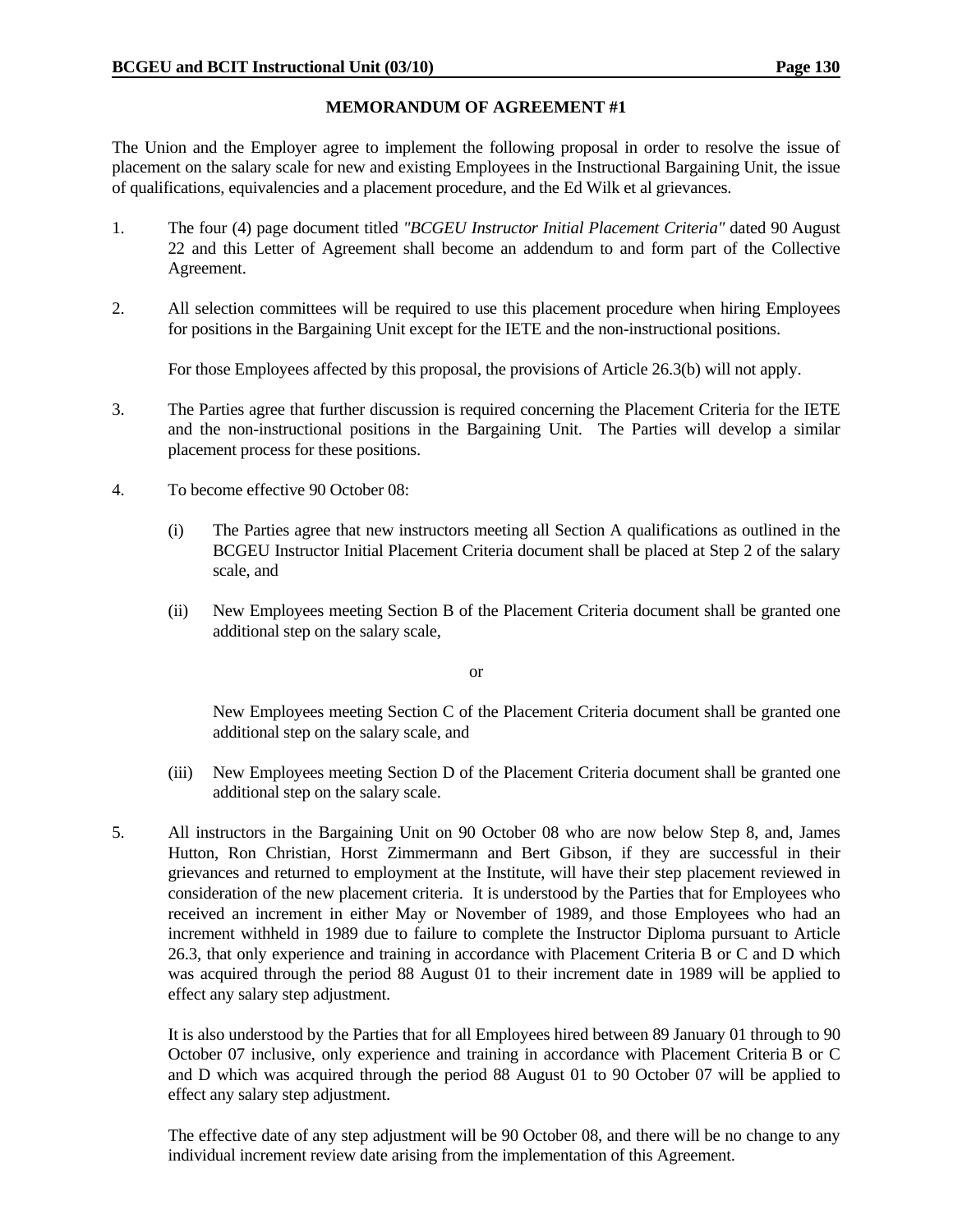- 6. The Parties agree all appeals concerning placement will be heard and a final and binding decision made by the LMC utilizing a process similar to the Career Development Committee and its procedures. For existing Employees, appeals will only be reviewed based on the same criteria and time frames as that outlined in number 5 above., For Employees hired on or after 90 October 08 appeals will be reviewed based on the BCGEU Instructional Initial Placement Criteria document only.
- 7. Employees are required to enrol and complete the Instructor Diploma program pursuant to the terms of the Collective Agreement. In recognition of this provision, the Employer and the Union agree to amend the terms of the Collective Agreement so that all instructors who have not completed their I.D. program will be held at Step 7 on the salary scale.

 Those Employees already at barrier (pursuant to Article 26.3) will remain at their current step. The Parties will work with these persons to assist and encourage them to complete the program. Upon completion of the I.D. program, the barrier will be removed and further increments will be granted.

 The Parties will also work with Employees at Step 8 who have not completed the I.D. program, to assist and encourage them to complete the program. These Employees will not have their salary level reduced as a result of not completing the program.

- 8. The Parties agree that this proposal will be a final and binding resolution to the Ed Wilk et al grievances. The Parties also agree that this Agreement applies to new and existing Employees in the Bargaining Unit not enjoined in the Ed Wilk et al grievances.
- 9. The Parties agree that this proposal is subject to the ratification of the BCIT Board of Governors, and the BCGEU Instructional bargaining unit. Failure by either Party to ratify, will nullify this proposal. If this proposal is not ratified, neither Party will refer to the contents of this proposal in any arbitration proceedings.
- 10. The Parties agree to recommend this proposal to their respective principals.
- 11. Upon ratification of this proposal, the Parties agree to issue joint bulletin(s) concerning this Agreement.

Bargaining Committee Bargaining Committee

Bargaining Committee Bargaining Committee

Bargaining Committee Bargaining Committee

### FOR THE UNION: **FOR THE EMPLOYER:**

Heather Raven, S. Ney, Labour Relations Manger Staff Representative **Personnel/Employee Relations** 

Tom Kozar, Co-Chairperson F. Raymond Walton, Member

Richard Dohl, Member Ronald E. Evans, Member

Gary Norgard, Member Michael Cannell, Member Michael Cannell, Member

Date: September 17, 1990 Date: September 17, 1990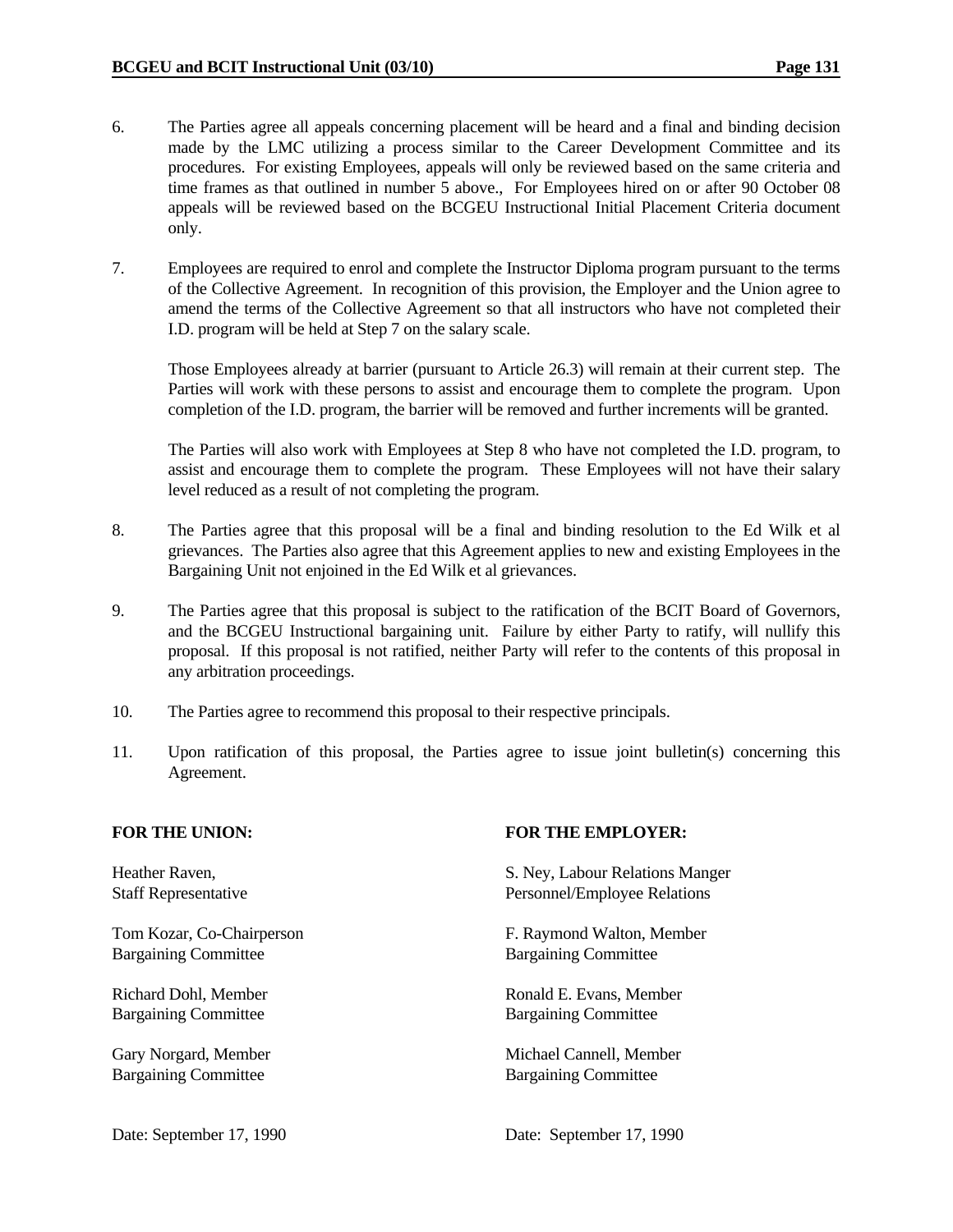# **BCGEU INSTRUCTOR INITIAL PLACEMENT CRITERIA**

|        |                            | Specialization: Contact Contact Contact Contact Contact Contact Contact Contact Contact Contact Contact Contact Contact Contact Contact Contact Contact Contact Contact Contact Contact Contact Contact Contact Contact Contac |              |                |
|--------|----------------------------|--------------------------------------------------------------------------------------------------------------------------------------------------------------------------------------------------------------------------------|--------------|----------------|
|        | A. Standard Qualifications |                                                                                                                                                                                                                                |              |                |
|        | 1.                         | $\text{TO/IP}~\text{#}$                                                                                                                                                                                                        | Yes          | No             |
|        |                            | (or industry certificate or appropriate other credential)                                                                                                                                                                      |              |                |
|        | 2.                         | Five Years' Experience as Journeyperson or Equivalent                                                                                                                                                                          | Yes          | No.            |
|        | 3.                         | Previous Supervisory/or Teaching Experience                                                                                                                                                                                    | Yes          | N <sub>0</sub> |
|        | 4.                         | Skills/Abilities to Instruct the Curriculum<br>(communication, writing and inter-personal skills)                                                                                                                              | Yes          | N <sub>0</sub> |
|        |                            | <b>BASIC PLACEMENT ON SALARY SCALE:</b>                                                                                                                                                                                        | <b>STEP2</b> |                |
| and B. | (See 3 and $3(A)$ )        | One Step for Instructor's Diploma or Equivalent Provided Candidate has Two Years of Relevant Post-Secondary<br><b>Instructional/Teaching Experience.</b><br>$-OR -$                                                            |              |                |
| C.     |                            | One Step for a Minimum of Five Years of Relevant Post-Secondary/Instructional Teaching Experience Where<br>Candidate Does Not Meet Criteria "B".                                                                               |              |                |
|        | Institution(s):            | $\left( \text{a)}\; \right)$                                                                                                                                                                                                   |              | Dates:         |
|        |                            | $\left( b\right)$                                                                                                                                                                                                              |              |                |
|        |                            | (c)                                                                                                                                                                                                                            |              |                |
| and D. | one year).                 | One Step for Specialized Technical Training/Diploma/Degree and Relevant Applied Industry Experience (minimum                                                                                                                   |              |                |
|        | Details:                   |                                                                                                                                                                                                                                |              |                |
|        |                            |                                                                                                                                                                                                                                |              |                |
| and E. |                            | One Step for every three years of relevant industry experience to a maximum of 2 steps.                                                                                                                                        |              |                |
|        | Details:                   |                                                                                                                                                                                                                                |              |                |
|        |                            | Verified by: Date: Date:                                                                                                                                                                                                       |              |                |
|        |                            | (See $4(A)$ and $4(B)$ )                                                                                                                                                                                                       |              |                |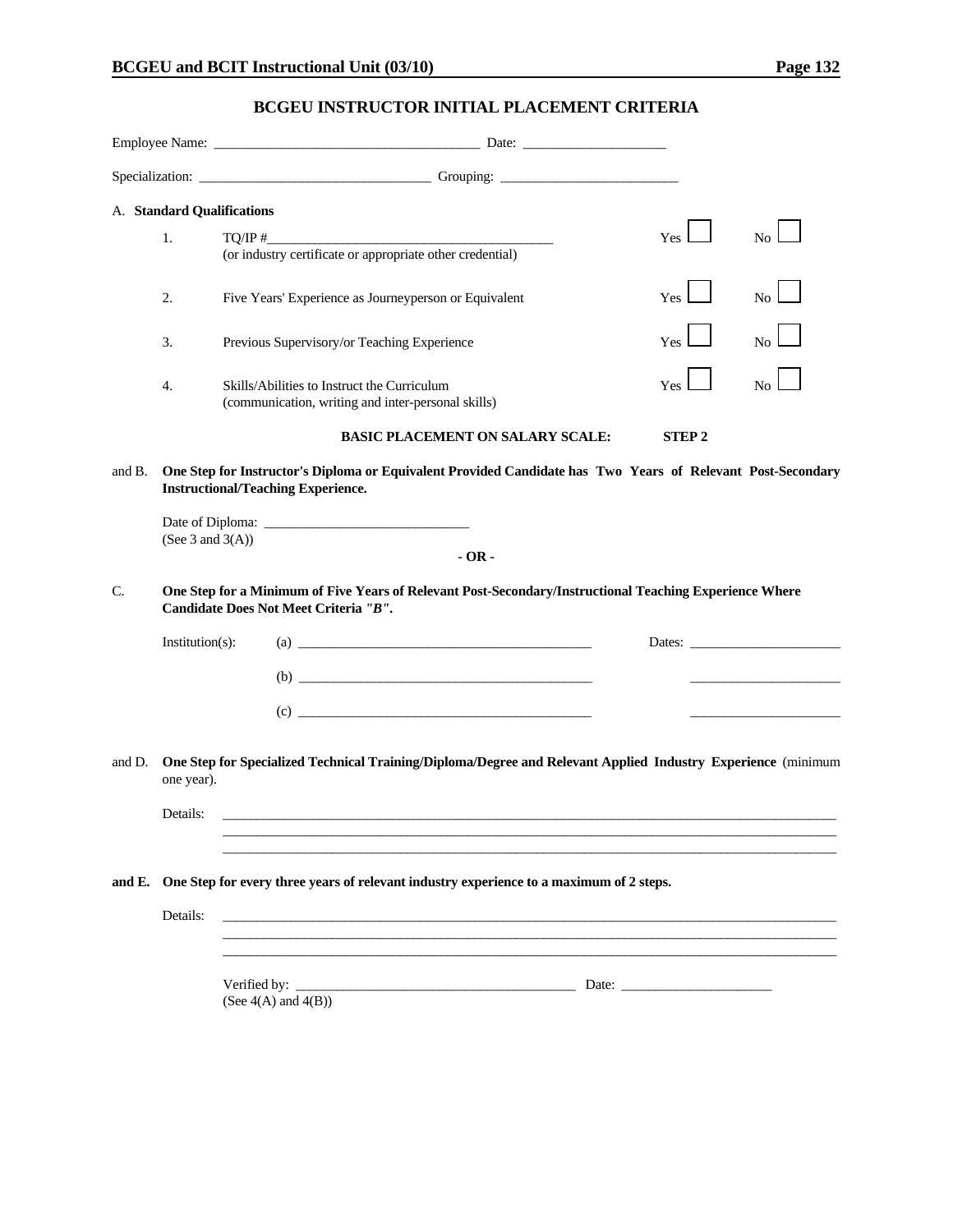### CANDIDATE VERIFICATION REPORT

|           | Name of Candidate:                       |                                                                                                                      |                                                                                                                     |  |
|-----------|------------------------------------------|----------------------------------------------------------------------------------------------------------------------|---------------------------------------------------------------------------------------------------------------------|--|
|           |                                          | Employment References Checked: (minimum of two)                                                                      |                                                                                                                     |  |
| A.        | Name:                                    |                                                                                                                      |                                                                                                                     |  |
|           | Comments:                                |                                                                                                                      | <u> 1989 - Jan Samuel Barbara, margaret e popularista e popularista e popularista e popularista e popularista e</u> |  |
|           |                                          |                                                                                                                      |                                                                                                                     |  |
|           |                                          |                                                                                                                      |                                                                                                                     |  |
| <b>B.</b> | Name:                                    | and the control of the control of the control of the control of the control of the control of the control of the     |                                                                                                                     |  |
|           | Comments:                                |                                                                                                                      | <u> 1989 - Johann Stoff, amerikansk politiker (* 1908)</u>                                                          |  |
|           |                                          |                                                                                                                      |                                                                                                                     |  |
|           |                                          |                                                                                                                      |                                                                                                                     |  |
| C.        | Name:                                    |                                                                                                                      |                                                                                                                     |  |
|           | Comments:                                |                                                                                                                      | <u> 1989 - Johann Stoff, amerikansk politiker (* 1908)</u>                                                          |  |
|           |                                          |                                                                                                                      |                                                                                                                     |  |
|           |                                          |                                                                                                                      |                                                                                                                     |  |
|           |                                          | TQ/IP Registration or Other Appropriate Credential:                                                                  |                                                                                                                     |  |
|           | TQ:                                      | <u> 1989 - Johann John Stein, mars et al. (b. 1989)</u>                                                              |                                                                                                                     |  |
|           | IP:                                      |                                                                                                                      | Date:                                                                                                               |  |
|           | Other:                                   | <u> 1989 - Johann Barbara, martxa alemaniar arg</u>                                                                  |                                                                                                                     |  |
|           |                                          |                                                                                                                      |                                                                                                                     |  |
|           | <b>Instructor Diploma or Equivalent:</b> |                                                                                                                      |                                                                                                                     |  |
|           | School:                                  | <u> 2000 - Jan James James Jan James James James James James James James James James James James James James Jam</u> |                                                                                                                     |  |
|           |                                          |                                                                                                                      |                                                                                                                     |  |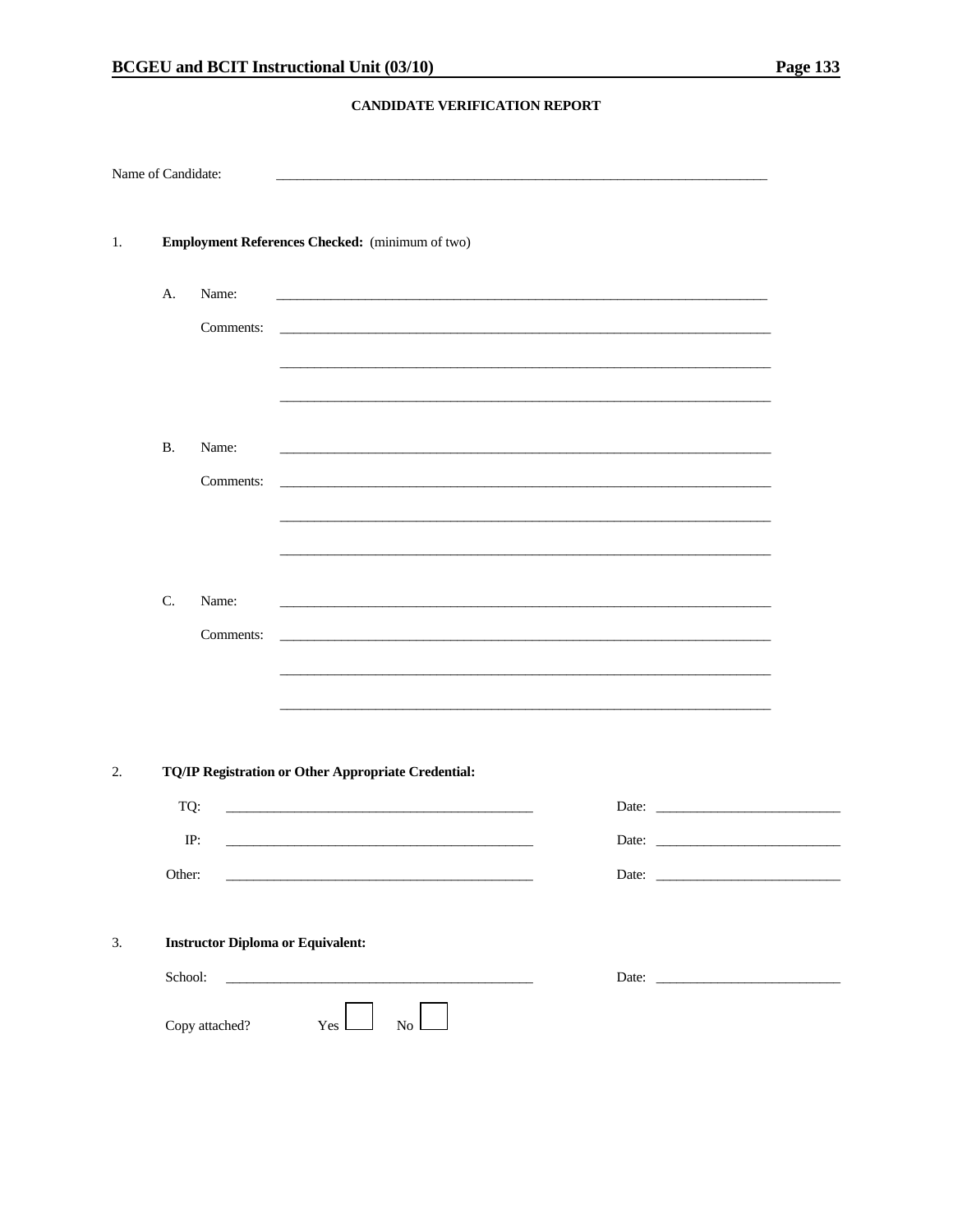| (b)<br>Date Verified:<br>Years: $\qquad \qquad$<br>(b)<br>Program:<br>(a)<br>Date Verified:<br>Specialized Technical Training and Relevant Experience: (minimum one year)<br>A. Other Certificates/Diplomas/Degrees:<br>$Copy: Yes \t\t No$<br>(i)<br>Date:<br>$\overline{\text{Copy: Yes}}$<br>No l<br>(ii)<br>Date:<br>Copy: $Yes$ No<br>(iii)<br><b>B. Relevant Applied Industry Experience:</b><br>(i)<br>Date:<br>(ii)<br>Date:<br>(iii)<br>Date:<br>C. Relevant Industry Experience:<br>(i)<br><u> 1989 - Johann Stein, marwolaethau a bhann an t-Amhain ann an t-Amhain an t-Amhain an t-Amhain an t-Amhain an </u><br>Date:<br>(ii) | (i)  |     |  |  |
|---------------------------------------------------------------------------------------------------------------------------------------------------------------------------------------------------------------------------------------------------------------------------------------------------------------------------------------------------------------------------------------------------------------------------------------------------------------------------------------------------------------------------------------------------------------------------------------------------------------------------------------------|------|-----|--|--|
|                                                                                                                                                                                                                                                                                                                                                                                                                                                                                                                                                                                                                                             |      | (a) |  |  |
|                                                                                                                                                                                                                                                                                                                                                                                                                                                                                                                                                                                                                                             |      |     |  |  |
|                                                                                                                                                                                                                                                                                                                                                                                                                                                                                                                                                                                                                                             | (ii) |     |  |  |
|                                                                                                                                                                                                                                                                                                                                                                                                                                                                                                                                                                                                                                             |      |     |  |  |
|                                                                                                                                                                                                                                                                                                                                                                                                                                                                                                                                                                                                                                             |      |     |  |  |
|                                                                                                                                                                                                                                                                                                                                                                                                                                                                                                                                                                                                                                             |      |     |  |  |
|                                                                                                                                                                                                                                                                                                                                                                                                                                                                                                                                                                                                                                             |      |     |  |  |
|                                                                                                                                                                                                                                                                                                                                                                                                                                                                                                                                                                                                                                             |      |     |  |  |
|                                                                                                                                                                                                                                                                                                                                                                                                                                                                                                                                                                                                                                             |      |     |  |  |
|                                                                                                                                                                                                                                                                                                                                                                                                                                                                                                                                                                                                                                             |      |     |  |  |
|                                                                                                                                                                                                                                                                                                                                                                                                                                                                                                                                                                                                                                             |      |     |  |  |
|                                                                                                                                                                                                                                                                                                                                                                                                                                                                                                                                                                                                                                             |      |     |  |  |
|                                                                                                                                                                                                                                                                                                                                                                                                                                                                                                                                                                                                                                             |      |     |  |  |
|                                                                                                                                                                                                                                                                                                                                                                                                                                                                                                                                                                                                                                             |      |     |  |  |
|                                                                                                                                                                                                                                                                                                                                                                                                                                                                                                                                                                                                                                             |      |     |  |  |
|                                                                                                                                                                                                                                                                                                                                                                                                                                                                                                                                                                                                                                             |      |     |  |  |
|                                                                                                                                                                                                                                                                                                                                                                                                                                                                                                                                                                                                                                             |      |     |  |  |
|                                                                                                                                                                                                                                                                                                                                                                                                                                                                                                                                                                                                                                             |      |     |  |  |
|                                                                                                                                                                                                                                                                                                                                                                                                                                                                                                                                                                                                                                             |      |     |  |  |
|                                                                                                                                                                                                                                                                                                                                                                                                                                                                                                                                                                                                                                             |      |     |  |  |
|                                                                                                                                                                                                                                                                                                                                                                                                                                                                                                                                                                                                                                             |      |     |  |  |
|                                                                                                                                                                                                                                                                                                                                                                                                                                                                                                                                                                                                                                             |      |     |  |  |
|                                                                                                                                                                                                                                                                                                                                                                                                                                                                                                                                                                                                                                             |      |     |  |  |
|                                                                                                                                                                                                                                                                                                                                                                                                                                                                                                                                                                                                                                             |      |     |  |  |
|                                                                                                                                                                                                                                                                                                                                                                                                                                                                                                                                                                                                                                             |      |     |  |  |
|                                                                                                                                                                                                                                                                                                                                                                                                                                                                                                                                                                                                                                             |      |     |  |  |
|                                                                                                                                                                                                                                                                                                                                                                                                                                                                                                                                                                                                                                             |      |     |  |  |
|                                                                                                                                                                                                                                                                                                                                                                                                                                                                                                                                                                                                                                             |      |     |  |  |
|                                                                                                                                                                                                                                                                                                                                                                                                                                                                                                                                                                                                                                             |      |     |  |  |
|                                                                                                                                                                                                                                                                                                                                                                                                                                                                                                                                                                                                                                             |      |     |  |  |
|                                                                                                                                                                                                                                                                                                                                                                                                                                                                                                                                                                                                                                             |      |     |  |  |
|                                                                                                                                                                                                                                                                                                                                                                                                                                                                                                                                                                                                                                             |      |     |  |  |
|                                                                                                                                                                                                                                                                                                                                                                                                                                                                                                                                                                                                                                             |      |     |  |  |
|                                                                                                                                                                                                                                                                                                                                                                                                                                                                                                                                                                                                                                             |      |     |  |  |
|                                                                                                                                                                                                                                                                                                                                                                                                                                                                                                                                                                                                                                             |      |     |  |  |
|                                                                                                                                                                                                                                                                                                                                                                                                                                                                                                                                                                                                                                             |      |     |  |  |
|                                                                                                                                                                                                                                                                                                                                                                                                                                                                                                                                                                                                                                             |      |     |  |  |
|                                                                                                                                                                                                                                                                                                                                                                                                                                                                                                                                                                                                                                             |      |     |  |  |
|                                                                                                                                                                                                                                                                                                                                                                                                                                                                                                                                                                                                                                             |      |     |  |  |
|                                                                                                                                                                                                                                                                                                                                                                                                                                                                                                                                                                                                                                             |      |     |  |  |
|                                                                                                                                                                                                                                                                                                                                                                                                                                                                                                                                                                                                                                             |      |     |  |  |
|                                                                                                                                                                                                                                                                                                                                                                                                                                                                                                                                                                                                                                             |      |     |  |  |
|                                                                                                                                                                                                                                                                                                                                                                                                                                                                                                                                                                                                                                             |      |     |  |  |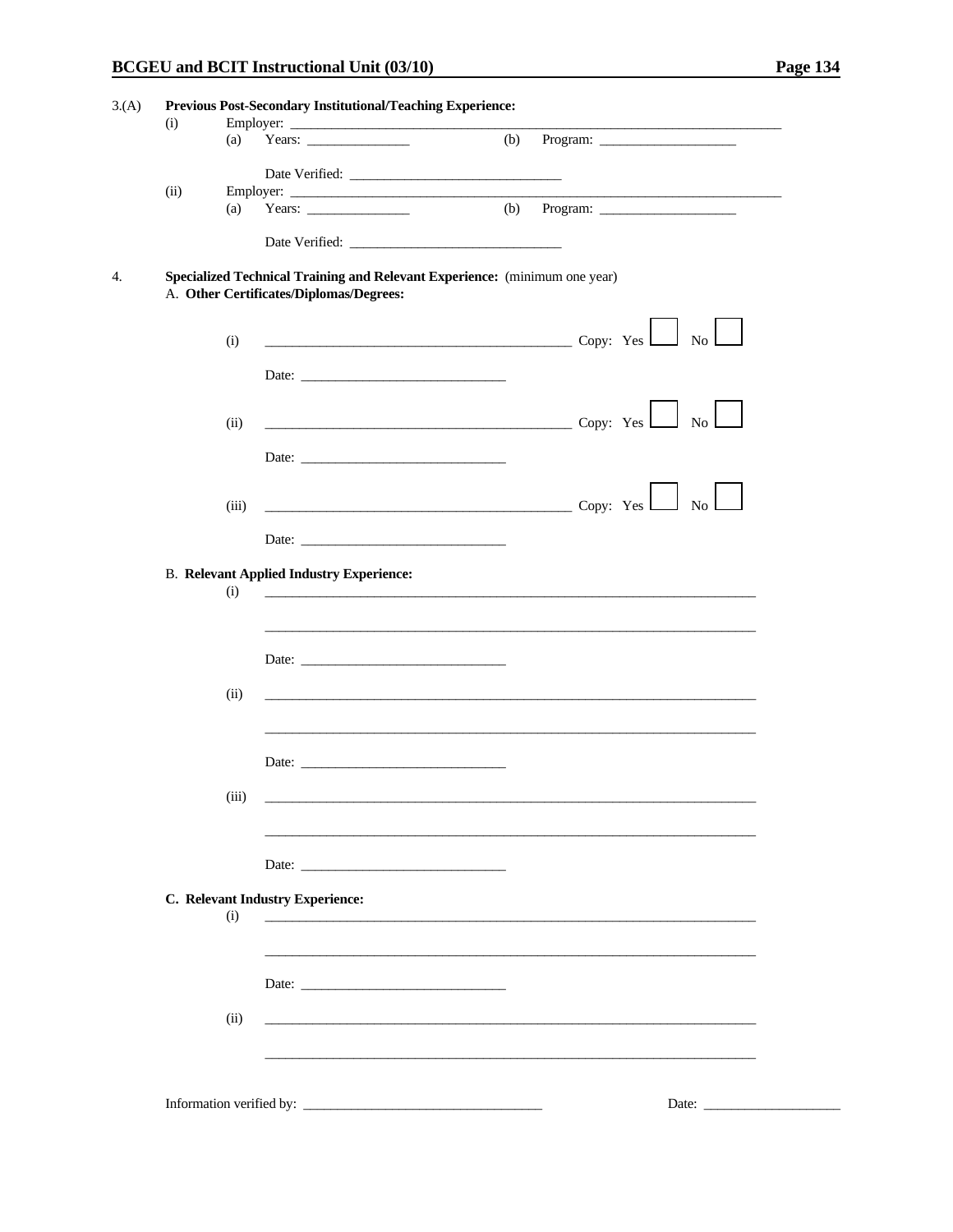# **PLACEMENT RECORD**

### **SUMMARY**

|                    |                                                                                                             |     | Date: $\qquad \qquad$                            |
|--------------------|-------------------------------------------------------------------------------------------------------------|-----|--------------------------------------------------|
|                    |                                                                                                             |     |                                                  |
| Status:            | Regular                                                                                                     |     |                                                  |
|                    | Temporary                                                                                                   |     | <b>STEP</b>                                      |
| А.                 | <b>Basic Placement on Salary Scale</b>                                                                      |     |                                                  |
| and $\mathbf{B}$ . | <b>Instructor Diploma:</b>                                                                                  |     |                                                  |
|                    | Completed<br>a)                                                                                             | Yes | No                                               |
|                    | Two Years Post-Secondary Teaching Experience<br>b)                                                          | Yes | N <sub>0</sub>                                   |
| $-OR -$            |                                                                                                             |     |                                                  |
| C.                 | <b>Teaching Experience:</b>                                                                                 |     |                                                  |
|                    | Five Years of Relevant Post-Secondary                                                                       |     |                                                  |
|                    | Teaching Experience                                                                                         | Yes | N <sub>0</sub>                                   |
|                    | If Affirmative to B or C above, Grant One Step on Salary Scale                                              |     |                                                  |
| and D.             | <b>Specialized Technical Training/Relevant Experience:</b>                                                  |     |                                                  |
|                    | Specialized Technical Training/Diploma/Degree and                                                           |     |                                                  |
|                    | Relevant Applied Industry Experience (minimum one year)                                                     | Yes | N <sub>0</sub>                                   |
|                    | If Affirmative to D above, Grant One Step on Salary Scale                                                   |     |                                                  |
| and $\mathbf{E}$ . | <b>Relevant Industry Experience:</b>                                                                        |     |                                                  |
|                    | Relevant Industry Experience (minimum three years)                                                          | Yes | No                                               |
|                    | If Affirmative to E above, Grant One Step on Salary Scale (for each<br>3 years), to a maximum of two Steps. |     |                                                  |
|                    |                                                                                                             |     | Total Steps Granted: ____<br>(Initial Placement) |

Salary/Month:

Approval Signature

\_\_\_\_\_\_\_\_\_\_\_\_\_\_\_\_\_\_\_\_\_\_\_\_\_\_\_\_\_\_\_\_\_\_\_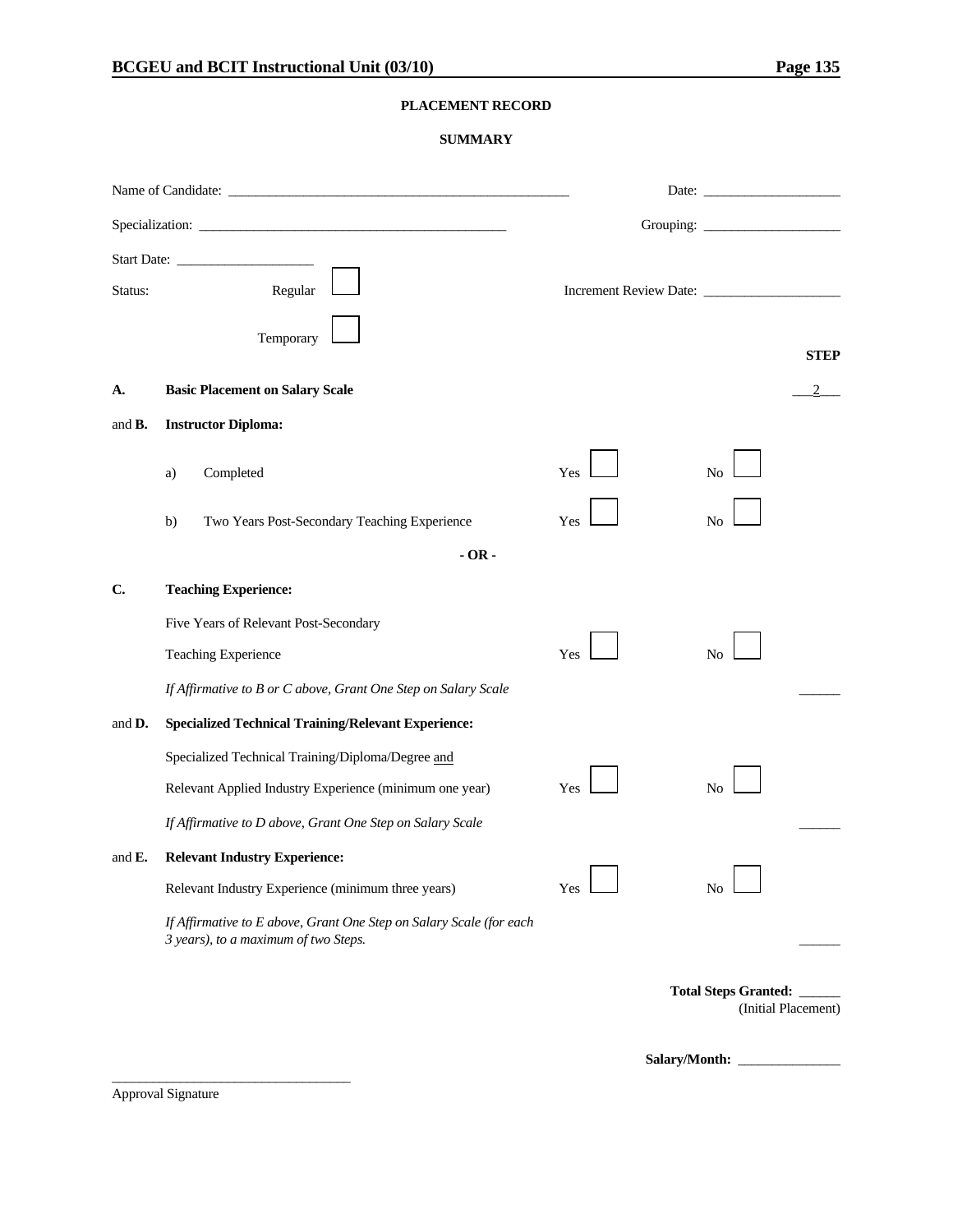#### **MEMORANDUM OF AGREEMENT between THE BRITISH COLUMBIA INSTITUTE OF TECHNOLOGY**

#### **and**

# **THE BRITISH COLUMBIA GOVERNMENT AND SERVICE EMPLOYEES' UNION and**

#### **THE BRITISH COLUMBIA INSTITUTE OF TECHNOLOGY STAFF SOCIETY**

### **Re: Mandatory Retirement**

The parties agree that in the event the BCIT Board of Governors decides to abolish the Institute's current age 65 mandatory retirement policy, the following conditions will apply:

- (1) No employee will be required to retire due to age, provided that the Employee is capable of carrying out his/her duties.
- (2) Employees that retire from the Institute and are subsequently re-employed will be considered new employees.
- (3) Employees will receive notice by November  $30<sup>th</sup>$  of the duty year in which they turn 65 of their options with respect to retirement or continuation of employment. Such employees will be required to advise the Employer by December  $30<sup>th</sup>$  of that same year of whether they will be continuing their employment beyond the end of their duty year.
- (4) Individuals who continue to work beyond the end of the duty year in which they turn 65:

a) will not be entitled to LTD coverage as set out in Appendix A – Part II. Cessation of Plan Coverage will be in accordance with Appendix A 2.8.

- b) will be entitled to Group Life insurance in the amount of \$10,000 until age 70.
- c) will not be entitled to the provisions of Article 26.8.

d) will be entitled to access the Short Term Illness and Injury plan as set out in Appendix A – Part I.

- (5) The duty year will continue to be defined as September 1 through August 31.
- (6) An employee who is over the age of 65, and who has been absent from active employment as a result of illness or injury for a 6 month period, may, at the Institute's discretion, be terminated from employment at the Institute
- (7) The Parties agree that the following collective agreement articles will be interpreted as follows:

a) 12.2 Pre-Layoff canvass

The reference to "early retirement" will be understood to mean "retirement"

b) Article 12.5 – Regular Employees and Layoff

The reference to "early retirement" will be understood to mean "retirement"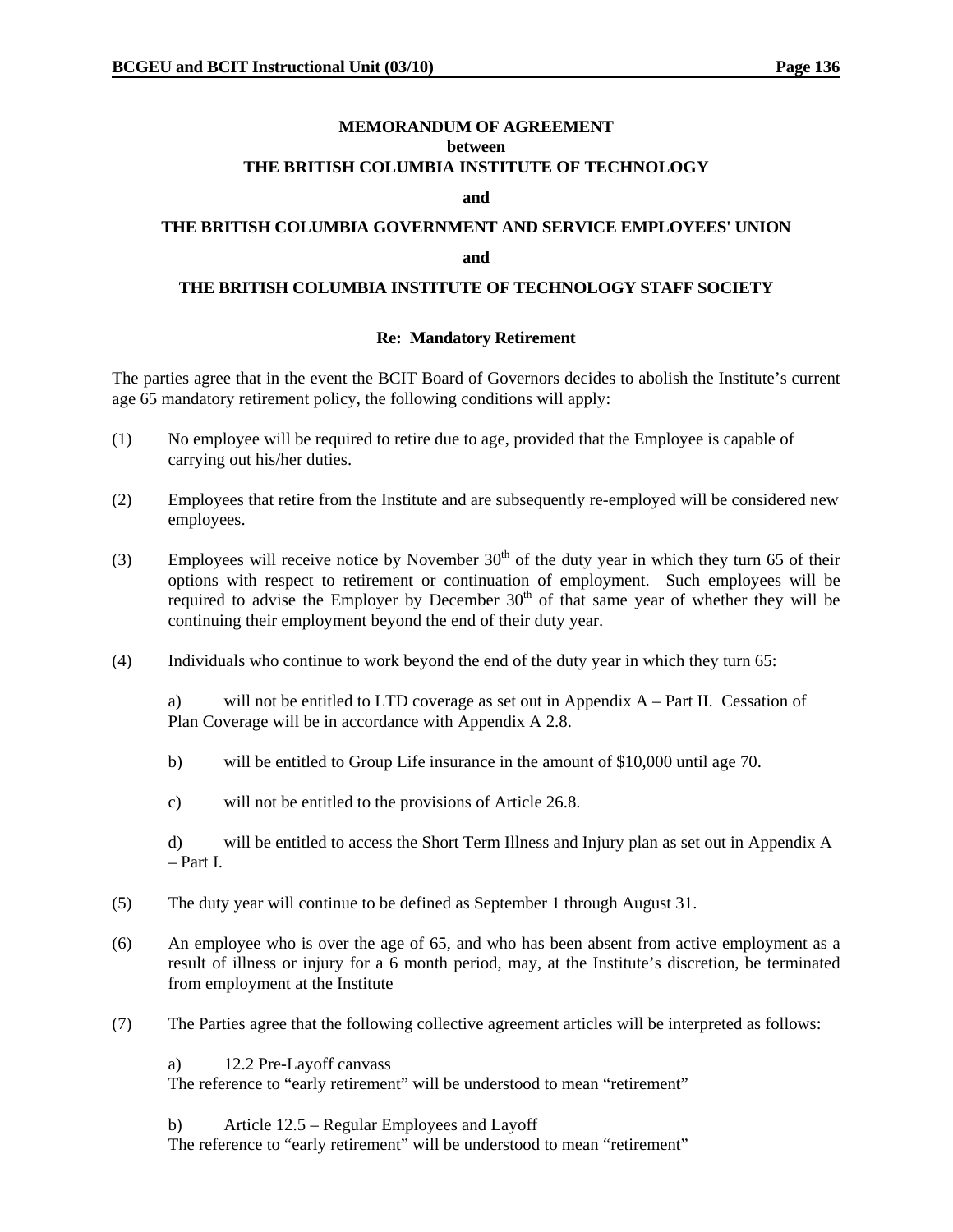c) Article 17.11 – Annual Leave on Retirement The reference "or who has reached the mandatory retiring age" will have no application.

d) Article 19.12 – Pre-Retirement Leave

The reference "or mandatory retiring age" will have no application.

e) Article 19.13 – Early Retirement Incentive

For the purposes of this article only, the reference to "normal retirement" shall be retirement at the age of 65. The definition of "early retirement" will continue to be applicable for Early Retirement Incentives under this article.

f) Early Retirement Incentive Memorandum of Agreement (02Voc03) The reference to "years to retirement" will have no application.

(8) The Parties agree that an annual review and assessment of the impact that the abolishment of the mandatory retirement policy has had on Employees, the Union and the Institute will take place in October of 2005 and each subsequent calendar year.

On behalf of:

The BCGEU Vocational Instructors The British Columbia Institute of Technology

Ken Holmes Tomi Eeckhout BCGEU Staff Representative VP, Human Resources

October 6, 2004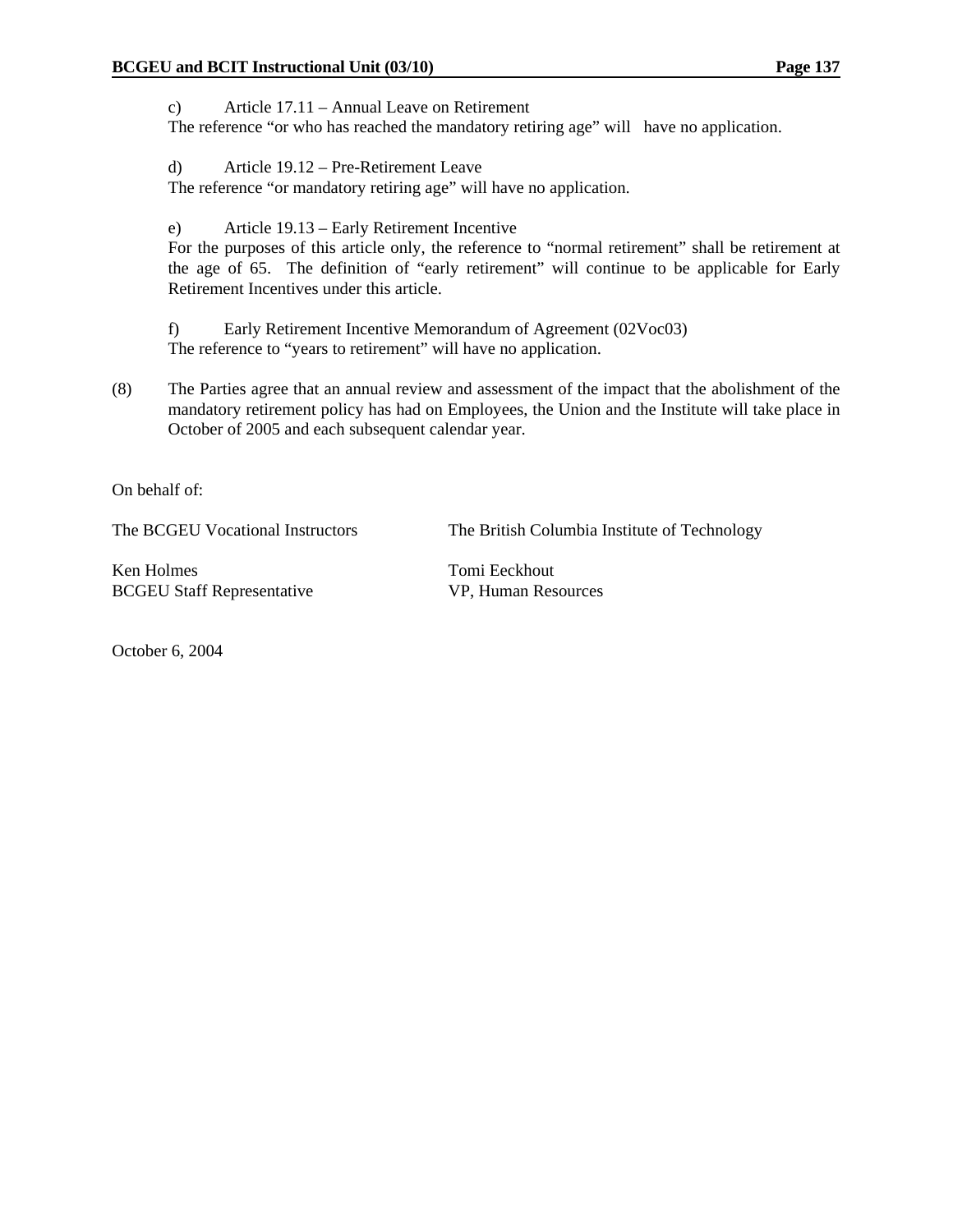#### **MEMORANDUM OF AGREEMENT**

#### **between**

# **THE B.C. GOVERNMENT AND SERVICE EMPLOYEES' UNION (VOCATIONAL INSTRUCTORS)**

#### **and**

#### **THE BRITISH COLUMBIA INSTITUTE OF TECHNOLOGY**

#### **Re: Chief Instructors' Job Description**

In order to provide guidance and clarification for the role of a Chief Instructor, the Chief Instructors' Subcommittee, with the consultation and support of the Vocational Instructors' Labour Management Committee, created the attached Chief Instructors' Job Description (the "Job Description"). The parties have agreed that:

- (a) the attached Job Description will outline the role and responsibilities of a Chief Instructor; and
- (b) the Labour/Management Committee will review this job description on an annual basis and make agreed upon changes.

Richard MacIntosh Neelu Chauhan Chair Labour Relations Consultant BCGEU Vocational Instructors BCIT

December 15, 2005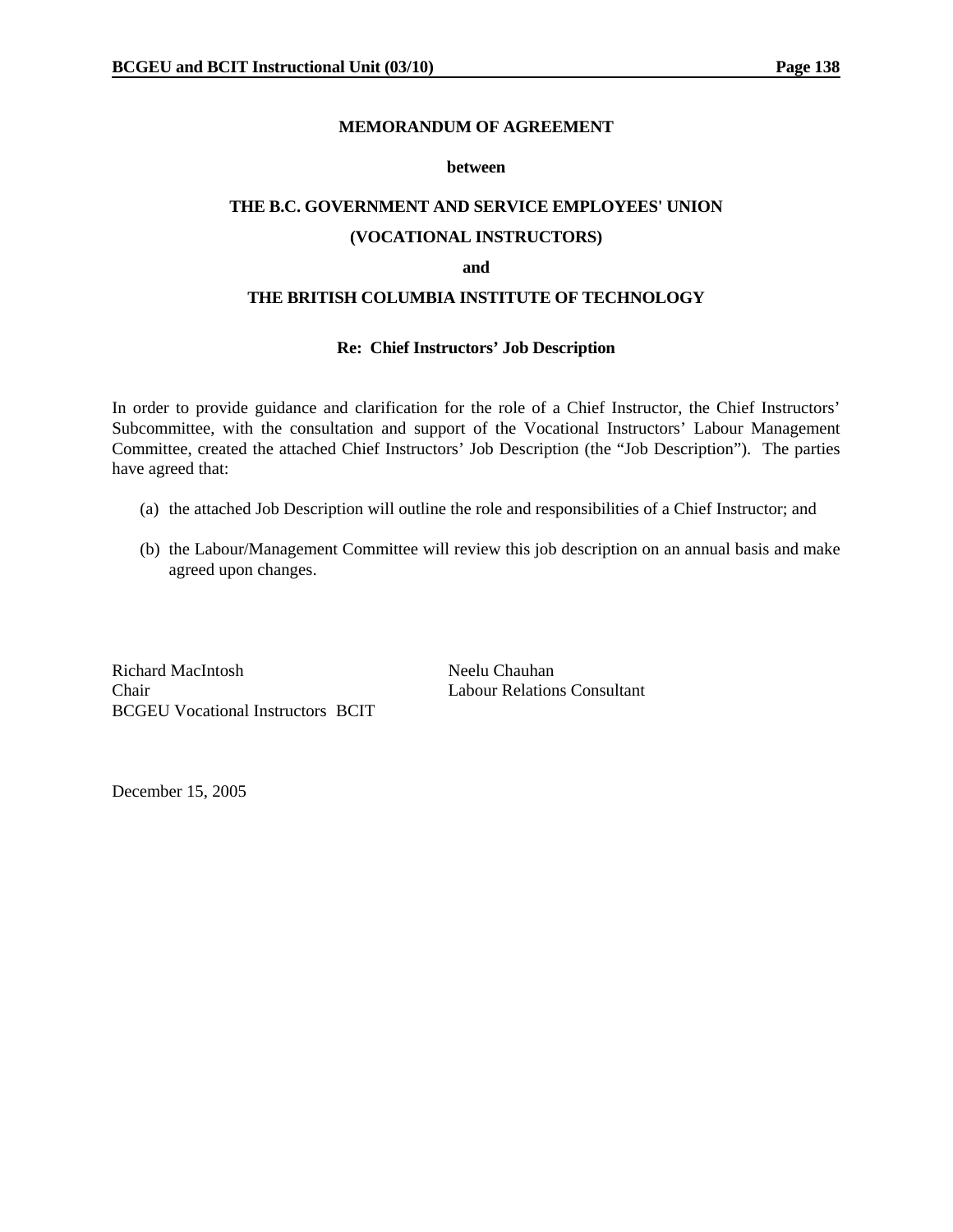## **Chief Instructor Position Description**

#### **FUNCTION**

The primary responsibility of the Chief Instructor is to provide leadership and to facilitate learning and instruction in the assigned area. In addition, the Chief Instructor represents the interests of the program and program staff in relevant operational and educational matters. The Chief Instructor provides team leadership with the objectives that course and program curricula meet the program's goals in accordance with the mission and objectives of the School and the Institute.

## SPECIFIC ACCOUNTABILITIES

### 1. Leadership

- a) Encourages a positive work environment.
- b) Fosters teamwork within the program area.
- c) Ensures Instructors are aware of BCIT Policies  $&$  Procedures as related to their job.
- d) Communicates any changes / revisions in policies / procedures to the instructors.

### 2. Teaching Excellence

- a) Ensures that new instructors receive support through coaching and mentoring.
- b) Ensures that all new students receive a student orientation package.
- c) Ensures that student orientation packages are maintained and updated, as required.
- d) Encourages use of appropriate teaching and learning activities.

### 3. Administration

- a) Meets with the Associate Dean to provide input into the Training Plan and staffing thereof.
- b) Meets with the Associate Dean, after consultation with program staff, to provide input for the development of the program's annual operating and capital budgets in support of the approved training plan.
- c) Coordinates the preparation of class schedules and assignment of program instructors and support staff to efficiently accommodate the training plan.
- d) Coordinates leave schedules for program instructors and support staff in compliance with the respective Collective Agreement.
- e) Where applicable, may administer the program area's supplies budget in accordance with the guidelines developed by the Dean and Associate Dean.
- f) Where applicable, may assume responsibility for reporting matters concerning the maintenance, repair and evaluation of equipment for the instructional program.
- g) Where applicable, assists in the provision of data and the compilation and preparation of reports as requested by the Dean and/or Associate Dean.
- h) Under the direction of the Dean and Associate Dean, ensures that staff and students are aware of their responsibilities for safe practices in accordance with Institute policies and Workers Compensation Board Regulations.
- i) Where applicable, provides input into the School's operating plan.
- 3. Course and Program Curriculum
	- a) Communicates to the Associate Dean the program staff views on the goals and objectives of the program and recommends to the Associate Dean an implementation plan for established goals and objectives for the program(s), supported by the Program Advisory Committee.
	- b) Provides leadership so that course outlines and program curriculum, articulation and accreditation (where appropriate) meet the program's goals, and in consultation with the Department, makes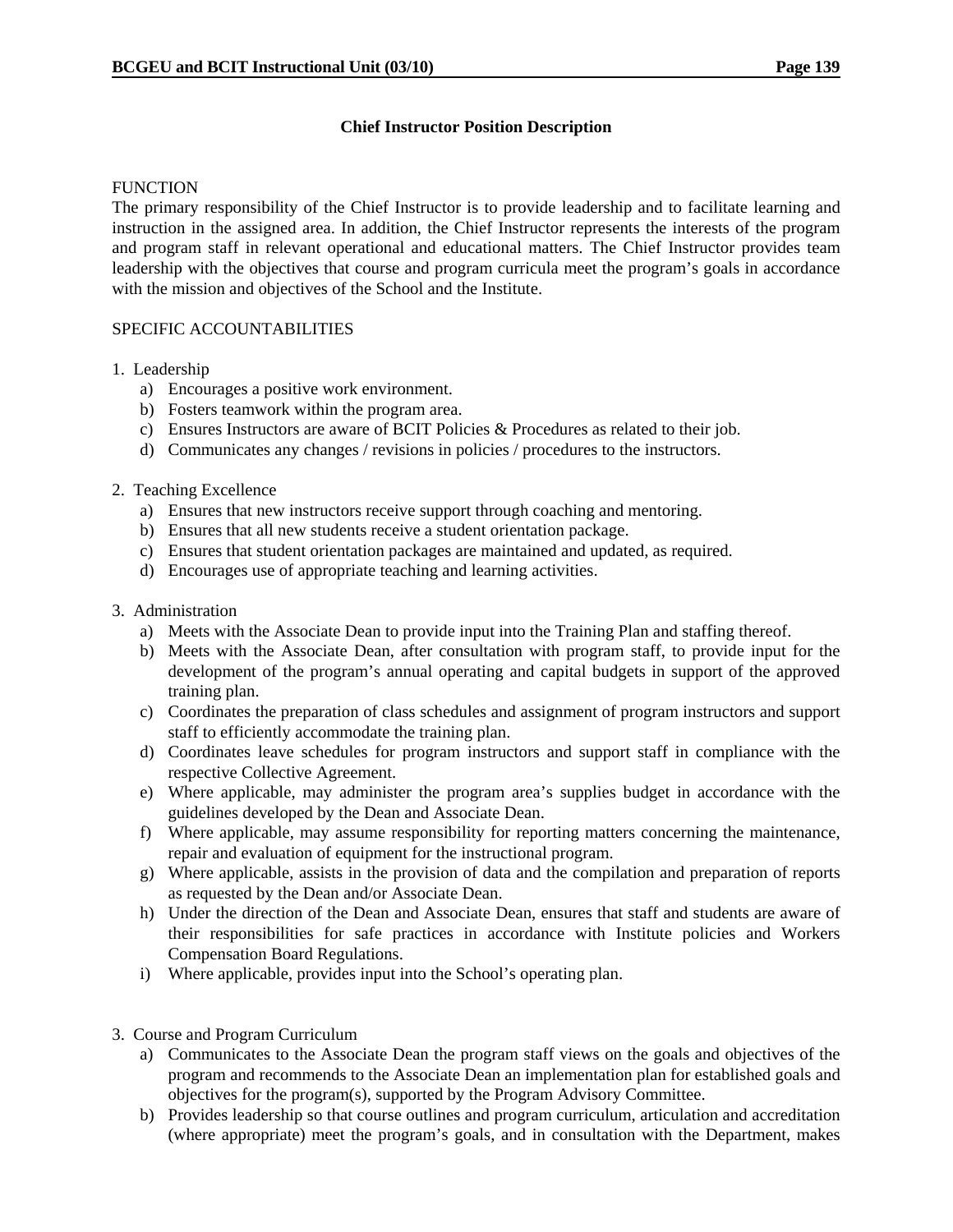recommendations to the Associate Dean for curriculum changes to ensure continued course and program integrity, quality and relevance to industry needs.

- c) Assists in the coordination of Part-Time Studies, Industry Services and Continuing Education. This could include, preparation of proposals, selection of instructors for curriculum development and/or delivery.
- 4. Staff Relations
	- a) Participates in program staff hiring and orientation
	- b) Encourages the development and implementation of staff development plans.
	- c) Reviews the student feedback form with the Instructors and provides guidance in accordance with the collective agreement and/or Labor Management Committee.
	- d) Convenes program instructor and staff meetings as frequently as deemed necessary.
- 5. Student Relations
	- a) Advises and participates in student recruitment where appropriate.
	- b) Evaluates student requests for course credits, in accordance with BCIT policy.
	- c) Provides advice and counsel for students as may be required.
	- d) Reviews non-instructional info obtained through the student feedback process and make recommendations as appropriate.
- 6. External Relations
	- a) Where applicable, recommends to the Associate Dean members for the Advisory Committee(s), provides input for the agenda and attends regularly scheduled meetings.
	- b) Liaises with industry and/or agencies to ensure the program gains recognition within the industry and to see that the curriculum reflects current industry practices.
	- c) Encourages, through industry and professional contacts, material and financial support such as industry partnerships, product and equipment donations, scholarships, bursaries and awards.
	- d) Maintains liaisons with potential employers.
	- e) Liaises with peers in other educational institutes offering similar programs (such as attendance at Articulation Meetings).
- 7. Internal Liaison
	- a) Maintains communication and consultation with related program and service areas.
	- b) Makes necessary internal arrangements to access and to share needed services and facilities for program operation.
- 8. General
	- a) Performs other related work as may be required in the operation of the program, where mutually agreed amongst the Associate Dean, the Dean, the Chief Instructor and in Accordance with the Collective Agreement.
	- b) May represent the institute in the Associate Dean's absence, when delegated.
	- c) Refers instructor issues that may result in disciplinary action to the Associate Dean.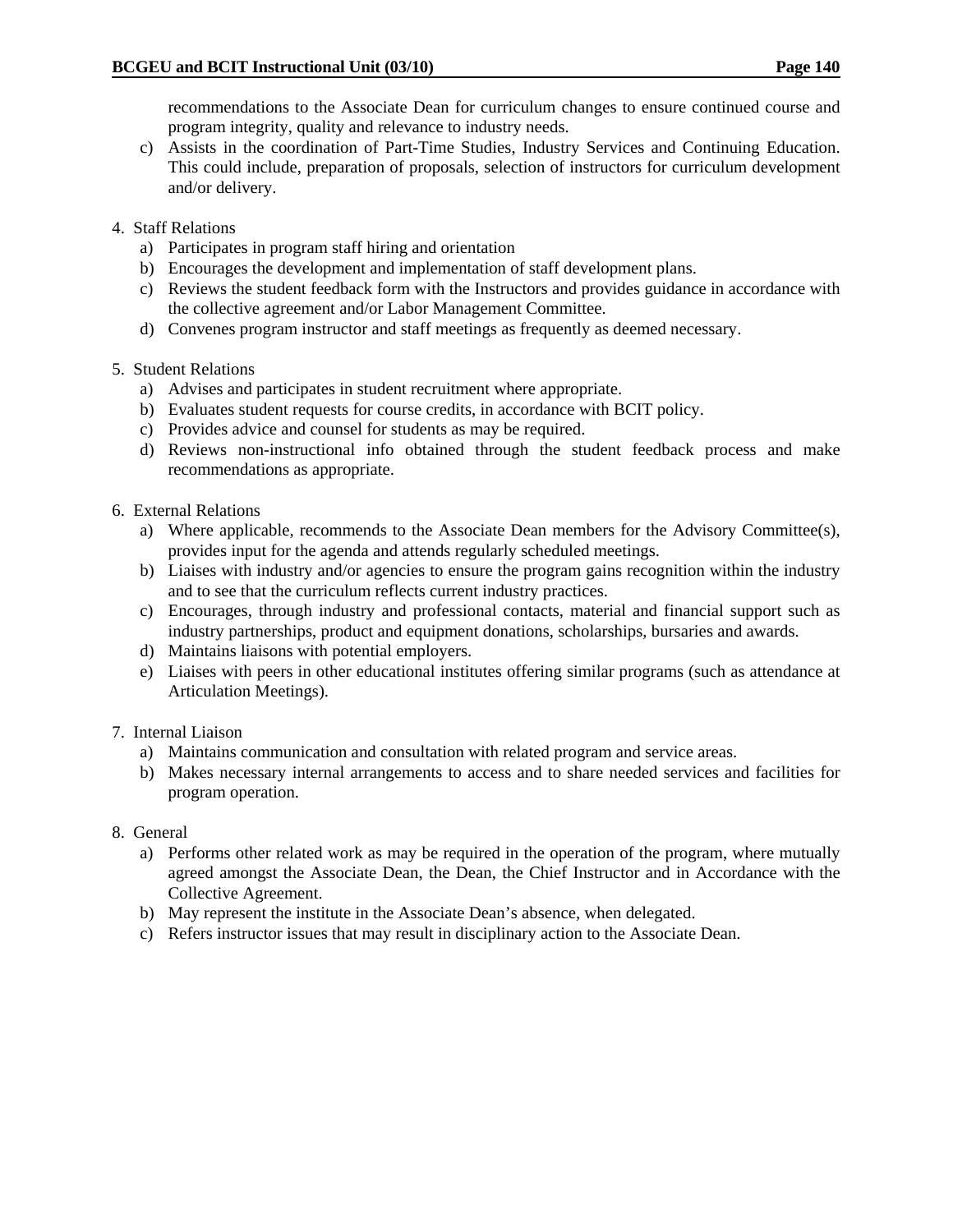### **JURISDICTIONAL DISPUTE RESOLUTION PROCESS**

### **Preamble**

The purpose of this agreement is to outline a jurisdictional dispute resolution process, which is equitable, expeditious and reflects the desire of the Parties to promote effective working relationships.

The Parties agree that the following process will be used in the event of a dispute respecting the appropriateness of a bargaining unit placement where the Institution introduces a new position or significantly revises an existing position.

### **Process**

## A. Pre-Assignment Consultation

1. The Employer agrees to provide the Union and the Association with notice of its intention to assign a new position or to significantly alter an existing position to one of the three bargaining units at BCIT. The Employer further agrees to meet jointly with the Association and the Union prior to posting the job to discuss the bargaining unit assignment for the new position after having provided the Union and the Association with the job description and organizational chart/reporting relationship for the new position. The Union/Association may also request such things as a draft job posting, course outline, and other relevant information.

2. The following process will be used for the purposes of paragraph 1: the Employer will notify the Union and the Association by letter with attached job description and organization chart and will specify a time, place and date to meet to discuss the new position within ten (10) working days of the notice. The meeting shall take place at the time and date specified unless the parties mutually agree to postpone or cancel the meeting.

3. The Employer shall be entitled to post the new position following the completion of the meeting described above.

### B. Jurisdictional Dispute Umpire

1. Where there exists a disagreement over the jurisdictional assignment made by the Employer, a party to this agreement may refer the matter within thirty (30) calendar days of the posting to the Jurisdictional Assignment Umpire.

2. The referring party shall send a copy of the referral to all other parties to this agreement. The referral will set out the full particulars of the dispute, a description of the referring party's position on the matter, and copies of all documents upon which the party intends to rely.

3. Each party shall provide the other parties with the full particulars of their case and with copies of all their reliance documents no later than seven (7) calendar days prior to the date of the hearing.

4. Hearings conducted pursuant to this agreement shall, whenever reasonably possible, be held at the Burnaby campus of the Institute.

5. The parties agree not to use outside legal counsel at the hearings.

6. The hearings will be expedited in all respects and will be conducted on an informal basis as far as is reasonably possible.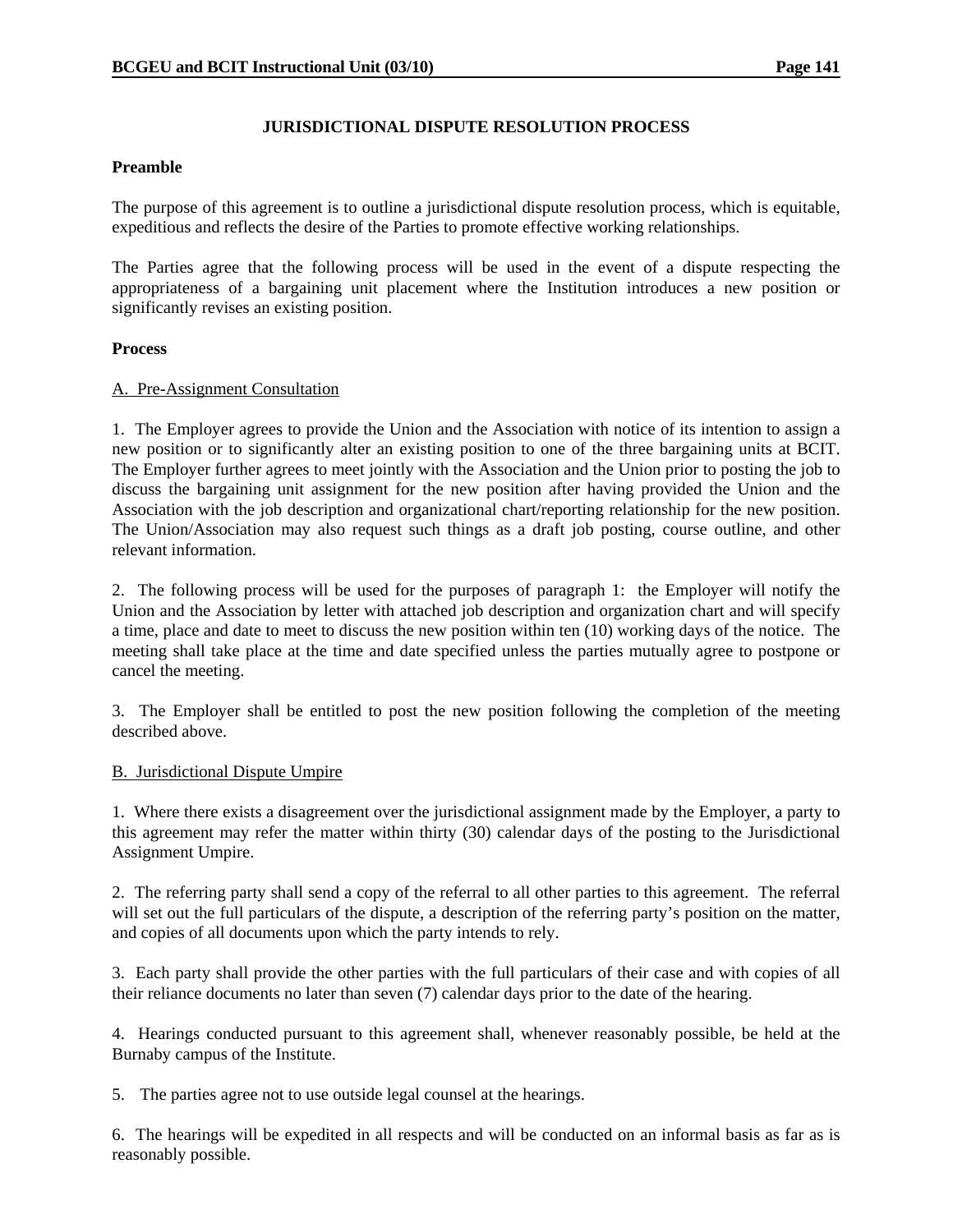7. The expenses and fees of the Umpire will be borne equally among the parties involved in the dispute.

8. In determining the appropriateness of the bargaining unit placement, the Umpire shall be entitled to consider:

- a) Job elements
- b) Past practice
- c) Impact on industrial relations
- d) Community of interest
- e) Certificates of Bargaining Authority
- f) Other factors deemed appropriate by the Umpire

9. The Umpire will endeavour to render a decision within twenty-one (21) days of the conclusion of the hearing.

10. The decision of the Umpire shall be final and binding on all parties to this agreement.

| Tomi Eeckhout        | Ken Holmes                  | Cal Davis                       |
|----------------------|-----------------------------|---------------------------------|
| Director             | <b>Staff Representative</b> | <b>Acting General Secretary</b> |
| Labour Relations     | <b>BCGEU</b>                | <b>FSA</b>                      |
| Date: Sept. 28, 2000 | Date: October 5, 2000       | Date: October 5, 2000           |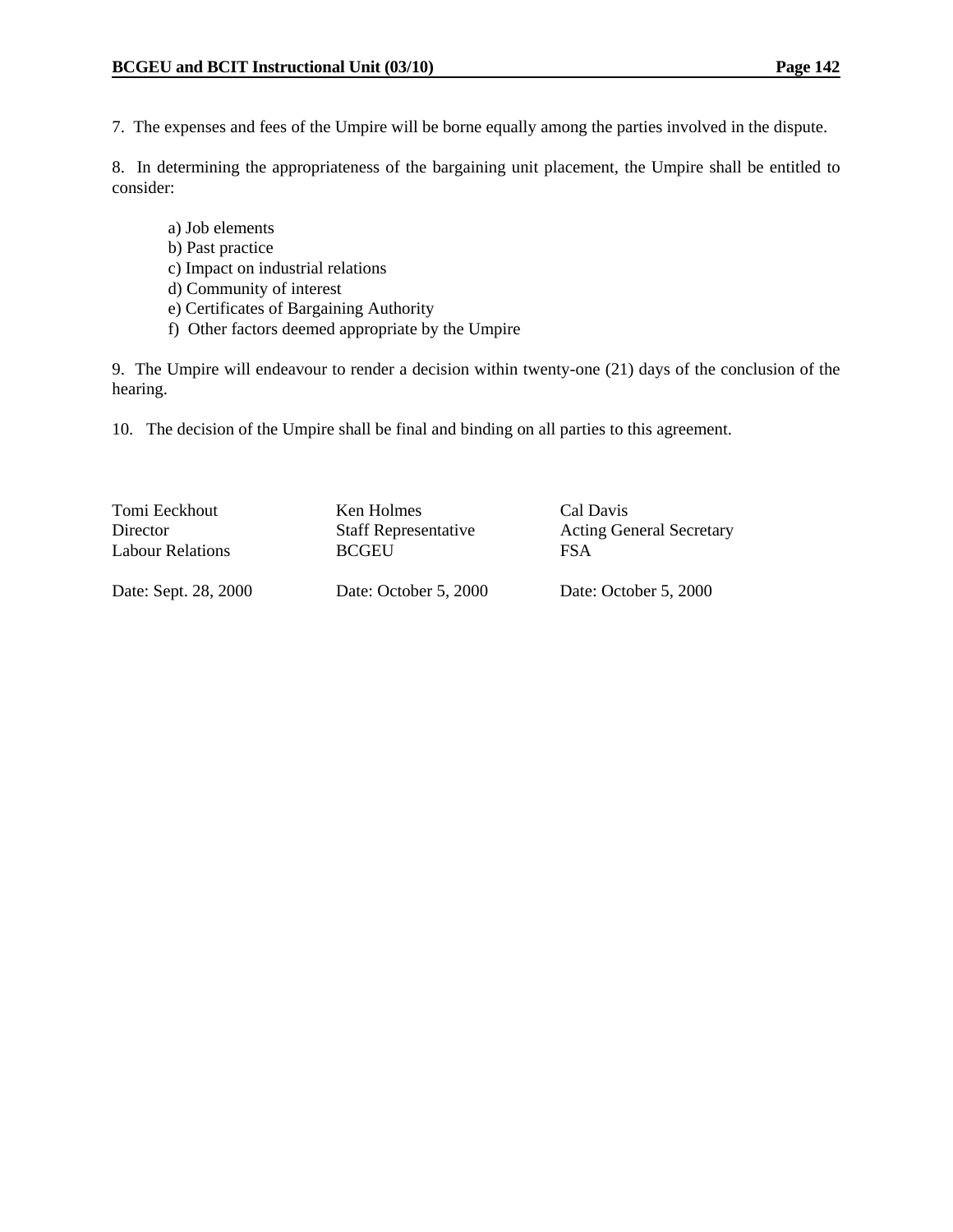### **ARBITRATION PROCEDURES**

#### **INTERPRETATION**

- I. In this Part, *"arbitration board"* includes:
	- (a) a single arbitrator; or
	- (b) another tribunal or body appointed or constituted under this Part or a Collective Agreement;

#### **FEES AND COSTS**

- II. Each Party to an arbitration shall bear:
	- (a) its own fees, expenses and costs;
	- (b) the fees and expenses of a member of an arbitration board that is appointed by or on behalf of that Party; and
	- (c) equally the fees and expenses of the chairman or a single arbitrator.

### **POWERS OF THE ARBITRATION BOARD**

- III. An arbitration board has power to:
	- (a) receive and accept evidence and information on oath, affidavit or otherwise as in its discretion it considers proper, whether or not the evidence is admissible in a court of law;
	- (b) enter during regular working hours any land, ship, vessel, vehicle, aircraft or other means of conveyance or transport, factory, workshop or place of any kind where
		- (i) work is or has been done or commenced by Employees;
		- (ii) an Employer carries on business; or
		- (iii) anything is taking place concerning a matter referred to it under this Act

 and may inspect any work, material, appliance, machinery, equipment or thing in it, and interrogate a person in relation to it; and

 (c) authorize a person to do anything the arbitration board may do under paragraph (b) and report to the arbitration board in the presence of the Parties or their representatives as a witness subject to cross examination by each Party.

### **SUMMONS TO TESTIFY**

IV. An arbitration board may, at the request of a Party to the arbitration or on its own motion, summon and endorse the attendance of witnesses and compel them to give evidence on oath and to produce the documents and things it considers requisite to a full consideration of matters before the arbitration board, in the same manner as a court of record in civil cases.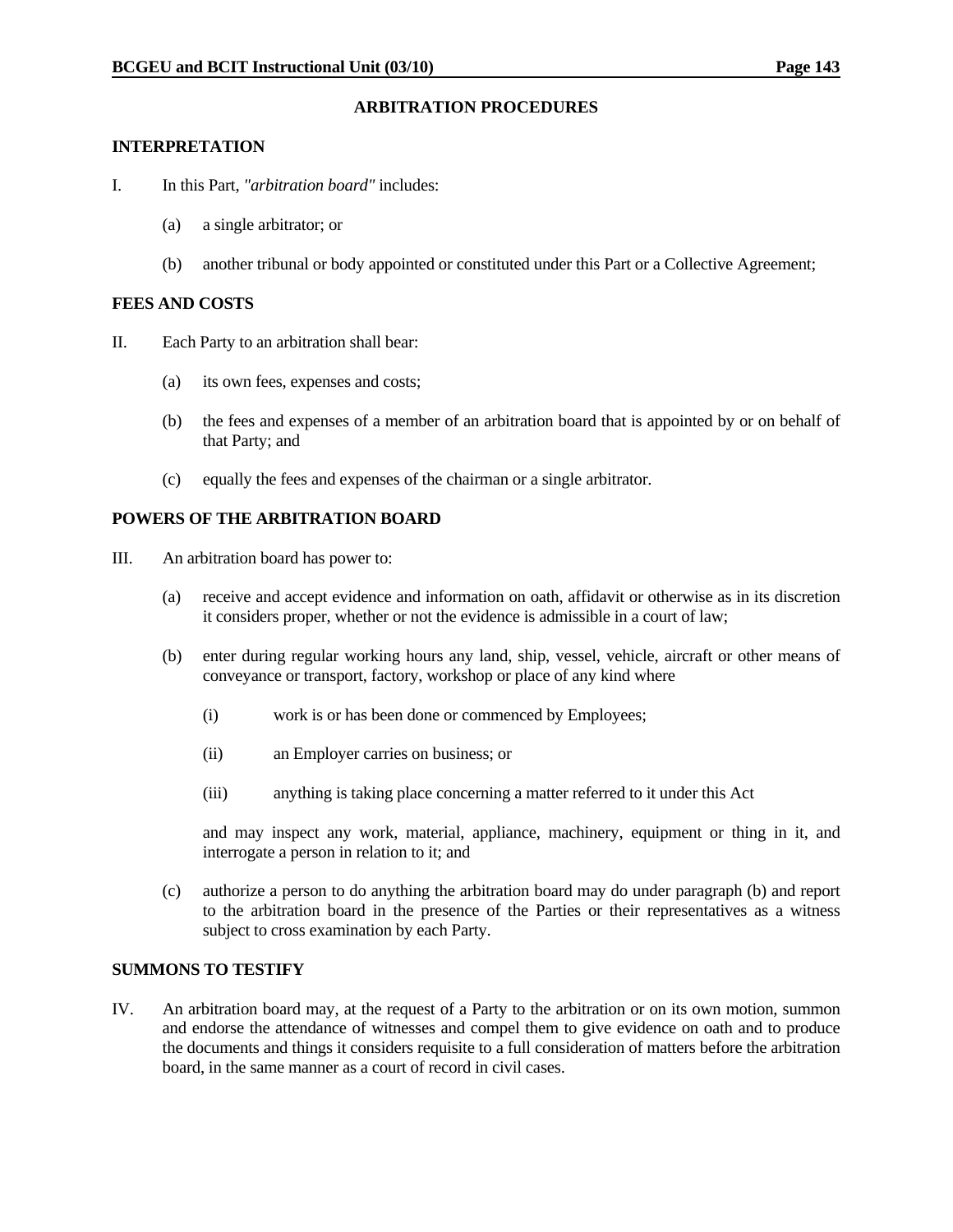#### **DECISION OF ARBITRATION BOARD**

- V. The decision of an arbitration board is binding:
	- (a) on the Parties;
	- (b) in the case of a Collective Agreement between a trade union and an Employers' organization, on the Employers bound by the Agreement who are affected by the decision;
	- (c) in the case of a Collective Agreement between a council of trade unions and an Employer or an Employers' organization, on the council, the constituent trade unions in it and the Employer or Employers covered by the Agreement, who are affected by the decision; and
	- (d) on the Employees bound by the Collective Agreement who are affected by the decision,

and they shall comply in all respects with the decision.

88 November 18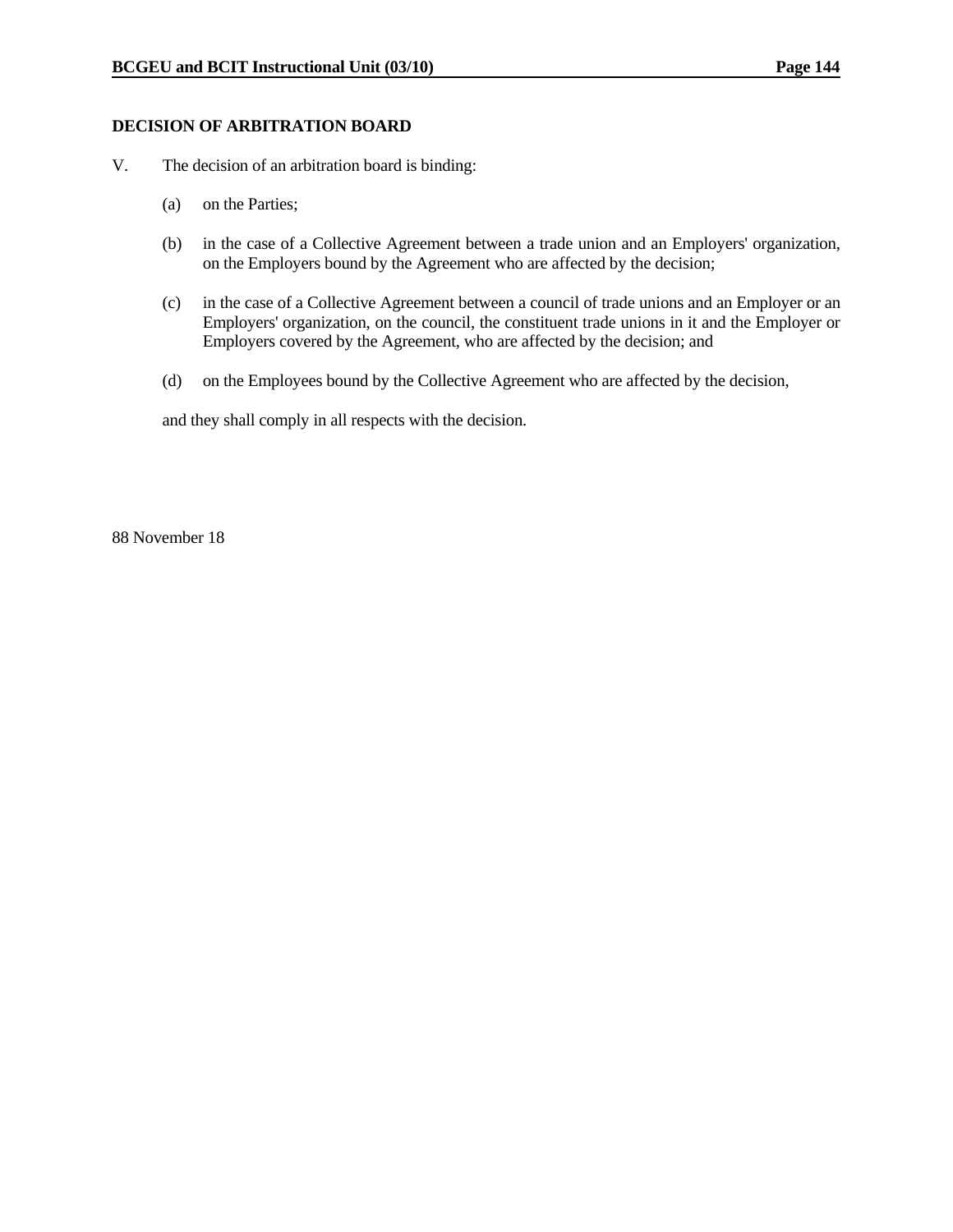#### **MEMORANDUM OF AGREEMENT**

#### **between**

#### **THE BRITISH COLUMBIA INSTITUTE OF TECHNOLOGY**

#### **and**

# **THE BRITISH COLUMBIA GOVERNMENT AND SERVICE EMPLOYEES' UNION**

#### **and**

### **THE BRITISH COLUMBIA INSTITUTE OF TECHNOLOGY STAFF SOCIETY**

#### **Re: Jurisdictional Overlap**

The Parties have unanimously agreed that for Employees where the jurisdiction of their position has changed the following will apply:

- 1. They have a specified period (1 week) to decide to (a) move to the *"new"* Union; or (b) remain in their current Union.
- 2. If they select (a), they will move to the *"new"* Union immediately and henceforth be covered by all Collective Agreement provisions of the *"new"* Union, pay dues to the *"new"* Union and in all ways be considered a member of the *"new"* Union.
- 3. If they select (b), they will remain in their current Union until they leave the position (eg. from retirement, resignation) and will continue to be members of their current Union, pay dues to their current Union and be covered by all Collective Agreement provisions of their current Union with the exception of staff reduction/provisions.
- 4. In cases where the Employer indicates intent to proceed with staff reduction/layoff of persons in positions where individuals have chosen option (b), the applicable Collective Agreement staff reduction/layoff provisions will be those of the Union granted jurisdiction of the positions. The seniority of Employees in the positions involved will be considered merged for purposes of the staff reduction/layoff process.
- 5. In cases where an individual has chosen option (b), when he/she leaves the position, the replacement Employee will be hired through the Collective Agreement provisions of the *"new"* Union, will pay dues to the *"new"* Union and in all ways be considered a member of the *"new"* Union.

L. Tosczak J. Stockdale BCGEU Representative BCIT Representative

C.V. Spong BCIT Staff Society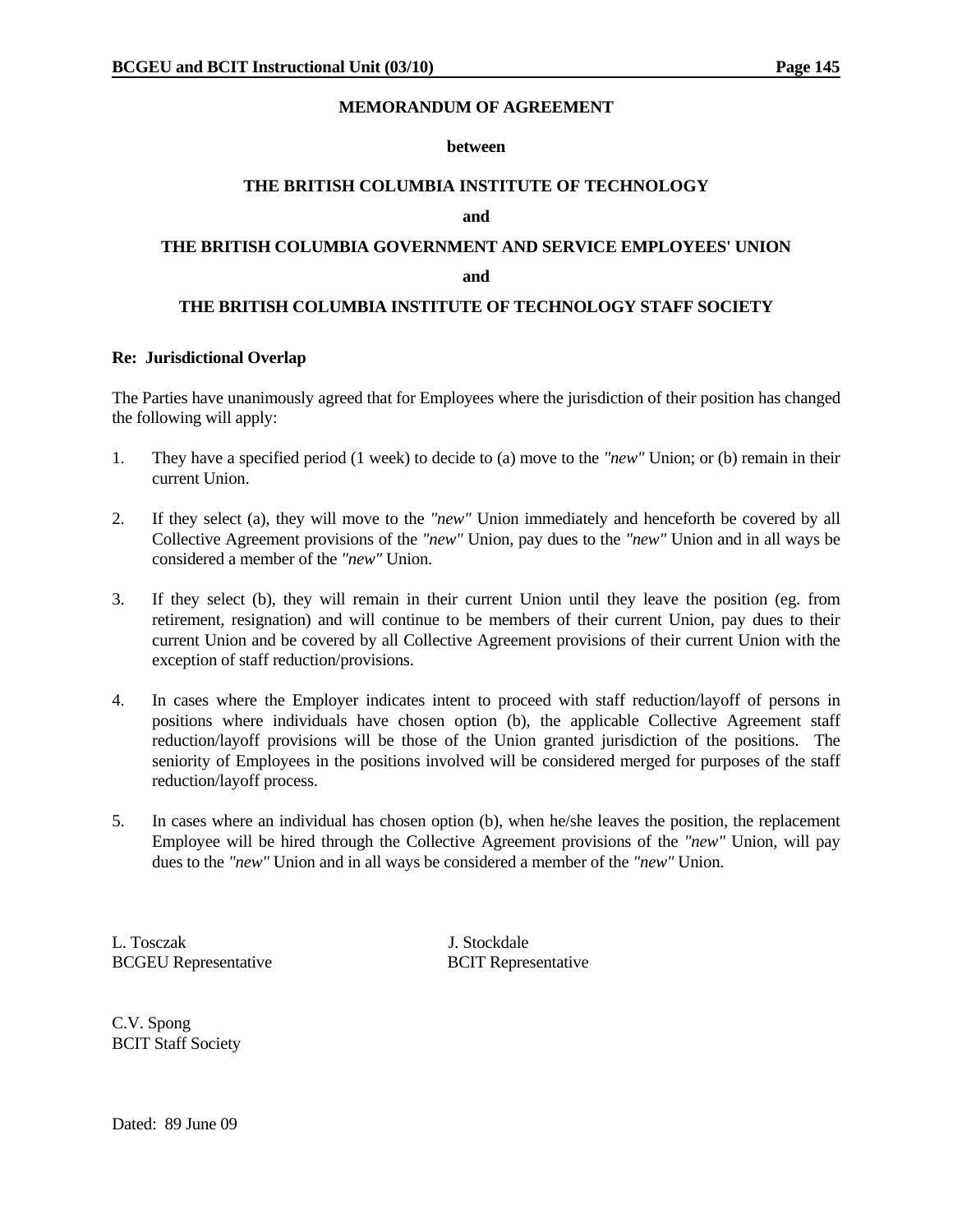## **MEMORANDUM OF AGREEMENT**

#### **between**

### **THE BRITISH COLUMBIA INSTITUTE OF TECHNOLOGY**

#### **and**

# **THE BRITISH COLUMBIA GOVERNMENT AND SERVICE EMPLOYEES' UNION**

#### **and and**

## **THE BRITISH COLUMBIA INSTITUTE OF TECHNOLOGY STAFF SOCIETY**

#### **Re: Voluntary Transfer between Bargaining Units**

The Parties have unanimously agreed that for BCIT Employees who have voluntarily moved from one Union jurisdiction to another the following will apply:

- 1. They will carry with them their accrued seniority to the date of the transfer.
- 2. (a) Sick Leave Staff Society members transferring to the BCGEU: Employees carry with them banked sick leave to be used to *"top up"* STIIP. Any unused credits will be paid out on retirement as per the BCGEU Collective Agreement.
	- (b) Sick Leave BCGEU members transferring to the Staff Society: Employees will carry with them any banked sick leave. Those with no bank or one with less than six (6) days will be given a six (6) day bank.
- 3. Vacation entitlement will be prorated as of the date of transfer and will be calculated on service time based on their accrued seniority.
- 4. Any difference in Employee benefit provisions will be effective as of the date of transfer. Coverage will be continuous.
- 5. Employees who are grandfathered members of the Pension (Public Service) Plan will remain in that plan. Members of other plans will move to the plan appropriate to their new position as of the date of transfer.
- 6. As of the date of transfer all terms and conditions of the new Collective Agreement covering the new position will apply to the transferring Employee.

L. Tosczak J. Stockdale BCGEU Representative BCIT Representative

C.V. Spong **BCIT** Staff Society Representative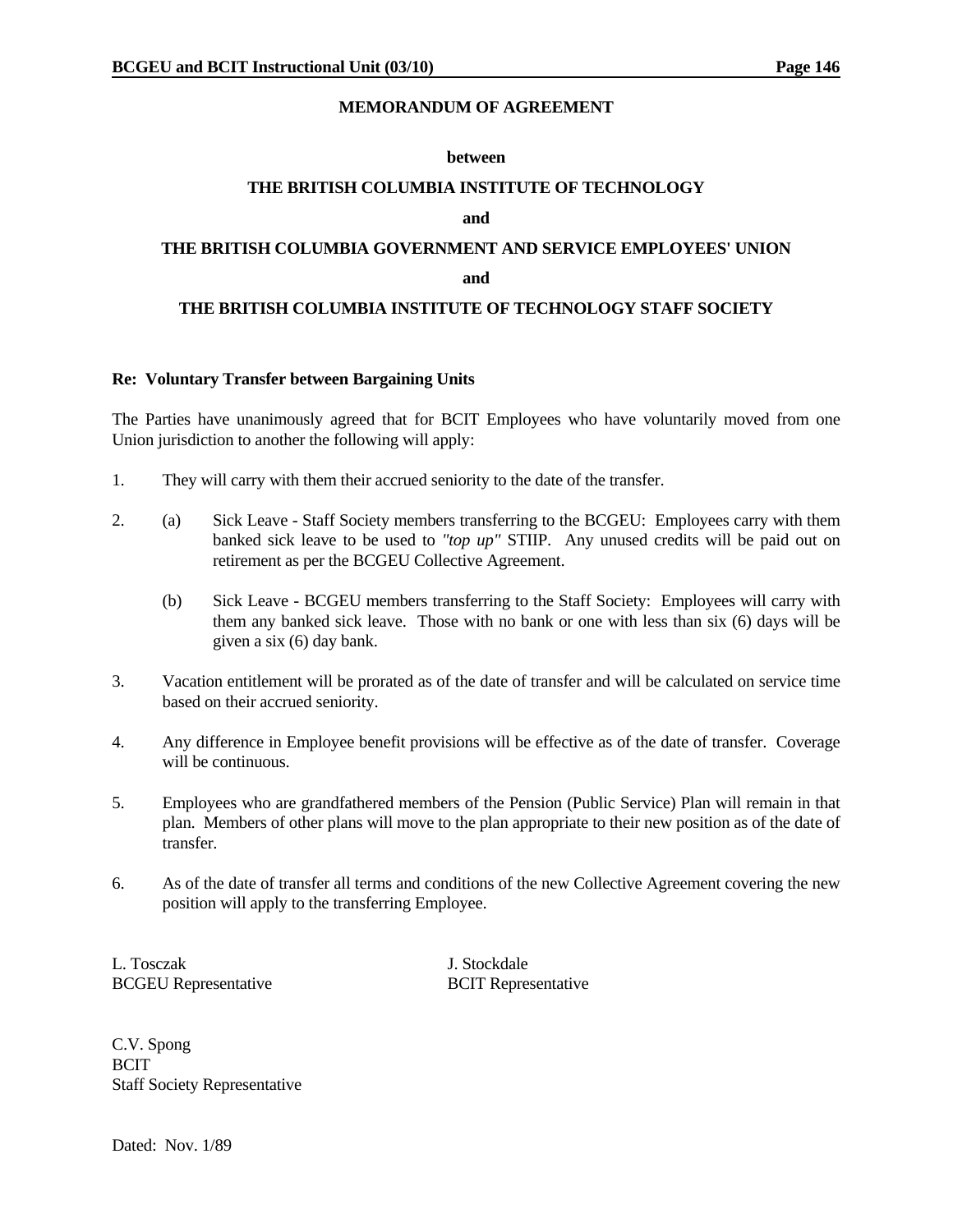## **INDEX**

## $\boldsymbol{\rm{A}}$

## $\, {\bf B}$

# $\mathbf C$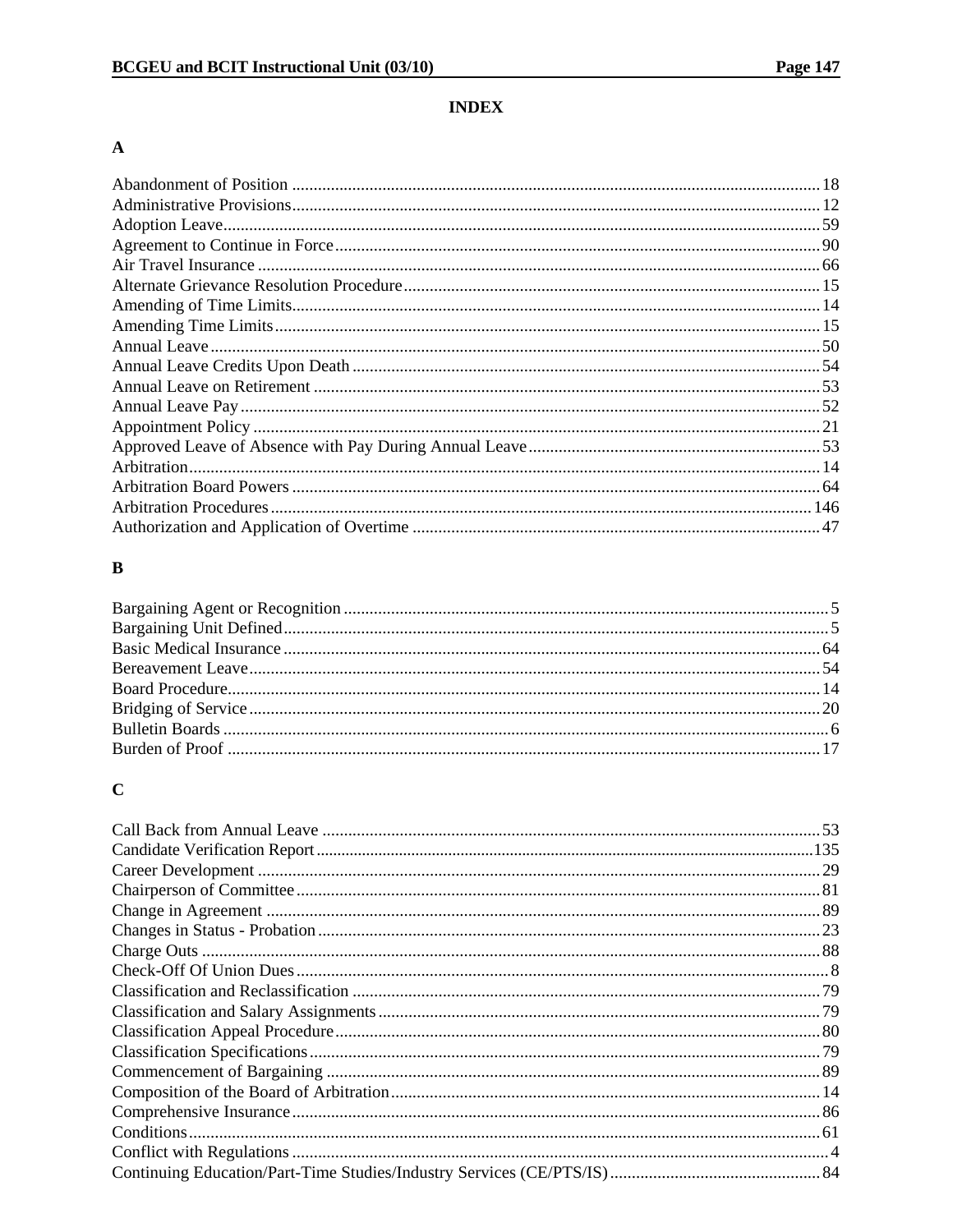## $\mathbf D$

# $\mathbf E$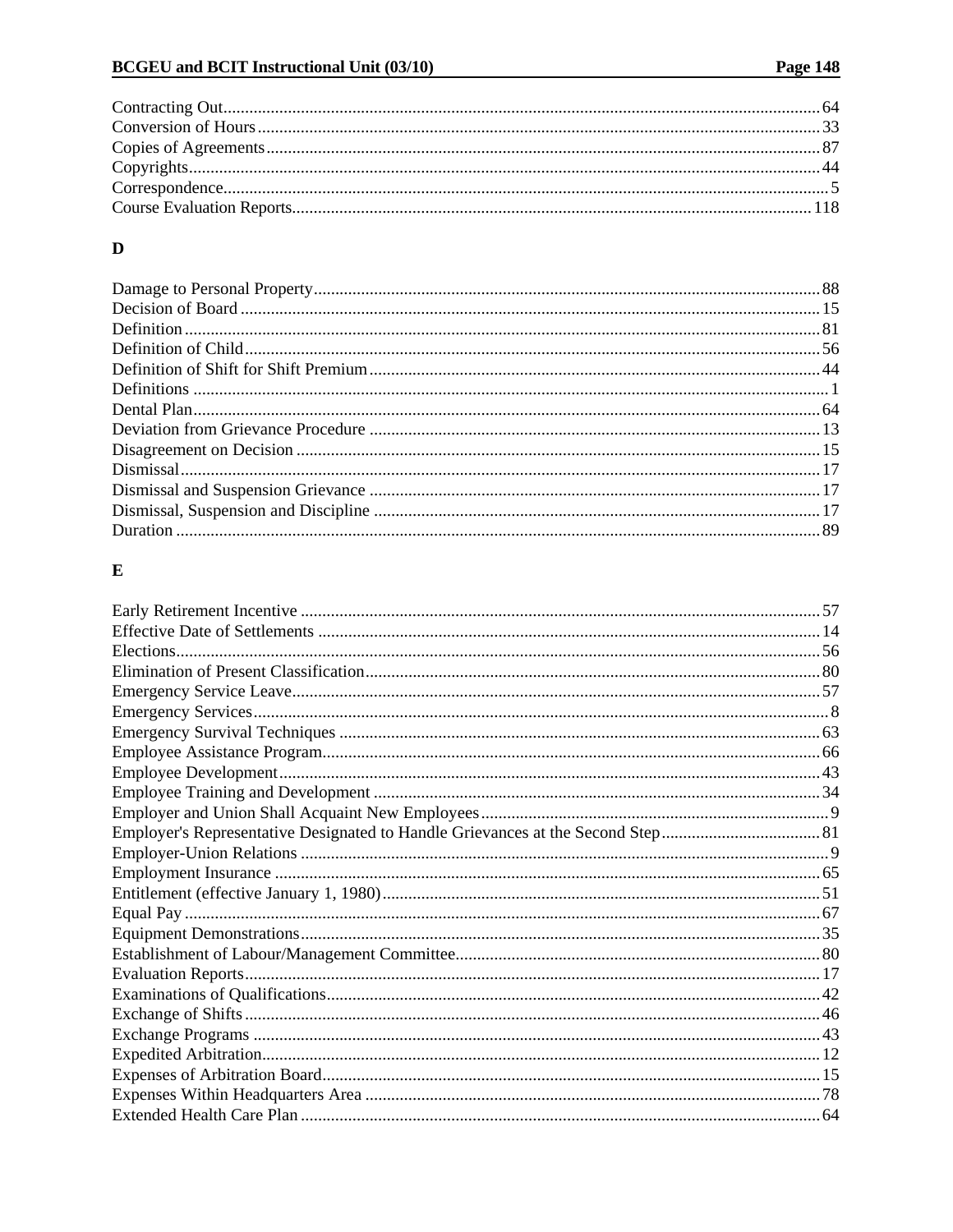## $\mathbf F$

## $\bf G$

## $\mathbf H$

## $\mathbf I$

# $\mathbf{J}$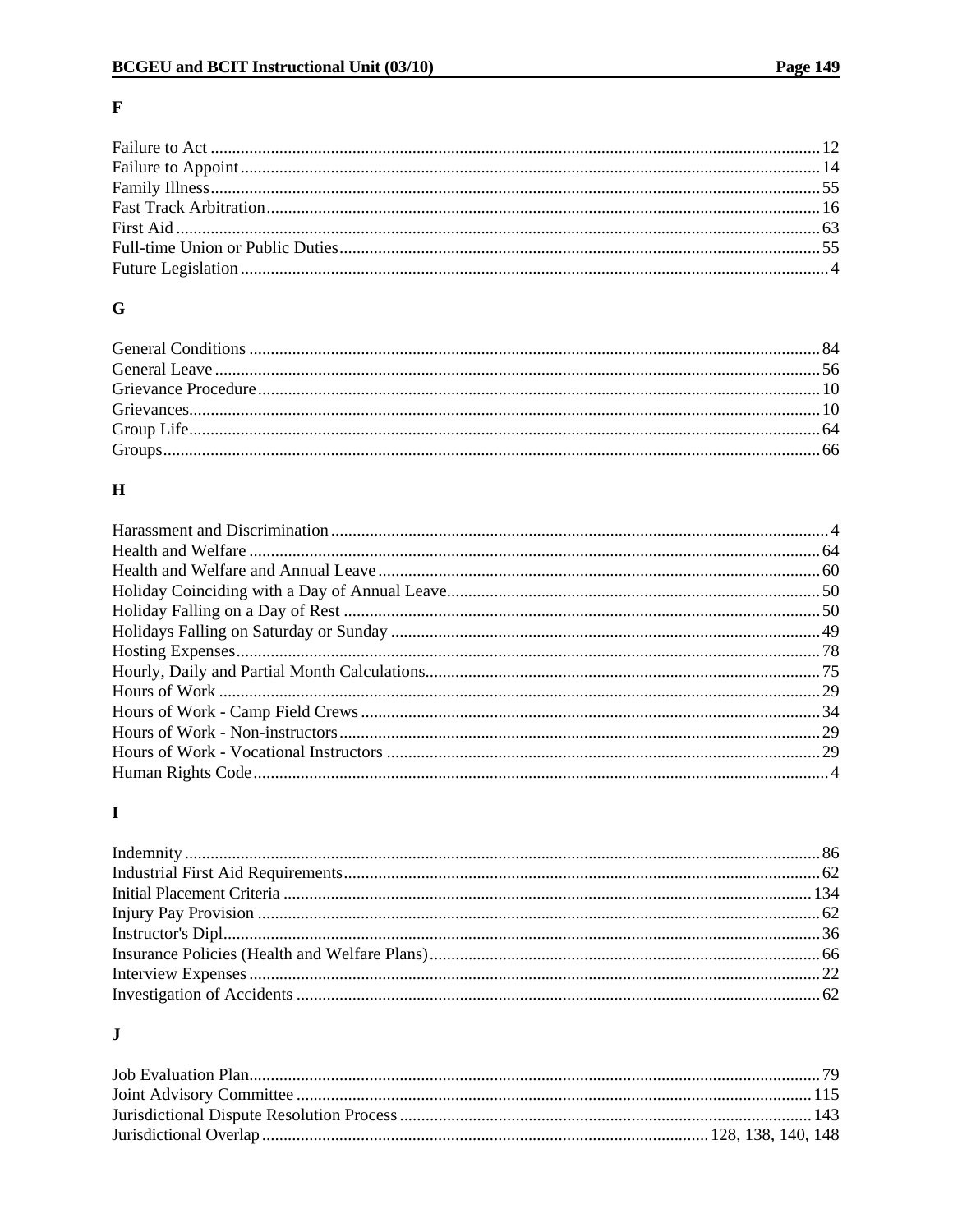## $\mathbf L$

## $\mathbf M$

## ${\bf N}$

# $\mathbf 0$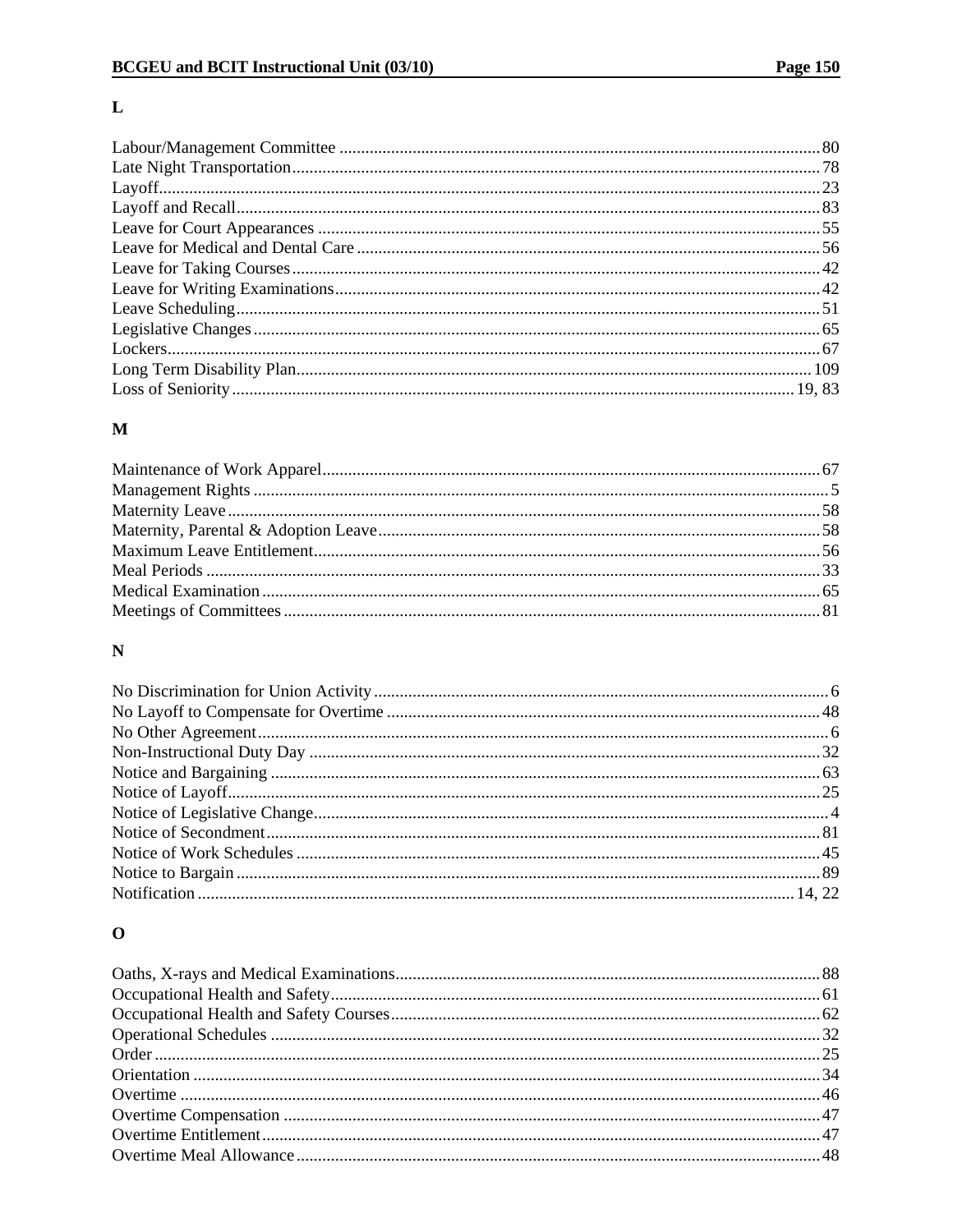|--|--|

## $\mathbf P$

# $\mathbf Q$

|--|

# $\mathbf R$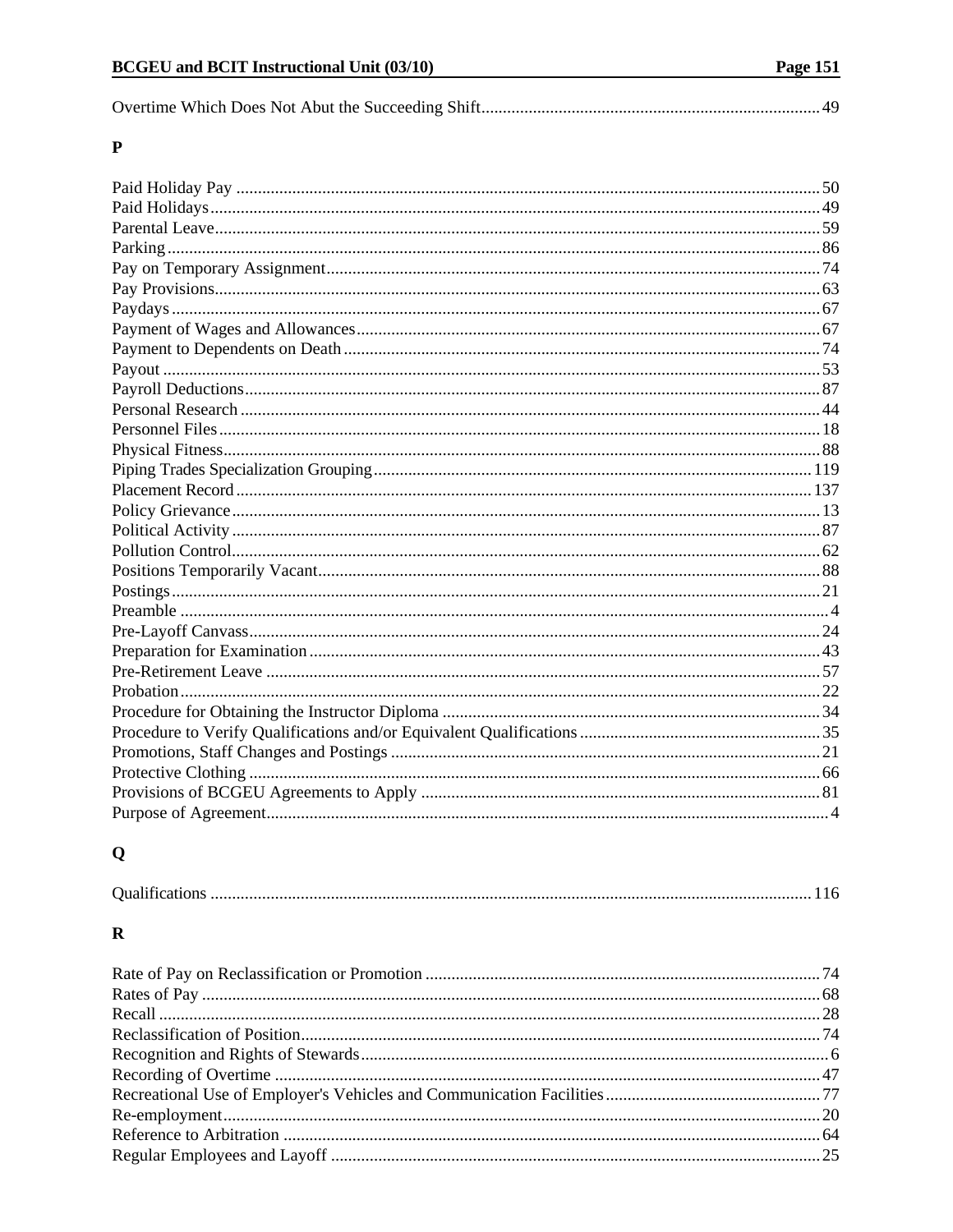## ${\bf S}$